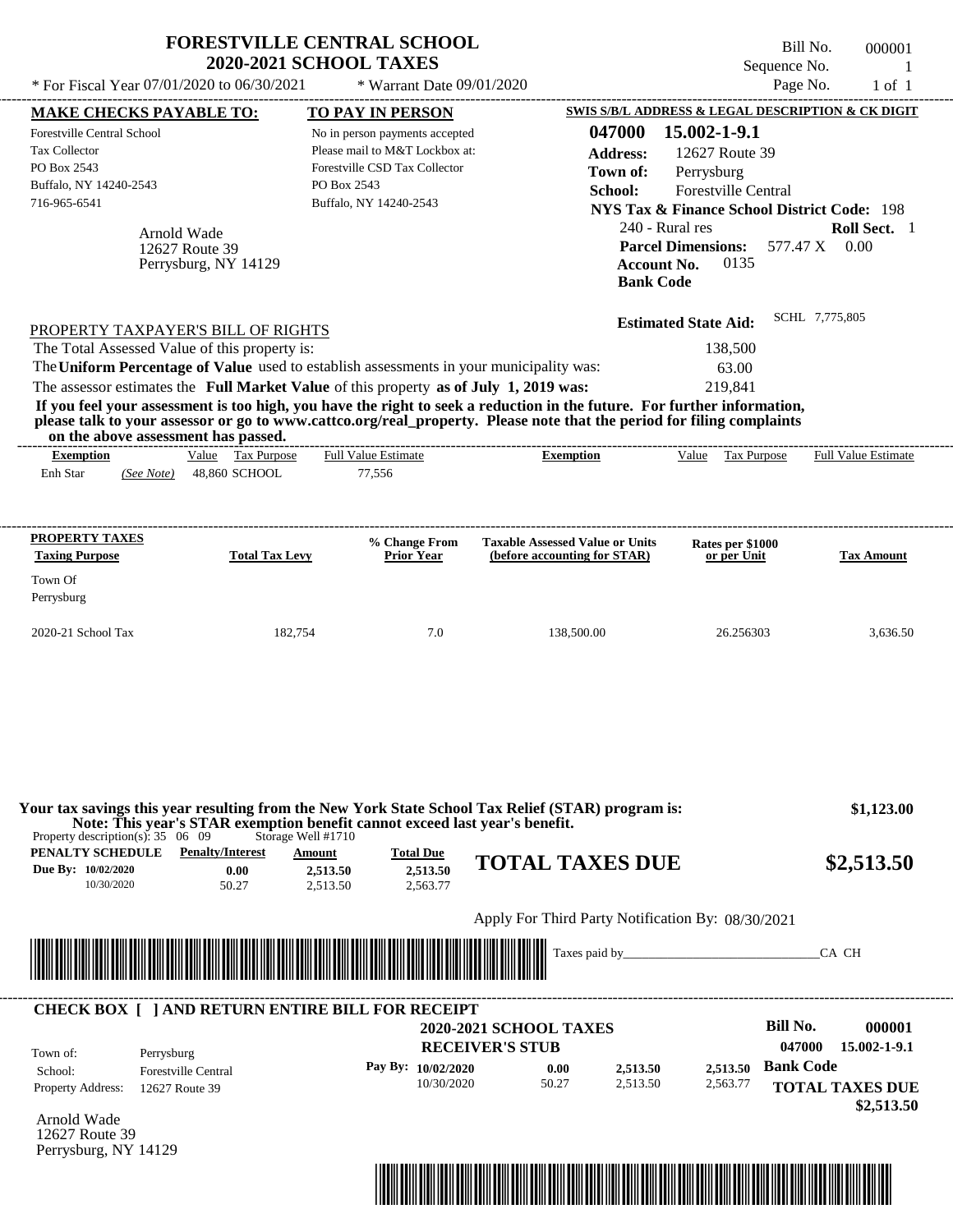|                                                                                                                 | <b>FORESTVILLE CENTRAL SCHOOL</b><br><b>2020-2021 SCHOOL TAXES</b>                                                                                                               |                                                                                                                             |                                                                                                                         | Bill No.<br>Sequence No.                                                                                                                                         | 000002<br>$\overline{2}$   |
|-----------------------------------------------------------------------------------------------------------------|----------------------------------------------------------------------------------------------------------------------------------------------------------------------------------|-----------------------------------------------------------------------------------------------------------------------------|-------------------------------------------------------------------------------------------------------------------------|------------------------------------------------------------------------------------------------------------------------------------------------------------------|----------------------------|
| * For Fiscal Year 07/01/2020 to 06/30/2021                                                                      |                                                                                                                                                                                  | * Warrant Date 09/01/2020                                                                                                   |                                                                                                                         | Page No.                                                                                                                                                         | $1$ of $1$                 |
| <b>MAKE CHECKS PAYABLE TO:</b>                                                                                  |                                                                                                                                                                                  | TO PAY IN PERSON                                                                                                            |                                                                                                                         | SWIS S/B/L ADDRESS & LEGAL DESCRIPTION & CK DIGIT                                                                                                                |                            |
| Forestville Central School<br>Tax Collector<br>PO Box 2543<br>Buffalo, NY 14240-2543<br>716-965-6541            | PO Box 2543<br><b>Bennett Michael</b>                                                                                                                                            | No in person payments accepted<br>Please mail to M&T Lockbox at:<br>Forestville CSD Tax Collector<br>Buffalo, NY 14240-2543 | 047000<br><b>Address:</b><br>Town of:<br>School:                                                                        | 7.004-1-23.1<br>12573 Pudding Lane Rd<br>Perrysburg<br>Forestville Central<br><b>NYS Tax &amp; Finance School District Code: 198</b><br>$314$ - Rural vac $<$ 10 | Roll Sect. 1               |
| <b>Bennett Kathy</b><br>225 Gray Rd                                                                             | Vanceboro, NC 28586-8181                                                                                                                                                         |                                                                                                                             | <b>Account No.</b><br><b>Bank Code</b>                                                                                  | <b>Parcel Dimensions:</b><br>63.00 X 391.00<br>0032                                                                                                              |                            |
| PROPERTY TAXPAYER'S BILL OF RIGHTS                                                                              |                                                                                                                                                                                  |                                                                                                                             |                                                                                                                         | SCHL 7,775,805<br><b>Estimated State Aid:</b>                                                                                                                    |                            |
| The Total Assessed Value of this property is:                                                                   | The Uniform Percentage of Value used to establish assessments in your municipality was:<br>The assessor estimates the Full Market Value of this property as of July 1, 2019 was: |                                                                                                                             | If you feel your assessment is too high, you have the right to seek a reduction in the future. For further information, | 900<br>63.00<br>1.429                                                                                                                                            |                            |
| on the above assessment has passed.                                                                             |                                                                                                                                                                                  |                                                                                                                             | please talk to your assessor or go to www.cattco.org/real_property. Please note that the period for filing complaints   |                                                                                                                                                                  |                            |
| <b>Exemption</b>                                                                                                | Value Tax Purpose                                                                                                                                                                | <b>Full Value Estimate</b>                                                                                                  | <b>Exemption</b>                                                                                                        | Value Tax Purpose                                                                                                                                                | <b>Full Value Estimate</b> |
|                                                                                                                 |                                                                                                                                                                                  |                                                                                                                             |                                                                                                                         |                                                                                                                                                                  |                            |
|                                                                                                                 | <b>Total Tax Levy</b>                                                                                                                                                            | % Change From<br><b>Prior Year</b>                                                                                          | <b>Taxable Assessed Value or Units</b>                                                                                  | Rates per \$1000<br>or per Unit                                                                                                                                  | <b>Tax Amount</b>          |
| <b>PROPERTY TAXES</b><br><b>Taxing Purpose</b><br>Town Of<br>Perrysburg                                         |                                                                                                                                                                                  |                                                                                                                             |                                                                                                                         |                                                                                                                                                                  |                            |
|                                                                                                                 | 182.754                                                                                                                                                                          | 7.0                                                                                                                         | 900.00                                                                                                                  | 26.256303                                                                                                                                                        |                            |
|                                                                                                                 | 11/09-split house, 3.2 acr<br><b>Penalty/Interest</b><br>Amount                                                                                                                  | <b>Total Due</b>                                                                                                            |                                                                                                                         |                                                                                                                                                                  | 23.63                      |
| 2020-21 School Tax<br>Property description(s): 37 06 09<br>PENALTY SCHEDULE<br>Due By: 10/02/2020<br>10/30/2020 | 0.00<br>23.63<br>0.47<br>23.63                                                                                                                                                   | 23.63<br>24.10                                                                                                              | <b>TOTAL TAXES DUE</b>                                                                                                  |                                                                                                                                                                  | \$23.63                    |



| Town of:                 | Perrysburg                 | <b>2020-2021 SCHOOL TAXES</b><br><b>RECEIVER'S STUB</b> |      |       |       | Bill No.<br>047000 | 000002<br>7.004-1-23.1 |
|--------------------------|----------------------------|---------------------------------------------------------|------|-------|-------|--------------------|------------------------|
| School:                  | <b>Forestville Central</b> | Pay By: 10/02/2020                                      | 0.00 | 23.63 | 23.63 | <b>Bank Code</b>   |                        |
| <b>Property Address:</b> | 12573 Pudding Lane Rd      | 10/30/2020                                              | 0.47 | 23.63 | 24.10 |                    | <b>TOTAL TAXES DUE</b> |

Bennett Michael Bennett Kathy 225 Gray Rd Vanceboro, NC 28586-8181

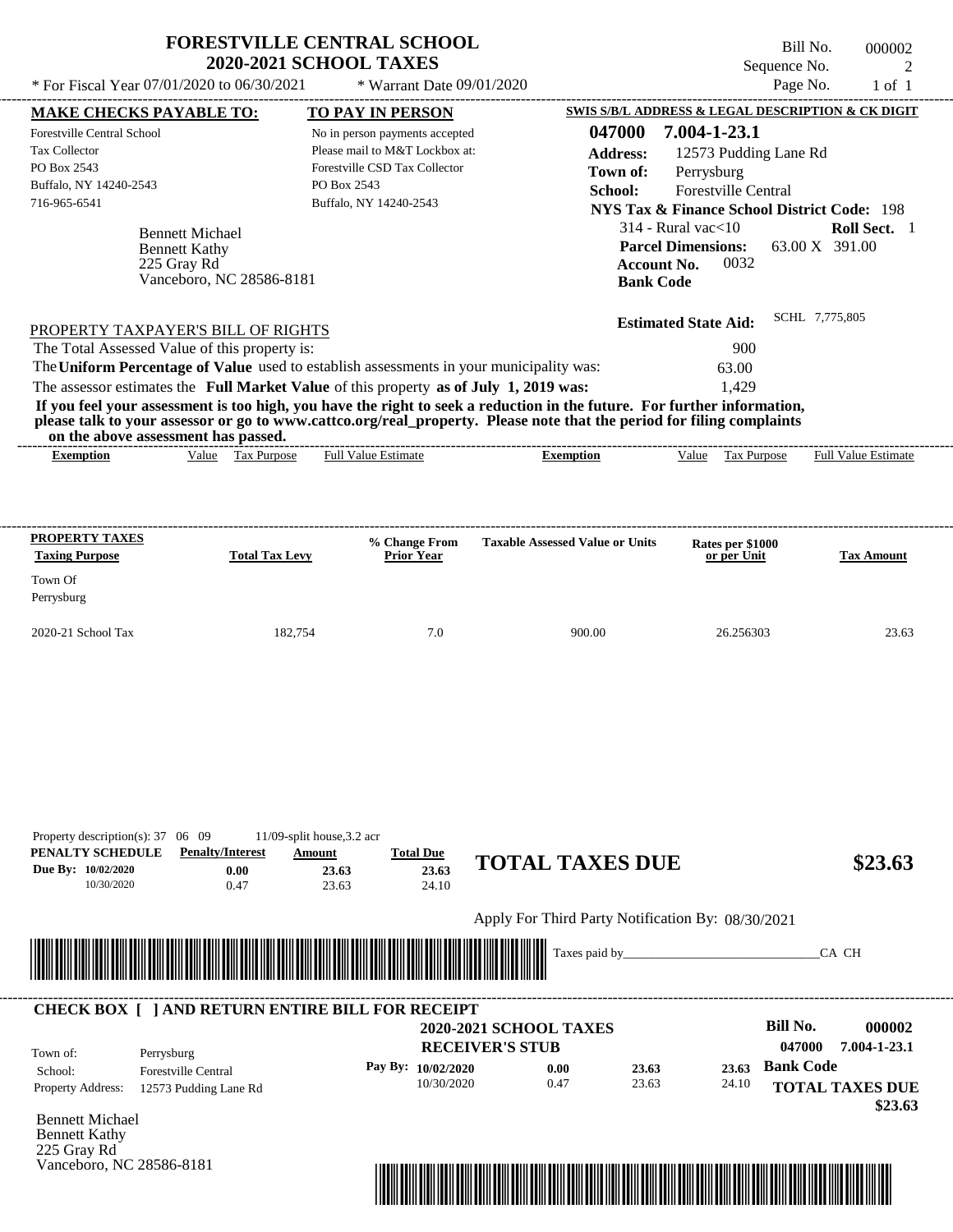|                                                                                                             |                                                                                     | <b>FORESTVILLE CENTRAL SCHOOL</b><br><b>2020-2021 SCHOOL TAXES</b>                                                                                                               |                                                                                                                                                                                                                                                  | Sequence No.                                                                                                                                                                                                          | Bill No.       | 000003<br>3                |
|-------------------------------------------------------------------------------------------------------------|-------------------------------------------------------------------------------------|----------------------------------------------------------------------------------------------------------------------------------------------------------------------------------|--------------------------------------------------------------------------------------------------------------------------------------------------------------------------------------------------------------------------------------------------|-----------------------------------------------------------------------------------------------------------------------------------------------------------------------------------------------------------------------|----------------|----------------------------|
|                                                                                                             | * For Fiscal Year 07/01/2020 to 06/30/2021                                          | * Warrant Date 09/01/2020                                                                                                                                                        |                                                                                                                                                                                                                                                  |                                                                                                                                                                                                                       | Page No.       | $1$ of $1$                 |
| <b>MAKE CHECKS PAYABLE TO:</b>                                                                              |                                                                                     | TO PAY IN PERSON                                                                                                                                                                 |                                                                                                                                                                                                                                                  | SWIS S/B/L ADDRESS & LEGAL DESCRIPTION & CK DIGIT                                                                                                                                                                     |                |                            |
| Forestville Central School<br><b>Tax Collector</b><br>PO Box 2543<br>Buffalo, NY 14240-2543<br>716-965-6541 | Borowski Daniel A<br>Borowski Teri J<br>12486 Route 39<br>Perrysburg, NY 14129      | No in person payments accepted<br>Please mail to M&T Lockbox at:<br>Forestville CSD Tax Collector<br>PO Box 2543<br>Buffalo, NY 14240-2543                                       | 047000<br><b>Address:</b><br>Town of:<br>School:<br><b>Bank Code</b>                                                                                                                                                                             | 7.004-1-17.3<br>Route 39<br>Perrysburg<br><b>Forestville Central</b><br><b>NYS Tax &amp; Finance School District Code: 198</b><br>105 - Vac farmland<br><b>Parcel Acreage:</b><br>59.20<br>0962<br><b>Account No.</b> |                | Roll Sect. 1               |
|                                                                                                             | PROPERTY TAXPAYER'S BILL OF RIGHTS<br>The Total Assessed Value of this property is: | The Uniform Percentage of Value used to establish assessments in your municipality was:<br>The assessor estimates the Full Market Value of this property as of July 1, 2019 was: | If you feel your assessment is too high, you have the right to seek a reduction in the future. For further information,<br>please talk to your assessor or go to www.cattco.org/real_property. Please note that the period for filing complaints | <b>Estimated State Aid:</b><br>28,300<br>63.00<br>44.921                                                                                                                                                              | SCHL 7,775,805 |                            |
|                                                                                                             | on the above assessment has passed.                                                 |                                                                                                                                                                                  |                                                                                                                                                                                                                                                  |                                                                                                                                                                                                                       |                |                            |
| <b>Exemption</b>                                                                                            | Value Tax Purpose                                                                   | <b>Full Value Estimate</b>                                                                                                                                                       | <b>Exemption</b>                                                                                                                                                                                                                                 | Value<br>Tax Purpose                                                                                                                                                                                                  |                | <b>Full Value Estimate</b> |
| PROPERTY TAXES<br><b>Taxing Purpose</b><br>Town Of<br>Perrysburg                                            | <b>Total Tax Levy</b>                                                               | % Change From<br>Prior Year                                                                                                                                                      | <b>Taxable Assessed Value or Units</b>                                                                                                                                                                                                           | Rates per \$1000<br>or per Unit                                                                                                                                                                                       |                | <b>Tax Amount</b>          |
| 2020-21 School Tax                                                                                          | 182,754                                                                             | 7.0                                                                                                                                                                              | 28,300.00                                                                                                                                                                                                                                        | 26.256303                                                                                                                                                                                                             |                | 743.05                     |

|  |  | Apply For Third Party Notification By: 08/30/2021 |  |
|--|--|---------------------------------------------------|--|
|--|--|---------------------------------------------------|--|



743.05 **743.05**

## **RECEIVER'S STUB Bill No. 000003 Bank Code 743.05** Property Address: Route 39 Perrysburg School: Forestville Central **TOTAL TAXES DUE \$743.05 2020-2021 SCHOOL TAXES 047000 7.004-1-17.3 Pay By: 10/02/2020** 10/30/2020 14.86 **0.00** 743.05 **743.05** 757.91 Town of: ---------------------------------------------------------------------------------------------------------------------------------------------------------------------------------------------------- **CHECK BOX [ ] AND RETURN ENTIRE BILL FOR RECEIPT**

757.91

Borowski Daniel A Borowski Teri J 12486 Route 39 Perrysburg, NY 14129

10/30/2020 14.86

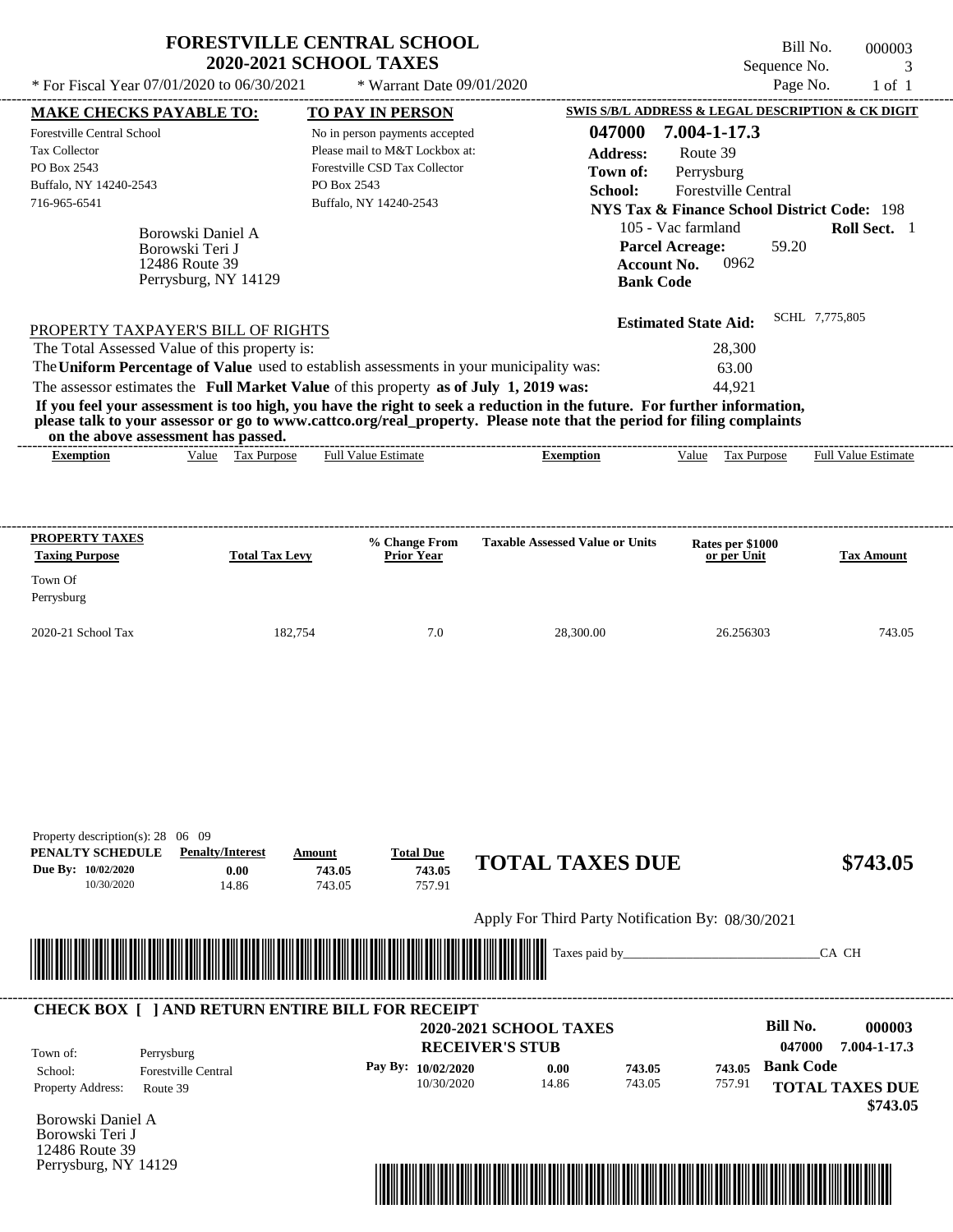| * For Fiscal Year 07/01/2020 to 06/30/2021                                                                                                                                                                                                                                                                     | <b>2020-2021 SCHOOL TAXES</b> | <b>FORESTVILLE CENTRAL SCHOOL</b><br>* Warrant Date 09/01/2020                                                                                         |                                                                                                                                                                                                                                                  | Sequence No.<br>Page No.                                                                                                                                                                                                 | Bill No.<br>000004<br>$\overline{A}$<br>$1$ of $1$ |
|----------------------------------------------------------------------------------------------------------------------------------------------------------------------------------------------------------------------------------------------------------------------------------------------------------------|-------------------------------|--------------------------------------------------------------------------------------------------------------------------------------------------------|--------------------------------------------------------------------------------------------------------------------------------------------------------------------------------------------------------------------------------------------------|--------------------------------------------------------------------------------------------------------------------------------------------------------------------------------------------------------------------------|----------------------------------------------------|
| <b>MAKE CHECKS PAYABLE TO:</b><br><b>Forestville Central School</b><br>Tax Collector<br>PO Box 2543<br>Buffalo, NY 14240-2543<br>716-965-6541<br>Borowski Teri J<br>12486 Route 39<br>Perrysburg, NY 14129                                                                                                     | PO Box 2543                   | <b>TO PAY IN PERSON</b><br>No in person payments accepted<br>Please mail to M&T Lockbox at:<br>Forestville CSD Tax Collector<br>Buffalo, NY 14240-2543 | 047000<br><b>Address:</b><br>Town of:<br>School:<br><b>Parcel Acreage:</b><br><b>Account No.</b><br><b>Bank Code</b>                                                                                                                             | SWIS S/B/L ADDRESS & LEGAL DESCRIPTION & CK DIGIT<br>7.004-1-17.2<br>12486 Route 39<br>Perrysburg<br>Forestville Central<br><b>NYS Tax &amp; Finance School District Code: 198</b><br>210 - 1 Family Res<br>1.90<br>0880 | Roll Sect. 1                                       |
| PROPERTY TAXPAYER'S BILL OF RIGHTS<br>The Total Assessed Value of this property is:<br>The Uniform Percentage of Value used to establish assessments in your municipality was:<br>The assessor estimates the Full Market Value of this property as of July 1, 2019 was:<br>on the above assessment has passed. |                               | -----------------------------                                                                                                                          | If you feel your assessment is too high, you have the right to seek a reduction in the future. For further information,<br>please talk to your assessor or go to www.cattco.org/real_property. Please note that the period for filing complaints | <b>Estimated State Aid:</b><br>37,400<br>63.00<br>59,365                                                                                                                                                                 | SCHL 7,775,805                                     |
| <b>Exemption</b><br>(See Note) 37,400 SCHOOL<br>Enh Star                                                                                                                                                                                                                                                       | Value Tax Purpose             | Full Value Estimate<br>59,365                                                                                                                          | <b>Exemption</b>                                                                                                                                                                                                                                 | Value Tax Purpose                                                                                                                                                                                                        | <b>Full Value Estimate</b>                         |
| <b>PROPERTY TAXES</b><br><b>Taxing Purpose</b><br>Town Of<br>Perrysburg                                                                                                                                                                                                                                        | <b>Total Tax Levy</b>         | % Change From<br><b>Prior Year</b>                                                                                                                     | <b>Taxable Assessed Value or Units</b><br>(before accounting for STAR)                                                                                                                                                                           | Rates per \$1000<br>or per Unit                                                                                                                                                                                          | <b>Tax Amount</b>                                  |
| 2020-21 School Tax                                                                                                                                                                                                                                                                                             | 182,754                       | 7.0                                                                                                                                                    | 37,400.00                                                                                                                                                                                                                                        | 26.256303                                                                                                                                                                                                                | 981.99                                             |
| Note: This year's STAR exemption benefit cannot exceed last year's benefit.<br>Property description(s): $28 \quad 06 \quad 09$<br><b>PENALTY SCHEDULE</b> Penalty/Interest                                                                                                                                     | Amount                        | <b>Total Due</b>                                                                                                                                       | Your tax savings this year resulting from the New York State School Tax Relief (STAR) program is:<br><b>TOTAL TAXES DUE</b>                                                                                                                      |                                                                                                                                                                                                                          | \$981.99<br>\$0.00                                 |
|                                                                                                                                                                                                                                                                                                                |                               |                                                                                                                                                        |                                                                                                                                                                                                                                                  |                                                                                                                                                                                                                          |                                                    |
| Due By:                                                                                                                                                                                                                                                                                                        |                               |                                                                                                                                                        | Apply For Third Party Notification By: 08/30/2021                                                                                                                                                                                                |                                                                                                                                                                                                                          |                                                    |
| <u> 1989 - Johann Stoff, Amerikaansk politiker (* 1958)</u>                                                                                                                                                                                                                                                    |                               |                                                                                                                                                        |                                                                                                                                                                                                                                                  |                                                                                                                                                                                                                          | CA CH                                              |

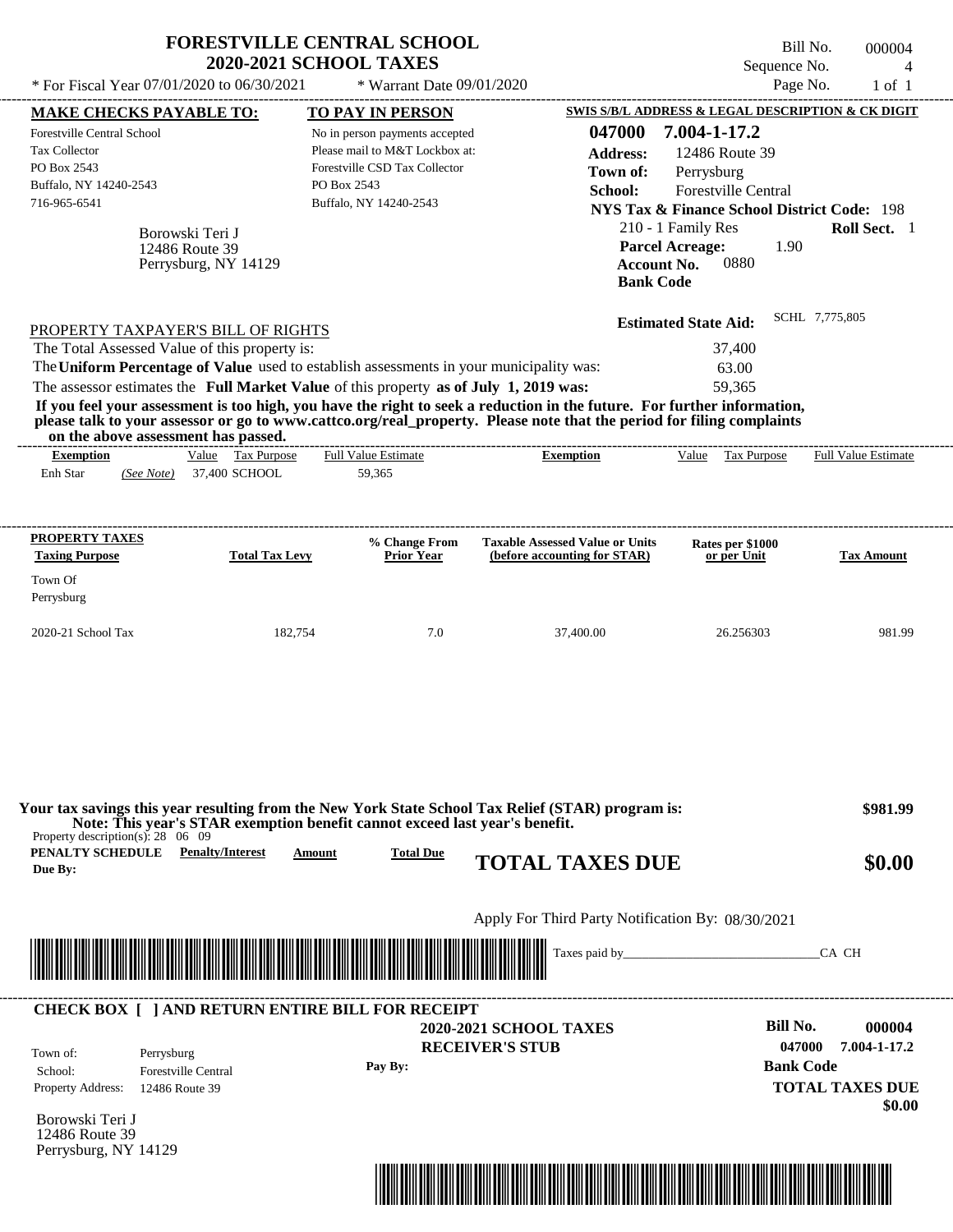| * For Fiscal Year $07/01/2020$ to $06/30/2021$ | <b>FORESTVILLE CENTRAL SCHOOL</b><br><b>2020-2021 SCHOOL TAXES</b><br>$*$ Warrant Date 09/01/2020 |          | Bill No.<br>Sequence No.<br>Page No.              | 000005<br>$1$ of $1$ |
|------------------------------------------------|---------------------------------------------------------------------------------------------------|----------|---------------------------------------------------|----------------------|
| <b>MAKE CHECKS PAYABLE TO:</b>                 | <b>TO PAY IN PERSON</b>                                                                           |          | SWIS S/B/L ADDRESS & LEGAL DESCRIPTION & CK DIGIT |                      |
| <b>Forestville Central School</b>              | No in person payments accepted                                                                    | 047000   | 15.002-1-11.1                                     |                      |
| Tax Collector                                  | Please mail to M&T Lockbox at:                                                                    | Address: | 10400 Edwards Corners Rd                          |                      |
| PO Box 2543                                    | Forestville CSD Tax Collector                                                                     | Town of: | Perrysburg                                        |                      |
| Buffalo, NY 14240-2543                         | PO Box 2543                                                                                       | School:  | <b>Forestville Central</b>                        |                      |

Bova Timothy **NYS Tax & Finance School District Code:** 198 270 - Mfg housing **Roll Sect.** 1 3.25 **Account No.** 0128 **Bank Code Estimated State Aid:** SCHL 7,775,805 PROPERTY TAXPAYER'S BILL OF RIGHTS The Total Assessed Value of this property is: 37,800 The **Uniform Percentage of Value** used to establish assessments in your municipality was: 63.00 716-965-6541 Buffalo, NY 14240-2543 **Parcel Acreage:** Bova Stacey 10400 Edwards Corners Rd Perrysburg, NY 14129

The assessor estimates the **Full Market Value** of this property **as of July 1, 2019 was:** 60,000

**If you feel your assessment is too high, you have the right to seek a reduction in the future. For further information, please talk to your assessor or go to www.cattco.org/real\_property. Please note that the period for filing complaints on the above assessment has passed.** ----------------------------------------------------------------------------------------------------------------------------------------------------------------------------------------------------

| <b>Exemption</b> |            | Value | Tax<br>. Purpose | <b>Full Value Estimate</b> | <b>Exemption</b> | Value | Tax Purpose | <b>Full Value Estimate</b> |
|------------------|------------|-------|------------------|----------------------------|------------------|-------|-------------|----------------------------|
| <b>Bas Star</b>  | (See Note) |       | 21,000 SCHOOL    | 33.333                     |                  |       |             |                            |
|                  |            |       |                  |                            |                  |       |             |                            |

| <b>PROPERTY TAXES</b><br><b>Taxing Purpose</b> | <b>Total Tax Levy</b> | % Change From<br><b>Prior Year</b> | <b>Taxable Assessed Value or Units</b><br>(before accounting for STAR) | Rates per \$1000<br>or per Unit | <b>Tax Amount</b> |
|------------------------------------------------|-----------------------|------------------------------------|------------------------------------------------------------------------|---------------------------------|-------------------|
| Town Of<br>Perrysburg                          |                       |                                    |                                                                        |                                 |                   |
| $2020-21$ School Tax                           | 182,754               | 7.0                                | 37,800.00                                                              | 26.256303                       | 992.49            |

| PENALTY SCHEDULE<br>Due By: 10/02/2020<br>10/30/2020 | <b>Penalty/Interest</b><br>0.00<br>10.05                | Amount<br>502.49<br>502.49 | <b>Total Due</b><br>502.49<br>512.54 | <b>TOTAL TAXES DUE</b>                                  |        | \$502.49                                      |
|------------------------------------------------------|---------------------------------------------------------|----------------------------|--------------------------------------|---------------------------------------------------------|--------|-----------------------------------------------|
|                                                      |                                                         |                            |                                      | Apply For Third Party Notification By: 08/30/2021       |        |                                               |
|                                                      |                                                         |                            |                                      |                                                         |        |                                               |
|                                                      | <b>CHECK BOX [ ] AND RETURN ENTIRE BILL FOR RECEIPT</b> |                            |                                      | Taxes paid by_                                          |        | CA CH                                         |
|                                                      |                                                         |                            |                                      | <b>2020-2021 SCHOOL TAXES</b><br><b>RECEIVER'S STUB</b> |        | Bill No.<br>000005<br>047000<br>15.002-1-11.1 |
| Town of:<br>School:                                  | Perrysburg<br><b>Forestville Central</b>                |                            | Pay By: $10/02/2020$                 | 502.49<br>0.00                                          | 502.49 | <b>Bank Code</b>                              |

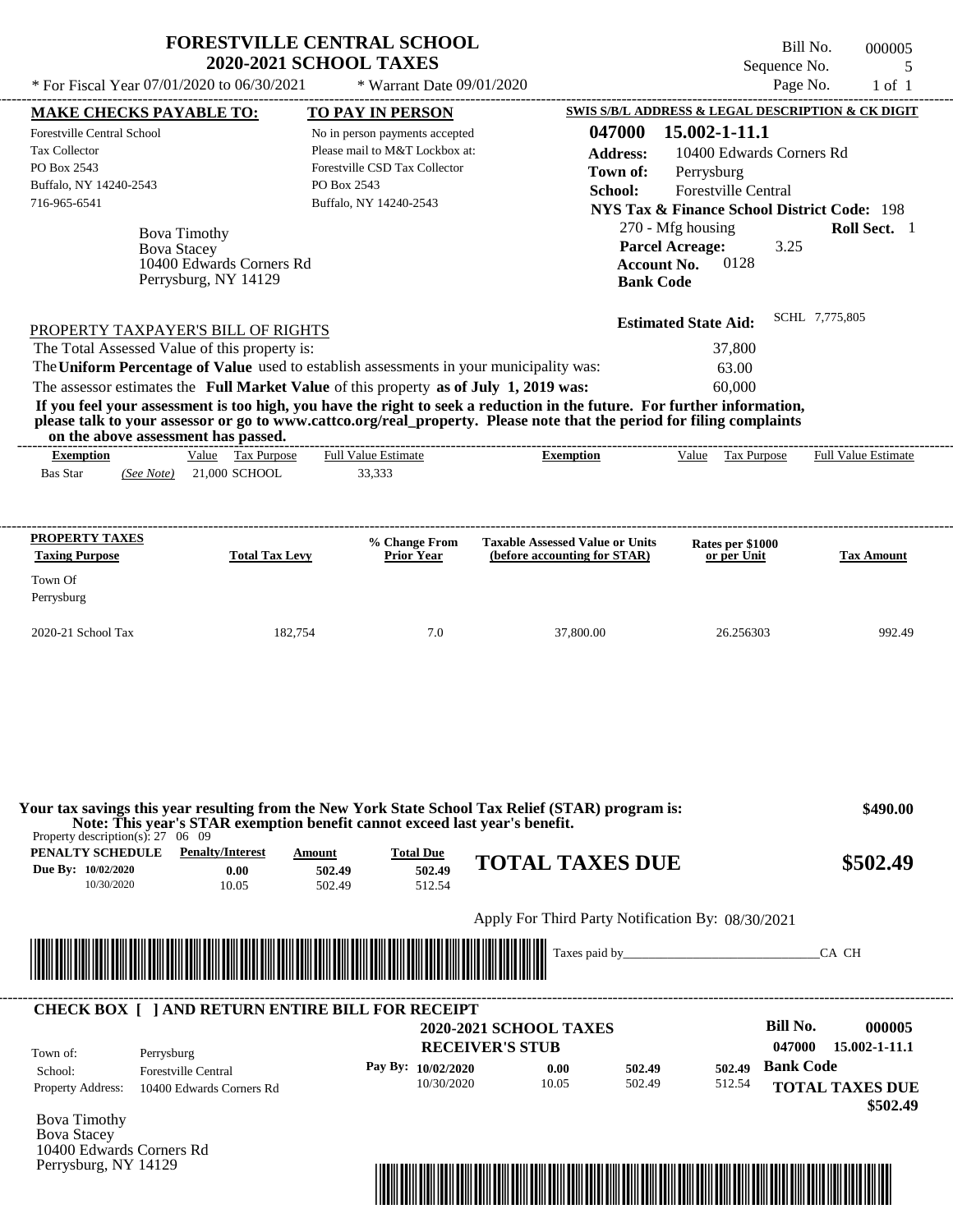| * For Fiscal Year 07/01/2020 to 06/30/2021                                                                                                                                                                                                                                                                                                                                                                                                                                                                                                                         |                                                                               | <b>FORESTVILLE CENTRAL SCHOOL</b><br><b>2020-2021 SCHOOL TAXES</b>                                                                                                    | * Warrant Date 09/01/2020         |                                                                        |                                                                                                                                                                                                                                                                                       | Bill No.<br>Sequence No.<br>Page No. | 000006<br>6<br>$1$ of $1$  |
|--------------------------------------------------------------------------------------------------------------------------------------------------------------------------------------------------------------------------------------------------------------------------------------------------------------------------------------------------------------------------------------------------------------------------------------------------------------------------------------------------------------------------------------------------------------------|-------------------------------------------------------------------------------|-----------------------------------------------------------------------------------------------------------------------------------------------------------------------|-----------------------------------|------------------------------------------------------------------------|---------------------------------------------------------------------------------------------------------------------------------------------------------------------------------------------------------------------------------------------------------------------------------------|--------------------------------------|----------------------------|
| <b>MAKE CHECKS PAYABLE TO:</b><br><b>Forestville Central School</b><br>Tax Collector<br>PO Box 2543<br>Buffalo, NY 14240-2543<br>716-965-6541                                                                                                                                                                                                                                                                                                                                                                                                                      | Butcher Ricky D<br>Butcher Martha M<br>12457 Route 39<br>Perrysburg, NY 14129 | <b>TO PAY IN PERSON</b><br>No in person payments accepted<br>Please mail to M&T Lockbox at:<br>Forestville CSD Tax Collector<br>PO Box 2543<br>Buffalo, NY 14240-2543 |                                   | 047000<br><b>Address:</b><br>Town of:<br>School:                       | SWIS S/B/L ADDRESS & LEGAL DESCRIPTION & CK DIGIT<br>15.002-1-14.2<br>12457 Route 39<br>Perrysburg<br>Forestville Central<br><b>NYS Tax &amp; Finance School District Code: 198</b><br>210 - 1 Family Res<br><b>Parcel Acreage:</b><br>1012<br><b>Account No.</b><br><b>Bank Code</b> | 1.85                                 | Roll Sect. 1               |
| PROPERTY TAXPAYER'S BILL OF RIGHTS<br>The Total Assessed Value of this property is:<br>The Uniform Percentage of Value used to establish assessments in your municipality was:<br>The assessor estimates the Full Market Value of this property as of July 1, 2019 was:<br>If you feel your assessment is too high, you have the right to seek a reduction in the future. For further information,<br>please talk to your assessor or go to www.cattco.org/real_property. Please note that the period for filing complaints<br>on the above assessment has passed. |                                                                               |                                                                                                                                                                       | --------------------------------- |                                                                        | <b>Estimated State Aid:</b><br>72,100<br>63.00<br>114,444                                                                                                                                                                                                                             | SCHL 7,775,805                       |                            |
| <b>Exemption</b><br><b>Bas Star</b>                                                                                                                                                                                                                                                                                                                                                                                                                                                                                                                                | Value Tax Purpose<br>$(See Note)$ 21,000 SCHOOL                               | Full Value Estimate<br>33,333                                                                                                                                         |                                   | <b>Exemption</b>                                                       | Value Tax Purpose                                                                                                                                                                                                                                                                     |                                      | <b>Full Value Estimate</b> |
| <b>PROPERTY TAXES</b><br><b>Taxing Purpose</b><br>Town Of<br>Perrysburg                                                                                                                                                                                                                                                                                                                                                                                                                                                                                            | <b>Total Tax Levy</b>                                                         | % Change From<br><b>Prior Year</b>                                                                                                                                    |                                   | <b>Taxable Assessed Value or Units</b><br>(before accounting for STAR) | Rates per \$1000<br>or per Unit                                                                                                                                                                                                                                                       |                                      | <b>Tax Amount</b>          |
| 2020-21 School Tax                                                                                                                                                                                                                                                                                                                                                                                                                                                                                                                                                 | 182,754                                                                       |                                                                                                                                                                       | 7.0                               | 72,100.00                                                              | 26.256303                                                                                                                                                                                                                                                                             |                                      | 1,893.08                   |
| Your tax savings this year resulting from the New York State School Tax Relief (STAR) program is:<br>Property description(s): $27 \quad 06 \quad 09$                                                                                                                                                                                                                                                                                                                                                                                                               |                                                                               | Note: This year's STAR exemption benefit cannot exceed last year's benefit.                                                                                           |                                   |                                                                        |                                                                                                                                                                                                                                                                                       |                                      | \$490.00                   |
| PENALTY SCHEDULE<br>Due By: 10/02/2020<br>10/30/2020                                                                                                                                                                                                                                                                                                                                                                                                                                                                                                               | <b>Penalty/Interest</b><br>0.00<br>28.06                                      | <b>Total Due</b><br>Amount<br>1,403.08<br>1,403.08<br>1,403.08<br>1,431.14                                                                                            |                                   | <b>TOTAL TAXES DUE</b>                                                 |                                                                                                                                                                                                                                                                                       |                                      | \$1,403.08                 |
|                                                                                                                                                                                                                                                                                                                                                                                                                                                                                                                                                                    |                                                                               |                                                                                                                                                                       |                                   | Apply For Third Party Notification By: 08/30/2021                      |                                                                                                                                                                                                                                                                                       |                                      |                            |
| <u> Indian American State of Barbara and The Barbara and The Barbara and The Barbara and The Barbara and The Barbara and The Barbara and The Barbara and The Barbara and The Barbara and The Barbara and The Barbara and The Bar</u>                                                                                                                                                                                                                                                                                                                               |                                                                               |                                                                                                                                                                       |                                   |                                                                        |                                                                                                                                                                                                                                                                                       |                                      | CA CH                      |
| <b>CHECK BOX [ ] AND RETURN ENTIRE BILL FOR RECEIPT</b>                                                                                                                                                                                                                                                                                                                                                                                                                                                                                                            |                                                                               |                                                                                                                                                                       |                                   |                                                                        |                                                                                                                                                                                                                                                                                       |                                      |                            |
|                                                                                                                                                                                                                                                                                                                                                                                                                                                                                                                                                                    |                                                                               |                                                                                                                                                                       |                                   | <b>2020-2021 SCHOOL TAXES</b>                                          |                                                                                                                                                                                                                                                                                       | <b>Bill No.</b><br>047000            | 000006<br>15.002-1-14.2    |

12457 Route 39 Perrysburg, NY 14129

\*04700000000600000000140308\*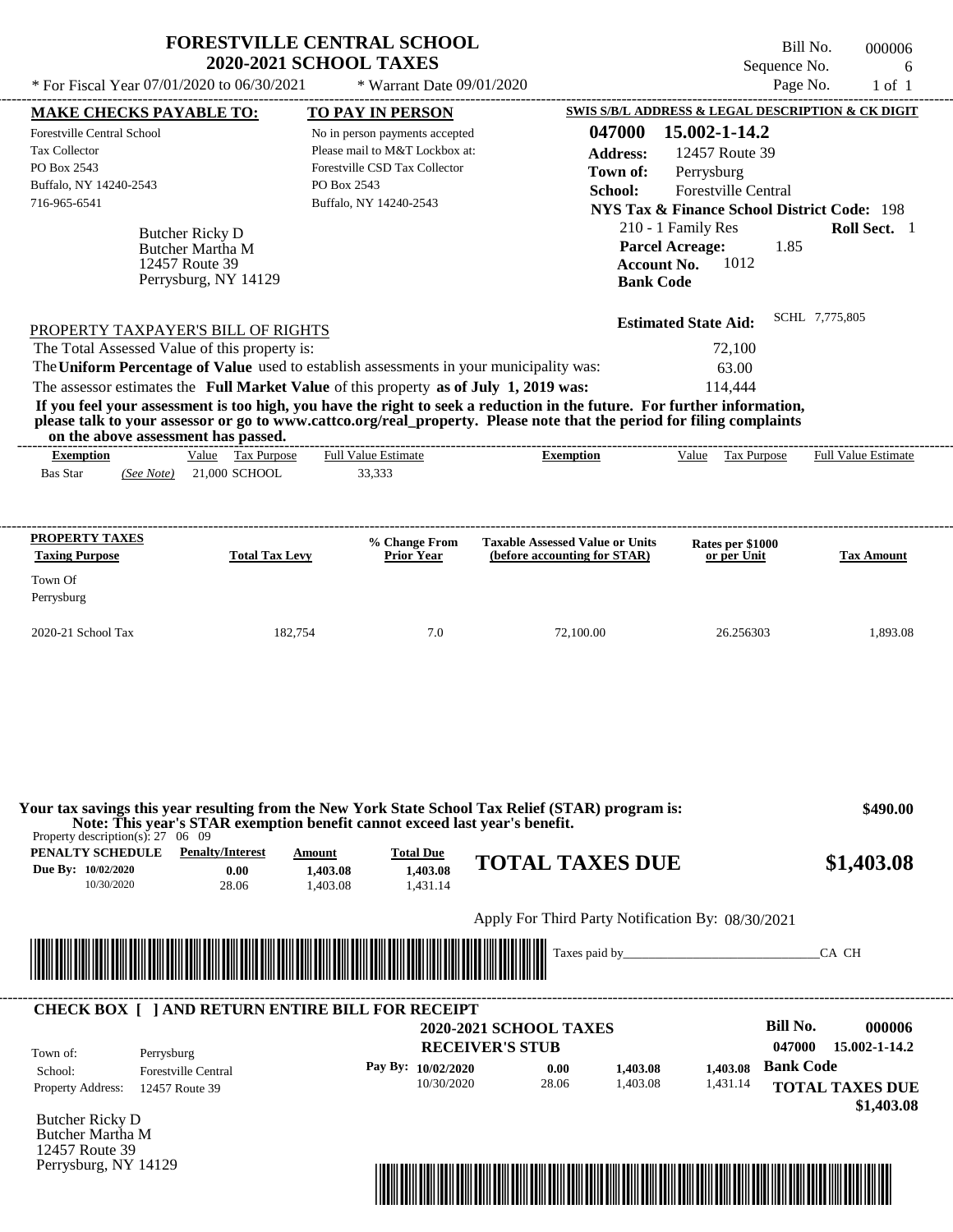|                                                                                                                                                                                                                                                                                                                                      | <b>FORESTVILLE CENTRAL SCHOOL</b><br><b>2020-2021 SCHOOL TAXES</b>                                |                                                   |                                                                                                                            | Bill No.<br>Sequence No. | 000007<br>7            |
|--------------------------------------------------------------------------------------------------------------------------------------------------------------------------------------------------------------------------------------------------------------------------------------------------------------------------------------|---------------------------------------------------------------------------------------------------|---------------------------------------------------|----------------------------------------------------------------------------------------------------------------------------|--------------------------|------------------------|
| * For Fiscal Year 07/01/2020 to 06/30/2021                                                                                                                                                                                                                                                                                           | * Warrant Date 09/01/2020                                                                         |                                                   |                                                                                                                            | Page No.                 | $1$ of $1$             |
| <b>MAKE CHECKS PAYABLE TO:</b>                                                                                                                                                                                                                                                                                                       | <b>TO PAY IN PERSON</b>                                                                           |                                                   | SWIS S/B/L ADDRESS & LEGAL DESCRIPTION & CK DIGIT                                                                          |                          |                        |
| Forestville Central School<br><b>Tax Collector</b><br>PO Box 2543                                                                                                                                                                                                                                                                    | No in person payments accepted<br>Please mail to M&T Lockbox at:<br>Forestville CSD Tax Collector | 047000<br><b>Address:</b><br>Town of:             | 15.002-1-13<br>10338 Edwards Corners Rd<br>Perrysburg                                                                      |                          |                        |
| Buffalo, NY 14240-2543<br>716-965-6541<br>Czarnota Barbara                                                                                                                                                                                                                                                                           | PO Box 2543<br>Buffalo, NY 14240-2543                                                             | School:                                           | Forestville Central<br><b>NYS Tax &amp; Finance School District Code: 198</b><br>240 - Rural res<br><b>Parcel Acreage:</b> | 65.12                    | Roll Sect. 1           |
| 10338 Edwards Cr Rd<br>Perrysburg, NY 14129                                                                                                                                                                                                                                                                                          |                                                                                                   |                                                   | 0758<br><b>Account No.</b><br><b>Bank Code</b>                                                                             |                          |                        |
| PROPERTY TAXPAYER'S BILL OF RIGHTS                                                                                                                                                                                                                                                                                                   |                                                                                                   |                                                   | <b>Estimated State Aid:</b>                                                                                                | SCHL 7,775,805           |                        |
| The Total Assessed Value of this property is:<br>The Uniform Percentage of Value used to establish assessments in your municipality was:                                                                                                                                                                                             |                                                                                                   |                                                   | 139,320<br>63.00                                                                                                           |                          |                        |
| The assessor estimates the Full Market Value of this property as of July 1, 2019 was:                                                                                                                                                                                                                                                |                                                                                                   |                                                   | 221,143                                                                                                                    |                          |                        |
| If you feel your assessment is too high, you have the right to seek a reduction in the future. For further information,<br>please talk to your assessor or go to www.cattco.org/real_property. Please note that the period for filing complaints                                                                                     |                                                                                                   |                                                   |                                                                                                                            |                          |                        |
| on the above assessment has passed.<br>Value Tax Purpose<br><b>Exemption</b>                                                                                                                                                                                                                                                         | <b>Full Value Estimate</b>                                                                        | <b>Exemption</b>                                  | Value Tax Purpose                                                                                                          |                          | Full Value Estimate    |
| <b>Bas Star</b><br>21,000 SCHOOL<br>(See Note)                                                                                                                                                                                                                                                                                       | 33,333                                                                                            |                                                   |                                                                                                                            |                          |                        |
|                                                                                                                                                                                                                                                                                                                                      |                                                                                                   |                                                   |                                                                                                                            |                          |                        |
| <b>PROPERTY TAXES</b>                                                                                                                                                                                                                                                                                                                | % Change From                                                                                     | <b>Taxable Assessed Value or Units</b>            | Rates per \$1000                                                                                                           |                          |                        |
| <b>Taxing Purpose</b><br><b>Total Tax Levy</b>                                                                                                                                                                                                                                                                                       | <b>Prior Year</b>                                                                                 | (before accounting for STAR)                      | or per Unit                                                                                                                |                          | <b>Tax Amount</b>      |
| Town Of<br>Perrysburg                                                                                                                                                                                                                                                                                                                |                                                                                                   |                                                   |                                                                                                                            |                          |                        |
| 2020-21 School Tax<br>182,754                                                                                                                                                                                                                                                                                                        | 7.0                                                                                               | 139,320.00                                        | 26.256303                                                                                                                  |                          | 3,658.03               |
| Your tax savings this year resulting from the New York State School Tax Relief (STAR) program is:<br>Note: This year's STAR exemption benefit cannot exceed last year's benefit.<br>Property description(s): $27 \quad 06 \quad 09$<br><b>PENALTY SCHEDULE</b> Penalty/Interest<br>Due By: 10/02/2020<br>0.00<br>10/30/2020<br>63.36 | <b>Total Due</b><br>Amount<br>3.168.03<br>3,168.03<br>3.168.03<br>3,231.39                        | <b>TOTAL TAXES DUE</b>                            |                                                                                                                            |                          | \$490.00<br>\$3,168.03 |
|                                                                                                                                                                                                                                                                                                                                      |                                                                                                   | Apply For Third Party Notification By: 08/30/2021 |                                                                                                                            |                          |                        |
|                                                                                                                                                                                                                                                                                                                                      |                                                                                                   |                                                   | Taxes paid by                                                                                                              | CA CH                    |                        |
| <b>CHECK BOX [ ] AND RETURN ENTIRE BILL FOR RECEIPT</b>                                                                                                                                                                                                                                                                              |                                                                                                   |                                                   |                                                                                                                            |                          |                        |
|                                                                                                                                                                                                                                                                                                                                      |                                                                                                   | 2020-2021 SCHOOL TAXES                            |                                                                                                                            | <b>Bill No.</b>          | 000007                 |
| Town of:<br>Perrysburg                                                                                                                                                                                                                                                                                                               |                                                                                                   | <b>RECEIVER'S STUB</b>                            |                                                                                                                            | 047000                   | 15.002-1-13            |
| <b>Forestville Central</b><br>School:<br>Property Address:<br>10338 Edwards Corners Rd                                                                                                                                                                                                                                               | Pay By: 10/02/2020<br>10/30/2020                                                                  | 3,168.03<br>0.00<br>63.36<br>3.168.03             | 3,168.03<br>3,231.39                                                                                                       | <b>Bank Code</b>         | <b>TOTAL TAXES DUE</b> |
| Czarnota Barbara<br>10338 Edwards Cr Rd                                                                                                                                                                                                                                                                                              |                                                                                                   |                                                   |                                                                                                                            |                          | \$3,168.03             |

Perrysburg, NY 14129

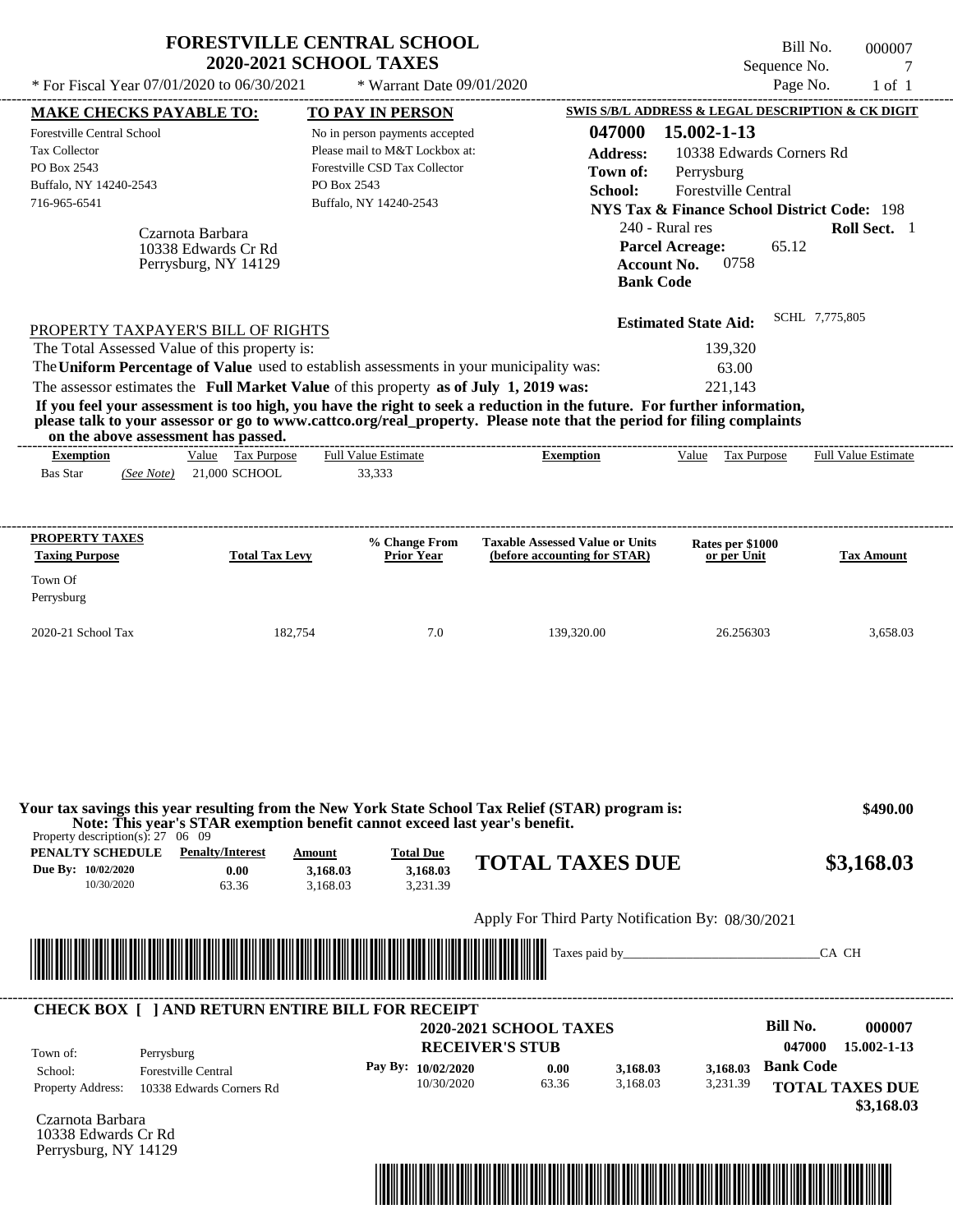| * For Fiscal Year 07/01/2020 to 06/30/2021                                                                                                    |                                                           | <b>FORESTVILLE CENTRAL SCHOOL</b><br><b>2020-2021 SCHOOL TAXES</b><br>* Warrant Date 09/01/2020                                                                                  |                                                                                                                                                                                                                                                  | Sequence No.                                                                                                                                                                                                                                      | Bill No.<br>000009<br>9<br>Page No.<br>$1$ of $1$ |
|-----------------------------------------------------------------------------------------------------------------------------------------------|-----------------------------------------------------------|----------------------------------------------------------------------------------------------------------------------------------------------------------------------------------|--------------------------------------------------------------------------------------------------------------------------------------------------------------------------------------------------------------------------------------------------|---------------------------------------------------------------------------------------------------------------------------------------------------------------------------------------------------------------------------------------------------|---------------------------------------------------|
| <b>MAKE CHECKS PAYABLE TO:</b><br><b>Forestville Central School</b><br>Tax Collector<br>PO Box 2543<br>Buffalo, NY 14240-2543<br>716-965-6541 | DAVIS BONITA L.<br>12694 ROUTE 39<br>PERRYSBURG, NY 14129 | <b>TO PAY IN PERSON</b><br>No in person payments accepted<br>Please mail to M&T Lockbox at:<br>Forestville CSD Tax Collector<br>PO Box 2543<br>Buffalo, NY 14240-2543            | 047000<br><b>Address:</b><br>Town of:<br>School:<br><b>Account No.</b><br><b>Bank Code</b>                                                                                                                                                       | SWIS S/B/L ADDRESS & LEGAL DESCRIPTION & CK DIGIT<br>7.004-1-31.3<br>12694 Route 39<br>Perrysburg<br>Forestville Central<br><b>NYS Tax &amp; Finance School District Code: 198</b><br>270 - Mfg housing<br><b>Parcel Acreage:</b><br>2.85<br>0297 | Roll Sect. 1                                      |
| PROPERTY TAXPAYER'S BILL OF RIGHTS<br>The Total Assessed Value of this property is:<br>on the above assessment has passed.                    |                                                           | The Uniform Percentage of Value used to establish assessments in your municipality was:<br>The assessor estimates the Full Market Value of this property as of July 1, 2019 was: | If you feel your assessment is too high, you have the right to seek a reduction in the future. For further information,<br>please talk to your assessor or go to www.cattco.org/real_property. Please note that the period for filing complaints | <b>Estimated State Aid:</b><br>31,000<br>63.00<br>49,206                                                                                                                                                                                          | SCHL 7,775,805                                    |
| <b>Exemption</b><br>Enh Star<br>(See Note)                                                                                                    | Value Tax Purpose<br>31,000 SCHOOL                        | <b>Full Value Estimate</b><br>49,206                                                                                                                                             | -----------------------------<br><b>Exemption</b>                                                                                                                                                                                                | Value Tax Purpose                                                                                                                                                                                                                                 | <b>Full Value Estimate</b>                        |
| <b>PROPERTY TAXES</b><br><b>Taxing Purpose</b><br>Town Of                                                                                     | <b>Total Tax Levy</b>                                     | % Change From<br><b>Prior Year</b>                                                                                                                                               | <b>Taxable Assessed Value or Units</b><br>(before accounting for STAR)                                                                                                                                                                           | Rates per \$1000<br>or per Unit                                                                                                                                                                                                                   | <b>Tax Amount</b>                                 |
| Perrysburg<br>2020-21 School Tax                                                                                                              | 182,754                                                   | 7.0                                                                                                                                                                              | 31,000.00                                                                                                                                                                                                                                        | 26.256303                                                                                                                                                                                                                                         | 813.95                                            |
| Property description(s): $36 \quad 06 \quad 09$                                                                                               |                                                           | Note: This year's STAR exemption benefit cannot exceed last year's benefit.<br>Ff 200.00                                                                                         | Your tax savings this year resulting from the New York State School Tax Relief (STAR) program is:                                                                                                                                                |                                                                                                                                                                                                                                                   | \$813.95                                          |
| <b>PENALTY SCHEDULE</b> Penalty/Interest<br>Due By:                                                                                           |                                                           | <b>Total Due</b><br>Amount                                                                                                                                                       | <b>TOTAL TAXES DUE</b>                                                                                                                                                                                                                           |                                                                                                                                                                                                                                                   | \$0.00                                            |
|                                                                                                                                               |                                                           |                                                                                                                                                                                  | Apply For Third Party Notification By: 08/30/2021                                                                                                                                                                                                |                                                                                                                                                                                                                                                   |                                                   |
| <u> 1989 - Andrea Stadt Britain, fransk politik forsk politik (f. 1989)</u>                                                                   |                                                           |                                                                                                                                                                                  |                                                                                                                                                                                                                                                  |                                                                                                                                                                                                                                                   | CA CH                                             |
|                                                                                                                                               |                                                           | <b>CHECK BOX [ ] AND RETURN ENTIRE BILL FOR RECEIPT</b>                                                                                                                          | <b>2020-2021 SCHOOL TAXES</b>                                                                                                                                                                                                                    | <b>Bill No.</b>                                                                                                                                                                                                                                   | 000009                                            |

\*04700000000900000000000000\*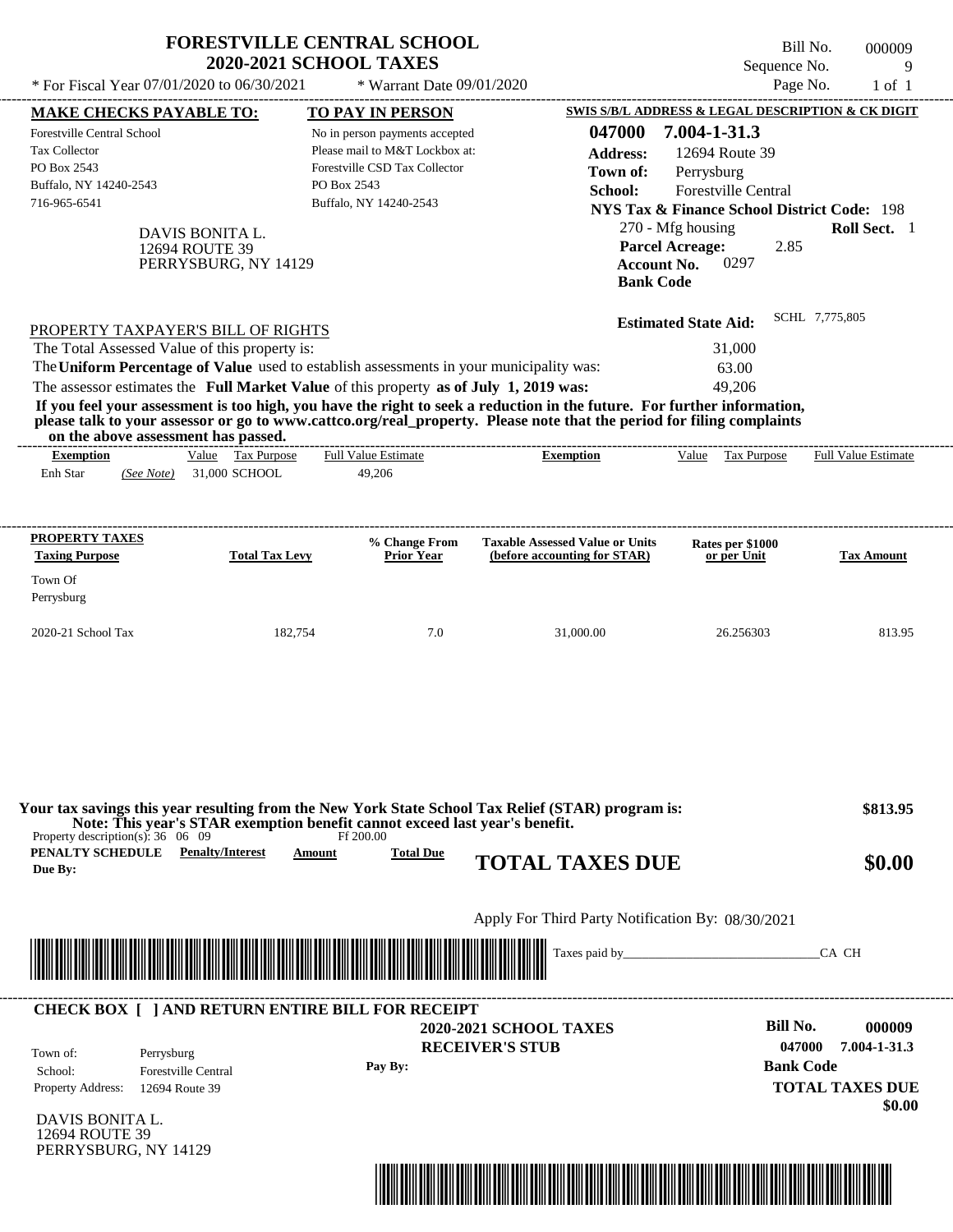|                                                                                         | <b>FORESTVILLE CENTRAL SCHOOL</b><br><b>2020-2021 SCHOOL TAXES</b> | Bill No.<br>000010<br>Sequence No.<br>10                                                                                                                                                                                                         |
|-----------------------------------------------------------------------------------------|--------------------------------------------------------------------|--------------------------------------------------------------------------------------------------------------------------------------------------------------------------------------------------------------------------------------------------|
| * For Fiscal Year 07/01/2020 to 06/30/2021                                              | * Warrant Date 09/01/2020                                          | Page No.<br>$1$ of $1$                                                                                                                                                                                                                           |
| <b>MAKE CHECKS PAYABLE TO:</b>                                                          | <b>TO PAY IN PERSON</b>                                            | SWIS S/B/L ADDRESS & LEGAL DESCRIPTION & CK DIGIT                                                                                                                                                                                                |
| Forestville Central School                                                              | No in person payments accepted                                     | 047000<br>7.004-1-40.2                                                                                                                                                                                                                           |
| <b>Tax Collector</b>                                                                    | Please mail to M&T Lockbox at:                                     | <b>Address:</b><br>12816 Route 39                                                                                                                                                                                                                |
| PO Box 2543                                                                             | Forestville CSD Tax Collector                                      | Town of:<br>Perrysburg                                                                                                                                                                                                                           |
| Buffalo, NY 14240-2543                                                                  | PO Box 2543                                                        | School:<br><b>Forestville Central</b>                                                                                                                                                                                                            |
| 716-965-6541                                                                            | Buffalo, NY 14240-2543                                             | <b>NYS Tax &amp; Finance School District Code: 198</b>                                                                                                                                                                                           |
| Davis Eber J                                                                            |                                                                    | <b>Roll Sect.</b> 1<br>210 - 1 Family Res                                                                                                                                                                                                        |
| Davis Bonita L                                                                          |                                                                    | <b>Parcel Acreage:</b><br>11.60                                                                                                                                                                                                                  |
| 12806 Route 39                                                                          |                                                                    | 0837<br><b>Account No.</b>                                                                                                                                                                                                                       |
| South Dayton, NY 14138                                                                  |                                                                    | <b>Bank Code</b>                                                                                                                                                                                                                                 |
| PROPERTY TAXPAYER'S BILL OF RIGHTS                                                      |                                                                    | SCHL 7,775,805<br><b>Estimated State Aid:</b>                                                                                                                                                                                                    |
| The Total Assessed Value of this property is:                                           |                                                                    | 47,200                                                                                                                                                                                                                                           |
| The Uniform Percentage of Value used to establish assessments in your municipality was: |                                                                    | 63.00                                                                                                                                                                                                                                            |
| The assessor estimates the Full Market Value of this property as of July 1, 2019 was:   |                                                                    | 74.921                                                                                                                                                                                                                                           |
| on the above assessment has passed.                                                     |                                                                    | If you feel your assessment is too high, you have the right to seek a reduction in the future. For further information,<br>please talk to your assessor or go to www.cattco.org/real_property. Please note that the period for filing complaints |

| vn me above assessment nas basseu. |            |       |               |                            |           |       |             |                            |
|------------------------------------|------------|-------|---------------|----------------------------|-----------|-------|-------------|----------------------------|
| Exemption                          |            | Value | Tax Purpose   | <b>Full Value Estimate</b> | Exemption | Value | Tax Purpose | <b>Full Value Estimate</b> |
| Bas Star                           | (See Note) |       | 21,000 SCHOOL | 33,333                     |           |       |             |                            |
|                                    |            |       |               |                            |           |       |             |                            |
|                                    |            |       |               |                            |           |       |             |                            |

| <b>PROPERTY TAXES</b><br><b>Taxing Purpose</b> | <b>Total Tax Levy</b> | % Change From<br><b>Prior Year</b> | <b>Taxable Assessed Value or Units</b><br>(before accounting for STAR) | Rates per \$1000<br>or per Unit | <b>Tax Amount</b> |
|------------------------------------------------|-----------------------|------------------------------------|------------------------------------------------------------------------|---------------------------------|-------------------|
| Town Of<br>Perrysburg                          |                       |                                    |                                                                        |                                 |                   |
| $2020-21$ School Tax                           | 182.754               | 7.0                                | 47,200.00                                                              | 26.256303                       | 1.239.30          |

| PENALTY SCHEDULE                                | <b>Penalty/Interest</b>                                 | Amount                                                                                                               | <b>Total Due</b>   |                                                   |        |                        |
|-------------------------------------------------|---------------------------------------------------------|----------------------------------------------------------------------------------------------------------------------|--------------------|---------------------------------------------------|--------|------------------------|
| Due By: 10/02/2020                              | 0.00                                                    | 749.30                                                                                                               | 749.30             | <b>TOTAL TAXES DUE</b>                            |        | \$749.30               |
| 10/30/2020                                      | 14.99                                                   | 749.30                                                                                                               | 764.29             |                                                   |        |                        |
|                                                 |                                                         |                                                                                                                      |                    | Apply For Third Party Notification By: 08/30/2021 |        |                        |
|                                                 |                                                         |                                                                                                                      |                    |                                                   |        |                        |
|                                                 |                                                         |                                                                                                                      |                    |                                                   |        |                        |
|                                                 |                                                         |                                                                                                                      |                    | Taxes paid by                                     |        | CA CH                  |
|                                                 |                                                         | <u> Maria Maria Maria Maria Maria Maria Maria Maria Maria Maria Maria Maria Maria Maria Maria Maria Maria Maria </u> |                    |                                                   |        |                        |
|                                                 |                                                         |                                                                                                                      |                    |                                                   |        |                        |
|                                                 | <b>CHECK BOX [ ] AND RETURN ENTIRE BILL FOR RECEIPT</b> |                                                                                                                      |                    |                                                   |        |                        |
|                                                 |                                                         |                                                                                                                      |                    | <b>2020-2021 SCHOOL TAXES</b>                     |        | Bill No.<br>000010     |
|                                                 | Perrysburg                                              |                                                                                                                      |                    | <b>RECEIVER'S STUB</b>                            |        | 047000<br>7.004-1-40.2 |
|                                                 | <b>Forestville Central</b>                              |                                                                                                                      | Pay By: 10/02/2020 | 0.00<br>749.30                                    | 749.30 | <b>Bank Code</b>       |
| Town of:<br>School:<br><b>Property Address:</b> | 12816 Route 39                                          |                                                                                                                      | 10/30/2020         | 749.30<br>14.99                                   | 764.29 | <b>TOTAL TAXES DUE</b> |

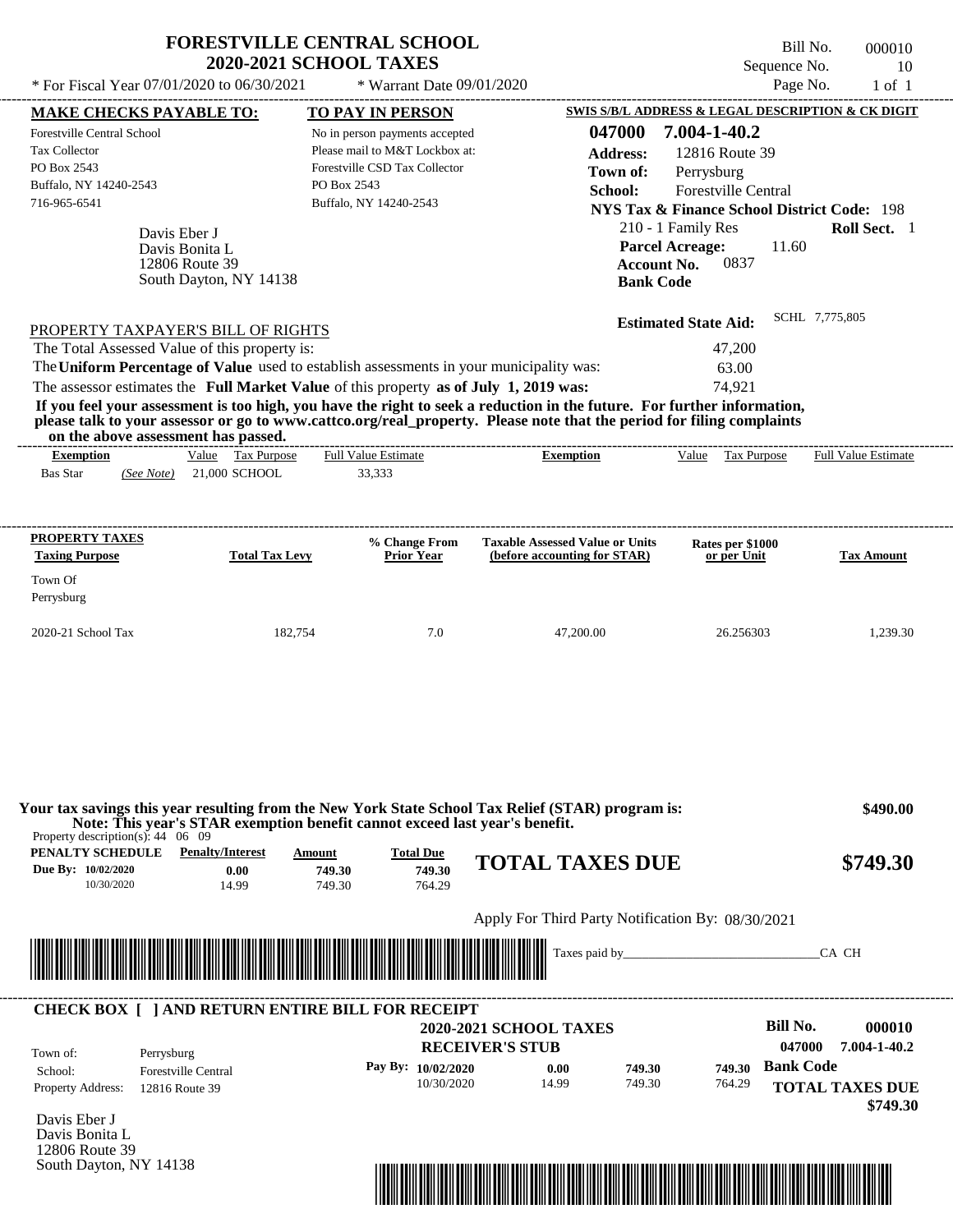|                                                                                                                                                                                                                                                  | <b>FORESTVILLE CENTRAL SCHOOL</b><br><b>2020-2021 SCHOOL TAXES</b> |                                                                                                   |                                                   | Sequence No.                                                                                       | Bill No.<br>000011<br>11 |
|--------------------------------------------------------------------------------------------------------------------------------------------------------------------------------------------------------------------------------------------------|--------------------------------------------------------------------|---------------------------------------------------------------------------------------------------|---------------------------------------------------|----------------------------------------------------------------------------------------------------|--------------------------|
| * For Fiscal Year 07/01/2020 to 06/30/2021                                                                                                                                                                                                       |                                                                    | * Warrant Date 09/01/2020                                                                         |                                                   | Page No.                                                                                           | $1$ of $1$               |
| <b>MAKE CHECKS PAYABLE TO:</b>                                                                                                                                                                                                                   |                                                                    | <b>TO PAY IN PERSON</b>                                                                           |                                                   | SWIS S/B/L ADDRESS & LEGAL DESCRIPTION & CK DIGIT                                                  |                          |
| Forestville Central School<br><b>Tax Collector</b><br>PO Box 2543                                                                                                                                                                                |                                                                    | No in person payments accepted<br>Please mail to M&T Lockbox at:<br>Forestville CSD Tax Collector | 047000<br><b>Address:</b><br>Town of:             | 7.004-1-29.1<br>12596 Route 39<br>Perrysburg                                                       |                          |
| Buffalo, NY 14240-2543<br>716-965-6541                                                                                                                                                                                                           | PO Box 2543                                                        | Buffalo, NY 14240-2543                                                                            | School:                                           | Forestville Central<br><b>NYS Tax &amp; Finance School District Code: 198</b><br>312 - Vac w/imprv | Roll Sect. 1             |
| Dubaj George<br>Dubaj Deborah<br>48 Seneca St<br>Gowanda, NY 14070                                                                                                                                                                               |                                                                    |                                                                                                   | <b>Bank Code</b>                                  | <b>Parcel Acreage:</b><br>2.75<br>0513<br><b>Account No.</b>                                       |                          |
| PROPERTY TAXPAYER'S BILL OF RIGHTS                                                                                                                                                                                                               |                                                                    |                                                                                                   |                                                   | <b>Estimated State Aid:</b>                                                                        | SCHL 7,775,805           |
| The Total Assessed Value of this property is:                                                                                                                                                                                                    |                                                                    |                                                                                                   |                                                   | 8,600                                                                                              |                          |
| The Uniform Percentage of Value used to establish assessments in your municipality was:                                                                                                                                                          |                                                                    |                                                                                                   |                                                   | 63.00                                                                                              |                          |
| The assessor estimates the Full Market Value of this property as of July 1, 2019 was:                                                                                                                                                            |                                                                    |                                                                                                   |                                                   | 13,651                                                                                             |                          |
| If you feel your assessment is too high, you have the right to seek a reduction in the future. For further information,<br>please talk to your assessor or go to www.cattco.org/real_property. Please note that the period for filing complaints |                                                                    |                                                                                                   |                                                   |                                                                                                    |                          |
| on the above assessment has passed.<br><b>Exemption</b>                                                                                                                                                                                          | Value Tax Purpose                                                  | <b>Full Value Estimate</b>                                                                        | <b>Exemption</b>                                  | Value Tax Purpose                                                                                  | Full Value Estimate      |
| <b>PROPERTY TAXES</b><br><b>Taxing Purpose</b>                                                                                                                                                                                                   | <b>Total Tax Levy</b>                                              | % Change From<br><b>Prior Year</b>                                                                | <b>Taxable Assessed Value or Units</b>            | Rates per \$1000<br>or per Unit                                                                    | <b>Tax Amount</b>        |
| Town Of<br>Perrysburg                                                                                                                                                                                                                            |                                                                    |                                                                                                   |                                                   |                                                                                                    |                          |
| 2020-21 School Tax                                                                                                                                                                                                                               | 182,754                                                            | 7.0                                                                                               | 8,600.00                                          | 26.256303                                                                                          | 225.80                   |
| Property description(s): $36 \quad 06 \quad 09$<br>PENALTY SCHEDULE<br><b>Penalty/Interest</b><br>Due By: 10/02/2020<br>0.00<br>10/30/2020<br>4.52                                                                                               | 1 Gas Well<br>Amount<br>225.80<br>225.80                           | $8/12$ -splt house, 1.90 ac o<br><b>Total Due</b><br>225.80<br>230.32                             | <b>TOTAL TAXES DUE</b>                            |                                                                                                    | \$225.80                 |
|                                                                                                                                                                                                                                                  |                                                                    |                                                                                                   | Apply For Third Party Notification By: 08/30/2021 |                                                                                                    |                          |
|                                                                                                                                                                                                                                                  |                                                                    |                                                                                                   | Taxes paid by_                                    |                                                                                                    | CA CH                    |
| <b>CHECK BOX [ ] AND RETURN ENTIRE BILL FOR RECEIPT</b>                                                                                                                                                                                          |                                                                    |                                                                                                   | 2020-2021 SCHOOL TAXES<br><b>RECEIVER'S STUB</b>  | <b>Bill No.</b><br>047000                                                                          | 000011<br>7.004-1-29.1   |
| Town of:<br>Perrysburg<br>School:<br><b>Forestville Central</b><br>Property Address:<br>12596 Route 39                                                                                                                                           |                                                                    | Pay By: 10/02/2020<br>10/30/2020                                                                  | 0.00<br>225.80<br>225.80<br>4.52                  | <b>Bank Code</b><br>225.80<br>230.32                                                               | <b>TOTAL TAXES DUE</b>   |
|                                                                                                                                                                                                                                                  |                                                                    |                                                                                                   |                                                   |                                                                                                    | \$225.80                 |

Dubaj George Dubaj Deborah 48 Seneca St Gowanda, NY 14070

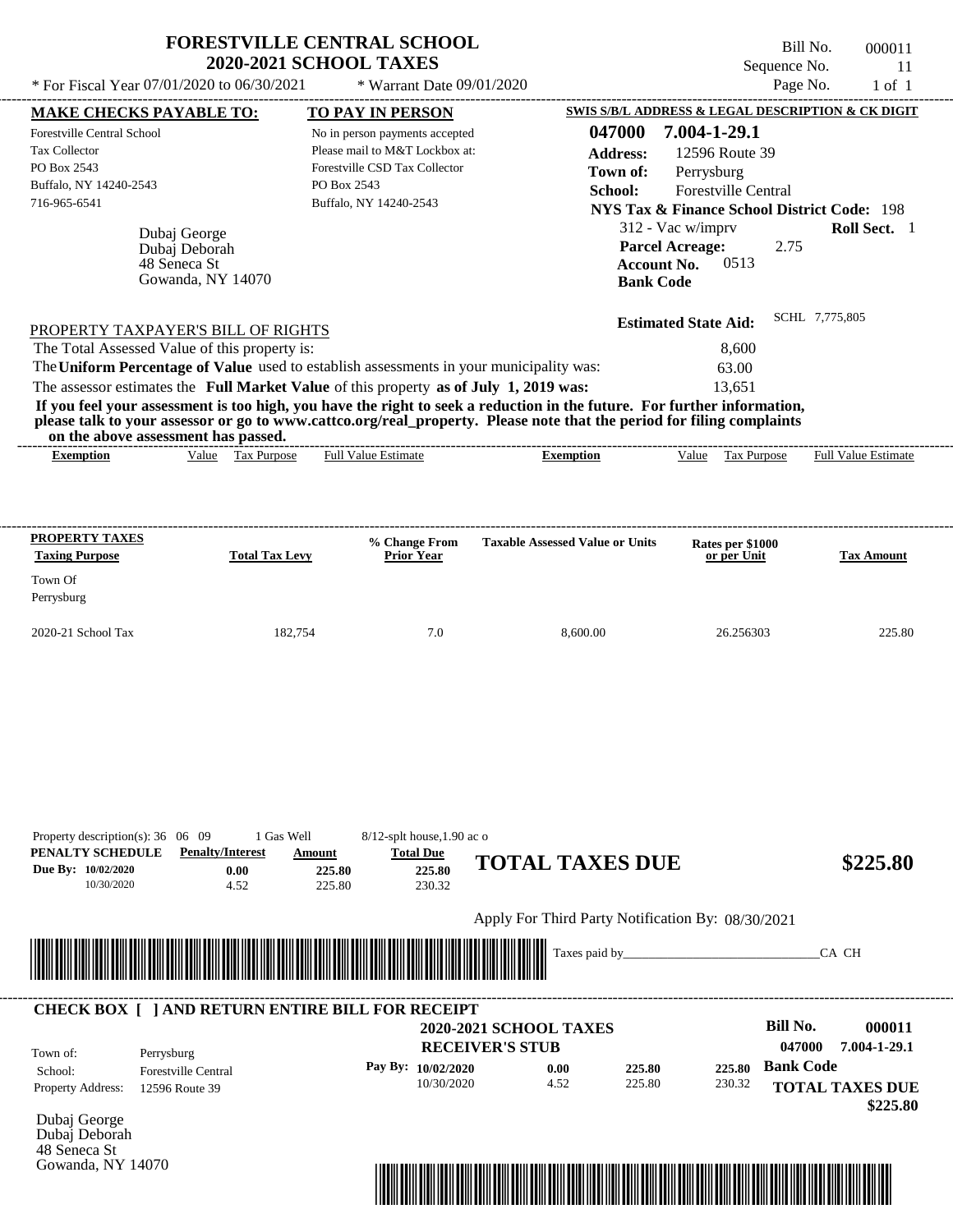| * For Fiscal Year 07/01/2020 to 06/30/2021                                                                                                                                                                                                                                                                                                                          | <b>2020-2021 SCHOOL TAXES</b>      | <b>FORESTVILLE CENTRAL SCHOOL</b><br>* Warrant Date 09/01/2020                                                                                                        |                                                                                                                                                                                                                                                                      | Sequence No.<br>Page No.                                                                                                                                                                                                                                                 | Bill No.<br>000012<br>12<br>$1$ of $1$                         |
|---------------------------------------------------------------------------------------------------------------------------------------------------------------------------------------------------------------------------------------------------------------------------------------------------------------------------------------------------------------------|------------------------------------|-----------------------------------------------------------------------------------------------------------------------------------------------------------------------|----------------------------------------------------------------------------------------------------------------------------------------------------------------------------------------------------------------------------------------------------------------------|--------------------------------------------------------------------------------------------------------------------------------------------------------------------------------------------------------------------------------------------------------------------------|----------------------------------------------------------------|
| <b>MAKE CHECKS PAYABLE TO:</b><br><b>Forestville Central School</b><br><b>Tax Collector</b><br>PO Box 2543<br>Buffalo, NY 14240-2543<br>716-965-6541<br>Duliba Ronald<br>12905 Route 39                                                                                                                                                                             | South Dayton, NY 14138             | <b>TO PAY IN PERSON</b><br>No in person payments accepted<br>Please mail to M&T Lockbox at:<br>Forestville CSD Tax Collector<br>PO Box 2543<br>Buffalo, NY 14240-2543 | 047000<br><b>Address:</b><br>Town of:<br>School:<br><b>Bank Code</b>                                                                                                                                                                                                 | SWIS S/B/L ADDRESS & LEGAL DESCRIPTION & CK DIGIT<br>15.002-1-4.2<br>12905 Route 39<br>Perrysburg<br>Forestville Central<br><b>NYS Tax &amp; Finance School District Code: 198</b><br>210 - 1 Family Res<br><b>Parcel Acreage:</b><br>1.75<br>1231<br><b>Account No.</b> | Roll Sect. 1                                                   |
| PROPERTY TAXPAYER'S BILL OF RIGHTS<br>The Total Assessed Value of this property is:<br>The Uniform Percentage of Value used to establish assessments in your municipality was:<br>The assessor estimates the Full Market Value of this property as of July 1, 2019 was:<br>on the above assessment has passed.<br><b>Exemption</b><br><b>Bas Star</b><br>(See Note) | Value Tax Purpose<br>21,000 SCHOOL | ------------------------<br><b>Full Value Estimate</b><br>33,333                                                                                                      | If you feel your assessment is too high, you have the right to seek a reduction in the future. For further information,<br>please talk to your assessor or go to www.cattco.org/real property. Please note that the period for filing complaints<br><b>Exemption</b> | <b>Estimated State Aid:</b><br>66,500<br>63.00<br>105,556<br>Value Tax Purpose                                                                                                                                                                                           | SCHL 7,775,805<br><b>Full Value Estimate</b>                   |
| PROPERTY TAXES<br><b>Taxing Purpose</b><br>Town Of                                                                                                                                                                                                                                                                                                                  | <b>Total Tax Levy</b>              | % Change From<br><b>Prior Year</b>                                                                                                                                    | <b>Taxable Assessed Value or Units</b><br>(before accounting for STAR)                                                                                                                                                                                               | Rates per \$1000<br>or per Unit                                                                                                                                                                                                                                          | Tax Amount                                                     |
| Perrysburg<br>2020-21 School Tax                                                                                                                                                                                                                                                                                                                                    | 182,754                            | 7.0                                                                                                                                                                   | 66,500.00                                                                                                                                                                                                                                                            | 26.256303                                                                                                                                                                                                                                                                | 1,746.04                                                       |
| Property description(s): $8/09$ -split from 1-4<br><b>PENALTY SCHEDULE</b> Penalty/Interest<br>Due By: 10/02/2020<br>10/30/2020                                                                                                                                                                                                                                     | Amount<br>0.00<br>25.12            | Note: This year's STAR exemption benefit cannot exceed last year's benefit.<br><b>Total Due</b><br>1.256.04<br>1,256.04<br>1,256.04<br>1.281.16                       | Your tax savings this year resulting from the New York State School Tax Relief (STAR) program is:<br><b>TOTAL TAXES DUE</b>                                                                                                                                          |                                                                                                                                                                                                                                                                          | \$490.00<br>\$1,256.04                                         |
|                                                                                                                                                                                                                                                                                                                                                                     |                                    |                                                                                                                                                                       | Apply For Third Party Notification By: 08/30/2021                                                                                                                                                                                                                    |                                                                                                                                                                                                                                                                          | CA CH                                                          |
| <b>CHECK BOX [ ] AND RETURN ENTIRE BILL FOR RECEIPT</b><br>Town of:<br>Perrysburg<br><b>Forestville Central</b><br>School:<br>Property Address:<br>12905 Route 39<br>Duliba Ronald<br>12905 Route 39<br>South Dayton, NY 14138                                                                                                                                      |                                    | Pay By: 10/02/2020<br>10/30/2020                                                                                                                                      | <b>2020-2021 SCHOOL TAXES</b><br><b>RECEIVER'S STUB</b><br>1,256.04<br>0.00<br>25.12<br>1,256.04                                                                                                                                                                     | <b>Bill No.</b><br>047000<br><b>Bank Code</b><br>1,256.04<br>1,281.16                                                                                                                                                                                                    | 000012<br>15.002-1-4.2<br><b>TOTAL TAXES DUE</b><br>\$1,256.04 |

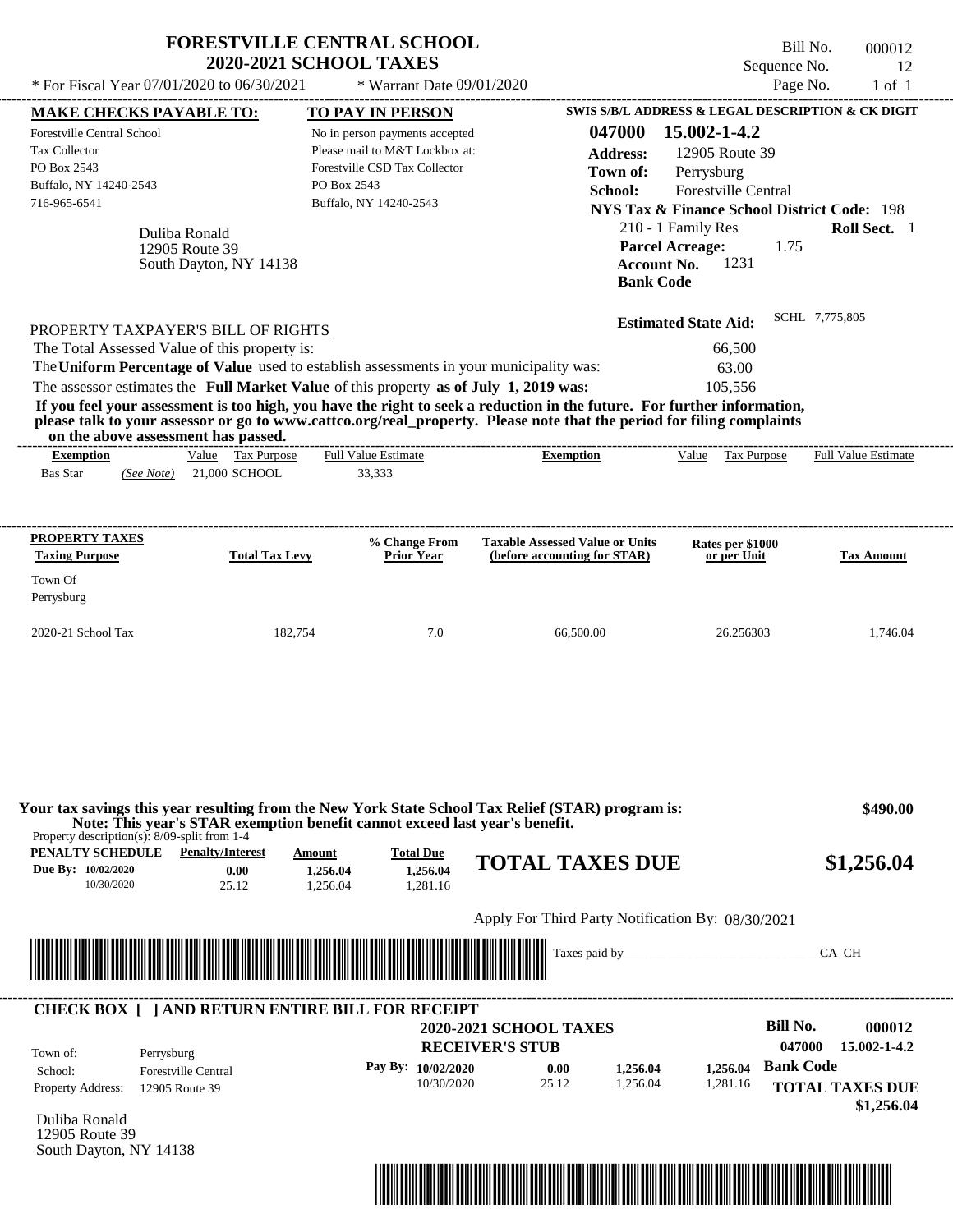|                                                                                                                                                                                                                                                                                                                                                                                                                                                                                                                                                                    | <b>FORESTVILLE CENTRAL SCHOOL</b><br><b>2020-2021 SCHOOL TAXES</b>         |                                                                                                                                                                |                                           |                                                                         |                                                                                                       |                                                                                                                                                                                   |                                              | Bill No.<br>Sequence No.                 |       | 000014<br>13                           |
|--------------------------------------------------------------------------------------------------------------------------------------------------------------------------------------------------------------------------------------------------------------------------------------------------------------------------------------------------------------------------------------------------------------------------------------------------------------------------------------------------------------------------------------------------------------------|----------------------------------------------------------------------------|----------------------------------------------------------------------------------------------------------------------------------------------------------------|-------------------------------------------|-------------------------------------------------------------------------|-------------------------------------------------------------------------------------------------------|-----------------------------------------------------------------------------------------------------------------------------------------------------------------------------------|----------------------------------------------|------------------------------------------|-------|----------------------------------------|
| * For Fiscal Year 07/01/2020 to 06/30/2021                                                                                                                                                                                                                                                                                                                                                                                                                                                                                                                         |                                                                            |                                                                                                                                                                | * Warrant Date $09/01/2020$               |                                                                         |                                                                                                       |                                                                                                                                                                                   |                                              | Page No.                                 |       | $1$ of $1$                             |
| <b>MAKE CHECKS PAYABLE TO:</b><br>Forestville Central School<br><b>Tax Collector</b><br>PO Box 2543<br>Buffalo, NY 14240-2543<br>716-965-6541                                                                                                                                                                                                                                                                                                                                                                                                                      | <b>Edwards Thomas M</b><br>12609 Pudding Lane Road<br>Perrysburg, NY 14129 | TO PAY IN PERSON<br>No in person payments accepted<br>Please mail to M&T Lockbox at:<br>Forestville CSD Tax Collector<br>PO Box 2543<br>Buffalo, NY 14240-2543 |                                           |                                                                         | SWIS S/B/L ADDRESS & LEGAL DESCRIPTION & CK DIGIT<br>047000<br><b>Address:</b><br>Town of:<br>School: | 7.004-1-23.2<br>Perrysburg<br><b>NYS Tax &amp; Finance School District Code: 198</b><br>210 - 1 Family Res<br><b>Parcel Dimensions:</b><br><b>Account No.</b><br><b>Bank Code</b> | Forestville Central<br>0784                  | 12609 Pudding Lane Rd<br>235.00 X 160.60 |       | Roll Sect. 1                           |
| PROPERTY TAXPAYER'S BILL OF RIGHTS<br>The Total Assessed Value of this property is:<br>The Uniform Percentage of Value used to establish assessments in your municipality was:<br>The assessor estimates the Full Market Value of this property as of July 1, 2019 was:<br>If you feel your assessment is too high, you have the right to seek a reduction in the future. For further information,<br>please talk to your assessor or go to www.cattco.org/real_property. Please note that the period for filing complaints<br>on the above assessment has passed. |                                                                            |                                                                                                                                                                |                                           |                                                                         |                                                                                                       | <b>Estimated State Aid:</b>                                                                                                                                                       | 8,700<br>63.00<br>13,810                     | SCHL 7,775,805                           |       |                                        |
| <b>Exemption</b>                                                                                                                                                                                                                                                                                                                                                                                                                                                                                                                                                   | Value Tax Purpose                                                          | <b>Full Value Estimate</b>                                                                                                                                     |                                           |                                                                         | <b>Exemption</b>                                                                                      | Value                                                                                                                                                                             | Tax Purpose                                  |                                          |       | <b>Full Value Estimate</b>             |
| <b>PROPERTY TAXES</b><br><b>Taxing Purpose</b><br>Town Of<br>Perrysburg<br>2020-21 School Tax                                                                                                                                                                                                                                                                                                                                                                                                                                                                      | <b>Total Tax Levy</b><br>182,754                                           |                                                                                                                                                                | % Change From<br><b>Prior Year</b><br>7.0 |                                                                         | <b>Taxable Assessed Value or Units</b><br>8,700.00                                                    |                                                                                                                                                                                   | Rates per \$1000<br>or per Unit<br>26.256303 |                                          |       | <b>Tax Amount</b><br>228.43            |
| Property description(s): 28<br>PENALTY SCHEDULE<br>Due By: 10/02/2020<br>10/30/2020                                                                                                                                                                                                                                                                                                                                                                                                                                                                                | 09<br>06<br><b>Penalty/Interest</b><br>0.00<br>4.57                        | Amount<br>228.43<br>228.43                                                                                                                                     | <b>Total Due</b><br>228.43<br>233.00      |                                                                         | <b>TOTAL TAXES DUE</b>                                                                                |                                                                                                                                                                                   |                                              |                                          |       | \$228.43                               |
|                                                                                                                                                                                                                                                                                                                                                                                                                                                                                                                                                                    |                                                                            |                                                                                                                                                                |                                           |                                                                         | Apply For Third Party Notification By: 08/30/2021                                                     |                                                                                                                                                                                   |                                              |                                          |       |                                        |
|                                                                                                                                                                                                                                                                                                                                                                                                                                                                                                                                                                    |                                                                            |                                                                                                                                                                |                                           |                                                                         | Taxes paid by                                                                                         |                                                                                                                                                                                   |                                              |                                          | CA CH |                                        |
| <b>CHECK BOX [ ] AND RETURN ENTIRE BILL FOR RECEIPT</b>                                                                                                                                                                                                                                                                                                                                                                                                                                                                                                            |                                                                            |                                                                                                                                                                |                                           |                                                                         |                                                                                                       |                                                                                                                                                                                   |                                              | <b>Bill No.</b>                          |       | 000014                                 |
| Town of:<br>Perrysburg<br><b>Forestville Central</b><br>School:<br>Property Address:                                                                                                                                                                                                                                                                                                                                                                                                                                                                               | 12609 Pudding Lane Rd                                                      |                                                                                                                                                                | Pay By: 10/02/2020<br>10/30/2020          | <b>2020-2021 SCHOOL TAXES</b><br><b>RECEIVER'S STUB</b><br>0.00<br>4.57 | 228.43<br>228.43                                                                                      |                                                                                                                                                                                   | 228.43<br>233.00                             | 047000<br><b>Bank Code</b>               |       | 7.004-1-23.2<br><b>TOTAL TAXES DUE</b> |

Edwards Thomas M 12609 Pudding Lane Road Perrysburg, NY 14129



 **\$228.43**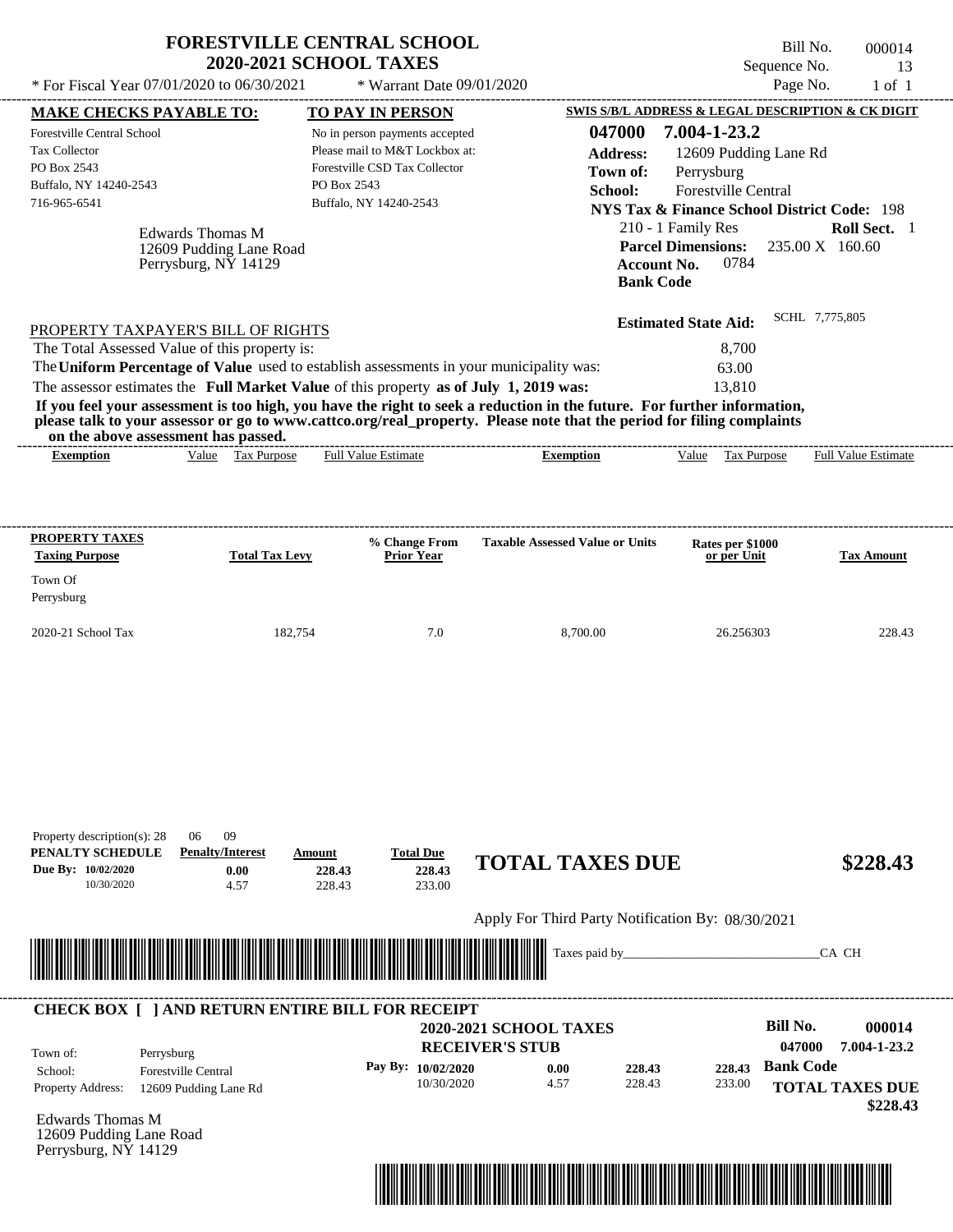|                                                                                                             |                                                                                     | <b>FORESTVILLE CENTRAL SCHOOL</b><br><b>2020-2021 SCHOOL TAXES</b>                                                                         |                                                                                                                                                                                                                                                  | Bill No.<br>Sequence No.                                                                                                                                                                                                            | 000015<br>14               |
|-------------------------------------------------------------------------------------------------------------|-------------------------------------------------------------------------------------|--------------------------------------------------------------------------------------------------------------------------------------------|--------------------------------------------------------------------------------------------------------------------------------------------------------------------------------------------------------------------------------------------------|-------------------------------------------------------------------------------------------------------------------------------------------------------------------------------------------------------------------------------------|----------------------------|
| * For Fiscal Year 07/01/2020 to 06/30/2021                                                                  |                                                                                     | * Warrant Date $09/01/2020$                                                                                                                |                                                                                                                                                                                                                                                  | Page No.                                                                                                                                                                                                                            | $1$ of $1$                 |
| <b>MAKE CHECKS PAYABLE TO:</b>                                                                              |                                                                                     | TO PAY IN PERSON                                                                                                                           |                                                                                                                                                                                                                                                  | SWIS S/B/L ADDRESS & LEGAL DESCRIPTION & CK DIGIT                                                                                                                                                                                   |                            |
| Forestville Central School<br><b>Tax Collector</b><br>PO Box 2543<br>Buffalo, NY 14240-2543<br>716-965-6541 | Eggleston Richard C<br><b>Hoff Michelle</b><br>12833 Route 39<br>S Dayton, NY 14138 | No in person payments accepted<br>Please mail to M&T Lockbox at:<br>Forestville CSD Tax Collector<br>PO Box 2543<br>Buffalo, NY 14240-2543 | 047000<br><b>Address:</b><br>Town of:<br>School:                                                                                                                                                                                                 | 15.002-1-5<br>12831 Route 39<br>Perrysburg<br>Forestville Central<br><b>NYS Tax &amp; Finance School District Code: 198</b><br>240 - Rural res<br><b>Parcel Acreage:</b><br>41.31<br>0370<br><b>Account No.</b><br><b>Bank Code</b> | Roll Sect. 1               |
| PROPERTY TAXPAYER'S BILL OF RIGHTS<br>The Total Assessed Value of this property is:                         |                                                                                     | The Uniform Percentage of Value used to establish assessments in your municipality was:                                                    |                                                                                                                                                                                                                                                  | <b>Estimated State Aid:</b><br>82,900<br>63.00                                                                                                                                                                                      | SCHL 7,775,805             |
| on the above assessment has passed.                                                                         |                                                                                     | The assessor estimates the Full Market Value of this property as of July 1, 2019 was:                                                      | If you feel your assessment is too high, you have the right to seek a reduction in the future. For further information,<br>please talk to your assessor or go to www.cattco.org/real_property. Please note that the period for filing complaints | 131,587                                                                                                                                                                                                                             |                            |
| <b>Exemption</b><br><b>Bas Star</b><br>(See Note)                                                           | Value Tax Purpose<br>21,000 SCHOOL                                                  | <b>Full Value Estimate</b><br>33,333                                                                                                       | <b>Exemption</b>                                                                                                                                                                                                                                 | Value<br><b>Tax Purpose</b>                                                                                                                                                                                                         | <b>Full Value Estimate</b> |
| <b>PROPERTY TAXES</b>                                                                                       |                                                                                     | % Change From                                                                                                                              | <b>Taxable Assessed Value or Units</b>                                                                                                                                                                                                           | Rates per \$1000                                                                                                                                                                                                                    |                            |
| <b>Taxing Purpose</b><br>Town Of<br>Perrysburg                                                              | <b>Total Tax Levy</b>                                                               | Prior Year                                                                                                                                 | (before accounting for STAR)                                                                                                                                                                                                                     | or per Unit                                                                                                                                                                                                                         | <b>Tax Amount</b>          |
| 2020-21 School Tax                                                                                          | 182,754                                                                             | 7.0                                                                                                                                        | 82,900.00                                                                                                                                                                                                                                        | 26.256303                                                                                                                                                                                                                           | 2,176.65                   |
|                                                                                                             |                                                                                     |                                                                                                                                            |                                                                                                                                                                                                                                                  |                                                                                                                                                                                                                                     |                            |
| Property description(s): $43 \quad 06 \quad 09$                                                             | Storage Well #943                                                                   | Note: This year's STAR exemption benefit cannot exceed last year's benefit.                                                                | Your tax savings this year resulting from the New York State School Tax Relief (STAR) program is:                                                                                                                                                |                                                                                                                                                                                                                                     |                            |
| <b>PENALTY SCHEDULE</b><br>Due By: 10/02/2020<br>10/30/2020                                                 | <b>Penalty/Interest</b><br>0.00<br>33.73                                            | <b>Total Due</b><br>Amount<br>1,686.65<br>1.686.65<br>1,720.38<br>1,686.65                                                                 | <b>TOTAL TAXES DUE</b>                                                                                                                                                                                                                           |                                                                                                                                                                                                                                     | \$490.00<br>\$1,686.65     |
|                                                                                                             |                                                                                     |                                                                                                                                            | Apply For Third Party Notification By: 08/30/2021                                                                                                                                                                                                |                                                                                                                                                                                                                                     |                            |

| Town of:                 | Perrysburg                 | <b>2020-2021 SCHOOL TAXES</b><br><b>RECEIVER'S STUB</b> |       |          |          | Bill No.<br>047000     | 000015<br>$15.002 - 1 - 5$ |
|--------------------------|----------------------------|---------------------------------------------------------|-------|----------|----------|------------------------|----------------------------|
| School:                  | <b>Forestville Central</b> | Pay By: $10/02/2020$                                    | 0.00  | 1.686.65 | 1.686.65 | <b>Bank Code</b>       |                            |
| <b>Property Address:</b> | 12831 Route 39             | 10/30/2020                                              | 33.73 | 1,686.65 | 1,720.38 | <b>TOTAL TAXES DUE</b> |                            |

Eggleston Richard C Hoff Michelle 12833 Route 39 S Dayton, NY 14138

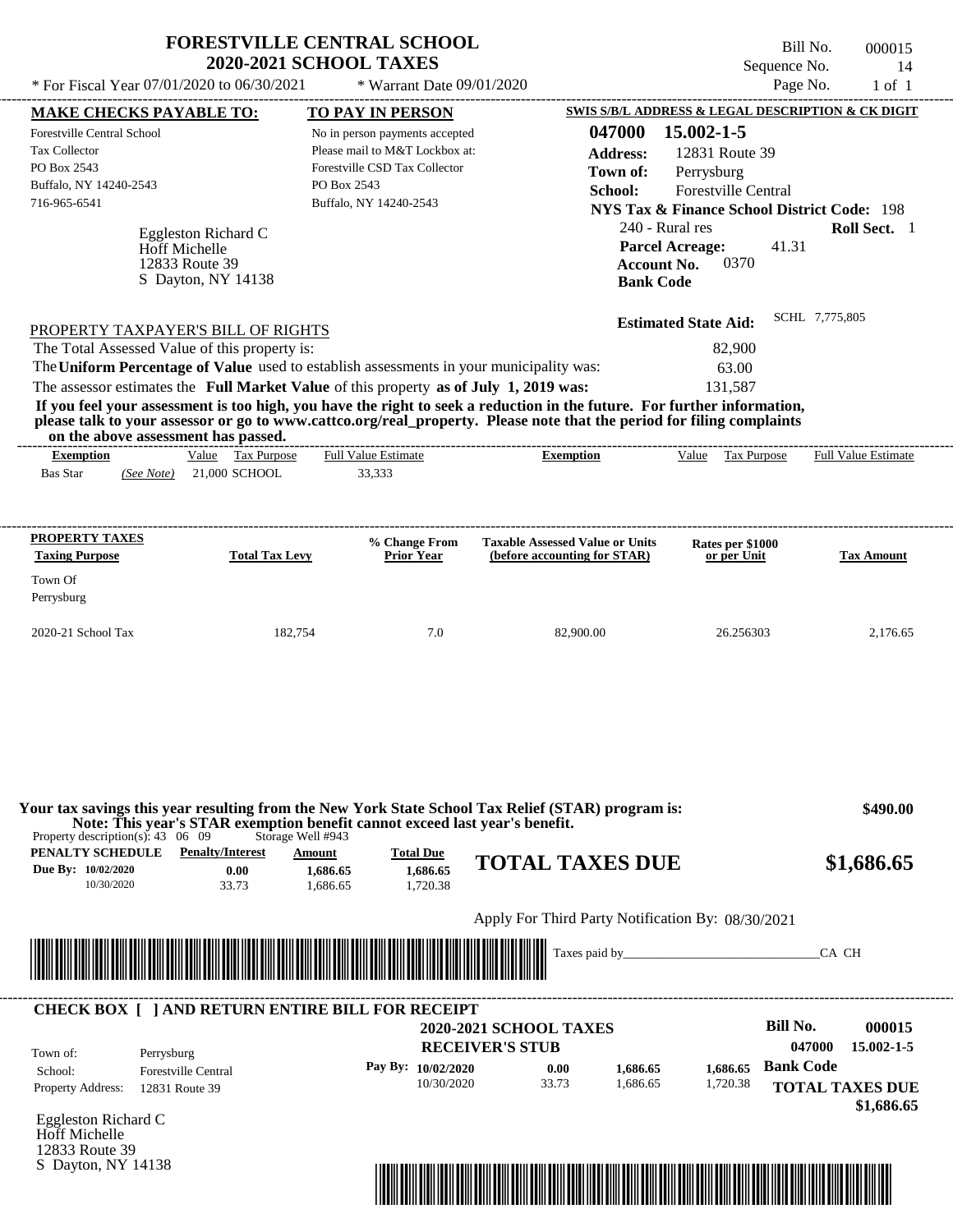|                                                                                                                                                                                                                                                       | <b>FORESTVILLE CENTRAL SCHOOL</b><br><b>2020-2021 SCHOOL TAXES</b>                                                                                                              |                                                   | Sequence No.                                                     | Bill No.<br>000016<br>15   |
|-------------------------------------------------------------------------------------------------------------------------------------------------------------------------------------------------------------------------------------------------------|---------------------------------------------------------------------------------------------------------------------------------------------------------------------------------|---------------------------------------------------|------------------------------------------------------------------|----------------------------|
| * For Fiscal Year 07/01/2020 to 06/30/2021                                                                                                                                                                                                            | * Warrant Date 09/01/2020                                                                                                                                                       |                                                   | Page No.                                                         | $1$ of $1$                 |
| <b>MAKE CHECKS PAYABLE TO:</b>                                                                                                                                                                                                                        | <b>TO PAY IN PERSON</b>                                                                                                                                                         |                                                   | <b>SWIS S/B/L ADDRESS &amp; LEGAL DESCRIPTION &amp; CK DIGIT</b> |                            |
| Forestville Central School                                                                                                                                                                                                                            | No in person payments accepted                                                                                                                                                  | 047000                                            | 15.002-1-2                                                       |                            |
| <b>Tax Collector</b>                                                                                                                                                                                                                                  | Please mail to M&T Lockbox at:                                                                                                                                                  | <b>Address:</b>                                   | 12951 Route 39                                                   |                            |
| PO Box 2543                                                                                                                                                                                                                                           | Forestville CSD Tax Collector                                                                                                                                                   | Town of:                                          | Perrysburg                                                       |                            |
| Buffalo, NY 14240-2543                                                                                                                                                                                                                                | PO Box 2543                                                                                                                                                                     | School:                                           | Forestville Central                                              |                            |
| 716-965-6541                                                                                                                                                                                                                                          | Buffalo, NY 14240-2543                                                                                                                                                          |                                                   | <b>NYS Tax &amp; Finance School District Code: 198</b>           |                            |
|                                                                                                                                                                                                                                                       |                                                                                                                                                                                 |                                                   | 117 - Horse farm                                                 | Roll Sect. 1               |
| Flagler Jean A<br>PO Box 241                                                                                                                                                                                                                          |                                                                                                                                                                                 |                                                   | 96.89<br><b>Parcel Acreage:</b>                                  |                            |
| Perrysburg, NY 14129                                                                                                                                                                                                                                  |                                                                                                                                                                                 |                                                   | 0187<br><b>Account No.</b>                                       |                            |
|                                                                                                                                                                                                                                                       |                                                                                                                                                                                 | <b>Bank Code</b>                                  |                                                                  |                            |
|                                                                                                                                                                                                                                                       |                                                                                                                                                                                 |                                                   | <b>Estimated State Aid:</b>                                      | SCHL 7,775,805             |
| PROPERTY TAXPAYER'S BILL OF RIGHTS<br>The Total Assessed Value of this property is:                                                                                                                                                                   |                                                                                                                                                                                 |                                                   | 189,900                                                          |                            |
| The Uniform Percentage of Value used to establish assessments in your municipality was:                                                                                                                                                               |                                                                                                                                                                                 |                                                   | 63.00                                                            |                            |
| The assessor estimates the Full Market Value of this property as of July 1, 2019 was:                                                                                                                                                                 |                                                                                                                                                                                 |                                                   | 301,429                                                          |                            |
| If you feel your assessment is too high, you have the right to seek a reduction in the future. For further information,                                                                                                                               |                                                                                                                                                                                 |                                                   |                                                                  |                            |
| please talk to your assessor or go to www.cattco.org/real_property. Please note that the period for filing complaints                                                                                                                                 |                                                                                                                                                                                 |                                                   |                                                                  |                            |
| on the above assessment has passed.                                                                                                                                                                                                                   |                                                                                                                                                                                 |                                                   |                                                                  |                            |
| Value Tax Purpose<br><b>Exemption</b>                                                                                                                                                                                                                 | <b>Full Value Estimate</b>                                                                                                                                                      | <b>Exemption</b>                                  | Value Tax Purpose                                                | <b>Full Value Estimate</b> |
| Ag Distout                                                                                                                                                                                                                                            | 4,331 CO/TOWN/SCH<br>6,875                                                                                                                                                      | Enh Star<br>(See Note)                            | 48,860 SCHOOL                                                    | 77,556                     |
|                                                                                                                                                                                                                                                       |                                                                                                                                                                                 |                                                   |                                                                  |                            |
| PROPERTY TAXES                                                                                                                                                                                                                                        | % Change From                                                                                                                                                                   | <b>Taxable Assessed Value or Units</b>            | Rates per \$1000                                                 |                            |
| <b>Taxing Purpose</b>                                                                                                                                                                                                                                 | <b>Total Tax Levy</b><br>Prior Year                                                                                                                                             | (before accounting for STAR)                      | or per Unit                                                      | <b>Tax Amount</b>          |
| Town Of                                                                                                                                                                                                                                               |                                                                                                                                                                                 |                                                   |                                                                  |                            |
| Perrysburg                                                                                                                                                                                                                                            |                                                                                                                                                                                 |                                                   |                                                                  |                            |
| 2020-21 School Tax                                                                                                                                                                                                                                    | 182,754<br>7.0                                                                                                                                                                  | 185,569.00                                        | 26.256303                                                        | 4,872.36                   |
|                                                                                                                                                                                                                                                       |                                                                                                                                                                                 |                                                   |                                                                  |                            |
| Your tax savings this year resulting from the New York State School Tax Relief (STAR) program is:<br>Property description(s): $43 \quad 06 \quad 09$<br><b>PENALTY SCHEDULE</b> Penalty/Interest<br>Due By: 10/02/2020<br>0.00<br>10/30/2020<br>74.99 | Note: This year's STAR exemption benefit cannot exceed last year's benefit.<br>Storage Well #1020<br><b>Total Due</b><br>Amount<br>3,749.36<br>3,749.36<br>3.749.36<br>3,824.35 | <b>TOTAL TAXES DUE</b>                            |                                                                  | \$1,123.00<br>\$3,749.36   |
|                                                                                                                                                                                                                                                       |                                                                                                                                                                                 | Apply For Third Party Notification By: 08/30/2021 |                                                                  |                            |
|                                                                                                                                                                                                                                                       |                                                                                                                                                                                 |                                                   |                                                                  |                            |
|                                                                                                                                                                                                                                                       |                                                                                                                                                                                 |                                                   | Taxes paid by                                                    | CA CH                      |
| <b>CHECK BOX [ ] AND RETURN ENTIRE BILL FOR RECEIPT</b>                                                                                                                                                                                               |                                                                                                                                                                                 |                                                   |                                                                  |                            |
|                                                                                                                                                                                                                                                       |                                                                                                                                                                                 | 2020-2021 SCHOOL TAXES                            | <b>Bill No.</b>                                                  | 000016                     |
| Town of:                                                                                                                                                                                                                                              |                                                                                                                                                                                 | <b>RECEIVER'S STUB</b>                            |                                                                  | 047000<br>$15.002 - 1 - 2$ |
| Perrysburg<br><b>Forestville Central</b><br>School:                                                                                                                                                                                                   | Pay By: 10/02/2020                                                                                                                                                              | 3,749.36<br>0.00                                  | <b>Bank Code</b><br>3,749.36                                     |                            |
| Property Address:<br>12951 Route 39                                                                                                                                                                                                                   | 10/30/2020                                                                                                                                                                      | 74.99<br>3,749.36                                 | 3,824.35                                                         | <b>TOTAL TAXES DUE</b>     |
|                                                                                                                                                                                                                                                       |                                                                                                                                                                                 |                                                   |                                                                  | \$3,749.36                 |
| Flagler Jean A                                                                                                                                                                                                                                        |                                                                                                                                                                                 |                                                   |                                                                  |                            |
| PO Box 241                                                                                                                                                                                                                                            |                                                                                                                                                                                 |                                                   |                                                                  |                            |

Perrysburg, NY 14129

\*04700000001600000000374936\*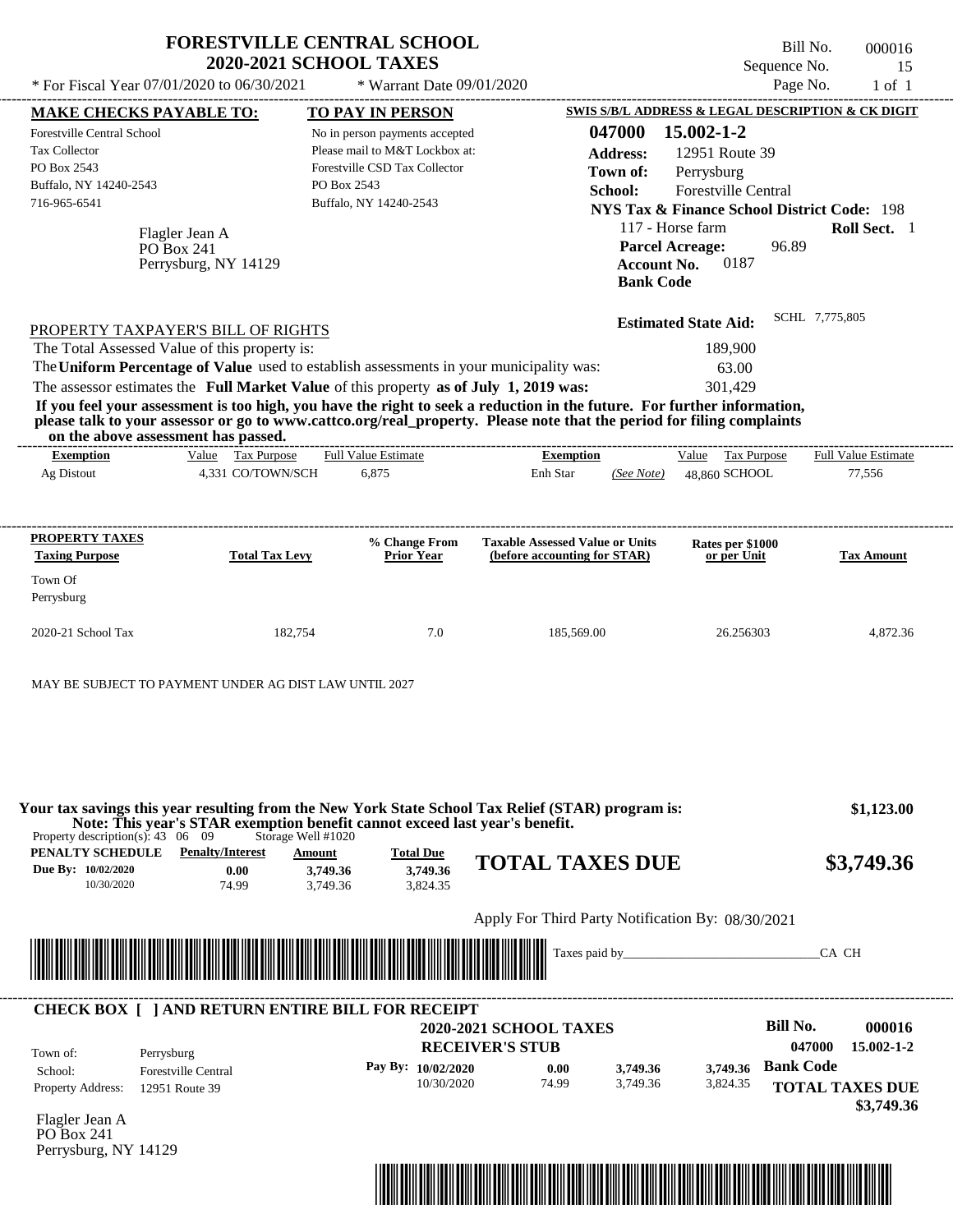| * For Fiscal Year 07/01/2020 to 06/30/2021                                                                                                    | <b>FORESTVILLE CENTRAL SCHOOL</b><br><b>2020-2021 SCHOOL TAXES</b>                                                                                                               | * Warrant Date 09/01/2020                                                                                                                                             |                                                                                                                                                                                                                                                  | Sequence No.                                                                                                                                                                                                                                            | Bill No.<br>000017<br>16<br>Page No.<br>$1$ of $1$                     |
|-----------------------------------------------------------------------------------------------------------------------------------------------|----------------------------------------------------------------------------------------------------------------------------------------------------------------------------------|-----------------------------------------------------------------------------------------------------------------------------------------------------------------------|--------------------------------------------------------------------------------------------------------------------------------------------------------------------------------------------------------------------------------------------------|---------------------------------------------------------------------------------------------------------------------------------------------------------------------------------------------------------------------------------------------------------|------------------------------------------------------------------------|
| <b>MAKE CHECKS PAYABLE TO:</b><br><b>Forestville Central School</b><br>Tax Collector<br>PO Box 2543<br>Buffalo, NY 14240-2543<br>716-965-6541 | Flisakowski John F<br>10579 W Perrysburg Rd<br>Perrysburg, NY 14129                                                                                                              | <b>TO PAY IN PERSON</b><br>No in person payments accepted<br>Please mail to M&T Lockbox at:<br>Forestville CSD Tax Collector<br>PO Box 2543<br>Buffalo, NY 14240-2543 | 047000<br><b>Address:</b><br>Town of:<br>School:<br><b>Account No.</b><br><b>Bank Code</b>                                                                                                                                                       | SWIS S/B/L ADDRESS & LEGAL DESCRIPTION & CK DIGIT<br>7.004-1-34<br>10579 W Perrysburg Rd<br>Perrysburg<br>Forestville Central<br><b>NYS Tax &amp; Finance School District Code: 198</b><br>210 - 1 Family Res<br><b>Parcel Acreage:</b><br>1.50<br>0394 | Roll Sect. 1                                                           |
| PROPERTY TAXPAYER'S BILL OF RIGHTS<br>The Total Assessed Value of this property is:<br>on the above assessment has passed.                    | The Uniform Percentage of Value used to establish assessments in your municipality was:<br>The assessor estimates the Full Market Value of this property as of July 1, 2019 was: |                                                                                                                                                                       | If you feel your assessment is too high, you have the right to seek a reduction in the future. For further information,<br>please talk to your assessor or go to www.cattco.org/real_property. Please note that the period for filing complaints | <b>Estimated State Aid:</b><br>95,000<br>63.00<br>150,794                                                                                                                                                                                               | SCHL 7,775,805                                                         |
| <b>Exemption</b><br>Enh Star<br>(See Note)                                                                                                    | Value Tax Purpose<br>48,860 SCHOOL                                                                                                                                               | <b>Full Value Estimate</b><br>77,556                                                                                                                                  | <b>Exemption</b>                                                                                                                                                                                                                                 | Value Tax Purpose                                                                                                                                                                                                                                       | <b>Full Value Estimate</b>                                             |
| <b>PROPERTY TAXES</b><br><b>Taxing Purpose</b>                                                                                                | <b>Total Tax Levy</b>                                                                                                                                                            | % Change From<br><b>Prior Year</b>                                                                                                                                    | <b>Taxable Assessed Value or Units</b><br>(before accounting for STAR)                                                                                                                                                                           | Rates per \$1000<br>or per Unit                                                                                                                                                                                                                         | <b>Tax Amount</b>                                                      |
| Town Of<br>Perrysburg                                                                                                                         |                                                                                                                                                                                  |                                                                                                                                                                       |                                                                                                                                                                                                                                                  |                                                                                                                                                                                                                                                         |                                                                        |
| 2020-21 School Tax                                                                                                                            | 182,754                                                                                                                                                                          | 7.0                                                                                                                                                                   | 95,000.00                                                                                                                                                                                                                                        | 26.256303                                                                                                                                                                                                                                               | 2,494.35                                                               |
| Property description(s): $44 \quad 06 \quad 09$                                                                                               | Note: This year's STAR exemption benefit cannot exceed last year's benefit.                                                                                                      |                                                                                                                                                                       | Your tax savings this year resulting from the New York State School Tax Relief (STAR) program is:                                                                                                                                                |                                                                                                                                                                                                                                                         | \$1,123.00                                                             |
| <b>PENALTY SCHEDULE</b> Penalty/Interest<br>Due By: 10/02/2020<br>10/30/2020                                                                  | Amount<br>0.00<br>1.371.35<br>27.43<br>1,371.35                                                                                                                                  | <b>Total Due</b><br>1,371.35<br>1,398.78                                                                                                                              | <b>TOTAL TAXES DUE</b>                                                                                                                                                                                                                           |                                                                                                                                                                                                                                                         | \$1,371.35                                                             |
|                                                                                                                                               |                                                                                                                                                                                  |                                                                                                                                                                       | Apply For Third Party Notification By: 08/30/2021                                                                                                                                                                                                |                                                                                                                                                                                                                                                         |                                                                        |
|                                                                                                                                               |                                                                                                                                                                                  |                                                                                                                                                                       | Taxes paid by_                                                                                                                                                                                                                                   |                                                                                                                                                                                                                                                         | CA CH                                                                  |
| Town of:<br>Perrysburg<br>School:<br><b>Property Address:</b><br>Flisakowski John F<br>10579 W Perrysburg Rd<br>Perrysburg, NY 14129          | <b>CHECK BOX [ ] AND RETURN ENTIRE BILL FOR RECEIPT</b><br><b>Forestville Central</b><br>10579 W Perrysburg Rd                                                                   | Pay By: 10/02/2020<br>10/30/2020                                                                                                                                      | <b>2020-2021 SCHOOL TAXES</b><br><b>RECEIVER'S STUB</b><br>0.00<br>1,371.35<br>27.43<br>1,371.35                                                                                                                                                 | Bill No.<br><b>Bank Code</b><br>1,371.35<br>1,398.78                                                                                                                                                                                                    | 000017<br>047000<br>7.004-1-34<br><b>TOTAL TAXES DUE</b><br>\$1,371.35 |

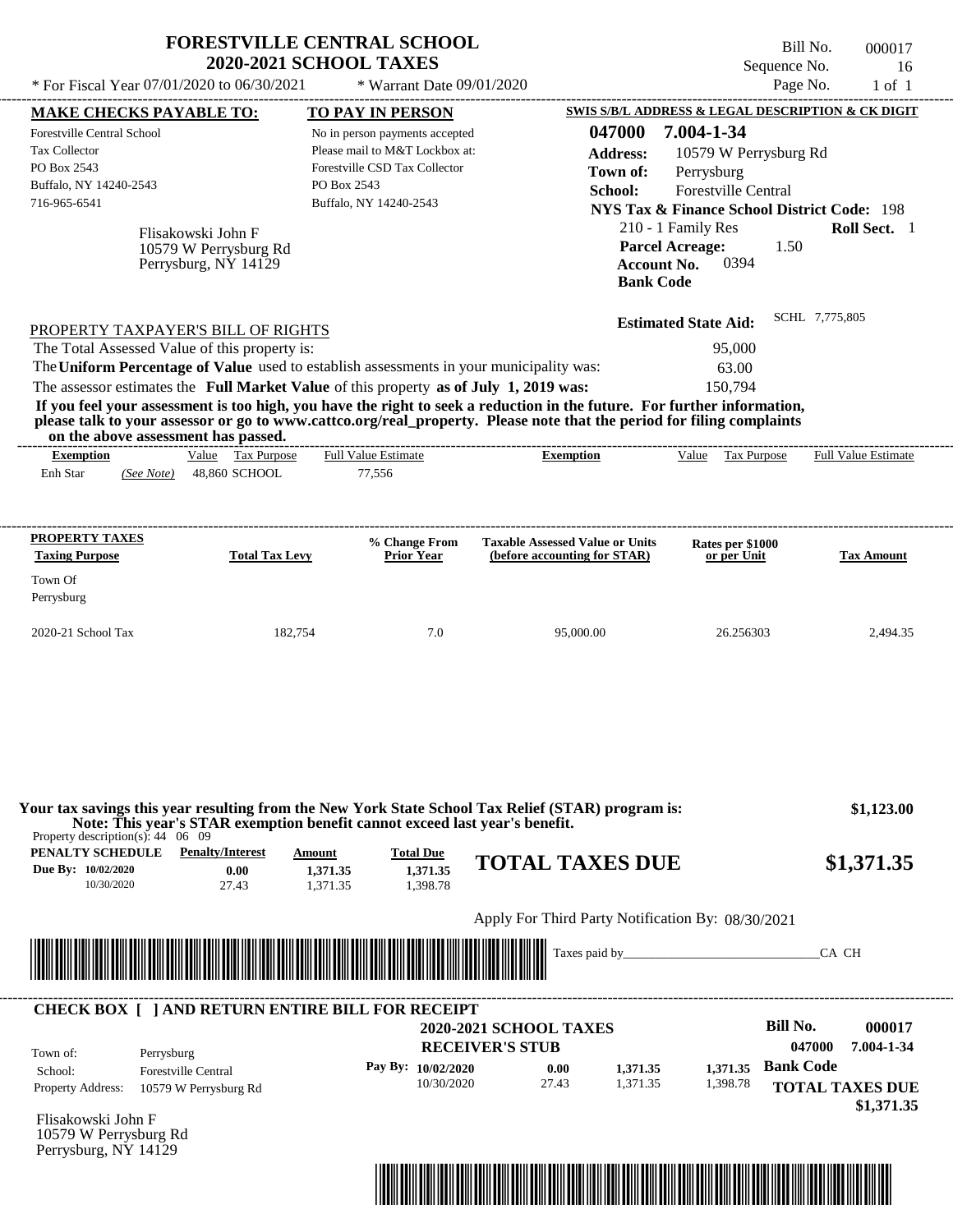|                                                                                                        |                                              | <b>FORESTVILLE CENTRAL SCHOOL</b>                                                       |                                                                                                                         | Bill No.                                               | 000018                                           |
|--------------------------------------------------------------------------------------------------------|----------------------------------------------|-----------------------------------------------------------------------------------------|-------------------------------------------------------------------------------------------------------------------------|--------------------------------------------------------|--------------------------------------------------|
|                                                                                                        |                                              | <b>2020-2021 SCHOOL TAXES</b>                                                           |                                                                                                                         | Sequence No.                                           | 17                                               |
| * For Fiscal Year 07/01/2020 to 06/30/2021                                                             |                                              | * Warrant Date 09/01/2020                                                               |                                                                                                                         | Page No.                                               | $1$ of $1$                                       |
| <b>MAKE CHECKS PAYABLE TO:</b>                                                                         |                                              | TO PAY IN PERSON                                                                        |                                                                                                                         | SWIS S/B/L ADDRESS & LEGAL DESCRIPTION & CK DIGIT      |                                                  |
| Forestville Central School                                                                             |                                              | No in person payments accepted                                                          | 047000                                                                                                                  | 15.002-1-1                                             |                                                  |
| <b>Tax Collector</b>                                                                                   |                                              | Please mail to M&T Lockbox at:                                                          | <b>Address:</b>                                                                                                         | 12975 Route 39                                         |                                                  |
| PO Box 2543                                                                                            |                                              | Forestville CSD Tax Collector                                                           | Town of:                                                                                                                | Perrysburg                                             |                                                  |
| Buffalo, NY 14240-2543<br>716-965-6541                                                                 |                                              | PO Box 2543<br>Buffalo, NY 14240-2543                                                   | School:                                                                                                                 | <b>Forestville Central</b>                             |                                                  |
|                                                                                                        |                                              |                                                                                         |                                                                                                                         | <b>NYS Tax &amp; Finance School District Code: 198</b> |                                                  |
|                                                                                                        | <b>Frost Theresa</b>                         |                                                                                         |                                                                                                                         | 210 - 1 Family Res                                     | Roll Sect. 1                                     |
|                                                                                                        | Frost Jack E Jr<br>12975 Route 39            |                                                                                         | <b>Account No.</b>                                                                                                      | <b>Parcel Acreage:</b><br>1.00<br>0160                 |                                                  |
|                                                                                                        | Perrysburg, NY 14129                         |                                                                                         | <b>Bank Code</b>                                                                                                        |                                                        |                                                  |
|                                                                                                        |                                              |                                                                                         |                                                                                                                         |                                                        |                                                  |
|                                                                                                        |                                              |                                                                                         |                                                                                                                         | <b>Estimated State Aid:</b>                            | SCHL 7,775,805                                   |
| PROPERTY TAXPAYER'S BILL OF RIGHTS                                                                     |                                              |                                                                                         |                                                                                                                         |                                                        |                                                  |
| The Total Assessed Value of this property is:                                                          |                                              | The Uniform Percentage of Value used to establish assessments in your municipality was: |                                                                                                                         | 37,600<br>63.00                                        |                                                  |
|                                                                                                        |                                              | The assessor estimates the Full Market Value of this property as of July 1, 2019 was:   |                                                                                                                         | 59,683                                                 |                                                  |
|                                                                                                        |                                              |                                                                                         | If you feel your assessment is too high, you have the right to seek a reduction in the future. For further information, |                                                        |                                                  |
|                                                                                                        |                                              |                                                                                         | please talk to your assessor or go to www.cattco.org/real_property. Please note that the period for filing complaints   |                                                        |                                                  |
| on the above assessment has passed.<br><b>Exemption</b>                                                | Value Tax Purpose                            | <b>Full Value Estimate</b>                                                              | <b>Exemption</b>                                                                                                        | Value Tax Purpose                                      | Full Value Estimate                              |
| Enh Star<br>(See Note)                                                                                 | 37,600 SCHOOL                                | 59,683                                                                                  |                                                                                                                         |                                                        |                                                  |
|                                                                                                        |                                              |                                                                                         |                                                                                                                         |                                                        |                                                  |
|                                                                                                        |                                              |                                                                                         |                                                                                                                         |                                                        |                                                  |
| <b>PROPERTY TAXES</b>                                                                                  |                                              | % Change From                                                                           | <b>Taxable Assessed Value or Units</b>                                                                                  | Rates per \$1000                                       |                                                  |
| <b>Taxing Purpose</b>                                                                                  | <b>Total Tax Levy</b>                        | <b>Prior Year</b>                                                                       | (before accounting for STAR)                                                                                            | or per Unit                                            | <b>Tax Amount</b>                                |
| Town Of                                                                                                |                                              |                                                                                         |                                                                                                                         |                                                        |                                                  |
|                                                                                                        |                                              |                                                                                         |                                                                                                                         |                                                        |                                                  |
|                                                                                                        |                                              |                                                                                         |                                                                                                                         |                                                        |                                                  |
|                                                                                                        |                                              |                                                                                         |                                                                                                                         |                                                        |                                                  |
|                                                                                                        | 182,754                                      | 7.0                                                                                     | 37,600.00                                                                                                               | 26.256303                                              | 987.24                                           |
|                                                                                                        |                                              |                                                                                         |                                                                                                                         |                                                        |                                                  |
| Perrysburg<br>2020-21 School Tax                                                                       |                                              |                                                                                         |                                                                                                                         |                                                        |                                                  |
|                                                                                                        |                                              |                                                                                         |                                                                                                                         |                                                        |                                                  |
|                                                                                                        |                                              |                                                                                         |                                                                                                                         |                                                        |                                                  |
|                                                                                                        |                                              |                                                                                         |                                                                                                                         |                                                        |                                                  |
|                                                                                                        |                                              |                                                                                         | Your tax savings this year resulting from the New York State School Tax Relief (STAR) program is:                       |                                                        |                                                  |
|                                                                                                        |                                              | Note: This year's STAR exemption benefit cannot exceed last year's benefit.             |                                                                                                                         |                                                        |                                                  |
|                                                                                                        |                                              | <b>Total Due</b><br>Amount                                                              |                                                                                                                         |                                                        |                                                  |
|                                                                                                        |                                              |                                                                                         | <b>TOTAL TAXES DUE</b>                                                                                                  |                                                        |                                                  |
|                                                                                                        |                                              |                                                                                         |                                                                                                                         |                                                        |                                                  |
|                                                                                                        |                                              |                                                                                         | Apply For Third Party Notification By: 08/30/2021                                                                       |                                                        |                                                  |
|                                                                                                        |                                              |                                                                                         |                                                                                                                         |                                                        |                                                  |
|                                                                                                        |                                              |                                                                                         |                                                                                                                         |                                                        | CA CH                                            |
| Property description(s): $43 \quad 06 \quad 09$<br><b>PENALTY SCHEDULE</b> Penalty/Interest<br>Due By: |                                              |                                                                                         |                                                                                                                         |                                                        |                                                  |
|                                                                                                        |                                              | <b>CHECK BOX [ ] AND RETURN ENTIRE BILL FOR RECEIPT</b>                                 |                                                                                                                         | <b>Bill No.</b>                                        |                                                  |
|                                                                                                        |                                              |                                                                                         | <b>2020-2021 SCHOOL TAXES</b>                                                                                           |                                                        | 047000                                           |
| Town of:<br>Perrysburg                                                                                 |                                              |                                                                                         | <b>RECEIVER'S STUB</b>                                                                                                  |                                                        | \$987.24<br>\$0.00<br>000018<br>$15.002 - 1 - 1$ |
| School:<br>Property Address:                                                                           | <b>Forestville Central</b><br>12975 Route 39 | Pay By:                                                                                 |                                                                                                                         | <b>Bank Code</b>                                       | <b>TOTAL TAXES DUE</b>                           |

Frost Theresa Frost Jack E Jr 12975 Route 39 Perrysburg, NY 14129

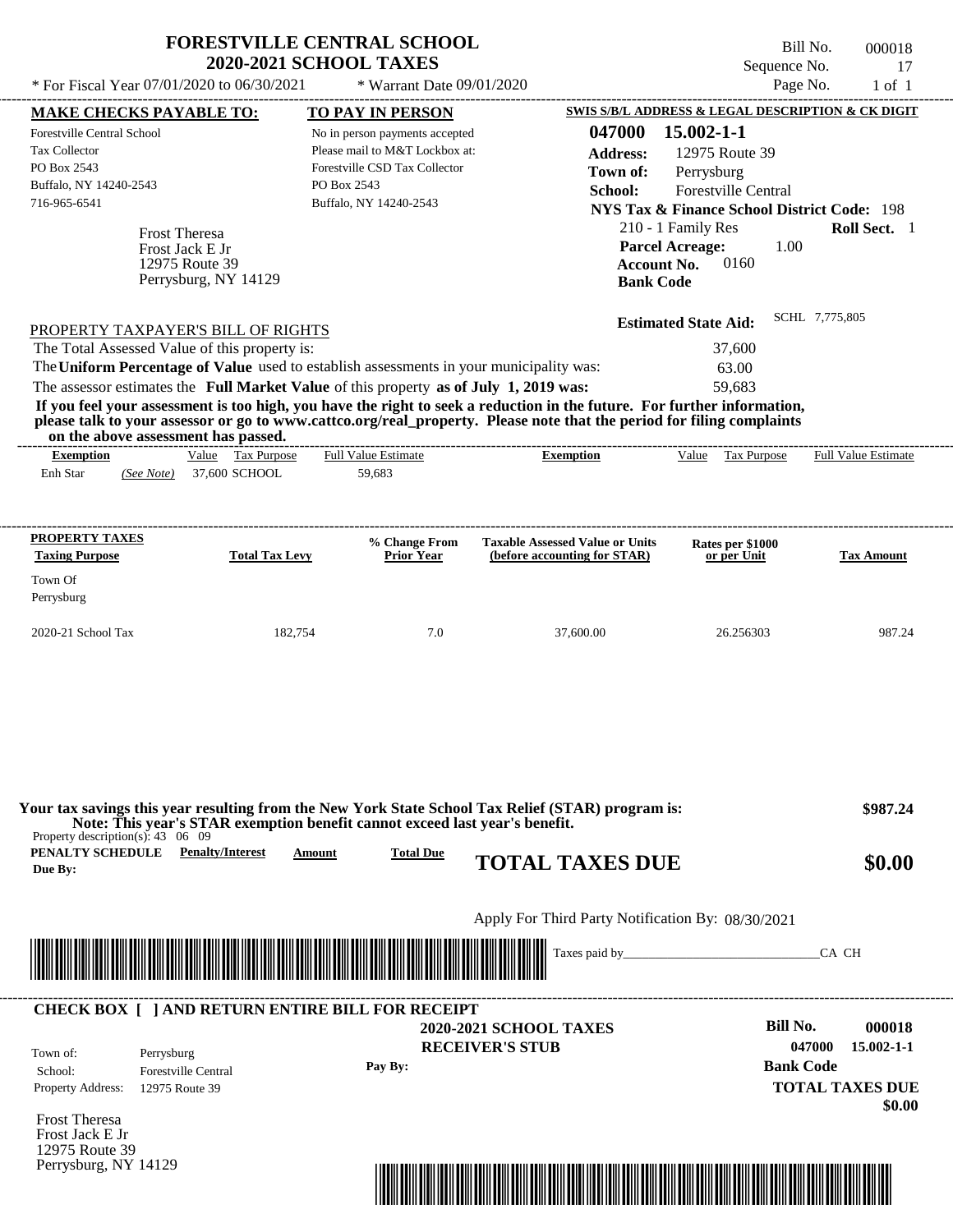| <b>FORESTVILLE CENTRAL SCHOOL</b> |  |
|-----------------------------------|--|
| <b>2020-2021 SCHOOL TAXES</b>     |  |

Bill No. 000019 Sequence No. 18

| * For Fiscal Year 07/01/2020 to 06/30/2021                                                                                                                                                                                                                                                                                                                                                                                                                                                                                                                         | * Warrant Date 09/01/2020                                                                                                                  |                                                                                                                                            | Page No.                                                                                                                                                    | $1$ of $1$                                                     |
|--------------------------------------------------------------------------------------------------------------------------------------------------------------------------------------------------------------------------------------------------------------------------------------------------------------------------------------------------------------------------------------------------------------------------------------------------------------------------------------------------------------------------------------------------------------------|--------------------------------------------------------------------------------------------------------------------------------------------|--------------------------------------------------------------------------------------------------------------------------------------------|-------------------------------------------------------------------------------------------------------------------------------------------------------------|----------------------------------------------------------------|
| <b>MAKE CHECKS PAYABLE TO:</b>                                                                                                                                                                                                                                                                                                                                                                                                                                                                                                                                     | TO PAY IN PERSON                                                                                                                           |                                                                                                                                            | SWIS S/B/L ADDRESS & LEGAL DESCRIPTION & CK DIGIT                                                                                                           |                                                                |
| <b>Forestville Central School</b><br>Tax Collector<br>PO Box 2543<br>Buffalo, NY 14240-2543<br>716-965-6541<br>Garzon Lauren<br>Gonzaga Daniel<br>10810 West Perrysburg Road<br>Perrysburg, NY 14129                                                                                                                                                                                                                                                                                                                                                               | No in person payments accepted<br>Please mail to M&T Lockbox at:<br>Forestville CSD Tax Collector<br>PO Box 2543<br>Buffalo, NY 14240-2543 | 047000<br><b>Address:</b><br>Town of:<br>School:<br>210 - 1 Family Res<br><b>Parcel Acreage:</b><br><b>Account No.</b><br><b>Bank Code</b> | 7.004-1-24.2<br>10818 W Perrysburg Rd<br>Perrysburg<br><b>Forestville Central</b><br><b>NYS Tax &amp; Finance School District Code: 198</b><br>4.85<br>1219 | Roll Sect. 1                                                   |
| PROPERTY TAXPAYER'S BILL OF RIGHTS<br>The Total Assessed Value of this property is:<br>The Uniform Percentage of Value used to establish assessments in your municipality was:<br>The assessor estimates the Full Market Value of this property as of July 1, 2019 was:<br>If you feel your assessment is too high, you have the right to seek a reduction in the future. For further information,<br>please talk to your assessor or go to www.cattco.org/real_property. Please note that the period for filing complaints<br>on the above assessment has passed. |                                                                                                                                            |                                                                                                                                            | SCHL 7,775,805<br><b>Estimated State Aid:</b><br>43,300<br>63.00<br>68,730                                                                                  |                                                                |
| Value Tax Purpose<br><b>Exemption</b>                                                                                                                                                                                                                                                                                                                                                                                                                                                                                                                              | <b>Full Value Estimate</b>                                                                                                                 | <b>Exemption</b>                                                                                                                           | Value Tax Purpose                                                                                                                                           | <b>Full Value Estimate</b>                                     |
| <b>PROPERTY TAXES</b><br><b>Taxing Purpose</b><br><b>Total Tax Levy</b><br>Town Of<br>Perrysburg<br>2020-21 School Tax                                                                                                                                                                                                                                                                                                                                                                                                                                             | % Change From<br><b>Prior Year</b><br>182,754<br>7.0                                                                                       | <b>Taxable Assessed Value or Units</b><br>43,300.00                                                                                        | Rates per \$1000<br>or per Unit<br>26.256303                                                                                                                | <b>Tax Amount</b><br>1,136.90                                  |
| PENALTY SCHEDULE<br><b>Penalty/Interest</b><br>Due By: 10/02/2020<br>0.00<br>10/30/2020<br>22.74                                                                                                                                                                                                                                                                                                                                                                                                                                                                   | <b>Total Due</b><br>Amount<br>1,136.90<br>1,136.90<br>1,136.90<br>1,159.64                                                                 | <b>TOTAL TAXES DUE</b>                                                                                                                     |                                                                                                                                                             | \$1,136.90                                                     |
|                                                                                                                                                                                                                                                                                                                                                                                                                                                                                                                                                                    |                                                                                                                                            | Apply For Third Party Notification By: 08/30/2021<br>Taxes paid by_                                                                        |                                                                                                                                                             | CA CH                                                          |
| <b>CHECK BOX [ ] AND RETURN ENTIRE BILL FOR RECEIPT</b><br>Town of:<br>Perrysburg<br>Forestville Central<br>School:<br>Property Address:<br>10818 W Perrysburg Rd<br>Garzon Lauren<br>Gonzaga Daniel                                                                                                                                                                                                                                                                                                                                                               | <b>RECEIVER'S STUB</b><br>Pay By: 10/02/2020<br>10/30/2020                                                                                 | 2020-2021 SCHOOL TAXES<br>0.00<br>1,136.90<br>22.74<br>1,136.90                                                                            | <b>Bill No.</b><br>047000<br><b>Bank Code</b><br>1,136.90<br>1,159.64                                                                                       | 000019<br>7.004-1-24.2<br><b>TOTAL TAXES DUE</b><br>\$1,136.90 |



10810 West Perrysburg Road Perrysburg, NY 14129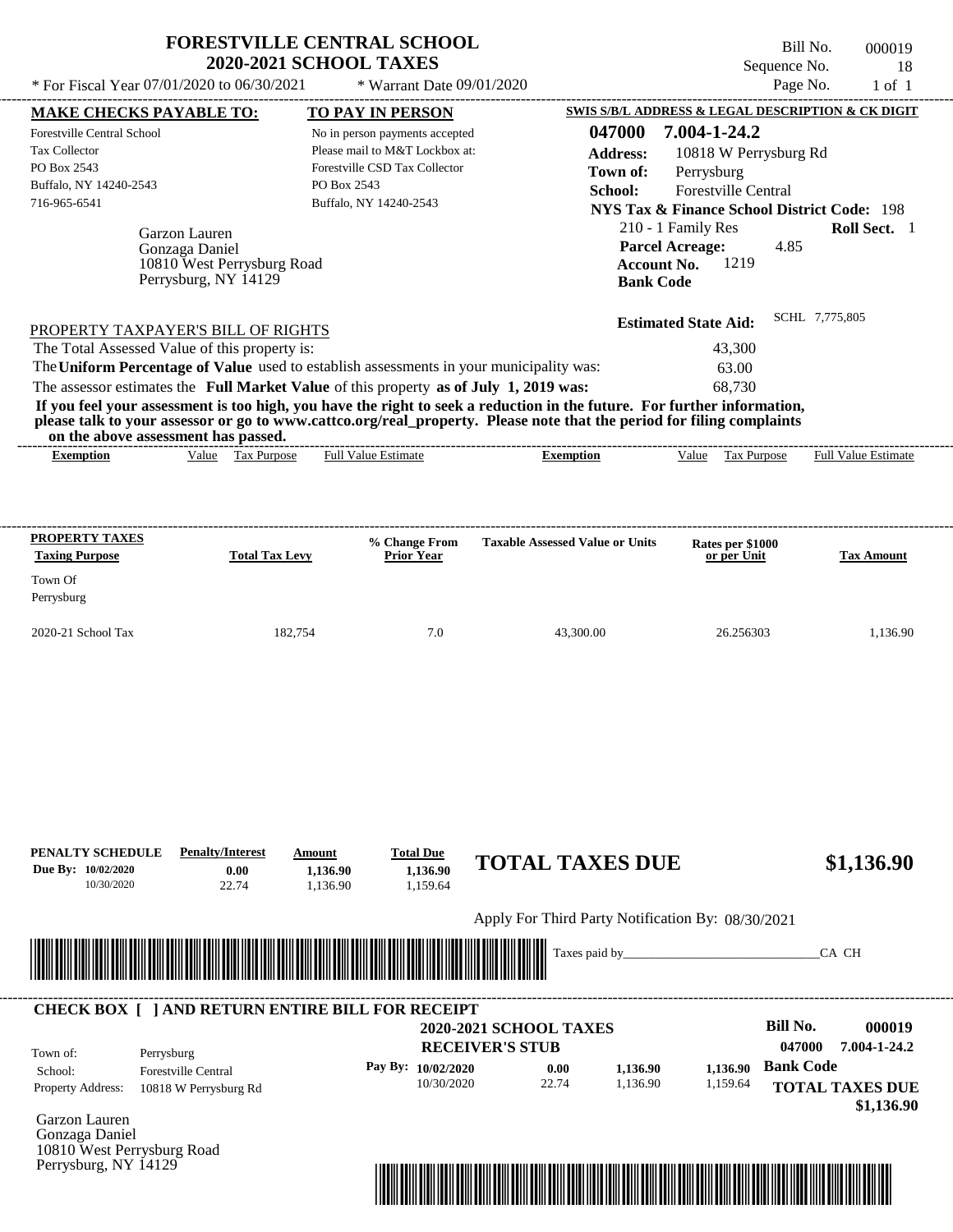| * For Fiscal Year 07/01/2020 to 06/30/2021                                                                                                    |                                                             | <b>FORESTVILLE CENTRAL SCHOOL</b><br><b>2020-2021 SCHOOL TAXES</b><br>* Warrant Date 09/01/2020                                                                                  |                                                                                                                                                                                                                                                  | Sequence No.<br>Page No.                                                                                                                                                                           | Bill No.<br>000020<br>19<br>$1$ of $1$ |
|-----------------------------------------------------------------------------------------------------------------------------------------------|-------------------------------------------------------------|----------------------------------------------------------------------------------------------------------------------------------------------------------------------------------|--------------------------------------------------------------------------------------------------------------------------------------------------------------------------------------------------------------------------------------------------|----------------------------------------------------------------------------------------------------------------------------------------------------------------------------------------------------|----------------------------------------|
|                                                                                                                                               |                                                             |                                                                                                                                                                                  |                                                                                                                                                                                                                                                  | SWIS S/B/L ADDRESS & LEGAL DESCRIPTION & CK DIGIT                                                                                                                                                  |                                        |
| <b>MAKE CHECKS PAYABLE TO:</b><br><b>Forestville Central School</b><br>Tax Collector<br>PO Box 2543<br>Buffalo, NY 14240-2543<br>716-965-6541 | <b>Gibbons Nancey</b><br>399 Christy Rd<br>Irving, NY 14081 | <b>TO PAY IN PERSON</b><br>No in person payments accepted<br>Please mail to M&T Lockbox at:<br>Forestville CSD Tax Collector<br>PO Box 2543<br>Buffalo, NY 14240-2543            | 047000<br><b>Address:</b><br>Town of:<br>School:<br><b>Account No.</b><br><b>Bank Code</b>                                                                                                                                                       | 7.004-1-21<br>12539 Pudding Lane Rd<br>Perrysburg<br>Forestville Central<br><b>NYS Tax &amp; Finance School District Code: 198</b><br>210 - 1 Family Res<br><b>Parcel Acreage:</b><br>5.28<br>0356 | <b>Roll Sect.</b> 1                    |
| PROPERTY TAXPAYER'S BILL OF RIGHTS<br>The Total Assessed Value of this property is:<br>on the above assessment has passed.                    |                                                             | The Uniform Percentage of Value used to establish assessments in your municipality was:<br>The assessor estimates the Full Market Value of this property as of July 1, 2019 was: | If you feel your assessment is too high, you have the right to seek a reduction in the future. For further information,<br>please talk to your assessor or go to www.cattco.org/real_property. Please note that the period for filing complaints | <b>Estimated State Aid:</b><br>23,800<br>63.00<br>37,778                                                                                                                                           | SCHL 7,775,805                         |
| <b>Exemption</b>                                                                                                                              | Value Tax Purpose                                           | Full Value Estimate                                                                                                                                                              | <b>Exemption</b>                                                                                                                                                                                                                                 | Value Tax Purpose                                                                                                                                                                                  | <b>Full Value Estimate</b>             |
| <b>PROPERTY TAXES</b><br><b>Taxing Purpose</b>                                                                                                | <b>Total Tax Levy</b>                                       | % Change From<br>Prior Year                                                                                                                                                      | <b>Taxable Assessed Value or Units</b>                                                                                                                                                                                                           | Rates per \$1000<br>or per Unit                                                                                                                                                                    | <b>Tax Amount</b>                      |
| Town Of<br>Perrysburg                                                                                                                         |                                                             |                                                                                                                                                                                  |                                                                                                                                                                                                                                                  |                                                                                                                                                                                                    |                                        |
| 2020-21 School Tax                                                                                                                            |                                                             | 182,754<br>7.0                                                                                                                                                                   | 23,800.00                                                                                                                                                                                                                                        | 26.256303                                                                                                                                                                                          | 624.90                                 |
| Property description(s): $37 \quad 06 \quad 09$<br>PENALTY SCHEDULE<br>Due By: 10/02/2020<br>10/30/2020                                       | <b>Penalty/Interest</b><br>0.00<br>12.50                    | <b>Total Due</b><br>Amount<br>624.90<br>624.90<br>624.90<br>637.40                                                                                                               | <b>TOTAL TAXES DUE</b>                                                                                                                                                                                                                           |                                                                                                                                                                                                    | \$624.90                               |
|                                                                                                                                               |                                                             |                                                                                                                                                                                  | Apply For Third Party Notification By: 08/30/2021                                                                                                                                                                                                |                                                                                                                                                                                                    |                                        |
|                                                                                                                                               |                                                             |                                                                                                                                                                                  | Taxes paid by_                                                                                                                                                                                                                                   |                                                                                                                                                                                                    | CA CH                                  |
|                                                                                                                                               |                                                             |                                                                                                                                                                                  |                                                                                                                                                                                                                                                  |                                                                                                                                                                                                    |                                        |
|                                                                                                                                               |                                                             | <b>CHECK BOX [ ] AND RETURN ENTIRE BILL FOR RECEIPT</b>                                                                                                                          | 2020-2021 SCHOOL TAXES                                                                                                                                                                                                                           | <b>Bill No.</b>                                                                                                                                                                                    | 000020                                 |

10/30/2020 12.50

Gibbons Nancey Property Address: 12539 Pudding Lane Rd

399 Christy Rd Irving, NY 14081



624.90

637.40

**TOTAL TAXES DUE**

 **\$624.90**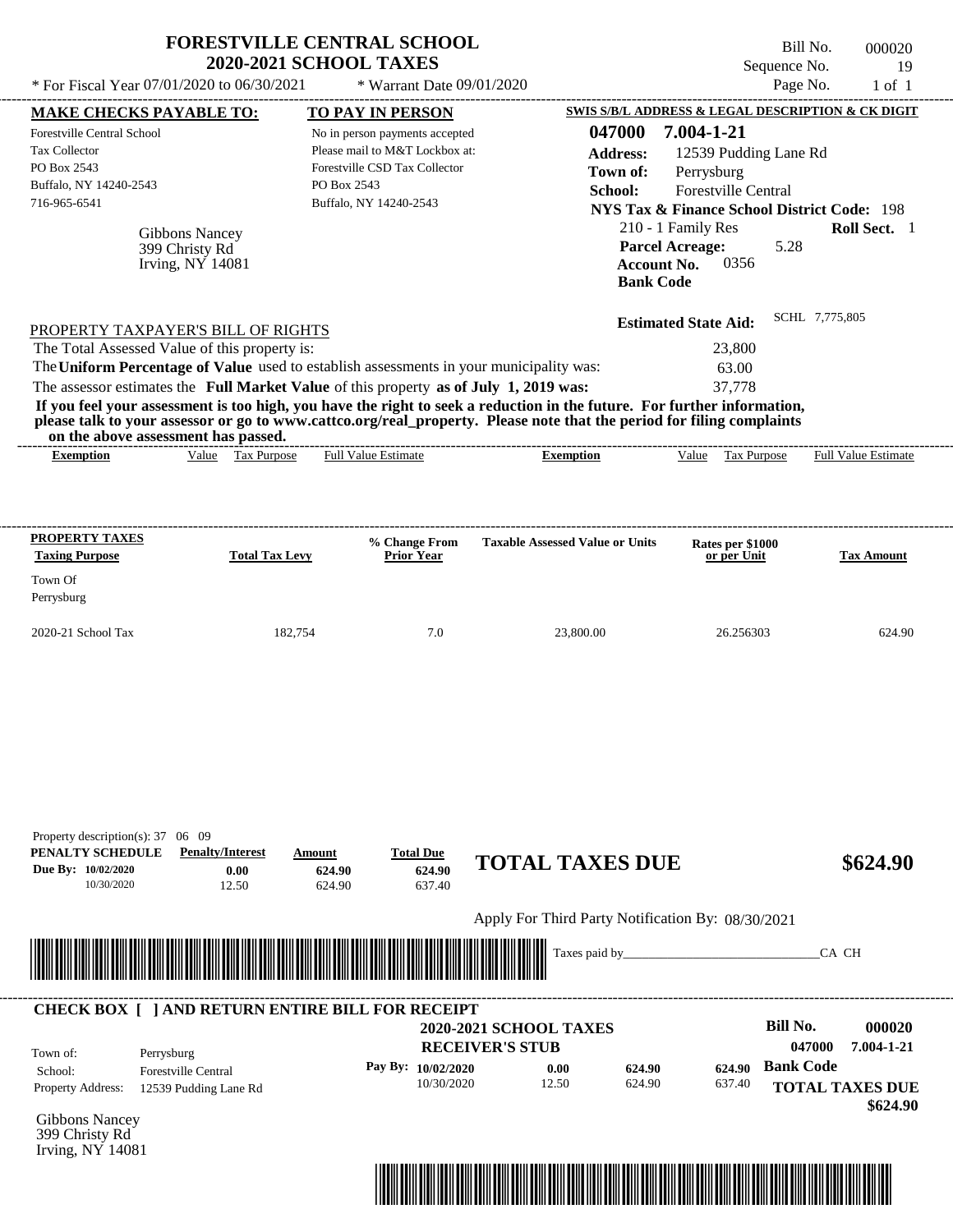|                                                                                                             | <b>FORESTVILLE CENTRAL SCHOOL</b><br><b>2020-2021 SCHOOL TAXES</b>               |                            |                                                                                                                             |                                                  | Sequence No.                                                                                                                                                                                                                                                          | Bill No.<br>000021<br>20   |
|-------------------------------------------------------------------------------------------------------------|----------------------------------------------------------------------------------|----------------------------|-----------------------------------------------------------------------------------------------------------------------------|--------------------------------------------------|-----------------------------------------------------------------------------------------------------------------------------------------------------------------------------------------------------------------------------------------------------------------------|----------------------------|
| * For Fiscal Year 07/01/2020 to 06/30/2021                                                                  |                                                                                  |                            | * Warrant Date 09/01/2020                                                                                                   |                                                  | Page No.                                                                                                                                                                                                                                                              | $1$ of $1$                 |
| <b>MAKE CHECKS PAYABLE TO:</b>                                                                              |                                                                                  |                            | TO PAY IN PERSON                                                                                                            |                                                  | SWIS S/B/L ADDRESS & LEGAL DESCRIPTION & CK DIGIT                                                                                                                                                                                                                     |                            |
| <b>Forestville Central School</b><br>Tax Collector<br>PO Box 2543<br>Buffalo, NY 14240-2543<br>716-965-6541 | Glovack John J<br>Glovack Kathryn L<br>12281 MacKinaw Rd<br>Perrysburg, NY 14129 | PO Box 2543                | No in person payments accepted<br>Please mail to M&T Lockbox at:<br>Forestville CSD Tax Collector<br>Buffalo, NY 14240-2543 | 047000<br><b>Address:</b><br>Town of:<br>School: | 7.004-1-24.1<br>10818 W Perrysburg Rd<br>Perrysburg<br>Forestville Central<br><b>NYS Tax &amp; Finance School District Code: 198</b><br>$322$ - Rural vac > 10<br><b>Parcel Acreage:</b><br>41.47<br><b>Account No.</b><br>0353<br><b>Bank Code</b>                   | Roll Sect. 1               |
| PROPERTY TAXPAYER'S BILL OF RIGHTS                                                                          |                                                                                  |                            |                                                                                                                             |                                                  | <b>Estimated State Aid:</b>                                                                                                                                                                                                                                           | SCHL 7,775,805             |
| The Total Assessed Value of this property is:                                                               |                                                                                  |                            |                                                                                                                             |                                                  | 22,700                                                                                                                                                                                                                                                                |                            |
| The Uniform Percentage of Value used to establish assessments in your municipality was:                     |                                                                                  |                            |                                                                                                                             |                                                  | 63.00                                                                                                                                                                                                                                                                 |                            |
| The assessor estimates the Full Market Value of this property as of July 1, 2019 was:                       |                                                                                  |                            |                                                                                                                             |                                                  | 36,032                                                                                                                                                                                                                                                                |                            |
| on the above assessment has passed.<br><b>Exemption</b>                                                     | Value Tax Purpose                                                                |                            | <b>Full Value Estimate</b>                                                                                                  | <b>Exemption</b>                                 | If you feel your assessment is too high, you have the right to seek a reduction in the future. For further information,<br>please talk to your assessor or go to www.cattco.org/real_property. Please note that the period for filing complaints<br>Value Tax Purpose | <b>Full Value Estimate</b> |
| Ag Dist                                                                                                     | 3,082 CO/TOWN/SCH                                                                |                            | 4,892                                                                                                                       |                                                  |                                                                                                                                                                                                                                                                       |                            |
| PROPERTY TAXES<br><b>Taxing Purpose</b>                                                                     | <b>Total Tax Levy</b>                                                            |                            | % Change From<br><b>Prior Year</b>                                                                                          | <b>Taxable Assessed Value or Units</b>           | Rates per \$1000<br>or per Unit                                                                                                                                                                                                                                       | <b>Tax Amount</b>          |
| Town Of<br>Perrysburg                                                                                       |                                                                                  |                            |                                                                                                                             |                                                  |                                                                                                                                                                                                                                                                       |                            |
| 2020-21 School Tax                                                                                          | 182,754                                                                          |                            | 7.0                                                                                                                         | 19,618.00                                        | 26.256303                                                                                                                                                                                                                                                             | 515.10                     |
| MAY BE SUBJECT TO PAYMENT UNDER AG DIST LAW UNTIL 2024                                                      |                                                                                  |                            |                                                                                                                             |                                                  |                                                                                                                                                                                                                                                                       |                            |
| Property description(s): 37 06 09<br>PENALTY SCHEDULE<br>Due By: 10/02/2020<br>10/30/2020                   | <b>Penalty/Interest</b><br>0.00<br>10.30                                         | Amount<br>515.10<br>515.10 | <b>Total Due</b><br>515.10<br>525.40                                                                                        | <b>TOTAL TAXES DUE</b>                           |                                                                                                                                                                                                                                                                       | \$515.10                   |
|                                                                                                             |                                                                                  |                            |                                                                                                                             |                                                  |                                                                                                                                                                                                                                                                       |                            |

Apply For Third Party Notification By: 08/30/2021



| Town of:                 | Perrysburg                 | <b>2020-2021 SCHOOL TAXES</b><br><b>RECEIVER'S STUB</b> |       |        |        | <b>Bill No.</b><br>047000 | 000021<br>7.004-1-24.1 |
|--------------------------|----------------------------|---------------------------------------------------------|-------|--------|--------|---------------------------|------------------------|
| School:                  | <b>Forestville Central</b> | Pay By: $10/02/2020$                                    | 0.00  | 515.10 | 515.10 | <b>Bank Code</b>          |                        |
| <b>Property Address:</b> | 10818 W Perrysburg Rd      | 10/30/2020                                              | 10.30 | 515.10 | 525.40 |                           | <b>TOTAL TAXES DUE</b> |

Glovack John J Glovack Kathryn L 12281 MacKinaw Rd Perrysburg, NY 14129

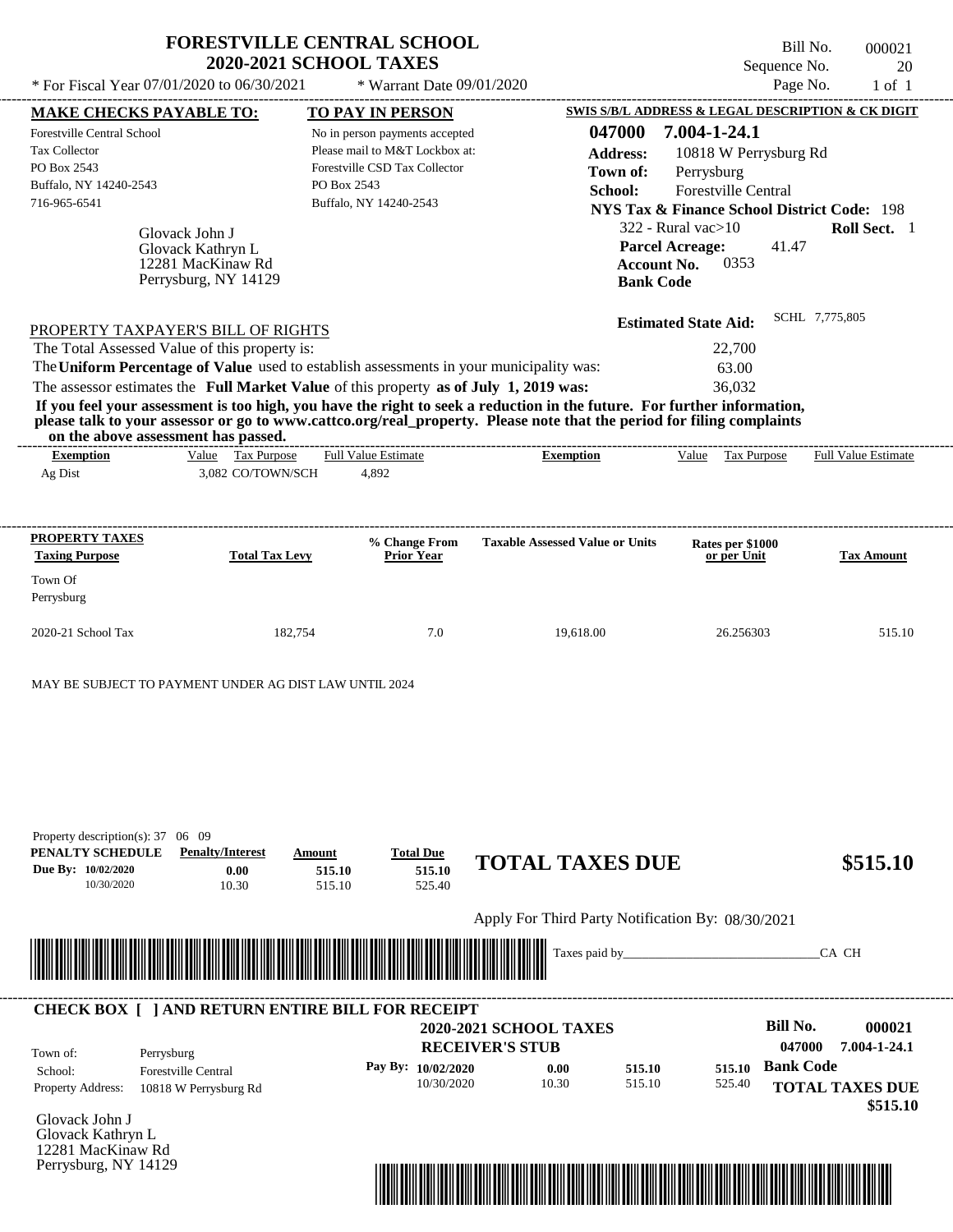| * For Fiscal Year 07/01/2020 to 06/30/2021                                                                                                                                                                                                                                                                     | <b>FORESTVILLE CENTRAL SCHOOL</b><br><b>2020-2021 SCHOOL TAXES</b>                         | * Warrant Date 09/01/2020                                                                                                                              |                                                                                                                                                                                                                                                  | Sequence No.<br>Page No.                                                                                                                                                                                                           | Bill No.<br>000024<br>21<br>$1$ of $1$                                 |
|----------------------------------------------------------------------------------------------------------------------------------------------------------------------------------------------------------------------------------------------------------------------------------------------------------------|--------------------------------------------------------------------------------------------|--------------------------------------------------------------------------------------------------------------------------------------------------------|--------------------------------------------------------------------------------------------------------------------------------------------------------------------------------------------------------------------------------------------------|------------------------------------------------------------------------------------------------------------------------------------------------------------------------------------------------------------------------------------|------------------------------------------------------------------------|
| <b>MAKE CHECKS PAYABLE TO:</b><br><b>Forestville Central School</b><br><b>Tax Collector</b><br>PO Box 2543<br>Buffalo, NY 14240-2543<br>716-965-6541<br>Gruber Mark N<br>12878 Route 39                                                                                                                        | PO Box 2543<br>S. Dayton, NY 14138                                                         | <b>TO PAY IN PERSON</b><br>No in person payments accepted<br>Please mail to M&T Lockbox at:<br>Forestville CSD Tax Collector<br>Buffalo, NY 14240-2543 | 047000<br><b>Address:</b><br>Town of:<br>School:<br>240 - Rural res<br><b>Account No.</b><br><b>Bank Code</b>                                                                                                                                    | SWIS S/B/L ADDRESS & LEGAL DESCRIPTION & CK DIGIT<br>7.004-1-41<br>12878 Route 39<br>Perrysburg<br><b>Forestville Central</b><br><b>NYS Tax &amp; Finance School District Code: 198</b><br>33.27<br><b>Parcel Acreage:</b><br>0375 | Roll Sect. 1                                                           |
| PROPERTY TAXPAYER'S BILL OF RIGHTS<br>The Total Assessed Value of this property is:<br>The Uniform Percentage of Value used to establish assessments in your municipality was:<br>The assessor estimates the Full Market Value of this property as of July 1, 2019 was:<br>on the above assessment has passed. |                                                                                            | ------------------------                                                                                                                               | If you feel your assessment is too high, you have the right to seek a reduction in the future. For further information,<br>please talk to your assessor or go to www.cattco.org/real_property. Please note that the period for filing complaints | <b>Estimated State Aid:</b><br>76,500<br>63.00<br>121,429                                                                                                                                                                          | SCHL 7,775,805                                                         |
| <b>Exemption</b><br><b>Bas Star</b><br>(See Note)                                                                                                                                                                                                                                                              | Value Tax Purpose<br>21,000 SCHOOL                                                         | <b>Full Value Estimate</b><br>33,333                                                                                                                   | <b>Exemption</b>                                                                                                                                                                                                                                 | Value Tax Purpose                                                                                                                                                                                                                  | <b>Full Value Estimate</b>                                             |
| PROPERTY TAXES<br><b>Taxing Purpose</b><br>Town Of<br>Perrysburg<br>2020-21 School Tax                                                                                                                                                                                                                         | <b>Total Tax Levy</b><br>182,754                                                           | % Change From<br><b>Prior Year</b><br>7.0                                                                                                              | <b>Taxable Assessed Value or Units</b><br>(before accounting for STAR)<br>76,500.00                                                                                                                                                              | Rates per \$1000<br>or per Unit<br>26.256303                                                                                                                                                                                       | Tax Amount<br>2,008.61                                                 |
| Property description(s): $44 \quad 06 \quad 09$                                                                                                                                                                                                                                                                | Note: This year's STAR exemption benefit cannot exceed last year's benefit.<br>2 Gas Wells |                                                                                                                                                        | Your tax savings this year resulting from the New York State School Tax Relief (STAR) program is:                                                                                                                                                |                                                                                                                                                                                                                                    | \$490.00                                                               |
| <b>PENALTY SCHEDULE</b> Penalty/Interest<br>Due By: 10/02/2020<br>10/30/2020                                                                                                                                                                                                                                   | Amount<br>0.00<br>1,518.61<br>30.37<br>1.518.61                                            | <b>Total Due</b><br>1.518.61<br>1,548.98                                                                                                               | <b>TOTAL TAXES DUE</b>                                                                                                                                                                                                                           |                                                                                                                                                                                                                                    | \$1,518.61                                                             |
|                                                                                                                                                                                                                                                                                                                |                                                                                            |                                                                                                                                                        | Apply For Third Party Notification By: 08/30/2021                                                                                                                                                                                                |                                                                                                                                                                                                                                    |                                                                        |
|                                                                                                                                                                                                                                                                                                                |                                                                                            |                                                                                                                                                        |                                                                                                                                                                                                                                                  |                                                                                                                                                                                                                                    | CA CH                                                                  |
| <b>CHECK BOX [ ] AND RETURN ENTIRE BILL FOR RECEIPT</b><br>Town of:<br>Perrysburg<br><b>Forestville Central</b><br>School:<br><b>Property Address:</b><br>12878 Route 39<br>Gruber Mark N<br>12878 Route 39<br>S. Dayton, NY 14138                                                                             |                                                                                            | Pay By: 10/02/2020<br>10/30/2020                                                                                                                       | <b>2020-2021 SCHOOL TAXES</b><br><b>RECEIVER'S STUB</b><br>1,518.61<br>0.00<br>30.37<br>1,518.61                                                                                                                                                 | <b>Bill No.</b><br><b>Bank Code</b><br>1,518.61<br>1,548.98                                                                                                                                                                        | 000024<br>047000<br>7.004-1-41<br><b>TOTAL TAXES DUE</b><br>\$1,518.61 |

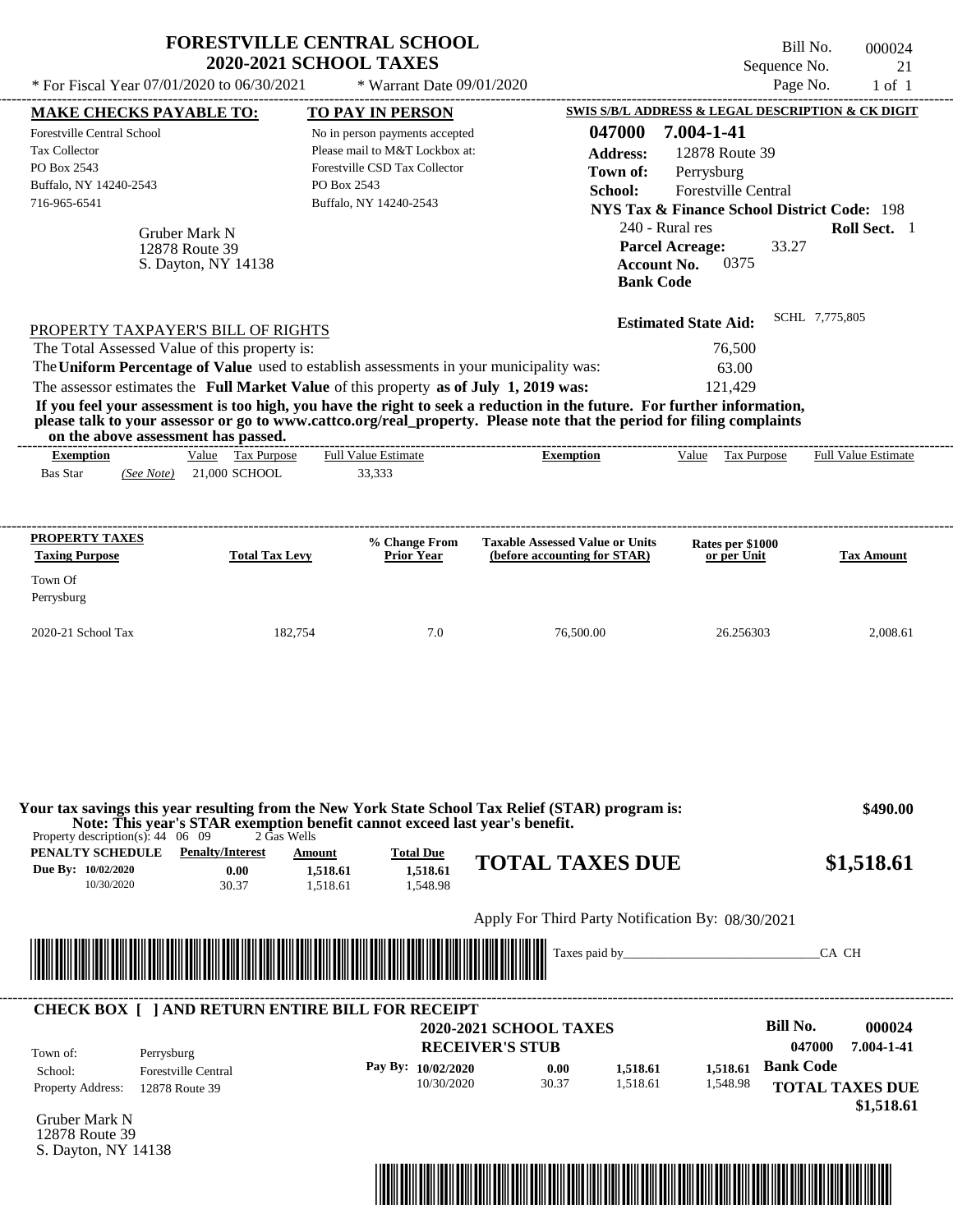|                                                                                                                         | <b>FORESTVILLE CENTRAL SCHOOL</b><br><b>2020-2021 SCHOOL TAXES</b> | Bill No.<br>000025<br>Sequence No.<br>22                                                                                      |
|-------------------------------------------------------------------------------------------------------------------------|--------------------------------------------------------------------|-------------------------------------------------------------------------------------------------------------------------------|
| * For Fiscal Year $07/01/2020$ to $06/30/2021$                                                                          | * Warrant Date 09/01/2020                                          | Page No.<br>$1$ of $1$                                                                                                        |
| <b>MAKE CHECKS PAYABLE TO:</b>                                                                                          | <b>TO PAY IN PERSON</b>                                            | SWIS S/B/L ADDRESS & LEGAL DESCRIPTION & CK DIGIT                                                                             |
| Forestville Central School                                                                                              | No in person payments accepted                                     | 047000<br>7.004-1-29.3                                                                                                        |
| <b>Tax Collector</b>                                                                                                    | Please mail to M&T Lockbox at:                                     | <b>Address:</b><br>12586 Route 39                                                                                             |
| PO Box 2543                                                                                                             | Forestville CSD Tax Collector                                      | Town of:<br>Perrysburg                                                                                                        |
| Buffalo, NY 14240-2543                                                                                                  | PO Box 2543                                                        | <b>Forestville Central</b><br><b>School:</b>                                                                                  |
| 716-965-6541                                                                                                            | Buffalo, NY 14240-2543                                             | <b>NYS Tax &amp; Finance School District Code: 198</b>                                                                        |
| <b>HARPER COLLEN A</b><br><b>HARPER WILLIAM J</b><br>Jackie Luther<br>2676 Gowanda Zoar Rd<br>Gowanda, NY 14070         |                                                                    | 210 - 1 Family Res<br><b>Roll Sect.</b> 1<br><b>Parcel Acreage:</b><br>1.90<br>1263<br><b>Account No.</b><br><b>Bank Code</b> |
| PROPERTY TAXPAYER'S BILL OF RIGHTS                                                                                      |                                                                    | SCHL 7,775,805<br><b>Estimated State Aid:</b>                                                                                 |
| The Total Assessed Value of this property is:                                                                           |                                                                    | 40,000                                                                                                                        |
| The Uniform Percentage of Value used to establish assessments in your municipality was:                                 |                                                                    | 63.00                                                                                                                         |
| The assessor estimates the Full Market Value of this property as of July 1, 2019 was:                                   |                                                                    | 63.492                                                                                                                        |
| If you feel your assessment is too high, you have the right to seek a reduction in the future. For further information, |                                                                    |                                                                                                                               |

**please talk to your assessor or go to www.cattco.org/real\_property. Please note that the period for filing complaints**

| on the above assessment has passed.            |       |                       |                                    |                                                                        |                                 |                            |
|------------------------------------------------|-------|-----------------------|------------------------------------|------------------------------------------------------------------------|---------------------------------|----------------------------|
| <b>Exemption</b>                               | Value | Tax Purpose           | <b>Full Value Estimate</b>         | <b>Exemption</b>                                                       | Tax Purpose<br>Value            | <b>Full Value Estimate</b> |
| Vetcom Cts                                     |       | CO/TOWN/SCH           |                                    | Enh Star<br>(See Note)                                                 | 40,000 SCHOOL                   | 63,492                     |
|                                                |       |                       |                                    |                                                                        |                                 |                            |
| <b>PROPERTY TAXES</b><br><b>Taxing Purpose</b> |       | <b>Total Tax Levy</b> | % Change From<br><b>Prior Year</b> | <b>Taxable Assessed Value or Units</b><br>(before accounting for STAR) | Rates per \$1000<br>or per Unit | <b>Tax Amount</b>          |
| Town Of                                        |       |                       |                                    |                                                                        |                                 |                            |
| Perrysburg                                     |       |                       |                                    |                                                                        |                                 |                            |
| 2020-21 School Tax                             |       | 182,754               | 7.0                                | 40,000.00                                                              | 26.256303                       | 1,050.25                   |
|                                                |       |                       |                                    |                                                                        |                                 |                            |

|                                                   |                                                         |        | Your tax savings this year resulting from the New York State School Tax Relief (STAR) program is:<br>Note: This year's STAR exemption benefit cannot exceed last year's benefit. |                  | \$1,050.25                       |
|---------------------------------------------------|---------------------------------------------------------|--------|----------------------------------------------------------------------------------------------------------------------------------------------------------------------------------|------------------|----------------------------------|
| PENALTY SCHEDULE<br>Due By:                       | <b>Penalty/Interest</b>                                 | Amount | <b>Total Due</b><br><b>TOTAL TAXES DUE</b>                                                                                                                                       |                  | \$0.00                           |
|                                                   |                                                         |        | Apply For Third Party Notification By: 08/30/2021                                                                                                                                |                  |                                  |
|                                                   |                                                         |        |                                                                                                                                                                                  |                  | CA CH                            |
|                                                   |                                                         |        |                                                                                                                                                                                  |                  |                                  |
|                                                   | <b>CHECK BOX [ ] AND RETURN ENTIRE BILL FOR RECEIPT</b> |        | <b>2020-2021 SCHOOL TAXES</b>                                                                                                                                                    | Bill No.         | 000025                           |
| Town of:                                          | Perrysburg                                              |        | <b>RECEIVER'S STUB</b>                                                                                                                                                           | 047000           | 7.004-1-29.3                     |
| School:                                           | <b>Forestville Central</b>                              |        | Pay By:                                                                                                                                                                          | <b>Bank Code</b> |                                  |
| Property Address:                                 | 12586 Route 39                                          |        |                                                                                                                                                                                  |                  | <b>TOTAL TAXES DUE</b><br>\$0.00 |
| <b>HARPER COLLEN A</b><br><b>HARPER WILLIAM J</b> |                                                         |        |                                                                                                                                                                                  |                  |                                  |
| Jackie Luther                                     |                                                         |        |                                                                                                                                                                                  |                  |                                  |
| 2676 Gowanda Zoar Rd<br>Gowanda, NY 14070         |                                                         |        |                                                                                                                                                                                  |                  |                                  |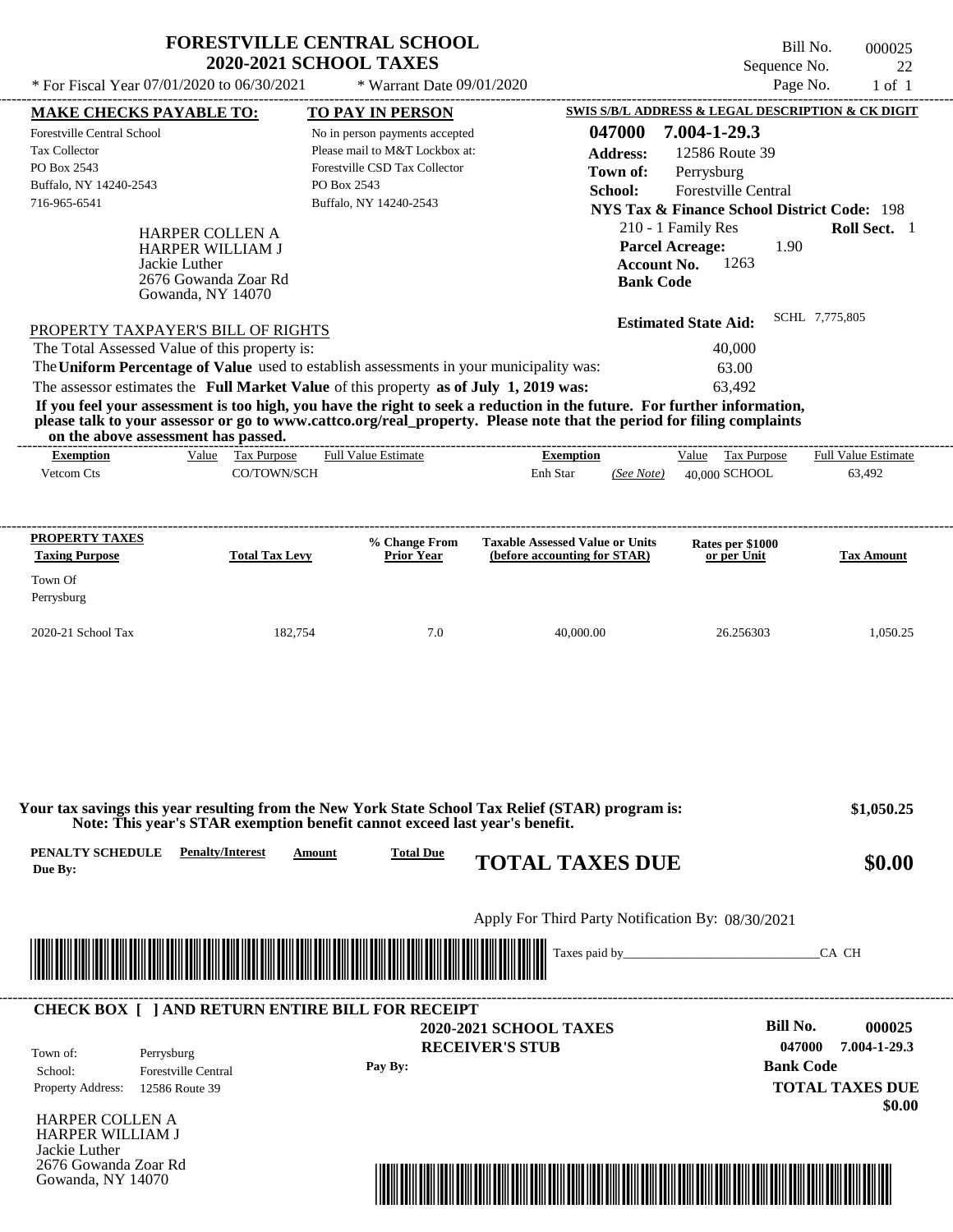|                                                                                                                            |                                                                                          | <b>FORESTVILLE CENTRAL SCHOOL</b><br><b>2020-2021 SCHOOL TAXES</b>                                                                                                               |                                                                                                                                                                                                                                                  | Sequence No.                                                                                                                                                                                                                        | Bill No.<br>000026<br>23   |
|----------------------------------------------------------------------------------------------------------------------------|------------------------------------------------------------------------------------------|----------------------------------------------------------------------------------------------------------------------------------------------------------------------------------|--------------------------------------------------------------------------------------------------------------------------------------------------------------------------------------------------------------------------------------------------|-------------------------------------------------------------------------------------------------------------------------------------------------------------------------------------------------------------------------------------|----------------------------|
| * For Fiscal Year 07/01/2020 to 06/30/2021                                                                                 |                                                                                          | * Warrant Date 09/01/2020                                                                                                                                                        |                                                                                                                                                                                                                                                  | Page No.                                                                                                                                                                                                                            | $1$ of $1$                 |
| <b>MAKE CHECKS PAYABLE TO:</b>                                                                                             |                                                                                          | TO PAY IN PERSON                                                                                                                                                                 |                                                                                                                                                                                                                                                  | SWIS S/B/L ADDRESS & LEGAL DESCRIPTION & CK DIGIT                                                                                                                                                                                   |                            |
| <b>Forestville Central School</b><br><b>Tax Collector</b><br>PO Box 2543<br>Buffalo, NY 14240-2543<br>716-965-6541         | <b>Hartloff Gary P</b><br><b>Hartloff Jerry</b><br>4825 Big Tree Rd<br>Hamburg, NY 14075 | No in person payments accepted<br>Please mail to M&T Lockbox at:<br>Forestville CSD Tax Collector<br>PO Box 2543<br>Buffalo, NY 14240-2543                                       | 047000<br><b>Address:</b><br>Town of:<br>School:                                                                                                                                                                                                 | 7.004-1-44<br>County Line Rd<br>Perrysburg<br><b>Forestville Central</b><br>NYS Tax & Finance School District Code: 198<br>323 - Vacant rural<br><b>Parcel Acreage:</b><br>104.66<br>0212<br><b>Account No.</b><br><b>Bank Code</b> | Roll Sect. 1               |
| PROPERTY TAXPAYER'S BILL OF RIGHTS<br>The Total Assessed Value of this property is:<br>on the above assessment has passed. |                                                                                          | The Uniform Percentage of Value used to establish assessments in your municipality was:<br>The assessor estimates the Full Market Value of this property as of July 1, 2019 was: | If you feel your assessment is too high, you have the right to seek a reduction in the future. For further information,<br>please talk to your assessor or go to www.cattco.org/real_property. Please note that the period for filing complaints | <b>Estimated State Aid:</b><br>31,500<br>63.00<br>50,000                                                                                                                                                                            | SCHL 7,775,805             |
| <b>Exemption</b>                                                                                                           | <b>Tax Purpose</b><br>Value                                                              | Full Value Estimate                                                                                                                                                              | <b>Exemption</b>                                                                                                                                                                                                                                 | <b>Tax Purpose</b><br>Value                                                                                                                                                                                                         | <b>Full Value Estimate</b> |
| PROPERTY TAXES<br><b>Taxing Purpose</b><br>Town Of<br>Perrysburg                                                           | <b>Total Tax Levy</b>                                                                    | % Change From<br>Prior Year                                                                                                                                                      | <b>Taxable Assessed Value or Units</b>                                                                                                                                                                                                           | Rates per \$1000<br>or per Unit                                                                                                                                                                                                     | <b>Tax Amount</b>          |
| 2020-21 School Tax                                                                                                         | 182.754                                                                                  | 7.0                                                                                                                                                                              | 31,500.00                                                                                                                                                                                                                                        | 26.256303                                                                                                                                                                                                                           | 827.07                     |

| PENALTY SCHEDULE<br>Due By: 10/02/2020<br>10/30/2020   | <b>Penalty/Interest</b><br>0.00<br>16.54                   | Amount<br>827.07<br>827.07                                    | <b>Total Due</b><br>827.07<br>843.61                       | <b>TOTAL TAXES DUE</b><br>Apply For Third Party Notification By: 08/30/2021 |                                      | \$827.07                                       |
|--------------------------------------------------------|------------------------------------------------------------|---------------------------------------------------------------|------------------------------------------------------------|-----------------------------------------------------------------------------|--------------------------------------|------------------------------------------------|
|                                                        |                                                            | <u> 1989 - Andrea Stadt British, fransk politik (d. 1989)</u> |                                                            | Taxes paid by                                                               |                                      | CA CH                                          |
| <b>CHECK BOX   JAND RETURN ENTIRE BILL FOR RECEIPT</b> |                                                            |                                                               |                                                            |                                                                             |                                      |                                                |
|                                                        |                                                            |                                                               |                                                            | <b>2020-2021 SCHOOL TAXES</b>                                               | <b>Bill No.</b>                      | 000026                                         |
| Town of:<br>School:<br>Property Address:               | Perrysburg<br><b>Forestville Central</b><br>County Line Rd |                                                               | <b>RECEIVER'S STUB</b><br>Pay By: 10/02/2020<br>10/30/2020 | 827.07<br>0.00<br>827.07<br>16.54                                           | <b>Bank Code</b><br>827.07<br>843.61 | 047000<br>7.004-1-44<br><b>TOTAL TAXES DUE</b> |

Hartloff Gary P Hartloff Jerry 4825 Big Tree Rd Hamburg, NY 14075

Property description(s): 44 06 09 3 Gas Wells #944,956,1015



 **\$827.07**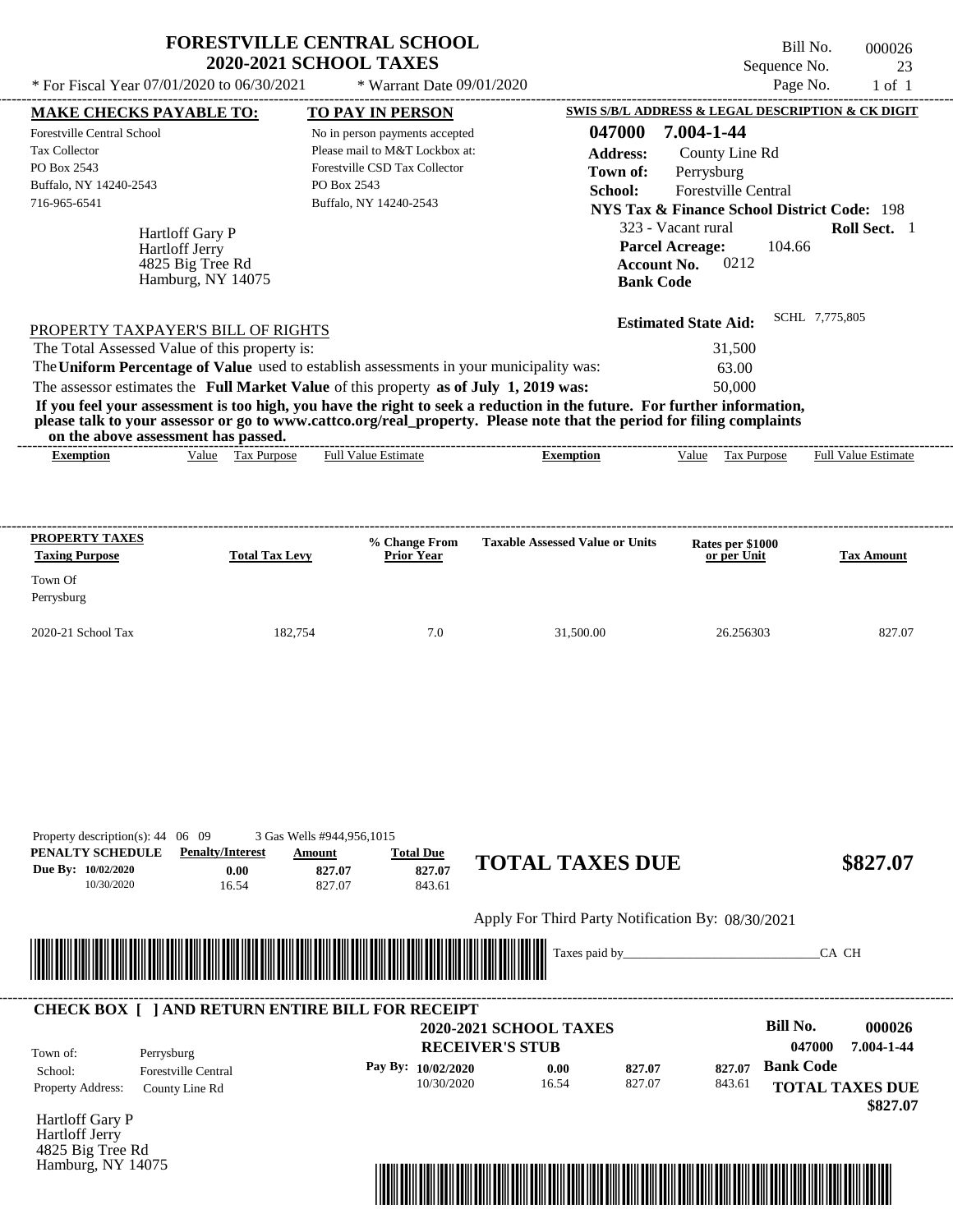| * For Fiscal Year $07/01/2020$ to $06/30/2021$                                                                                                                                                                                                                                                                                                                                                                                                                                                                                                                     | <b>FORESTVILLE CENTRAL SCHOOL</b><br><b>2020-2021 SCHOOL TAXES</b><br>* Warrant Date $09/01/2020$                                                              |                                                                      |                                                                                                                                                                                                                                                        | Bill No.<br>Sequence No.<br>Page No. | 000027<br>24<br>$1$ of $1$ |
|--------------------------------------------------------------------------------------------------------------------------------------------------------------------------------------------------------------------------------------------------------------------------------------------------------------------------------------------------------------------------------------------------------------------------------------------------------------------------------------------------------------------------------------------------------------------|----------------------------------------------------------------------------------------------------------------------------------------------------------------|----------------------------------------------------------------------|--------------------------------------------------------------------------------------------------------------------------------------------------------------------------------------------------------------------------------------------------------|--------------------------------------|----------------------------|
| <b>MAKE CHECKS PAYABLE TO:</b><br><b>Forestville Central School</b><br><b>Tax Collector</b><br>PO Box 2543<br>Buffalo, NY 14240-2543<br>716-965-6541<br>Hornburg Walter E Jr<br>PDS Comapnies-PNC Bank<br>PO Box 13519<br>Arlington, TX 76094                                                                                                                                                                                                                                                                                                                      | TO PAY IN PERSON<br>No in person payments accepted<br>Please mail to M&T Lockbox at:<br>Forestville CSD Tax Collector<br>PO Box 2543<br>Buffalo, NY 14240-2543 | 047000<br><b>Address:</b><br>Town of:<br>School:<br><b>Bank Code</b> | SWIS S/B/L ADDRESS & LEGAL DESCRIPTION & CK DIGIT<br>7.004-1-17.1<br>Route 39<br>Perrysburg<br><b>Forestville Central</b><br>NYS Tax & Finance School District Code: 198<br>323 - Vacant rural<br><b>Parcel Acreage:</b><br>0016<br><b>Account No.</b> | 38.00                                | Roll Sect. 1               |
| PROPERTY TAXPAYER'S BILL OF RIGHTS<br>The Total Assessed Value of this property is:<br>The Uniform Percentage of Value used to establish assessments in your municipality was:<br>The assessor estimates the Full Market Value of this property as of July 1, 2019 was:<br>If you feel your assessment is too high, you have the right to seek a reduction in the future. For further information,<br>please talk to your assessor or go to www.cattco.org/real_property. Please note that the period for filing complaints<br>on the above assessment has passed. |                                                                                                                                                                |                                                                      | <b>Estimated State Aid:</b><br>31,900<br>63.00<br>50.635                                                                                                                                                                                               | SCHL 7,775,805                       |                            |
| <b>Tax Purpose</b><br>Value<br><b>Exemption</b>                                                                                                                                                                                                                                                                                                                                                                                                                                                                                                                    | <b>Full Value Estimate</b>                                                                                                                                     | <b>Exemption</b>                                                     | Value<br>Tax Purpose                                                                                                                                                                                                                                   |                                      | <b>Full Value Estimate</b> |
| <b>PROPERTY TAXES</b><br><b>Total Tax Levy</b><br><b>Taxing Purpose</b>                                                                                                                                                                                                                                                                                                                                                                                                                                                                                            | % Change From<br><b>Prior Year</b>                                                                                                                             | <b>Taxable Assessed Value or Units</b>                               | Rates per \$1000<br>or per Unit                                                                                                                                                                                                                        |                                      | <b>Tax Amount</b>          |

2020-21 School Tax 182,754 7.0 31,900.00 26.256303 837.58

Town Of Perrysburg

Property description(s): 28 06 09

| PENALTY SCHEDULE       | <b>Penalty/Interest</b>                                                                                              | Amount | <b>Total Due</b>   |                                                   |        |        |                  |                        |
|------------------------|----------------------------------------------------------------------------------------------------------------------|--------|--------------------|---------------------------------------------------|--------|--------|------------------|------------------------|
| Due By: 10/02/2020     | 0.00                                                                                                                 | 837.58 | 837.58             | <b>TOTAL TAXES DUE</b>                            |        |        |                  | \$837.58               |
| 10/30/2020             | 16.75                                                                                                                | 837.58 | 854.33             |                                                   |        |        |                  |                        |
|                        |                                                                                                                      |        |                    | Apply For Third Party Notification By: 08/30/2021 |        |        |                  |                        |
|                        |                                                                                                                      |        |                    |                                                   |        |        |                  | CA CH                  |
|                        | <u> 1989 - Andrew Maria Maria Maria Maria Maria Maria Maria Maria Maria Maria Maria Maria Maria Maria Maria Mari</u> |        |                    |                                                   |        |        |                  |                        |
|                        |                                                                                                                      |        |                    |                                                   |        |        |                  |                        |
|                        | <b>CHECK BOX     AND RETURN ENTIRE BILL FOR RECEIPT</b>                                                              |        |                    |                                                   |        |        |                  |                        |
|                        |                                                                                                                      |        |                    | <b>2020-2021 SCHOOL TAXES</b>                     |        |        | Bill No.         | 000027                 |
| Town of:               | Perrysburg                                                                                                           |        |                    | <b>RECEIVER'S STUB</b>                            |        |        | 047000           | 7.004-1-17.1           |
| School:                | <b>Forestville Central</b>                                                                                           |        | Pay By: 10/02/2020 | 0.00                                              | 837.58 | 837.58 | <b>Bank Code</b> |                        |
| Property Address:      | Route 39                                                                                                             |        | 10/30/2020         | 16.75                                             | 837.58 | 854.33 |                  | <b>TOTAL TAXES DUE</b> |
|                        |                                                                                                                      |        |                    |                                                   |        |        |                  | \$837.58               |
| Hornburg Walter E Jr   |                                                                                                                      |        |                    |                                                   |        |        |                  |                        |
| PDS Comapnies-PNC Bank |                                                                                                                      |        |                    |                                                   |        |        |                  |                        |
| PO Box 13519           |                                                                                                                      |        |                    |                                                   |        |        |                  |                        |
| Arlington, TX 76094    |                                                                                                                      |        |                    |                                                   |        |        |                  |                        |

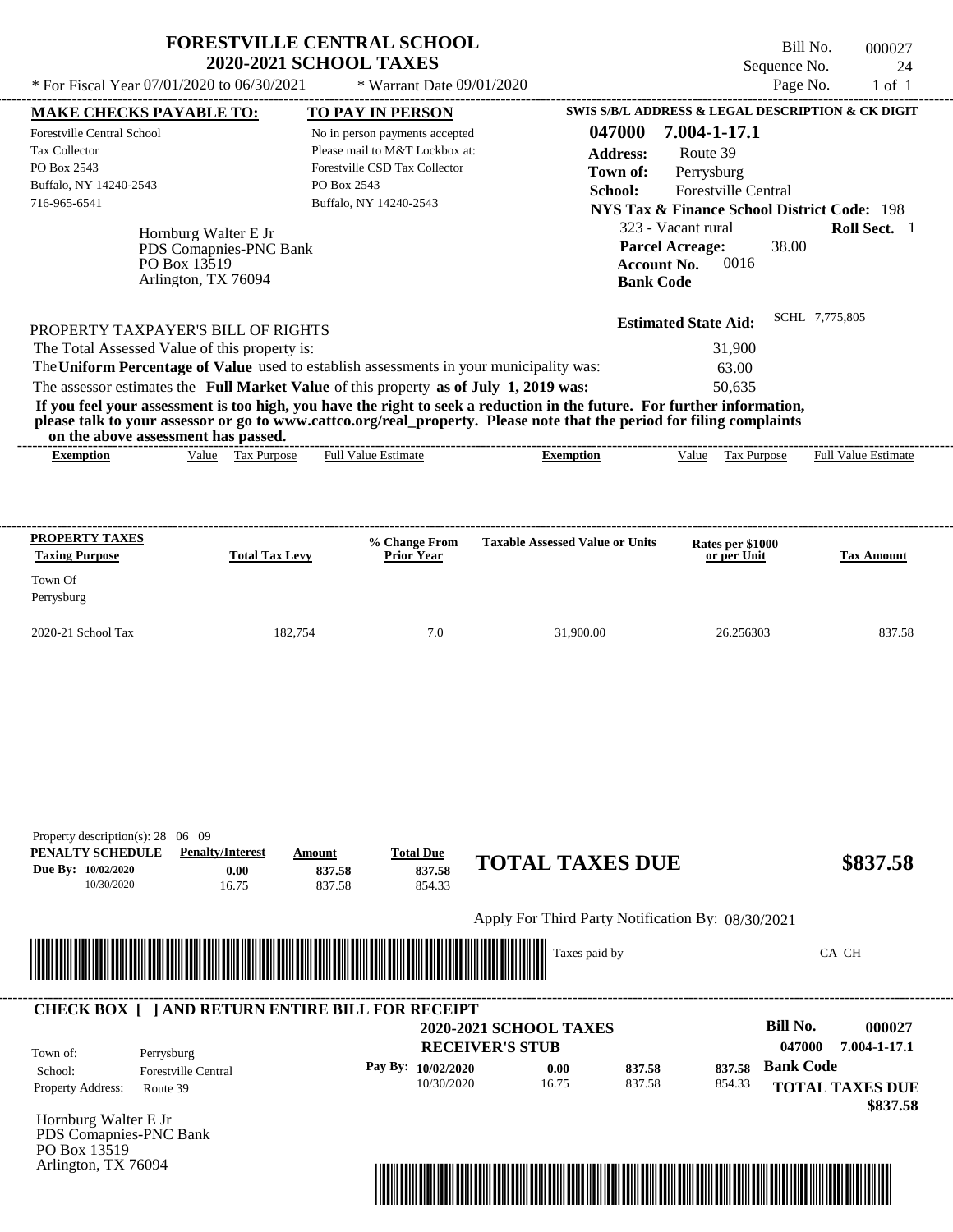|                                                                                                                                          | <b>FORESTVILLE CENTRAL SCHOOL</b>                              | <b>2020-2021 SCHOOL TAXES</b>                                                                                                              |                                    |                                                                                                                                                                                                                                                  | Sequence No.                                                                                                                         | Bill No.<br>000028<br>25        |
|------------------------------------------------------------------------------------------------------------------------------------------|----------------------------------------------------------------|--------------------------------------------------------------------------------------------------------------------------------------------|------------------------------------|--------------------------------------------------------------------------------------------------------------------------------------------------------------------------------------------------------------------------------------------------|--------------------------------------------------------------------------------------------------------------------------------------|---------------------------------|
| * For Fiscal Year 07/01/2020 to 06/30/2021                                                                                               |                                                                |                                                                                                                                            | * Warrant Date 09/01/2020          |                                                                                                                                                                                                                                                  | Page No.                                                                                                                             | $1$ of $1$                      |
| <b>MAKE CHECKS PAYABLE TO:</b>                                                                                                           |                                                                | TO PAY IN PERSON                                                                                                                           |                                    |                                                                                                                                                                                                                                                  | SWIS S/B/L ADDRESS & LEGAL DESCRIPTION & CK DIGIT                                                                                    |                                 |
| Forestville Central School<br><b>Tax Collector</b><br>PO Box 2543<br>Buffalo, NY 14240-2543<br>716-965-6541                              |                                                                | No in person payments accepted<br>Please mail to M&T Lockbox at:<br>Forestville CSD Tax Collector<br>PO Box 2543<br>Buffalo, NY 14240-2543 |                                    | 047000<br><b>Address:</b><br>Town of:<br>School:                                                                                                                                                                                                 | 7.004-1-23.3<br>12593 Pudding Lane Rd<br>Perrysburg<br>Forestville Central<br><b>NYS Tax &amp; Finance School District Code: 198</b> |                                 |
|                                                                                                                                          | Howard Arthur D Jr<br>12597 Pudding Ln<br>Perrysburg, NY 14129 |                                                                                                                                            |                                    | <b>Account No.</b><br><b>Bank Code</b>                                                                                                                                                                                                           | 323 - Vacant rural<br><b>Parcel Dimensions:</b><br>0796                                                                              | Roll Sect. 1<br>208.70 X 183.70 |
| PROPERTY TAXPAYER'S BILL OF RIGHTS                                                                                                       |                                                                |                                                                                                                                            |                                    |                                                                                                                                                                                                                                                  | <b>Estimated State Aid:</b>                                                                                                          | SCHL 7,775,805                  |
| The Total Assessed Value of this property is:<br>The Uniform Percentage of Value used to establish assessments in your municipality was: |                                                                |                                                                                                                                            |                                    |                                                                                                                                                                                                                                                  | 5,100<br>63.00                                                                                                                       |                                 |
| The assessor estimates the Full Market Value of this property as of July 1, 2019 was:                                                    |                                                                |                                                                                                                                            |                                    | If you feel your assessment is too high, you have the right to seek a reduction in the future. For further information,<br>please talk to your assessor or go to www.cattco.org/real_property. Please note that the period for filing complaints | 8,095                                                                                                                                |                                 |
| on the above assessment has passed.<br><b>Exemption</b>                                                                                  | Value Tax Purpose                                              | <b>Full Value Estimate</b>                                                                                                                 | -----------------------------      | <b>Exemption</b>                                                                                                                                                                                                                                 | Value Tax Purpose                                                                                                                    | <b>Full Value Estimate</b>      |
| <b>PROPERTY TAXES</b><br><b>Taxing Purpose</b><br>Town Of                                                                                | <b>Total Tax Levy</b>                                          |                                                                                                                                            | % Change From<br><b>Prior Year</b> | <b>Taxable Assessed Value or Units</b>                                                                                                                                                                                                           | Rates per \$1000<br>or per Unit                                                                                                      | <b>Tax Amount</b>               |
| Perrysburg                                                                                                                               |                                                                |                                                                                                                                            |                                    |                                                                                                                                                                                                                                                  |                                                                                                                                      |                                 |
| 2020-21 School Tax                                                                                                                       |                                                                | 182,754                                                                                                                                    | 7.0                                | 5,100.00                                                                                                                                                                                                                                         | 26.256303                                                                                                                            | 133.91                          |
|                                                                                                                                          |                                                                |                                                                                                                                            |                                    |                                                                                                                                                                                                                                                  |                                                                                                                                      |                                 |
| Property description(s): 37 06 09<br>PENALTY SCHEDULE<br>Due By: 10/02/2020<br>10/30/2020                                                | <b>Penalty/Interest</b><br>0.00<br>2.68                        | Amount<br>133.91<br>133.91                                                                                                                 | <b>Total Due</b><br>133.91         | <b>TOTAL TAXES DUE</b>                                                                                                                                                                                                                           |                                                                                                                                      |                                 |
|                                                                                                                                          |                                                                |                                                                                                                                            | 136.59                             |                                                                                                                                                                                                                                                  |                                                                                                                                      |                                 |
|                                                                                                                                          |                                                                |                                                                                                                                            |                                    | Apply For Third Party Notification By: 08/30/2021<br>Taxes paid by_                                                                                                                                                                              |                                                                                                                                      | \$133.91<br>CA CH               |
| <b>CHECK BOX [ ] AND RETURN ENTIRE BILL FOR RECEIPT</b>                                                                                  |                                                                |                                                                                                                                            |                                    |                                                                                                                                                                                                                                                  | <b>Bill No.</b>                                                                                                                      |                                 |

| Town of:                 | Perrysburg                 | <b>RECEIVER'S STUB</b> |      |        |        | 047000<br>7.004-1-23.3 |
|--------------------------|----------------------------|------------------------|------|--------|--------|------------------------|
| School:                  | <b>Forestville Central</b> | Pay By: $10/02/2020$   | 0.00 | 133.91 | 133.91 | <b>Bank Code</b>       |
| <b>Property Address:</b> | 12593 Pudding Lane Rd      | 10/30/2020             | 2.68 | 133.91 | 136.59 | <b>TOTAL TAXES DUE</b> |
|                          |                            |                        |      |        |        | \$133.91               |

Howard Arthur D Jr 12597 Pudding Ln Perrysburg, NY 14129

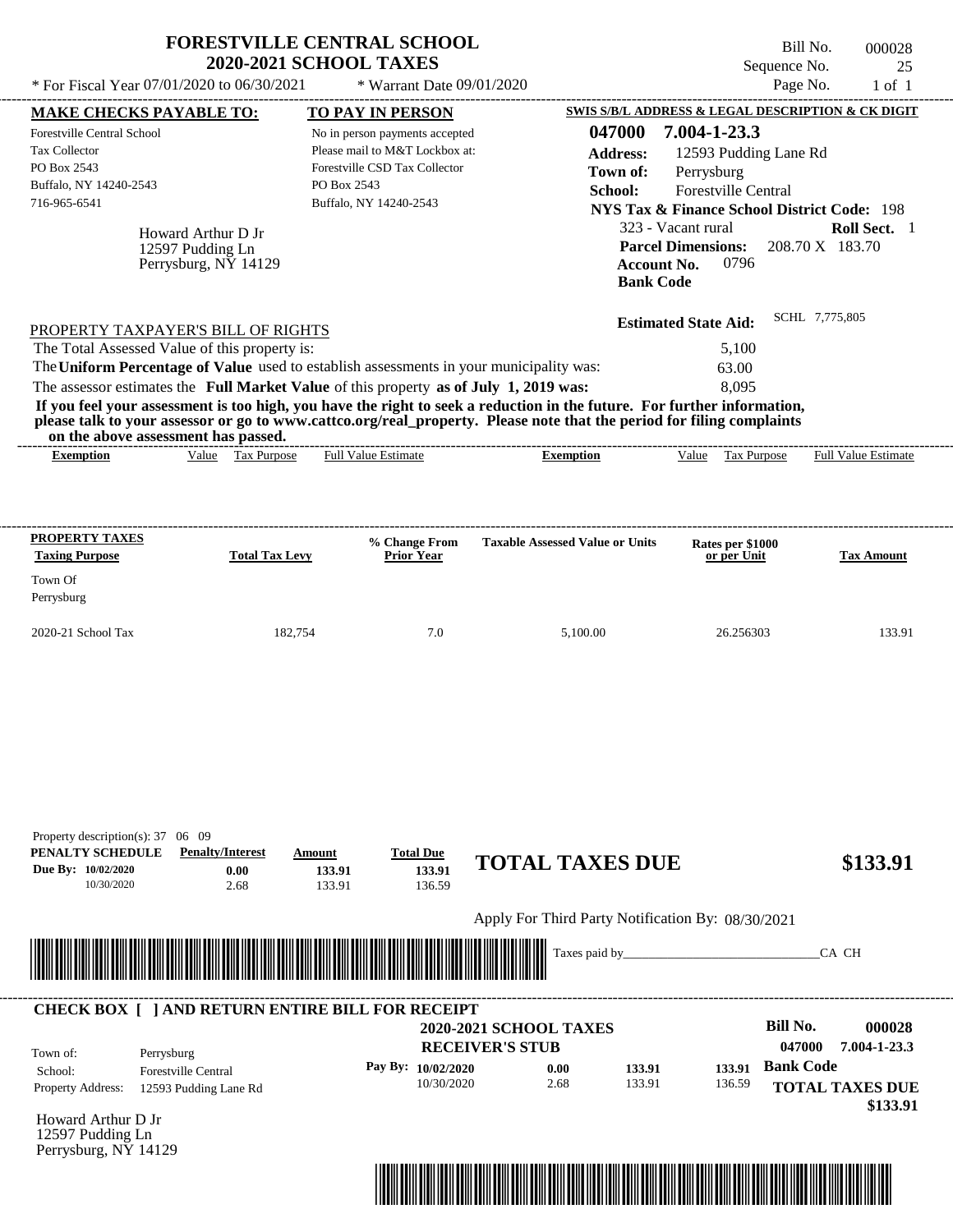| * For Fiscal Year 07/01/2020 to 06/30/2021                                                                                                                                                                                                                                              | <b>FORESTVILLE CENTRAL SCHOOL</b><br><b>2020-2021 SCHOOL TAXES</b><br>* Warrant Date 09/01/2020 |                                                                        |                                                                                        | Bill No.<br>Sequence No.<br>Page No. | 000029<br>26<br>$1$ of $1$ |
|-----------------------------------------------------------------------------------------------------------------------------------------------------------------------------------------------------------------------------------------------------------------------------------------|-------------------------------------------------------------------------------------------------|------------------------------------------------------------------------|----------------------------------------------------------------------------------------|--------------------------------------|----------------------------|
| <b>MAKE CHECKS PAYABLE TO:</b>                                                                                                                                                                                                                                                          | <b>TO PAY IN PERSON</b>                                                                         |                                                                        | SWIS S/B/L ADDRESS & LEGAL DESCRIPTION & CK DIGIT                                      |                                      |                            |
| <b>Forestville Central School</b>                                                                                                                                                                                                                                                       | No in person payments accepted                                                                  | 047000                                                                 | 7.004-1-23.7                                                                           |                                      |                            |
| <b>Tax Collector</b>                                                                                                                                                                                                                                                                    | Please mail to M&T Lockbox at:                                                                  | <b>Address:</b>                                                        | 12597 Pudding Lane Rd                                                                  |                                      |                            |
| PO Box 2543                                                                                                                                                                                                                                                                             | Forestville CSD Tax Collector                                                                   | Town of:                                                               | Perrysburg                                                                             |                                      |                            |
| Buffalo, NY 14240-2543                                                                                                                                                                                                                                                                  | PO Box 2543                                                                                     | School:                                                                | <b>Forestville Central</b>                                                             |                                      |                            |
| 716-965-6541                                                                                                                                                                                                                                                                            | Buffalo, NY 14240-2543                                                                          |                                                                        |                                                                                        |                                      |                            |
|                                                                                                                                                                                                                                                                                         |                                                                                                 |                                                                        | <b>NYS Tax &amp; Finance School District Code: 198</b>                                 |                                      |                            |
| Howard Arthur D Jr<br><b>Howard Laurie</b><br>12597 Pudding Ln<br>Perrysburg, NY 14129                                                                                                                                                                                                  |                                                                                                 |                                                                        | 270 - Mfg housing<br><b>Parcel Acreage:</b><br>0980<br>Account No.<br><b>Bank Code</b> | 1.90                                 | Roll Sect. 1               |
| PROPERTY TAXPAYER'S BILL OF RIGHTS<br>The Total Assessed Value of this property is:<br>The Uniform Percentage of Value used to establish assessments in your municipality was:                                                                                                          |                                                                                                 |                                                                        | <b>Estimated State Aid:</b><br>53,400<br>63.00                                         | SCHL 7,775,805                       |                            |
| The assessor estimates the Full Market Value of this property as of July 1, 2019 was:                                                                                                                                                                                                   |                                                                                                 |                                                                        | 84.762                                                                                 |                                      |                            |
| If you feel your assessment is too high, you have the right to seek a reduction in the future. For further information,<br>please talk to your assessor or go to www.cattco.org/real_property. Please note that the period for filing complaints<br>on the above assessment has passed. |                                                                                                 |                                                                        |                                                                                        |                                      |                            |
| Value Tax Purpose<br><b>Exemption</b>                                                                                                                                                                                                                                                   | <b>Full Value Estimate</b>                                                                      | <b>Exemption</b>                                                       | Value Tax Purpose                                                                      |                                      | <b>Full Value Estimate</b> |
| 21,000 SCHOOL<br>Bas Star<br>(See Note)                                                                                                                                                                                                                                                 | 33.333                                                                                          |                                                                        |                                                                                        |                                      |                            |
| PROPERTY TAXES<br><b>Taxing Purpose</b><br><b>Total Tax Levy</b>                                                                                                                                                                                                                        | % Change From<br><b>Prior Year</b>                                                              | <b>Taxable Assessed Value or Units</b><br>(before accounting for STAR) | Rates per \$1000<br>or per Unit                                                        |                                      | <b>Tax Amount</b>          |
| Town Of<br>Perrysburg                                                                                                                                                                                                                                                                   |                                                                                                 |                                                                        |                                                                                        |                                      |                            |
| 2020-21 School Tax<br>182,754                                                                                                                                                                                                                                                           | 7.0                                                                                             | 53,400.00                                                              | 26.256303                                                                              |                                      | 1,402.09                   |

| Property description(s): $37 \quad 06 \quad 09$ | Note: This year's STAR exemption benefit cannot exceed last year's benefit. |                  |                      |                                                   |      |                      |        |                  |              |
|-------------------------------------------------|-----------------------------------------------------------------------------|------------------|----------------------|---------------------------------------------------|------|----------------------|--------|------------------|--------------|
| PENALTY SCHEDULE                                | <b>Penalty/Interest</b>                                                     | Amount           | <b>Total Due</b>     | <b>TOTAL TAXES DUE</b>                            |      |                      |        |                  | \$912.09     |
| Due By: 10/02/2020<br>10/30/2020                | 0.00<br>18.24                                                               | 912.09<br>912.09 | 912.09<br>930.33     |                                                   |      |                      |        |                  |              |
|                                                 |                                                                             |                  |                      |                                                   |      |                      |        |                  |              |
|                                                 |                                                                             |                  |                      | Apply For Third Party Notification By: 08/30/2021 |      |                      |        |                  |              |
|                                                 |                                                                             |                  |                      |                                                   |      |                      |        |                  | CA CH        |
|                                                 |                                                                             |                  |                      |                                                   |      | Taxes paid by_______ |        |                  |              |
|                                                 |                                                                             |                  |                      |                                                   |      |                      |        |                  |              |
|                                                 | <b>CHECK BOX [ ] AND RETURN ENTIRE BILL FOR RECEIPT</b>                     |                  |                      | <b>2020-2021 SCHOOL TAXES</b>                     |      |                      |        | Bill No.         | 000029       |
|                                                 |                                                                             |                  |                      | <b>RECEIVER'S STUB</b>                            |      |                      |        | 047000           | 7.004-1-23.7 |
| Town of:<br>School:                             | Perrysburg<br><b>Forestville Central</b>                                    |                  | Pay By: $10/02/2020$ |                                                   | 0.00 | 912.09               | 912.09 | <b>Bank Code</b> |              |

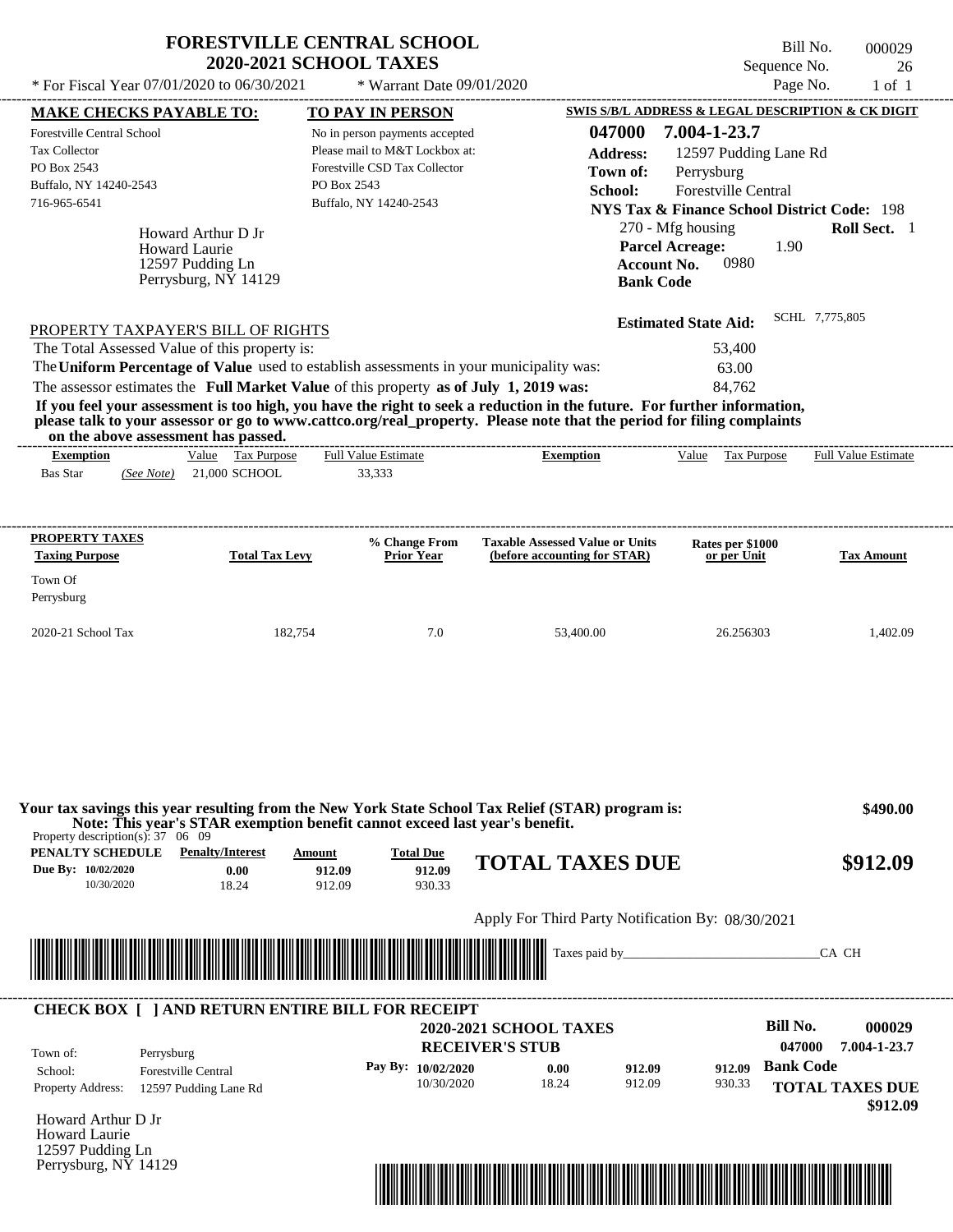| <b>FORESTVILLE CENTRAL SCHOOL</b>                                                                                                                                                                                                                                                                                                      | <b>2020-2021 SCHOOL TAXES</b>                                                                                    |                                      |                                                                        |                                                                                                     | Bill No.<br>Sequence No. | 000031<br>27                       |
|----------------------------------------------------------------------------------------------------------------------------------------------------------------------------------------------------------------------------------------------------------------------------------------------------------------------------------------|------------------------------------------------------------------------------------------------------------------|--------------------------------------|------------------------------------------------------------------------|-----------------------------------------------------------------------------------------------------|--------------------------|------------------------------------|
| * For Fiscal Year 07/01/2020 to 06/30/2021                                                                                                                                                                                                                                                                                             |                                                                                                                  | * Warrant Date 09/01/2020            |                                                                        |                                                                                                     | Page No.                 | $1$ of $1$                         |
| <b>MAKE CHECKS PAYABLE TO:</b>                                                                                                                                                                                                                                                                                                         | <b>TO PAY IN PERSON</b>                                                                                          |                                      |                                                                        | SWIS S/B/L ADDRESS & LEGAL DESCRIPTION & CK DIGIT                                                   |                          |                                    |
| <b>Forestville Central School</b><br>Tax Collector<br>PO Box 2543<br>Buffalo, NY 14240-2543                                                                                                                                                                                                                                            | No in person payments accepted<br>Please mail to M&T Lockbox at:<br>Forestville CSD Tax Collector<br>PO Box 2543 |                                      | 047000<br><b>Address:</b><br>Town of:                                  | 15.002-1-35.2<br>10530 Mosher Rd<br>Perrysburg                                                      |                          |                                    |
| 716-965-6541<br><b>Ivett Roger</b>                                                                                                                                                                                                                                                                                                     | Buffalo, NY 14240-2543                                                                                           |                                      | School:                                                                | Forestville Central<br><b>NYS Tax &amp; Finance School District Code: 198</b><br>281 - Multiple res |                          | Roll Sect. 1                       |
| 10133 Moser Rd<br>South Dayton, NY 14138                                                                                                                                                                                                                                                                                               |                                                                                                                  |                                      |                                                                        | <b>Parcel Acreage:</b><br>0829<br><b>Account No.</b><br><b>Bank Code</b>                            | 1.82                     |                                    |
| PROPERTY TAXPAYER'S BILL OF RIGHTS                                                                                                                                                                                                                                                                                                     |                                                                                                                  |                                      |                                                                        | <b>Estimated State Aid:</b>                                                                         | SCHL 7,775,805           |                                    |
| The Total Assessed Value of this property is:                                                                                                                                                                                                                                                                                          |                                                                                                                  |                                      |                                                                        | 35,600                                                                                              |                          |                                    |
| The Uniform Percentage of Value used to establish assessments in your municipality was:                                                                                                                                                                                                                                                |                                                                                                                  |                                      |                                                                        | 63.00                                                                                               |                          |                                    |
| The assessor estimates the Full Market Value of this property as of July 1, 2019 was:                                                                                                                                                                                                                                                  |                                                                                                                  |                                      |                                                                        | 56,508                                                                                              |                          |                                    |
| If you feel your assessment is too high, you have the right to seek a reduction in the future. For further information,<br>please talk to your assessor or go to www.cattco.org/real_property. Please note that the period for filing complaints<br>on the above assessment has passed.                                                |                                                                                                                  |                                      |                                                                        |                                                                                                     |                          |                                    |
| Value Tax Purpose<br><b>Exemption</b>                                                                                                                                                                                                                                                                                                  | <b>Full Value Estimate</b>                                                                                       | ----------------------------------   | <b>Exemption</b>                                                       | Value Tax Purpose                                                                                   |                          | <b>Full Value Estimate</b>         |
| $(See Note)$ 21,000 SCHOOL<br><b>Bas Star</b>                                                                                                                                                                                                                                                                                          | 33,333                                                                                                           |                                      |                                                                        |                                                                                                     |                          |                                    |
|                                                                                                                                                                                                                                                                                                                                        |                                                                                                                  |                                      |                                                                        |                                                                                                     |                          |                                    |
| <b>PROPERTY TAXES</b><br><b>Total Tax Levy</b><br><b>Taxing Purpose</b>                                                                                                                                                                                                                                                                |                                                                                                                  | % Change From<br><b>Prior Year</b>   | <b>Taxable Assessed Value or Units</b><br>(before accounting for STAR) | Rates per \$1000<br>or per Unit                                                                     |                          | <b>Tax Amount</b>                  |
| Town Of                                                                                                                                                                                                                                                                                                                                |                                                                                                                  |                                      |                                                                        |                                                                                                     |                          |                                    |
| Perrysburg                                                                                                                                                                                                                                                                                                                             |                                                                                                                  |                                      |                                                                        |                                                                                                     |                          |                                    |
| 2020-21 School Tax                                                                                                                                                                                                                                                                                                                     | 182,754                                                                                                          | 7.0                                  | 35,600.00                                                              | 26.256303                                                                                           |                          | 934.72                             |
| Your tax savings this year resulting from the New York State School Tax Relief (STAR) program is:<br>Note: This year's STAR exemption benefit cannot exceed last year's benefit.<br>Property description(s): $42 \quad 06 \quad 09$<br>PENALTY SCHEDULE<br><b>Penalty/Interest</b><br>Due By: 10/02/2020<br>0.00<br>10/30/2020<br>8.89 | Amount<br>444.72<br>444.72                                                                                       | <b>Total Due</b><br>444.72<br>453.61 | <b>TOTAL TAXES DUE</b>                                                 |                                                                                                     |                          | \$490.00<br>\$444.72               |
|                                                                                                                                                                                                                                                                                                                                        |                                                                                                                  |                                      | Apply For Third Party Notification By: 08/30/2021                      |                                                                                                     |                          |                                    |
|                                                                                                                                                                                                                                                                                                                                        |                                                                                                                  |                                      |                                                                        |                                                                                                     |                          |                                    |
| <u> Harry Harry Harry Harry Harry Harry Harry Harry Harry Harry Harry Harry Harry Harry Harry Harry Harry Harry Harry Harry Harry Harry Harry Harry Harry Harry Harry Harry Harry Harry Harry Harry Harry Harry Harry Harry Harr</u>                                                                                                   |                                                                                                                  |                                      |                                                                        |                                                                                                     |                          | CA CH                              |
| <b>CHECK BOX [ ] AND RETURN ENTIRE BILL FOR RECEIPT</b>                                                                                                                                                                                                                                                                                |                                                                                                                  |                                      |                                                                        |                                                                                                     |                          |                                    |
|                                                                                                                                                                                                                                                                                                                                        |                                                                                                                  |                                      | <b>2020-2021 SCHOOL TAXES</b>                                          |                                                                                                     | <b>Bill No.</b>          | 000031                             |
| Town of:<br>Perrysburg                                                                                                                                                                                                                                                                                                                 |                                                                                                                  | <b>RECEIVER'S STUB</b>               |                                                                        |                                                                                                     | 047000                   | 15.002-1-35.2                      |
| <b>Forestville Central</b><br>School:                                                                                                                                                                                                                                                                                                  |                                                                                                                  | Pay By: 10/02/2020                   | 444.72<br>0.00                                                         | 444.72                                                                                              | <b>Bank Code</b>         |                                    |
| <b>Property Address:</b><br>10530 Mosher Rd                                                                                                                                                                                                                                                                                            |                                                                                                                  | 10/30/2020                           | 8.89<br>444.72                                                         | 453.61                                                                                              |                          | <b>TOTAL TAXES DUE</b><br>\$444.72 |
| <b>Ivett Roger</b><br>10133 Moser Rd<br>South Dayton, NY 14138                                                                                                                                                                                                                                                                         |                                                                                                                  |                                      |                                                                        |                                                                                                     |                          |                                    |

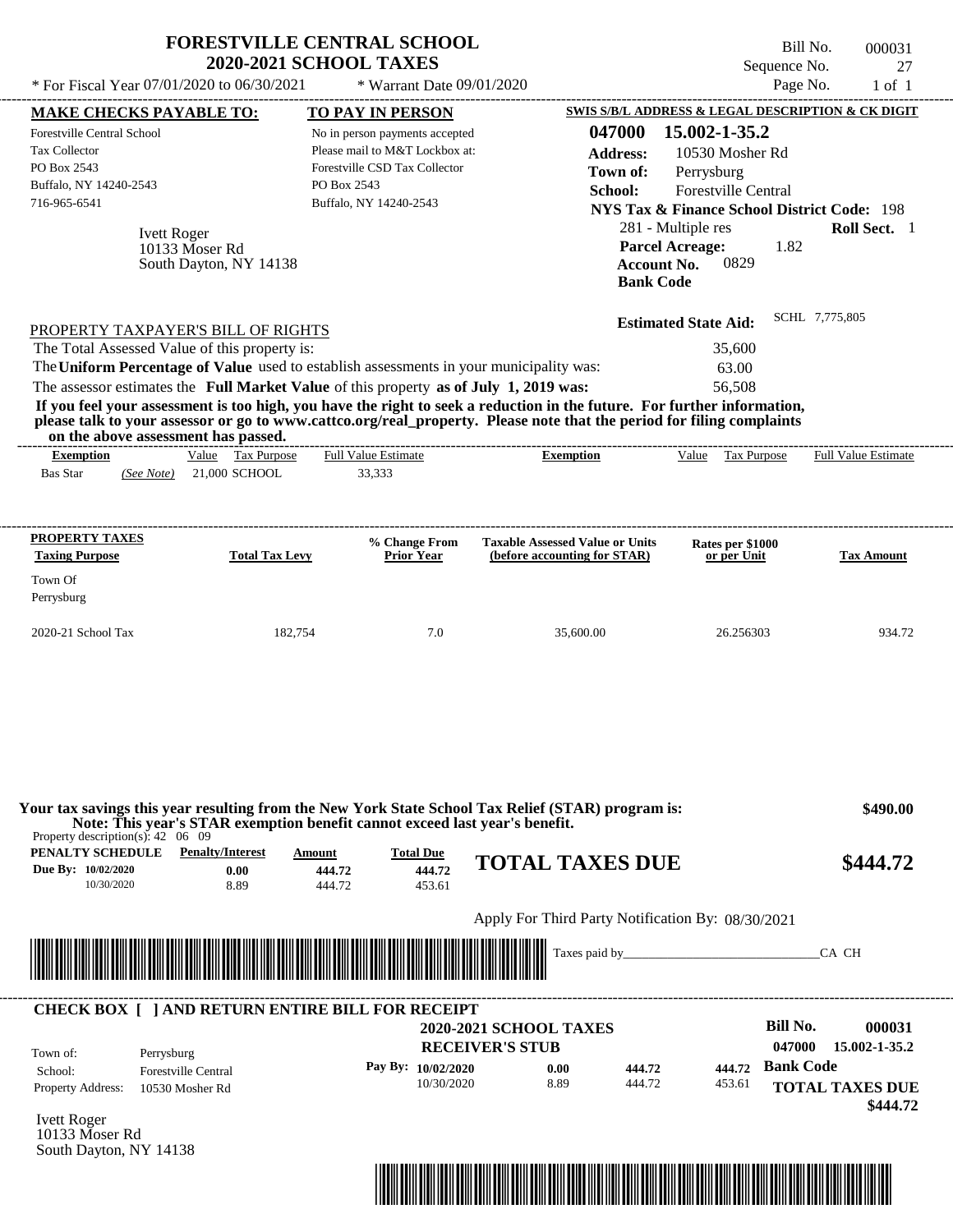| * For Fiscal Year 07/01/2020 to 06/30/2021                                                                                                                                                                                                                                                                                                                                                                                                                                                                      |                                                |             | * Warrant Date 09/01/2020                          |                                                                        |                                             | Sequence No.<br>Page No.        |                | 29<br>$1$ of $1$           |
|-----------------------------------------------------------------------------------------------------------------------------------------------------------------------------------------------------------------------------------------------------------------------------------------------------------------------------------------------------------------------------------------------------------------------------------------------------------------------------------------------------------------|------------------------------------------------|-------------|----------------------------------------------------|------------------------------------------------------------------------|---------------------------------------------|---------------------------------|----------------|----------------------------|
|                                                                                                                                                                                                                                                                                                                                                                                                                                                                                                                 |                                                |             |                                                    | SWIS S/B/L ADDRESS & LEGAL DESCRIPTION & CK DIGIT                      |                                             |                                 |                |                            |
| <b>MAKE CHECKS PAYABLE TO:</b><br>Forestville Central School                                                                                                                                                                                                                                                                                                                                                                                                                                                    |                                                |             | TO PAY IN PERSON<br>No in person payments accepted | 047000                                                                 | 15.002-1-11.2                               |                                 |                |                            |
| <b>Tax Collector</b>                                                                                                                                                                                                                                                                                                                                                                                                                                                                                            |                                                |             | Please mail to M&T Lockbox at:                     | <b>Address:</b>                                                        |                                             | 10402 Edwards Corners Rd        |                |                            |
| PO Box 2543                                                                                                                                                                                                                                                                                                                                                                                                                                                                                                     |                                                |             | Forestville CSD Tax Collector                      | Town of:                                                               | Perrysburg                                  |                                 |                |                            |
| Buffalo, NY 14240-2543                                                                                                                                                                                                                                                                                                                                                                                                                                                                                          |                                                | PO Box 2543 |                                                    | School:                                                                |                                             | <b>Forestville Central</b>      |                |                            |
| 716-965-6541                                                                                                                                                                                                                                                                                                                                                                                                                                                                                                    |                                                |             | Buffalo, NY 14240-2543                             |                                                                        | NYS Tax & Finance School District Code: 198 |                                 |                |                            |
|                                                                                                                                                                                                                                                                                                                                                                                                                                                                                                                 |                                                |             |                                                    |                                                                        | 210 - 1 Family Res                          |                                 |                | Roll Sect. 1               |
|                                                                                                                                                                                                                                                                                                                                                                                                                                                                                                                 | Ivett Roy & Arlene<br>10402 Edwards Corners Rd |             |                                                    |                                                                        | <b>Parcel Acreage:</b>                      | 4.80                            |                |                            |
|                                                                                                                                                                                                                                                                                                                                                                                                                                                                                                                 | Perrysburg, NY 14129                           |             |                                                    |                                                                        | <b>Account No.</b>                          | 0927                            |                |                            |
|                                                                                                                                                                                                                                                                                                                                                                                                                                                                                                                 |                                                |             |                                                    | <b>Bank Code</b>                                                       |                                             |                                 |                |                            |
|                                                                                                                                                                                                                                                                                                                                                                                                                                                                                                                 |                                                |             |                                                    |                                                                        | <b>Estimated State Aid:</b>                 |                                 | SCHL 7,775,805 |                            |
| PROPERTY TAXPAYER'S BILL OF RIGHTS                                                                                                                                                                                                                                                                                                                                                                                                                                                                              |                                                |             |                                                    |                                                                        |                                             |                                 |                |                            |
|                                                                                                                                                                                                                                                                                                                                                                                                                                                                                                                 |                                                |             |                                                    |                                                                        |                                             | 59,700                          |                |                            |
|                                                                                                                                                                                                                                                                                                                                                                                                                                                                                                                 |                                                |             |                                                    |                                                                        |                                             |                                 |                |                            |
|                                                                                                                                                                                                                                                                                                                                                                                                                                                                                                                 |                                                |             |                                                    |                                                                        |                                             | 63.00<br>94,762                 |                |                            |
| on the above assessment has passed.<br><b>Exemption</b>                                                                                                                                                                                                                                                                                                                                                                                                                                                         | Value Tax Purpose                              |             | Full Value Estimate                                | <b>Exemption</b>                                                       | Value                                       | Tax Purpose                     |                | <b>Full Value Estimate</b> |
| The Total Assessed Value of this property is:<br>The Uniform Percentage of Value used to establish assessments in your municipality was:<br>The assessor estimates the Full Market Value of this property as of July 1, 2019 was:<br>If you feel your assessment is too high, you have the right to seek a reduction in the future. For further information,<br>please talk to your assessor or go to www.cattco.org/real_property. Please note that the period for filing complaints<br>Enh Star<br>(See Note) | 48,860 SCHOOL                                  |             | 77,556                                             |                                                                        |                                             |                                 |                |                            |
|                                                                                                                                                                                                                                                                                                                                                                                                                                                                                                                 |                                                |             |                                                    |                                                                        |                                             |                                 |                |                            |
| PROPERTY TAXES<br><b>Taxing Purpose</b>                                                                                                                                                                                                                                                                                                                                                                                                                                                                         | <b>Total Tax Levy</b>                          |             | % Change From<br><b>Prior Year</b>                 | <b>Taxable Assessed Value or Units</b><br>(before accounting for STAR) |                                             | Rates per \$1000<br>or per Unit |                | <b>Tax Amount</b>          |
|                                                                                                                                                                                                                                                                                                                                                                                                                                                                                                                 |                                                |             |                                                    |                                                                        |                                             |                                 |                |                            |
|                                                                                                                                                                                                                                                                                                                                                                                                                                                                                                                 |                                                |             |                                                    |                                                                        |                                             |                                 |                |                            |
| Town Of<br>Perrysburg<br>2020-21 School Tax                                                                                                                                                                                                                                                                                                                                                                                                                                                                     |                                                | 182,754     | 7.0                                                | 59,700.00                                                              |                                             | 26.256303                       |                | 1.567.50                   |

|                          | <b>Allian</b><br><u> Tanzania (h. 1878).</u>           |                               | Taxes paid by | Apply For Third Party Notification By: 08/30/2021 |        | CA CH                   |
|--------------------------|--------------------------------------------------------|-------------------------------|---------------|---------------------------------------------------|--------|-------------------------|
|                          | <b>CHECK BOX   JAND RETURN ENTIRE BILL FOR RECEIPT</b> | <b>2020-2021 SCHOOL TAXES</b> |               |                                                   |        | Bill No.<br>000032      |
| Town of:                 | Perrysburg                                             | <b>RECEIVER'S STUB</b>        |               |                                                   |        | 047000<br>15.002-1-11.2 |
| School:                  | <b>Forestville Central</b>                             | Pay By: 10/02/2020            | 0.00          | 444.50                                            | 444.50 | <b>Bank Code</b>        |
| <b>Property Address:</b> | 10402 Edwards Corners Rd                               | 10/30/2020                    | 8.89          | 444.50                                            | 453.39 | <b>TOTAL TAXES DUE</b>  |

453.39

Ivett Roy & Arlene 10402 Edwards Corners Rd Perrysburg, NY 14129

**Due By: 10/02/2020**

Property description(s): 27 06 09

**PENALTY SCHEDULE Penalty/Interest Amount Total Due**

**0.00**

444.50 **444.50**

**Note: This year's STAR exemption benefit cannot exceed last year's benefit.**

10/30/2020 8.89



**444.50 TOTAL TAXES DUE \$444.50**

 **\$444.50**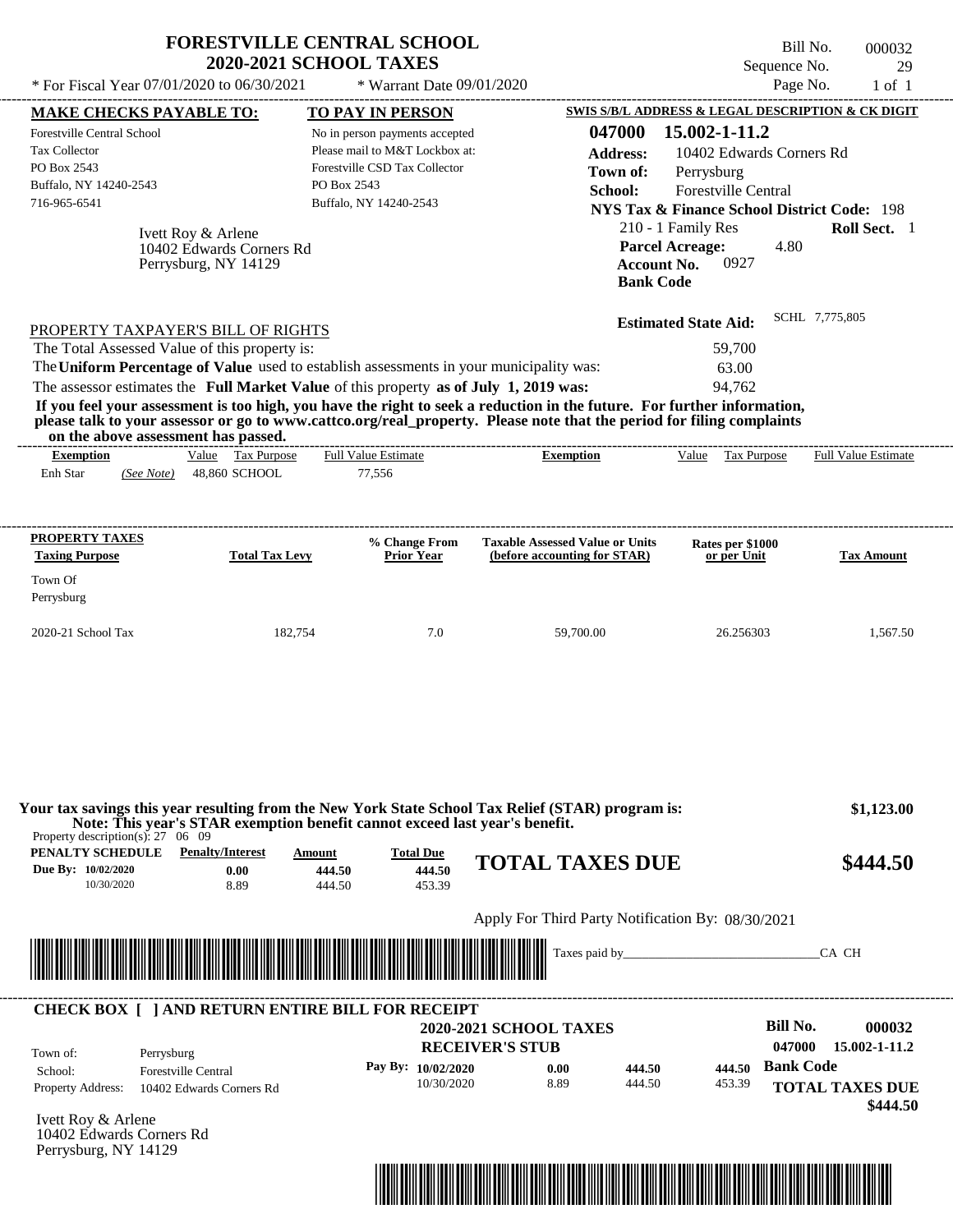| * For Fiscal Year 07/01/2020 to 06/30/2021                                                                                                                                                                                                                                                                     | <b>FORESTVILLE CENTRAL SCHOOL</b>                        |                                | <b>2020-2021 SCHOOL TAXES</b>                                                                                                                   |                                                                                                                                                                                                                                                  |                                                                                                                                                                                                                  | Bill No.<br>000033<br>Sequence No.<br>30 |
|----------------------------------------------------------------------------------------------------------------------------------------------------------------------------------------------------------------------------------------------------------------------------------------------------------------|----------------------------------------------------------|--------------------------------|-------------------------------------------------------------------------------------------------------------------------------------------------|--------------------------------------------------------------------------------------------------------------------------------------------------------------------------------------------------------------------------------------------------|------------------------------------------------------------------------------------------------------------------------------------------------------------------------------------------------------------------|------------------------------------------|
|                                                                                                                                                                                                                                                                                                                |                                                          |                                | * Warrant Date 09/01/2020                                                                                                                       |                                                                                                                                                                                                                                                  | <b>SWIS S/B/L ADDRESS &amp; LEGAL DESCRIPTION &amp; CK DIGIT</b>                                                                                                                                                 | Page No.<br>$1$ of $1$                   |
| <b>MAKE CHECKS PAYABLE TO:</b><br>Forestville Central School<br><b>Tax Collector</b><br>PO Box 2543<br>Buffalo, NY 14240-2543<br>716-965-6541                                                                                                                                                                  | Jacob Carl Stephen<br>PO Box 372<br>Perrysburg, NY 14129 | PO Box 2543                    | TO PAY IN PERSON<br>No in person payments accepted<br>Please mail to M&T Lockbox at:<br>Forestville CSD Tax Collector<br>Buffalo, NY 14240-2543 | 047000<br><b>Address:</b><br>Town of:<br>School:<br><b>Bank Code</b>                                                                                                                                                                             | 7.004-1-39<br>12826 Route 39<br>Perrysburg<br><b>Forestville Central</b><br><b>NYS Tax &amp; Finance School District Code: 198</b><br>614 - Spec. school<br><b>Parcel Acreage:</b><br>0289<br><b>Account No.</b> | Roll Sect. 1<br>7.20                     |
| PROPERTY TAXPAYER'S BILL OF RIGHTS<br>The Total Assessed Value of this property is:<br>The Uniform Percentage of Value used to establish assessments in your municipality was:<br>The assessor estimates the Full Market Value of this property as of July 1, 2019 was:<br>on the above assessment has passed. |                                                          |                                |                                                                                                                                                 | If you feel your assessment is too high, you have the right to seek a reduction in the future. For further information,<br>please talk to your assessor or go to www.cattco.org/real property. Please note that the period for filing complaints | <b>Estimated State Aid:</b><br>86,600<br>63.00<br>137,460                                                                                                                                                        | SCHL 7,775,805                           |
| <b>Exemption</b>                                                                                                                                                                                                                                                                                               | <b>Tax Purpose</b><br>Value                              |                                | <b>Full Value Estimate</b>                                                                                                                      | <b>Exemption</b>                                                                                                                                                                                                                                 | Value<br>Tax Purpose                                                                                                                                                                                             | <b>Full Value Estimate</b>               |
| PROPERTY TAXES<br><b>Taxing Purpose</b><br>Town Of<br>Perrysburg                                                                                                                                                                                                                                               | <b>Total Tax Levy</b>                                    |                                | % Change From<br><b>Prior Year</b>                                                                                                              | <b>Taxable Assessed Value or Units</b>                                                                                                                                                                                                           | Rates per \$1000<br>or per Unit                                                                                                                                                                                  | <b>Tax Amount</b>                        |
| 2020-21 School Tax                                                                                                                                                                                                                                                                                             |                                                          | 182,754                        | 7.0                                                                                                                                             | 86,600.00                                                                                                                                                                                                                                        | 26.256303                                                                                                                                                                                                        | 2,273.80                                 |
| Property description(s): 44 06 09<br>PENALTY SCHEDULE<br>Due By: 10/02/2020<br>10/30/2020                                                                                                                                                                                                                      | <b>Penalty/Interest</b><br>0.00<br>45.48                 | Amount<br>2,273.80<br>2,273.80 | <b>Total Due</b><br>2,273.80<br>2,319.28                                                                                                        | <b>TOTAL TAXES DUE</b>                                                                                                                                                                                                                           |                                                                                                                                                                                                                  | \$2,273.80                               |
|                                                                                                                                                                                                                                                                                                                |                                                          |                                |                                                                                                                                                 | Apply For Third Party Notification By: 08/30/2021                                                                                                                                                                                                |                                                                                                                                                                                                                  |                                          |
|                                                                                                                                                                                                                                                                                                                |                                                          |                                |                                                                                                                                                 | Taxes paid by_                                                                                                                                                                                                                                   |                                                                                                                                                                                                                  | CA CH                                    |
| <b>CHECK BOX [ ] AND RETURN ENTIRE BILL FOR RECEIPT</b>                                                                                                                                                                                                                                                        |                                                          |                                |                                                                                                                                                 | 2020-2021 SCHOOL TAXES                                                                                                                                                                                                                           |                                                                                                                                                                                                                  | <b>Bill No.</b><br>000033                |

**RECEIVER'S STUB**

10/30/2020 45.48

**Pay By: 10/02/2020 0.00**

Property Address: 12826 Route 39 Perrysburg School: Forestville Central Town of:

Jacob Carl Stephen PO Box 372 Perrysburg, NY 14129



2,273.80 **2,273.80** **Bank Code**

2,319.28 **2,273.80**

**TOTAL TAXES DUE**

**047000 7.004-1-39**

 **\$2,273.80**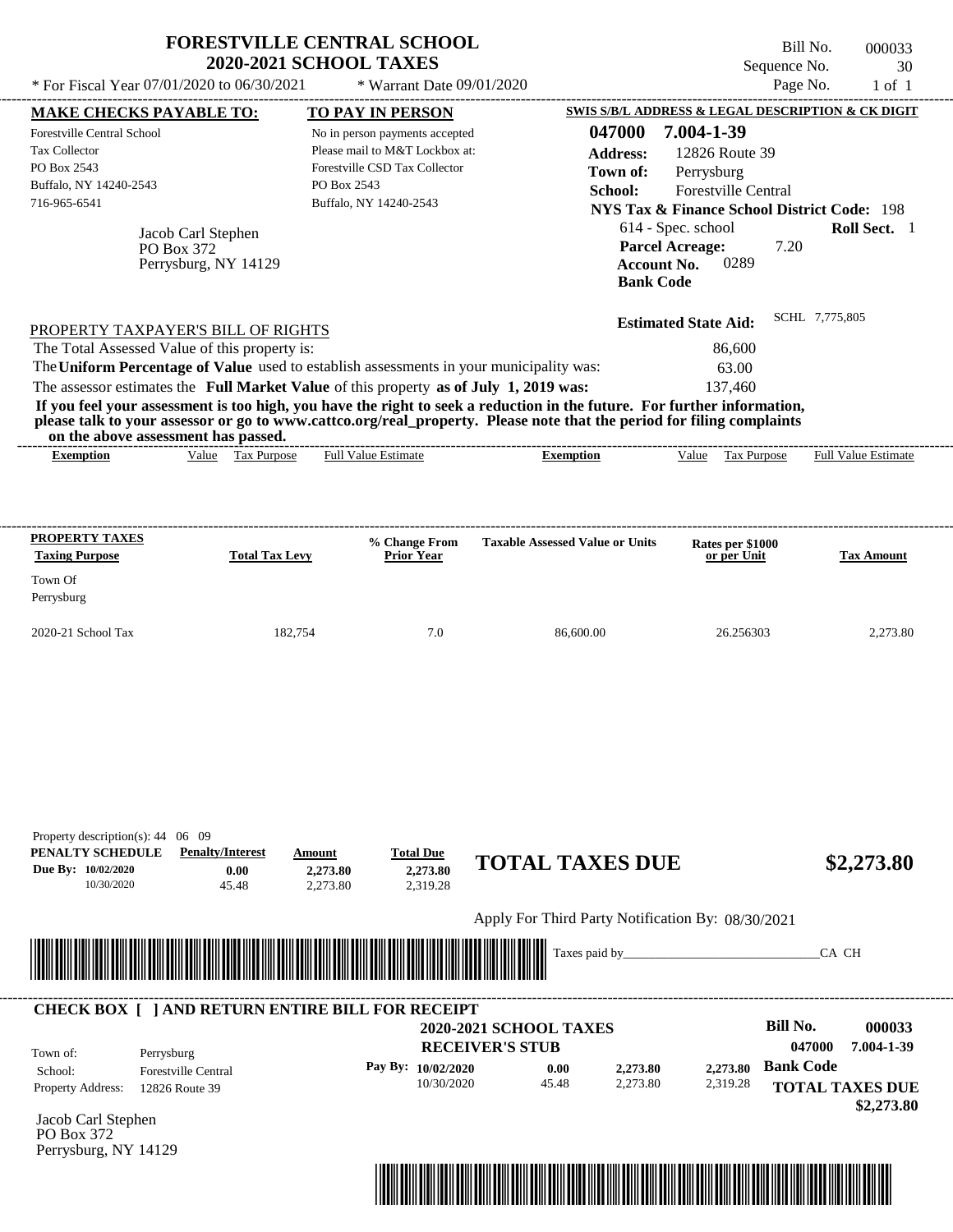| * For Fiscal Year 07/01/2020 to 06/30/2021<br>* Warrant Date 09/01/2020<br>Page No.<br>SWIS S/B/L ADDRESS & LEGAL DESCRIPTION & CK DIGIT<br><b>TO PAY IN PERSON</b><br><u>MAKE CHECKS PAYABLE TO:</u><br>047000<br>7.004-1-28<br>No in person payments accepted<br>Please mail to M&T Lockbox at:<br>12566 Route 39<br><b>Address:</b><br>Forestville CSD Tax Collector<br>Town of:<br>Perrysburg<br>PO Box 2543<br><b>Forestville Central</b><br>School:<br>Buffalo, NY 14240-2543<br><b>NYS Tax &amp; Finance School District Code: 198</b><br>210 - 1 Family Res<br>Roll Sect. 1<br>Johnson Charles H<br><b>Parcel Acreage:</b><br>1.04<br>Johnson Kammie<br>0098<br><b>Account No.</b><br>12566 Route 39<br>Perrysburg, NY 14129<br><b>Bank Code</b><br>SCHL 7,775,805<br><b>Estimated State Aid:</b><br>PROPERTY TAXPAYER'S BILL OF RIGHTS<br>The Total Assessed Value of this property is:<br>65,900<br>The Uniform Percentage of Value used to establish assessments in your municipality was:<br>63.00<br>The assessor estimates the Full Market Value of this property as of July 1, 2019 was:<br>104.603<br>If you feel your assessment is too high, you have the right to seek a reduction in the future. For further information,<br>please talk to your assessor or go to www.cattco.org/real property. Please note that the period for filing complaints<br>on the above assessment has passed.<br>Value Tax Purpose<br><b>Full Value Estimate</b><br>Value<br>Tax Purpose<br>Full Value Estimate<br><b>Exemption</b><br><b>Exemption</b><br>Bas Star<br>21,000 SCHOOL<br>(See Note)<br>33,333<br>PROPERTY TAXES<br>% Change From<br><b>Taxable Assessed Value or Units</b><br>Rates per \$1000<br><b>Taxing Purpose</b><br><b>Total Tax Levy</b><br><b>Prior Year</b><br>(before accounting for STAR)<br>or per Unit<br><b>Tax Amount</b><br>Town Of<br>Perrysburg<br>2020-21 School Tax<br>182,754<br>7.0<br>65,900.00<br>26.256303<br>Your tax savings this year resulting from the New York State School Tax Relief (STAR) program is:<br>Note: This year's STAR exemption benefit cannot exceed last year's benefit.<br>Property description(s): $36 \quad 06 \quad 09$<br><b>PENALTY SCHEDULE</b> Penalty/Interest<br>Amount<br><b>Total Due</b><br><b>TOTAL TAXES DUE</b><br>\$1,240.29<br>1.240.29<br>Due By: 10/02/2020<br>0.00<br>1,240.29<br>1,265.10<br>10/30/2020<br>24.81<br>1,240.29<br>Apply For Third Party Notification By: 08/30/2021<br><b>Taxes paid by the Common Common Common Common Common Common Common Common Common Common Common Common Common Co</b><br>CA CH |                                                                                                             | <b>FORESTVILLE CENTRAL SCHOOL</b><br><b>2020-2021 SCHOOL TAXES</b> |  |  | Bill No.<br>Sequence No. | 000034<br>31 |
|-----------------------------------------------------------------------------------------------------------------------------------------------------------------------------------------------------------------------------------------------------------------------------------------------------------------------------------------------------------------------------------------------------------------------------------------------------------------------------------------------------------------------------------------------------------------------------------------------------------------------------------------------------------------------------------------------------------------------------------------------------------------------------------------------------------------------------------------------------------------------------------------------------------------------------------------------------------------------------------------------------------------------------------------------------------------------------------------------------------------------------------------------------------------------------------------------------------------------------------------------------------------------------------------------------------------------------------------------------------------------------------------------------------------------------------------------------------------------------------------------------------------------------------------------------------------------------------------------------------------------------------------------------------------------------------------------------------------------------------------------------------------------------------------------------------------------------------------------------------------------------------------------------------------------------------------------------------------------------------------------------------------------------------------------------------------------------------------------------------------------------------------------------------------------------------------------------------------------------------------------------------------------------------------------------------------------------------------------------------------------------------------------------------------------------------------------------------------------------------------------------------------------------------------------------------------------------------------------------------|-------------------------------------------------------------------------------------------------------------|--------------------------------------------------------------------|--|--|--------------------------|--------------|
|                                                                                                                                                                                                                                                                                                                                                                                                                                                                                                                                                                                                                                                                                                                                                                                                                                                                                                                                                                                                                                                                                                                                                                                                                                                                                                                                                                                                                                                                                                                                                                                                                                                                                                                                                                                                                                                                                                                                                                                                                                                                                                                                                                                                                                                                                                                                                                                                                                                                                                                                                                                                           |                                                                                                             |                                                                    |  |  |                          | $1$ of $1$   |
|                                                                                                                                                                                                                                                                                                                                                                                                                                                                                                                                                                                                                                                                                                                                                                                                                                                                                                                                                                                                                                                                                                                                                                                                                                                                                                                                                                                                                                                                                                                                                                                                                                                                                                                                                                                                                                                                                                                                                                                                                                                                                                                                                                                                                                                                                                                                                                                                                                                                                                                                                                                                           |                                                                                                             |                                                                    |  |  |                          |              |
|                                                                                                                                                                                                                                                                                                                                                                                                                                                                                                                                                                                                                                                                                                                                                                                                                                                                                                                                                                                                                                                                                                                                                                                                                                                                                                                                                                                                                                                                                                                                                                                                                                                                                                                                                                                                                                                                                                                                                                                                                                                                                                                                                                                                                                                                                                                                                                                                                                                                                                                                                                                                           | Forestville Central School<br><b>Tax Collector</b><br>PO Box 2543<br>Buffalo, NY 14240-2543<br>716-965-6541 |                                                                    |  |  |                          |              |
|                                                                                                                                                                                                                                                                                                                                                                                                                                                                                                                                                                                                                                                                                                                                                                                                                                                                                                                                                                                                                                                                                                                                                                                                                                                                                                                                                                                                                                                                                                                                                                                                                                                                                                                                                                                                                                                                                                                                                                                                                                                                                                                                                                                                                                                                                                                                                                                                                                                                                                                                                                                                           |                                                                                                             |                                                                    |  |  |                          |              |
|                                                                                                                                                                                                                                                                                                                                                                                                                                                                                                                                                                                                                                                                                                                                                                                                                                                                                                                                                                                                                                                                                                                                                                                                                                                                                                                                                                                                                                                                                                                                                                                                                                                                                                                                                                                                                                                                                                                                                                                                                                                                                                                                                                                                                                                                                                                                                                                                                                                                                                                                                                                                           |                                                                                                             |                                                                    |  |  |                          |              |
|                                                                                                                                                                                                                                                                                                                                                                                                                                                                                                                                                                                                                                                                                                                                                                                                                                                                                                                                                                                                                                                                                                                                                                                                                                                                                                                                                                                                                                                                                                                                                                                                                                                                                                                                                                                                                                                                                                                                                                                                                                                                                                                                                                                                                                                                                                                                                                                                                                                                                                                                                                                                           |                                                                                                             |                                                                    |  |  |                          |              |
|                                                                                                                                                                                                                                                                                                                                                                                                                                                                                                                                                                                                                                                                                                                                                                                                                                                                                                                                                                                                                                                                                                                                                                                                                                                                                                                                                                                                                                                                                                                                                                                                                                                                                                                                                                                                                                                                                                                                                                                                                                                                                                                                                                                                                                                                                                                                                                                                                                                                                                                                                                                                           |                                                                                                             |                                                                    |  |  |                          |              |
|                                                                                                                                                                                                                                                                                                                                                                                                                                                                                                                                                                                                                                                                                                                                                                                                                                                                                                                                                                                                                                                                                                                                                                                                                                                                                                                                                                                                                                                                                                                                                                                                                                                                                                                                                                                                                                                                                                                                                                                                                                                                                                                                                                                                                                                                                                                                                                                                                                                                                                                                                                                                           |                                                                                                             |                                                                    |  |  |                          |              |
|                                                                                                                                                                                                                                                                                                                                                                                                                                                                                                                                                                                                                                                                                                                                                                                                                                                                                                                                                                                                                                                                                                                                                                                                                                                                                                                                                                                                                                                                                                                                                                                                                                                                                                                                                                                                                                                                                                                                                                                                                                                                                                                                                                                                                                                                                                                                                                                                                                                                                                                                                                                                           |                                                                                                             |                                                                    |  |  |                          | 1,730.29     |
|                                                                                                                                                                                                                                                                                                                                                                                                                                                                                                                                                                                                                                                                                                                                                                                                                                                                                                                                                                                                                                                                                                                                                                                                                                                                                                                                                                                                                                                                                                                                                                                                                                                                                                                                                                                                                                                                                                                                                                                                                                                                                                                                                                                                                                                                                                                                                                                                                                                                                                                                                                                                           |                                                                                                             |                                                                    |  |  |                          | \$490.00     |
|                                                                                                                                                                                                                                                                                                                                                                                                                                                                                                                                                                                                                                                                                                                                                                                                                                                                                                                                                                                                                                                                                                                                                                                                                                                                                                                                                                                                                                                                                                                                                                                                                                                                                                                                                                                                                                                                                                                                                                                                                                                                                                                                                                                                                                                                                                                                                                                                                                                                                                                                                                                                           |                                                                                                             |                                                                    |  |  |                          |              |
|                                                                                                                                                                                                                                                                                                                                                                                                                                                                                                                                                                                                                                                                                                                                                                                                                                                                                                                                                                                                                                                                                                                                                                                                                                                                                                                                                                                                                                                                                                                                                                                                                                                                                                                                                                                                                                                                                                                                                                                                                                                                                                                                                                                                                                                                                                                                                                                                                                                                                                                                                                                                           |                                                                                                             |                                                                    |  |  |                          |              |



**RECEIVER'S STUB Bill No. 000034 Bank Code 1,240.29 1,240.29** Property Address: 12566 Route 39 Perrysburg School: Forestville Central **TOTAL TAXES DUE \$1,240.29 2020-2021 SCHOOL TAXES 047000 7.004-1-28 Pay By: 10/02/2020** 10/30/2020 24.81 **0.00** 1,240.29 1,265.10 Town of: **CHECK BOX [ ] AND RETURN ENTIRE BILL FOR RECEIPT**

Johnson Charles H Johnson Kammie 12566 Route 39 Perrysburg, NY 14129

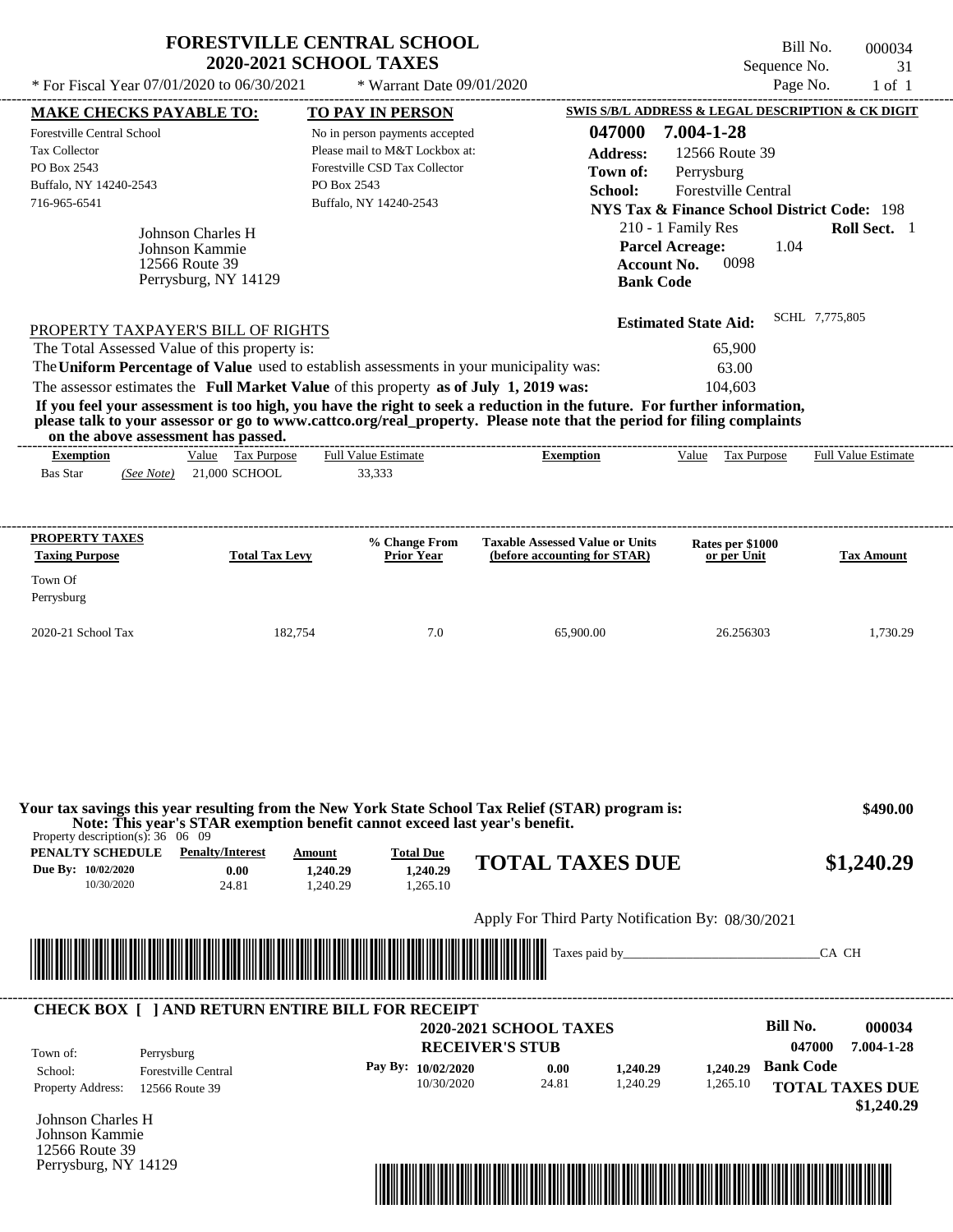|                                                                                                                             |                                                             | <b>FORESTVILLE CENTRAL SCHOOL</b><br><b>2020-2021 SCHOOL TAXES</b>                                                                                                               |                                                                                                                                                                                                                                                  | Sequence No.                                                                                                                                                                                       | Bill No.<br>000035<br>32 |
|-----------------------------------------------------------------------------------------------------------------------------|-------------------------------------------------------------|----------------------------------------------------------------------------------------------------------------------------------------------------------------------------------|--------------------------------------------------------------------------------------------------------------------------------------------------------------------------------------------------------------------------------------------------|----------------------------------------------------------------------------------------------------------------------------------------------------------------------------------------------------|--------------------------|
| * For Fiscal Year 07/01/2020 to 06/30/2021                                                                                  |                                                             | * Warrant Date 09/01/2020                                                                                                                                                        |                                                                                                                                                                                                                                                  | Page No.                                                                                                                                                                                           | $1$ of $1$               |
| <u>MAKE CHECKS PAYABLE TO:</u>                                                                                              |                                                             | <b>TO PAY IN PERSON</b>                                                                                                                                                          |                                                                                                                                                                                                                                                  | SWIS S/B/L ADDRESS & LEGAL DESCRIPTION & CK DIGIT                                                                                                                                                  |                          |
| Forestville Central School<br><b>Tax Collector</b><br>PO Box 2543<br>Buffalo, NY 14240-2543<br>716-965-6541<br>12806 Rte 39 | Lawless James J<br>Lawless Mary K<br>South Dayton, NY 14138 | No in person payments accepted<br>Please mail to M&T Lockbox at:<br>Forestville CSD Tax Collector<br>PO Box 2543<br>Buffalo, NY 14240-2543                                       | 047000<br><b>Address:</b><br>Town of:<br>School:<br><b>Account No.</b><br><b>Bank Code</b>                                                                                                                                                       | 7.004-1-38<br>12806 Route 39<br>Perrysburg<br><b>Forestville Central</b><br><b>NYS Tax &amp; Finance School District Code: 198</b><br>210 - 1 Family Res<br>2.00<br><b>Parcel Acreage:</b><br>0048 | Roll Sect. 1             |
| PROPERTY TAXPAYER'S BILL OF RIGHTS<br>The Total Assessed Value of this property is:                                         |                                                             | The Uniform Percentage of Value used to establish assessments in your municipality was:<br>The assessor estimates the Full Market Value of this property as of July 1, 2019 was: | If you feel your assessment is too high, you have the right to seek a reduction in the future. For further information,<br>please talk to your assessor or go to www.cattco.org/real_property. Please note that the period for filing complaints | <b>Estimated State Aid:</b><br>70,700<br>63.00<br>112,222                                                                                                                                          | SCHL 7,775,805           |
| on the above assessment has passed.<br><b>Exemption</b>                                                                     | Value Tax Purpose                                           | <b>Full Value Estimate</b>                                                                                                                                                       | <b>Exemption</b>                                                                                                                                                                                                                                 | Value<br>Tax Purpose                                                                                                                                                                               | Full Value Estimate      |
| PROPERTY TAXES                                                                                                              |                                                             | % Change From                                                                                                                                                                    | <b>Taxable Assessed Value or Units</b>                                                                                                                                                                                                           | Rates per \$1000                                                                                                                                                                                   |                          |
| <b>Taxing Purpose</b><br>Town Of<br>Perrysburg                                                                              | <b>Total Tax Levy</b>                                       | <b>Prior Year</b>                                                                                                                                                                | (before accounting for STAR)                                                                                                                                                                                                                     | or per Unit                                                                                                                                                                                        | <b>Tax Amount</b>        |
| 2020-21 School Tax                                                                                                          | 182,754                                                     | 7.0                                                                                                                                                                              | 70,700.00                                                                                                                                                                                                                                        | 26.256303                                                                                                                                                                                          | 1,856.32                 |
|                                                                                                                             |                                                             |                                                                                                                                                                                  |                                                                                                                                                                                                                                                  |                                                                                                                                                                                                    |                          |
| Property description(s): $44 \quad 06 \quad 09$<br><b>PENALTY SCHEDULE</b> Penalty/Interest                                 |                                                             | Note: This year's STAR exemption benefit cannot exceed last year's benefit.<br>Amount<br><b>Total Due</b>                                                                        | Your tax savings this year resulting from the New York State School Tax Relief (STAR) program is:<br><b>TOTAL TAXES DUE</b>                                                                                                                      |                                                                                                                                                                                                    | \$490.00<br>\$1,366.32   |
| Due By: 10/02/2020<br>10/30/2020                                                                                            | 0.00<br>27.33                                               | 1,366.32<br>1,366.32<br>1,393.65<br>1,366.32                                                                                                                                     | Apply For Third Party Notification By: 08/30/2021                                                                                                                                                                                                |                                                                                                                                                                                                    |                          |



| Town of:                 | Perrysburg                 | <b>2020-2021 SCHOOL TAXES</b><br><b>RECEIVER'S STUB</b> |       |          |          | Bill No.<br>047000     | 000035<br>7.004-1-38 |
|--------------------------|----------------------------|---------------------------------------------------------|-------|----------|----------|------------------------|----------------------|
| School:                  | <b>Forestville Central</b> | Pay By: $10/02/2020$                                    | 0.00  | 1,366.32 | 1.366.32 | <b>Bank Code</b>       |                      |
| <b>Property Address:</b> | 12806 Route 39             | 10/30/2020                                              | 27.33 | 1.366.32 | 1,393.65 | <b>TOTAL TAXES DUE</b> | \$1,366.32           |

Lawless Mary K 12806 Rte 39 South Dayton, NY 14138

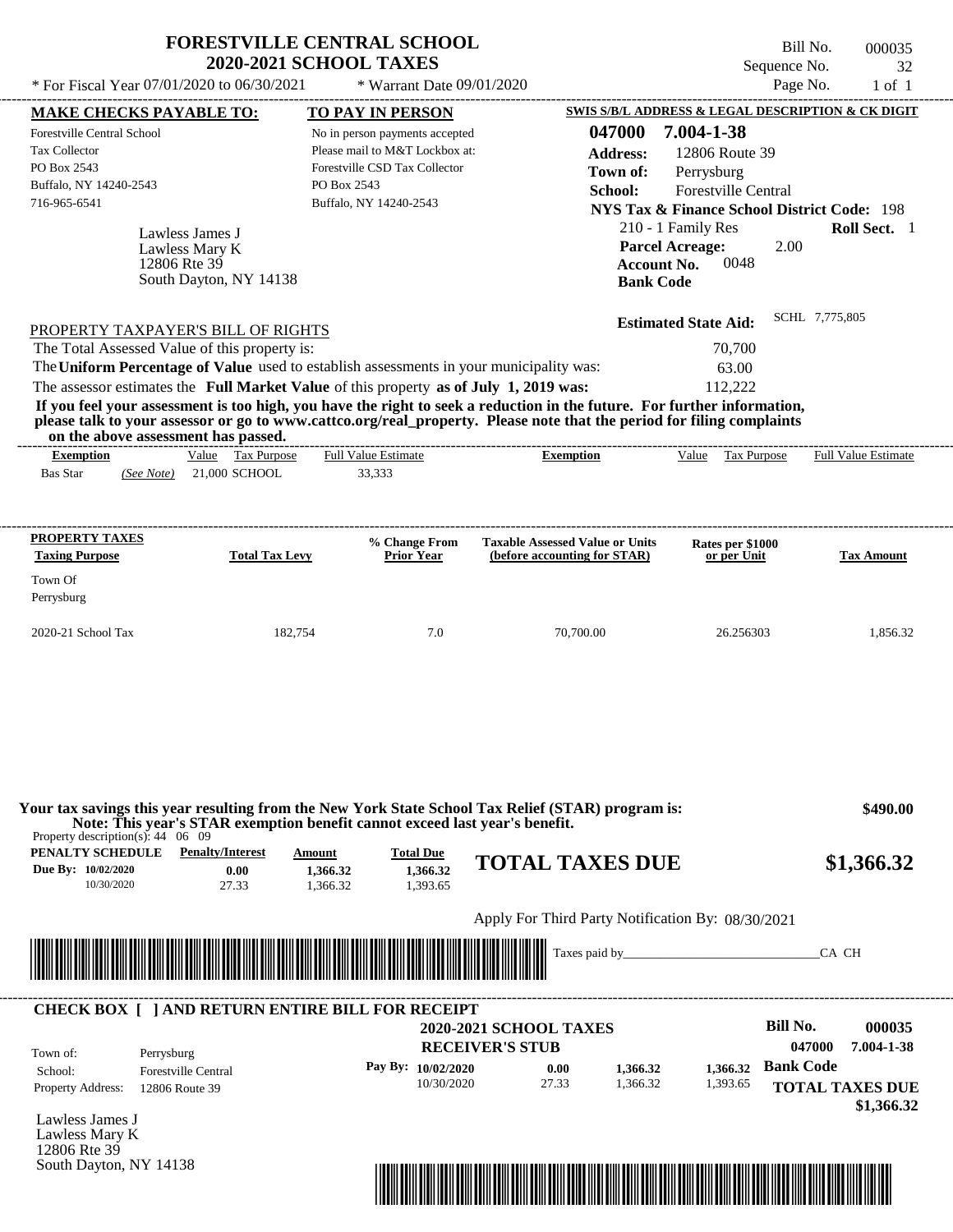|                                                                                                                                                                                                                                                                                         | <b>FORESTVILLE CENTRAL SCHOOL</b><br><b>2020-2021 SCHOOL TAXES</b> |                                                               |                                                                        |                                                        | Bill No.<br>Sequence No. | 000036<br>33               |
|-----------------------------------------------------------------------------------------------------------------------------------------------------------------------------------------------------------------------------------------------------------------------------------------|--------------------------------------------------------------------|---------------------------------------------------------------|------------------------------------------------------------------------|--------------------------------------------------------|--------------------------|----------------------------|
| * For Fiscal Year 07/01/2020 to 06/30/2021                                                                                                                                                                                                                                              |                                                                    | * Warrant Date 09/01/2020                                     |                                                                        |                                                        | Page No.                 | $1$ of $1$                 |
| <b>MAKE CHECKS PAYABLE TO:</b>                                                                                                                                                                                                                                                          |                                                                    | <b>TO PAY IN PERSON</b>                                       |                                                                        | SWIS S/B/L ADDRESS & LEGAL DESCRIPTION & CK DIGIT      |                          |                            |
| <b>Forestville Central School</b>                                                                                                                                                                                                                                                       |                                                                    | No in person payments accepted                                | 047000                                                                 | 15.002-1-8                                             |                          |                            |
| Tax Collector                                                                                                                                                                                                                                                                           |                                                                    | Please mail to M&T Lockbox at:                                | <b>Address:</b>                                                        | 12687 Route 39                                         |                          |                            |
| PO Box 2543                                                                                                                                                                                                                                                                             |                                                                    | Forestville CSD Tax Collector                                 | Town of:                                                               | Perrysburg                                             |                          |                            |
| Buffalo, NY 14240-2543                                                                                                                                                                                                                                                                  | PO Box 2543                                                        |                                                               | School:                                                                | Forestville Central                                    |                          |                            |
| 716-965-6541                                                                                                                                                                                                                                                                            |                                                                    | Buffalo, NY 14240-2543                                        |                                                                        | <b>NYS Tax &amp; Finance School District Code: 198</b> |                          |                            |
| Locke Paul E Jr                                                                                                                                                                                                                                                                         |                                                                    |                                                               |                                                                        | 240 - Rural res                                        |                          | Roll Sect. 1               |
| Locke Rachel E                                                                                                                                                                                                                                                                          |                                                                    |                                                               |                                                                        | <b>Parcel Acreage:</b>                                 | 100.00                   |                            |
| 12687 Route 39                                                                                                                                                                                                                                                                          |                                                                    |                                                               |                                                                        | 0204<br><b>Account No.</b>                             |                          |                            |
| Perrysburg, NY 14129                                                                                                                                                                                                                                                                    |                                                                    |                                                               |                                                                        | <b>Bank Code</b>                                       |                          |                            |
|                                                                                                                                                                                                                                                                                         |                                                                    |                                                               |                                                                        |                                                        | SCHL 7,775,805           |                            |
| PROPERTY TAXPAYER'S BILL OF RIGHTS                                                                                                                                                                                                                                                      |                                                                    |                                                               |                                                                        | <b>Estimated State Aid:</b>                            |                          |                            |
| The Total Assessed Value of this property is:                                                                                                                                                                                                                                           |                                                                    |                                                               |                                                                        | 74,760                                                 |                          |                            |
| The Uniform Percentage of Value used to establish assessments in your municipality was:                                                                                                                                                                                                 |                                                                    |                                                               |                                                                        | 63.00                                                  |                          |                            |
| The assessor estimates the Full Market Value of this property as of July 1, 2019 was:                                                                                                                                                                                                   |                                                                    |                                                               |                                                                        | 118,667                                                |                          |                            |
| If you feel your assessment is too high, you have the right to seek a reduction in the future. For further information,<br>please talk to your assessor or go to www.cattco.org/real_property. Please note that the period for filing complaints<br>on the above assessment has passed. |                                                                    |                                                               |                                                                        |                                                        |                          |                            |
| <b>Exemption</b>                                                                                                                                                                                                                                                                        | Value Tax Purpose                                                  | -------------------------------<br><b>Full Value Estimate</b> | <b>Exemption</b>                                                       | Value Tax Purpose                                      |                          | <b>Full Value Estimate</b> |
| $(See Note)$ 21,000 SCHOOL<br><b>Bas Star</b>                                                                                                                                                                                                                                           |                                                                    | 33,333                                                        |                                                                        |                                                        |                          |                            |
|                                                                                                                                                                                                                                                                                         |                                                                    |                                                               |                                                                        |                                                        |                          |                            |
| <b>PROPERTY TAXES</b>                                                                                                                                                                                                                                                                   |                                                                    |                                                               |                                                                        |                                                        |                          |                            |
| <b>Taxing Purpose</b>                                                                                                                                                                                                                                                                   | <b>Total Tax Levy</b>                                              | % Change From<br><b>Prior Year</b>                            | <b>Taxable Assessed Value or Units</b><br>(before accounting for STAR) | Rates per \$1000<br>or per Unit                        |                          | <b>Tax Amount</b>          |
| Town Of                                                                                                                                                                                                                                                                                 |                                                                    |                                                               |                                                                        |                                                        |                          |                            |
| Perrysburg                                                                                                                                                                                                                                                                              |                                                                    |                                                               |                                                                        |                                                        |                          |                            |
|                                                                                                                                                                                                                                                                                         |                                                                    |                                                               |                                                                        |                                                        |                          |                            |
| 2020-21 School Tax                                                                                                                                                                                                                                                                      | 182,754                                                            | 7.0                                                           | 74,760.00                                                              | 26.256303                                              |                          | 1,962.92                   |
|                                                                                                                                                                                                                                                                                         |                                                                    |                                                               |                                                                        |                                                        |                          |                            |
|                                                                                                                                                                                                                                                                                         |                                                                    |                                                               |                                                                        |                                                        |                          |                            |
|                                                                                                                                                                                                                                                                                         |                                                                    |                                                               |                                                                        |                                                        |                          |                            |
|                                                                                                                                                                                                                                                                                         |                                                                    |                                                               |                                                                        |                                                        |                          |                            |
|                                                                                                                                                                                                                                                                                         |                                                                    |                                                               |                                                                        |                                                        |                          |                            |
| Your tax savings this year resulting from the New York State School Tax Relief (STAR) program is:<br>Note: This year's STAR exemption benefit cannot exceed last year's benefit.                                                                                                        |                                                                    |                                                               |                                                                        |                                                        |                          | \$490.00                   |
| Property description(s): $35 \quad 06 \quad 09$<br>PENALTY SCHEDULE                                                                                                                                                                                                                     | Storage Well #1750<br><b>Penalty/Interest</b><br>Amount            | <b>Total Due</b>                                              |                                                                        |                                                        |                          |                            |
| Due By: 10/02/2020                                                                                                                                                                                                                                                                      | 0.00<br>1,472.92                                                   | 1,472.92                                                      | <b>TOTAL TAXES DUE</b>                                                 |                                                        |                          | \$1,472.92                 |
| 10/30/2020                                                                                                                                                                                                                                                                              | 1,472.92<br>29.46                                                  | 1.502.38                                                      |                                                                        |                                                        |                          |                            |
|                                                                                                                                                                                                                                                                                         |                                                                    |                                                               | Apply For Third Party Notification By: 08/30/2021                      |                                                        |                          |                            |
|                                                                                                                                                                                                                                                                                         |                                                                    |                                                               |                                                                        |                                                        |                          |                            |
|                                                                                                                                                                                                                                                                                         |                                                                    |                                                               |                                                                        |                                                        | CA CH                    |                            |
|                                                                                                                                                                                                                                                                                         |                                                                    |                                                               |                                                                        |                                                        |                          |                            |
| <b>CHECK BOX [ ] AND RETURN ENTIRE BILL FOR RECEIPT</b>                                                                                                                                                                                                                                 |                                                                    |                                                               |                                                                        |                                                        |                          |                            |
|                                                                                                                                                                                                                                                                                         |                                                                    |                                                               | <b>2020-2021 SCHOOL TAXES</b>                                          |                                                        | <b>Bill No.</b>          | 000036                     |
| Town of:<br>Perrysburg                                                                                                                                                                                                                                                                  |                                                                    |                                                               | <b>RECEIVER'S STUB</b>                                                 |                                                        | 047000                   | $15.002 - 1 - 8$           |
| <b>Forestville Central</b><br>School:                                                                                                                                                                                                                                                   |                                                                    | Pay By: 10/02/2020                                            | 0.00                                                                   | 1,472.92<br>1,472.92                                   | <b>Bank Code</b>         |                            |
|                                                                                                                                                                                                                                                                                         |                                                                    | 10/30/2020                                                    | 29.46                                                                  | 1,472.92<br>1,502.38                                   | <b>TOTAL TAXES DUE</b>   |                            |
|                                                                                                                                                                                                                                                                                         |                                                                    |                                                               |                                                                        |                                                        |                          |                            |

Locke Paul E Jr Locke Rachel E 12687 Route 39 Perrysburg, NY 14129



 **\$1,472.92**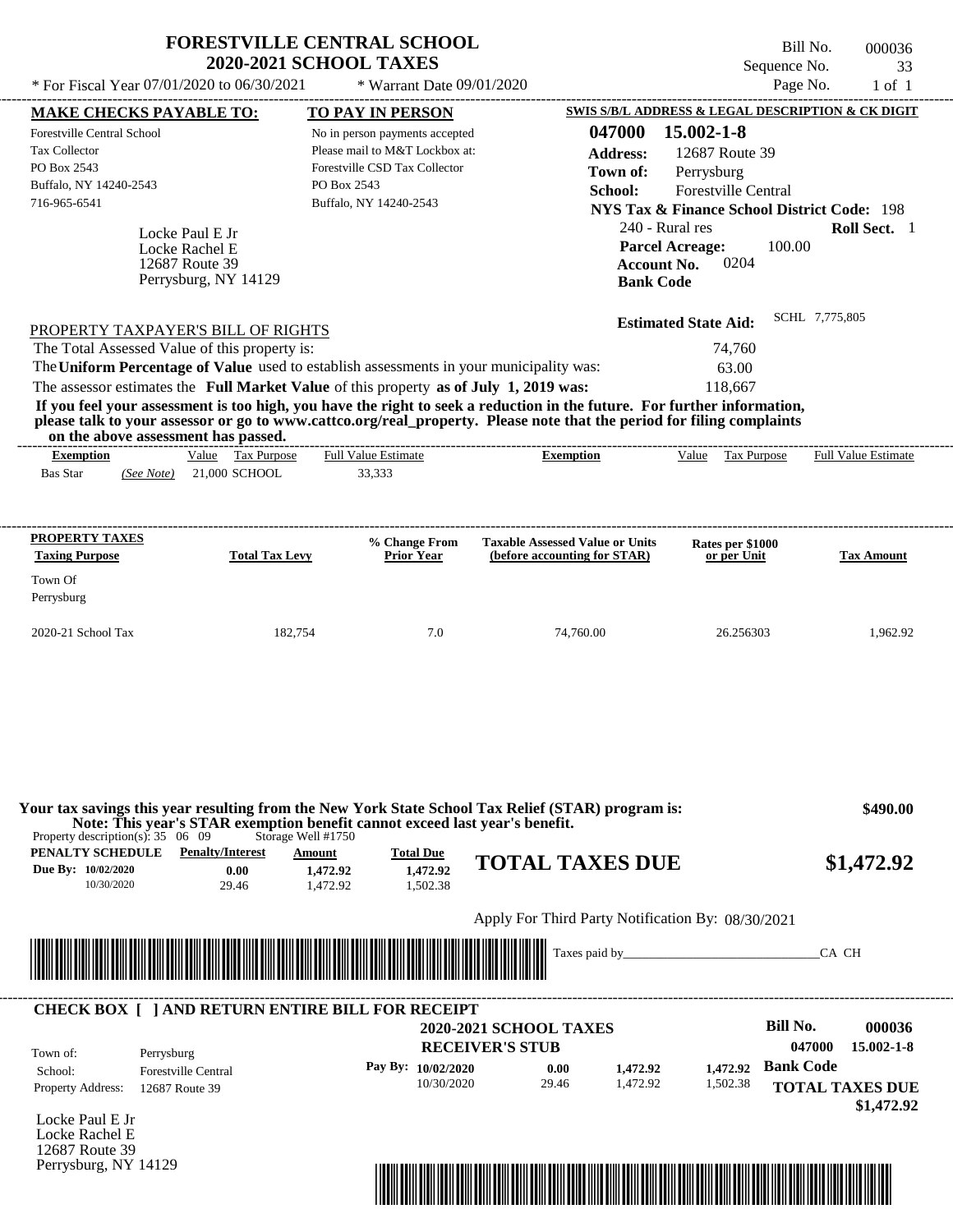| * For Fiscal Year 07/01/2020 to 06/30/2021                                                                                                                                                                                                                                                                                                                                                                                                                                                                                                                                                                  | <b>FORESTVILLE CENTRAL SCHOOL</b><br><b>2020-2021 SCHOOL TAXES</b><br>* Warrant Date $09/01/2020$                                                                     |                                                                      | Sequence No.<br>Page No.                                                                                                                                                                                                                                     | Bill No.<br>000037<br>34<br>$1$ of $1$       |
|-------------------------------------------------------------------------------------------------------------------------------------------------------------------------------------------------------------------------------------------------------------------------------------------------------------------------------------------------------------------------------------------------------------------------------------------------------------------------------------------------------------------------------------------------------------------------------------------------------------|-----------------------------------------------------------------------------------------------------------------------------------------------------------------------|----------------------------------------------------------------------|--------------------------------------------------------------------------------------------------------------------------------------------------------------------------------------------------------------------------------------------------------------|----------------------------------------------|
| <b>MAKE CHECKS PAYABLE TO:</b><br><b>Forestville Central School</b><br><b>Tax Collector</b><br>PO Box 2543<br>Buffalo, NY 14240-2543<br>716-965-6541<br>Locke Sallie A<br>Smyntek Barbara<br>10127 Mosher Rd<br>South Dayton, NY 14138                                                                                                                                                                                                                                                                                                                                                                      | <b>TO PAY IN PERSON</b><br>No in person payments accepted<br>Please mail to M&T Lockbox at:<br>Forestville CSD Tax Collector<br>PO Box 2543<br>Buffalo, NY 14240-2543 | 047000<br><b>Address:</b><br>Town of:<br>School:<br><b>Bank Code</b> | SWIS S/B/L ADDRESS & LEGAL DESCRIPTION & CK DIGIT<br>15.002-1-34<br>10096 Mosher Rd<br>Perrysburg<br><b>Forestville Central</b><br>NYS Tax & Finance School District Code: 198<br>240 - Rural res<br><b>Parcel Acreage:</b><br>156.00<br>0470<br>Account No. | Roll Sect. 1                                 |
| PROPERTY TAXPAYER'S BILL OF RIGHTS<br>The Total Assessed Value of this property is:<br>The Uniform Percentage of Value used to establish assessments in your municipality was:<br>The assessor estimates the Full Market Value of this property as of July 1, 2019 was:<br>If you feel your assessment is too high, you have the right to seek a reduction in the future. For further information,<br>please talk to your assessor or go to www.cattco.org/real_property. Please note that the period for filing complaints<br>on the above assessment has passed.<br>Value Tax Purpose<br><b>Exemption</b> | <b>Full Value Estimate</b>                                                                                                                                            | <b>Exemption</b>                                                     | <b>Estimated State Aid:</b><br>89,200<br>63.00<br>141.587<br>Value Tax Purpose                                                                                                                                                                               | SCHL 7,775,805<br><b>Full Value Estimate</b> |
| PROPERTY TAXES<br><b>Taxing Purpose</b><br><b>Total Tax Levy</b><br>Town Of<br>Perrysburg                                                                                                                                                                                                                                                                                                                                                                                                                                                                                                                   | % Change From<br><b>Prior Year</b>                                                                                                                                    | <b>Taxable Assessed Value or Units</b>                               | Rates per \$1000<br>or per Unit                                                                                                                                                                                                                              | <b>Tax Amount</b>                            |

2020-21 School Tax 182,754 7.0 89,200.00 26.256303 2,342.06

|                     | Property description(s): $34 \quad 06 \quad 09$ | Storage Well #1745                                      |                        |                                                   |          |                                      |
|---------------------|-------------------------------------------------|---------------------------------------------------------|------------------------|---------------------------------------------------|----------|--------------------------------------|
| PENALTY SCHEDULE    | <b>Penalty/Interest</b>                         | Amount                                                  | <b>Total Due</b>       |                                                   |          |                                      |
| Due By: 10/02/2020  | 0.00                                            | 2,342.06                                                | 2,342.06               | <b>TOTAL TAXES DUE</b>                            |          | \$2,342.06                           |
| 10/30/2020          | 46.84                                           | 2.342.06                                                | 2,388.90               |                                                   |          |                                      |
|                     |                                                 |                                                         |                        | Apply For Third Party Notification By: 08/30/2021 |          |                                      |
|                     |                                                 |                                                         |                        |                                                   |          |                                      |
|                     |                                                 | <u> Tanzania (1989)</u>                                 |                        | Taxes paid by                                     |          | CA CH                                |
|                     |                                                 |                                                         |                        |                                                   |          |                                      |
|                     |                                                 |                                                         |                        |                                                   |          |                                      |
|                     |                                                 | <b>CHECK BOX     AND RETURN ENTIRE BILL FOR RECEIPT</b> |                        |                                                   |          |                                      |
|                     |                                                 |                                                         |                        | <b>2020-2021 SCHOOL TAXES</b>                     |          | Bill No.<br>000037                   |
|                     |                                                 |                                                         | <b>RECEIVER'S STUB</b> |                                                   |          | 047000<br>15.002-1-34                |
| Town of:<br>School: | Perrysburg<br><b>Forestville Central</b>        |                                                         | Pay By: 10/02/2020     | 2,342.06<br>0.00                                  | 2,342.06 | <b>Bank Code</b>                     |
| Property Address:   | 10096 Mosher Rd                                 |                                                         | 10/30/2020             | 2,342.06<br>46.84                                 | 2,388.90 |                                      |
|                     |                                                 |                                                         |                        |                                                   |          | <b>TOTAL TAXES DUE</b><br>\$2,342.06 |

Locke Sallie A Smyntek Barbara 10127 Mosher Rd South Dayton, NY 14138

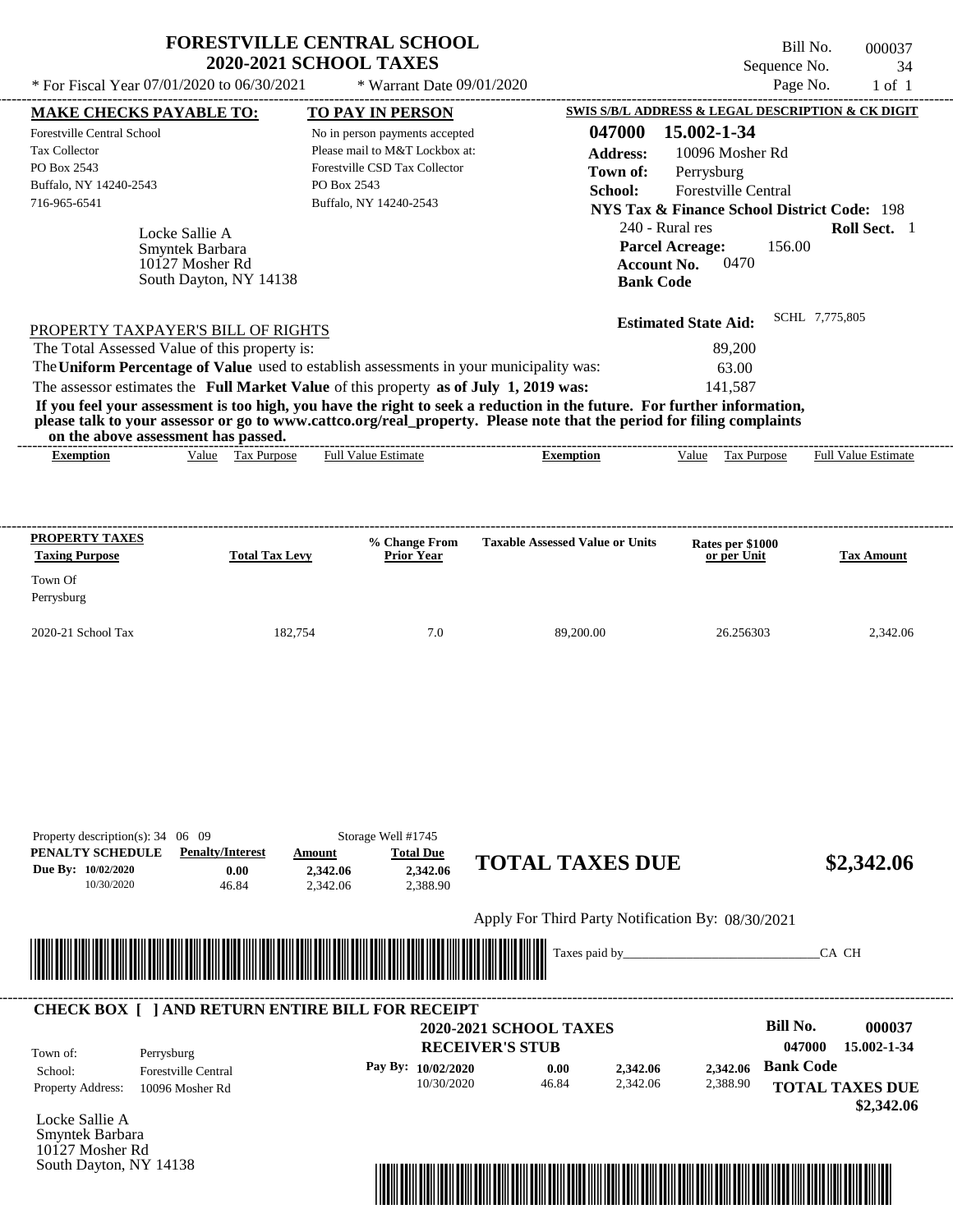| <b>FORESTVILLE CENTRAL SCHOOL</b>                                                                                                                                                                                                                                                                                                                                                                                                                                                                                           | 2020-2021 SCHOOL TAXES                           |                                                                                                                             |                                                   | Sequence No.                                                                                                                  | Bill No.<br>000038<br>35 |
|-----------------------------------------------------------------------------------------------------------------------------------------------------------------------------------------------------------------------------------------------------------------------------------------------------------------------------------------------------------------------------------------------------------------------------------------------------------------------------------------------------------------------------|--------------------------------------------------|-----------------------------------------------------------------------------------------------------------------------------|---------------------------------------------------|-------------------------------------------------------------------------------------------------------------------------------|--------------------------|
| * For Fiscal Year 07/01/2020 to 06/30/2021                                                                                                                                                                                                                                                                                                                                                                                                                                                                                  |                                                  | * Warrant Date $09/01/2020$                                                                                                 |                                                   |                                                                                                                               | Page No.<br>$1$ of $1$   |
| <b>MAKE CHECKS PAYABLE TO:</b>                                                                                                                                                                                                                                                                                                                                                                                                                                                                                              |                                                  | <b>TO PAY IN PERSON</b>                                                                                                     |                                                   | SWIS S/B/L ADDRESS & LEGAL DESCRIPTION & CK DIGIT                                                                             |                          |
| <b>Forestville Central School</b><br><b>Tax Collector</b><br>PO Box 2543<br>Buffalo, NY 14240-2543<br>716-965-6541                                                                                                                                                                                                                                                                                                                                                                                                          | PO Box 2543                                      | No in person payments accepted<br>Please mail to M&T Lockbox at:<br>Forestville CSD Tax Collector<br>Buffalo, NY 14240-2543 | 047000<br><b>Address:</b><br>Town of:<br>School:  | 15.002-1-6.1<br>12799 Route 39<br>Perrysburg<br>Forestville Central<br><b>NYS Tax &amp; Finance School District Code: 198</b> |                          |
| Luce Jeremy R<br>10539 Maltbie Rd<br>Gowanda, NY 14070-9600                                                                                                                                                                                                                                                                                                                                                                                                                                                                 |                                                  |                                                                                                                             | <b>Account No.</b><br><b>Bank Code</b>            | 270 - Mfg housing<br><b>Parcel Acreage:</b><br>4.80<br>0358                                                                   | Roll Sect. 1             |
| PROPERTY TAXPAYER'S BILL OF RIGHTS<br>The Total Assessed Value of this property is:<br>The Uniform Percentage of Value used to establish assessments in your municipality was:<br>The assessor estimates the Full Market Value of this property as of July 1, 2019 was:<br>If you feel your assessment is too high, you have the right to seek a reduction in the future. For further information,<br>please talk to your assessor or go to www.cattco.org/real_property. Please note that the period for filing complaints |                                                  |                                                                                                                             |                                                   | <b>Estimated State Aid:</b><br>27,900<br>63.00<br>44,286                                                                      | SCHL 7,775,805           |
| on the above assessment has passed.<br>Value Tax Purpose<br><b>Exemption</b>                                                                                                                                                                                                                                                                                                                                                                                                                                                |                                                  | <b>Full Value Estimate</b>                                                                                                  | <b>Exemption</b>                                  | <b>Tax Purpose</b><br>Value                                                                                                   | Full Value Estimate      |
| <b>PROPERTY TAXES</b><br><b>Taxing Purpose</b><br><b>Total Tax Levy</b><br>Town Of<br>Perrysburg                                                                                                                                                                                                                                                                                                                                                                                                                            |                                                  | % Change From<br><b>Prior Year</b>                                                                                          | <b>Taxable Assessed Value or Units</b>            | Rates per \$1000<br>or per Unit                                                                                               | <b>Tax Amount</b>        |
| 2020-21 School Tax                                                                                                                                                                                                                                                                                                                                                                                                                                                                                                          | 182,754                                          | 7.0                                                                                                                         | 27,900.00                                         | 26.256303                                                                                                                     | 732.55                   |
| Property description(s): 43 06 09<br>PENALTY SCHEDULE<br><b>Penalty/Interest</b><br>Due By: 10/02/2020<br>0.00<br>10/30/2020<br>14.65                                                                                                                                                                                                                                                                                                                                                                                       | Storage Well #1526<br>Amount<br>732.55<br>732.55 | <b>Total Due</b><br>732.55<br>747.20                                                                                        | <b>TOTAL TAXES DUE</b>                            |                                                                                                                               | \$732.55                 |
|                                                                                                                                                                                                                                                                                                                                                                                                                                                                                                                             |                                                  |                                                                                                                             | Apply For Third Party Notification By: 08/30/2021 |                                                                                                                               |                          |
|                                                                                                                                                                                                                                                                                                                                                                                                                                                                                                                             |                                                  |                                                                                                                             | Taxes paid by_                                    |                                                                                                                               | CA CH                    |
| <b>CHECK BOX [ ] AND RETURN ENTIRE BILL FOR RECEIPT</b>                                                                                                                                                                                                                                                                                                                                                                                                                                                                     |                                                  |                                                                                                                             |                                                   |                                                                                                                               |                          |

**Pay By: 10/02/2020**

10/30/2020 14.65

**0.00**

Property Address: 12799 Route 39 School: Forestville Central Town of:

Luce Jeremy R 10539 Maltbie Rd Gowanda, NY 14070-9600

Perrysburg



732.55 **732.55** **Bank Code 732.55**

747.20

**TOTAL TAXES DUE**

 **\$732.55**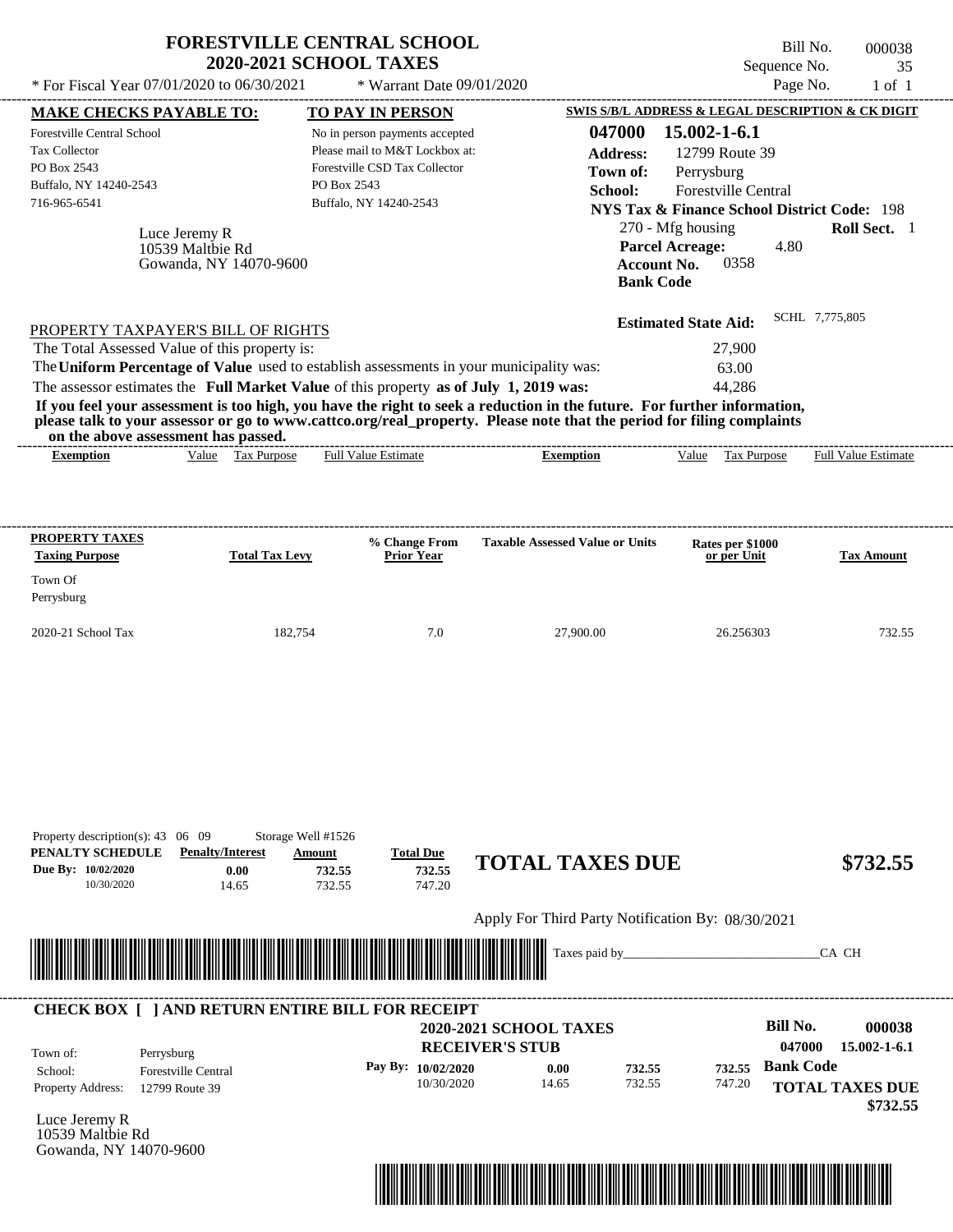|                                                                                                                                                                                                                                                                                                                                                                                                                                                                                                                                                                    | <b>FORESTVILLE CENTRAL SCHOOL</b><br><b>2020-2021 SCHOOL TAXES</b> |                                                                                                                             |                                                   |                                                                                                                               | Bill No.<br>000039<br>Sequence No.<br>36                  |
|--------------------------------------------------------------------------------------------------------------------------------------------------------------------------------------------------------------------------------------------------------------------------------------------------------------------------------------------------------------------------------------------------------------------------------------------------------------------------------------------------------------------------------------------------------------------|--------------------------------------------------------------------|-----------------------------------------------------------------------------------------------------------------------------|---------------------------------------------------|-------------------------------------------------------------------------------------------------------------------------------|-----------------------------------------------------------|
| * For Fiscal Year 07/01/2020 to 06/30/2021                                                                                                                                                                                                                                                                                                                                                                                                                                                                                                                         |                                                                    | * Warrant Date 09/01/2020                                                                                                   |                                                   |                                                                                                                               | Page No.<br>$1$ of $1$                                    |
| <b>MAKE CHECKS PAYABLE TO:</b>                                                                                                                                                                                                                                                                                                                                                                                                                                                                                                                                     |                                                                    | TO PAY IN PERSON                                                                                                            |                                                   | SWIS S/B/L ADDRESS & LEGAL DESCRIPTION & CK DIGIT                                                                             |                                                           |
| Forestville Central School<br>Tax Collector<br>PO Box 2543<br>Buffalo, NY 14240-2543<br>716-965-6541                                                                                                                                                                                                                                                                                                                                                                                                                                                               | PO Box 2543                                                        | No in person payments accepted<br>Please mail to M&T Lockbox at:<br>Forestville CSD Tax Collector<br>Buffalo, NY 14240-2543 | 047000<br><b>Address:</b><br>Town of:<br>School:  | 15.002-1-6.2<br>12799 Route 39<br>Perrysburg<br>Forestville Central<br><b>NYS Tax &amp; Finance School District Code: 198</b> |                                                           |
| Luce Jeremy R<br>10539 Maltbie Rd<br>Gowanda, NY 14070-9600                                                                                                                                                                                                                                                                                                                                                                                                                                                                                                        |                                                                    |                                                                                                                             |                                                   | $322$ - Rural vac $>10$<br><b>Parcel Acreage:</b><br>1038<br><b>Account No.</b><br><b>Bank Code</b>                           | Roll Sect. 1<br>37.90                                     |
| PROPERTY TAXPAYER'S BILL OF RIGHTS<br>The Total Assessed Value of this property is:<br>The Uniform Percentage of Value used to establish assessments in your municipality was:<br>The assessor estimates the Full Market Value of this property as of July 1, 2019 was:<br>If you feel your assessment is too high, you have the right to seek a reduction in the future. For further information,<br>please talk to your assessor or go to www.cattco.org/real_property. Please note that the period for filing complaints<br>on the above assessment has passed. |                                                                    |                                                                                                                             |                                                   | <b>Estimated State Aid:</b><br>20,600<br>63.00<br>32,698                                                                      | SCHL 7,775,805                                            |
| Value Tax Purpose<br><b>Exemption</b>                                                                                                                                                                                                                                                                                                                                                                                                                                                                                                                              |                                                                    | <b>Full Value Estimate</b>                                                                                                  | <b>Exemption</b>                                  | Value Tax Purpose                                                                                                             | <b>Full Value Estimate</b>                                |
|                                                                                                                                                                                                                                                                                                                                                                                                                                                                                                                                                                    |                                                                    |                                                                                                                             |                                                   |                                                                                                                               |                                                           |
| PROPERTY TAXES<br><b>Taxing Purpose</b>                                                                                                                                                                                                                                                                                                                                                                                                                                                                                                                            | <b>Total Tax Levy</b>                                              | % Change From<br><b>Prior Year</b>                                                                                          | <b>Taxable Assessed Value or Units</b>            | Rates per \$1000<br>or per Unit                                                                                               | <b>Tax Amount</b>                                         |
|                                                                                                                                                                                                                                                                                                                                                                                                                                                                                                                                                                    |                                                                    |                                                                                                                             |                                                   |                                                                                                                               |                                                           |
| Town Of<br>Perrysburg                                                                                                                                                                                                                                                                                                                                                                                                                                                                                                                                              |                                                                    |                                                                                                                             |                                                   |                                                                                                                               |                                                           |
| 2020-21 School Tax                                                                                                                                                                                                                                                                                                                                                                                                                                                                                                                                                 | 182,754                                                            | 7.0                                                                                                                         | 20,600.00                                         | 26.256303                                                                                                                     | 540.88                                                    |
|                                                                                                                                                                                                                                                                                                                                                                                                                                                                                                                                                                    |                                                                    |                                                                                                                             |                                                   |                                                                                                                               |                                                           |
| Property description(s): 43 06 09<br>PENALTY SCHEDULE<br><b>Penalty/Interest</b><br>Due Bv: 10/02/2020<br>0.00<br>10/30/2020<br>10.82                                                                                                                                                                                                                                                                                                                                                                                                                              | Amount<br>540.88<br>540.88                                         | <b>Total Due</b><br>540.88<br>551.70                                                                                        | <b>TOTAL TAXES DUE</b>                            |                                                                                                                               | \$540.88                                                  |
|                                                                                                                                                                                                                                                                                                                                                                                                                                                                                                                                                                    |                                                                    |                                                                                                                             | Apply For Third Party Notification By: 08/30/2021 |                                                                                                                               |                                                           |
|                                                                                                                                                                                                                                                                                                                                                                                                                                                                                                                                                                    |                                                                    |                                                                                                                             | Taxes paid by_                                    |                                                                                                                               | CA CH                                                     |
| <b>CHECK BOX [ ] AND RETURN ENTIRE BILL FOR RECEIPT</b>                                                                                                                                                                                                                                                                                                                                                                                                                                                                                                            |                                                                    |                                                                                                                             | 2020-2021 SCHOOL TAXES<br><b>RECEIVER'S STUB</b>  |                                                                                                                               | <b>Bill No.</b><br>000039<br>047000<br>$15.002 - 1 - 6.2$ |
| Town of:<br>Perrysburg<br>School:<br><b>Forestville Central</b><br><b>Property Address:</b><br>12799 Route 39                                                                                                                                                                                                                                                                                                                                                                                                                                                      |                                                                    | Pay By: 10/02/2020<br>10/30/2020                                                                                            | 0.00<br>10.82                                     | 540.88<br>540.88<br>540.88<br>551.70                                                                                          | <b>Bank Code</b><br><b>TOTAL TAXES DUE</b><br>\$540.88    |

Luce Jeremy R 10539 Maltbie Rd Gowanda, NY 14070-9600

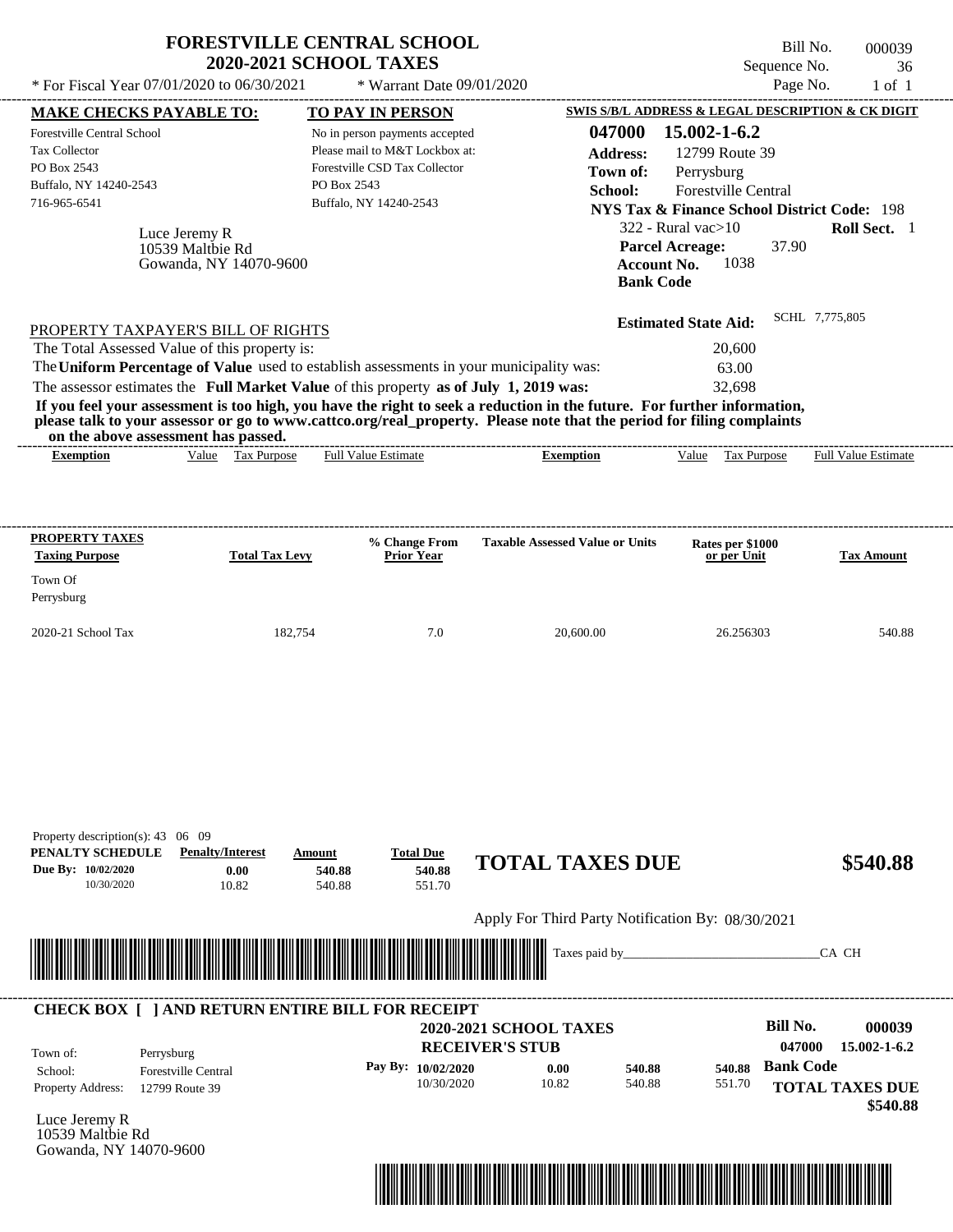| * For Fiscal Year 07/01/2020 to 06/30/2021                                                                                                           | <b>FORESTVILLE CENTRAL SCHOOL</b><br><b>2020-2021 SCHOOL TAXES</b>                                                                                                               | * Warrant Date 09/01/2020                                                                                                                                             |                                                                                                                                                                                                                                                  | Sequence No.<br>Page No.                                                                                                                                                                                                                                   | Bill No.<br>000040<br>38<br>$1$ of $1$ |
|------------------------------------------------------------------------------------------------------------------------------------------------------|----------------------------------------------------------------------------------------------------------------------------------------------------------------------------------|-----------------------------------------------------------------------------------------------------------------------------------------------------------------------|--------------------------------------------------------------------------------------------------------------------------------------------------------------------------------------------------------------------------------------------------|------------------------------------------------------------------------------------------------------------------------------------------------------------------------------------------------------------------------------------------------------------|----------------------------------------|
| <b>MAKE CHECKS PAYABLE TO:</b><br><b>Forestville Central School</b><br><b>Tax Collector</b><br>PO Box 2543<br>Buffalo, NY 14240-2543<br>716-965-6541 | Lukasik Joseph E & Antoinet<br>10922 W. Perrysburg Rd.<br>Perrysburg, NY 14129                                                                                                   | <b>TO PAY IN PERSON</b><br>No in person payments accepted<br>Please mail to M&T Lockbox at:<br>Forestville CSD Tax Collector<br>PO Box 2543<br>Buffalo, NY 14240-2543 | 047000<br><b>Address:</b><br>Town of:<br>School:<br><b>Account No.</b><br><b>Bank Code</b>                                                                                                                                                       | SWIS S/B/L ADDRESS & LEGAL DESCRIPTION & CK DIGIT<br>$7.004 - 1 - 5$<br>10922 W Perrysburg Rd<br>Perrysburg<br>Forestville Central<br><b>NYS Tax &amp; Finance School District Code: 198</b><br>240 - Rural res<br><b>Parcel Acreage:</b><br>52.60<br>0213 | Roll Sect. 1                           |
| PROPERTY TAXPAYER'S BILL OF RIGHTS<br>The Total Assessed Value of this property is:<br>on the above assessment has passed.                           | The Uniform Percentage of Value used to establish assessments in your municipality was:<br>The assessor estimates the Full Market Value of this property as of July 1, 2019 was: |                                                                                                                                                                       | If you feel your assessment is too high, you have the right to seek a reduction in the future. For further information,<br>please talk to your assessor or go to www.cattco.org/real_property. Please note that the period for filing complaints | <b>Estimated State Aid:</b><br>120,300<br>63.00<br>190,952                                                                                                                                                                                                 | SCHL 7,775,805                         |
| <b>Exemption</b>                                                                                                                                     | Value Tax Purpose                                                                                                                                                                | <b>Full Value Estimate</b>                                                                                                                                            | <b>Exemption</b>                                                                                                                                                                                                                                 | Tax Purpose<br>Value                                                                                                                                                                                                                                       | <b>Full Value Estimate</b>             |
| <b>PROPERTY TAXES</b><br><b>Taxing Purpose</b><br>Town Of<br>Perrysburg                                                                              | <b>Total Tax Levy</b>                                                                                                                                                            | % Change From<br><b>Prior Year</b>                                                                                                                                    | <b>Taxable Assessed Value or Units</b>                                                                                                                                                                                                           | Rates per \$1000<br>or per Unit                                                                                                                                                                                                                            | <b>Tax Amount</b>                      |
| 2020-21 School Tax                                                                                                                                   | 182,754                                                                                                                                                                          | 7.0                                                                                                                                                                   | 120,300.00                                                                                                                                                                                                                                       | 26.256303                                                                                                                                                                                                                                                  | 3,158.63                               |
|                                                                                                                                                      |                                                                                                                                                                                  |                                                                                                                                                                       |                                                                                                                                                                                                                                                  |                                                                                                                                                                                                                                                            |                                        |
| Property description(s): 37 06 09<br>PENALTY SCHEDULE<br>Due By: 10/02/2020<br>10/30/2020                                                            | <b>Penalty/Interest</b><br>Amount<br>0.00<br>3.158.63<br>63.17<br>3.158.63                                                                                                       | <b>Total Due</b><br>3,158.63<br>3,221.80                                                                                                                              | <b>TOTAL TAXES DUE</b>                                                                                                                                                                                                                           |                                                                                                                                                                                                                                                            | \$3,158.63                             |
|                                                                                                                                                      |                                                                                                                                                                                  |                                                                                                                                                                       | Apply For Third Party Notification By: 08/30/2021<br>Taxes paid by_                                                                                                                                                                              |                                                                                                                                                                                                                                                            | CA CH                                  |
|                                                                                                                                                      | <b>CHECK BOX [ ] AND RETURN ENTIRE BILL FOR RECEIPT</b>                                                                                                                          |                                                                                                                                                                       | 2020-2021 SCHOOL TAXES                                                                                                                                                                                                                           | <b>Bill No.</b>                                                                                                                                                                                                                                            | 000040                                 |

|                                                 |                                          |         | <i>LUZU-ZUZI SULTUUL TAALS</i><br><b>RECEIVER'S STUB</b> |       |          |          | иш 190.<br>047000      | vvvvu<br>$7.004 - 1 - 5$ |
|-------------------------------------------------|------------------------------------------|---------|----------------------------------------------------------|-------|----------|----------|------------------------|--------------------------|
| Town of:<br>School:                             | Perrysburg<br><b>Forestville Central</b> | Pay By: | 10/02/2020                                               | 0.00  | 3,158.63 | 3.158.63 | <b>Bank Code</b>       |                          |
| <b>Property Address:</b><br>_ _ _ _ _ _ _ _ _ _ | 10922 W Perrysburg Rd                    |         | 10/30/2020                                               | 63.17 | 3.158.63 | 3,221.80 | <b>TOTAL TAXES DUE</b> | \$3,158.63               |

Lukasik Joseph E & Antoinet 10922 W. Perrysburg Rd. Perrysburg, NY 14129

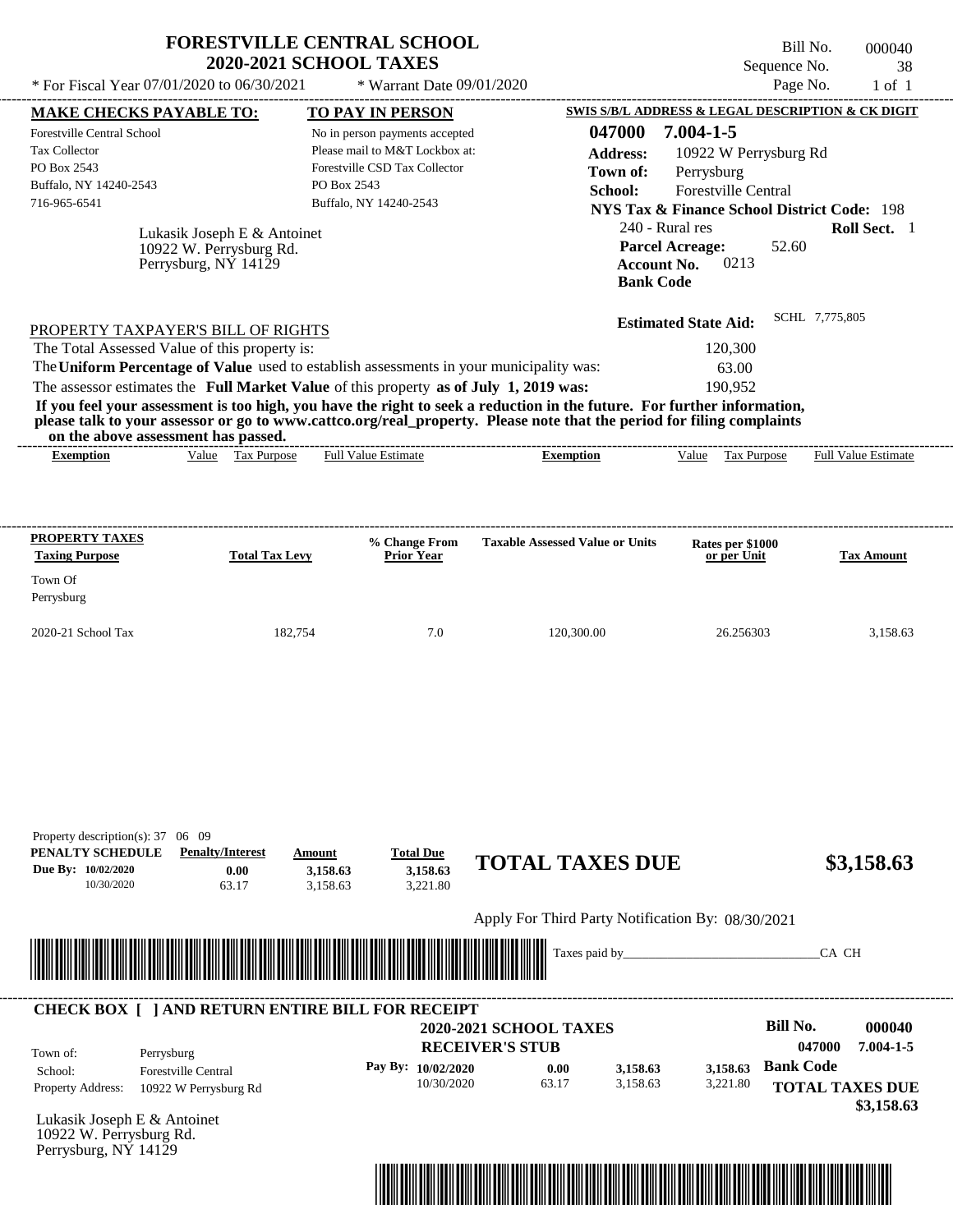| * For Fiscal Year $07/01/2020$ to $06/30/2021$                                                                                                                                                                                                                                                                                                                                                                                                                                                                                                                     | <b>FORESTVILLE CENTRAL SCHOOL</b><br><b>2020-2021 SCHOOL TAXES</b><br>* Warrant Date 09/01/2020                                            |                                                  | Bill No.<br>Sequence No.<br>Page No.                                                                                                                                                                | 000041<br>39<br>$1$ of $1$ |
|--------------------------------------------------------------------------------------------------------------------------------------------------------------------------------------------------------------------------------------------------------------------------------------------------------------------------------------------------------------------------------------------------------------------------------------------------------------------------------------------------------------------------------------------------------------------|--------------------------------------------------------------------------------------------------------------------------------------------|--------------------------------------------------|-----------------------------------------------------------------------------------------------------------------------------------------------------------------------------------------------------|----------------------------|
| <b>MAKE CHECKS PAYABLE TO:</b>                                                                                                                                                                                                                                                                                                                                                                                                                                                                                                                                     | TO PAY IN PERSON                                                                                                                           |                                                  | SWIS S/B/L ADDRESS & LEGAL DESCRIPTION & CK DIGIT                                                                                                                                                   |                            |
| Forestville Central School<br><b>Tax Collector</b><br>PO Box 2543<br>Buffalo, NY 14240-2543<br>716-965-6541<br>MacKinnon Allan R<br>MacKinnon Ann                                                                                                                                                                                                                                                                                                                                                                                                                  | No in person payments accepted<br>Please mail to M&T Lockbox at:<br>Forestville CSD Tax Collector<br>PO Box 2543<br>Buffalo, NY 14240-2543 | 047000<br><b>Address:</b><br>Town of:<br>School: | 7.004-1-48.4<br>10803 W Perrysburg Rd<br>Perrysburg<br><b>Forestville Central</b><br><b>NYS Tax &amp; Finance School District Code: 198</b><br>210 - 1 Family Res<br><b>Parcel Acreage:</b><br>1.45 | <b>Roll Sect.</b> 1        |
| 10803 W Perrysburg Rd<br>Perrysburg, NY 14129                                                                                                                                                                                                                                                                                                                                                                                                                                                                                                                      |                                                                                                                                            | <b>Bank Code</b>                                 | 0888<br><b>Account No.</b>                                                                                                                                                                          |                            |
| PROPERTY TAXPAYER'S BILL OF RIGHTS<br>The Total Assessed Value of this property is:<br>The Uniform Percentage of Value used to establish assessments in your municipality was:<br>The assessor estimates the Full Market Value of this property as of July 1, 2019 was:<br>If you feel your assessment is too high, you have the right to seek a reduction in the future. For further information,<br>please talk to your assessor or go to www.cattco.org/real property. Please note that the period for filing complaints<br>on the above assessment has passed. |                                                                                                                                            |                                                  | <b>Estimated State Aid:</b><br>61,500<br>63.00<br>97,619                                                                                                                                            | SCHL 7,775,805             |
| Value<br>Exemption                                                                                                                                                                                                                                                                                                                                                                                                                                                                                                                                                 | <b>Full Value Estimate</b><br>Tax Purpose                                                                                                  | <b>Exemption</b>                                 | Value<br>Tax Purpose                                                                                                                                                                                | <b>Full Value Estimate</b> |
| Enh Star<br>48,860 SCHOOL<br>(See Note)                                                                                                                                                                                                                                                                                                                                                                                                                                                                                                                            | 77.556                                                                                                                                     |                                                  |                                                                                                                                                                                                     |                            |
| PROPERTY TAXES                                                                                                                                                                                                                                                                                                                                                                                                                                                                                                                                                     | % Change From                                                                                                                              | <b>Taxable Assessed Value or Units</b>           | Rates per \$1000                                                                                                                                                                                    |                            |
| <b>Taxing Purpose</b><br>Town Of<br>Perrysburg                                                                                                                                                                                                                                                                                                                                                                                                                                                                                                                     | <b>Total Tax Levy</b><br><b>Prior Year</b>                                                                                                 | (before accounting for STAR)                     | or per Unit                                                                                                                                                                                         | <b>Tax Amount</b>          |
| 2020-21 School Tax                                                                                                                                                                                                                                                                                                                                                                                                                                                                                                                                                 | 182.754<br>7.0                                                                                                                             | 61.500.00                                        | 26.256303                                                                                                                                                                                           | 1.614.76                   |

|                                                      | Property description(s): $45 \quad 06 \quad 09$         |                            |                                      |                                                   |        |        |                    |                        |
|------------------------------------------------------|---------------------------------------------------------|----------------------------|--------------------------------------|---------------------------------------------------|--------|--------|--------------------|------------------------|
| PENALTY SCHEDULE<br>Due By: 10/02/2020<br>10/30/2020 | <b>Penalty/Interest</b><br>0.00<br>9.84                 | Amount<br>491.76<br>491.76 | <b>Total Due</b><br>491.76<br>501.60 | <b>TOTAL TAXES DUE</b>                            |        |        |                    | \$491.76               |
|                                                      |                                                         |                            |                                      | Apply For Third Party Notification By: 08/30/2021 |        |        |                    |                        |
|                                                      |                                                         |                            |                                      |                                                   |        |        | CA CH              |                        |
|                                                      | <b>CHECK BOX [ ] AND RETURN ENTIRE BILL FOR RECEIPT</b> |                            |                                      |                                                   |        |        |                    |                        |
|                                                      |                                                         |                            |                                      | <b>2020-2021 SCHOOL TAXES</b>                     |        |        | Bill No.<br>047000 | 000041<br>7.004-1-48.4 |
| Town of:<br>School:                                  | Perrysburg<br><b>Forestville Central</b>                |                            | Pay By: 10/02/2020                   | <b>RECEIVER'S STUB</b><br>0.00                    | 491.76 | 491.76 | <b>Bank Code</b>   |                        |

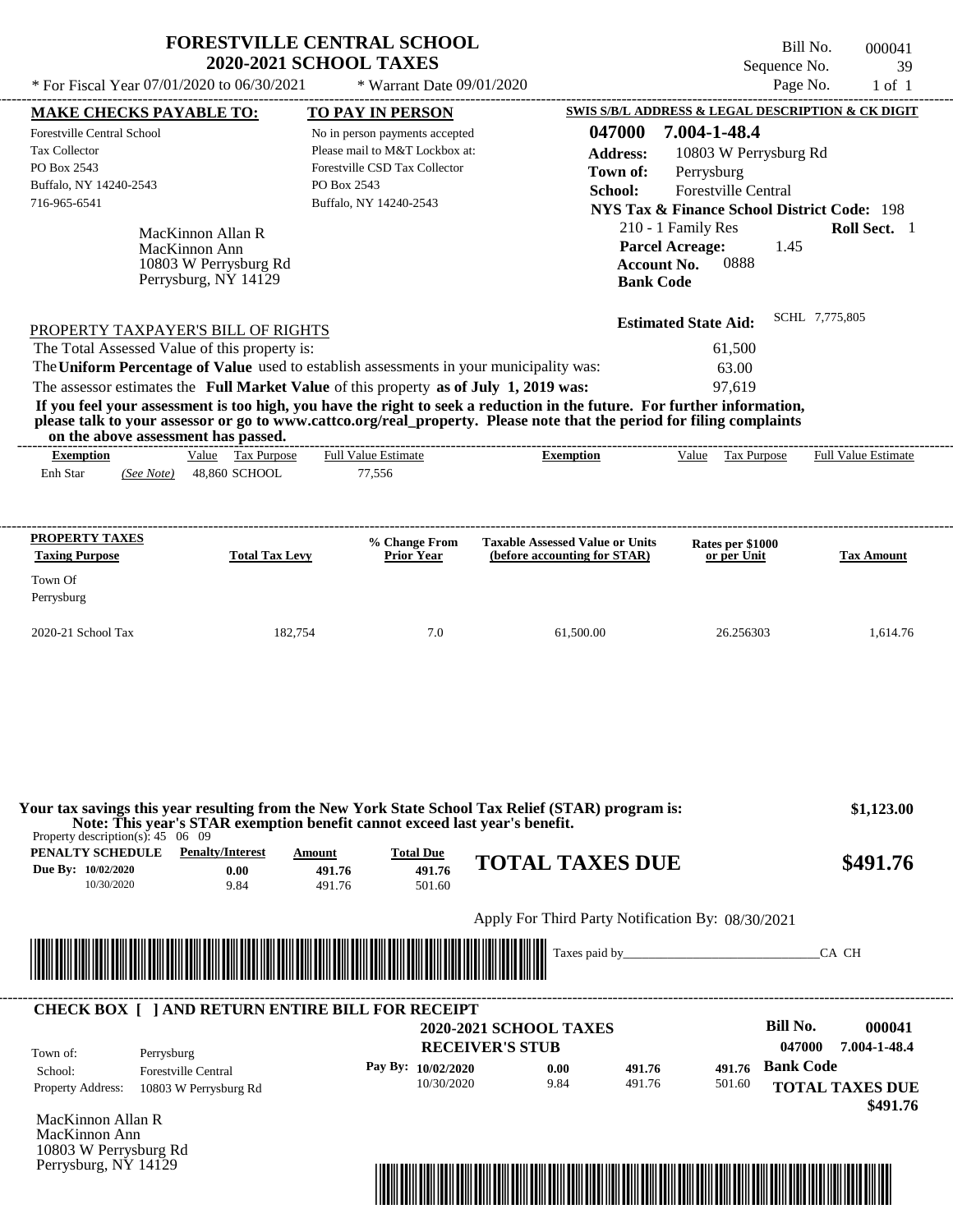| <b>2020-2021 SCHOOL TAXES</b><br>Sequence No.<br>* For Fiscal Year 07/01/2020 to 06/30/2021<br>* Warrant Date 09/01/2020<br>Page No.<br>$1$ of $1$                                                                                               |
|--------------------------------------------------------------------------------------------------------------------------------------------------------------------------------------------------------------------------------------------------|
| <b>SWIS S/B/L ADDRESS &amp; LEGAL DESCRIPTION &amp; CK DIGIT</b><br><b>MAKE CHECKS PAYABLE TO:</b><br><b>TO PAY IN PERSON</b>                                                                                                                    |
| 047000<br>7.004-1-49.1<br>Forestville Central School<br>No in person payments accepted                                                                                                                                                           |
| Please mail to M&T Lockbox at:<br><b>Tax Collector</b><br><b>Address:</b><br>10929 W Perrysburg Rd                                                                                                                                               |
| PO Box 2543<br>Forestville CSD Tax Collector<br>Perrysburg<br>Town of:                                                                                                                                                                           |
| Buffalo, NY 14240-2543<br>PO Box 2543<br><b>Forestville Central</b><br>School:                                                                                                                                                                   |
| 716-965-6541<br>Buffalo, NY 14240-2543<br><b>NYS Tax &amp; Finance School District Code: 198</b>                                                                                                                                                 |
| Roll Sect. 1                                                                                                                                                                                                                                     |
| 210 - 1 Family Res<br>Maltby James A                                                                                                                                                                                                             |
| <b>Parcel Acreage:</b><br>4.15<br>Maltby Sharon A                                                                                                                                                                                                |
| 0207<br><b>Account No.</b><br>10920 W Perrysburg Rd<br>Perrysburg, NY 14129                                                                                                                                                                      |
| <b>Bank Code</b>                                                                                                                                                                                                                                 |
| SCHL 7,775,805<br><b>Estimated State Aid:</b>                                                                                                                                                                                                    |
| PROPERTY TAXPAYER'S BILL OF RIGHTS                                                                                                                                                                                                               |
| The Total Assessed Value of this property is:<br>122,000                                                                                                                                                                                         |
| The Uniform Percentage of Value used to establish assessments in your municipality was:<br>63.00                                                                                                                                                 |
| The assessor estimates the Full Market Value of this property as of July 1, 2019 was:<br>193.651                                                                                                                                                 |
| If you feel your assessment is too high, you have the right to seek a reduction in the future. For further information,<br>please talk to your assessor or go to www.cattco.org/real_property. Please note that the period for filing complaints |
| on the above assessment has passed.<br>Value Tax Purpose<br><b>Full Value Estimate</b><br><b>Full Value Estimate</b><br>Value<br>Tax Purpose<br><b>Exemption</b><br><b>Exemption</b><br>21,000<br><b>Star Check</b><br>(See Note)<br>33,333      |
| PROPERTY TAXES<br>% Change From<br><b>Taxable Assessed Value or Units</b><br>Rates per \$1000<br><b>Taxing Purpose</b><br><b>Total Tax Levy</b><br>Prior Year<br>or per Unit<br><b>Tax Amount</b><br>Town Of                                     |
| Perrysburg                                                                                                                                                                                                                                       |

| PENALTY SCHEDULE   | <b>Penalty/Interest</b> | Amount   | <b>Total Due</b> |                                                                                            |            |
|--------------------|-------------------------|----------|------------------|--------------------------------------------------------------------------------------------|------------|
| Due By: 10/02/2020 | 0.00                    | 3,203,27 | 3,203.27         | <b>TOTAL TAXES DUE</b>                                                                     | \$3,203.27 |
| 10/30/2020         | 64.07                   | 3.203.27 | 3.267.34         |                                                                                            |            |
|                    |                         |          |                  | Apply For Third Party Notification By: 08/30/2021                                          |            |
|                    |                         |          |                  | <b>Taxes paid by Taxes paid by Taxes paid by Taxes</b> paid by Taxes paid by Taxes paid by | CA CH      |



Maltby James A Maltby Sharon A 10920 W Perrysburg Rd Perrysburg, NY 14129

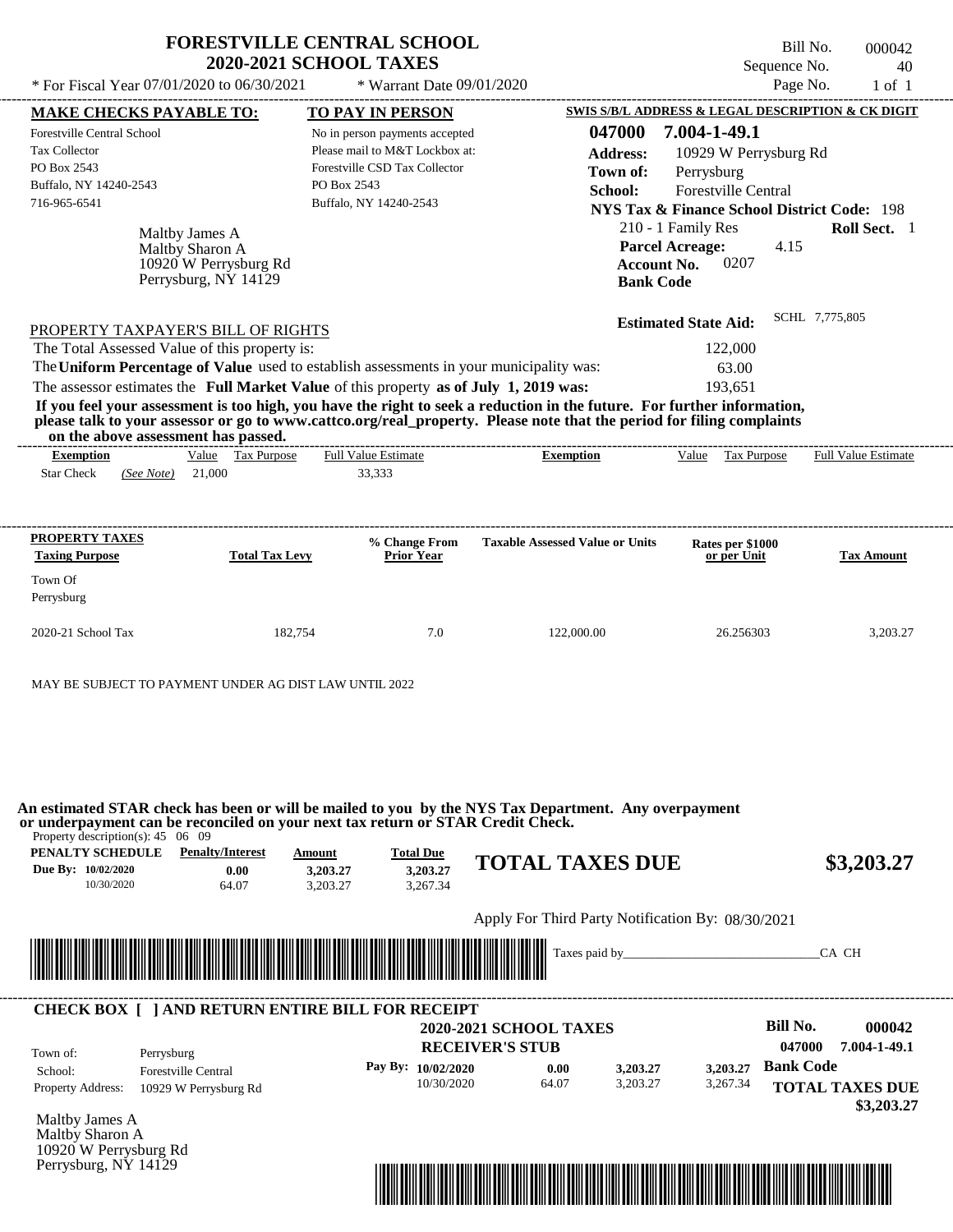|                                                                                                                                                                                                                                                                         | <b>FORESTVILLE CENTRAL SCHOOL</b><br><b>2020-2021 SCHOOL TAXES</b>                                  |                                                                                                                              |                                                                                                                                                                                                                                                  | Bill No.<br>Sequence No.                                                                                                                                          | 000043<br>41                                               |
|-------------------------------------------------------------------------------------------------------------------------------------------------------------------------------------------------------------------------------------------------------------------------|-----------------------------------------------------------------------------------------------------|------------------------------------------------------------------------------------------------------------------------------|--------------------------------------------------------------------------------------------------------------------------------------------------------------------------------------------------------------------------------------------------|-------------------------------------------------------------------------------------------------------------------------------------------------------------------|------------------------------------------------------------|
| * For Fiscal Year 07/01/2020 to 06/30/2021                                                                                                                                                                                                                              |                                                                                                     | * Warrant Date 09/01/2020                                                                                                    |                                                                                                                                                                                                                                                  | Page No.                                                                                                                                                          | $1$ of $1$                                                 |
| <b>MAKE CHECKS PAYABLE TO:</b><br>Forestville Central School<br>Tax Collector<br>PO Box 2543                                                                                                                                                                            |                                                                                                     | <b>TO PAY IN PERSON</b><br>No in person payments accepted<br>Please mail to M&T Lockbox at:<br>Forestville CSD Tax Collector | 047000<br><b>Address:</b><br>Town of:                                                                                                                                                                                                            | SWIS S/B/L ADDRESS & LEGAL DESCRIPTION & CK DIGIT<br>7.004-1-25<br>10802 W Perrysburg Rd<br>Perrysburg                                                            |                                                            |
| Buffalo, NY 14240-2543<br>716-965-6541<br>Martin Margaret<br>Perrysburg, NY 14129                                                                                                                                                                                       | PO Box 2543<br>10802 W Perrysburg Rd                                                                | Buffalo, NY 14240-2543                                                                                                       | School:                                                                                                                                                                                                                                          | Forestville Central<br><b>NYS Tax &amp; Finance School District Code: 198</b><br>240 - Rural res<br>47.88<br><b>Parcel Acreage:</b><br>0328<br><b>Account No.</b> | Roll Sect. 1                                               |
| PROPERTY TAXPAYER'S BILL OF RIGHTS<br>The Total Assessed Value of this property is:<br>The Uniform Percentage of Value used to establish assessments in your municipality was:<br>The assessor estimates the Full Market Value of this property as of July 1, 2019 was: |                                                                                                     |                                                                                                                              | <b>Bank Code</b>                                                                                                                                                                                                                                 | <b>Estimated State Aid:</b><br>52,700<br>63.00<br>83,651                                                                                                          | SCHL 7,775,805                                             |
| on the above assessment has passed.                                                                                                                                                                                                                                     |                                                                                                     |                                                                                                                              | If you feel your assessment is too high, you have the right to seek a reduction in the future. For further information,<br>please talk to your assessor or go to www.cattco.org/real_property. Please note that the period for filing complaints |                                                                                                                                                                   |                                                            |
| <b>Exemption</b><br>$(See Note)$ 21,000 SCHOOL<br><b>Bas Star</b>                                                                                                                                                                                                       | Value Tax Purpose                                                                                   | ----------------------------------<br><b>Full Value Estimate</b><br>33,333                                                   | <b>Exemption</b>                                                                                                                                                                                                                                 | Value Tax Purpose                                                                                                                                                 | <b>Full Value Estimate</b>                                 |
| <b>PROPERTY TAXES</b>                                                                                                                                                                                                                                                   |                                                                                                     | % Change From                                                                                                                | <b>Taxable Assessed Value or Units</b>                                                                                                                                                                                                           | Rates per \$1000                                                                                                                                                  |                                                            |
| <b>Taxing Purpose</b><br>Town Of<br>Perrysburg                                                                                                                                                                                                                          | <b>Total Tax Levy</b>                                                                               | <b>Prior Year</b>                                                                                                            | (before accounting for STAR)                                                                                                                                                                                                                     | or per Unit                                                                                                                                                       | <b>Tax Amount</b>                                          |
| 2020-21 School Tax                                                                                                                                                                                                                                                      | 182,754                                                                                             | 7.0                                                                                                                          | 52,700.00                                                                                                                                                                                                                                        | 26.256303                                                                                                                                                         | 1,383.71                                                   |
|                                                                                                                                                                                                                                                                         | Note: This year's STAR exemption benefit cannot exceed last year's benefit.                         |                                                                                                                              | Your tax savings this year resulting from the New York State School Tax Relief (STAR) program is:                                                                                                                                                |                                                                                                                                                                   | \$490.00                                                   |
| Property description(s): $37 \quad 06 \quad 09$<br>PENALTY SCHEDULE<br>Due By: 10/02/2020<br>10/30/2020                                                                                                                                                                 | Storage Well #1725<br><b>Penalty/Interest</b><br><b>Amount</b><br>0.00<br>893.71<br>17.87<br>893.71 | <b>Total Due</b><br>893.71<br>911.58                                                                                         | <b>TOTAL TAXES DUE</b>                                                                                                                                                                                                                           |                                                                                                                                                                   | \$893.71                                                   |
|                                                                                                                                                                                                                                                                         |                                                                                                     |                                                                                                                              | Apply For Third Party Notification By: 08/30/2021                                                                                                                                                                                                |                                                                                                                                                                   |                                                            |
|                                                                                                                                                                                                                                                                         |                                                                                                     |                                                                                                                              |                                                                                                                                                                                                                                                  |                                                                                                                                                                   | CA CH                                                      |
| <b>CHECK BOX [ ] AND RETURN ENTIRE BILL FOR RECEIPT</b>                                                                                                                                                                                                                 |                                                                                                     |                                                                                                                              | <b>2020-2021 SCHOOL TAXES</b>                                                                                                                                                                                                                    | <b>Bill No.</b>                                                                                                                                                   | 000043                                                     |
| Town of:<br>Perrysburg<br><b>Forestville Central</b><br>School:<br><b>Property Address:</b><br>10802 W Perrysburg Rd<br><b>Martin Margaret</b>                                                                                                                          |                                                                                                     | Pay By: 10/02/2020<br>10/30/2020                                                                                             | <b>RECEIVER'S STUB</b><br>893.71<br>0.00<br>17.87<br>893.71                                                                                                                                                                                      | <b>Bank Code</b><br>893.71<br>911.58                                                                                                                              | 047000<br>7.004-1-25<br><b>TOTAL TAXES DUE</b><br>\$893.71 |

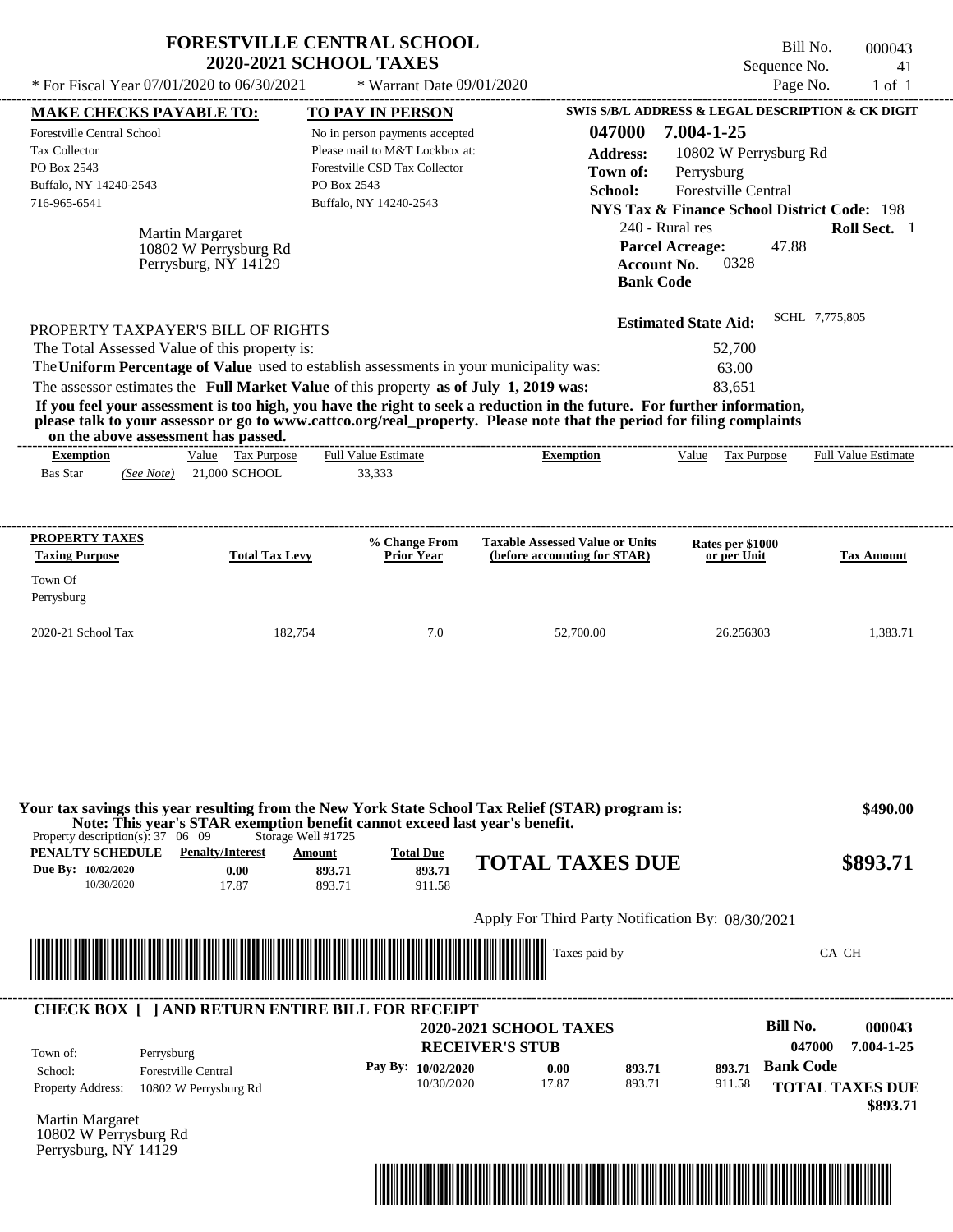|                                                                                                                                                                                            | <b>2020-2021 SCHOOL TAXES</b>                      | <b>FORESTVILLE CENTRAL SCHOOL</b>                                                                                                          |                                                                                                                                | Sequence No.                                                                                                                                                                                         | Bill No.<br>000044<br>42   |
|--------------------------------------------------------------------------------------------------------------------------------------------------------------------------------------------|----------------------------------------------------|--------------------------------------------------------------------------------------------------------------------------------------------|--------------------------------------------------------------------------------------------------------------------------------|------------------------------------------------------------------------------------------------------------------------------------------------------------------------------------------------------|----------------------------|
| * For Fiscal Year 07/01/2020 to 06/30/2021                                                                                                                                                 |                                                    | * Warrant Date 09/01/2020                                                                                                                  |                                                                                                                                | Page No.                                                                                                                                                                                             | $1$ of $1$                 |
| <b>MAKE CHECKS PAYABLE TO:</b>                                                                                                                                                             |                                                    | TO PAY IN PERSON                                                                                                                           |                                                                                                                                | SWIS S/B/L ADDRESS & LEGAL DESCRIPTION & CK DIGIT                                                                                                                                                    |                            |
| <b>Forestville Central School</b><br><b>Tax Collector</b><br>PO Box 2543<br>Buffalo, NY 14240-2543<br>716-965-6541<br>12657 Route 39                                                       | <b>MAYS TERRENCE J</b><br>Perrysburg, NY 14129     | No in person payments accepted<br>Please mail to M&T Lockbox at:<br>Forestville CSD Tax Collector<br>PO Box 2543<br>Buffalo, NY 14240-2543 | 047000<br><b>Address:</b><br>Town of:<br>School:<br><b>Account No.</b><br><b>Bank Code</b>                                     | 15.002-1-9.2<br>12657 Route 39<br>Perrysburg<br><b>Forestville Central</b><br><b>NYS Tax &amp; Finance School District Code: 198</b><br>210 - 1 Family Res<br><b>Parcel Acreage:</b><br>3.31<br>0839 | Roll Sect. 1               |
| PROPERTY TAXPAYER'S BILL OF RIGHTS                                                                                                                                                         |                                                    |                                                                                                                                            |                                                                                                                                | <b>Estimated State Aid:</b>                                                                                                                                                                          | SCHL 7,775,805             |
| The Total Assessed Value of this property is:                                                                                                                                              |                                                    |                                                                                                                                            |                                                                                                                                | 86,200                                                                                                                                                                                               |                            |
| The Uniform Percentage of Value used to establish assessments in your municipality was:                                                                                                    |                                                    |                                                                                                                                            |                                                                                                                                | 63.00                                                                                                                                                                                                |                            |
| The assessor estimates the Full Market Value of this property as of July 1, 2019 was:                                                                                                      |                                                    |                                                                                                                                            |                                                                                                                                | 136,825                                                                                                                                                                                              |                            |
|                                                                                                                                                                                            | Value Tax Purpose                                  | ---------------------------<br><b>Full Value Estimate</b>                                                                                  | <b>Exemption</b>                                                                                                               | Value Tax Purpose                                                                                                                                                                                    | <b>Full Value Estimate</b> |
| <b>Exemption</b><br><b>Star Check</b><br>(See Note)                                                                                                                                        | 21,000                                             | 33,333                                                                                                                                     |                                                                                                                                |                                                                                                                                                                                                      |                            |
| PROPERTY TAXES<br><b>Taxing Purpose</b>                                                                                                                                                    | <b>Total Tax Levy</b>                              | % Change From<br><b>Prior Year</b>                                                                                                         | <b>Taxable Assessed Value or Units</b>                                                                                         | Rates per \$1000<br>or per Unit                                                                                                                                                                      | <b>Tax Amount</b>          |
| Town Of<br>Perrysburg                                                                                                                                                                      |                                                    |                                                                                                                                            |                                                                                                                                |                                                                                                                                                                                                      |                            |
| 2020-21 School Tax                                                                                                                                                                         | 182,754                                            | 7.0                                                                                                                                        | 86,200.00                                                                                                                      | 26.256303                                                                                                                                                                                            | 2,263.29                   |
| or underpayment can be reconciled on your next tax return or STAR Credit Check.<br>Property description(s): $35 \quad 06 \quad 09$<br>PENALTY SCHEDULE<br>Due By: 10/02/2020<br>10/30/2020 | <b>Penalty/Interest</b><br>Amount<br>0.00<br>45.27 | <b>Total Due</b><br>2,263.29<br>2,263.29<br>2,308.56<br>2,263.29                                                                           | An estimated STAR check has been or will be mailed to you by the NYS Tax Department. Any overpayment<br><b>TOTAL TAXES DUE</b> |                                                                                                                                                                                                      | \$2,263.29                 |



| Town of:                 | Perrysburg                 | <b>2020-2021 SCHOOL TAXES</b><br><b>RECEIVER'S STUB</b> |       |          |          | Bill No.<br>047000 | 000044<br>15.002-1-9.2               |
|--------------------------|----------------------------|---------------------------------------------------------|-------|----------|----------|--------------------|--------------------------------------|
| School:                  | <b>Forestville Central</b> | Pay By: $10/02/2020$                                    | 0.00  | 2,263.29 | 2,263,29 | <b>Bank Code</b>   |                                      |
| <b>Property Address:</b> | 12657 Route 39             | 10/30/2020                                              | 45.27 | 2.263.29 | 2,308.56 |                    | <b>TOTAL TAXES DUE</b><br>\$2,263.29 |



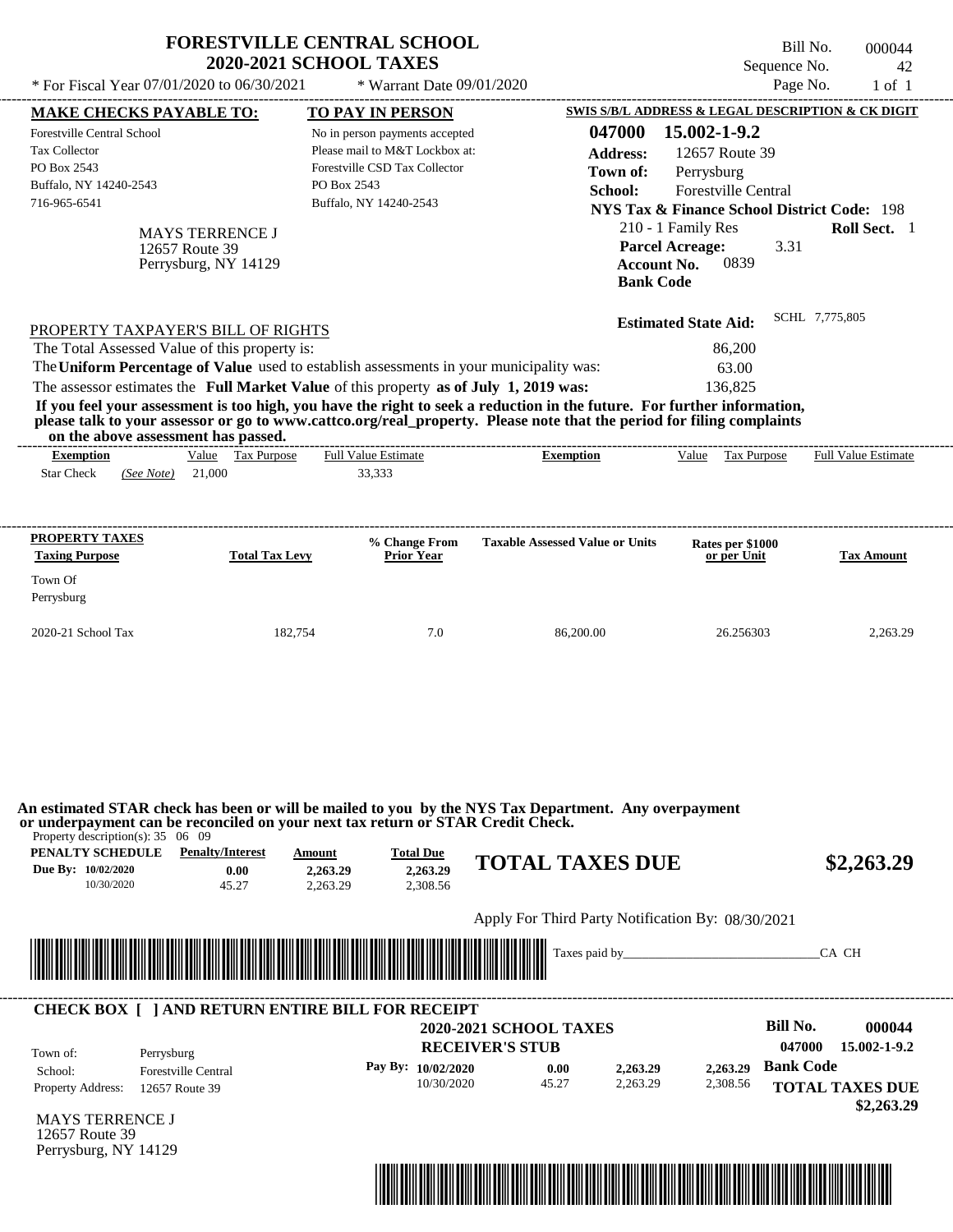| * For Fiscal Year 07/01/2020 to 06/30/2021                                                                                       |                                                         | <b>FORESTVILLE CENTRAL SCHOOL</b><br><b>2020-2021 SCHOOL TAXES</b><br>* Warrant Date 09/01/2020                                                                                  |                                                                                                                                                                                                                                                      | Bill No.<br>Sequence No.<br>Page No.                                                                                                                                                                                           | 000045<br>43<br>$1$ of $1$         |
|----------------------------------------------------------------------------------------------------------------------------------|---------------------------------------------------------|----------------------------------------------------------------------------------------------------------------------------------------------------------------------------------|------------------------------------------------------------------------------------------------------------------------------------------------------------------------------------------------------------------------------------------------------|--------------------------------------------------------------------------------------------------------------------------------------------------------------------------------------------------------------------------------|------------------------------------|
| <b>MAKE CHECKS PAYABLE TO:</b>                                                                                                   |                                                         | <b>TO PAY IN PERSON</b>                                                                                                                                                          |                                                                                                                                                                                                                                                      | SWIS S/B/L ADDRESS & LEGAL DESCRIPTION & CK DIGIT                                                                                                                                                                              |                                    |
| <b>Forestville Central School</b><br><b>Tax Collector</b><br>PO Box 2543<br>Buffalo, NY 14240-2543<br>716-965-6541<br>PO Box 390 | Mikula Joseph<br>Cassadaga, NY 14718                    | No in person payments accepted<br>Please mail to M&T Lockbox at:<br>Forestville CSD Tax Collector<br>PO Box 2543<br>Buffalo, NY 14240-2543                                       | 047000<br><b>Address:</b><br>Town of:<br>School:<br><b>Bank Code</b>                                                                                                                                                                                 | 15.002-1-33<br><b>Edwards Corners Rd</b><br>Perrysburg<br>Forestville Central<br><b>NYS Tax &amp; Finance School District Code: 198</b><br>323 - Vacant rural<br>75.00<br><b>Parcel Acreage:</b><br>0346<br><b>Account No.</b> | Roll Sect. 1                       |
| PROPERTY TAXPAYER'S BILL OF RIGHTS<br>The Total Assessed Value of this property is:<br>on the above assessment has passed.       |                                                         | The Uniform Percentage of Value used to establish assessments in your municipality was:<br>The assessor estimates the Full Market Value of this property as of July 1, 2019 was: | If you feel your assessment is too high, you have the right to seek a reduction in the future. For further information,<br>please talk to your assessor or go to www.cattco.org/real_property. Please note that the period for filing complaints<br> | <b>Estimated State Aid:</b><br>30,000<br>63.00<br>47,619                                                                                                                                                                       | SCHL 7,775,805                     |
| <b>Exemption</b>                                                                                                                 | Value Tax Purpose                                       | <b>Full Value Estimate</b>                                                                                                                                                       | <b>Exemption</b>                                                                                                                                                                                                                                     | Value Tax Purpose                                                                                                                                                                                                              | <b>Full Value Estimate</b>         |
| PROPERTY TAXES<br><b>Taxing Purpose</b><br>Town Of                                                                               | <b>Total Tax Levy</b>                                   | % Change From<br><b>Prior Year</b>                                                                                                                                               | <b>Taxable Assessed Value or Units</b>                                                                                                                                                                                                               | Rates per \$1000<br>or per Unit                                                                                                                                                                                                | <b>Tax Amount</b>                  |
| Perrysburg<br>2020-21 School Tax                                                                                                 | 182,754                                                 | 7.0                                                                                                                                                                              | 30,000.00                                                                                                                                                                                                                                            | 26.256303                                                                                                                                                                                                                      | 787.69                             |
| Property description(s): $34 \quad 06 \quad 09$<br>PENALTY SCHEDULE<br>Due By: 10/02/2020                                        | No Frontage<br><b>Penalty/Interest</b><br>0.00          | <b>Total Due</b><br>Amount<br>787.69<br>787.69                                                                                                                                   | <b>TOTAL TAXES DUE</b>                                                                                                                                                                                                                               |                                                                                                                                                                                                                                | \$787.69                           |
| 10/30/2020                                                                                                                       | 15.75                                                   | 787.69<br>803.44                                                                                                                                                                 | Apply For Third Party Notification By: 08/30/2021                                                                                                                                                                                                    |                                                                                                                                                                                                                                |                                    |
|                                                                                                                                  |                                                         |                                                                                                                                                                                  | Taxes paid by_                                                                                                                                                                                                                                       |                                                                                                                                                                                                                                | CA CH                              |
| Town of:<br>Perrysburg                                                                                                           |                                                         | <b>CHECK BOX [ ] AND RETURN ENTIRE BILL FOR RECEIPT</b>                                                                                                                          | 2020-2021 SCHOOL TAXES<br><b>RECEIVER'S STUB</b>                                                                                                                                                                                                     | <b>Bill No.</b><br>047000                                                                                                                                                                                                      | 000045<br>15.002-1-33              |
| School:<br>Property Address:                                                                                                     | <b>Forestville Central</b><br><b>Edwards Corners Rd</b> | Pay By: 10/02/2020<br>10/30/2020                                                                                                                                                 | 0.00<br>787.69<br>15.75<br>787.69                                                                                                                                                                                                                    | <b>Bank Code</b><br>787.69<br>803.44                                                                                                                                                                                           | <b>TOTAL TAXES DUE</b><br>\$787.69 |

Mikula Joseph PO Box 390 Cassadaga, NY 14718

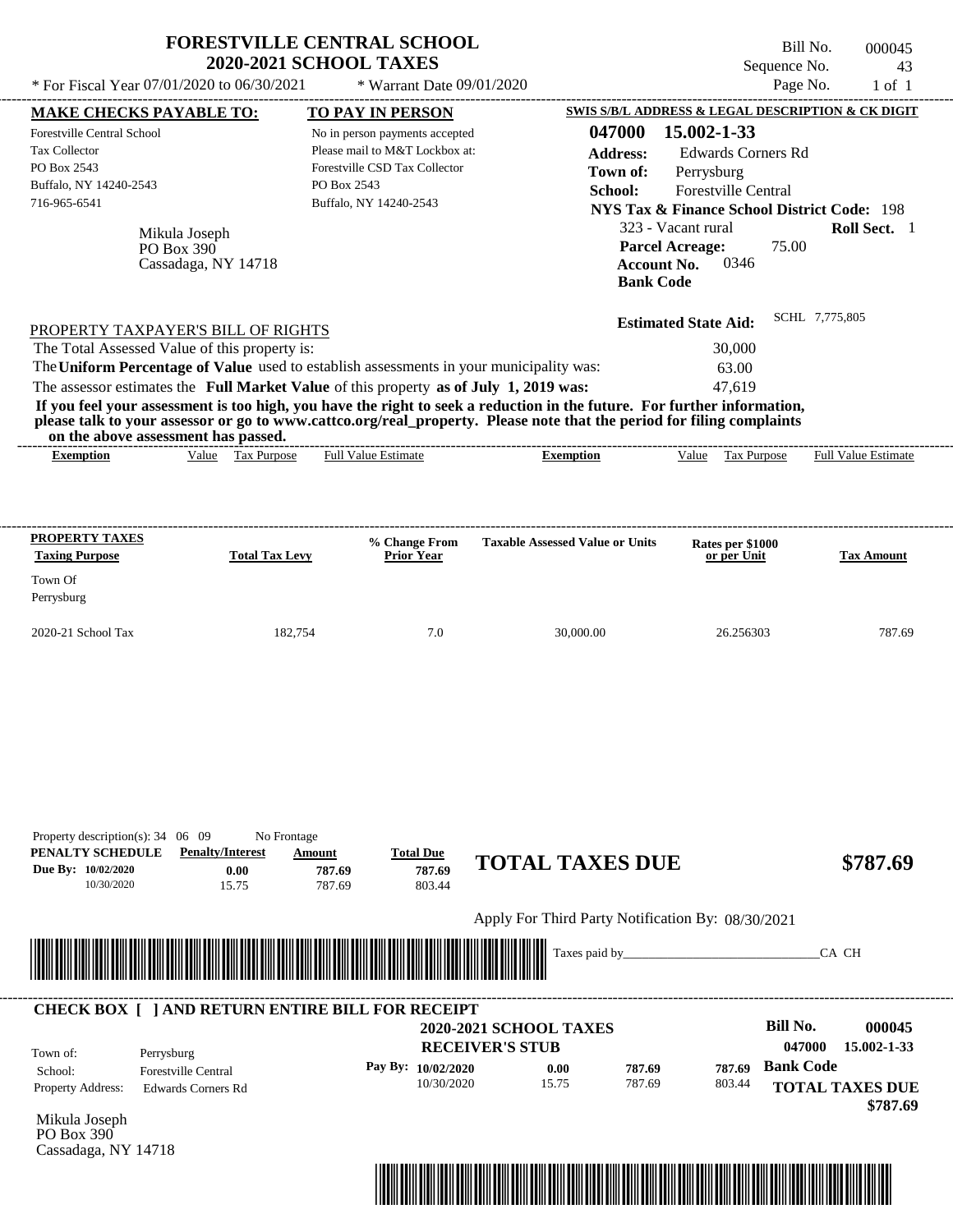| * For Fiscal Year 07/01/2020 to 06/30/2021                                                              |                                          | <b>FORESTVILLE CENTRAL SCHOOL</b><br><b>2020-2021 SCHOOL TAXES</b><br>* Warrant Date 09/01/2020                                                          |                                                                                                                             | Sequence No.<br>Page No.                               | Bill No.<br>000047<br>44<br>$1$ of $1$ |
|---------------------------------------------------------------------------------------------------------|------------------------------------------|----------------------------------------------------------------------------------------------------------------------------------------------------------|-----------------------------------------------------------------------------------------------------------------------------|--------------------------------------------------------|----------------------------------------|
| <b>MAKE CHECKS PAYABLE TO:</b>                                                                          |                                          | <b>TO PAY IN PERSON</b>                                                                                                                                  |                                                                                                                             | SWIS S/B/L ADDRESS & LEGAL DESCRIPTION & CK DIGIT      |                                        |
| <b>Forestville Central School</b>                                                                       |                                          | No in person payments accepted                                                                                                                           | 047000                                                                                                                      | 7.004-1-40.5                                           |                                        |
| Tax Collector                                                                                           |                                          | Please mail to M&T Lockbox at:                                                                                                                           | <b>Address:</b>                                                                                                             | 10581 W Perrysburg Rd                                  |                                        |
| PO Box 2543                                                                                             |                                          | Forestville CSD Tax Collector                                                                                                                            | Town of:                                                                                                                    | Perrysburg                                             |                                        |
| Buffalo, NY 14240-2543                                                                                  |                                          | PO Box 2543                                                                                                                                              | School:                                                                                                                     | Forestville Central                                    |                                        |
| 716-965-6541                                                                                            |                                          | Buffalo, NY 14240-2543                                                                                                                                   |                                                                                                                             | <b>NYS Tax &amp; Finance School District Code: 198</b> |                                        |
| Nash Gary W                                                                                             |                                          |                                                                                                                                                          |                                                                                                                             | 270 - Mfg housing                                      | Roll Sect. 1                           |
| Nash Linda L                                                                                            |                                          |                                                                                                                                                          |                                                                                                                             | <b>Parcel Acreage:</b><br>1.67                         |                                        |
| PO Box 227                                                                                              | Perrysburg, NY 14129                     |                                                                                                                                                          |                                                                                                                             | 0861<br><b>Account No.</b>                             |                                        |
|                                                                                                         |                                          |                                                                                                                                                          |                                                                                                                             | <b>Bank Code</b>                                       |                                        |
| PROPERTY TAXPAYER'S BILL OF RIGHTS                                                                      |                                          |                                                                                                                                                          |                                                                                                                             | <b>Estimated State Aid:</b>                            | SCHL 7,775,805                         |
| The Total Assessed Value of this property is:                                                           |                                          |                                                                                                                                                          |                                                                                                                             | 68,800                                                 |                                        |
|                                                                                                         |                                          | The Uniform Percentage of Value used to establish assessments in your municipality was:                                                                  |                                                                                                                             | 63.00                                                  |                                        |
|                                                                                                         |                                          | The assessor estimates the Full Market Value of this property as of July 1, 2019 was:                                                                    |                                                                                                                             | 109,206                                                |                                        |
|                                                                                                         |                                          |                                                                                                                                                          | If you feel your assessment is too high, you have the right to seek a reduction in the future. For further information,     |                                                        |                                        |
|                                                                                                         |                                          |                                                                                                                                                          | please talk to your assessor or go to www.cattco.org/real_property. Please note that the period for filing complaints       |                                                        |                                        |
| on the above assessment has passed.<br><b>Exemption</b>                                                 | Value Tax Purpose                        | Full Value Estimate                                                                                                                                      | -------------------------------<br><b>Exemption</b>                                                                         | Value Tax Purpose                                      | <b>Full Value Estimate</b>             |
| Enh Star<br>(See Note)                                                                                  | 48,860 SCHOOL                            | 77,556                                                                                                                                                   |                                                                                                                             |                                                        |                                        |
|                                                                                                         |                                          |                                                                                                                                                          |                                                                                                                             |                                                        |                                        |
|                                                                                                         |                                          |                                                                                                                                                          |                                                                                                                             |                                                        |                                        |
| <b>PROPERTY TAXES</b>                                                                                   | <b>Total Tax Levy</b>                    | % Change From                                                                                                                                            | <b>Taxable Assessed Value or Units</b>                                                                                      | Rates per \$1000                                       |                                        |
| <b>Taxing Purpose</b>                                                                                   |                                          | <b>Prior Year</b>                                                                                                                                        | (before accounting for STAR)                                                                                                | or per Unit                                            | <b>Tax Amount</b>                      |
| Town Of                                                                                                 |                                          |                                                                                                                                                          |                                                                                                                             |                                                        |                                        |
| Perrysburg                                                                                              |                                          |                                                                                                                                                          |                                                                                                                             |                                                        |                                        |
| 2020-21 School Tax                                                                                      | 182,754                                  | 7.0                                                                                                                                                      | 68,800.00                                                                                                                   | 26.256303                                              | 1,806.43                               |
|                                                                                                         |                                          |                                                                                                                                                          |                                                                                                                             |                                                        |                                        |
| Property description(s): $44 \quad 06 \quad 09$<br>PENALTY SCHEDULE<br>Due By: 10/02/2020<br>10/30/2020 | <b>Penalty/Interest</b><br>0.00<br>13.67 | Note: This year's STAR exemption benefit cannot exceed last year's benefit.<br><b>Total Due</b><br><b>Amount</b><br>683.43<br>683.43<br>683.43<br>697.10 | Your tax savings this year resulting from the New York State School Tax Relief (STAR) program is:<br><b>TOTAL TAXES DUE</b> |                                                        | \$1,123.00<br>\$683.43                 |
|                                                                                                         |                                          |                                                                                                                                                          |                                                                                                                             |                                                        |                                        |
|                                                                                                         |                                          |                                                                                                                                                          | Apply For Third Party Notification By: 08/30/2021                                                                           |                                                        |                                        |
|                                                                                                         |                                          |                                                                                                                                                          |                                                                                                                             |                                                        | CA CH                                  |
|                                                                                                         |                                          |                                                                                                                                                          |                                                                                                                             |                                                        |                                        |
|                                                                                                         |                                          | <b>CHECK BOX [ ] AND RETURN ENTIRE BILL FOR RECEIPT</b>                                                                                                  |                                                                                                                             |                                                        |                                        |
|                                                                                                         |                                          |                                                                                                                                                          | <b>2020-2021 SCHOOL TAXES</b>                                                                                               | <b>Bill No.</b>                                        | 000047                                 |
| Town of:<br>Perrysburg                                                                                  |                                          |                                                                                                                                                          | <b>RECEIVER'S STUB</b>                                                                                                      | 047000                                                 | 7.004-1-40.5                           |
| <b>Forestville Central</b><br>School:                                                                   |                                          | Pay By: 10/02/2020                                                                                                                                       | 0.00<br>683.43                                                                                                              | <b>Bank Code</b><br>683.43                             |                                        |
| Property Address:                                                                                       |                                          |                                                                                                                                                          | 13.67<br>683.43                                                                                                             | 697.10                                                 |                                        |
|                                                                                                         | 10581 W Perrysburg Rd                    | 10/30/2020                                                                                                                                               |                                                                                                                             |                                                        |                                        |
| Nash Gary W                                                                                             |                                          |                                                                                                                                                          |                                                                                                                             |                                                        | <b>TOTAL TAXES DUE</b><br>\$683.43     |

Nash Linda L PO Box 227 Perrysburg, NY 14129

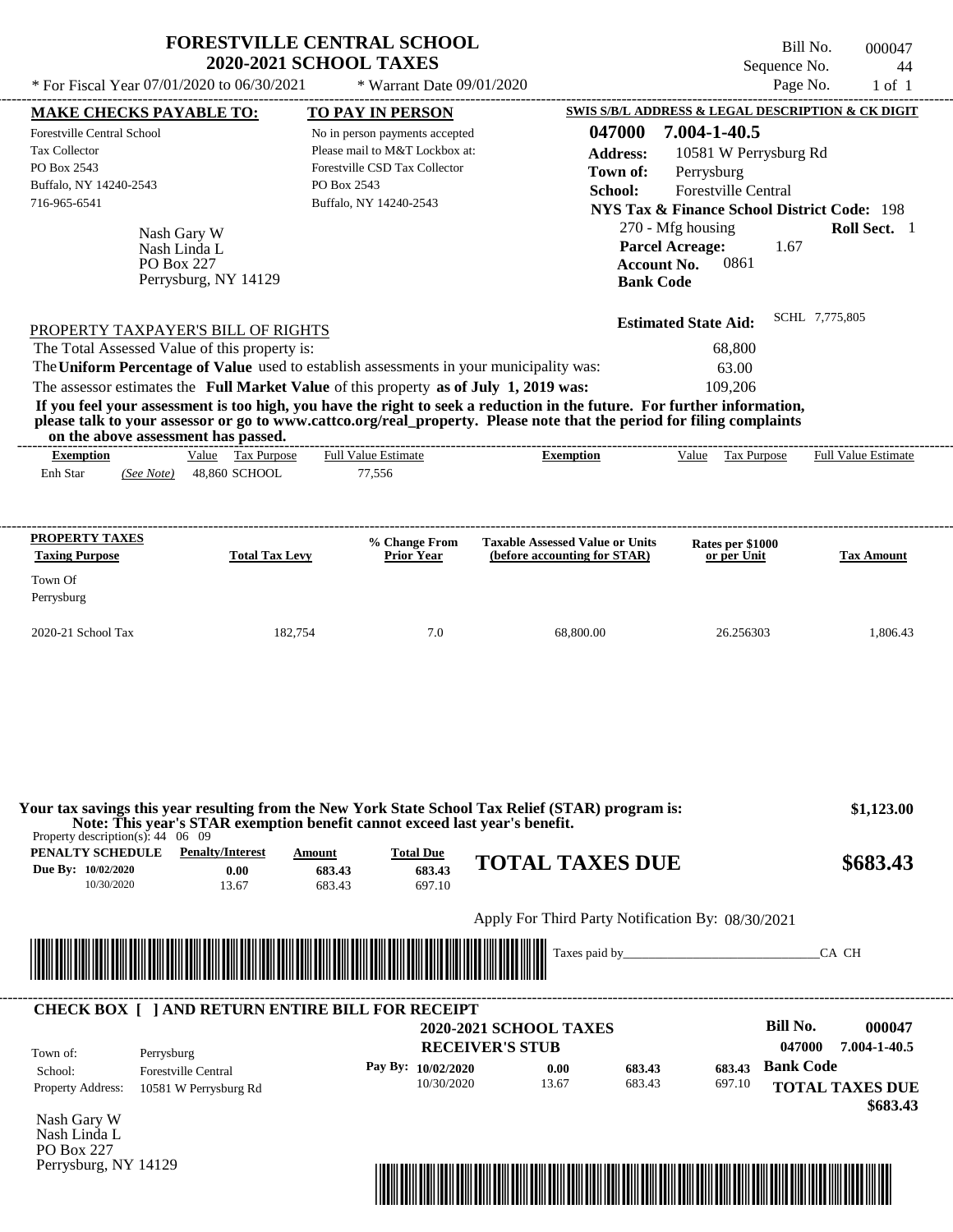|                                                                                                                                                                                                                                                                                         | <b>FORESTVILLE CENTRAL SCHOOL</b><br><b>2020-2021 SCHOOL TAXES</b> |                                        |                                                                                         | Bill No.<br>Sequence No. | 000048<br>45               |
|-----------------------------------------------------------------------------------------------------------------------------------------------------------------------------------------------------------------------------------------------------------------------------------------|--------------------------------------------------------------------|----------------------------------------|-----------------------------------------------------------------------------------------|--------------------------|----------------------------|
| * For Fiscal Year $07/01/2020$ to $06/30/2021$                                                                                                                                                                                                                                          | * Warrant Date $09/01/2020$                                        |                                        |                                                                                         | Page No.                 | $1$ of $1$                 |
| <b>MAKE CHECKS PAYABLE TO:</b>                                                                                                                                                                                                                                                          | <b>TO PAY IN PERSON</b>                                            |                                        | SWIS S/B/L ADDRESS & LEGAL DESCRIPTION & CK DIGIT                                       |                          |                            |
| Forestville Central School                                                                                                                                                                                                                                                              | No in person payments accepted                                     | 047000                                 | $7.004 - 1 - 1$                                                                         |                          |                            |
| <b>Tax Collector</b>                                                                                                                                                                                                                                                                    | Please mail to M&T Lockbox at:                                     | <b>Address:</b>                        | County Line Rd                                                                          |                          |                            |
| PO Box 2543                                                                                                                                                                                                                                                                             | Forestville CSD Tax Collector                                      | Town of:                               | Perrysburg                                                                              |                          |                            |
| Buffalo, NY 14240-2543                                                                                                                                                                                                                                                                  | PO Box 2543                                                        | School:                                | <b>Forestville Central</b>                                                              |                          |                            |
| 716-965-6541                                                                                                                                                                                                                                                                            | Buffalo, NY 14240-2543                                             |                                        | <b>NYS Tax &amp; Finance School District Code: 198</b>                                  |                          |                            |
| Pagett James<br>Pageett Penny<br>$87\overline{9}3$ Route 62<br>South Dayton, NY 14138                                                                                                                                                                                                   |                                                                    |                                        | 323 - Vacant rural<br><b>Parcel Acreage:</b><br>0340<br>Account No.<br><b>Bank Code</b> | 13.65                    | Roll Sect. 1               |
| PROPERTY TAXPAYER'S BILL OF RIGHTS<br>The Total Assessed Value of this property is:                                                                                                                                                                                                     |                                                                    |                                        | <b>Estimated State Aid:</b><br>8.600                                                    | SCHL 7,775,805           |                            |
| The Uniform Percentage of Value used to establish assessments in your municipality was:                                                                                                                                                                                                 |                                                                    |                                        | 63.00                                                                                   |                          |                            |
| The assessor estimates the Full Market Value of this property as of July 1, 2019 was:                                                                                                                                                                                                   |                                                                    |                                        | 13.651                                                                                  |                          |                            |
| If you feel your assessment is too high, you have the right to seek a reduction in the future. For further information,<br>please talk to your assessor or go to www.cattco.org/real_property. Please note that the period for filing complaints<br>on the above assessment has passed. |                                                                    |                                        |                                                                                         |                          |                            |
| Value Tax Purpose<br><b>Exemption</b>                                                                                                                                                                                                                                                   | <b>Full Value Estimate</b>                                         | <b>Exemption</b>                       | Tax Purpose<br>Value                                                                    |                          | <b>Full Value Estimate</b> |
|                                                                                                                                                                                                                                                                                         |                                                                    |                                        |                                                                                         |                          |                            |
|                                                                                                                                                                                                                                                                                         |                                                                    |                                        |                                                                                         |                          |                            |
| PROPERTY TAXES<br><b>Taxing Purpose</b><br><b>Total Tax Levy</b>                                                                                                                                                                                                                        | % Change From<br><b>Prior Year</b>                                 | <b>Taxable Assessed Value or Units</b> | Rates per \$1000<br>or per Unit                                                         |                          | <b>Tax Amount</b>          |

2020-21 School Tax 182,754 7.0 8,600.00 26.256303 225.80

| Property description(s): $45 \quad 06 \quad 09$<br>PENALTY SCHEDULE<br>Due By: 10/02/2020<br>10/30/2020 | <b>Penalty/Interest</b><br>0.00<br>4.52                 | Amount<br>225.80<br>225.80                                                                                           | <b>Total Due</b><br>225.80<br>230.32 | <b>TOTAL TAXES DUE</b>                                  |               |                                                   |        |                        | \$225.80                  |
|---------------------------------------------------------------------------------------------------------|---------------------------------------------------------|----------------------------------------------------------------------------------------------------------------------|--------------------------------------|---------------------------------------------------------|---------------|---------------------------------------------------|--------|------------------------|---------------------------|
|                                                                                                         |                                                         |                                                                                                                      |                                      |                                                         |               | Apply For Third Party Notification By: 08/30/2021 |        |                        |                           |
|                                                                                                         |                                                         | <u> Tanzania di Baratta di Baratta di Baratta di Baratta di Baratta di Baratta di Baratta di Baratta di Baratta </u> |                                      |                                                         | Taxes paid by |                                                   |        | CA CH                  |                           |
|                                                                                                         | <b>CHECK BOX [ ] AND RETURN ENTIRE BILL FOR RECEIPT</b> |                                                                                                                      |                                      |                                                         |               |                                                   |        |                        |                           |
| Town of:                                                                                                | Perrysburg                                              |                                                                                                                      |                                      | <b>2020-2021 SCHOOL TAXES</b><br><b>RECEIVER'S STUB</b> |               |                                                   |        | Bill No.<br>047000     | 000048<br>$7.004 - 1 - 1$ |
| School:                                                                                                 | <b>Forestville Central</b>                              |                                                                                                                      | Pay By: 10/02/2020                   |                                                         | 0.00          | 225.80                                            | 225.80 | <b>Bank Code</b>       |                           |
| Property Address:                                                                                       | County Line Rd                                          |                                                                                                                      | 10/30/2020                           |                                                         | 4.52          | 225.80                                            | 230.32 | <b>TOTAL TAXES DUE</b> | \$225.80                  |
| Pagett James<br>Pageett Penny<br>8793 Route 62<br>South Dayton, NY 14138                                |                                                         |                                                                                                                      |                                      |                                                         |               |                                                   |        |                        |                           |

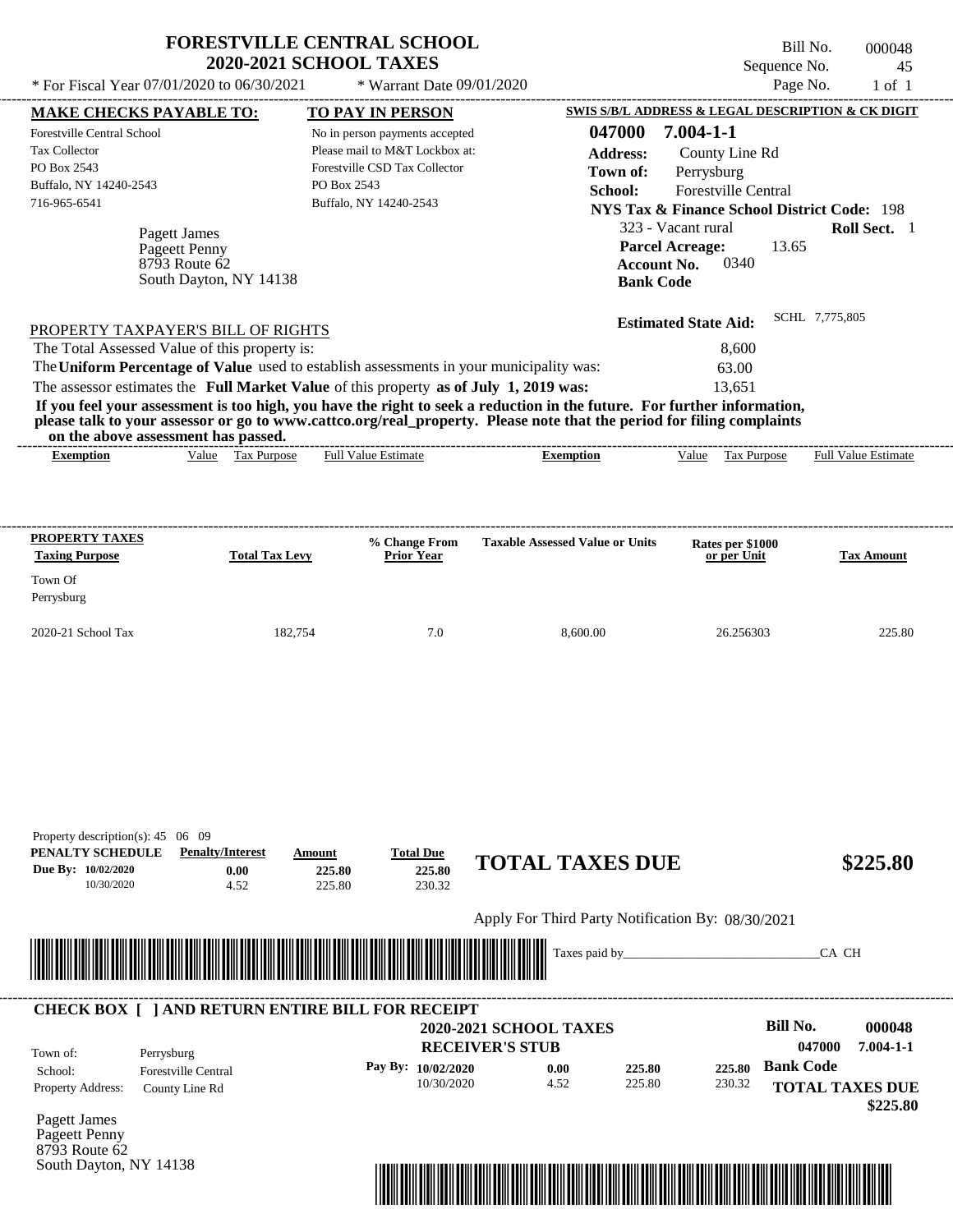|                                                                                                                                                                                                                                                                                                                                                                                                                                                                                                                             | <b>FORESTVILLE CENTRAL SCHOOL</b><br><b>2020-2021 SCHOOL TAXES</b>                                                                                                    |                                                                                                                                         | Bill No.<br>Sequence No.                                                                                                                                                                                   | 000049<br>46               |
|-----------------------------------------------------------------------------------------------------------------------------------------------------------------------------------------------------------------------------------------------------------------------------------------------------------------------------------------------------------------------------------------------------------------------------------------------------------------------------------------------------------------------------|-----------------------------------------------------------------------------------------------------------------------------------------------------------------------|-----------------------------------------------------------------------------------------------------------------------------------------|------------------------------------------------------------------------------------------------------------------------------------------------------------------------------------------------------------|----------------------------|
| * For Fiscal Year 07/01/2020 to 06/30/2021                                                                                                                                                                                                                                                                                                                                                                                                                                                                                  | * Warrant Date 09/01/2020                                                                                                                                             |                                                                                                                                         | Page No.                                                                                                                                                                                                   | $1$ of $1$                 |
| <b>MAKE CHECKS PAYABLE TO:</b><br>Forestville Central School<br>Tax Collector<br>PO Box 2543<br>Buffalo, NY 14240-2543<br>716-965-6541<br>Perison Jessie C<br>10773 West Perrysburg Road<br>Perrysburg, NY 14129                                                                                                                                                                                                                                                                                                            | <b>TO PAY IN PERSON</b><br>No in person payments accepted<br>Please mail to M&T Lockbox at:<br>Forestville CSD Tax Collector<br>PO Box 2543<br>Buffalo, NY 14240-2543 | 047000<br><b>Address:</b><br>Town of:<br>School:<br>240 - Rural res<br><b>Parcel Acreage:</b><br><b>Account No.</b><br><b>Bank Code</b> | SWIS S/B/L ADDRESS & LEGAL DESCRIPTION & CK DIGIT<br>7.004-1-48.1<br>10773 W Perrysburg Rd<br>Perrysburg<br>Forestville Central<br><b>NYS Tax &amp; Finance School District Code: 198</b><br>48.25<br>0251 | Roll Sect. 1               |
| PROPERTY TAXPAYER'S BILL OF RIGHTS<br>The Total Assessed Value of this property is:<br>The Uniform Percentage of Value used to establish assessments in your municipality was:<br>The assessor estimates the Full Market Value of this property as of July 1, 2019 was:<br>If you feel your assessment is too high, you have the right to seek a reduction in the future. For further information,<br>please talk to your assessor or go to www.cattco.org/real_property. Please note that the period for filing complaints |                                                                                                                                                                       |                                                                                                                                         | <b>Estimated State Aid:</b><br>81,000<br>63.00<br>128,571                                                                                                                                                  | SCHL 7,775,805             |
| on the above assessment has passed.<br>Value Tax Purpose<br><b>Exemption</b>                                                                                                                                                                                                                                                                                                                                                                                                                                                | <b>Full Value Estimate</b>                                                                                                                                            | <b>Exemption</b>                                                                                                                        | Value<br>Tax Purpose                                                                                                                                                                                       | <b>Full Value Estimate</b> |
| PROPERTY TAXES<br><b>Taxing Purpose</b><br>Town Of                                                                                                                                                                                                                                                                                                                                                                                                                                                                          | % Change From<br><b>Total Tax Levy</b><br><b>Prior Year</b>                                                                                                           | <b>Taxable Assessed Value or Units</b>                                                                                                  | Rates per \$1000<br>or per Unit                                                                                                                                                                            | <b>Tax Amount</b>          |
|                                                                                                                                                                                                                                                                                                                                                                                                                                                                                                                             |                                                                                                                                                                       |                                                                                                                                         |                                                                                                                                                                                                            |                            |
| Perrysburg<br>2020-21 School Tax                                                                                                                                                                                                                                                                                                                                                                                                                                                                                            | 182,754<br>7.0                                                                                                                                                        | 81,000.00                                                                                                                               | 26.256303                                                                                                                                                                                                  | 2,126.76                   |

Apply For Third Party Notification By: 08/30/2021



## Perison Jessie C **RECEIVER'S STUB Bill No. 000049 Pay By: 10/02/2020 b 0.00 c 2,126.76 b 2,126.76 Bank Code** Property Address: 10773 W Perrysburg Rd Perrysburg School: Forestville Central **TOTAL TAXES DUE \$2,126.76 2020-2021 SCHOOL TAXES 047000 7.004-1-48.1** 10/30/2020 42.54 **0.00** 2,126.76 **2,126.76** 2,169.30 **2,126.76** Town of: ---------------------------------------------------------------------------------------------------------------------------------------------------------------------------------------------------- **CHECK BOX [ ] AND RETURN ENTIRE BILL FOR RECEIPT**

10773 West Perrysburg Road Perrysburg, NY 14129

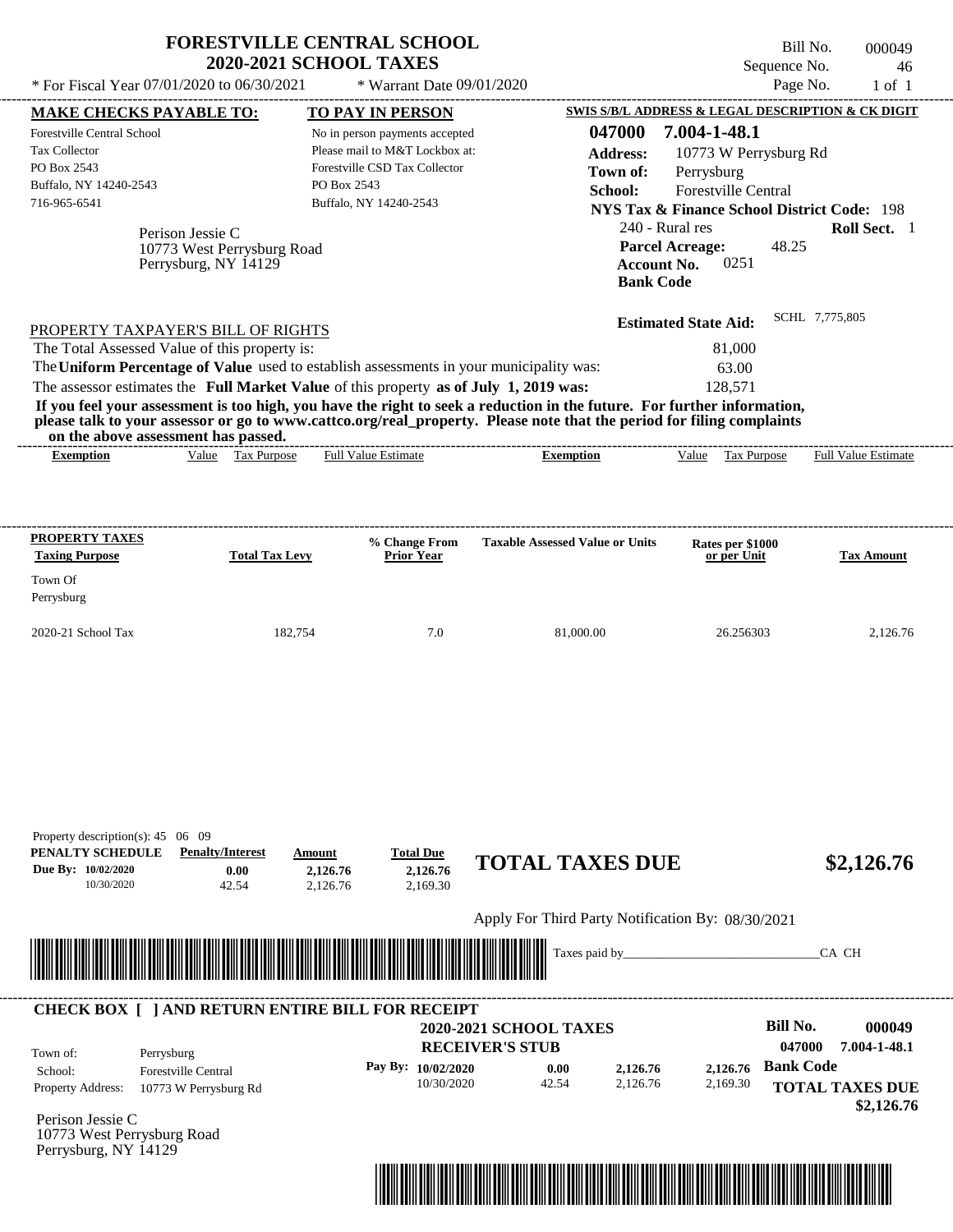|                                                                                                                                                                                                                                                                                         | <b>FORESTVILLE CENTRAL SCHOOL</b><br><b>2020-2021 SCHOOL TAXES</b>      |                                                   | Sequence No.                                           | Bill No.<br>000051<br>47   |
|-----------------------------------------------------------------------------------------------------------------------------------------------------------------------------------------------------------------------------------------------------------------------------------------|-------------------------------------------------------------------------|---------------------------------------------------|--------------------------------------------------------|----------------------------|
| * For Fiscal Year 07/01/2020 to 06/30/2021                                                                                                                                                                                                                                              | * Warrant Date 09/01/2020                                               |                                                   |                                                        | Page No.<br>$1$ of $1$     |
| <b>MAKE CHECKS PAYABLE TO:</b>                                                                                                                                                                                                                                                          | TO PAY IN PERSON                                                        |                                                   | SWIS S/B/L ADDRESS & LEGAL DESCRIPTION & CK DIGIT      |                            |
| Forestville Central School                                                                                                                                                                                                                                                              | No in person payments accepted                                          | 047000                                            | 7.004-1-40.4                                           |                            |
| <b>Tax Collector</b>                                                                                                                                                                                                                                                                    | Please mail to M&T Lockbox at:                                          | <b>Address:</b>                                   | W Perrysburg Rd                                        |                            |
| PO Box 2543                                                                                                                                                                                                                                                                             | Forestville CSD Tax Collector                                           | Town of:                                          | Perrysburg                                             |                            |
| Buffalo, NY 14240-2543                                                                                                                                                                                                                                                                  | PO Box 2543                                                             | School:                                           | Forestville Central                                    |                            |
| 716-965-6541                                                                                                                                                                                                                                                                            | Buffalo, NY 14240-2543                                                  |                                                   | <b>NYS Tax &amp; Finance School District Code: 198</b> |                            |
|                                                                                                                                                                                                                                                                                         |                                                                         |                                                   | 240 - Rural res                                        | Roll Sect. 1               |
| Pinkowski Keith                                                                                                                                                                                                                                                                         |                                                                         |                                                   | 128.40<br><b>Parcel Acreage:</b>                       |                            |
| 419 McKinley Ave<br>Dunkirk, NY 14048                                                                                                                                                                                                                                                   |                                                                         | <b>Account No.</b>                                | 0365                                                   |                            |
|                                                                                                                                                                                                                                                                                         |                                                                         | <b>Bank Code</b>                                  |                                                        |                            |
|                                                                                                                                                                                                                                                                                         |                                                                         |                                                   | <b>Estimated State Aid:</b>                            | SCHL 7,775,805             |
| PROPERTY TAXPAYER'S BILL OF RIGHTS                                                                                                                                                                                                                                                      |                                                                         |                                                   |                                                        |                            |
| The Total Assessed Value of this property is:                                                                                                                                                                                                                                           |                                                                         |                                                   | 136,400                                                |                            |
| The Uniform Percentage of Value used to establish assessments in your municipality was:                                                                                                                                                                                                 |                                                                         |                                                   | 63.00                                                  |                            |
| The assessor estimates the Full Market Value of this property as of July 1, 2019 was:                                                                                                                                                                                                   |                                                                         |                                                   | 216,508                                                |                            |
| If you feel your assessment is too high, you have the right to seek a reduction in the future. For further information,<br>please talk to your assessor or go to www.cattco.org/real_property. Please note that the period for filing complaints<br>on the above assessment has passed. |                                                                         |                                                   |                                                        |                            |
| Value Tax Purpose<br><b>Exemption</b>                                                                                                                                                                                                                                                   | <b>Full Value Estimate</b>                                              | <b>Exemption</b>                                  | Value Tax Purpose                                      | <b>Full Value Estimate</b> |
| Ag Dist<br>CO/TOWN/SCH                                                                                                                                                                                                                                                                  |                                                                         | Enh Star<br>(See Note)                            | 48.860 SCHOOL                                          | 77,556                     |
|                                                                                                                                                                                                                                                                                         |                                                                         |                                                   |                                                        |                            |
| PROPERTY TAXES                                                                                                                                                                                                                                                                          | % Change From                                                           | <b>Taxable Assessed Value or Units</b>            | Rates per \$1000                                       |                            |
| <b>Taxing Purpose</b><br><b>Total Tax Levy</b>                                                                                                                                                                                                                                          | <b>Prior Year</b>                                                       | (before accounting for STAR)                      | or per Unit                                            | <b>Tax Amount</b>          |
| Town Of                                                                                                                                                                                                                                                                                 |                                                                         |                                                   |                                                        |                            |
| Perrysburg                                                                                                                                                                                                                                                                              |                                                                         |                                                   |                                                        |                            |
| 2020-21 School Tax                                                                                                                                                                                                                                                                      | 182,754<br>7.0                                                          | 136,400.00                                        | 26.256303                                              | 3,581.36                   |
| MAY BE SUBJECT TO PAYMENT UNDER AG DIST LAW UNTIL 2024                                                                                                                                                                                                                                  |                                                                         |                                                   |                                                        |                            |
| Your tax savings this year resulting from the New York State School Tax Relief (STAR) program is:<br>Note: This year's STAR exemption benefit cannot exceed last year's benefit.<br>Property description(s): $44 \quad 06 \quad 09$<br>PENALTY SCHEDULE<br><b>Penalty/Interest</b>      | Storage Wells #1525, 1639 Storage Wells #1640, 1642<br><b>Total Due</b> |                                                   |                                                        | \$1,123.00                 |
| Due By: 10/02/2020<br>0.00                                                                                                                                                                                                                                                              | Amount<br>2,458.36<br>2,458.36                                          | <b>TOTAL TAXES DUE</b>                            |                                                        | \$2,458.36                 |
| 10/30/2020<br>49.17                                                                                                                                                                                                                                                                     | 2.458.36<br>2.507.53                                                    |                                                   |                                                        |                            |
|                                                                                                                                                                                                                                                                                         |                                                                         | Apply For Third Party Notification By: 08/30/2021 |                                                        |                            |
|                                                                                                                                                                                                                                                                                         |                                                                         |                                                   |                                                        |                            |
|                                                                                                                                                                                                                                                                                         |                                                                         | Taxes paid by_                                    |                                                        | CA CH                      |
| <b>CHECK BOX [ ] AND RETURN ENTIRE BILL FOR RECEIPT</b>                                                                                                                                                                                                                                 |                                                                         |                                                   |                                                        |                            |
|                                                                                                                                                                                                                                                                                         |                                                                         | <b>2020-2021 SCHOOL TAXES</b>                     | <b>Bill No.</b>                                        | 000051                     |
| Perrysburg<br>Town of:                                                                                                                                                                                                                                                                  |                                                                         | <b>RECEIVER'S STUB</b>                            |                                                        | 047000<br>7.004-1-40.4     |
| <b>Forestville Central</b><br>School:                                                                                                                                                                                                                                                   | Pay By: 10/02/2020                                                      | 0.00<br>2,458.36                                  | 2,458.36                                               | <b>Bank Code</b>           |
| Property Address:<br>W Perrysburg Rd                                                                                                                                                                                                                                                    | 10/30/2020                                                              | 49.17<br>2,458.36                                 | 2,507.53                                               | <b>TOTAL TAXES DUE</b>     |
|                                                                                                                                                                                                                                                                                         |                                                                         |                                                   |                                                        | \$2,458.36                 |
| Pinkowski Keith<br>419 McKinley Ave<br>Dunkirk, NY 14048                                                                                                                                                                                                                                |                                                                         |                                                   |                                                        |                            |

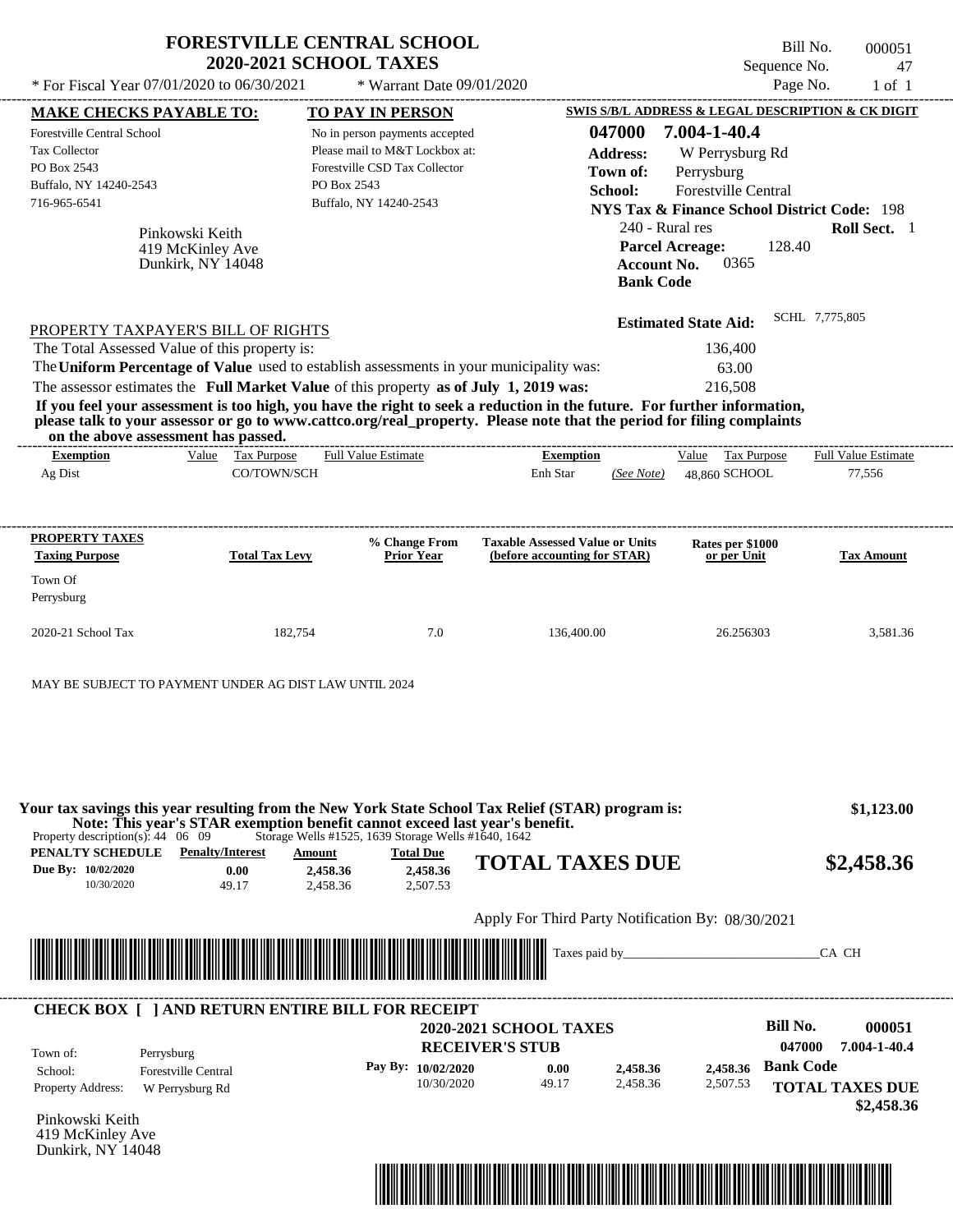|                                                                                                                                                                                                                                                                                                                                                                                                                                                                                                                             | <b>FORESTVILLE CENTRAL SCHOOL</b><br><b>2020-2021 SCHOOL TAXES</b> |                                       |                                                                                                   |                                                         |                                                  |                                                                                                                                                                                                   | Bill No.<br>Sequence No.  | 000052<br>48          |
|-----------------------------------------------------------------------------------------------------------------------------------------------------------------------------------------------------------------------------------------------------------------------------------------------------------------------------------------------------------------------------------------------------------------------------------------------------------------------------------------------------------------------------|--------------------------------------------------------------------|---------------------------------------|---------------------------------------------------------------------------------------------------|---------------------------------------------------------|--------------------------------------------------|---------------------------------------------------------------------------------------------------------------------------------------------------------------------------------------------------|---------------------------|-----------------------|
| * For Fiscal Year 07/01/2020 to 06/30/2021                                                                                                                                                                                                                                                                                                                                                                                                                                                                                  |                                                                    |                                       | * Warrant Date 09/01/2020                                                                         |                                                         |                                                  |                                                                                                                                                                                                   | Page No.                  | $1$ of $1$            |
| <b>MAKE CHECKS PAYABLE TO:</b>                                                                                                                                                                                                                                                                                                                                                                                                                                                                                              |                                                                    |                                       | <b>TO PAY IN PERSON</b>                                                                           |                                                         |                                                  | SWIS S/B/L ADDRESS & LEGAL DESCRIPTION & CK DIGIT                                                                                                                                                 |                           |                       |
| Forestville Central School<br><b>Tax Collector</b><br>PO Box 2543<br>Buffalo, NY 14240-2543<br>716-965-6541                                                                                                                                                                                                                                                                                                                                                                                                                 | Rood Dorothy S<br>6769 Boston St Rd                                | PO Box 2543<br>Buffalo, NY 14240-2543 | No in person payments accepted<br>Please mail to M&T Lockbox at:<br>Forestville CSD Tax Collector |                                                         | 047000<br><b>Address:</b><br>Town of:<br>School: | 15.002-1-12<br><b>Edwards Corners Rd</b><br>Perrysburg<br><b>Forestville Central</b><br><b>NYS Tax &amp; Finance School District Code: 198</b><br>322 - Rural vac $>10$<br><b>Parcel Acreage:</b> | 23.64                     | Roll Sect. 1          |
|                                                                                                                                                                                                                                                                                                                                                                                                                                                                                                                             | Hamburg, NY 14075                                                  |                                       |                                                                                                   |                                                         | <b>Bank Code</b>                                 | 0426<br><b>Account No.</b>                                                                                                                                                                        |                           |                       |
| PROPERTY TAXPAYER'S BILL OF RIGHTS<br>The Total Assessed Value of this property is:<br>The Uniform Percentage of Value used to establish assessments in your municipality was:<br>The assessor estimates the Full Market Value of this property as of July 1, 2019 was:<br>If you feel your assessment is too high, you have the right to seek a reduction in the future. For further information,<br>please talk to your assessor or go to www.cattco.org/real_property. Please note that the period for filing complaints |                                                                    |                                       |                                                                                                   |                                                         |                                                  | <b>Estimated State Aid:</b><br>27,800<br>63.00<br>44,127                                                                                                                                          | SCHL 7,775,805            |                       |
| on the above assessment has passed.<br><b>Exemption</b>                                                                                                                                                                                                                                                                                                                                                                                                                                                                     | Value Tax Purpose                                                  | <b>Full Value Estimate</b>            |                                                                                                   | <b>Exemption</b>                                        |                                                  | Value<br>Tax Purpose                                                                                                                                                                              |                           | Full Value Estimate   |
| <b>PROPERTY TAXES</b><br><b>Taxing Purpose</b>                                                                                                                                                                                                                                                                                                                                                                                                                                                                              | <b>Total Tax Levy</b>                                              |                                       | % Change From<br>Prior Year                                                                       | <b>Taxable Assessed Value or Units</b>                  |                                                  | Rates per \$1000<br>or per Unit                                                                                                                                                                   |                           | <b>Tax Amount</b>     |
| Town Of<br>Perrysburg                                                                                                                                                                                                                                                                                                                                                                                                                                                                                                       |                                                                    |                                       |                                                                                                   |                                                         |                                                  |                                                                                                                                                                                                   |                           |                       |
| 2020-21 School Tax                                                                                                                                                                                                                                                                                                                                                                                                                                                                                                          | 182,754                                                            |                                       | 7.0                                                                                               | 27,800.00                                               |                                                  | 26.256303                                                                                                                                                                                         |                           | 729.93                |
| Property description(s): 27 06 09<br>PENALTY SCHEDULE<br>Due By: 10/02/2020<br>10/30/2020                                                                                                                                                                                                                                                                                                                                                                                                                                   | <b>Penalty/Interest</b><br>0.00<br>14.60                           | Amount<br>729.93<br>729.93            | <b>Total Due</b><br>729.93<br>744.53                                                              | <b>TOTAL TAXES DUE</b>                                  |                                                  |                                                                                                                                                                                                   |                           | \$729.93              |
|                                                                                                                                                                                                                                                                                                                                                                                                                                                                                                                             |                                                                    |                                       |                                                                                                   | Apply For Third Party Notification By: 08/30/2021       |                                                  |                                                                                                                                                                                                   |                           |                       |
|                                                                                                                                                                                                                                                                                                                                                                                                                                                                                                                             |                                                                    |                                       |                                                                                                   |                                                         | Taxes paid by_                                   |                                                                                                                                                                                                   |                           | _CA CH                |
| <b>CHECK BOX [ ] AND RETURN ENTIRE BILL FOR RECEIPT</b>                                                                                                                                                                                                                                                                                                                                                                                                                                                                     |                                                                    |                                       |                                                                                                   |                                                         |                                                  |                                                                                                                                                                                                   |                           |                       |
| $T_{\alpha \mu}$ of<br>$Darriv$ huro                                                                                                                                                                                                                                                                                                                                                                                                                                                                                        |                                                                    |                                       |                                                                                                   | <b>2020-2021 SCHOOL TAXES</b><br><b>RECEIVER'S STUB</b> |                                                  |                                                                                                                                                                                                   | <b>Bill No.</b><br>047000 | 000052<br>15.002-1-12 |

**Pay By: 10/02/2020**

10/30/2020 14.60

**0.00**

Property Address: Edwards Corners Rd School: Forestville Central Town of:

Rood Dorothy S 6769 Boston St Rd Hamburg, NY 14075

Perrysburg



729.93 **729.93** **Bank Code 729.93**

744.53

**TOTAL TAXES DUE**

 **\$729.93**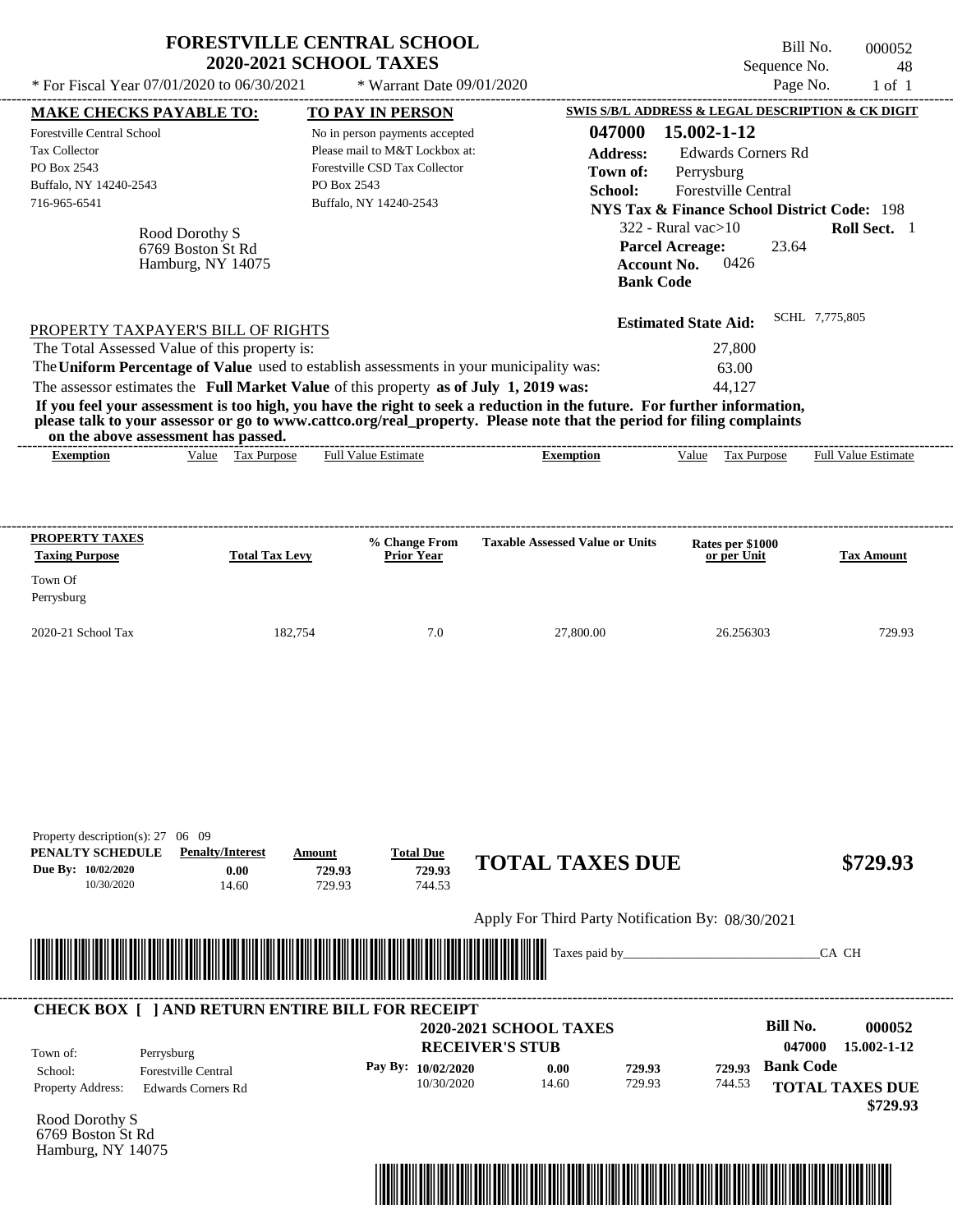| * For Fiscal Year $07/01/2020$ to $06/30/2021$ | <b>FORESTVILLE CENTRAL SCHOOL</b><br><b>2020-2021 SCHOOL TAXES</b><br>* Warrant Date $09/01/2020$ |                 | Bill No.<br>Sequence No.<br>Page No.              | 000053<br>49<br>$1$ of $1$ |
|------------------------------------------------|---------------------------------------------------------------------------------------------------|-----------------|---------------------------------------------------|----------------------------|
| <b>MAKE CHECKS PAYABLE TO:</b>                 | <b>TO PAY IN PERSON</b>                                                                           |                 | SWIS S/B/L ADDRESS & LEGAL DESCRIPTION & CK DIGIT |                            |
| Forestville Central School                     | No in person payments accepted                                                                    | 047000          | 15.002-1-35.1                                     |                            |
| Tax Collector                                  | Please mail to M&T Lockbox at:                                                                    | <b>Address:</b> | 10127 Mosher Rd                                   |                            |
| PO Box 2543                                    | Forestyille CSD Tax Collector                                                                     | Town of:        | Perrysburg                                        |                            |
| Buffalo, NY 14240-2543                         | PO Box 2543                                                                                       | School:         | <b>Forestville Central</b>                        |                            |

Sallie A. Locke, trustee of th **NYS Tax & Finance School District Code:** 198 240 - Rural res **Roll Sect.** 1 252.90 **Account No.** 0306 **Bank Code Estimated State Aid:** SCHL 7,775,805 PROPERTY TAXPAYER'S BILL OF RIGHTS The Total Assessed Value of this property is: 198,700 716-965-6541 Buffalo, NY 14240-2543 **Parcel Acreage:** Revocable Trust I, u/a dated A 10127 Mosher Road South Dayton, NY 14138

The assessor estimates the **Full Market Value** of this property **as of July 1, 2019 was:** 315,397 The **Uniform Percentage of Value** used to establish assessments in your municipality was: 63.00

**If you feel your assessment is too high, you have the right to seek a reduction in the future. For further information, please talk to your assessor or go to www.cattco.org/real\_property. Please note that the period for filing complaints on the above assessment has passed.** ----------------------------------------------------------------------------------------------------------------------------------------------------------------------------------------------------

| <b>Exemption</b> |            | Value | Tax Purpose   | <b>Full Value Estimate</b> | Exemption | Value | Tax Purpose | <b>Full Value Estimate</b> |
|------------------|------------|-------|---------------|----------------------------|-----------|-------|-------------|----------------------------|
| Enh Star         | (See Note) |       | 48.860 SCHOOL | 77,556                     |           |       |             |                            |
|                  |            |       |               |                            |           |       |             |                            |

| <b>PROPERTY TAXES</b><br><b>Taxing Purpose</b> | <b>Total Tax Levy</b> | % Change From<br><b>Prior Year</b> | <b>Taxable Assessed Value or Units</b><br>(before accounting for STAR) | Rates per \$1000<br>or per Unit | <b>Tax Amount</b> |
|------------------------------------------------|-----------------------|------------------------------------|------------------------------------------------------------------------|---------------------------------|-------------------|
| Town Of<br>Perrysburg                          |                       |                                    |                                                                        |                                 |                   |
| $2020-21$ School Tax                           | 182.754               | 7.0                                | 198,700.00                                                             | 26.256303                       | 5,217.13          |

| Property description(s): $42 \quad 06 \quad 09$      | Note: This year's STAR exemption benefit cannot exceed last year's benefit. | Storage Wells #934 & 939 Storage Well #1735 |                                          |                                                                           |  |                                                               |
|------------------------------------------------------|-----------------------------------------------------------------------------|---------------------------------------------|------------------------------------------|---------------------------------------------------------------------------|--|---------------------------------------------------------------|
| PENALTY SCHEDULE<br>Due By: 10/02/2020<br>10/30/2020 | <b>Penalty/Interest</b><br>0.00<br>81.88                                    | Amount<br>4.094.13<br>4,094.13              | <b>Total Due</b><br>4,094.13<br>4.176.01 | <b>TOTAL TAXES DUE</b>                                                    |  | \$4,094.13                                                    |
|                                                      |                                                                             |                                             |                                          | Apply For Third Party Notification By: 08/30/2021                         |  |                                                               |
|                                                      |                                                                             |                                             |                                          |                                                                           |  |                                                               |
|                                                      | <b>CHECK BOX [ ] AND RETURN ENTIRE BILL FOR RECEIPT</b>                     |                                             |                                          | Taxes paid by_<br><b>2020-2021 SCHOOL TAXES</b><br><b>RECEIVER'S STUB</b> |  | CA CH<br><b>Bill No.</b><br>000053<br>047000<br>15.002-1-35.1 |

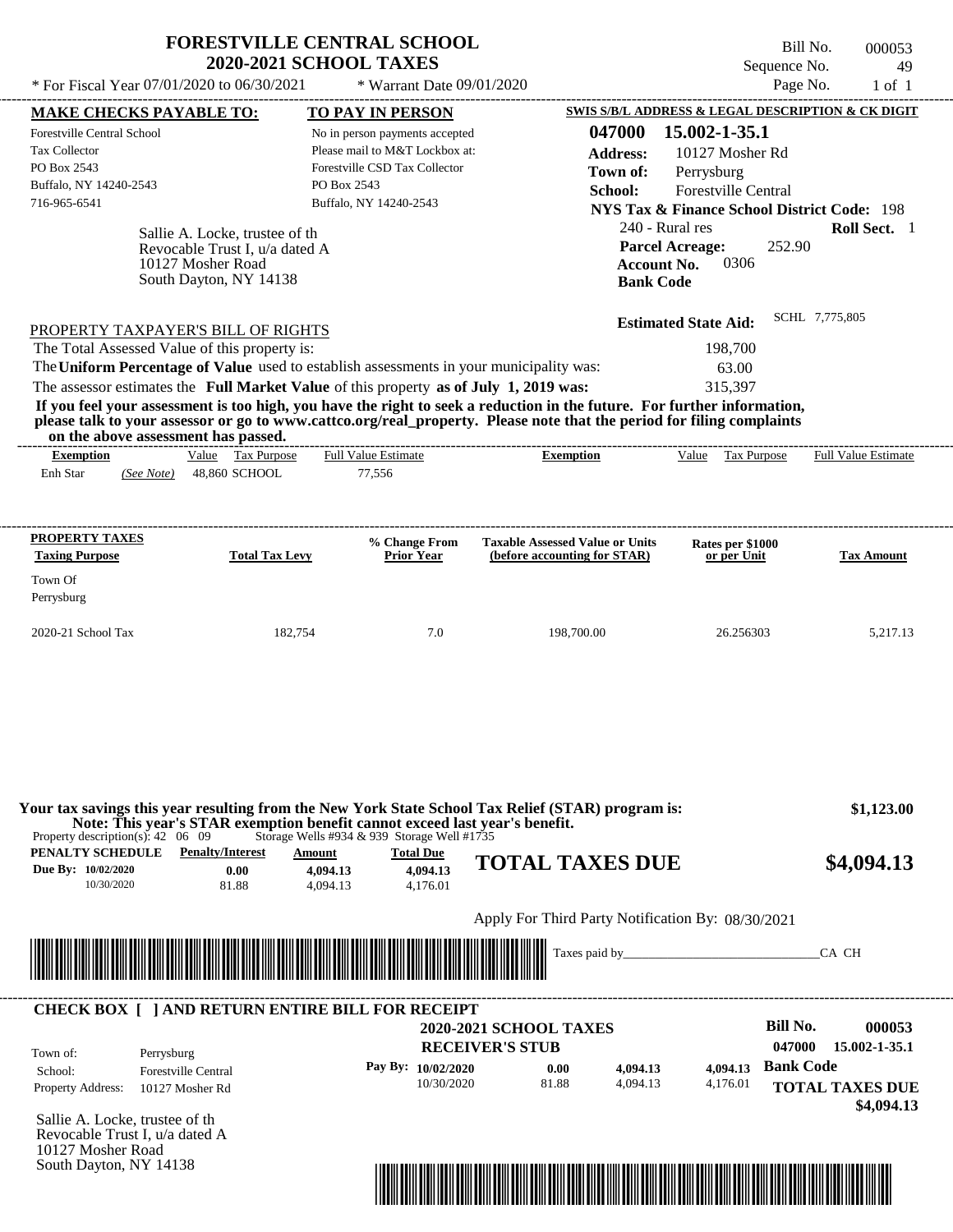|                                                                                                                                                                                                                                                                                                                | <b>FORESTVILLE CENTRAL SCHOOL</b><br>2020-2021 SCHOOL TAXES                 |                                                                                                                                            |                                                                                                                                                                                                                                                  |                                                                                                                                                                                                                                              | Bill No.<br>000054<br>Sequence No.<br>50                 |
|----------------------------------------------------------------------------------------------------------------------------------------------------------------------------------------------------------------------------------------------------------------------------------------------------------------|-----------------------------------------------------------------------------|--------------------------------------------------------------------------------------------------------------------------------------------|--------------------------------------------------------------------------------------------------------------------------------------------------------------------------------------------------------------------------------------------------|----------------------------------------------------------------------------------------------------------------------------------------------------------------------------------------------------------------------------------------------|----------------------------------------------------------|
| * For Fiscal Year 07/01/2020 to 06/30/2021                                                                                                                                                                                                                                                                     |                                                                             | * Warrant Date 09/01/2020                                                                                                                  |                                                                                                                                                                                                                                                  |                                                                                                                                                                                                                                              | Page No.<br>$1$ of $1$                                   |
| <b>MAKE CHECKS PAYABLE TO:</b>                                                                                                                                                                                                                                                                                 |                                                                             | <b>TO PAY IN PERSON</b>                                                                                                                    |                                                                                                                                                                                                                                                  |                                                                                                                                                                                                                                              | SWIS S/B/L ADDRESS & LEGAL DESCRIPTION & CK DIGIT        |
| Forestville Central School<br><b>Tax Collector</b><br>PO Box 2543<br>Buffalo, NY 14240-2543<br>716-965-6541<br>Sanders Lee R                                                                                                                                                                                   | 10620 County Line Rd<br>Forestville, NY 14062                               | No in person payments accepted<br>Please mail to M&T Lockbox at:<br>Forestville CSD Tax Collector<br>PO Box 2543<br>Buffalo, NY 14240-2543 | 047000<br><b>Address:</b><br>Town of:<br>School:                                                                                                                                                                                                 | 7.004-1-43.2<br>10620 County Line Rd<br>Perrysburg<br><b>Forestville Central</b><br><b>NYS Tax &amp; Finance School District Code: 198</b><br>210 - 1 Family Res<br><b>Parcel Acreage:</b><br>0963<br><b>Account No.</b><br><b>Bank Code</b> | Roll Sect. 1<br>2.20                                     |
|                                                                                                                                                                                                                                                                                                                |                                                                             |                                                                                                                                            |                                                                                                                                                                                                                                                  | <b>Estimated State Aid:</b>                                                                                                                                                                                                                  | SCHL 7,775,805                                           |
| PROPERTY TAXPAYER'S BILL OF RIGHTS<br>The Total Assessed Value of this property is:<br>The Uniform Percentage of Value used to establish assessments in your municipality was:<br>The assessor estimates the Full Market Value of this property as of July 1, 2019 was:<br>on the above assessment has passed. |                                                                             |                                                                                                                                            | If you feel your assessment is too high, you have the right to seek a reduction in the future. For further information,<br>please talk to your assessor or go to www.cattco.org/real_property. Please note that the period for filing complaints | 76,100<br>63.00<br>120,794                                                                                                                                                                                                                   |                                                          |
| <b>Exemption</b>                                                                                                                                                                                                                                                                                               | Value Tax Purpose                                                           | <b>Full Value Estimate</b><br>33,333                                                                                                       | <b>Exemption</b>                                                                                                                                                                                                                                 | Value Tax Purpose                                                                                                                                                                                                                            | <b>Full Value Estimate</b>                               |
| PROPERTY TAXES<br><b>Taxing Purpose</b><br>Town Of<br>Perrysburg<br>2020-21 School Tax                                                                                                                                                                                                                         | <b>Total Tax Levy</b><br>182,754                                            | % Change From<br><b>Prior Year</b><br>7.0                                                                                                  | <b>Taxable Assessed Value or Units</b><br>(before accounting for STAR)<br>76,100.00                                                                                                                                                              | Rates per \$1000<br>or per Unit<br>26.256303                                                                                                                                                                                                 | <b>Tax Amount</b><br>1.998.10                            |
|                                                                                                                                                                                                                                                                                                                |                                                                             |                                                                                                                                            |                                                                                                                                                                                                                                                  |                                                                                                                                                                                                                                              |                                                          |
| Property description(s): $44 \quad 06 \quad 09$                                                                                                                                                                                                                                                                | Note: This year's STAR exemption benefit cannot exceed last year's benefit. |                                                                                                                                            | Your tax savings this year resulting from the New York State School Tax Relief (STAR) program is:                                                                                                                                                |                                                                                                                                                                                                                                              | \$490.00                                                 |
| PENALTY SCHEDULE<br>Due By: 10/02/2020<br>10/30/2020                                                                                                                                                                                                                                                           | <b>Penalty/Interest</b><br>Amount<br>0.00<br>1,508.10<br>30.16<br>1,508.10  | <b>Total Due</b><br>1,508.10<br>1,538.26                                                                                                   | <b>TOTAL TAXES DUE</b>                                                                                                                                                                                                                           |                                                                                                                                                                                                                                              | \$1,508.10                                               |
|                                                                                                                                                                                                                                                                                                                |                                                                             |                                                                                                                                            | Apply For Third Party Notification By: 08/30/2021                                                                                                                                                                                                |                                                                                                                                                                                                                                              |                                                          |
|                                                                                                                                                                                                                                                                                                                |                                                                             |                                                                                                                                            | Taxes paid by_                                                                                                                                                                                                                                   |                                                                                                                                                                                                                                              | CA CH                                                    |
| <b>CHECK BOX [ ] AND RETURN ENTIRE BILL FOR RECEIPT</b><br>Town of:<br>Perrysburg                                                                                                                                                                                                                              |                                                                             |                                                                                                                                            | <b>2020-2021 SCHOOL TAXES</b><br><b>RECEIVER'S STUB</b>                                                                                                                                                                                          |                                                                                                                                                                                                                                              | <b>Bill No.</b><br>000054<br>047000<br>7.004-1-43.2      |
| <b>Forestville Central</b><br>School:<br><b>Property Address:</b><br>Sanders Lee R<br>10620 County Line Rd<br>Forestville, NY 14062                                                                                                                                                                            | 10620 County Line Rd                                                        | Pay By: 10/02/2020<br>10/30/2020                                                                                                           | 0.00<br>1,508.10<br>30.16<br>1.508.10                                                                                                                                                                                                            | 1,508.10<br>1,538.26                                                                                                                                                                                                                         | <b>Bank Code</b><br><b>TOTAL TAXES DUE</b><br>\$1,508.10 |

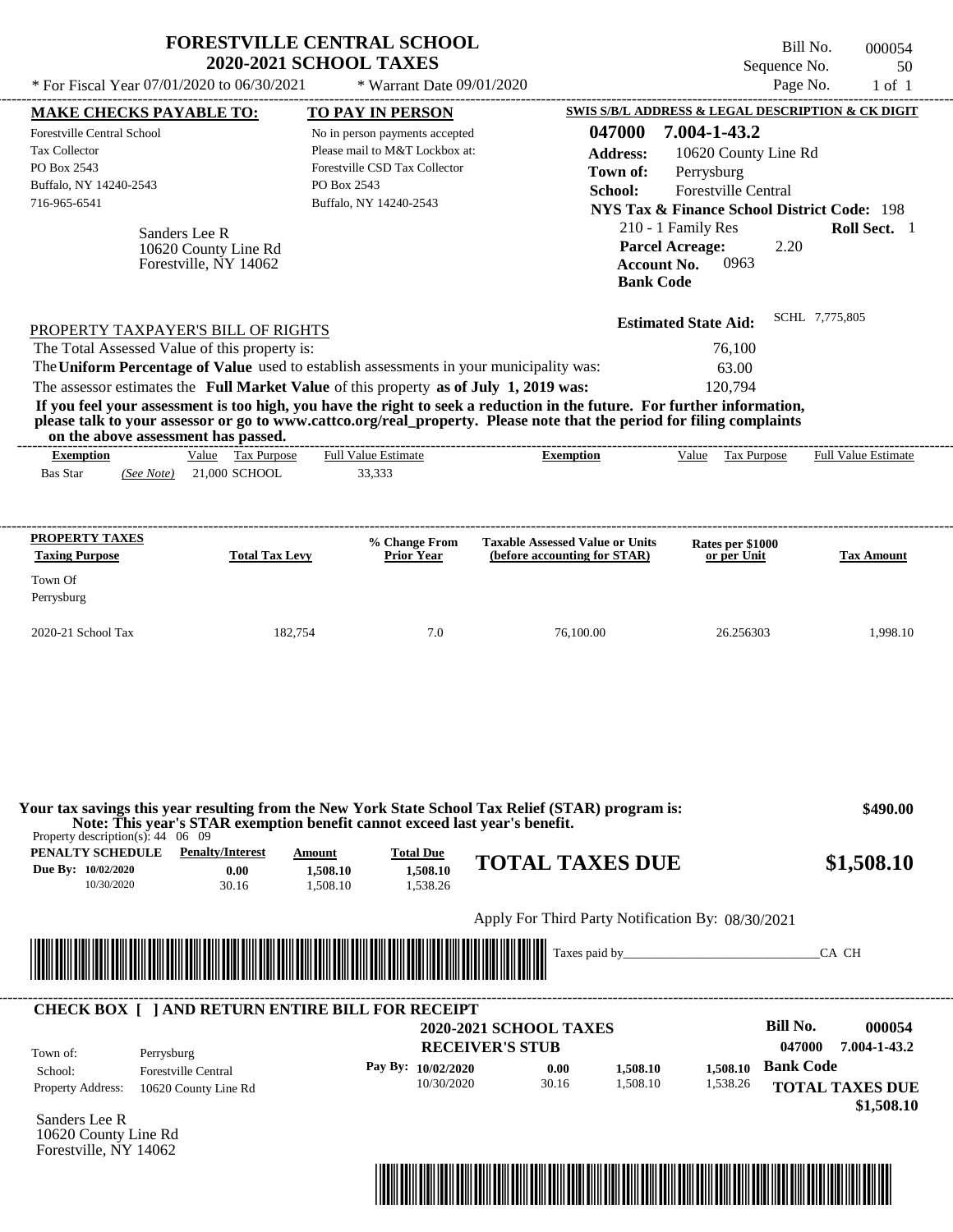|                                                                                                                                                                                                                                                                                                                                    | <b>2020-2021 SCHOOL TAXES</b>                                              | <b>FORESTVILLE CENTRAL SCHOOL</b>                                                                                                                      |                                                                                                                                                                                                                                                                      | Sequence No.                                                                                                                                                                                                             | Bill No.<br>000055<br>51                     |
|------------------------------------------------------------------------------------------------------------------------------------------------------------------------------------------------------------------------------------------------------------------------------------------------------------------------------------|----------------------------------------------------------------------------|--------------------------------------------------------------------------------------------------------------------------------------------------------|----------------------------------------------------------------------------------------------------------------------------------------------------------------------------------------------------------------------------------------------------------------------|--------------------------------------------------------------------------------------------------------------------------------------------------------------------------------------------------------------------------|----------------------------------------------|
| * For Fiscal Year 07/01/2020 to 06/30/2021                                                                                                                                                                                                                                                                                         |                                                                            | * Warrant Date 09/01/2020                                                                                                                              |                                                                                                                                                                                                                                                                      | Page No.                                                                                                                                                                                                                 | $1$ of $1$                                   |
| <b>MAKE CHECKS PAYABLE TO:</b><br><b>Forestville Central School</b><br><b>Tax Collector</b><br>PO Box 2543<br>Buffalo, NY 14240-2543<br>716-965-6541<br>Sanders Lee R<br>10620 County Line Rd<br>Forestville, NY 14062                                                                                                             | PO Box 2543                                                                | <b>TO PAY IN PERSON</b><br>No in person payments accepted<br>Please mail to M&T Lockbox at:<br>Forestville CSD Tax Collector<br>Buffalo, NY 14240-2543 | 047000<br><b>Address:</b><br>Town of:<br>School:<br><b>Parcel Acreage:</b><br><b>Account No.</b><br><b>Bank Code</b>                                                                                                                                                 | SWIS S/B/L ADDRESS & LEGAL DESCRIPTION & CK DIGIT<br>15.002-1-4.1<br>12871 Route 39<br>Perrysburg<br>Forestville Central<br><b>NYS Tax &amp; Finance School District Code: 198</b><br>312 - Vac w/imprv<br>93.80<br>0438 | Roll Sect. 1                                 |
| PROPERTY TAXPAYER'S BILL OF RIGHTS<br>The Total Assessed Value of this property is:<br>The Uniform Percentage of Value used to establish assessments in your municipality was:<br>The assessor estimates the Full Market Value of this property as of July 1, 2019 was:<br>on the above assessment has passed.<br><b>Exemption</b> | Value Tax Purpose                                                          | <b>Full Value Estimate</b>                                                                                                                             | If you feel your assessment is too high, you have the right to seek a reduction in the future. For further information,<br>please talk to your assessor or go to www.cattco.org/real_property. Please note that the period for filing complaints<br><b>Exemption</b> | <b>Estimated State Aid:</b><br>49,100<br>63.00<br>77,937<br>Value Tax Purpose                                                                                                                                            | SCHL 7,775,805<br><b>Full Value Estimate</b> |
| Ag Dist                                                                                                                                                                                                                                                                                                                            | CO/TOWN/SCH                                                                |                                                                                                                                                        |                                                                                                                                                                                                                                                                      |                                                                                                                                                                                                                          |                                              |
| Town Of<br>Perrysburg<br>2020-21 School Tax<br>MAY BE SUBJECT TO PAYMENT UNDER AG DIST LAW UNTIL 2024                                                                                                                                                                                                                              | 182,754                                                                    | 7.0                                                                                                                                                    | 49,100.00                                                                                                                                                                                                                                                            | 26.256303                                                                                                                                                                                                                | 1,289.18                                     |
|                                                                                                                                                                                                                                                                                                                                    |                                                                            |                                                                                                                                                        |                                                                                                                                                                                                                                                                      |                                                                                                                                                                                                                          |                                              |
| Property description(s): 43 06 09<br>PENALTY SCHEDULE<br>Due By: 10/02/2020<br>10/30/2020                                                                                                                                                                                                                                          | <b>Penalty/Interest</b><br>Amount<br>0.00<br>1,289.18<br>1,289.18<br>25.78 | Storage Well #989, 1736 split0ff house/1.75 acres<br><b>Total Due</b><br>1,289.18<br>1,314.96                                                          | <b>TOTAL TAXES DUE</b>                                                                                                                                                                                                                                               |                                                                                                                                                                                                                          | \$1,289.18                                   |
|                                                                                                                                                                                                                                                                                                                                    |                                                                            |                                                                                                                                                        | Apply For Third Party Notification By: 08/30/2021                                                                                                                                                                                                                    |                                                                                                                                                                                                                          |                                              |
| <u> 1989 - Andrea Stadt British, martin bir shekarar 1989 - Andrea Stadt British, martin bir shekarar 1981 - Andrea Stadt British, martin bir shekarar 1981 - Andrea Stadt British, martin bir shekarar 1981 - Andrea Stadt Brit</u>                                                                                               |                                                                            |                                                                                                                                                        | Taxes paid by_                                                                                                                                                                                                                                                       |                                                                                                                                                                                                                          | CA CH                                        |

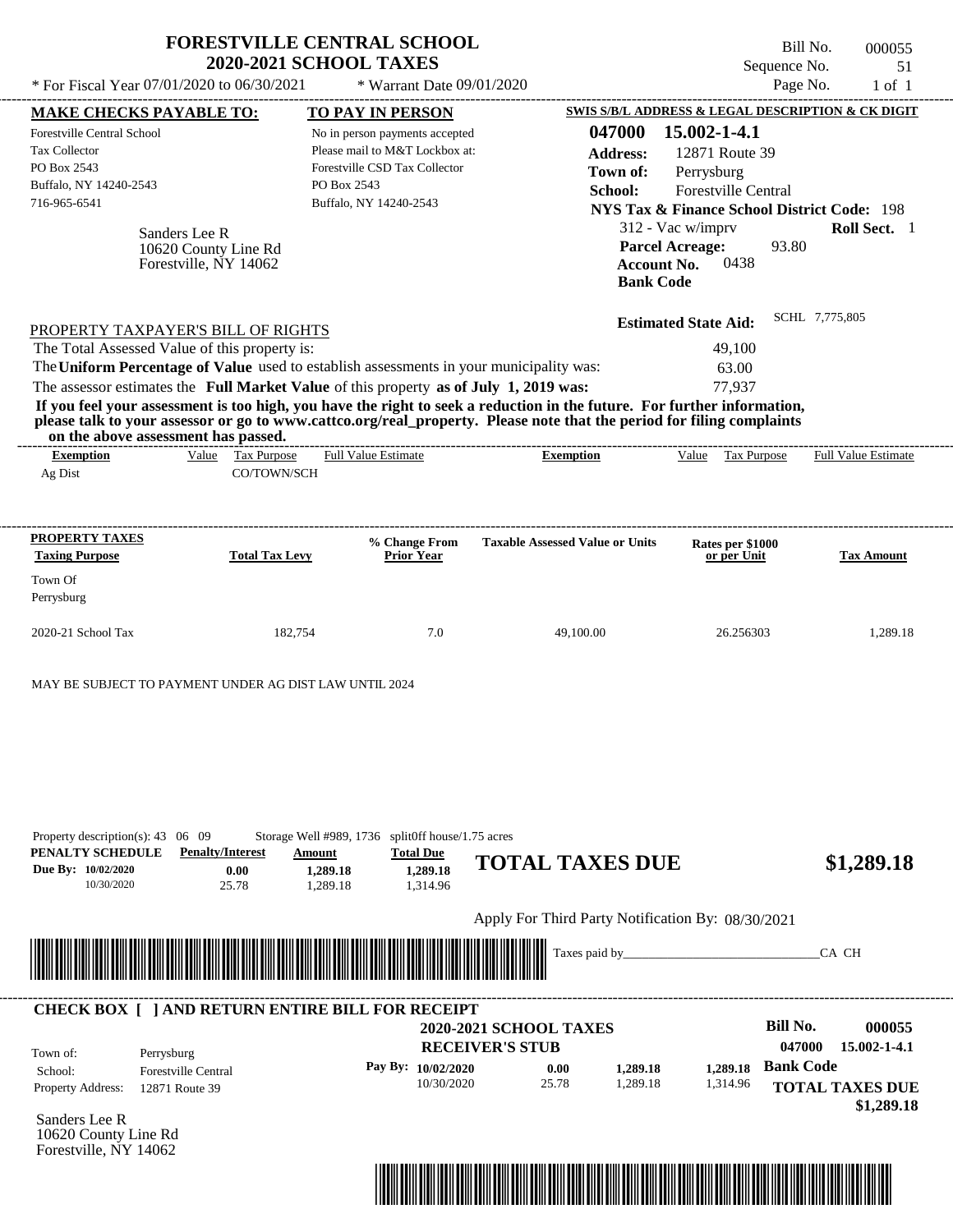|                                   |                                               | <b>2020-2021 SCHOOL TAXES</b>                                                                                                                                                                                                                    |                                        |                                                        | Sequence No.   | 52                                   |
|-----------------------------------|-----------------------------------------------|--------------------------------------------------------------------------------------------------------------------------------------------------------------------------------------------------------------------------------------------------|----------------------------------------|--------------------------------------------------------|----------------|--------------------------------------|
|                                   | * For Fiscal Year 07/01/2020 to 06/30/2021    | * Warrant Date 09/01/2020                                                                                                                                                                                                                        |                                        |                                                        | Page No.       | $1$ of $1$                           |
| <b>MAKE CHECKS PAYABLE TO:</b>    |                                               | TO PAY IN PERSON                                                                                                                                                                                                                                 |                                        | SWIS S/B/L ADDRESS & LEGAL DESCRIPTION & CK DIGIT      |                |                                      |
| <b>Forestville Central School</b> |                                               | No in person payments accepted                                                                                                                                                                                                                   | 047000                                 | 7.004-1-43.1                                           |                |                                      |
| <b>Tax Collector</b>              |                                               | Please mail to M&T Lockbox at:                                                                                                                                                                                                                   | <b>Address:</b>                        | 10582 County Line Rd                                   |                |                                      |
| PO Box 2543                       |                                               | Forestville CSD Tax Collector                                                                                                                                                                                                                    | Town of:                               | Perrysburg                                             |                |                                      |
| Buffalo, NY 14240-2543            |                                               | PO Box 2543                                                                                                                                                                                                                                      | School:                                | <b>Forestville Central</b>                             |                |                                      |
| 716-965-6541                      |                                               | Buffalo, NY 14240-2543                                                                                                                                                                                                                           |                                        | <b>NYS Tax &amp; Finance School District Code: 198</b> |                |                                      |
|                                   | Sanders Ray L                                 |                                                                                                                                                                                                                                                  |                                        | 240 - Rural res                                        |                | Roll Sect. 1                         |
|                                   | Sanders Marilyn H                             |                                                                                                                                                                                                                                                  |                                        | <b>Parcel Acreage:</b>                                 | 47.70          |                                      |
|                                   | 10582 County Line Rd                          |                                                                                                                                                                                                                                                  |                                        | 0439<br><b>Account No.</b>                             |                |                                      |
|                                   | Forestville, NY 14062                         |                                                                                                                                                                                                                                                  |                                        | <b>Bank Code</b>                                       |                |                                      |
|                                   |                                               |                                                                                                                                                                                                                                                  |                                        | <b>Estimated State Aid:</b>                            | SCHL 7,775,805 |                                      |
|                                   | PROPERTY TAXPAYER'S BILL OF RIGHTS            |                                                                                                                                                                                                                                                  |                                        |                                                        |                |                                      |
|                                   | The Total Assessed Value of this property is: |                                                                                                                                                                                                                                                  |                                        | 87,600                                                 |                |                                      |
|                                   |                                               | The Uniform Percentage of Value used to establish assessments in your municipality was:                                                                                                                                                          |                                        | 63.00                                                  |                |                                      |
|                                   |                                               | The assessor estimates the Full Market Value of this property as of July 1, 2019 was:                                                                                                                                                            |                                        | 139.048                                                |                |                                      |
|                                   | on the above assessment has passed.           | If you feel your assessment is too high, you have the right to seek a reduction in the future. For further information,<br>please talk to your assessor or go to www.cattco.org/real_property. Please note that the period for filing complaints |                                        |                                                        |                |                                      |
| <b>Exemption</b>                  | Value Tax Purpose<br>5,605 CO/TOWN/SCH        | <b>Full Value Estimate</b><br>8,897                                                                                                                                                                                                              | <b>Exemption</b><br>Enh Star           | Value Tax Purpose<br>(See Note)                        |                | <b>Full Value Estimate</b><br>77,556 |
| Ag Distout<br>PROPERTY TAXES      |                                               | % Change From                                                                                                                                                                                                                                    | <b>Taxable Assessed Value or Units</b> | 48.860 SCHOOL<br>Rates per \$1000                      |                |                                      |
| <b>Taxing Purpose</b>             | <b>Total Tax Levy</b>                         | <b>Prior Year</b>                                                                                                                                                                                                                                | (before accounting for STAR)           | or per Unit                                            |                | <b>Tax Amount</b>                    |
|                                   |                                               |                                                                                                                                                                                                                                                  |                                        |                                                        |                |                                      |
| Town Of<br>Perrysburg             |                                               |                                                                                                                                                                                                                                                  |                                        |                                                        |                |                                      |

| PENALTY SCHEDULE<br>Due By: 10/02/2020<br>10/30/2020 | <b>Penalty/Interest</b><br>0.00<br>20.60                | Amount<br>1,029.89<br>1.029.89                                                                                        | <b>Total Due</b><br>1,029.89<br>1,050.49 | <b>TOTAL TAXES DUE</b>                            |               |          | \$1,029.89             |
|------------------------------------------------------|---------------------------------------------------------|-----------------------------------------------------------------------------------------------------------------------|------------------------------------------|---------------------------------------------------|---------------|----------|------------------------|
|                                                      |                                                         |                                                                                                                       |                                          | Apply For Third Party Notification By: 08/30/2021 |               |          |                        |
|                                                      |                                                         |                                                                                                                       |                                          |                                                   |               |          |                        |
|                                                      |                                                         |                                                                                                                       |                                          |                                                   | Taxes paid by |          | CA CH                  |
|                                                      |                                                         | <u> Harry Harry Harry Harry Harry Harry Harry Harry Harry Harry Harry Harry Harry Harry Harry Harry Harry Harry H</u> |                                          | <u> III (III) maartala</u>                        |               |          |                        |
|                                                      | <b>CHECK BOX [ ] AND RETURN ENTIRE BILL FOR RECEIPT</b> |                                                                                                                       |                                          | <b>2020-2021 SCHOOL TAXES</b>                     |               |          | Bill No.<br>000056     |
|                                                      |                                                         |                                                                                                                       |                                          | <b>RECEIVER'S STUB</b>                            |               |          | 047000<br>7.004-1-43.1 |
| Town of:<br>School:                                  | Perrysburg<br><b>Forestville Central</b>                |                                                                                                                       | Pay By: 10/02/2020                       | 0.00                                              | 1,029.89      | 1,029.89 | <b>Bank Code</b>       |

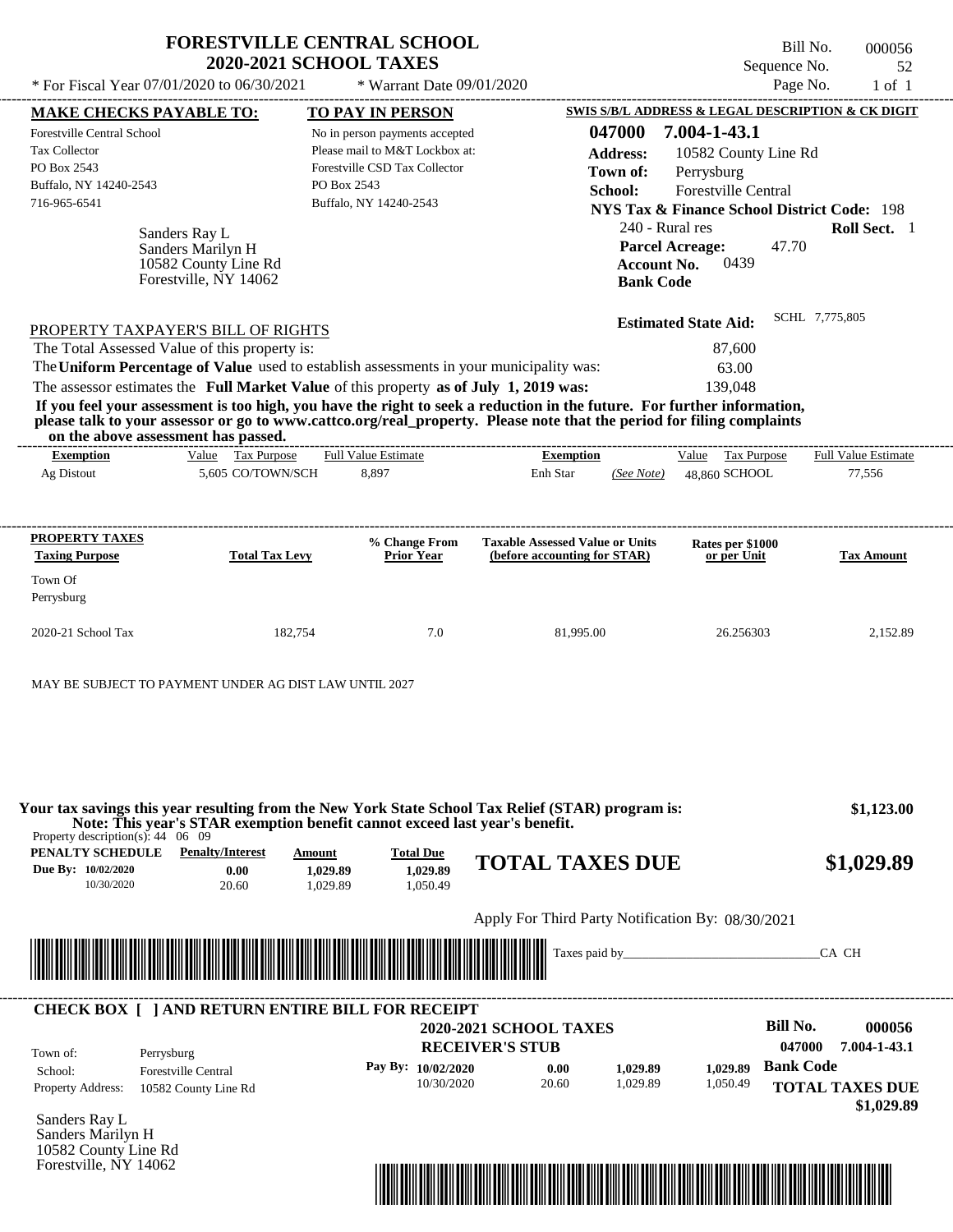|                                                                  |                                     | <b>FORESTVILLE CENTRAL SCHOOL</b><br><b>2020-2021 SCHOOL TAXES</b> |                                                                                                                                                                                                                                                  | Sequence No.                                           | Bill No.<br>000057<br>53 |
|------------------------------------------------------------------|-------------------------------------|--------------------------------------------------------------------|--------------------------------------------------------------------------------------------------------------------------------------------------------------------------------------------------------------------------------------------------|--------------------------------------------------------|--------------------------|
| * For Fiscal Year 07/01/2020 to 06/30/2021                       |                                     |                                                                    | * Warrant Date 09/01/2020                                                                                                                                                                                                                        | Page No.                                               | $1$ of $1$               |
| <b>MAKE CHECKS PAYABLE TO:</b>                                   |                                     | <b>TO PAY IN PERSON</b>                                            |                                                                                                                                                                                                                                                  | SWIS S/B/L ADDRESS & LEGAL DESCRIPTION & CK DIGIT      |                          |
| Forestville Central School                                       |                                     | No in person payments accepted                                     | 047000                                                                                                                                                                                                                                           | 15.002-1-9.5                                           |                          |
| Tax Collector                                                    |                                     | Please mail to M&T Lockbox at:                                     | <b>Address:</b>                                                                                                                                                                                                                                  | Route 39                                               |                          |
| PO Box 2543                                                      |                                     | Forestville CSD Tax Collector                                      | Town of:                                                                                                                                                                                                                                         | Perrysburg                                             |                          |
| Buffalo, NY 14240-2543                                           |                                     | PO Box 2543                                                        | School:                                                                                                                                                                                                                                          | <b>Forestville Central</b>                             |                          |
| 716-965-6541                                                     |                                     | Buffalo, NY 14240-2543                                             |                                                                                                                                                                                                                                                  | <b>NYS Tax &amp; Finance School District Code: 198</b> |                          |
|                                                                  | Spagnoli John J                     |                                                                    |                                                                                                                                                                                                                                                  | $322$ - Rural vac $>10$                                | Roll Sect. 1             |
|                                                                  | Spagnoli Sharon R                   |                                                                    |                                                                                                                                                                                                                                                  | <b>Parcel Dimensions:</b>                              | 836.00 X 0.00            |
|                                                                  | 115 Elmhurst                        |                                                                    |                                                                                                                                                                                                                                                  | 1057<br><b>Account No.</b>                             |                          |
|                                                                  | Orchard Park, NY 14127              |                                                                    |                                                                                                                                                                                                                                                  | <b>Bank Code</b>                                       |                          |
| PROPERTY TAXPAYER'S BILL OF RIGHTS                               |                                     |                                                                    |                                                                                                                                                                                                                                                  | <b>Estimated State Aid:</b>                            | SCHL 7,775,805           |
| The Total Assessed Value of this property is:                    |                                     |                                                                    |                                                                                                                                                                                                                                                  | 31,520                                                 |                          |
|                                                                  |                                     |                                                                    | The Uniform Percentage of Value used to establish assessments in your municipality was:                                                                                                                                                          | 63.00                                                  |                          |
|                                                                  |                                     |                                                                    | The assessor estimates the Full Market Value of this property as of July 1, 2019 was:                                                                                                                                                            | 50.032                                                 |                          |
|                                                                  | on the above assessment has passed. |                                                                    | If you feel your assessment is too high, you have the right to seek a reduction in the future. For further information,<br>please talk to your assessor or go to www.cattco.org/real_property. Please note that the period for filing complaints |                                                        |                          |
| <b>Exemption</b>                                                 | <b>Tax Purpose</b><br>Value         | <b>Full Value Estimate</b>                                         | <b>Exemption</b>                                                                                                                                                                                                                                 | Value<br>Tax Purpose                                   | Full Value Estimate      |
| PROPERTY TAXES<br><b>Taxing Purpose</b><br>Town Of<br>Perrysburg | <b>Total Tax Levy</b>               | % Change From<br>Prior Year                                        | <b>Taxable Assessed Value or Units</b>                                                                                                                                                                                                           | Rates per \$1000<br>or per Unit                        | <b>Tax Amount</b>        |
| 2020-21 School Tax                                               | 182,754                             | 7.0                                                                | 31,520.00                                                                                                                                                                                                                                        | 26.256303                                              | 827.60                   |
|                                                                  |                                     |                                                                    |                                                                                                                                                                                                                                                  |                                                        |                          |
| Property description(s): $35 \quad 06 \quad 09$                  |                                     |                                                                    |                                                                                                                                                                                                                                                  |                                                        |                          |

Apply For Third Party Notification By: 08/30/2021



827.60 **827.60**

## **RECEIVER'S STUB Bill No. 000057 Bank Code 827.60** Property Address: Route 39 Perrysburg School: Forestville Central **TOTAL TAXES DUE \$827.60 2020-2021 SCHOOL TAXES 047000 15.002-1-9.5 Pay By: 10/02/2020** 10/30/2020 16.55 **0.00** 827.60 **827.60** 844.15 Town of: ---------------------------------------------------------------------------------------------------------------------------------------------------------------------------------------------------- **CHECK BOX [ ] AND RETURN ENTIRE BILL FOR RECEIPT**

844.15

Spagnoli John J Spagnoli Sharon R 115 Elmhurst Orchard Park, NY 14127

10/30/2020 16.55

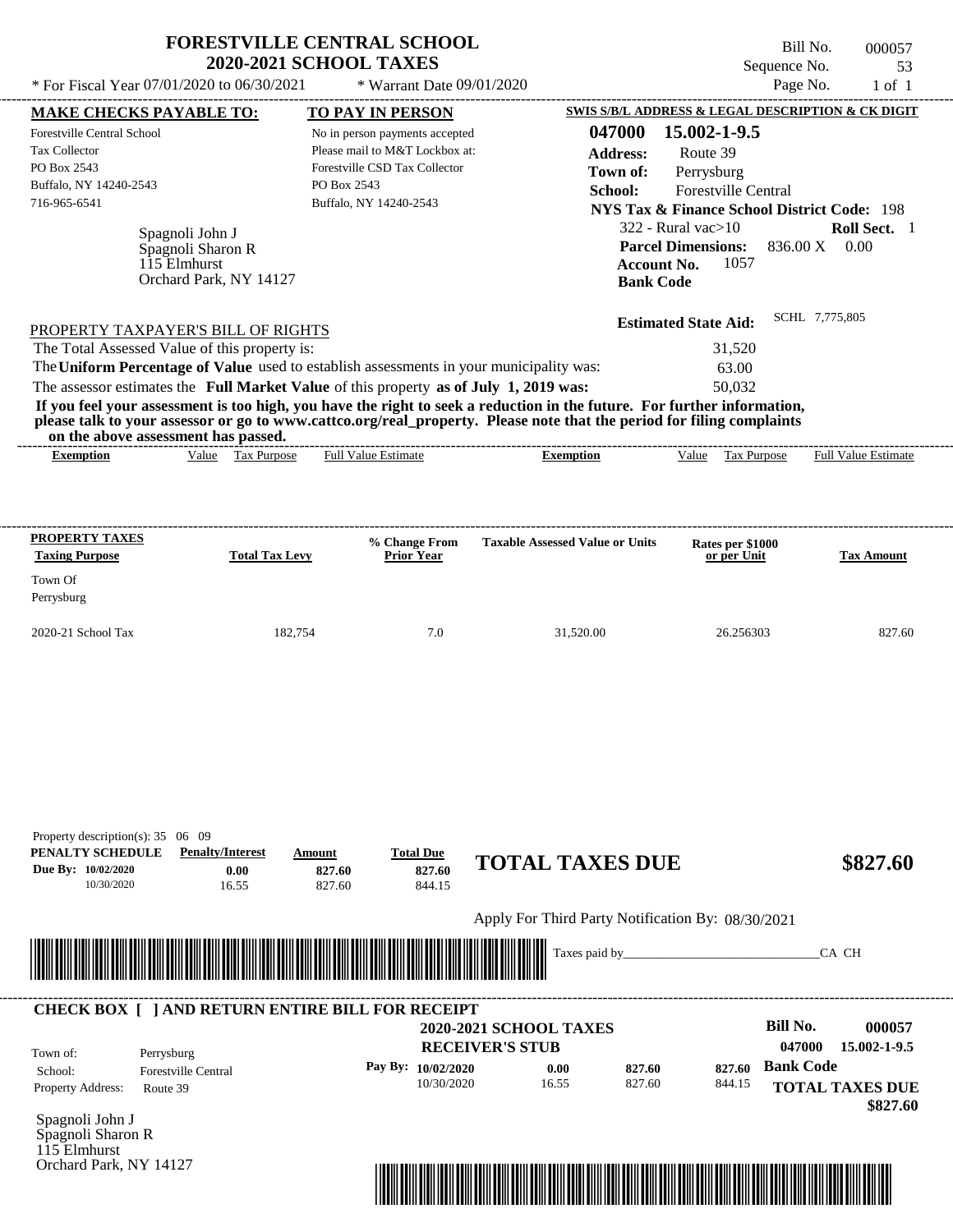| * For Fiscal Year 07/01/2020 to 06/30/2021                                                                  |                                                                                   | <b>FORESTVILLE CENTRAL SCHOOL</b><br><b>2020-2021 SCHOOL TAXES</b><br>* Warrant Date 09/01/2020                                                                                  |                                                                                                                         | Bill No.<br>Sequence No.<br>Page No.                                                                                                                                                   | 000058<br>54<br>$1$ of $1$ |
|-------------------------------------------------------------------------------------------------------------|-----------------------------------------------------------------------------------|----------------------------------------------------------------------------------------------------------------------------------------------------------------------------------|-------------------------------------------------------------------------------------------------------------------------|----------------------------------------------------------------------------------------------------------------------------------------------------------------------------------------|----------------------------|
| <b>MAKE CHECKS PAYABLE TO:</b>                                                                              |                                                                                   | TO PAY IN PERSON                                                                                                                                                                 |                                                                                                                         | SWIS S/B/L ADDRESS & LEGAL DESCRIPTION & CK DIGIT                                                                                                                                      |                            |
| <b>Forestville Central School</b><br>Tax Collector<br>PO Box 2543<br>Buffalo, NY 14240-2543<br>716-965-6541 | Sprague Daniel R.<br>Sprague Jane K.<br>12435 Versailles Road<br>Irving, NY 14081 | No in person payments accepted<br>Please mail to M&T Lockbox at:<br>Forestville CSD Tax Collector<br>PO Box 2543<br>Buffalo, NY 14240-2543                                       | 047000<br><b>Address:</b><br>Town of:<br>School:<br>152 - Vineyard<br><b>Account No.</b><br><b>Bank Code</b>            | 7.004-1-49.2<br>10929 W Perrysburg Rd<br>Perrysburg<br><b>Forestville Central</b><br><b>NYS Tax &amp; Finance School District Code: 198</b><br>88.25<br><b>Parcel Acreage:</b><br>0207 | Roll Sect. 1               |
| PROPERTY TAXPAYER'S BILL OF RIGHTS                                                                          |                                                                                   |                                                                                                                                                                                  |                                                                                                                         | <b>Estimated State Aid:</b>                                                                                                                                                            | SCHL 7,775,805             |
|                                                                                                             | The Total Assessed Value of this property is:                                     | The Uniform Percentage of Value used to establish assessments in your municipality was:<br>The assessor estimates the Full Market Value of this property as of July 1, 2019 was: | If you feel your assessment is too high, you have the right to seek a reduction in the future. For further information, | 92,400<br>63.00<br>146,667                                                                                                                                                             |                            |
|                                                                                                             | on the above assessment has passed.                                               |                                                                                                                                                                                  | please talk to your assessor or go to www.cattco.org/real_property. Please note that the period for filing complaints   |                                                                                                                                                                                        |                            |
| <b>Exemption</b>                                                                                            | Value Tax Purpose                                                                 | <b>Full Value Estimate</b>                                                                                                                                                       | <b>Exemption</b>                                                                                                        | Value Tax Purpose                                                                                                                                                                      | <b>Full Value Estimate</b> |
|                                                                                                             |                                                                                   |                                                                                                                                                                                  |                                                                                                                         |                                                                                                                                                                                        |                            |
| PROPERTY TAXES<br><b>Taxing Purpose</b>                                                                     | <b>Total Tax Levy</b>                                                             | % Change From<br><b>Prior Year</b>                                                                                                                                               | <b>Taxable Assessed Value or Units</b>                                                                                  | Rates per \$1000<br>or per Unit                                                                                                                                                        | <b>Tax Amount</b>          |
| Town Of<br>Perrysburg                                                                                       |                                                                                   |                                                                                                                                                                                  |                                                                                                                         |                                                                                                                                                                                        |                            |
| 2020-21 School Tax                                                                                          |                                                                                   | 182,754<br>7.0                                                                                                                                                                   | 41,587.00                                                                                                               | 26.256303                                                                                                                                                                              | 1,091.92                   |
| MAY BE SUBJECT TO PAYMENT UNDER AG DIST LAW UNTIL 2024                                                      |                                                                                   |                                                                                                                                                                                  |                                                                                                                         |                                                                                                                                                                                        |                            |
| Property description(s): $45 \quad 06 \quad 09$<br>PENALTY SCHEDULE                                         | <b>Penalty/Interest</b>                                                           | <b>Total Due</b><br>Amount                                                                                                                                                       |                                                                                                                         |                                                                                                                                                                                        |                            |
| Due By: 10/02/2020<br>10/30/2020                                                                            | 0.00<br>21.84                                                                     | 1,091.92<br>1,091.92<br>1,091.92<br>1,113.76                                                                                                                                     | <b>TOTAL TAXES DUE</b>                                                                                                  |                                                                                                                                                                                        | \$1,091.92                 |



| Town of:                                                 | Perrysburg                                          |         | <b>2020-2021 SCHOOL TAXES</b><br><b>RECEIVER'S STUB</b> |               |                      |                      | Bill No.<br>000058<br>7.004-1-49.2<br>047000             |
|----------------------------------------------------------|-----------------------------------------------------|---------|---------------------------------------------------------|---------------|----------------------|----------------------|----------------------------------------------------------|
| School:<br><b>Property Address:</b><br>Sprague Daniel R. | <b>Forestville Central</b><br>10929 W Perrysburg Rd | Pay By: | 10/02/2020<br>10/30/2020                                | 0.00<br>21.84 | 1.091.92<br>1.091.92 | 1.091.92<br>1,113.76 | <b>Bank Code</b><br><b>TOTAL TAXES DUE</b><br>\$1,091.92 |

Sprague Jane K. 12435 Versailles Road Irving, NY 14081

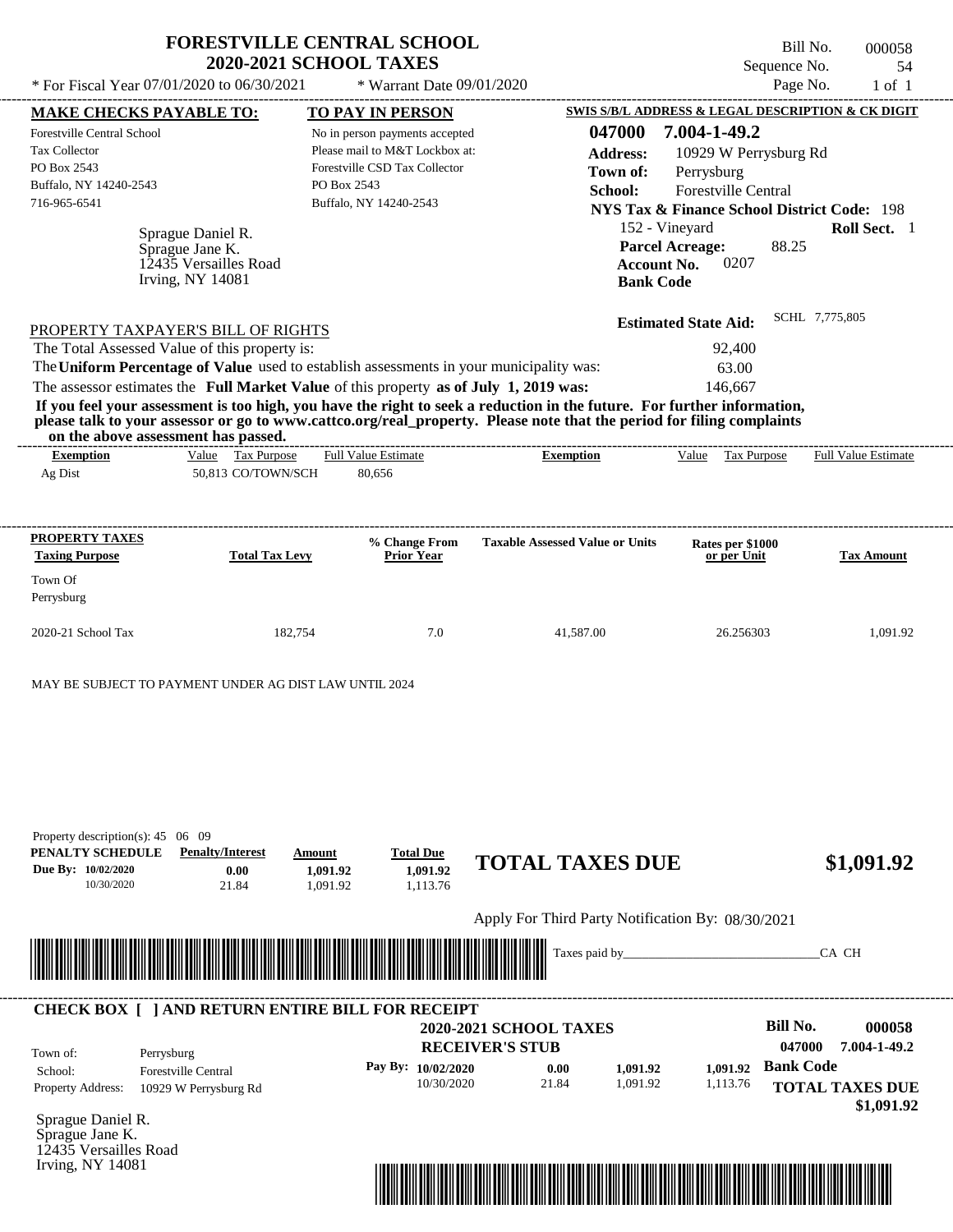| * For Fiscal Year 07/01/2020 to 06/30/2021                                                                                                                    | <b>FORESTVILLE CENTRAL SCHOOL</b><br><b>2020-2021 SCHOOL TAXES</b>                                                                                                                                    | * Warrant Date 09/01/2020                                                                                                                                             |                                                                                                                                                                                                                                                                      | Sequence No.<br>Page No.                                                                                                                                                                                                                                  | Bill No.<br>000059<br>55<br>$1$ of $1$                       |
|---------------------------------------------------------------------------------------------------------------------------------------------------------------|-------------------------------------------------------------------------------------------------------------------------------------------------------------------------------------------------------|-----------------------------------------------------------------------------------------------------------------------------------------------------------------------|----------------------------------------------------------------------------------------------------------------------------------------------------------------------------------------------------------------------------------------------------------------------|-----------------------------------------------------------------------------------------------------------------------------------------------------------------------------------------------------------------------------------------------------------|--------------------------------------------------------------|
| <b>MAKE CHECKS PAYABLE TO:</b><br><b>Forestville Central School</b><br>Tax Collector<br>PO Box 2543<br>Buffalo, NY 14240-2543<br>716-965-6541<br>Sprague Mary | 10817 W Perrysburg Rd<br>Perrysburg, NY 14129                                                                                                                                                         | <b>TO PAY IN PERSON</b><br>No in person payments accepted<br>Please mail to M&T Lockbox at:<br>Forestville CSD Tax Collector<br>PO Box 2543<br>Buffalo, NY 14240-2543 | 047000<br><b>Address:</b><br>Town of:<br>School:<br><b>Account No.</b><br><b>Bank Code</b>                                                                                                                                                                           | SWIS S/B/L ADDRESS & LEGAL DESCRIPTION & CK DIGIT<br>7.004-1-48.2<br>10817 W Perrysburg Rd<br>Perrysburg<br>Forestville Central<br><b>NYS Tax &amp; Finance School District Code: 198</b><br>210 - 1 Family Res<br><b>Parcel Acreage:</b><br>1.05<br>0771 | Roll Sect. 1                                                 |
| PROPERTY TAXPAYER'S BILL OF RIGHTS<br>The Total Assessed Value of this property is:<br>on the above assessment has passed.<br><b>Exemption</b>                | The Uniform Percentage of Value used to establish assessments in your municipality was:<br>The assessor estimates the Full Market Value of this property as of July 1, 2019 was:<br>Value Tax Purpose | ------------------------<br><b>Full Value Estimate</b>                                                                                                                | If you feel your assessment is too high, you have the right to seek a reduction in the future. For further information,<br>please talk to your assessor or go to www.cattco.org/real_property. Please note that the period for filing complaints<br><b>Exemption</b> | <b>Estimated State Aid:</b><br>55,900<br>63.00<br>88,730<br>Value Tax Purpose                                                                                                                                                                             | SCHL 7,775,805<br><b>Full Value Estimate</b>                 |
| Bas Star<br>(See Note)                                                                                                                                        | 21,000 SCHOOL                                                                                                                                                                                         | 33,333                                                                                                                                                                |                                                                                                                                                                                                                                                                      |                                                                                                                                                                                                                                                           |                                                              |
| PROPERTY TAXES<br><b>Taxing Purpose</b><br>Town Of<br>Perrysburg                                                                                              | <b>Total Tax Levy</b>                                                                                                                                                                                 | % Change From<br><b>Prior Year</b>                                                                                                                                    | <b>Taxable Assessed Value or Units</b><br>(before accounting for STAR)                                                                                                                                                                                               | Rates per \$1000<br>or per Unit                                                                                                                                                                                                                           | Tax Amount                                                   |
| 2020-21 School Tax                                                                                                                                            | 182,754                                                                                                                                                                                               | 7.0                                                                                                                                                                   | 55,900.00                                                                                                                                                                                                                                                            | 26.256303                                                                                                                                                                                                                                                 | 1,467.73                                                     |
|                                                                                                                                                               | Note: This year's STAR exemption benefit cannot exceed last year's benefit.                                                                                                                           |                                                                                                                                                                       | Your tax savings this year resulting from the New York State School Tax Relief (STAR) program is:                                                                                                                                                                    |                                                                                                                                                                                                                                                           | \$490.00                                                     |
| Property description(s): $45 \quad 06 \quad 09$<br><b>PENALTY SCHEDULE</b> Penalty/Interest<br>Due By: 10/02/2020<br>10/30/2020                               | Amount<br>0.00<br>977.73<br>19.55<br>977.73                                                                                                                                                           | <b>Total Due</b><br>977.73<br>997.28                                                                                                                                  | <b>TOTAL TAXES DUE</b>                                                                                                                                                                                                                                               |                                                                                                                                                                                                                                                           | \$977.73                                                     |
|                                                                                                                                                               |                                                                                                                                                                                                       |                                                                                                                                                                       | Apply For Third Party Notification By: 08/30/2021                                                                                                                                                                                                                    |                                                                                                                                                                                                                                                           |                                                              |
|                                                                                                                                                               |                                                                                                                                                                                                       |                                                                                                                                                                       |                                                                                                                                                                                                                                                                      |                                                                                                                                                                                                                                                           | CA CH                                                        |
| Town of:<br>Perrysburg<br><b>Forestville Central</b><br>School:<br><b>Property Address:</b><br>Sprague Mary<br>10817 W Perrysburg Rd<br>Perrysburg, NY 14129  | <b>CHECK BOX [ ] AND RETURN ENTIRE BILL FOR RECEIPT</b><br>10817 W Perrysburg Rd                                                                                                                      | Pay By: 10/02/2020<br>10/30/2020                                                                                                                                      | <b>2020-2021 SCHOOL TAXES</b><br><b>RECEIVER'S STUB</b><br>0.00<br>977.73<br>977.73<br>19.55                                                                                                                                                                         | <b>Bill No.</b><br>047000<br><b>Bank Code</b><br>977.73<br>997.28                                                                                                                                                                                         | 000059<br>7.004-1-48.2<br><b>TOTAL TAXES DUE</b><br>\$977.73 |

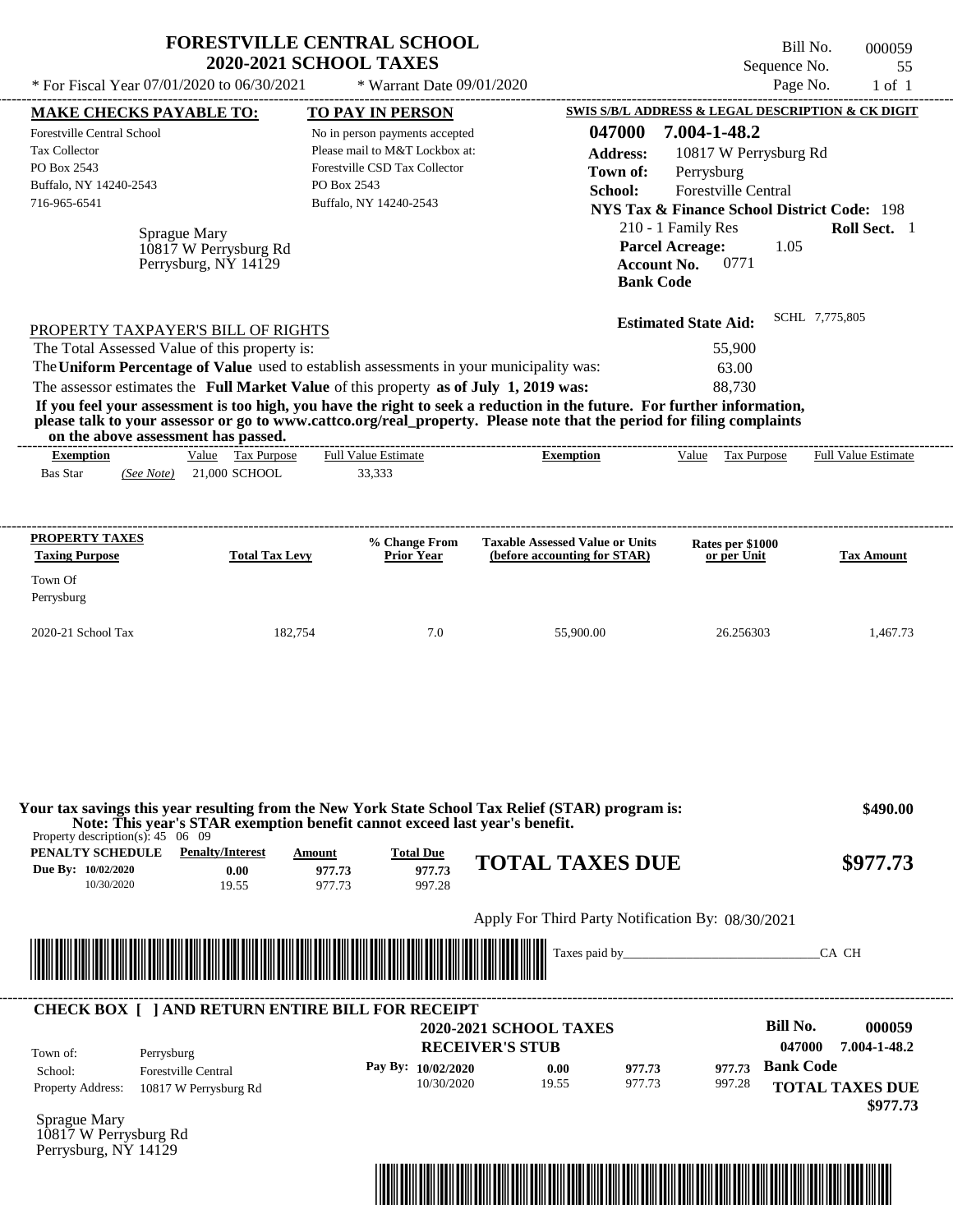| * For Fiscal Year 07/01/2020 to 06/30/2021                                                                                                                                                                                                                                                                                                                                                                                                                                                                                  | <b>FORESTVILLE CENTRAL SCHOOL</b><br><b>2020-2021 SCHOOL TAXES</b><br>* Warrant Date 09/01/2020                                                                |                                                                                                                      | Bill No.<br>Sequence No.<br>Page No.                                                                                                                                                                                                                     | 000060<br>56<br>$1$ of $1$ |
|-----------------------------------------------------------------------------------------------------------------------------------------------------------------------------------------------------------------------------------------------------------------------------------------------------------------------------------------------------------------------------------------------------------------------------------------------------------------------------------------------------------------------------|----------------------------------------------------------------------------------------------------------------------------------------------------------------|----------------------------------------------------------------------------------------------------------------------|----------------------------------------------------------------------------------------------------------------------------------------------------------------------------------------------------------------------------------------------------------|----------------------------|
|                                                                                                                                                                                                                                                                                                                                                                                                                                                                                                                             |                                                                                                                                                                |                                                                                                                      |                                                                                                                                                                                                                                                          |                            |
| <b>MAKE CHECKS PAYABLE TO:</b><br>Forestville Central School<br><b>Tax Collector</b><br>PO Box 2543<br>Buffalo, NY 14240-2543<br>716-965-6541<br><b>Stanton Shirley M</b><br>Stanton Ethel M<br>12589 Pudding Lane Rd<br>Perrysburg, NY 14129                                                                                                                                                                                                                                                                               | TO PAY IN PERSON<br>No in person payments accepted<br>Please mail to M&T Lockbox at:<br>Forestville CSD Tax Collector<br>PO Box 2543<br>Buffalo, NY 14240-2543 | 047000<br><b>Address:</b><br>Town of:<br>School:<br><b>Parcel Acreage:</b><br><b>Account No.</b><br><b>Bank Code</b> | <b>SWIS S/B/L ADDRESS &amp; LEGAL DESCRIPTION &amp; CK DIGIT</b><br>$7.004 - 1 - 6$<br>12589 Pudding Lane Rd<br>Perrysburg<br><b>Forestville Central</b><br><b>NYS Tax &amp; Finance School District Code: 198</b><br>270 - Mfg housing<br>16.15<br>0762 | Roll Sect. 1               |
| PROPERTY TAXPAYER'S BILL OF RIGHTS<br>The Total Assessed Value of this property is:<br>The Uniform Percentage of Value used to establish assessments in your municipality was:<br>The assessor estimates the Full Market Value of this property as of July 1, 2019 was:<br>If you feel your assessment is too high, you have the right to seek a reduction in the future. For further information,<br>please talk to your assessor or go to www.cattco.org/real_property. Please note that the period for filing complaints |                                                                                                                                                                |                                                                                                                      | <b>Estimated State Aid:</b><br>56,000<br>63.00<br>88,889                                                                                                                                                                                                 | SCHL 7,775,805             |
| on the above assessment has passed.<br>Value Tax Purpose<br><b>Exemption</b><br><b>Bas Star</b><br>21,000 SCHOOL<br>(See Note)                                                                                                                                                                                                                                                                                                                                                                                              | <b>Full Value Estimate</b><br>33,333                                                                                                                           | <b>Exemption</b>                                                                                                     | Value<br>Tax Purpose                                                                                                                                                                                                                                     | <b>Full Value Estimate</b> |
| PROPERTY TAXES<br><b>Taxing Purpose</b>                                                                                                                                                                                                                                                                                                                                                                                                                                                                                     | % Change From<br><b>Total Tax Levy</b><br><b>Prior Year</b>                                                                                                    | <b>Taxable Assessed Value or Units</b><br>(before accounting for STAR)                                               | Rates per \$1000<br>or per Unit                                                                                                                                                                                                                          | <b>Tax Amount</b>          |
| Town Of<br>Perrysburg                                                                                                                                                                                                                                                                                                                                                                                                                                                                                                       |                                                                                                                                                                |                                                                                                                      |                                                                                                                                                                                                                                                          |                            |
| 2020-21 School Tax                                                                                                                                                                                                                                                                                                                                                                                                                                                                                                          | 182,754<br>7.0                                                                                                                                                 | 56,000.00                                                                                                            | 26.256303                                                                                                                                                                                                                                                | 1,470.35                   |
| Your tax savings this year resulting from the New York State School Tax Relief (STAR) program is:                                                                                                                                                                                                                                                                                                                                                                                                                           | Note: This year's STAR exemption benefit cannot exceed last year's benefit.                                                                                    |                                                                                                                      |                                                                                                                                                                                                                                                          | \$490.00                   |

Apply For Third Party Notification By: 08/30/2021



| Town of:                 | Perrysburg                 | <b>2020-2021 SCHOOL TAXES</b><br><b>RECEIVER'S STUB</b> |       |        |        | Bill No.<br>047000     | 000060<br>$7.004 - 1 - 6$ |
|--------------------------|----------------------------|---------------------------------------------------------|-------|--------|--------|------------------------|---------------------------|
| School:                  | <b>Forestville Central</b> | Pay By: 10/02/2020                                      | 0.00  | 980.35 | 980.35 | <b>Bank Code</b>       |                           |
| <b>Property Address:</b> | 12589 Pudding Lane Rd      | 10/30/2020                                              | 19.61 | 980.35 | 999.96 | <b>TOTAL TAXES DUE</b> |                           |

Stanton Shirley M Stanton Ethel M 12589 Pudding Lane Rd Perrysburg, NY 14129

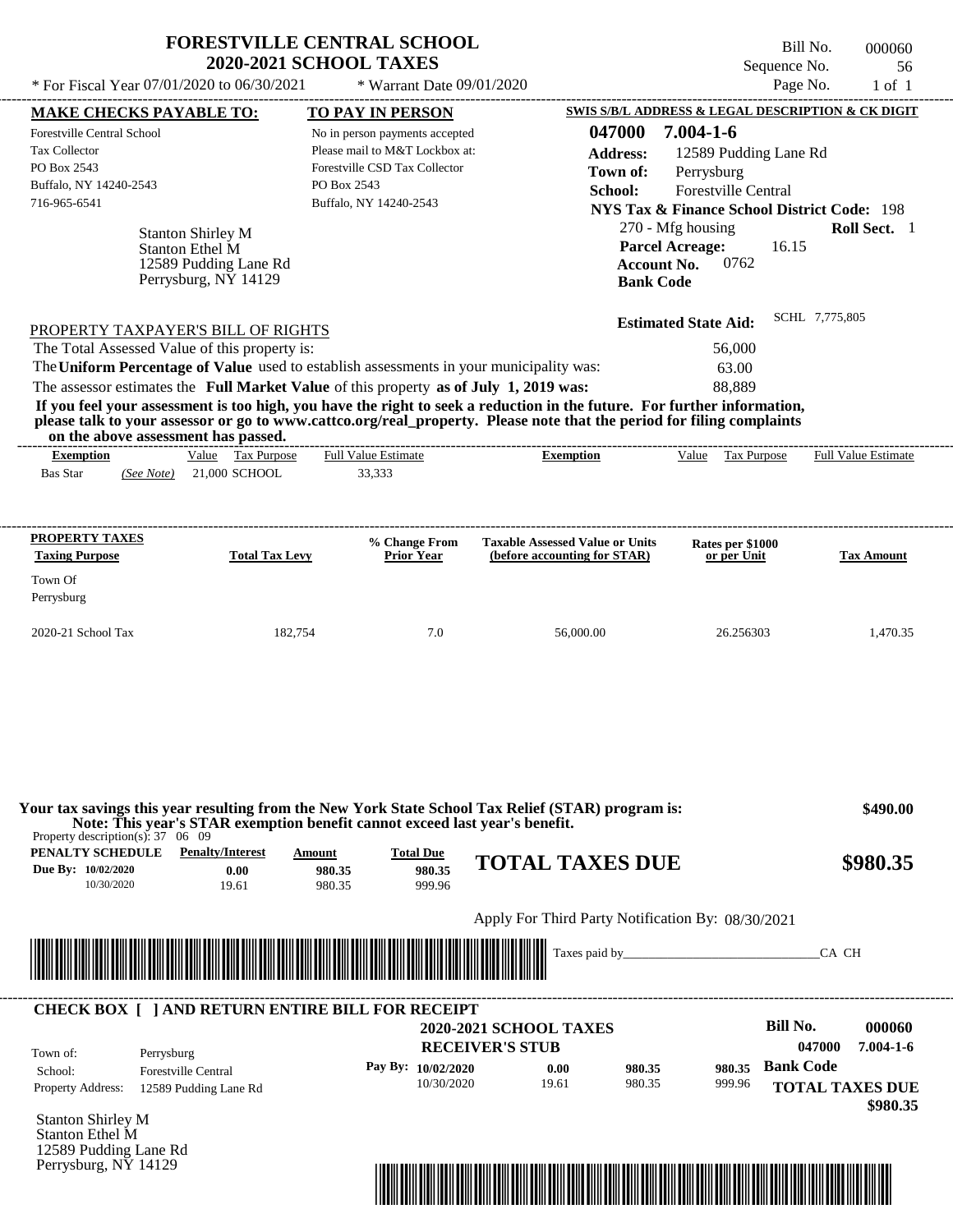| * For Fiscal Year $07/01/2020$ to $06/30/2021$                                                                                                                                                                                                                                          | <b>FORESTVILLE CENTRAL SCHOOL</b><br><b>2020-2021 SCHOOL TAXES</b><br>* Warrant Date 09/01/2020 |                         | Sequence No.                                                                                          | Bill No.<br>000061<br>57<br>Page No.<br>$1$ of $1$ |
|-----------------------------------------------------------------------------------------------------------------------------------------------------------------------------------------------------------------------------------------------------------------------------------------|-------------------------------------------------------------------------------------------------|-------------------------|-------------------------------------------------------------------------------------------------------|----------------------------------------------------|
| <b>MAKE CHECKS PAYABLE TO:</b>                                                                                                                                                                                                                                                          | <b>TO PAY IN PERSON</b>                                                                         |                         | SWIS S/B/L ADDRESS & LEGAL DESCRIPTION & CK DIGIT                                                     |                                                    |
| Forestville Central School                                                                                                                                                                                                                                                              | No in person payments accepted                                                                  | 047000                  | $7.004 - 1 - 6.71$                                                                                    |                                                    |
| <b>Tax Collector</b>                                                                                                                                                                                                                                                                    | Please mail to M&T Lockbox at:                                                                  | <b>Address:</b>         | 12589 Pudding Lane Rd                                                                                 |                                                    |
| PO Box 2543                                                                                                                                                                                                                                                                             | Forestville CSD Tax Collector                                                                   | Town of:                | Perrysburg                                                                                            |                                                    |
| Buffalo, NY 14240-2543                                                                                                                                                                                                                                                                  | PO Box 2543                                                                                     | School:                 | <b>Forestville Central</b>                                                                            |                                                    |
| 716-965-6541                                                                                                                                                                                                                                                                            | Buffalo, NY 14240-2543                                                                          |                         | <b>NYS Tax &amp; Finance School District Code: 198</b>                                                |                                                    |
| <b>Stanton Shirley M</b><br><b>Stanton Ethel M</b><br>12589 Pudding Lane Rd<br>Perrysburg, NY 14129                                                                                                                                                                                     |                                                                                                 |                         | 270 - Mfg housing<br><b>Parcel Acreage:</b><br>0.01<br>0762<br><b>Account No.</b><br><b>Bank Code</b> |                                                    |
| PROPERTY TAXPAYER'S BILL OF RIGHTS                                                                                                                                                                                                                                                      |                                                                                                 |                         | <b>Estimated State Aid:</b>                                                                           | SCHL 7,775,805                                     |
| The Total Assessed Value of this property is:                                                                                                                                                                                                                                           |                                                                                                 |                         | 51,600                                                                                                |                                                    |
| The Uniform Percentage of Value used to establish assessments in your municipality was:                                                                                                                                                                                                 |                                                                                                 |                         | 63.00                                                                                                 |                                                    |
| The assessor estimates the Full Market Value of this property as of July 1, 2019 was:                                                                                                                                                                                                   |                                                                                                 |                         | 81,905                                                                                                |                                                    |
| If you feel your assessment is too high, you have the right to seek a reduction in the future. For further information,<br>please talk to your assessor or go to www.cattco.org/real_property. Please note that the period for filing complaints<br>on the above assessment has passed. |                                                                                                 |                         |                                                                                                       |                                                    |
| <b>Exemption</b><br>Value Tax Purpose                                                                                                                                                                                                                                                   | <b>Full Value Estimate</b>                                                                      | <b>Exemption</b>        | Tax Purpose<br>Value                                                                                  | <b>Full Value Estimate</b>                         |
| Aged $C/t/s$<br>25,800 SCHOOL                                                                                                                                                                                                                                                           | 40,952                                                                                          | E Star Mh<br>(See Note) | 25,800 SCHOOL                                                                                         | 40,952                                             |

| <b>PROPERTY TAXES</b><br><b>Taxing Purpose</b> | <b>Total Tax Levy</b> | % Change From<br><b>Prior Year</b> | <b>Taxable Assessed Value or Units</b><br>(before accounting for STAR) | Rates per \$1000<br>or per Unit | <b>Tax Amount</b> |
|------------------------------------------------|-----------------------|------------------------------------|------------------------------------------------------------------------|---------------------------------|-------------------|
| Town Of<br>Perrysburg                          |                       |                                    |                                                                        |                                 |                   |
| $2020-21$ School Tax                           | 182.754               | 7.0                                | 25,800.00                                                              | 26.256303                       | 677.41            |

| Property description(s): 37 06 09               | Note: This year's STAR exemption benefit cannot exceed last year's benefit. |                                                                                                                      | Your tax savings this year resulting from the New York State School Tax Relief (STAR) program is: | \$677.41                     |
|-------------------------------------------------|-----------------------------------------------------------------------------|----------------------------------------------------------------------------------------------------------------------|---------------------------------------------------------------------------------------------------|------------------------------|
| PENALTY SCHEDULE<br>Due By:                     | <b>Penalty/Interest</b>                                                     | <b>Total Due</b><br>Amount                                                                                           | <b>TOTAL TAXES DUE</b>                                                                            | \$0.00                       |
|                                                 |                                                                             |                                                                                                                      | Apply For Third Party Notification By: 08/30/2021                                                 |                              |
|                                                 |                                                                             | <u> Tanzania di Baratta di Baratta di Baratta di Baratta di Baratta di Baratta di Baratta di Baratta di Baratta </u> | Taxes paid by____                                                                                 | CA CH                        |
|                                                 | <b>CHECK BOX [ ] AND RETURN ENTIRE BILL FOR RECEIPT</b>                     |                                                                                                                      | <b>2020-2021 SCHOOL TAXES</b>                                                                     | Bill No.<br>000061           |
| Town of:                                        | Perrysburg                                                                  |                                                                                                                      | <b>RECEIVER'S STUB</b>                                                                            | 047000<br>$7.004 - 1 - 6.71$ |
|                                                 | <b>Forestville Central</b>                                                  | Pay By:                                                                                                              |                                                                                                   | <b>Bank Code</b>             |
| School:                                         |                                                                             |                                                                                                                      |                                                                                                   | <b>TOTAL TAXES DUE</b>       |
| <b>Property Address:</b>                        | 12589 Pudding Lane Rd                                                       |                                                                                                                      |                                                                                                   | \$0.00                       |
| <b>Stanton Shirley M</b>                        |                                                                             |                                                                                                                      |                                                                                                   |                              |
| <b>Stanton Ethel M</b><br>12589 Pudding Lane Rd |                                                                             |                                                                                                                      |                                                                                                   |                              |

\*04700000006100000000000000\*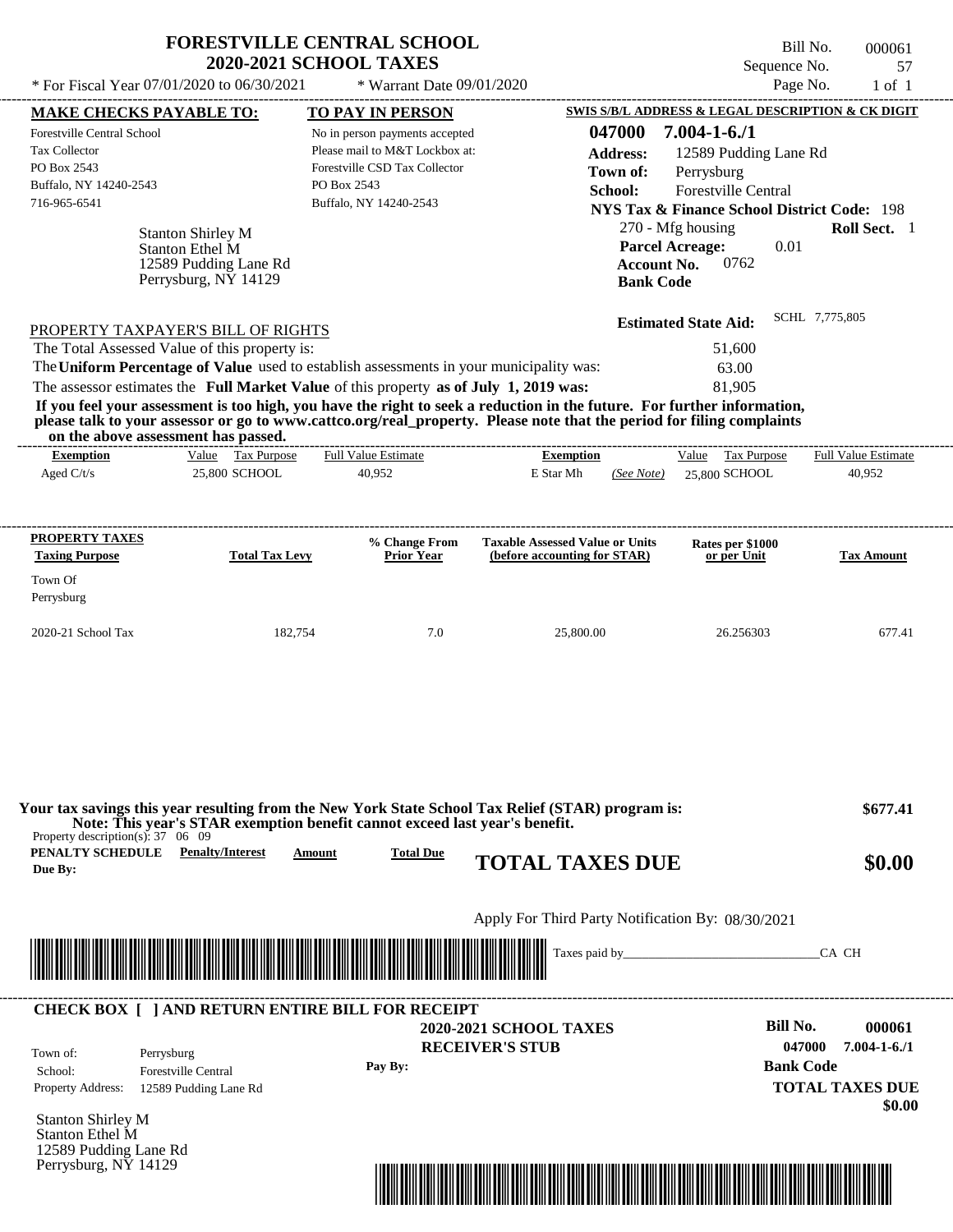|                                                                                                                                                                                           | <b>FORESTVILLE CENTRAL SCHOOL</b>                                                                                                                                                                                                                                                                                                                                                                                                                                                                                                                                  | <b>2020-2021 SCHOOL TAXES</b>                                                                                                                                  |                                                                |                                                   |                                                                                                                                                                                                                                                                                            | Bill No.<br>Sequence No.                      | 000062<br>58                                                 |
|-------------------------------------------------------------------------------------------------------------------------------------------------------------------------------------------|--------------------------------------------------------------------------------------------------------------------------------------------------------------------------------------------------------------------------------------------------------------------------------------------------------------------------------------------------------------------------------------------------------------------------------------------------------------------------------------------------------------------------------------------------------------------|----------------------------------------------------------------------------------------------------------------------------------------------------------------|----------------------------------------------------------------|---------------------------------------------------|--------------------------------------------------------------------------------------------------------------------------------------------------------------------------------------------------------------------------------------------------------------------------------------------|-----------------------------------------------|--------------------------------------------------------------|
| * For Fiscal Year 07/01/2020 to 06/30/2021                                                                                                                                                |                                                                                                                                                                                                                                                                                                                                                                                                                                                                                                                                                                    |                                                                                                                                                                | * Warrant Date 09/01/2020                                      |                                                   |                                                                                                                                                                                                                                                                                            | Page No.                                      | $1$ of $1$                                                   |
| <b>MAKE CHECKS PAYABLE TO:</b><br>Forestville Central School<br>Tax Collector<br>PO Box 2543<br>Buffalo, NY 14240-2543<br>716-965-6541                                                    | Sweda Ryan R<br>4710 Cresent Ridge Dr<br>Brownsburg, IN 46112                                                                                                                                                                                                                                                                                                                                                                                                                                                                                                      | TO PAY IN PERSON<br>No in person payments accepted<br>Please mail to M&T Lockbox at:<br>Forestville CSD Tax Collector<br>PO Box 2543<br>Buffalo, NY 14240-2543 |                                                                | 047000<br><b>Address:</b><br>Town of:<br>School:  | SWIS S/B/L ADDRESS & LEGAL DESCRIPTION & CK DIGIT<br>7.004-1-48.3<br>11728 County Line Rd<br>Perrysburg<br>Forestville Central<br><b>NYS Tax &amp; Finance School District Code: 198</b><br>323 - Vacant rural<br><b>Parcel Acreage:</b><br><b>Account No.</b><br>0248<br><b>Bank Code</b> | 48.66                                         | Roll Sect. 1                                                 |
|                                                                                                                                                                                           | PROPERTY TAXPAYER'S BILL OF RIGHTS<br>The Total Assessed Value of this property is:<br>The Uniform Percentage of Value used to establish assessments in your municipality was:<br>The assessor estimates the Full Market Value of this property as of July 1, 2019 was:<br>If you feel your assessment is too high, you have the right to seek a reduction in the future. For further information,<br>please talk to your assessor or go to www.cattco.org/real_property. Please note that the period for filing complaints<br>on the above assessment has passed. |                                                                                                                                                                |                                                                |                                                   | <b>Estimated State Aid:</b><br>19,900<br>63.00<br>31,587                                                                                                                                                                                                                                   | SCHL 7,775,805                                |                                                              |
| <b>Exemption</b>                                                                                                                                                                          | Value Tax Purpose                                                                                                                                                                                                                                                                                                                                                                                                                                                                                                                                                  | <b>Full Value Estimate</b>                                                                                                                                     |                                                                | <b>Exemption</b>                                  | Value Tax Purpose                                                                                                                                                                                                                                                                          |                                               | <b>Full Value Estimate</b>                                   |
| Town Of<br>Perrysburg<br>2020-21 School Tax                                                                                                                                               | 182,754                                                                                                                                                                                                                                                                                                                                                                                                                                                                                                                                                            |                                                                                                                                                                | 7.0                                                            | 19,900.00                                         | 26.256303                                                                                                                                                                                                                                                                                  |                                               | 522.50                                                       |
| Property description(s): $45 \quad 06 \quad 09$<br>PENALTY SCHEDULE<br>Due Bv: 10/02/2020<br>10/30/2020                                                                                   | <b>Penalty/Interest</b><br>0.00<br>10.45                                                                                                                                                                                                                                                                                                                                                                                                                                                                                                                           | Storage Well #1653<br><b>Total Due</b><br>Amount<br>522.50<br>522.50<br>522.50<br>532.95                                                                       | $3/3010$ -split 2 acres off                                    | <b>TOTAL TAXES DUE</b>                            |                                                                                                                                                                                                                                                                                            |                                               | \$522.50                                                     |
|                                                                                                                                                                                           |                                                                                                                                                                                                                                                                                                                                                                                                                                                                                                                                                                    |                                                                                                                                                                |                                                                | Apply For Third Party Notification By: 08/30/2021 |                                                                                                                                                                                                                                                                                            |                                               |                                                              |
|                                                                                                                                                                                           |                                                                                                                                                                                                                                                                                                                                                                                                                                                                                                                                                                    |                                                                                                                                                                |                                                                | Taxes paid by_                                    |                                                                                                                                                                                                                                                                                            | CA CH                                         |                                                              |
| <b>CHECK BOX [ ] AND RETURN ENTIRE BILL FOR RECEIPT</b><br>Town of:<br>Perrysburg<br>School:<br><b>Property Address:</b><br>Sweda Ryan R<br>4710 Cresent Ridge Dr<br>Brownsburg, IN 46112 | <b>Forestville Central</b><br>11728 County Line Rd                                                                                                                                                                                                                                                                                                                                                                                                                                                                                                                 | Pay By: 10/02/2020                                                                                                                                             | 2020-2021 SCHOOL TAXES<br><b>RECEIVER'S STUB</b><br>10/30/2020 | 0.00<br>522.50<br>522.50<br>10.45                 | 522.50<br>532.95                                                                                                                                                                                                                                                                           | <b>Bill No.</b><br>047000<br><b>Bank Code</b> | 000062<br>7.004-1-48.3<br><b>TOTAL TAXES DUE</b><br>\$522.50 |

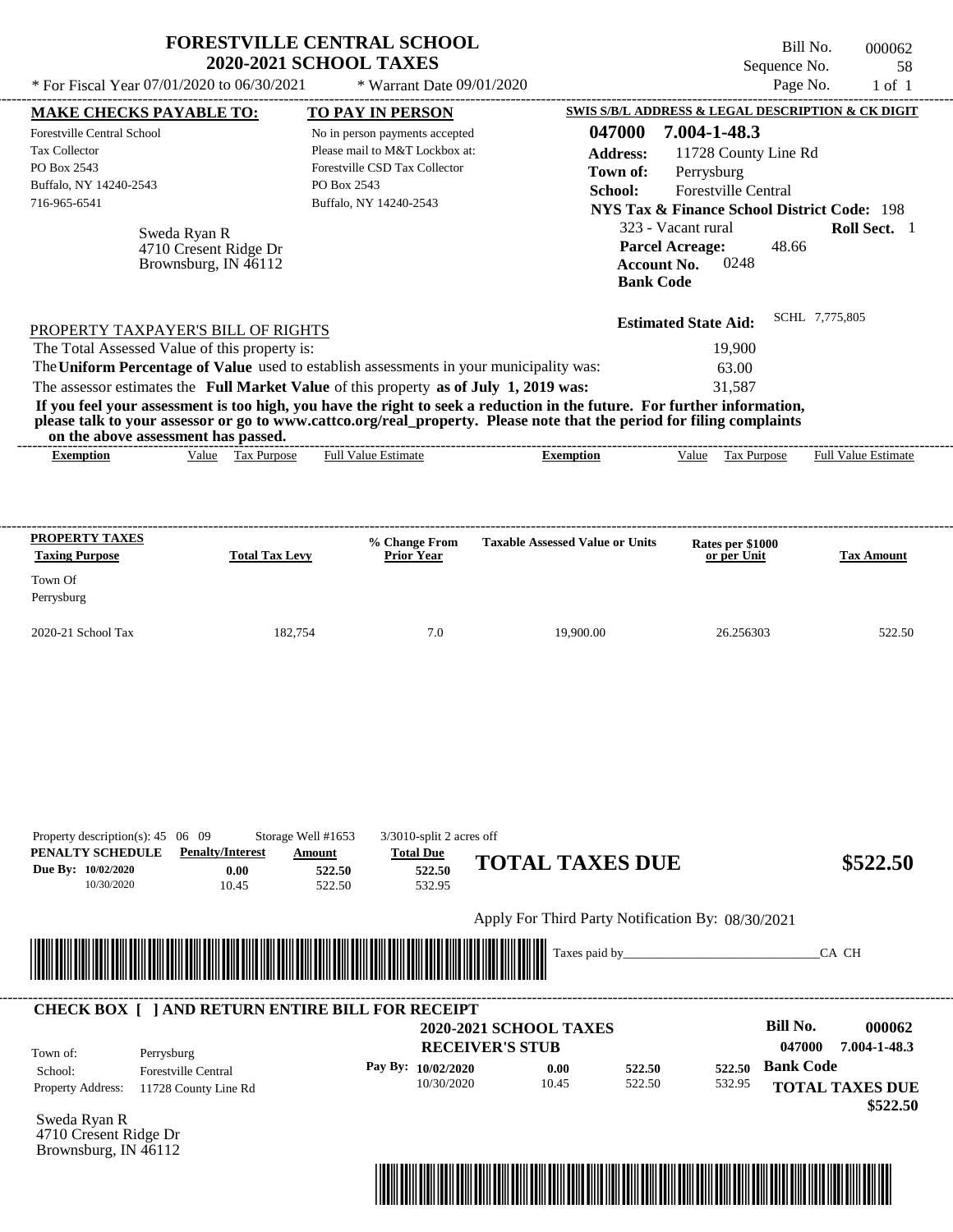| * For Fiscal Year 07/01/2020 to 06/30/2021                                                                                             |                                                                      | <b>FORESTVILLE CENTRAL SCHOOL</b><br><b>2020-2021 SCHOOL TAXES</b>                                                                                                               |                                                                                                                                                                                                                                                  | Bill No.<br>Sequence No.                                                                                                                                                                                                              | 000063<br>59               |
|----------------------------------------------------------------------------------------------------------------------------------------|----------------------------------------------------------------------|----------------------------------------------------------------------------------------------------------------------------------------------------------------------------------|--------------------------------------------------------------------------------------------------------------------------------------------------------------------------------------------------------------------------------------------------|---------------------------------------------------------------------------------------------------------------------------------------------------------------------------------------------------------------------------------------|----------------------------|
|                                                                                                                                        |                                                                      | * Warrant Date 09/01/2020                                                                                                                                                        |                                                                                                                                                                                                                                                  | Page No.                                                                                                                                                                                                                              | $1$ of $1$                 |
| <b>MAKE CHECKS PAYABLE TO:</b><br>Forestville Central School<br>Tax Collector<br>PO Box 2543<br>Buffalo, NY 14240-2543<br>716-965-6541 | Thamasett Barbara M<br>4621 Madison Drive<br><b>Vestal, NY 13850</b> | TO PAY IN PERSON<br>No in person payments accepted<br>Please mail to M&T Lockbox at:<br>Forestville CSD Tax Collector<br>PO Box 2543<br>Buffalo, NY 14240-2543                   | 047000<br><b>Address:</b><br>Town of:<br>School:<br>240 - Rural res<br><b>Account No.</b><br><b>Bank Code</b>                                                                                                                                    | SWIS S/B/L ADDRESS & LEGAL DESCRIPTION & CK DIGIT<br>15.002-1-7.1<br>10439 Mosher Rd<br>Perrysburg<br><b>Forestville Central</b><br><b>NYS Tax &amp; Finance School District Code: 198</b><br><b>Parcel Acreage:</b><br>63.56<br>0516 | Roll Sect. 1               |
| PROPERTY TAXPAYER'S BILL OF RIGHTS<br>The Total Assessed Value of this property is:                                                    |                                                                      | The Uniform Percentage of Value used to establish assessments in your municipality was:<br>The assessor estimates the Full Market Value of this property as of July 1, 2019 was: | If you feel your assessment is too high, you have the right to seek a reduction in the future. For further information,<br>please talk to your assessor or go to www.cattco.org/real_property. Please note that the period for filing complaints | <b>Estimated State Aid:</b><br>57,400<br>63.00<br>91,111                                                                                                                                                                              | SCHL 7,775,805             |
| on the above assessment has passed.<br><b>Exemption</b>                                                                                | Value Tax Purpose                                                    | <b>Full Value Estimate</b>                                                                                                                                                       | <b>Exemption</b>                                                                                                                                                                                                                                 | Value Tax Purpose                                                                                                                                                                                                                     | <b>Full Value Estimate</b> |
| <b>PROPERTY TAXES</b><br><b>Taxing Purpose</b><br>Town Of<br>Perrysburg                                                                | <b>Total Tax Levy</b>                                                | % Change From<br><b>Prior Year</b>                                                                                                                                               | <b>Taxable Assessed Value or Units</b>                                                                                                                                                                                                           | Rates per \$1000<br>or per Unit                                                                                                                                                                                                       | <b>Tax Amount</b>          |
| 2020-21 School Tax                                                                                                                     | 182,754                                                              | 7.0                                                                                                                                                                              | 57,400.00                                                                                                                                                                                                                                        | 26.256303                                                                                                                                                                                                                             | 1,507.11                   |
| Property description(s): 43 06 09<br>PENALTY SCHEDULE<br>Due By: 10/02/2020<br>10/30/2020                                              | Storage Well #976<br><b>Penalty/Interest</b><br>0.00<br>30.14        | $3/09$ -splt 4.25 ac to Town<br><b>Total Due</b><br>Amount<br>1,507.11<br>1,507.11<br>1,507.11<br>1,537.25                                                                       | <b>TOTAL TAXES DUE</b>                                                                                                                                                                                                                           |                                                                                                                                                                                                                                       | \$1,507.11                 |
|                                                                                                                                        |                                                                      |                                                                                                                                                                                  | Apply For Third Party Notification By: 08/30/2021                                                                                                                                                                                                |                                                                                                                                                                                                                                       |                            |
| <u> III de la contrada de la contrada de la contrada de la contrada de la contrada de la contrada de la contrada</u>                   |                                                                      |                                                                                                                                                                                  | Taxes paid by_                                                                                                                                                                                                                                   |                                                                                                                                                                                                                                       | CA CH                      |
|                                                                                                                                        |                                                                      | <b>CHECK BOX [ ] AND RETURN ENTIRE BILL FOR RECEIPT</b>                                                                                                                          | 2020-2021 SCHOOL TAXES<br><b>RECEIVER'S STUB</b>                                                                                                                                                                                                 | <b>Bill No.</b><br>047000                                                                                                                                                                                                             | 000063<br>15.002-1-7.1     |
| Town of:<br>Perrysburg<br>School:<br>Property Address:                                                                                 | <b>Forestville Central</b><br>$10439$ Mosher Rd                      | Pay By: 10/02/2020<br>10/30/2020                                                                                                                                                 | 1,507.11<br>0.00<br>30.14<br>1,507.11                                                                                                                                                                                                            | <b>Bank Code</b><br>1,507.11<br>1,537.25                                                                                                                                                                                              | <b>TOTAL TAXES DHE</b>     |

| School:                  | <b>Forestville Central</b> |
|--------------------------|----------------------------|
| <b>Property Address:</b> | 10439 Mosher Rd            |

Thamasett Barbara M 4621 Madison Drive Vestal, NY 13850



**TOTAL TAXES DUE**

 **\$1,507.11**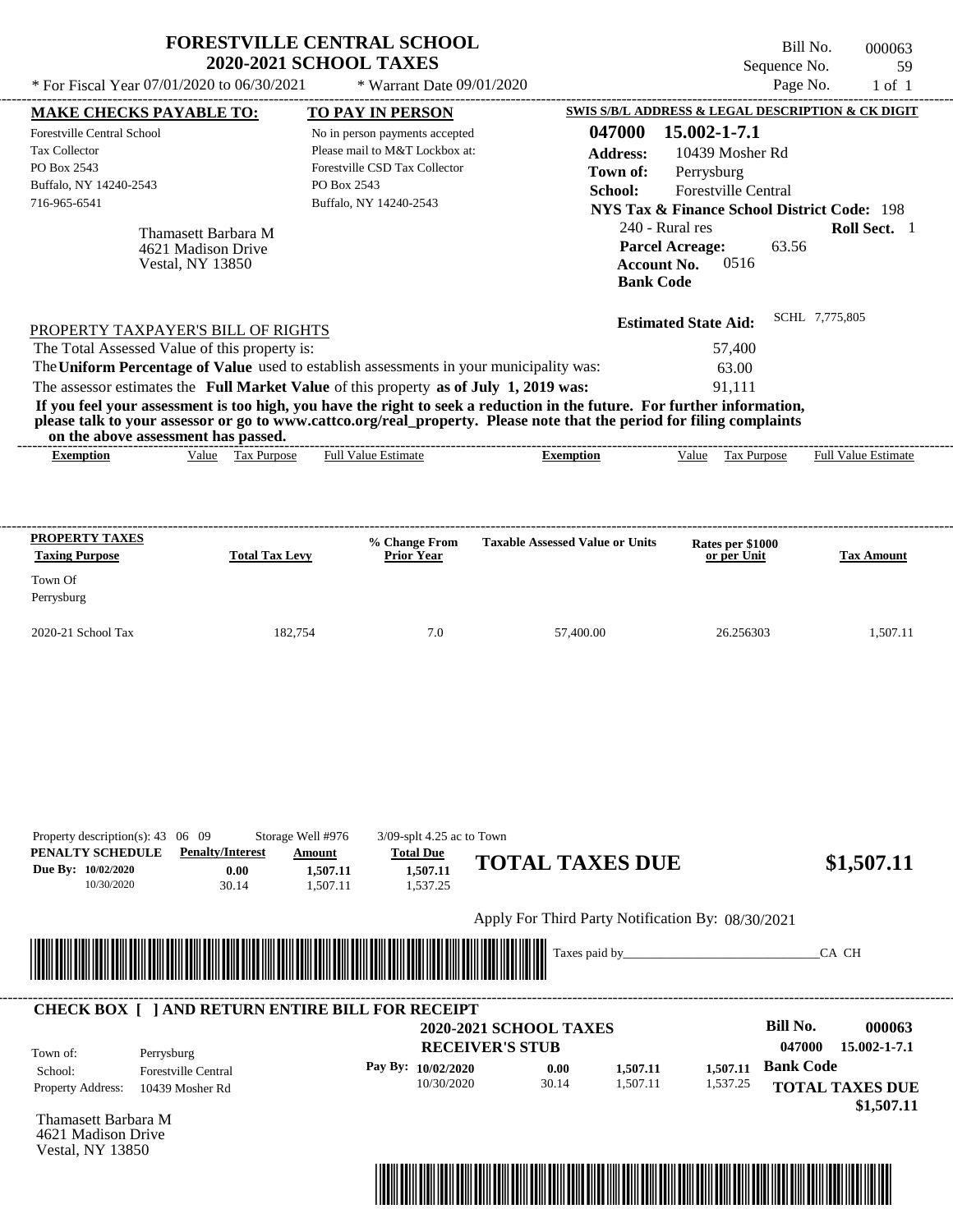|                                                                                                                                                                                                                                                                         |                                                                      | <b>2020-2021 SCHOOL TAXES</b> | <b>FORESTVILLE CENTRAL SCHOOL</b>                                                                                           |                                                                                                                                                                                                                                                  |                                                                                                                                                                                                                              | Bill No.<br>Sequence No. | 000064<br>60               |
|-------------------------------------------------------------------------------------------------------------------------------------------------------------------------------------------------------------------------------------------------------------------------|----------------------------------------------------------------------|-------------------------------|-----------------------------------------------------------------------------------------------------------------------------|--------------------------------------------------------------------------------------------------------------------------------------------------------------------------------------------------------------------------------------------------|------------------------------------------------------------------------------------------------------------------------------------------------------------------------------------------------------------------------------|--------------------------|----------------------------|
| * For Fiscal Year 07/01/2020 to 06/30/2021                                                                                                                                                                                                                              |                                                                      |                               | * Warrant Date 09/01/2020                                                                                                   |                                                                                                                                                                                                                                                  |                                                                                                                                                                                                                              | Page No.                 | $1$ of $1$                 |
| <b>MAKE CHECKS PAYABLE TO:</b>                                                                                                                                                                                                                                          |                                                                      |                               | TO PAY IN PERSON                                                                                                            |                                                                                                                                                                                                                                                  | SWIS S/B/L ADDRESS & LEGAL DESCRIPTION & CK DIGIT                                                                                                                                                                            |                          |                            |
| Forestville Central School<br>Tax Collector<br>PO Box 2543<br>Buffalo, NY 14240-2543<br>716-965-6541                                                                                                                                                                    | Thamasett Barbara M<br>4621 Madison Drive<br><b>Vestal, NY 13850</b> | PO Box 2543                   | No in person payments accepted<br>Please mail to M&T Lockbox at:<br>Forestville CSD Tax Collector<br>Buffalo, NY 14240-2543 | 047000<br><b>Address:</b><br>Town of:<br>School:                                                                                                                                                                                                 | 15.002-1-10<br>Route 39<br>Perrysburg<br>Forestville Central<br><b>NYS Tax &amp; Finance School District Code: 198</b><br>$322 - Rural vac > 10$<br><b>Parcel Acreage:</b><br>0514<br><b>Account No.</b><br><b>Bank Code</b> | 34.03                    | Roll Sect. 1               |
| PROPERTY TAXPAYER'S BILL OF RIGHTS<br>The Total Assessed Value of this property is:<br>The Uniform Percentage of Value used to establish assessments in your municipality was:<br>The assessor estimates the Full Market Value of this property as of July 1, 2019 was: |                                                                      |                               |                                                                                                                             |                                                                                                                                                                                                                                                  | <b>Estimated State Aid:</b><br>13,960<br>63.00<br>22,159                                                                                                                                                                     | SCHL 7,775,805           |                            |
| on the above assessment has passed.                                                                                                                                                                                                                                     |                                                                      |                               |                                                                                                                             | If you feel your assessment is too high, you have the right to seek a reduction in the future. For further information,<br>please talk to your assessor or go to www.cattco.org/real_property. Please note that the period for filing complaints |                                                                                                                                                                                                                              |                          |                            |
| Exemption                                                                                                                                                                                                                                                               | Value Tax Purpose                                                    |                               | <b>Full Value Estimate</b>                                                                                                  | <b>Exemption</b>                                                                                                                                                                                                                                 | Value<br>Tax Purpose                                                                                                                                                                                                         |                          | <b>Full Value Estimate</b> |
| PROPERTY TAXES<br><b>Taxing Purpose</b><br>Town Of<br>Perrysburg                                                                                                                                                                                                        |                                                                      | <b>Total Tax Levy</b>         | % Change From<br><b>Prior Year</b>                                                                                          | <b>Taxable Assessed Value or Units</b>                                                                                                                                                                                                           | Rates per \$1000<br>or per Unit                                                                                                                                                                                              |                          | <b>Tax Amount</b>          |
| 2020-21 School Tax                                                                                                                                                                                                                                                      |                                                                      | 182,754                       | 7.0                                                                                                                         | 13,960.00                                                                                                                                                                                                                                        | 26.256303                                                                                                                                                                                                                    |                          | 366.54                     |
| Property description(s): 35 06 09<br>PENALTY SCHEDULE<br>Due By: 10/02/2020<br>10/30/2020                                                                                                                                                                               | <b>Penalty/Interest</b><br>0.00<br>7.33                              | Amount<br>366.54<br>366.54    | <b>Total Due</b><br>366.54<br>373.87                                                                                        | <b>TOTAL TAXES DUE</b>                                                                                                                                                                                                                           |                                                                                                                                                                                                                              |                          | \$366.54                   |
|                                                                                                                                                                                                                                                                         |                                                                      |                               |                                                                                                                             | Apply For Third Party Notification By: 08/30/2021<br>Taxes paid by_                                                                                                                                                                              |                                                                                                                                                                                                                              | CA CH                    |                            |



Thamasett Barbara M 4621 Madison Drive Vestal, NY 13850

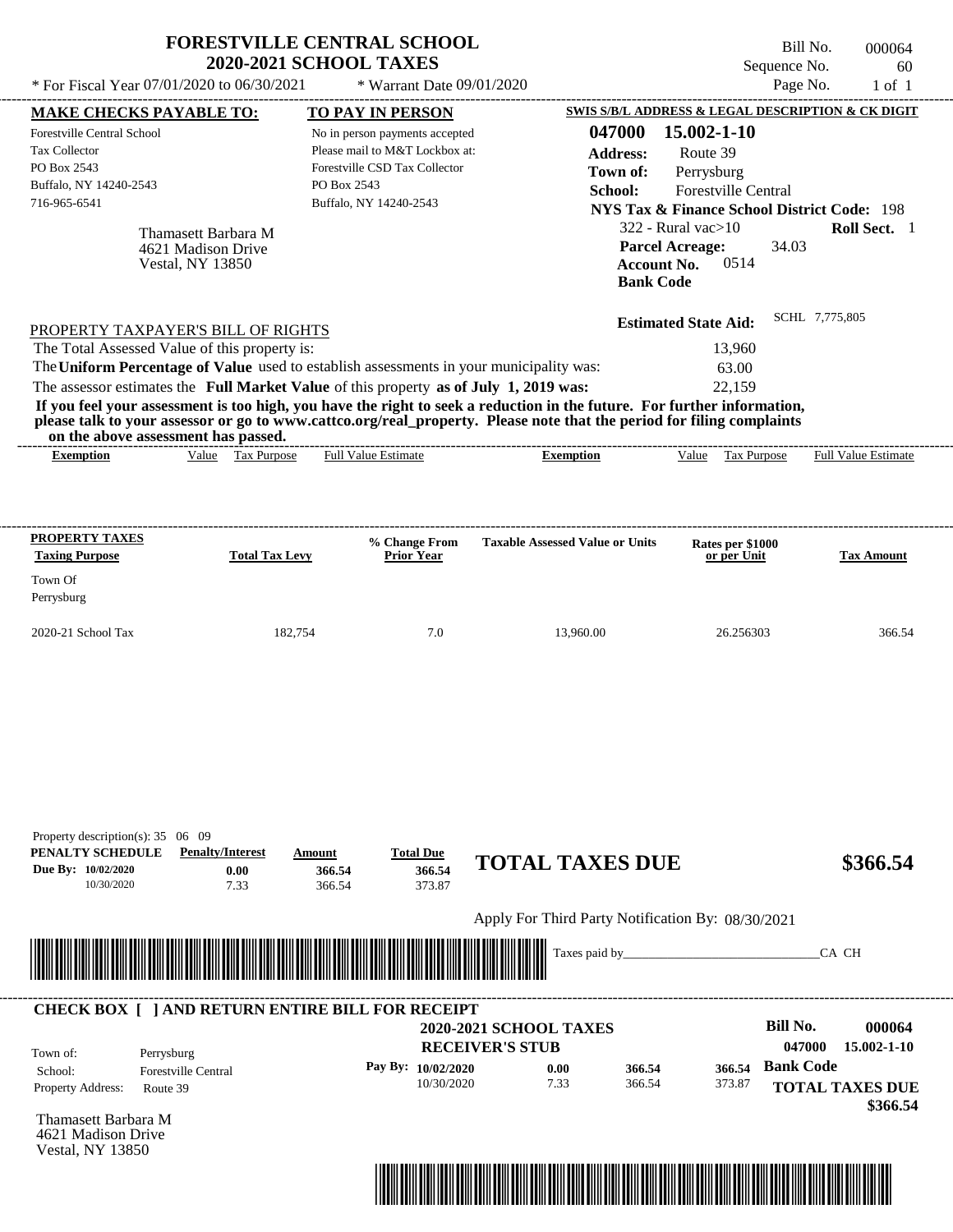|                                                                                                                              | <b>2020-2021 SCHOOL TAXES</b>                                                                | <b>FORESTVILLE CENTRAL SCHOOL</b>                                                                                                          |                                          |                                                                                                                                                                                                                                                  | Sequence No.                                                                                                                                                                                        | Bill No.<br>000065<br>61   |
|------------------------------------------------------------------------------------------------------------------------------|----------------------------------------------------------------------------------------------|--------------------------------------------------------------------------------------------------------------------------------------------|------------------------------------------|--------------------------------------------------------------------------------------------------------------------------------------------------------------------------------------------------------------------------------------------------|-----------------------------------------------------------------------------------------------------------------------------------------------------------------------------------------------------|----------------------------|
| * For Fiscal Year 07/01/2020 to 06/30/2021                                                                                   |                                                                                              |                                                                                                                                            | * Warrant Date 09/01/2020                |                                                                                                                                                                                                                                                  |                                                                                                                                                                                                     | Page No.<br>$1$ of $1$     |
| <b>MAKE CHECKS PAYABLE TO:</b>                                                                                               |                                                                                              | <b>TO PAY IN PERSON</b>                                                                                                                    |                                          |                                                                                                                                                                                                                                                  | SWIS S/B/L ADDRESS & LEGAL DESCRIPTION & CK DIGIT                                                                                                                                                   |                            |
| Forestville Central School<br>Tax Collector<br>PO Box 2543<br>Buffalo, NY 14240-2543<br>716-965-6541                         | Thamasett Otto J<br><b>Otto Thamasett Trust</b><br>6025 Sherborn Ln<br>Springfield, VA 22152 | No in person payments accepted<br>Please mail to M&T Lockbox at:<br>Forestville CSD Tax Collector<br>PO Box 2543<br>Buffalo, NY 14240-2543 |                                          | 047000<br><b>Address:</b><br>Town of:<br>School:<br><b>Account No.</b><br><b>Bank Code</b>                                                                                                                                                       | 7.004-1-27<br>12532 Route 39<br>Perrysburg<br><b>Forestville Central</b><br><b>NYS Tax &amp; Finance School District Code: 198</b><br>120 - Field crops<br><b>Parcel Acreage:</b><br>163.85<br>0517 | Roll Sect. 1               |
| PROPERTY TAXPAYER'S BILL OF RIGHTS                                                                                           |                                                                                              |                                                                                                                                            |                                          |                                                                                                                                                                                                                                                  | <b>Estimated State Aid:</b>                                                                                                                                                                         | SCHL 7,775,805             |
| The Total Assessed Value of this property is:                                                                                |                                                                                              |                                                                                                                                            |                                          |                                                                                                                                                                                                                                                  | 129,500                                                                                                                                                                                             |                            |
| The Uniform Percentage of Value used to establish assessments in your municipality was:                                      |                                                                                              |                                                                                                                                            |                                          |                                                                                                                                                                                                                                                  | 63.00                                                                                                                                                                                               |                            |
| The assessor estimates the Full Market Value of this property as of July 1, 2019 was:<br>on the above assessment has passed. |                                                                                              |                                                                                                                                            |                                          | If you feel your assessment is too high, you have the right to seek a reduction in the future. For further information,<br>please talk to your assessor or go to www.cattco.org/real_property. Please note that the period for filing complaints | 205,556                                                                                                                                                                                             |                            |
| <b>Exemption</b>                                                                                                             | Value Tax Purpose                                                                            | <b>Full Value Estimate</b>                                                                                                                 |                                          | <b>Exemption</b>                                                                                                                                                                                                                                 | Value<br><b>Tax Purpose</b>                                                                                                                                                                         | <b>Full Value Estimate</b> |
| <b>PROPERTY TAXES</b><br><b>Taxing Purpose</b>                                                                               | <b>Total Tax Levy</b>                                                                        |                                                                                                                                            | % Change From<br><b>Prior Year</b>       | <b>Taxable Assessed Value or Units</b>                                                                                                                                                                                                           | Rates per \$1000                                                                                                                                                                                    |                            |
|                                                                                                                              |                                                                                              |                                                                                                                                            |                                          |                                                                                                                                                                                                                                                  | or per Unit                                                                                                                                                                                         | <b>Tax Amount</b>          |
| Town Of<br>Perrysburg<br>2020-21 School Tax                                                                                  | 182,754                                                                                      |                                                                                                                                            | 7.0                                      | 129,500.00                                                                                                                                                                                                                                       | 26.256303                                                                                                                                                                                           | 3,400.19                   |
|                                                                                                                              |                                                                                              |                                                                                                                                            |                                          |                                                                                                                                                                                                                                                  |                                                                                                                                                                                                     |                            |
| Property description(s): 28 06 09<br>PENALTY SCHEDULE<br>Due By: 10/02/2020<br>10/30/2020                                    | <b>Penalty/Interest</b><br>0.00<br>68.00                                                     | Strg Wells #969-975-1731 Trustees<br>Amount<br>3,400.19<br>3,400.19                                                                        | <b>Total Due</b><br>3,400.19<br>3,468.19 | <b>TOTAL TAXES DUE</b>                                                                                                                                                                                                                           |                                                                                                                                                                                                     |                            |
|                                                                                                                              |                                                                                              |                                                                                                                                            |                                          |                                                                                                                                                                                                                                                  |                                                                                                                                                                                                     | \$3,400.19                 |
| <u> 1989 - Andrea Stadt Britain, Amerikaansk politiker (* 1958)</u>                                                          |                                                                                              |                                                                                                                                            |                                          | Apply For Third Party Notification By: 08/30/2021<br>Taxes paid by_                                                                                                                                                                              |                                                                                                                                                                                                     | CA CH                      |

| Town of:                 | Perrysburg                 | <b>2020-2021 SCHOOL TAXES</b><br><b>RECEIVER'S STUB</b> |       |          |          | <b>Bill No.</b><br>047000 | 000065<br>7.004-1-27 |
|--------------------------|----------------------------|---------------------------------------------------------|-------|----------|----------|---------------------------|----------------------|
| School:                  | <b>Forestville Central</b> | Pay By: 10/02/2020                                      | 0.00  | 3.400.19 | 3.400.19 | <b>Bank Code</b>          |                      |
| <b>Property Address:</b> | 12532 Route 39             | 10/30/2020                                              | 68.00 | 3.400.19 | 3,468.19 | <b>TOTAL TAXES DUE</b>    | \$3,400.19           |

Otto Thamasett Trust 6025 Sherborn Ln Springfield, VA 22152

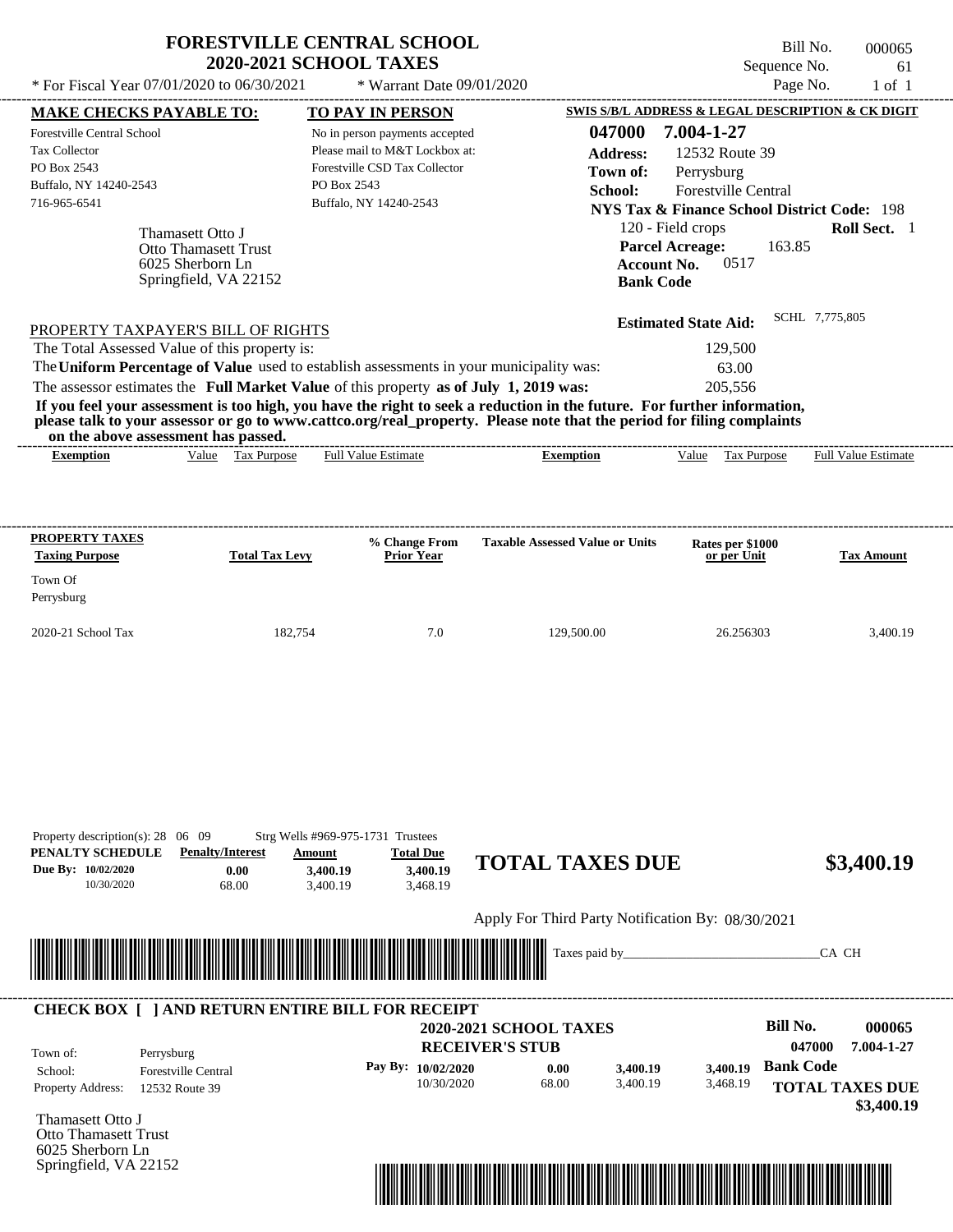|                                                                                                                                                                                                                                                                                                                | <b>FORESTVILLE CENTRAL SCHOOL</b><br><b>2020-2021 SCHOOL TAXES</b>          |                                                                                                                             |                                                                                                                                                                                                                                                  | Bill No.<br>Sequence No.                                                                                                                                        | 000066<br>63               |
|----------------------------------------------------------------------------------------------------------------------------------------------------------------------------------------------------------------------------------------------------------------------------------------------------------------|-----------------------------------------------------------------------------|-----------------------------------------------------------------------------------------------------------------------------|--------------------------------------------------------------------------------------------------------------------------------------------------------------------------------------------------------------------------------------------------|-----------------------------------------------------------------------------------------------------------------------------------------------------------------|----------------------------|
| * For Fiscal Year 07/01/2020 to 06/30/2021                                                                                                                                                                                                                                                                     |                                                                             | * Warrant Date 09/01/2020                                                                                                   |                                                                                                                                                                                                                                                  | Page No.                                                                                                                                                        | $1$ of $1$                 |
| <b>MAKE CHECKS PAYABLE TO:</b><br><b>Forestville Central School</b>                                                                                                                                                                                                                                            |                                                                             | TO PAY IN PERSON                                                                                                            | 047000                                                                                                                                                                                                                                           | SWIS S/B/L ADDRESS & LEGAL DESCRIPTION & CK DIGIT<br>15.002-1-9.4                                                                                               |                            |
| Tax Collector<br>PO Box 2543<br>Buffalo, NY 14240-2543<br>716-965-6541<br>12545 Route 39                                                                                                                                                                                                                       | PO Box 2543<br>Kuczka Kenneth A & Melissa<br>Perrysburg, NY 14129           | No in person payments accepted<br>Please mail to M&T Lockbox at:<br>Forestville CSD Tax Collector<br>Buffalo, NY 14240-2543 | <b>Address:</b><br>Town of:<br>School:<br>240 - Rural res<br><b>Account No.</b><br><b>Bank Code</b>                                                                                                                                              | 12545 Route 39<br>Perrysburg<br><b>Forestville Central</b><br><b>NYS Tax &amp; Finance School District Code: 198</b><br><b>Parcel Acreage:</b><br>54.40<br>0920 | Roll Sect. 1               |
| PROPERTY TAXPAYER'S BILL OF RIGHTS<br>The Total Assessed Value of this property is:<br>The Uniform Percentage of Value used to establish assessments in your municipality was:<br>The assessor estimates the Full Market Value of this property as of July 1, 2019 was:<br>on the above assessment has passed. |                                                                             |                                                                                                                             | If you feel your assessment is too high, you have the right to seek a reduction in the future. For further information,<br>please talk to your assessor or go to www.cattco.org/real_property. Please note that the period for filing complaints | <b>Estimated State Aid:</b><br>117,170<br>63.00<br>185,984                                                                                                      | SCHL 7,775,805             |
| <b>Exemption</b><br><b>Bas Star</b><br>(See Note)                                                                                                                                                                                                                                                              | Value Tax Purpose<br>21,000 SCHOOL                                          | <b>Full Value Estimate</b><br>33,333                                                                                        | <b>Exemption</b>                                                                                                                                                                                                                                 | Value Tax Purpose                                                                                                                                               | <b>Full Value Estimate</b> |
| <b>PROPERTY TAXES</b><br><b>Taxing Purpose</b><br>Town Of                                                                                                                                                                                                                                                      | <b>Total Tax Levy</b>                                                       | % Change From<br><b>Prior Year</b>                                                                                          | <b>Taxable Assessed Value or Units</b><br>(before accounting for STAR)                                                                                                                                                                           | Rates per \$1000<br>or per Unit                                                                                                                                 | <b>Tax Amount</b>          |
| Perrysburg<br>2020-21 School Tax                                                                                                                                                                                                                                                                               | 182,754                                                                     | 7.0                                                                                                                         | 117,170.00                                                                                                                                                                                                                                       | 26.256303                                                                                                                                                       | 3,076.45                   |
| Property description(s): $35 \quad 06 \quad 09$                                                                                                                                                                                                                                                                | Note: This year's STAR exemption benefit cannot exceed last year's benefit. |                                                                                                                             | Your tax savings this year resulting from the New York State School Tax Relief (STAR) program is:                                                                                                                                                |                                                                                                                                                                 | \$490.00                   |
| <b>PENALTY SCHEDULE</b> Penalty/Interest<br>Due By: 10/02/2020<br>10/30/2020                                                                                                                                                                                                                                   | Amount<br>0.00<br>2,586.45<br>51.73<br>2,586.45                             | <b>Total Due</b><br>2,586.45<br>2,638.18                                                                                    | <b>TOTAL TAXES DUE</b>                                                                                                                                                                                                                           |                                                                                                                                                                 | \$2,586.45                 |
| <u> 1989 - Andrea Stadt Britain, Amerikaansk politik foar de Amerikaansk kommunister (* 1958)</u>                                                                                                                                                                                                              |                                                                             |                                                                                                                             | Apply For Third Party Notification By: 08/30/2021<br>Taxes paid by____                                                                                                                                                                           |                                                                                                                                                                 | CA CH                      |
| <b>CHECK BOX [ ] AND RETURN ENTIRE BILL FOR RECEIPT</b>                                                                                                                                                                                                                                                        |                                                                             |                                                                                                                             |                                                                                                                                                                                                                                                  |                                                                                                                                                                 |                            |

|                          |                            | <b>2020-2021 SCHOOL TAXES</b> |       |          |          | <b>Bill No.</b>  | 000066                 |
|--------------------------|----------------------------|-------------------------------|-------|----------|----------|------------------|------------------------|
| Town of:                 | Perrysburg                 | <b>RECEIVER'S STUB</b>        |       |          |          | 047000           | 15.002-1-9.4           |
| School:                  | <b>Forestville Central</b> | Pay By: $10/02/2020$          | 0.00  | 2.586.45 | 2.586.45 | <b>Bank Code</b> |                        |
| <b>Property Address:</b> | 12545 Route 39             | 10/30/2020                    | 51.73 | 2.586.45 | 2,638.18 |                  | <b>TOTAL TAXES DUE</b> |
| __ _ _                   | .                          |                               |       |          |          |                  | \$2,586.45             |

Kuczka Kenneth A & Melissa 12545 Route 39 Perrysburg, NY 14129

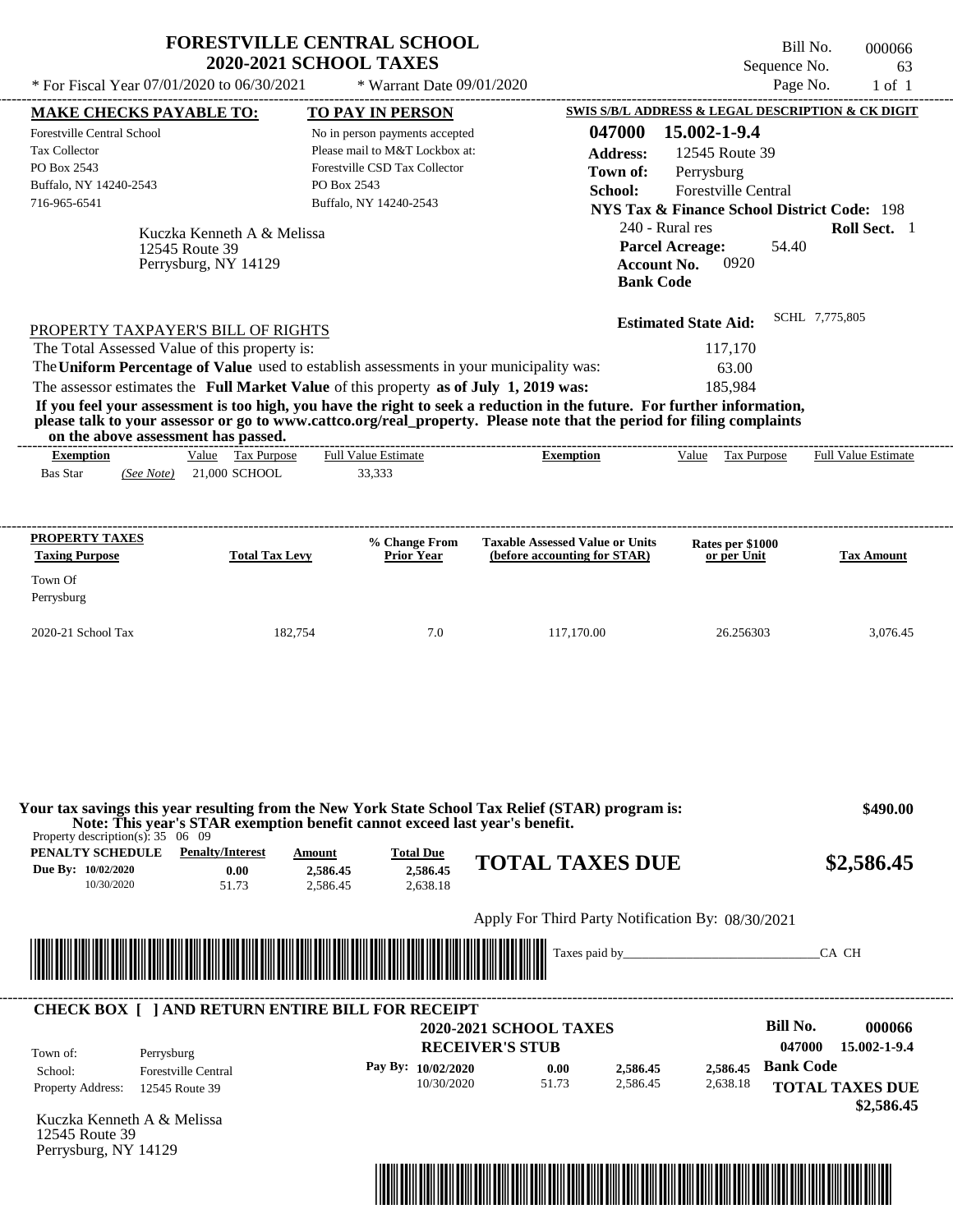| <b>FORESTVILLE CENTRAL SCHOOL</b>                                                                                                                                                                                                                | <b>2020-2021 SCHOOL TAXES</b>                                                                                                              |                                   |                                                   | Sequence No.                                                                                                                   | Bill No.<br>000067<br>64   |
|--------------------------------------------------------------------------------------------------------------------------------------------------------------------------------------------------------------------------------------------------|--------------------------------------------------------------------------------------------------------------------------------------------|-----------------------------------|---------------------------------------------------|--------------------------------------------------------------------------------------------------------------------------------|----------------------------|
| * For Fiscal Year 07/01/2020 to 06/30/2021                                                                                                                                                                                                       |                                                                                                                                            | * Warrant Date 09/01/2020         |                                                   |                                                                                                                                | Page No.<br>$1$ of $1$     |
| <b>MAKE CHECKS PAYABLE TO:</b>                                                                                                                                                                                                                   | <b>TO PAY IN PERSON</b>                                                                                                                    |                                   |                                                   | SWIS S/B/L ADDRESS & LEGAL DESCRIPTION & CK DIGIT                                                                              |                            |
| <b>Forestville Central School</b><br>Tax Collector<br>PO Box 2543<br>Buffalo, NY 14240-2543<br>716-965-6541                                                                                                                                      | No in person payments accepted<br>Please mail to M&T Lockbox at:<br>Forestville CSD Tax Collector<br>PO Box 2543<br>Buffalo, NY 14240-2543 |                                   | 047000<br><b>Address:</b><br>Town of:<br>School:  | 15.002-1-14.1<br>12451 Route 39<br>Perrysburg<br>Forestville Central<br><b>NYS Tax &amp; Finance School District Code: 198</b> |                            |
| Town Lynda L<br>PO Box 291<br>Perrysburg, NY 14129                                                                                                                                                                                               |                                                                                                                                            |                                   | <b>Bank Code</b>                                  | 210 - 1 Family Res<br><b>Parcel Acreage:</b><br>51.15<br>0522<br><b>Account No.</b>                                            | Roll Sect. 1               |
| PROPERTY TAXPAYER'S BILL OF RIGHTS                                                                                                                                                                                                               |                                                                                                                                            |                                   |                                                   | <b>Estimated State Aid:</b>                                                                                                    | SCHL 7,775,805             |
| The Total Assessed Value of this property is:                                                                                                                                                                                                    |                                                                                                                                            |                                   |                                                   | 86,760                                                                                                                         |                            |
| The Uniform Percentage of Value used to establish assessments in your municipality was:                                                                                                                                                          |                                                                                                                                            |                                   |                                                   | 63.00                                                                                                                          |                            |
| The assessor estimates the Full Market Value of this property as of July 1, 2019 was:                                                                                                                                                            |                                                                                                                                            |                                   |                                                   | 137,714                                                                                                                        |                            |
| If you feel your assessment is too high, you have the right to seek a reduction in the future. For further information,<br>please talk to your assessor or go to www.cattco.org/real_property. Please note that the period for filing complaints |                                                                                                                                            |                                   |                                                   |                                                                                                                                |                            |
| on the above assessment has passed.                                                                                                                                                                                                              |                                                                                                                                            | --------------------------------- |                                                   |                                                                                                                                |                            |
| Value Tax Purpose<br><b>Exemption</b><br>$(See Note)$ 21,000 SCHOOL<br><b>Bas Star</b>                                                                                                                                                           | Full Value Estimate<br>33,333                                                                                                              |                                   | <b>Exemption</b>                                  | Value Tax Purpose                                                                                                              | <b>Full Value Estimate</b> |
|                                                                                                                                                                                                                                                  |                                                                                                                                            |                                   |                                                   |                                                                                                                                |                            |
|                                                                                                                                                                                                                                                  |                                                                                                                                            |                                   |                                                   |                                                                                                                                |                            |
| <b>PROPERTY TAXES</b><br><b>Total Tax Levy</b>                                                                                                                                                                                                   |                                                                                                                                            | % Change From                     | <b>Taxable Assessed Value or Units</b>            | Rates per \$1000                                                                                                               |                            |
| <b>Taxing Purpose</b>                                                                                                                                                                                                                            |                                                                                                                                            | <b>Prior Year</b>                 | (before accounting for STAR)                      | or per Unit                                                                                                                    | <b>Tax Amount</b>          |
| Town Of<br>Perrysburg                                                                                                                                                                                                                            |                                                                                                                                            |                                   |                                                   |                                                                                                                                |                            |
|                                                                                                                                                                                                                                                  |                                                                                                                                            |                                   |                                                   |                                                                                                                                |                            |
| 2020-21 School Tax<br>182,754                                                                                                                                                                                                                    |                                                                                                                                            | 7.0                               | 86,760.00                                         | 26.256303                                                                                                                      | 2,278.00                   |
|                                                                                                                                                                                                                                                  |                                                                                                                                            |                                   |                                                   |                                                                                                                                |                            |
| Your tax savings this year resulting from the New York State School Tax Relief (STAR) program is:<br>Note: This year's STAR exemption benefit cannot exceed last year's benefit.<br>Property description(s): $27 \quad 06 \quad 09$              |                                                                                                                                            |                                   |                                                   |                                                                                                                                | \$490.00                   |
| PENALTY SCHEDULE<br><b>Penalty/Interest</b>                                                                                                                                                                                                      | Amount                                                                                                                                     | <b>Total Due</b>                  | <b>TOTAL TAXES DUE</b>                            |                                                                                                                                | \$1,788.00                 |
| Due By: 10/02/2020<br>0.00<br>10/30/2020<br>35.76                                                                                                                                                                                                | 1,788.00<br>1,788.00                                                                                                                       | 1,788.00<br>1,823.76              |                                                   |                                                                                                                                |                            |
|                                                                                                                                                                                                                                                  |                                                                                                                                            |                                   |                                                   |                                                                                                                                |                            |
|                                                                                                                                                                                                                                                  |                                                                                                                                            |                                   | Apply For Third Party Notification By: 08/30/2021 |                                                                                                                                |                            |
|                                                                                                                                                                                                                                                  |                                                                                                                                            |                                   |                                                   |                                                                                                                                | CA CH                      |
| <u> Indian American State of Barbara and The Barbara and The Barbara and The Barbara and The Barbara and The Barbara and The Barbara and The Barbara and The Barbara and The Barbara and The Barbara and The Barbara and The Bar</u>             |                                                                                                                                            |                                   |                                                   |                                                                                                                                |                            |
|                                                                                                                                                                                                                                                  |                                                                                                                                            |                                   |                                                   |                                                                                                                                |                            |
| <b>CHECK BOX [ ] AND RETURN ENTIRE BILL FOR RECEIPT</b>                                                                                                                                                                                          |                                                                                                                                            |                                   |                                                   |                                                                                                                                |                            |
|                                                                                                                                                                                                                                                  |                                                                                                                                            |                                   | <b>2020-2021 SCHOOL TAXES</b>                     | <b>Bill No.</b>                                                                                                                | 000067                     |
| Town of:<br>Perrysburg                                                                                                                                                                                                                           |                                                                                                                                            | <b>RECEIVER'S STUB</b>            |                                                   | 047000                                                                                                                         | 15.002-1-14.1              |
| <b>Forestville Central</b><br>School:                                                                                                                                                                                                            |                                                                                                                                            | Pay By: 10/02/2020<br>10/30/2020  | 0.00<br>1,788.00<br>35.76                         | 1,788.00                                                                                                                       | <b>Bank Code</b>           |
| Property Address:<br>12451 Route 39                                                                                                                                                                                                              |                                                                                                                                            |                                   | 1,788.00                                          | 1,823.76                                                                                                                       | <b>TOTAL TAXES DUE</b>     |
| Town Lynda L<br>PO Box 291<br>Perrysburg, NY 14129                                                                                                                                                                                               |                                                                                                                                            |                                   |                                                   |                                                                                                                                | \$1,788.00                 |

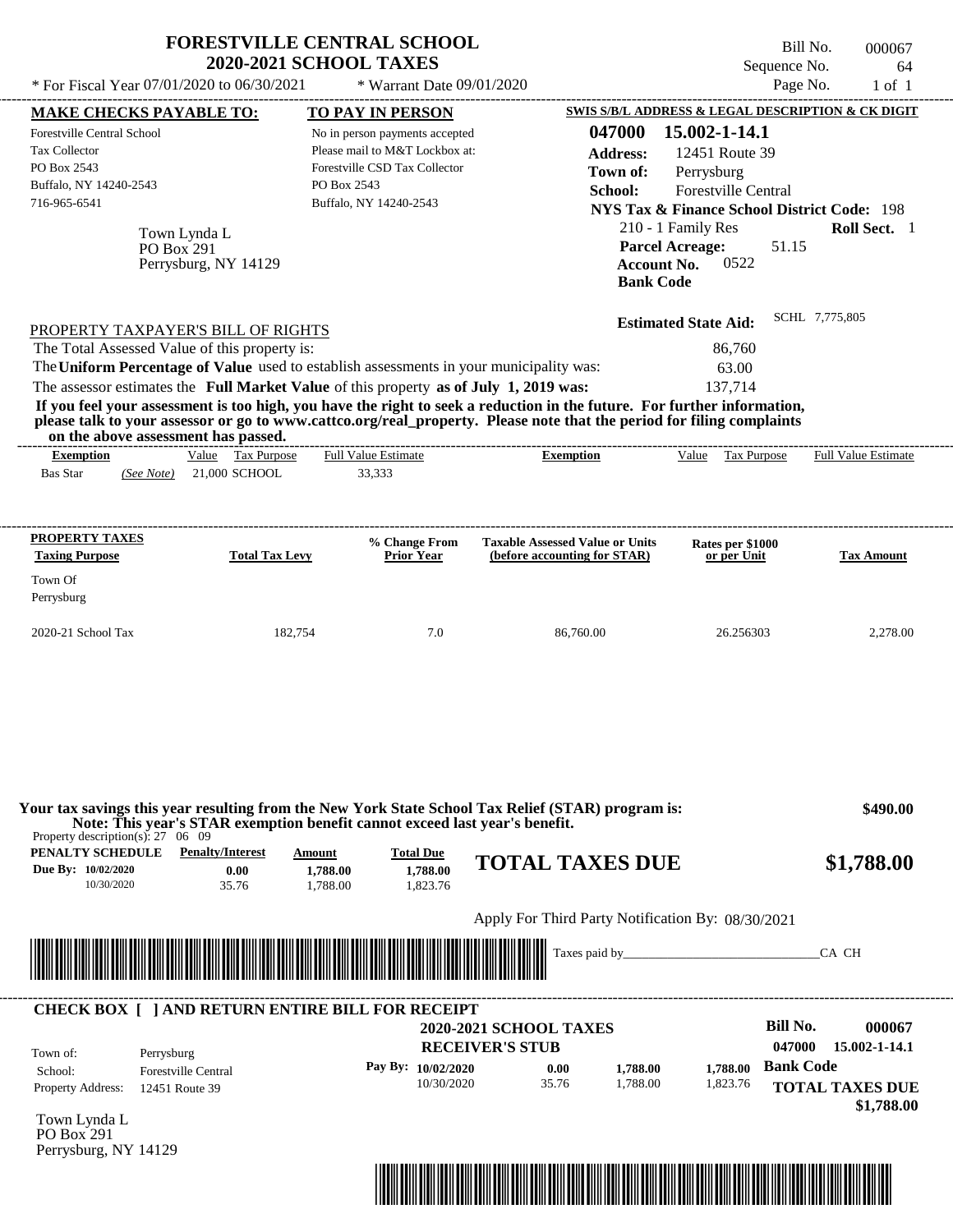| * For Fiscal Year 07/01/2020 to 06/30/2021                                                                                                    | <b>FORESTVILLE CENTRAL SCHOOL</b>                                                                                                                                                                                                                                                                                                                                                                                                                                                                                                                                  | <b>2020-2021 SCHOOL TAXES</b>                                                                                                                                         | * Warrant Date 09/01/2020                    |                                                   |                                                                                                                                                                  |                                           | Bill No.<br>Sequence No.<br>Page No. |        | 000068<br>66<br>$1$ of $1$ |
|-----------------------------------------------------------------------------------------------------------------------------------------------|--------------------------------------------------------------------------------------------------------------------------------------------------------------------------------------------------------------------------------------------------------------------------------------------------------------------------------------------------------------------------------------------------------------------------------------------------------------------------------------------------------------------------------------------------------------------|-----------------------------------------------------------------------------------------------------------------------------------------------------------------------|----------------------------------------------|---------------------------------------------------|------------------------------------------------------------------------------------------------------------------------------------------------------------------|-------------------------------------------|--------------------------------------|--------|----------------------------|
|                                                                                                                                               |                                                                                                                                                                                                                                                                                                                                                                                                                                                                                                                                                                    |                                                                                                                                                                       |                                              | SWIS S/B/L ADDRESS & LEGAL DESCRIPTION & CK DIGIT |                                                                                                                                                                  |                                           |                                      |        |                            |
| <b>MAKE CHECKS PAYABLE TO:</b><br>Forestville Central School<br><b>Tax Collector</b><br>PO Box 2543<br>Buffalo, NY 14240-2543<br>716-965-6541 | <b>TROUTMAN SCOTT</b><br><b>39 CARLTON AVE</b><br>FALCONER, NY 14733                                                                                                                                                                                                                                                                                                                                                                                                                                                                                               | <b>TO PAY IN PERSON</b><br>No in person payments accepted<br>Please mail to M&T Lockbox at:<br>Forestville CSD Tax Collector<br>PO Box 2543<br>Buffalo, NY 14240-2543 |                                              | 047000<br><b>Address:</b><br>Town of:<br>School:  | 7.004-1-7<br><b>NYS Tax &amp; Finance School District Code: 198</b><br>322 - Rural vac $>10$<br><b>Parcel Acreage:</b><br><b>Account No.</b><br><b>Bank Code</b> | Perrysburg<br>Forestville Central<br>0327 | 12578 Pudding Lane Rd<br>34.09       |        | Roll Sect. 1               |
|                                                                                                                                               | PROPERTY TAXPAYER'S BILL OF RIGHTS<br>The Total Assessed Value of this property is:<br>The Uniform Percentage of Value used to establish assessments in your municipality was:<br>The assessor estimates the Full Market Value of this property as of July 1, 2019 was:<br>If you feel your assessment is too high, you have the right to seek a reduction in the future. For further information,<br>please talk to your assessor or go to www.cattco.org/real_property. Please note that the period for filing complaints<br>on the above assessment has passed. |                                                                                                                                                                       |                                              |                                                   | <b>Estimated State Aid:</b>                                                                                                                                      | 18,300<br>63.00<br>29,048                 | SCHL 7,775,805                       |        |                            |
| <b>Exemption</b>                                                                                                                              | Value Tax Purpose                                                                                                                                                                                                                                                                                                                                                                                                                                                                                                                                                  | <b>Full Value Estimate</b>                                                                                                                                            |                                              | <b>Exemption</b>                                  | Value                                                                                                                                                            | Tax Purpose                               |                                      |        | <b>Full Value Estimate</b> |
| Perrysburg<br>2020-21 School Tax<br>Property description(s): 29 06 09<br>PENALTY SCHEDULE                                                     | 182,754<br><b>Penalty/Interest</b>                                                                                                                                                                                                                                                                                                                                                                                                                                                                                                                                 | Amount                                                                                                                                                                | 7.0<br><b>Total Due</b>                      | 18,300.00                                         |                                                                                                                                                                  | 26.256303                                 |                                      |        | 480.49                     |
| Due By: 10/02/2020<br>10/30/2020                                                                                                              | 0.00<br>9.61                                                                                                                                                                                                                                                                                                                                                                                                                                                                                                                                                       | 480.49<br>480.49                                                                                                                                                      | 480.49<br>490.10                             | <b>TOTAL TAXES DUE</b>                            |                                                                                                                                                                  |                                           |                                      |        | \$480.49                   |
|                                                                                                                                               |                                                                                                                                                                                                                                                                                                                                                                                                                                                                                                                                                                    |                                                                                                                                                                       |                                              | Apply For Third Party Notification By: 08/30/2021 |                                                                                                                                                                  |                                           |                                      |        |                            |
| <u> 1989 - Andrea Stadt Britain, Amerikaansk politiker (* 1958)</u>                                                                           |                                                                                                                                                                                                                                                                                                                                                                                                                                                                                                                                                                    |                                                                                                                                                                       |                                              | Taxes paid by_                                    |                                                                                                                                                                  |                                           |                                      | CA CH  |                            |
| <b>CHECK BOX [ ] AND RETURN ENTIRE BILL FOR RECEIPT</b><br>Town of:<br>School:<br>12578 Pudding Lane Rd                                       | Perrysburg<br>Forestville Central                                                                                                                                                                                                                                                                                                                                                                                                                                                                                                                                  |                                                                                                                                                                       | <b>RECEIVER'S STUB</b><br>Pay By: 10/02/2020 | <b>2020-2021 SCHOOL TAXES</b><br>0.00             | 480.49                                                                                                                                                           | 480.49<br>490.10                          | <b>Bill No.</b><br><b>Bank Code</b>  | 047000 | 000068<br>7.004-1-7        |

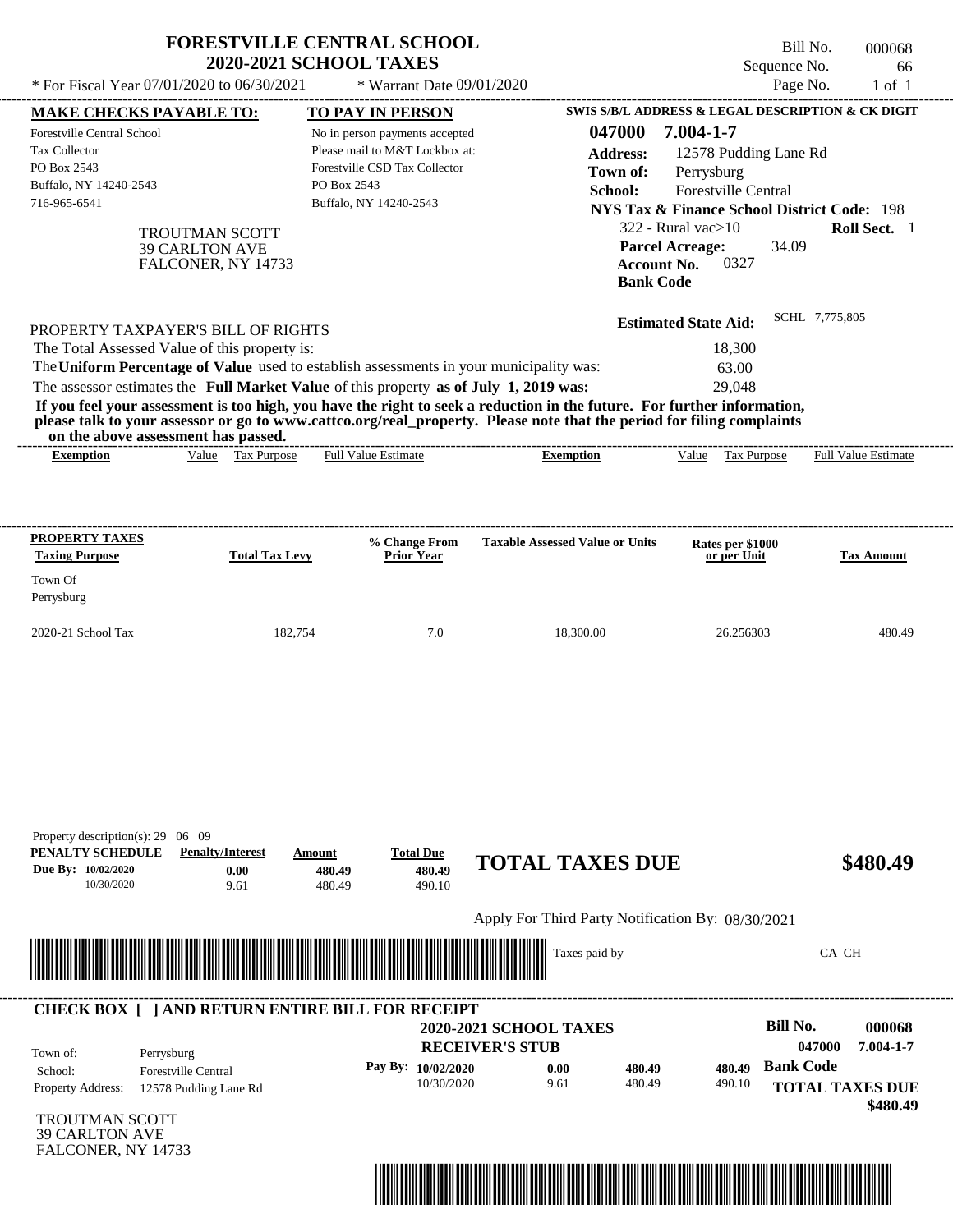| * For Fiscal Year 07/01/2020 to 06/30/2021                                                                                                                                                                                                                                                                     | <b>FORESTVILLE CENTRAL SCHOOL</b><br><b>2020-2021 SCHOOL TAXES</b>                                                             | * Warrant Date 09/01/2020                                                                                                                              |                                                                                                                                                                                                                                                  | Sequence No.                                                                                                                                                                                                                                                                  | Bill No.<br>000069<br>67<br>Page No.<br>$1$ of $1$                                         |
|----------------------------------------------------------------------------------------------------------------------------------------------------------------------------------------------------------------------------------------------------------------------------------------------------------------|--------------------------------------------------------------------------------------------------------------------------------|--------------------------------------------------------------------------------------------------------------------------------------------------------|--------------------------------------------------------------------------------------------------------------------------------------------------------------------------------------------------------------------------------------------------|-------------------------------------------------------------------------------------------------------------------------------------------------------------------------------------------------------------------------------------------------------------------------------|--------------------------------------------------------------------------------------------|
| <b>MAKE CHECKS PAYABLE TO:</b><br>Forestville Central School<br><b>Tax Collector</b><br>PO Box 2543<br>Buffalo, NY 14240-2543<br>716-965-6541<br>Ulmer Phyllis                                                                                                                                                 | PO Box 2543<br>10575 W Perrysburg Rd<br>Perrysburg, NY 14129                                                                   | <b>TO PAY IN PERSON</b><br>No in person payments accepted<br>Please mail to M&T Lockbox at:<br>Forestville CSD Tax Collector<br>Buffalo, NY 14240-2543 | 047000<br><b>Address:</b><br>Town of:<br>School:<br><b>Bank Code</b>                                                                                                                                                                             | SWIS S/B/L ADDRESS & LEGAL DESCRIPTION & CK DIGIT<br>7.004-1-35<br>10575 W Perrysburg Rd<br>Perrysburg<br>Forestville Central<br><b>NYS Tax &amp; Finance School District Code: 198</b><br>210 - 1 Family Res<br><b>Parcel Acreage:</b><br>2.18<br>0081<br><b>Account No.</b> | Roll Sect. 1                                                                               |
| PROPERTY TAXPAYER'S BILL OF RIGHTS<br>The Total Assessed Value of this property is:<br>The Uniform Percentage of Value used to establish assessments in your municipality was:<br>The assessor estimates the Full Market Value of this property as of July 1, 2019 was:<br>on the above assessment has passed. |                                                                                                                                |                                                                                                                                                        | If you feel your assessment is too high, you have the right to seek a reduction in the future. For further information,<br>please talk to your assessor or go to www.cattco.org/real_property. Please note that the period for filing complaints | <b>Estimated State Aid:</b><br>103,900<br>63.00<br>164,921                                                                                                                                                                                                                    | SCHL 7,775,805                                                                             |
| <b>Exemption</b><br><b>Bas Star</b><br>(See Note)                                                                                                                                                                                                                                                              | Value Tax Purpose<br>21,000 SCHOOL                                                                                             | <b>Full Value Estimate</b><br>33,333                                                                                                                   | <b>Exemption</b>                                                                                                                                                                                                                                 | Value Tax Purpose                                                                                                                                                                                                                                                             | <b>Full Value Estimate</b>                                                                 |
| PROPERTY TAXES<br><b>Taxing Purpose</b><br>Town Of<br>Perrysburg<br>2020-21 School Tax                                                                                                                                                                                                                         | <b>Total Tax Levy</b><br>182,754                                                                                               | % Change From<br><b>Prior Year</b><br>7.0                                                                                                              | <b>Taxable Assessed Value or Units</b><br>(before accounting for STAR)<br>103,900.00                                                                                                                                                             | Rates per \$1000<br>or per Unit<br>26.256303                                                                                                                                                                                                                                  | <b>Tax Amount</b><br>2,728.03                                                              |
| Property description(s): $44 \quad 06 \quad 09$<br><b>PENALTY SCHEDULE</b> Penalty/Interest<br>Due By: 10/02/2020<br>10/30/2020                                                                                                                                                                                | Note: This year's STAR exemption benefit cannot exceed last year's benefit.<br>Amount<br>0.00<br>2,238.03<br>2,238.03<br>44.76 | <b>Total Due</b><br>2,238.03<br>2,282.79                                                                                                               | Your tax savings this year resulting from the New York State School Tax Relief (STAR) program is:<br><b>TOTAL TAXES DUE</b>                                                                                                                      |                                                                                                                                                                                                                                                                               | \$490.00<br>\$2,238.03                                                                     |
|                                                                                                                                                                                                                                                                                                                |                                                                                                                                |                                                                                                                                                        | Apply For Third Party Notification By: 08/30/2021<br>Taxes paid by                                                                                                                                                                               |                                                                                                                                                                                                                                                                               | CA CH                                                                                      |
| <b>CHECK BOX [ ] AND RETURN ENTIRE BILL FOR RECEIPT</b><br>Town of:<br>Perrysburg<br><b>Forestville Central</b><br>School:<br>Property Address:<br><b>Ulmer Phyllis</b><br>10575 W Perrysburg Rd<br>Perrysburg, NY 14129                                                                                       | 10575 W Perrysburg Rd                                                                                                          | Pay By: 10/02/2020<br>10/30/2020                                                                                                                       | <b>2020-2021 SCHOOL TAXES</b><br><b>RECEIVER'S STUB</b><br>0.00<br>2,238.03<br>44.76<br>2,238.03                                                                                                                                                 | <b>Bill No.</b><br>2,238.03<br>2,282.79                                                                                                                                                                                                                                       | 000069<br>047000<br>7.004-1-35<br><b>Bank Code</b><br><b>TOTAL TAXES DUE</b><br>\$2,238.03 |

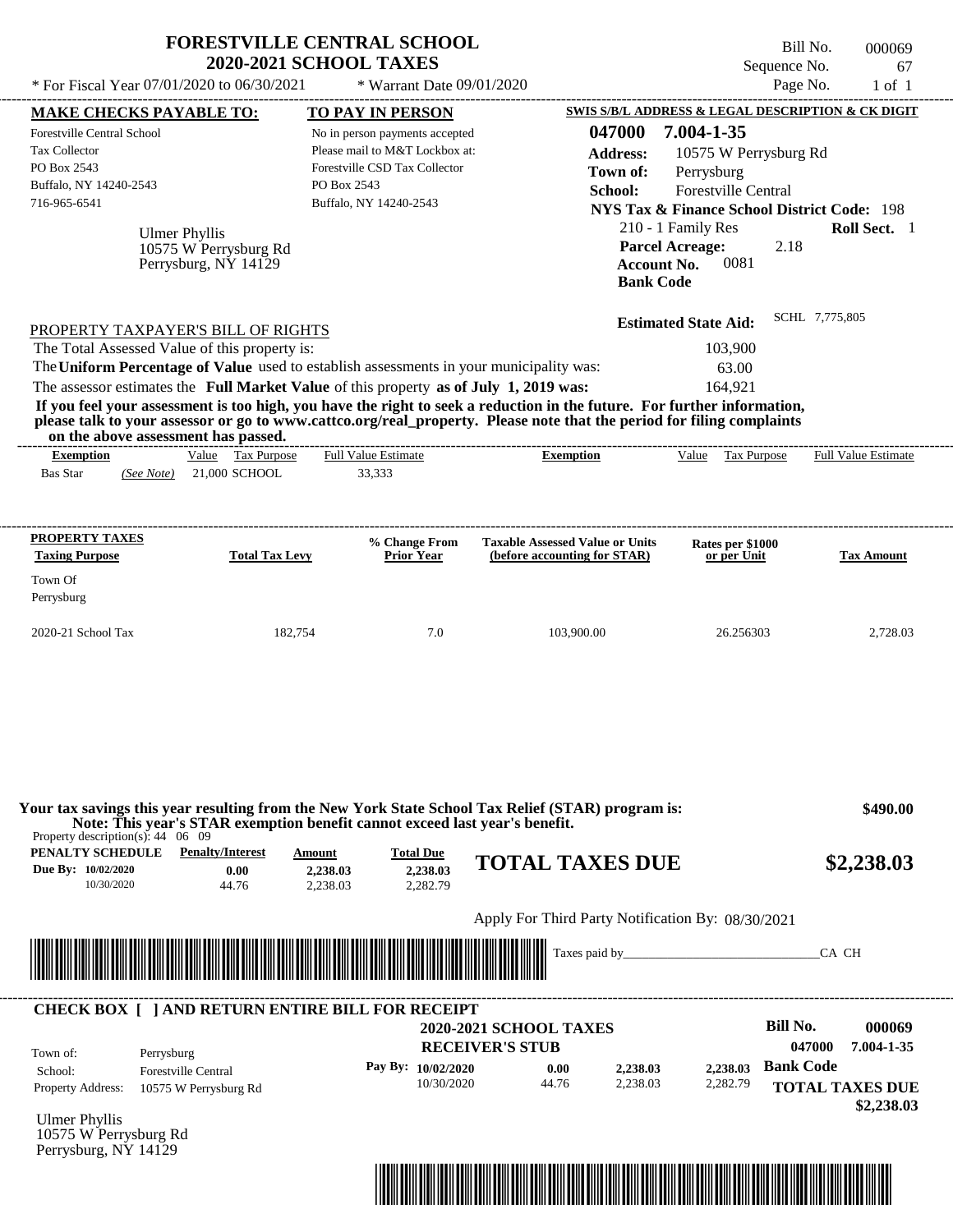| * For Fiscal Year 07/01/2020 to 06/30/2021                                                                                                                                                                                                                                                                                                                                                                                                                                                                                                                         | <b>FORESTVILLE CENTRAL SCHOOL</b><br><b>2020-2021 SCHOOL TAXES</b> | * Warrant Date 09/01/2020                                                                                                                              |                                                                                                                                         | Bill No.<br>Sequence No.<br>Page No.                                                                                                         | 000070<br>68<br>$1$ of $1$           |
|--------------------------------------------------------------------------------------------------------------------------------------------------------------------------------------------------------------------------------------------------------------------------------------------------------------------------------------------------------------------------------------------------------------------------------------------------------------------------------------------------------------------------------------------------------------------|--------------------------------------------------------------------|--------------------------------------------------------------------------------------------------------------------------------------------------------|-----------------------------------------------------------------------------------------------------------------------------------------|----------------------------------------------------------------------------------------------------------------------------------------------|--------------------------------------|
|                                                                                                                                                                                                                                                                                                                                                                                                                                                                                                                                                                    |                                                                    |                                                                                                                                                        |                                                                                                                                         | SWIS S/B/L ADDRESS & LEGAL DESCRIPTION & CK DIGIT                                                                                            |                                      |
| <b>MAKE CHECKS PAYABLE TO:</b><br>Forestville Central School<br><b>Tax Collector</b><br>PO Box 2543<br>Buffalo, NY 14240-2543<br>716-965-6541<br>Van Koughnett Rachel<br>12902 Route 39<br>South Dayton, NY 14138                                                                                                                                                                                                                                                                                                                                                  | PO Box 2543                                                        | <b>TO PAY IN PERSON</b><br>No in person payments accepted<br>Please mail to M&T Lockbox at:<br>Forestville CSD Tax Collector<br>Buffalo, NY 14240-2543 | 047000<br><b>Address:</b><br>Town of:<br>School:<br>240 - Rural res<br><b>Parcel Acreage:</b><br><b>Account No.</b><br><b>Bank Code</b> | 7.004-1-42<br>12902 Route 39<br>Perrysburg<br>Forestville Central<br><b>NYS Tax &amp; Finance School District Code: 198</b><br>13.97<br>0495 | Roll Sect. 1                         |
| PROPERTY TAXPAYER'S BILL OF RIGHTS<br>The Total Assessed Value of this property is:<br>The Uniform Percentage of Value used to establish assessments in your municipality was:<br>The assessor estimates the Full Market Value of this property as of July 1, 2019 was:<br>If you feel your assessment is too high, you have the right to seek a reduction in the future. For further information,<br>please talk to your assessor or go to www.cattco.org/real_property. Please note that the period for filing complaints<br>on the above assessment has passed. |                                                                    |                                                                                                                                                        |                                                                                                                                         | <b>Estimated State Aid:</b><br>77,600<br>63.00<br>123,175                                                                                    | SCHL 7,775,805                       |
| <b>Exemption</b>                                                                                                                                                                                                                                                                                                                                                                                                                                                                                                                                                   | Value Tax Purpose                                                  | Full Value Estimate                                                                                                                                    | <b>Exemption</b>                                                                                                                        | Tax Purpose<br>Value                                                                                                                         | <b>Full Value Estimate</b>           |
| <b>PROPERTY TAXES</b>                                                                                                                                                                                                                                                                                                                                                                                                                                                                                                                                              |                                                                    | % Change From                                                                                                                                          | <b>Taxable Assessed Value or Units</b>                                                                                                  |                                                                                                                                              |                                      |
| <b>Taxing Purpose</b>                                                                                                                                                                                                                                                                                                                                                                                                                                                                                                                                              | <b>Total Tax Levy</b>                                              | <b>Prior Year</b>                                                                                                                                      |                                                                                                                                         | Rates per \$1000<br>or per Unit                                                                                                              | <b>Tax Amount</b>                    |
| Town Of<br>Perrysburg                                                                                                                                                                                                                                                                                                                                                                                                                                                                                                                                              |                                                                    |                                                                                                                                                        |                                                                                                                                         |                                                                                                                                              |                                      |
| 2020-21 School Tax                                                                                                                                                                                                                                                                                                                                                                                                                                                                                                                                                 | 182,754                                                            | 7.0                                                                                                                                                    | 77,600.00                                                                                                                               | 26.256303                                                                                                                                    | 2,037.49                             |
| Property description(s): 44 06 09<br>PENALTY SCHEDULE<br><b>Penalty/Interest</b><br>Due By: 10/02/2020<br>0.00<br>10/30/2020<br>40.75                                                                                                                                                                                                                                                                                                                                                                                                                              | Pond<br>Amount<br>2,037.49<br>2,037.49                             | Stg Wells #949,1009,1732<br><b>Total Due</b><br>2.037.49<br>2,078.24                                                                                   | <b>TOTAL TAXES DUE</b>                                                                                                                  |                                                                                                                                              | \$2,037.49                           |
|                                                                                                                                                                                                                                                                                                                                                                                                                                                                                                                                                                    |                                                                    |                                                                                                                                                        | Apply For Third Party Notification By: 08/30/2021                                                                                       |                                                                                                                                              |                                      |
|                                                                                                                                                                                                                                                                                                                                                                                                                                                                                                                                                                    |                                                                    |                                                                                                                                                        | Taxes paid by_                                                                                                                          |                                                                                                                                              | CA CH                                |
| <b>CHECK BOX [ ] AND RETURN ENTIRE BILL FOR RECEIPT</b>                                                                                                                                                                                                                                                                                                                                                                                                                                                                                                            |                                                                    |                                                                                                                                                        |                                                                                                                                         |                                                                                                                                              |                                      |
| Town of:<br>Perrysburg                                                                                                                                                                                                                                                                                                                                                                                                                                                                                                                                             |                                                                    | Pay By: 10/02/2020                                                                                                                                     | <b>2020-2021 SCHOOL TAXES</b><br><b>RECEIVER'S STUB</b><br>0.00<br>2,037.49                                                             | <b>Bill No.</b><br><b>Bank Code</b><br>2,037.49                                                                                              | 000070<br>047000<br>7.004-1-42       |
| <b>Forestville Central</b><br>School:<br>Property Address:<br>12902 Route 39                                                                                                                                                                                                                                                                                                                                                                                                                                                                                       |                                                                    | 10/30/2020                                                                                                                                             | 40.75<br>2,037.49                                                                                                                       | 2,078.24                                                                                                                                     | <b>TOTAL TAXES DUE</b><br>\$2,037.49 |
| $\mathbf{V}$ and $\mathbf{V}$                                                                                                                                                                                                                                                                                                                                                                                                                                                                                                                                      |                                                                    |                                                                                                                                                        |                                                                                                                                         |                                                                                                                                              |                                      |

Van Koughnett Rachel 12902 Route 39 South Dayton, NY 14138

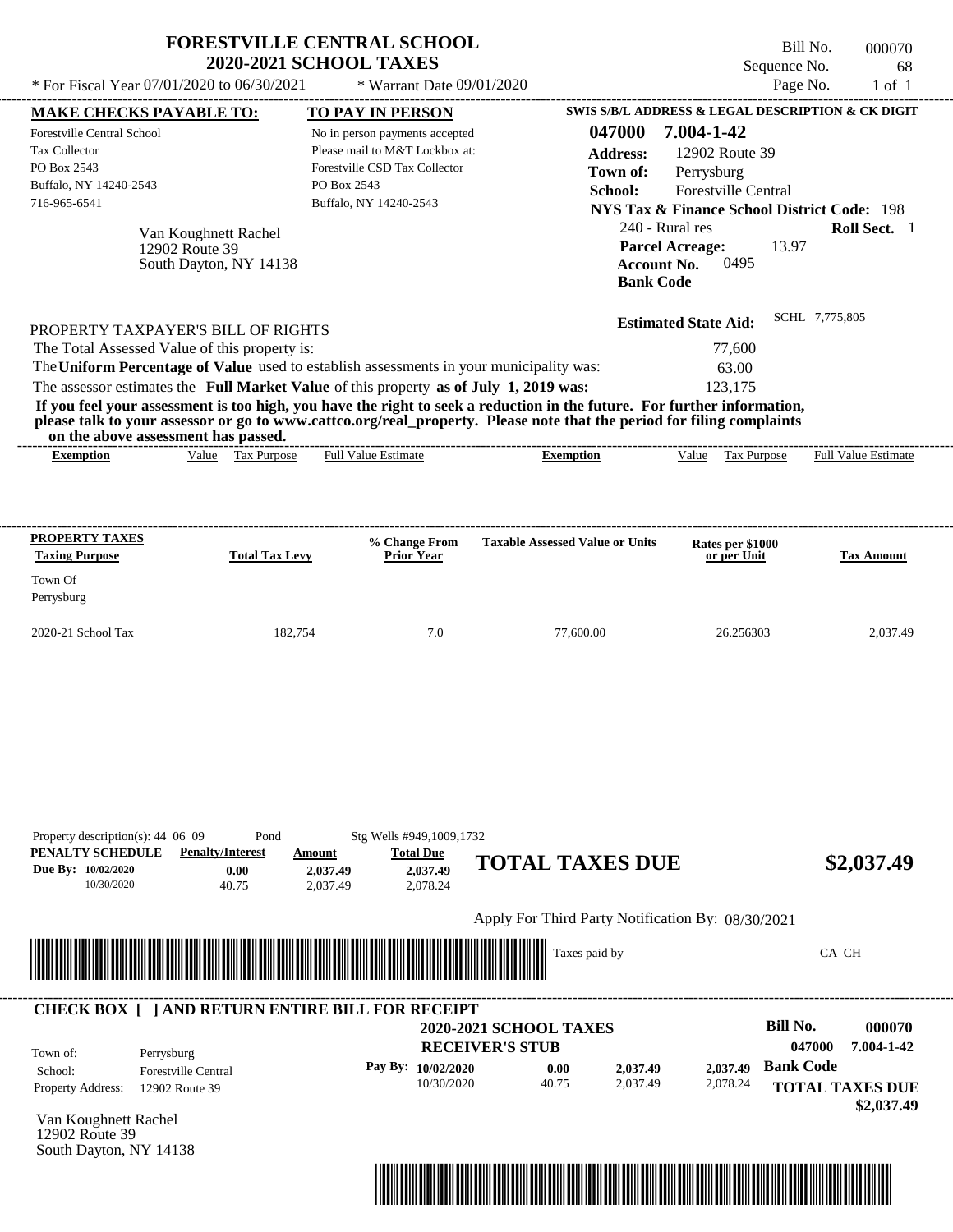|                                                                                                                                               | * For Fiscal Year 07/01/2020 to 06/30/2021                                                                                 | <b>FORESTVILLE CENTRAL SCHOOL</b><br><b>2020-2021 SCHOOL TAXES</b><br>* Warrant Date 09/01/2020                                                                                  |                                                                                                                                                                                                                                                  | Bill No.<br>Sequence No.<br>Page No.                                                                                                                                                                                                                             | 000071<br>70<br>$1$ of $1$           |
|-----------------------------------------------------------------------------------------------------------------------------------------------|----------------------------------------------------------------------------------------------------------------------------|----------------------------------------------------------------------------------------------------------------------------------------------------------------------------------|--------------------------------------------------------------------------------------------------------------------------------------------------------------------------------------------------------------------------------------------------|------------------------------------------------------------------------------------------------------------------------------------------------------------------------------------------------------------------------------------------------------------------|--------------------------------------|
| <b>MAKE CHECKS PAYABLE TO:</b><br><b>Forestville Central School</b><br>Tax Collector<br>PO Box 2543<br>Buffalo, NY 14240-2543<br>716-965-6541 | WADE ANNE, R.LU<br>12616 ROUTE 39<br>PERRYSBURG, NY 14129                                                                  | <b>TO PAY IN PERSON</b><br>No in person payments accepted<br>Please mail to M&T Lockbox at:<br>Forestville CSD Tax Collector<br>PO Box 2543<br>Buffalo, NY 14240-2543            | 047000<br><b>Address:</b><br>Town of:<br>School:<br><b>Bank Code</b>                                                                                                                                                                             | SWIS S/B/L ADDRESS & LEGAL DESCRIPTION & CK DIGIT<br>7.004-1-29.2<br>12616 Route 39<br>Perrysburg<br>Forestville Central<br><b>NYS Tax &amp; Finance School District Code: 198</b><br>240 - Rural res<br><b>Parcel Dimensions:</b><br>1054<br><b>Account No.</b> | Roll Sect. 1<br>653.80 X 0.00        |
|                                                                                                                                               | PROPERTY TAXPAYER'S BILL OF RIGHTS<br>The Total Assessed Value of this property is:<br>on the above assessment has passed. | The Uniform Percentage of Value used to establish assessments in your municipality was:<br>The assessor estimates the Full Market Value of this property as of July 1, 2019 was: | If you feel your assessment is too high, you have the right to seek a reduction in the future. For further information,<br>please talk to your assessor or go to www.cattco.org/real_property. Please note that the period for filing complaints | <b>Estimated State Aid:</b><br>54,000<br>63.00<br>85,714                                                                                                                                                                                                         | SCHL 7,775,805                       |
| <b>Exemption</b><br>Silo $T/c/s$                                                                                                              | Value Tax Purpose<br>6.400 CO/TOWN/SCH                                                                                     | <b>Full Value Estimate</b><br>10,159                                                                                                                                             | ---------------------------<br><b>Exemption</b><br>Enh Star<br>(See Note)                                                                                                                                                                        | Value Tax Purpose<br>47,600 SCHOOL                                                                                                                                                                                                                               | <b>Full Value Estimate</b><br>75,556 |
| <b>PROPERTY TAXES</b><br><b>Taxing Purpose</b><br>Town Of<br>Perrysburg                                                                       | <b>Total Tax Levy</b>                                                                                                      | % Change From<br><b>Prior Year</b>                                                                                                                                               | <b>Taxable Assessed Value or Units</b><br>(before accounting for STAR)                                                                                                                                                                           | Rates per \$1000<br>or per Unit                                                                                                                                                                                                                                  | <b>Tax Amount</b>                    |
| 2020-21 School Tax                                                                                                                            | 182,754                                                                                                                    | 7.0                                                                                                                                                                              | 47,600.00                                                                                                                                                                                                                                        | 26.256303                                                                                                                                                                                                                                                        | 1,249.80                             |
| Property description(s): $36 \quad 06 \quad 09$<br>PENALTY SCHEDULE<br>Due By: 10/02/2020<br>10/30/2020                                       | <b>Penalty/Interest</b><br>0.00<br>2.54                                                                                    | Note: This year's STAR exemption benefit cannot exceed last year's benefit.<br><b>Total Due</b><br>Amount<br>126.80<br>126.80<br>126.80<br>129.34                                | Your tax savings this year resulting from the New York State School Tax Relief (STAR) program is:<br><b>TOTAL TAXES DUE</b>                                                                                                                      |                                                                                                                                                                                                                                                                  | \$1,123.00<br>\$126.80               |
|                                                                                                                                               |                                                                                                                            |                                                                                                                                                                                  | Apply For Third Party Notification By: 08/30/2021                                                                                                                                                                                                |                                                                                                                                                                                                                                                                  |                                      |
|                                                                                                                                               | <u> 1989 - Andrea Stadt Britain, Amerikaansk politiker (* 1958)</u>                                                        |                                                                                                                                                                                  |                                                                                                                                                                                                                                                  |                                                                                                                                                                                                                                                                  | CA CH                                |
|                                                                                                                                               |                                                                                                                            | <b>CHECK BOX [ ] AND RETURN ENTIRE BILL FOR RECEIPT</b>                                                                                                                          | <b>2020-2021 SCHOOL TAXES</b>                                                                                                                                                                                                                    | <b>Bill No.</b>                                                                                                                                                                                                                                                  | 000071                               |

WADE ANNE, R.LU 12616 ROUTE 39 PERRYSBURG, NY 14129

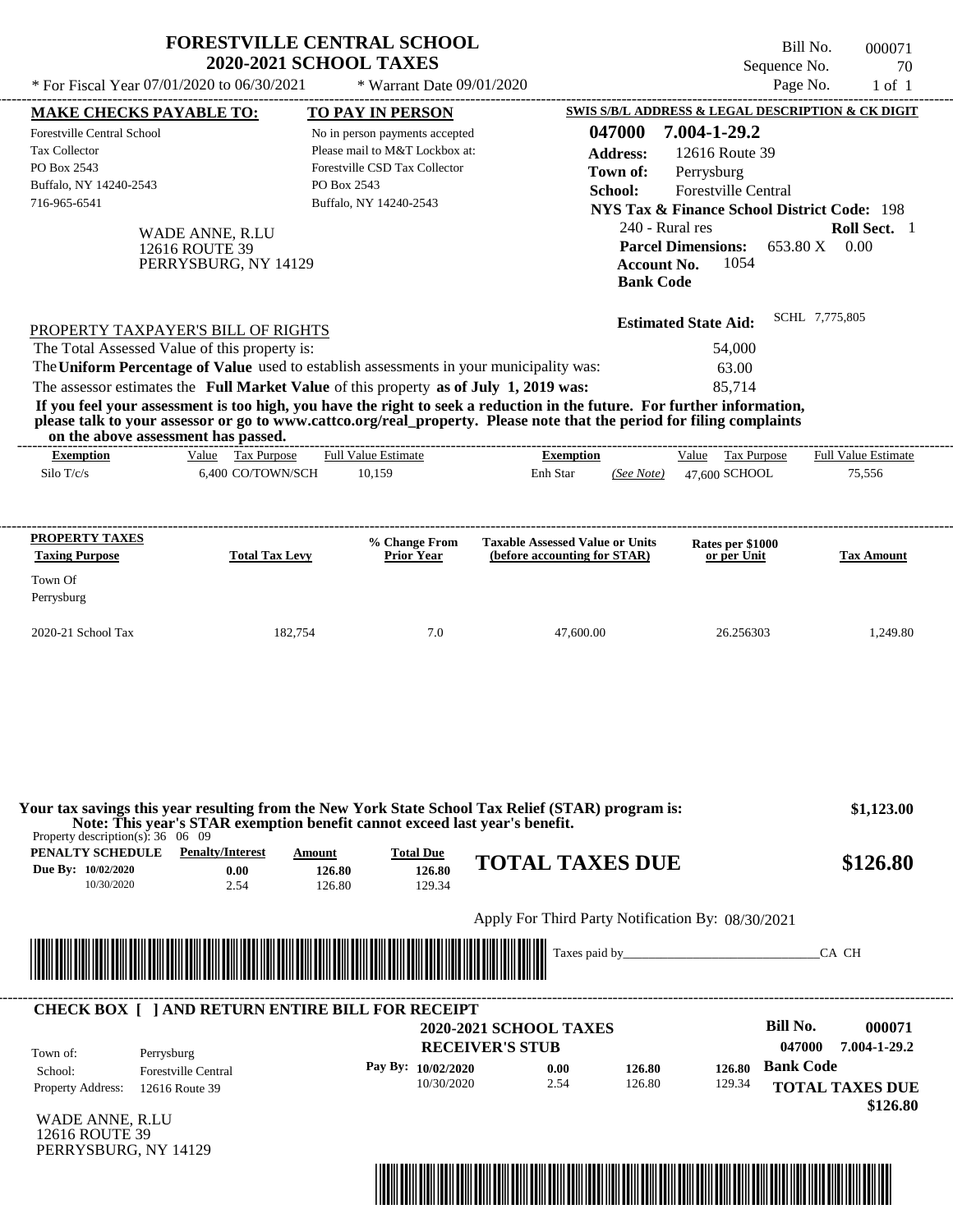| <b>MAKE CHECKS PAYABLE TO:</b><br><b>Forestville Central School</b><br>Tax Collector | * For Fiscal Year 07/01/2020 to 06/30/2021                                          | <b>2020-2021 SCHOOL TAXES</b>                                                           |                                                                                                                         | Sequence No.                                           | 71                         |
|--------------------------------------------------------------------------------------|-------------------------------------------------------------------------------------|-----------------------------------------------------------------------------------------|-------------------------------------------------------------------------------------------------------------------------|--------------------------------------------------------|----------------------------|
|                                                                                      |                                                                                     | * Warrant Date 09/01/2020                                                               |                                                                                                                         | Page No.                                               | $1$ of $1$                 |
|                                                                                      |                                                                                     | TO PAY IN PERSON                                                                        |                                                                                                                         | SWIS S/B/L ADDRESS & LEGAL DESCRIPTION & CK DIGIT      |                            |
|                                                                                      |                                                                                     | No in person payments accepted                                                          | 047000                                                                                                                  | 7.004-1-30.2                                           |                            |
|                                                                                      |                                                                                     | Please mail to M&T Lockbox at:                                                          | <b>Address:</b>                                                                                                         | 12664 Route 39                                         |                            |
| PO Box 2543                                                                          |                                                                                     | Forestville CSD Tax Collector                                                           | Town of:                                                                                                                | Perrysburg                                             |                            |
| Buffalo, NY 14240-2543                                                               |                                                                                     | PO Box 2543                                                                             | School:                                                                                                                 | <b>Forestville Central</b>                             |                            |
| 716-965-6541                                                                         |                                                                                     | Buffalo, NY 14240-2543                                                                  |                                                                                                                         | <b>NYS Tax &amp; Finance School District Code: 198</b> |                            |
|                                                                                      | Weber Brandy A                                                                      |                                                                                         |                                                                                                                         | 240 - Rural res                                        | Roll Sect. 1               |
|                                                                                      | Burke Donald J                                                                      |                                                                                         |                                                                                                                         | <b>Parcel Acreage:</b><br>30.35                        |                            |
|                                                                                      | PO Box 77                                                                           |                                                                                         |                                                                                                                         | 1211<br><b>Account No.</b>                             |                            |
|                                                                                      | Perrysburg, NY 14129                                                                |                                                                                         | <b>Bank Code</b>                                                                                                        |                                                        |                            |
|                                                                                      |                                                                                     |                                                                                         |                                                                                                                         | <b>Estimated State Aid:</b>                            | SCHL 7,775,805             |
|                                                                                      | PROPERTY TAXPAYER'S BILL OF RIGHTS<br>The Total Assessed Value of this property is: |                                                                                         |                                                                                                                         |                                                        |                            |
|                                                                                      |                                                                                     | The Uniform Percentage of Value used to establish assessments in your municipality was: |                                                                                                                         | 129,500                                                |                            |
|                                                                                      |                                                                                     |                                                                                         |                                                                                                                         | 63.00                                                  |                            |
|                                                                                      |                                                                                     | The assessor estimates the Full Market Value of this property as of July 1, 2019 was:   | If you feel your assessment is too high, you have the right to seek a reduction in the future. For further information, | 205,556                                                |                            |
|                                                                                      | on the above assessment has passed.                                                 | _________________________________                                                       | please talk to your assessor or go to www.cattco.org/real property. Please note that the period for filing complaints   |                                                        |                            |
| <b>Exemption</b>                                                                     | Value Tax Purpose                                                                   | <b>Full Value Estimate</b>                                                              | <b>Exemption</b>                                                                                                        | Value Tax Purpose                                      | <b>Full Value Estimate</b> |
|                                                                                      |                                                                                     |                                                                                         |                                                                                                                         |                                                        |                            |
| PROPERTY TAXES<br><b>Taxing Purpose</b><br>Town Of<br>Perrysburg                     | <b>Total Tax Levy</b>                                                               | % Change From<br><b>Prior Year</b>                                                      | <b>Taxable Assessed Value or Units</b>                                                                                  | Rates per \$1000<br>or per Unit                        | <b>Tax Amount</b>          |

| Apply For Third Party Notification By: 08/30/2021 |  |
|---------------------------------------------------|--|
|                                                   |  |



3,400.19

## Weber Brandy A **RECEIVER'S STUB Bill No. 000072 Bank Code** Property Address: 12664 Route 39 Perrysburg School: Forestville Central **TOTAL TAXES DUE \$3,400.19 2020-2021 SCHOOL TAXES 047000 7.004-1-30.2 Pay By: 10/02/2020** 10/30/2020 68.00 **0.00** 3,400.19 **3,400.19** 3,468.19 **3,400.19** Town of: ---------------------------------------------------------------------------------------------------------------------------------------------------------------------------------------------------- **CHECK BOX [ ] AND RETURN ENTIRE BILL FOR RECEIPT**

3,468.19

Burke Donald J PO Box 77 Perrysburg, NY 14129

10/30/2020 68.00

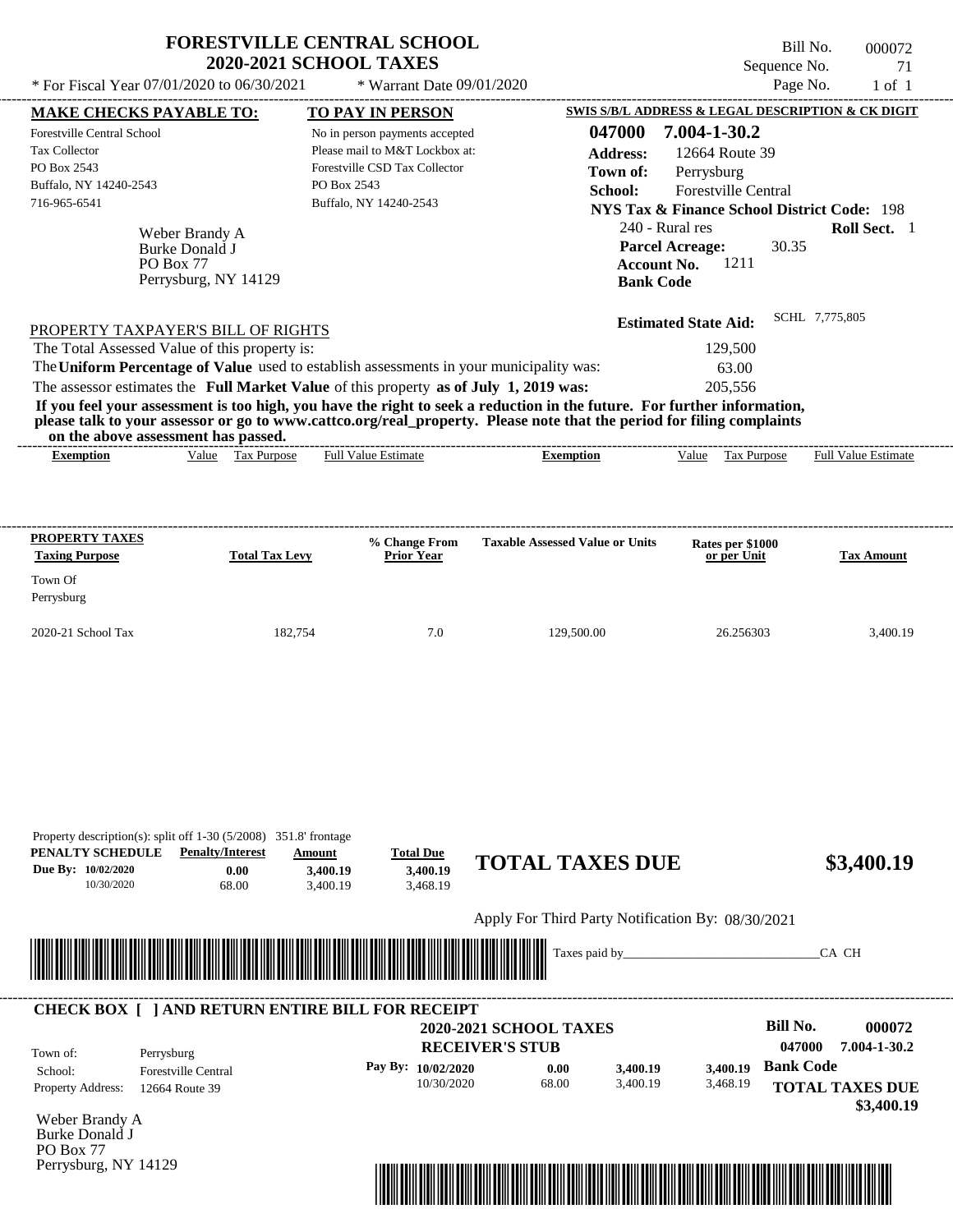|                                                                                                                                                                                                                                                                                                             | <b>FORESTVILLE CENTRAL SCHOOL</b><br><b>2020-2021 SCHOOL TAXES</b>                                                                                                                                  |                                                                  | Bill No.<br>Sequence No.                               | 000073<br>72                         |
|-------------------------------------------------------------------------------------------------------------------------------------------------------------------------------------------------------------------------------------------------------------------------------------------------------------|-----------------------------------------------------------------------------------------------------------------------------------------------------------------------------------------------------|------------------------------------------------------------------|--------------------------------------------------------|--------------------------------------|
| * For Fiscal Year 07/01/2020 to 06/30/2021                                                                                                                                                                                                                                                                  | * Warrant Date 09/01/2020                                                                                                                                                                           |                                                                  | Page No.                                               | $1$ of $1$                           |
| <b>MAKE CHECKS PAYABLE TO:</b>                                                                                                                                                                                                                                                                              | <b>TO PAY IN PERSON</b>                                                                                                                                                                             |                                                                  | SWIS S/B/L ADDRESS & LEGAL DESCRIPTION & CK DIGIT      |                                      |
| <b>Forestville Central School</b><br>Tax Collector<br>PO Box 2543                                                                                                                                                                                                                                           | No in person payments accepted<br>Please mail to M&T Lockbox at:<br>Forestville CSD Tax Collector                                                                                                   | 047000<br><b>Address:</b>                                        | 7.004-1-32.1<br>10660 W Perrysburg Rd                  |                                      |
| Buffalo, NY 14240-2543<br>716-965-6541                                                                                                                                                                                                                                                                      | PO Box 2543<br>Buffalo, NY 14240-2543                                                                                                                                                               | Town of:<br>School:                                              | Perrysburg<br>Forestville Central                      |                                      |
|                                                                                                                                                                                                                                                                                                             |                                                                                                                                                                                                     | 240 - Rural res                                                  | <b>NYS Tax &amp; Finance School District Code: 198</b> | Roll Sect. 1                         |
| Weber Charles J<br>Weber Barbara A<br>PO Box 195<br>Perrysburg, NY 14129                                                                                                                                                                                                                                    |                                                                                                                                                                                                     | <b>Parcel Acreage:</b><br><b>Account No.</b><br><b>Bank Code</b> | 65.95<br>0186                                          |                                      |
| PROPERTY TAXPAYER'S BILL OF RIGHTS                                                                                                                                                                                                                                                                          |                                                                                                                                                                                                     |                                                                  | <b>Estimated State Aid:</b>                            | SCHL 7,775,805                       |
| The Total Assessed Value of this property is:                                                                                                                                                                                                                                                               |                                                                                                                                                                                                     |                                                                  | 176,300                                                |                                      |
| The Uniform Percentage of Value used to establish assessments in your municipality was:<br>The assessor estimates the Full Market Value of this property as of July 1, 2019 was:<br>If you feel your assessment is too high, you have the right to seek a reduction in the future. For further information, |                                                                                                                                                                                                     |                                                                  | 63.00<br>279,841                                       |                                      |
| please talk to your assessor or go to www.cattco.org/real_property. Please note that the period for filing complaints<br>on the above assessment has passed.                                                                                                                                                |                                                                                                                                                                                                     |                                                                  |                                                        |                                      |
| <b>Exemption</b><br>Value Tax Purpose                                                                                                                                                                                                                                                                       | <b>Full Value Estimate</b>                                                                                                                                                                          | <b>Exemption</b>                                                 | Value<br>Tax Purpose                                   | <b>Full Value Estimate</b>           |
| 48,860 SCHOOL<br>Enh Star<br>(See Note)                                                                                                                                                                                                                                                                     | 77,556                                                                                                                                                                                              |                                                                  |                                                        |                                      |
| PROPERTY TAXES                                                                                                                                                                                                                                                                                              | % Change From                                                                                                                                                                                       | <b>Taxable Assessed Value or Units</b>                           | Rates per \$1000                                       |                                      |
| <b>Total Tax Levy</b><br><b>Taxing Purpose</b>                                                                                                                                                                                                                                                              | <b>Prior Year</b>                                                                                                                                                                                   | (before accounting for STAR)                                     | or per Unit                                            | <b>Tax Amount</b>                    |
| Town Of<br>Perrysburg                                                                                                                                                                                                                                                                                       |                                                                                                                                                                                                     |                                                                  |                                                        |                                      |
| 2020-21 School Tax                                                                                                                                                                                                                                                                                          | 182,754<br>7.0                                                                                                                                                                                      | 176,300.00                                                       | 26.256303                                              | 4,628.99                             |
| Your tax savings this year resulting from the New York State School Tax Relief (STAR) program is:<br>Property description(s): $36 \quad 06 \quad 09$<br>PENALTY SCHEDULE<br><b>Penalty/Interest</b><br>Due By: 10/02/2020<br>0.00<br>10/30/2020<br>70.12                                                    | Note: This year's STAR exemption benefit cannot exceed last year's benefit.<br>Storage Well #1719<br>merged with 31.1<br><b>Total Due</b><br>Amount<br>3.505.99<br>3,505.99<br>3,576.11<br>3.505.99 | <b>TOTAL TAXES DUE</b>                                           |                                                        | \$1,123.00<br>\$3,505.99             |
|                                                                                                                                                                                                                                                                                                             |                                                                                                                                                                                                     | Apply For Third Party Notification By: 08/30/2021                |                                                        |                                      |
| <u> Indian American State of Barbara and The Barbara and The Barbara and The Barbara and The Barbara and The Barbara and The Barbara and The Barbara and The Barbara and The Barbara and The Barbara and The Barbara and The Bar</u>                                                                        |                                                                                                                                                                                                     | Taxes paid by_                                                   |                                                        | CA CH                                |
| <b>CHECK BOX [ ] AND RETURN ENTIRE BILL FOR RECEIPT</b>                                                                                                                                                                                                                                                     |                                                                                                                                                                                                     |                                                                  |                                                        |                                      |
|                                                                                                                                                                                                                                                                                                             | <b>RECEIVER'S STUB</b>                                                                                                                                                                              | 2020-2021 SCHOOL TAXES                                           | <b>Bill No.</b><br>047000                              | 000073<br>7.004-1-32.1               |
| Town of:<br>Perrysburg<br><b>Forestville Central</b><br>School:                                                                                                                                                                                                                                             | Pay By: 10/02/2020                                                                                                                                                                                  | 0.00<br>3,505.99                                                 | <b>Bank Code</b><br>3,505.99                           |                                      |
| Property Address:<br>10660 W Perrysburg Rd                                                                                                                                                                                                                                                                  | 10/30/2020                                                                                                                                                                                          | 70.12<br>3,505.99                                                | 3,576.11                                               | <b>TOTAL TAXES DUE</b><br>\$3,505.99 |
| Weber Charles J<br>Weber Barbara A<br>PO Box 195                                                                                                                                                                                                                                                            |                                                                                                                                                                                                     |                                                                  |                                                        |                                      |

Perrysburg, NY 14129

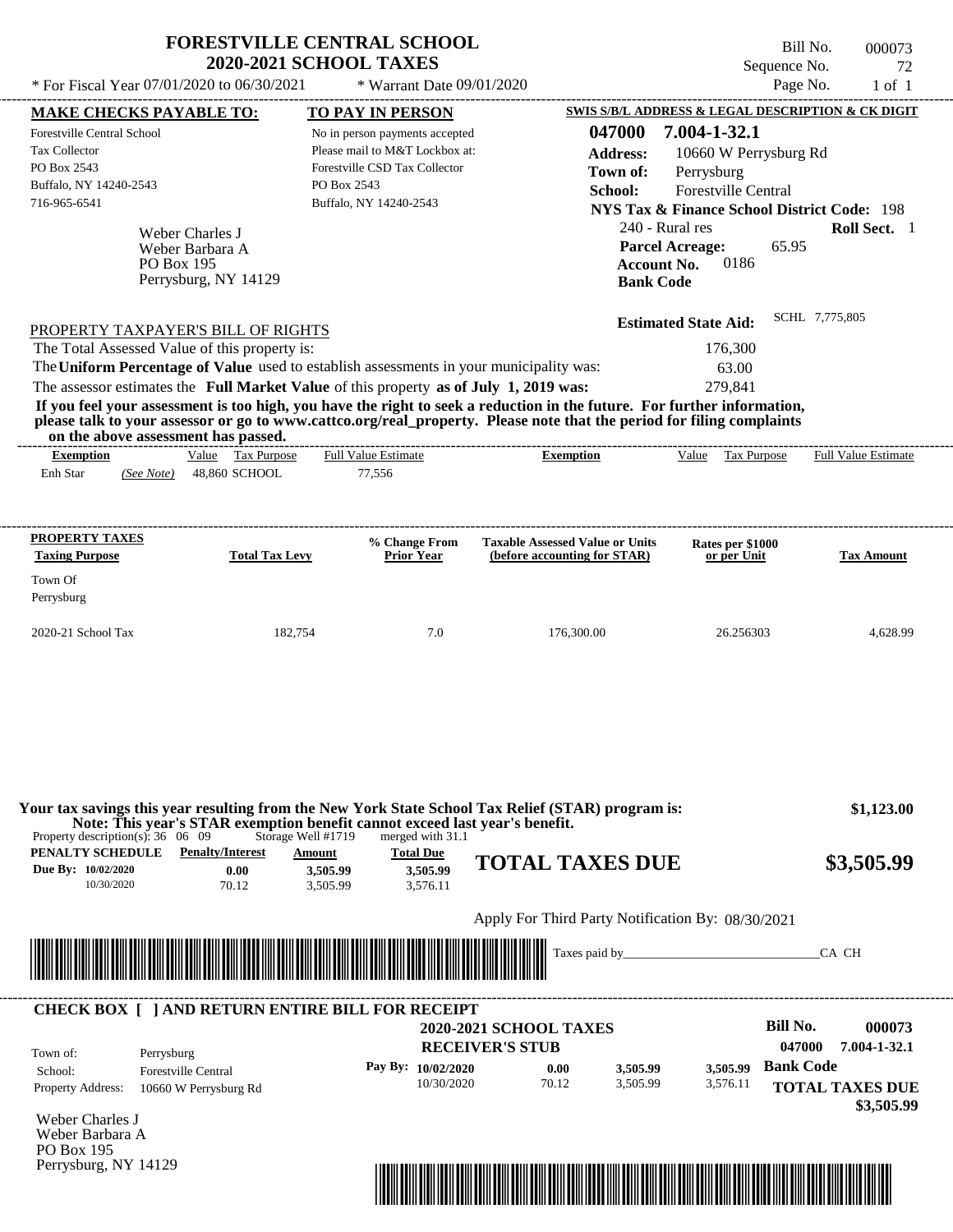|                                                                                                                                                                                                                                                                                         |                                                       |                              |                                | <b>FORESTVILLE CENTRAL SCHOOL</b><br><b>2020-2021 SCHOOL TAXES</b>                                                          |                                                   |                                                  |                                                                                                                                                    | Bill No.<br>Sequence No. |                | 000074<br>73        |
|-----------------------------------------------------------------------------------------------------------------------------------------------------------------------------------------------------------------------------------------------------------------------------------------|-------------------------------------------------------|------------------------------|--------------------------------|-----------------------------------------------------------------------------------------------------------------------------|---------------------------------------------------|--------------------------------------------------|----------------------------------------------------------------------------------------------------------------------------------------------------|--------------------------|----------------|---------------------|
| * For Fiscal Year 07/01/2020 to 06/30/2021                                                                                                                                                                                                                                              |                                                       |                              |                                | * Warrant Date 09/01/2020                                                                                                   |                                                   |                                                  |                                                                                                                                                    | Page No.                 |                | $1$ of $1$          |
| <b>MAKE CHECKS PAYABLE TO:</b>                                                                                                                                                                                                                                                          |                                                       |                              |                                | <b>TO PAY IN PERSON</b>                                                                                                     |                                                   |                                                  | SWIS S/B/L ADDRESS & LEGAL DESCRIPTION & CK DIGIT                                                                                                  |                          |                |                     |
| Forestville Central School<br>Tax Collector<br>PO Box 2543<br>Buffalo, NY 14240-2543<br>716-965-6541                                                                                                                                                                                    | Weber Charles J                                       |                              | PO Box 2543                    | No in person payments accepted<br>Please mail to M&T Lockbox at:<br>Forestville CSD Tax Collector<br>Buffalo, NY 14240-2543 |                                                   | 047000<br><b>Address:</b><br>Town of:<br>School: | 7.004-1-33<br>Route 39<br>Perrysburg<br><b>Forestville Central</b><br><b>NYS Tax &amp; Finance School District Code: 198</b><br>271 - Mfg housings |                          |                | Roll Sect. 1        |
|                                                                                                                                                                                                                                                                                         | Weber Barbara A<br>PO Box 195<br>Perrysburg, NY 14129 |                              |                                |                                                                                                                             |                                                   | <b>Bank Code</b>                                 | <b>Parcel Acreage:</b><br>0543<br><b>Account No.</b>                                                                                               | 51.30                    |                |                     |
| PROPERTY TAXPAYER'S BILL OF RIGHTS                                                                                                                                                                                                                                                      |                                                       |                              |                                |                                                                                                                             |                                                   |                                                  | <b>Estimated State Aid:</b>                                                                                                                        |                          | SCHL 7,775,805 |                     |
| The Total Assessed Value of this property is:                                                                                                                                                                                                                                           |                                                       |                              |                                |                                                                                                                             |                                                   |                                                  | 77,600                                                                                                                                             |                          |                |                     |
| The Uniform Percentage of Value used to establish assessments in your municipality was:                                                                                                                                                                                                 |                                                       |                              |                                |                                                                                                                             |                                                   |                                                  | 63.00                                                                                                                                              |                          |                |                     |
| The assessor estimates the Full Market Value of this property as of July 1, 2019 was:                                                                                                                                                                                                   |                                                       |                              |                                |                                                                                                                             |                                                   |                                                  | 123,175                                                                                                                                            |                          |                |                     |
| If you feel your assessment is too high, you have the right to seek a reduction in the future. For further information,<br>please talk to your assessor or go to www.cattco.org/real_property. Please note that the period for filing complaints<br>on the above assessment has passed. |                                                       |                              |                                |                                                                                                                             |                                                   |                                                  |                                                                                                                                                    |                          |                |                     |
| <b>Exemption</b>                                                                                                                                                                                                                                                                        | Value                                                 | <b>Tax Purpose</b>           |                                | <b>Full Value Estimate</b>                                                                                                  | <b>Exemption</b>                                  |                                                  | Value                                                                                                                                              | Tax Purpose              |                | Full Value Estimate |
| PROPERTY TAXES<br><b>Taxing Purpose</b><br>Town Of<br>Perrysburg                                                                                                                                                                                                                        |                                                       | <b>Total Tax Levy</b>        |                                | % Change From<br>Prior Year                                                                                                 | <b>Taxable Assessed Value or Units</b>            |                                                  | Rates per \$1000<br>or per Unit                                                                                                                    |                          |                | <b>Tax Amount</b>   |
| 2020-21 School Tax                                                                                                                                                                                                                                                                      |                                                       |                              | 182,754                        | 7.0                                                                                                                         |                                                   | 77,600.00                                        | 26.256303                                                                                                                                          |                          |                | 2,037.49            |
| Property description(s): 36 06 09<br>PENALTY SCHEDULE<br>Due By: 10/02/2020<br>10/30/2020                                                                                                                                                                                               | <b>Penalty/Interest</b>                               | Mobil Court<br>0.00<br>40.75 | Amount<br>2,037.49<br>2.037.49 | Storage Well #968<br><b>Total Due</b><br>2,037.49<br>2.078.24                                                               | <b>TOTAL TAXES DUE</b>                            |                                                  |                                                                                                                                                    |                          |                | \$2,037.49          |
|                                                                                                                                                                                                                                                                                         |                                                       |                              |                                |                                                                                                                             | Apply For Third Party Notification By: 08/30/2021 |                                                  |                                                                                                                                                    |                          |                |                     |
|                                                                                                                                                                                                                                                                                         |                                                       |                              |                                |                                                                                                                             |                                                   | Taxes paid by_                                   |                                                                                                                                                    |                          | CA CH          |                     |
|                                                                                                                                                                                                                                                                                         |                                                       |                              |                                |                                                                                                                             |                                                   |                                                  |                                                                                                                                                    |                          |                |                     |
| CHECK ROY I JAND RETURN ENTIRE RILL FOR RECEIPT                                                                                                                                                                                                                                         |                                                       |                              |                                |                                                                                                                             |                                                   |                                                  |                                                                                                                                                    |                          |                |                     |

| Town of:                                | <b>CHECK BOX [ ] AND RETURN ENTIRE BILL FOR RECEIPT</b><br>Perrysburg | <b>2020-2021 SCHOOL TAXES</b><br><b>RECEIVER'S STUB</b> |       |          |          | Bill No.<br>047000 | 000074<br>7.004-1-33                 |
|-----------------------------------------|-----------------------------------------------------------------------|---------------------------------------------------------|-------|----------|----------|--------------------|--------------------------------------|
| School:                                 | <b>Forestville Central</b>                                            | Pay By: 10/02/2020                                      | 0.00  | 2.037.49 | 2.037.49 | <b>Bank Code</b>   |                                      |
| <b>Property Address:</b><br>--- - - - - | Route 39                                                              | 10/30/2020                                              | 40.75 | 2.037.49 | 2,078.24 |                    | <b>TOTAL TAXES DUE</b><br>\$2,037.49 |

Weber Charles J Weber Barbara A PO Box 195 Perrysburg, NY 14129

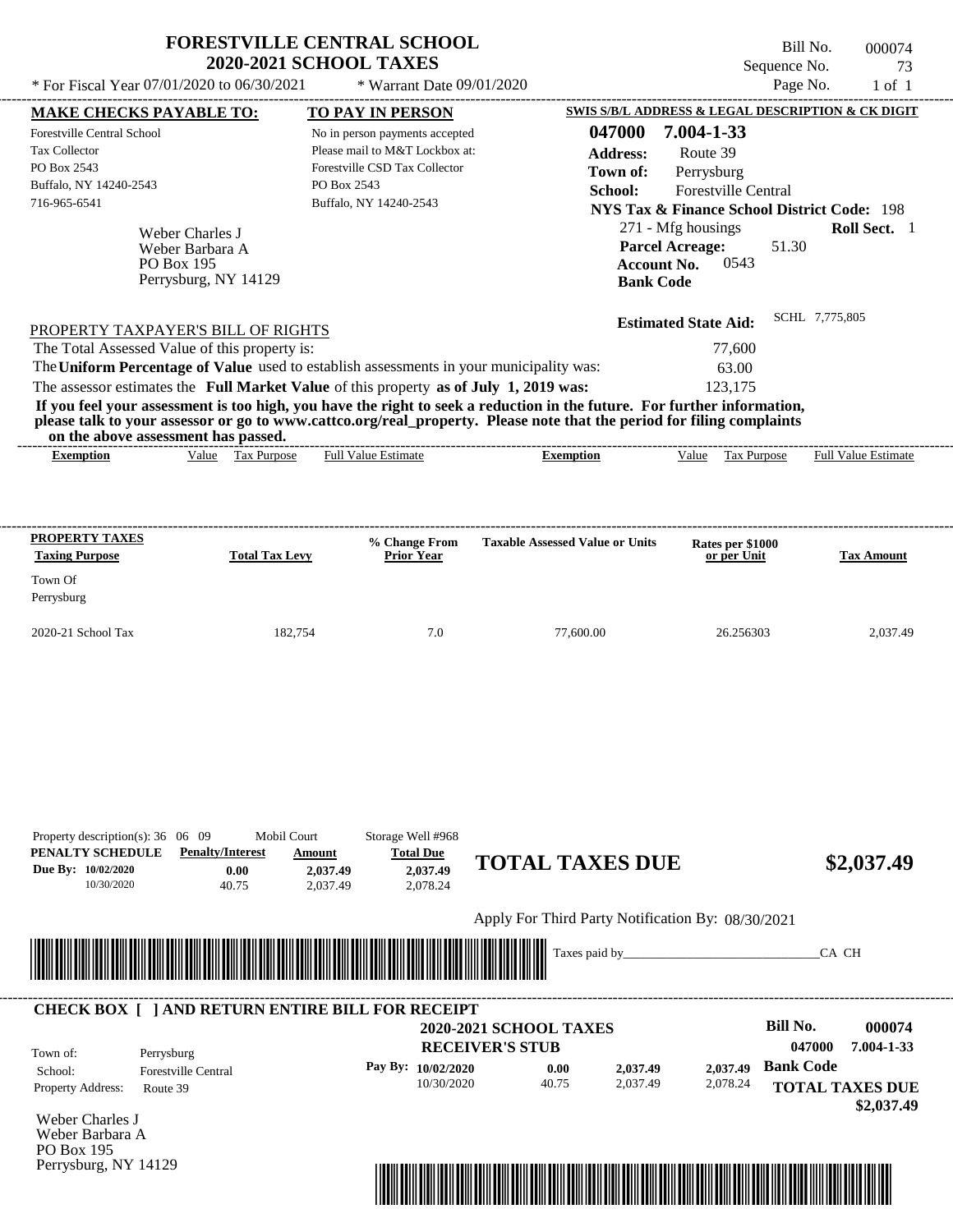| * For Fiscal Year 07/01/2020 to 06/30/2021                                                                                                                                                                                                                                                                     |                                                                                   | <b>2020-2021 SCHOOL TAXES</b><br>* Warrant Date 09/01/2020                                                                                                     |                                                                                                                                                                                                                                                  | Sequence No.                                                                                                                                                                                                                                       | 74<br>Page No.<br>$1$ of $1$ |
|----------------------------------------------------------------------------------------------------------------------------------------------------------------------------------------------------------------------------------------------------------------------------------------------------------------|-----------------------------------------------------------------------------------|----------------------------------------------------------------------------------------------------------------------------------------------------------------|--------------------------------------------------------------------------------------------------------------------------------------------------------------------------------------------------------------------------------------------------|----------------------------------------------------------------------------------------------------------------------------------------------------------------------------------------------------------------------------------------------------|------------------------------|
| <b>MAKE CHECKS PAYABLE TO:</b><br><b>Forestville Central School</b><br>Tax Collector<br>PO Box 2543<br>Buffalo, NY 14240-2543<br>716-965-6541                                                                                                                                                                  | Whitcomb Jordan L<br>Whitcomb Stacy L<br>12816 Route 39<br>South Dayton, NY 14138 | TO PAY IN PERSON<br>No in person payments accepted<br>Please mail to M&T Lockbox at:<br>Forestville CSD Tax Collector<br>PO Box 2543<br>Buffalo, NY 14240-2543 | 047000<br><b>Address:</b><br>Town of:<br>School:<br><b>Account No.</b><br><b>Bank Code</b>                                                                                                                                                       | SWIS S/B/L ADDRESS & LEGAL DESCRIPTION & CK DIGIT<br>7.004-1-37.2<br>12754 Route 39<br>Perrysburg<br>Forestville Central<br><b>NYS Tax &amp; Finance School District Code: 198</b><br>210 - 1 Family Res<br><b>Parcel Acreage:</b><br>1.41<br>0191 | <b>Roll Sect.</b> 1          |
| PROPERTY TAXPAYER'S BILL OF RIGHTS<br>The Total Assessed Value of this property is:<br>The Uniform Percentage of Value used to establish assessments in your municipality was:<br>The assessor estimates the Full Market Value of this property as of July 1, 2019 was:<br>on the above assessment has passed. |                                                                                   |                                                                                                                                                                | If you feel your assessment is too high, you have the right to seek a reduction in the future. For further information,<br>please talk to your assessor or go to www.cattco.org/real_property. Please note that the period for filing complaints | <b>Estimated State Aid:</b><br>5,600<br>63.00<br>8,889                                                                                                                                                                                             | SCHL 7,775,805               |
|                                                                                                                                                                                                                                                                                                                |                                                                                   |                                                                                                                                                                |                                                                                                                                                                                                                                                  |                                                                                                                                                                                                                                                    |                              |
| <b>Exemption</b>                                                                                                                                                                                                                                                                                               | Value Tax Purpose                                                                 | <b>Full Value Estimate</b>                                                                                                                                     | <b>Exemption</b>                                                                                                                                                                                                                                 | Value Tax Purpose                                                                                                                                                                                                                                  | <b>Full Value Estimate</b>   |
| <b>PROPERTY TAXES</b><br><b>Taxing Purpose</b><br>Town Of<br>Perrysburg                                                                                                                                                                                                                                        | <b>Total Tax Levy</b>                                                             | <b>% Change From</b><br><b>Prior Year</b>                                                                                                                      | <b>Taxable Assessed Value or Units</b>                                                                                                                                                                                                           | Rates per \$1000<br>or per Unit                                                                                                                                                                                                                    | <b>Tax Amount</b>            |
|                                                                                                                                                                                                                                                                                                                | 182,754                                                                           | 7.0                                                                                                                                                            | 5,600.00                                                                                                                                                                                                                                         | 26.256303                                                                                                                                                                                                                                          | 147.04                       |
| 2020-21 School Tax<br>Property description(s): 44 06 09<br>PENALTY SCHEDULE<br>Due By: 10/02/2020                                                                                                                                                                                                              | <b>Penalty/Interest</b><br>Amount<br>0.00                                         | <b>Total Due</b><br>147.04<br>147.04                                                                                                                           | <b>TOTAL TAXES DUE</b>                                                                                                                                                                                                                           |                                                                                                                                                                                                                                                    | \$147.04                     |
| 10/30/2020                                                                                                                                                                                                                                                                                                     | 2.94                                                                              | 149.98<br>147.04                                                                                                                                               | Apply For Third Party Notification By: 08/30/2021                                                                                                                                                                                                |                                                                                                                                                                                                                                                    |                              |

| Town of:                 | Perrysburg                 | <b>2020-2021 SCHOOL TAXES</b><br><b>RECEIVER'S STUB</b> |      |        |        | <b>Bill No.</b><br>047000 | 000075<br>7.004-1-37.2 |
|--------------------------|----------------------------|---------------------------------------------------------|------|--------|--------|---------------------------|------------------------|
| School:                  | <b>Forestville Central</b> | Pay By: $10/02/2020$                                    | 0.00 | 147.04 | 147.04 | <b>Bank Code</b>          |                        |
| <b>Property Address:</b> | 12754 Route 39             | 10/30/2020                                              | 2.94 | 147.04 | 149.98 |                           | <b>TOTAL TAXES DUE</b> |

Whitcomb Jordan L Whitcomb Stacy L 12816 Route 39 South Dayton, NY 14138

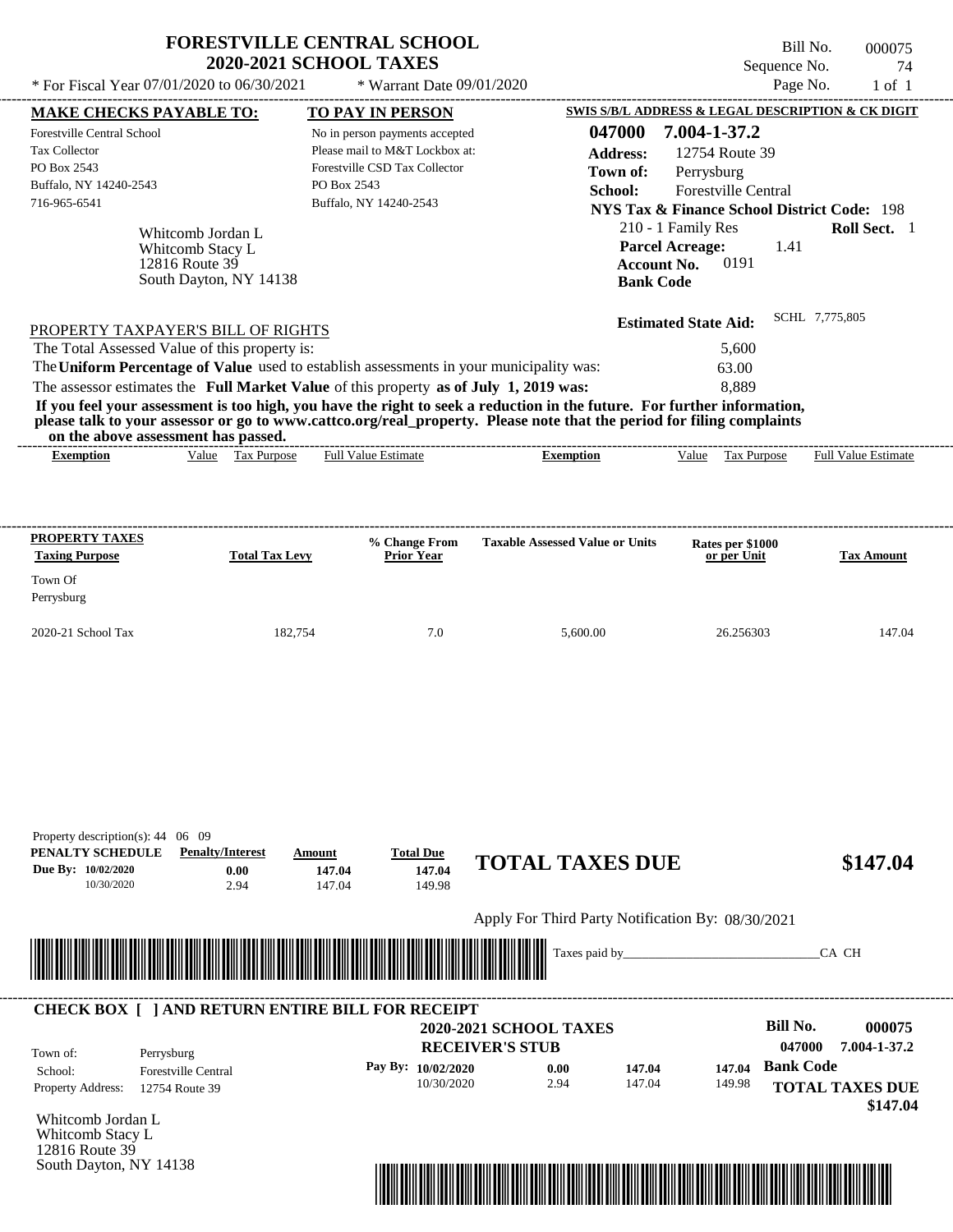|                                                                  |                                                                                      | <b>FORESTVILLE CENTRAL SCHOOL</b><br><b>2020-2021 SCHOOL TAXES</b>                      |                                                                                                                                                                                                                                                  | Sequence No.                                                                                          | Bill No.<br>000076<br>75   |
|------------------------------------------------------------------|--------------------------------------------------------------------------------------|-----------------------------------------------------------------------------------------|--------------------------------------------------------------------------------------------------------------------------------------------------------------------------------------------------------------------------------------------------|-------------------------------------------------------------------------------------------------------|----------------------------|
|                                                                  | * For Fiscal Year 07/01/2020 to 06/30/2021                                           | * Warrant Date 09/01/2020                                                               |                                                                                                                                                                                                                                                  |                                                                                                       | Page No.<br>$1$ of $1$     |
| <b>MAKE CHECKS PAYABLE TO:</b>                                   |                                                                                      | TO PAY IN PERSON                                                                        |                                                                                                                                                                                                                                                  | SWIS S/B/L ADDRESS & LEGAL DESCRIPTION & CK DIGIT                                                     |                            |
| Forestville Central School                                       |                                                                                      | No in person payments accepted                                                          | 047000                                                                                                                                                                                                                                           | 7.004-1-40.6                                                                                          |                            |
| <b>Tax Collector</b>                                             |                                                                                      | Please mail to M&T Lockbox at:                                                          | <b>Address:</b>                                                                                                                                                                                                                                  | Route 39                                                                                              |                            |
| PO Box 2543                                                      |                                                                                      | Forestville CSD Tax Collector                                                           | Town of:                                                                                                                                                                                                                                         | Perrysburg                                                                                            |                            |
| Buffalo, NY 14240-2543                                           |                                                                                      | PO Box 2543                                                                             | School:                                                                                                                                                                                                                                          | <b>Forestville Central</b>                                                                            |                            |
| 716-965-6541                                                     |                                                                                      | Buffalo, NY 14240-2543                                                                  |                                                                                                                                                                                                                                                  | <b>NYS Tax &amp; Finance School District Code: 198</b>                                                |                            |
|                                                                  | WHITCOMB JORDAN L.<br>WHITCOMB STACEY L.<br>12816 ROUTE 39<br>SOUTH DAYTON, NY 14138 |                                                                                         |                                                                                                                                                                                                                                                  | 312 - Vac w/imprv<br>3.70<br><b>Parcel Acreage:</b><br>0838<br><b>Account No.</b><br><b>Bank Code</b> | Roll Sect. 1               |
|                                                                  | PROPERTY TAXPAYER'S BILL OF RIGHTS                                                   |                                                                                         |                                                                                                                                                                                                                                                  | <b>Estimated State Aid:</b>                                                                           | SCHL 7,775,805             |
|                                                                  | The Total Assessed Value of this property is:                                        |                                                                                         |                                                                                                                                                                                                                                                  | 14,800                                                                                                |                            |
|                                                                  |                                                                                      | The Uniform Percentage of Value used to establish assessments in your municipality was: |                                                                                                                                                                                                                                                  | 63.00                                                                                                 |                            |
|                                                                  |                                                                                      | The assessor estimates the Full Market Value of this property as of July 1, 2019 was:   |                                                                                                                                                                                                                                                  | 23,492                                                                                                |                            |
|                                                                  | on the above assessment has passed.                                                  |                                                                                         | If you feel your assessment is too high, you have the right to seek a reduction in the future. For further information,<br>please talk to your assessor or go to www.cattco.org/real_property. Please note that the period for filing complaints |                                                                                                       |                            |
| <b>Exemption</b>                                                 | Value Tax Purpose                                                                    | <b>Full Value Estimate</b>                                                              | <b>Exemption</b>                                                                                                                                                                                                                                 | Value<br><b>Tax Purpose</b>                                                                           | <b>Full Value Estimate</b> |
|                                                                  |                                                                                      | % Change From                                                                           | <b>Taxable Assessed Value or Units</b>                                                                                                                                                                                                           | Rates per \$1000                                                                                      |                            |
| PROPERTY TAXES<br><b>Taxing Purpose</b><br>Town Of<br>Perrysburg | <b>Total Tax Levy</b>                                                                | Prior Year                                                                              |                                                                                                                                                                                                                                                  | or per Unit                                                                                           | <b>Tax Amount</b>          |
| 2020-21 School Tax                                               | 182,754                                                                              | 7.0                                                                                     | 14,800.00                                                                                                                                                                                                                                        | 26.256303                                                                                             |                            |
| Property description(s): 44 06 09<br>PENALTY SCHEDULE            | <b>Penalty/Interest</b>                                                              | <b>Total Due</b><br>Amount                                                              | <b>TOTAL TAXES DUE</b>                                                                                                                                                                                                                           |                                                                                                       |                            |
| Due By: 10/02/2020<br>10/30/2020                                 | 0.00<br>7.77                                                                         | 388.59<br>388.59<br>388.59<br>396.36                                                    |                                                                                                                                                                                                                                                  |                                                                                                       | 388.59<br>\$388.59         |
|                                                                  |                                                                                      |                                                                                         | Apply For Third Party Notification By: 08/30/2021                                                                                                                                                                                                |                                                                                                       |                            |

| Town of:                                     | CHECK BOX     AND RETURN ENTIRE BILL FOR RECEIPT<br>Perrysburg | <b>2020-2021 SCHOOL TAXES</b><br><b>RECEIVER'S STUB</b> |      |        |        | Bill No.<br>047000 | 000076<br>7.004-1-40.6             |
|----------------------------------------------|----------------------------------------------------------------|---------------------------------------------------------|------|--------|--------|--------------------|------------------------------------|
| School:                                      | <b>Forestville Central</b>                                     | Pay By: $10/02/2020$                                    | 0.00 | 388.59 | 388.59 | <b>Bank Code</b>   |                                    |
| <b>Property Address:</b><br>WHITCOMD IODDANI | Route 39                                                       | 10/30/2020                                              | 7.77 | 388.59 | 396.36 |                    | <b>TOTAL TAXES DUE</b><br>\$388.59 |

WHITCOMB JORDAN L. WHITCOMB STACEY L. 12816 ROUTE 39 SOUTH DAYTON, NY 14138

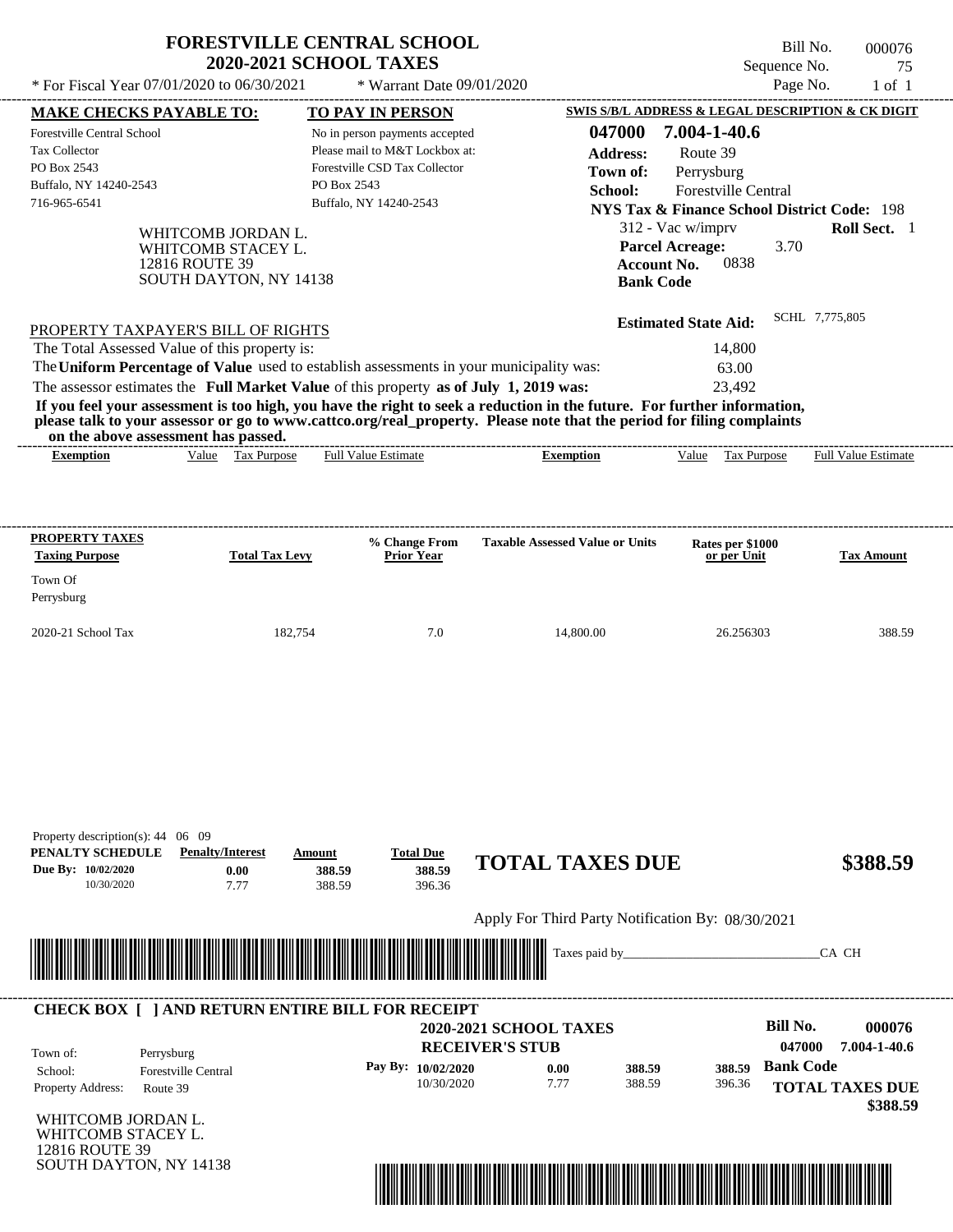|                                                                                                             |                                                       | <b>FORESTVILLE CENTRAL SCHOOL</b><br><b>2020-2021 SCHOOL TAXES</b>                                                                         |                                                                                                                                                                                                                                                  | Sequence No.                                                                                                                                                                                       | Bill No.<br>000077<br>77   |
|-------------------------------------------------------------------------------------------------------------|-------------------------------------------------------|--------------------------------------------------------------------------------------------------------------------------------------------|--------------------------------------------------------------------------------------------------------------------------------------------------------------------------------------------------------------------------------------------------|----------------------------------------------------------------------------------------------------------------------------------------------------------------------------------------------------|----------------------------|
| * For Fiscal Year 07/01/2020 to 06/30/2021                                                                  |                                                       | * Warrant Date 09/01/2020                                                                                                                  |                                                                                                                                                                                                                                                  |                                                                                                                                                                                                    | Page No.<br>$1$ of $1$     |
| <b>MAKE CHECKS PAYABLE TO:</b>                                                                              |                                                       | TO PAY IN PERSON                                                                                                                           |                                                                                                                                                                                                                                                  | SWIS S/B/L ADDRESS & LEGAL DESCRIPTION & CK DIGIT                                                                                                                                                  |                            |
| <b>Forestville Central School</b><br>Tax Collector<br>PO Box 2543<br>Buffalo, NY 14240-2543<br>716-965-6541 | Zynda Mary Ann<br>154 Woodlawn Ave<br>Depew, NY 14043 | No in person payments accepted<br>Please mail to M&T Lockbox at:<br>Forestville CSD Tax Collector<br>PO Box 2543<br>Buffalo, NY 14240-2543 | 047000<br><b>Address:</b><br>Town of:<br>School:<br><b>Account No.</b><br><b>Bank Code</b>                                                                                                                                                       | 7.004-1-22<br>12549 Pudding Lane Rd<br>Perrysburg<br>Forestville Central<br><b>NYS Tax &amp; Finance School District Code: 198</b><br>260 - Seasonal res<br><b>Parcel Acreage:</b><br>6.50<br>0573 | Roll Sect. 1               |
| PROPERTY TAXPAYER'S BILL OF RIGHTS                                                                          |                                                       |                                                                                                                                            |                                                                                                                                                                                                                                                  | <b>Estimated State Aid:</b>                                                                                                                                                                        | SCHL 7,775,805             |
| The Total Assessed Value of this property is:                                                               |                                                       |                                                                                                                                            |                                                                                                                                                                                                                                                  | 38,400                                                                                                                                                                                             |                            |
|                                                                                                             |                                                       | The Uniform Percentage of Value used to establish assessments in your municipality was:                                                    |                                                                                                                                                                                                                                                  | 63.00                                                                                                                                                                                              |                            |
|                                                                                                             |                                                       | The assessor estimates the Full Market Value of this property as of July 1, 2019 was:                                                      |                                                                                                                                                                                                                                                  | 60.952                                                                                                                                                                                             |                            |
| on the above assessment has passed.                                                                         |                                                       |                                                                                                                                            | If you feel your assessment is too high, you have the right to seek a reduction in the future. For further information,<br>please talk to your assessor or go to www.cattco.org/real property. Please note that the period for filing complaints |                                                                                                                                                                                                    |                            |
| <b>Exemption</b>                                                                                            | Value Tax Purpose                                     | ______________________________<br>Full Value Estimate                                                                                      | <b>Exemption</b>                                                                                                                                                                                                                                 | Value Tax Purpose                                                                                                                                                                                  | <b>Full Value Estimate</b> |
|                                                                                                             |                                                       | % Change From                                                                                                                              | <b>Taxable Assessed Value or Units</b>                                                                                                                                                                                                           | Rates per \$1000                                                                                                                                                                                   |                            |
| PROPERTY TAXES<br><b>Taxing Purpose</b><br>Town Of<br>Perrysburg                                            | <b>Total Tax Levy</b>                                 | <b>Prior Year</b>                                                                                                                          |                                                                                                                                                                                                                                                  | or per Unit                                                                                                                                                                                        | <b>Tax Amount</b>          |
| 2020-21 School Tax                                                                                          | 182,754                                               | 7.0                                                                                                                                        | 38,400.00                                                                                                                                                                                                                                        | 26.256303                                                                                                                                                                                          | 1,008.24                   |
|                                                                                                             |                                                       |                                                                                                                                            |                                                                                                                                                                                                                                                  |                                                                                                                                                                                                    |                            |
| Property description(s): $37 \quad 06 \quad 09$<br>PENALTY SCHEDULE<br>Due By: 10/02/2020<br>10/30/2020     | <b>Penalty/Interest</b><br>0.00<br>20.16              | <b>Total Due</b><br>Amount<br>1,008.24<br>1,008.24<br>1,028.40<br>1,008.24                                                                 | <b>TOTAL TAXES DUE</b>                                                                                                                                                                                                                           |                                                                                                                                                                                                    | \$1,008.24                 |
|                                                                                                             |                                                       |                                                                                                                                            | Apply For Third Party Notification By: 08/30/2021                                                                                                                                                                                                |                                                                                                                                                                                                    |                            |
|                                                                                                             |                                                       |                                                                                                                                            | Taxes paid by_                                                                                                                                                                                                                                   |                                                                                                                                                                                                    | CA CH                      |

| Town of:                 | CHECK BOX   TAND RETURN ENTIRE BILL FOR RECEIPT<br>Perrysburg | <b>2020-2021 SCHOOL TAXES</b><br><b>RECEIVER'S STUB</b> |       |          |          | Bill No.<br>047000 | 000077<br>7.004-1-22                 |
|--------------------------|---------------------------------------------------------------|---------------------------------------------------------|-------|----------|----------|--------------------|--------------------------------------|
| School:                  | <b>Forestville Central</b>                                    | Pay By: 10/02/2020                                      | 0.00  | 1.008.24 | 1.008.24 | <b>Bank Code</b>   |                                      |
| <b>Property Address:</b> | 12549 Pudding Lane Rd                                         | 10/30/2020                                              | 20.16 | 1.008.24 | 1,028.40 |                    | <b>TOTAL TAXES DUE</b><br>\$1,008.24 |

Zynda Mary Ann 154 Woodlawn Ave Depew, NY 14043

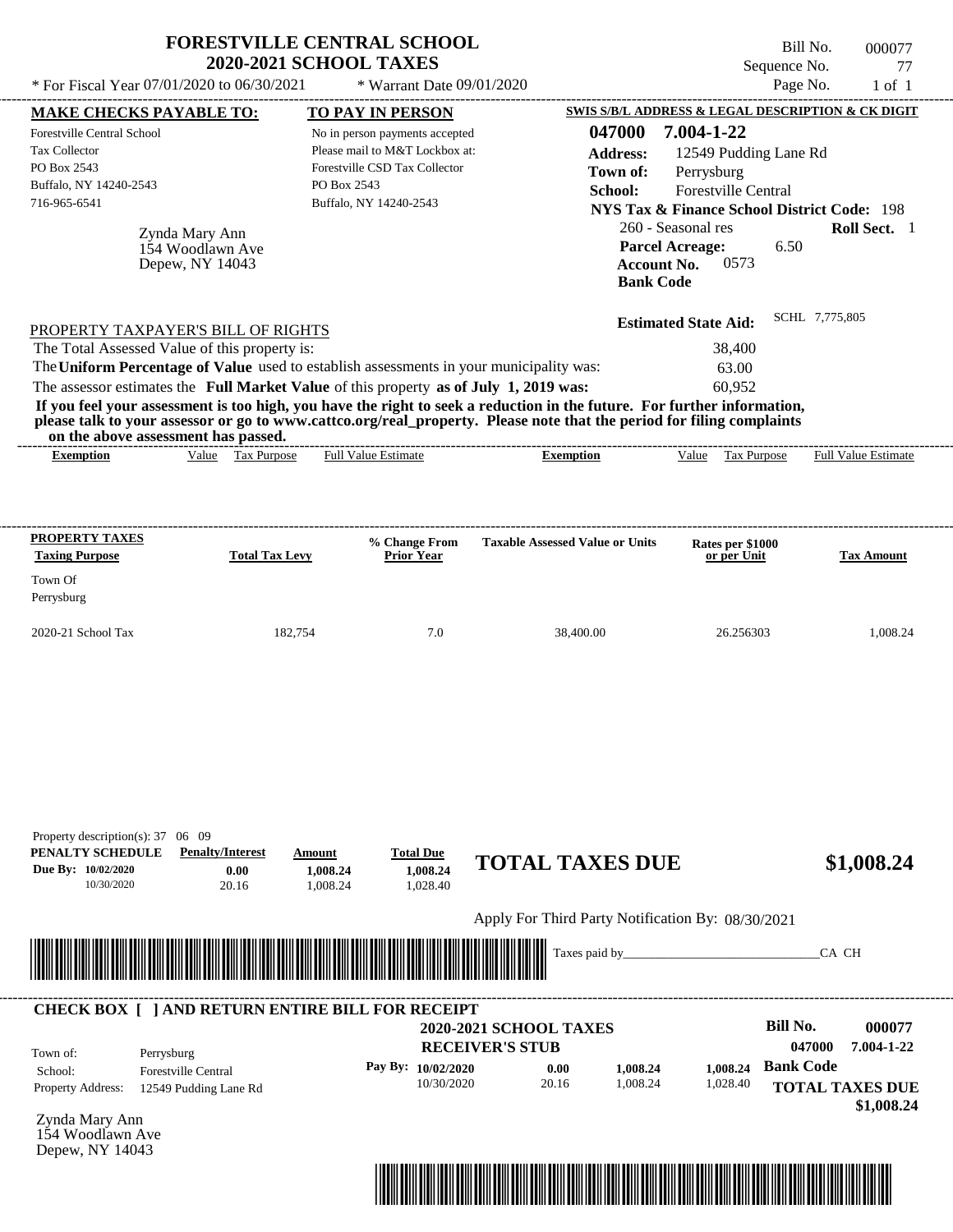|                                                                                                                                                                                                                                                                                            |                                                                                                                                                                     |                                                                                                                                                                                                                                          |                                                                                                                                                                                                                     |                                                                                                                                    |                                                                                                                                                                                                                                                                                                                                       | Bill No.<br>000013<br>78                                                                                                                                                                                                                                                                                                                                                                                                                                                                                                                                                                                                      |
|--------------------------------------------------------------------------------------------------------------------------------------------------------------------------------------------------------------------------------------------------------------------------------------------|---------------------------------------------------------------------------------------------------------------------------------------------------------------------|------------------------------------------------------------------------------------------------------------------------------------------------------------------------------------------------------------------------------------------|---------------------------------------------------------------------------------------------------------------------------------------------------------------------------------------------------------------------|------------------------------------------------------------------------------------------------------------------------------------|---------------------------------------------------------------------------------------------------------------------------------------------------------------------------------------------------------------------------------------------------------------------------------------------------------------------------------------|-------------------------------------------------------------------------------------------------------------------------------------------------------------------------------------------------------------------------------------------------------------------------------------------------------------------------------------------------------------------------------------------------------------------------------------------------------------------------------------------------------------------------------------------------------------------------------------------------------------------------------|
|                                                                                                                                                                                                                                                                                            |                                                                                                                                                                     |                                                                                                                                                                                                                                          |                                                                                                                                                                                                                     |                                                                                                                                    |                                                                                                                                                                                                                                                                                                                                       | Page No.<br>$1$ of $1$                                                                                                                                                                                                                                                                                                                                                                                                                                                                                                                                                                                                        |
|                                                                                                                                                                                                                                                                                            |                                                                                                                                                                     |                                                                                                                                                                                                                                          |                                                                                                                                                                                                                     |                                                                                                                                    |                                                                                                                                                                                                                                                                                                                                       |                                                                                                                                                                                                                                                                                                                                                                                                                                                                                                                                                                                                                               |
|                                                                                                                                                                                                                                                                                            |                                                                                                                                                                     |                                                                                                                                                                                                                                          |                                                                                                                                                                                                                     | 047000                                                                                                                             |                                                                                                                                                                                                                                                                                                                                       |                                                                                                                                                                                                                                                                                                                                                                                                                                                                                                                                                                                                                               |
|                                                                                                                                                                                                                                                                                            |                                                                                                                                                                     |                                                                                                                                                                                                                                          |                                                                                                                                                                                                                     |                                                                                                                                    |                                                                                                                                                                                                                                                                                                                                       |                                                                                                                                                                                                                                                                                                                                                                                                                                                                                                                                                                                                                               |
|                                                                                                                                                                                                                                                                                            |                                                                                                                                                                     |                                                                                                                                                                                                                                          |                                                                                                                                                                                                                     |                                                                                                                                    |                                                                                                                                                                                                                                                                                                                                       |                                                                                                                                                                                                                                                                                                                                                                                                                                                                                                                                                                                                                               |
|                                                                                                                                                                                                                                                                                            |                                                                                                                                                                     |                                                                                                                                                                                                                                          |                                                                                                                                                                                                                     |                                                                                                                                    |                                                                                                                                                                                                                                                                                                                                       |                                                                                                                                                                                                                                                                                                                                                                                                                                                                                                                                                                                                                               |
|                                                                                                                                                                                                                                                                                            |                                                                                                                                                                     |                                                                                                                                                                                                                                          |                                                                                                                                                                                                                     |                                                                                                                                    |                                                                                                                                                                                                                                                                                                                                       |                                                                                                                                                                                                                                                                                                                                                                                                                                                                                                                                                                                                                               |
|                                                                                                                                                                                                                                                                                            |                                                                                                                                                                     |                                                                                                                                                                                                                                          |                                                                                                                                                                                                                     |                                                                                                                                    |                                                                                                                                                                                                                                                                                                                                       | Roll Sect. 1                                                                                                                                                                                                                                                                                                                                                                                                                                                                                                                                                                                                                  |
|                                                                                                                                                                                                                                                                                            |                                                                                                                                                                     |                                                                                                                                                                                                                                          |                                                                                                                                                                                                                     |                                                                                                                                    |                                                                                                                                                                                                                                                                                                                                       |                                                                                                                                                                                                                                                                                                                                                                                                                                                                                                                                                                                                                               |
|                                                                                                                                                                                                                                                                                            |                                                                                                                                                                     |                                                                                                                                                                                                                                          |                                                                                                                                                                                                                     |                                                                                                                                    |                                                                                                                                                                                                                                                                                                                                       |                                                                                                                                                                                                                                                                                                                                                                                                                                                                                                                                                                                                                               |
|                                                                                                                                                                                                                                                                                            |                                                                                                                                                                     |                                                                                                                                                                                                                                          |                                                                                                                                                                                                                     |                                                                                                                                    |                                                                                                                                                                                                                                                                                                                                       |                                                                                                                                                                                                                                                                                                                                                                                                                                                                                                                                                                                                                               |
|                                                                                                                                                                                                                                                                                            |                                                                                                                                                                     |                                                                                                                                                                                                                                          |                                                                                                                                                                                                                     |                                                                                                                                    |                                                                                                                                                                                                                                                                                                                                       |                                                                                                                                                                                                                                                                                                                                                                                                                                                                                                                                                                                                                               |
|                                                                                                                                                                                                                                                                                            |                                                                                                                                                                     |                                                                                                                                                                                                                                          |                                                                                                                                                                                                                     |                                                                                                                                    |                                                                                                                                                                                                                                                                                                                                       | SCHL 7,775,805                                                                                                                                                                                                                                                                                                                                                                                                                                                                                                                                                                                                                |
|                                                                                                                                                                                                                                                                                            |                                                                                                                                                                     |                                                                                                                                                                                                                                          |                                                                                                                                                                                                                     |                                                                                                                                    | 85,600                                                                                                                                                                                                                                                                                                                                |                                                                                                                                                                                                                                                                                                                                                                                                                                                                                                                                                                                                                               |
|                                                                                                                                                                                                                                                                                            |                                                                                                                                                                     |                                                                                                                                                                                                                                          |                                                                                                                                                                                                                     |                                                                                                                                    |                                                                                                                                                                                                                                                                                                                                       |                                                                                                                                                                                                                                                                                                                                                                                                                                                                                                                                                                                                                               |
|                                                                                                                                                                                                                                                                                            |                                                                                                                                                                     |                                                                                                                                                                                                                                          |                                                                                                                                                                                                                     |                                                                                                                                    |                                                                                                                                                                                                                                                                                                                                       |                                                                                                                                                                                                                                                                                                                                                                                                                                                                                                                                                                                                                               |
|                                                                                                                                                                                                                                                                                            |                                                                                                                                                                     |                                                                                                                                                                                                                                          |                                                                                                                                                                                                                     |                                                                                                                                    | Value Tax Purpose                                                                                                                                                                                                                                                                                                                     | <b>Full Value Estimate</b>                                                                                                                                                                                                                                                                                                                                                                                                                                                                                                                                                                                                    |
|                                                                                                                                                                                                                                                                                            |                                                                                                                                                                     | 15,741                                                                                                                                                                                                                                   | Enh Star                                                                                                                                                                                                            | (See Note)                                                                                                                         | 48.860 SCHOOL                                                                                                                                                                                                                                                                                                                         | 77,556                                                                                                                                                                                                                                                                                                                                                                                                                                                                                                                                                                                                                        |
|                                                                                                                                                                                                                                                                                            |                                                                                                                                                                     | % Change From<br><b>Prior Year</b>                                                                                                                                                                                                       |                                                                                                                                                                                                                     |                                                                                                                                    | Rates per \$1000<br>or per Unit                                                                                                                                                                                                                                                                                                       | <b>Tax Amount</b>                                                                                                                                                                                                                                                                                                                                                                                                                                                                                                                                                                                                             |
|                                                                                                                                                                                                                                                                                            |                                                                                                                                                                     | 7.0                                                                                                                                                                                                                                      |                                                                                                                                                                                                                     |                                                                                                                                    | 26.256303                                                                                                                                                                                                                                                                                                                             | 1,987.16                                                                                                                                                                                                                                                                                                                                                                                                                                                                                                                                                                                                                      |
|                                                                                                                                                                                                                                                                                            |                                                                                                                                                                     |                                                                                                                                                                                                                                          |                                                                                                                                                                                                                     |                                                                                                                                    |                                                                                                                                                                                                                                                                                                                                       |                                                                                                                                                                                                                                                                                                                                                                                                                                                                                                                                                                                                                               |
| Your tax savings this year resulting from the New York State School Tax Relief (STAR) program is:<br>Note: This year's STAR exemption benefit cannot exceed last year's benefit.<br>Property description(s): $45 \quad 06 \quad 09$<br>PENALTY SCHEDULE<br><b>Penalty/Interest</b><br>0.00 | Amount<br>864.16                                                                                                                                                    | <b>Total Due</b><br>864.16                                                                                                                                                                                                               | <b>TOTAL TAXES DUE</b>                                                                                                                                                                                              |                                                                                                                                    |                                                                                                                                                                                                                                                                                                                                       | \$1,123.00<br>\$864.16                                                                                                                                                                                                                                                                                                                                                                                                                                                                                                                                                                                                        |
|                                                                                                                                                                                                                                                                                            | <b>MAKE CHECKS PAYABLE TO:</b><br>Forestville Central School<br>Ebersole Ray L<br>Ebersole Phyllis K<br>Perrysburg, NY 14129<br>on the above assessment has passed. | * For Fiscal Year 07/01/2020 to 06/30/2021<br>10749 W Perrysburg Rd<br>PROPERTY TAXPAYER'S BILL OF RIGHTS<br>The Total Assessed Value of this property is:<br>Value Tax Purpose<br>9,917 CO/TOWN/SCH<br><b>Total Tax Levy</b><br>182,754 | <b>2020-2021 SCHOOL TAXES</b><br>TO PAY IN PERSON<br>Forestville CSD Tax Collector<br>PO Box 2543<br>Buffalo, NY 14240-2543<br><b>Full Value Estimate</b><br>MAY BE SUBJECT TO PAYMENT UNDER AG DIST LAW UNTIL 2024 | <b>FORESTVILLE CENTRAL SCHOOL</b><br>* Warrant Date 09/01/2020<br>No in person payments accepted<br>Please mail to M&T Lockbox at: | <b>Address:</b><br>Town of:<br>School:<br>The Uniform Percentage of Value used to establish assessments in your municipality was:<br>The assessor estimates the Full Market Value of this property as of July 1, 2019 was:<br><b>Exemption</b><br><b>Taxable Assessed Value or Units</b><br>(before accounting for STAR)<br>75,683.00 | Sequence No.<br>SWIS S/B/L ADDRESS & LEGAL DESCRIPTION & CK DIGIT<br>7.004-1-45<br>10749 W Perrysburg Rd<br>Perrysburg<br>Forestville Central<br><b>NYS Tax &amp; Finance School District Code: 198</b><br>240 - Rural res<br><b>Parcel Acreage:</b><br>63.97<br>0199<br><b>Account No.</b><br><b>Bank Code</b><br>017<br><b>Estimated State Aid:</b><br>63.00<br>135,873<br>If you feel your assessment is too high, you have the right to seek a reduction in the future. For further information,<br>please talk to your assessor or go to www.cattco.org/real_property. Please note that the period for filing complaints |

Apply For Third Party Notification By: 08/30/2021



| Town of:                 | Perrysburg                 | <b>2020-2021 SCHOOL TAXES</b><br><b>RECEIVER'S STUB</b> |       |        |        | Bill No.<br>047000     | 000013<br>7.004-1-45 |
|--------------------------|----------------------------|---------------------------------------------------------|-------|--------|--------|------------------------|----------------------|
| School:                  | <b>Forestville Central</b> | Pay By: 10/02/2020                                      | 0.00  | 864.16 | 864.16 | <b>Bank Code</b> 017   |                      |
| <b>Property Address:</b> | 10749 W Perrysburg Rd      | 10/30/2020                                              | 17.28 | 864.16 | 881.44 | <b>TOTAL TAXES DUE</b> |                      |

Ebersole Ray L Ebersole Phyllis K 10749 W Perrysburg Rd Perrysburg, NY 14129

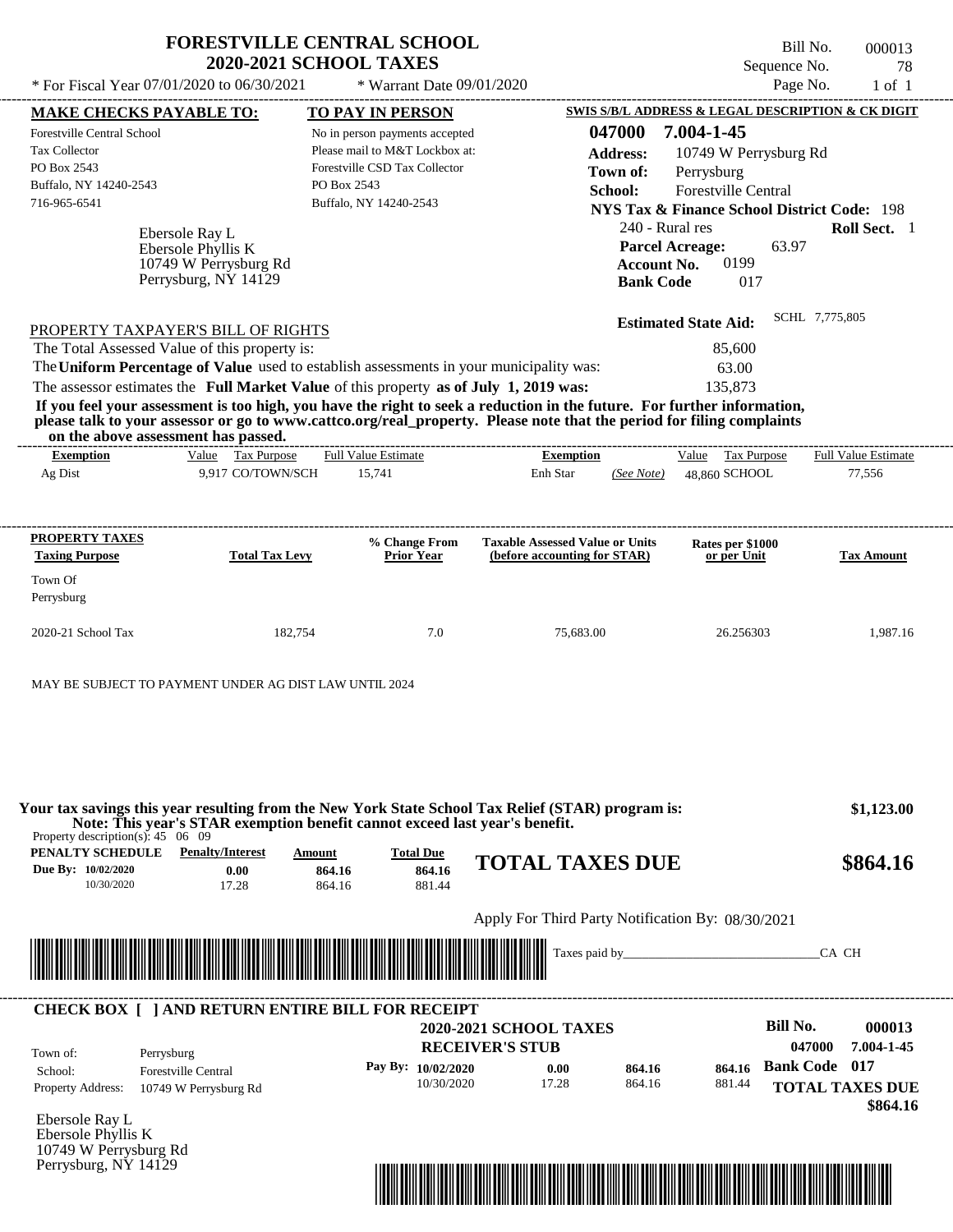|                                                                                                                                                                                                                                                                                                                |                                           | <b>FORESTVILLE CENTRAL SCHOOL</b><br><b>2020-2021 SCHOOL TAXES</b>                                                                                                    |                                                                                                                                                                                                                                                  | Sequence No.                                                                                                                                                                                                                                              | Bill No.<br>000022<br>79                       |
|----------------------------------------------------------------------------------------------------------------------------------------------------------------------------------------------------------------------------------------------------------------------------------------------------------------|-------------------------------------------|-----------------------------------------------------------------------------------------------------------------------------------------------------------------------|--------------------------------------------------------------------------------------------------------------------------------------------------------------------------------------------------------------------------------------------------|-----------------------------------------------------------------------------------------------------------------------------------------------------------------------------------------------------------------------------------------------------------|------------------------------------------------|
| * For Fiscal Year 07/01/2020 to 06/30/2021                                                                                                                                                                                                                                                                     |                                           | * Warrant Date 09/01/2020                                                                                                                                             |                                                                                                                                                                                                                                                  | Page No.                                                                                                                                                                                                                                                  | $1$ of $1$                                     |
| <b>MAKE CHECKS PAYABLE TO:</b><br><b>Forestville Central School</b><br>Tax Collector<br>PO Box 2543<br>Buffalo, NY 14240-2543<br>716-965-6541<br>Griffin Bonnie<br>PO Box 155                                                                                                                                  | Perryburg, NY 14129                       | <b>TO PAY IN PERSON</b><br>No in person payments accepted<br>Please mail to M&T Lockbox at:<br>Forestville CSD Tax Collector<br>PO Box 2543<br>Buffalo, NY 14240-2543 | 047000<br><b>Address:</b><br>Town of:<br>School:<br><b>Account No.</b><br><b>Bank Code</b>                                                                                                                                                       | SWIS S/B/L ADDRESS & LEGAL DESCRIPTION & CK DIGIT<br>7.004-1-37.1<br>12754 Route 39<br>Perrysburg<br>Forestville Central<br><b>NYS Tax &amp; Finance School District Code: 198</b><br>210 - 1 Family Res<br><b>Parcel Acreage:</b><br>0.72<br>0191<br>017 | <b>Roll Sect.</b> 1                            |
| PROPERTY TAXPAYER'S BILL OF RIGHTS<br>The Total Assessed Value of this property is:<br>The Uniform Percentage of Value used to establish assessments in your municipality was:<br>The assessor estimates the Full Market Value of this property as of July 1, 2019 was:<br>on the above assessment has passed. |                                           |                                                                                                                                                                       | If you feel your assessment is too high, you have the right to seek a reduction in the future. For further information,<br>please talk to your assessor or go to www.cattco.org/real_property. Please note that the period for filing complaints | <b>Estimated State Aid:</b><br>53,600<br>63.00<br>85,079                                                                                                                                                                                                  | SCHL 7,775,805                                 |
| <b>Exemption</b>                                                                                                                                                                                                                                                                                               | Value Tax Purpose                         | <b>Full Value Estimate</b>                                                                                                                                            | <b>Exemption</b>                                                                                                                                                                                                                                 | Value<br>Tax Purpose                                                                                                                                                                                                                                      | Full Value Estimate                            |
| PROPERTY TAXES<br><b>Taxing Purpose</b><br>Town Of<br>Perrysburg<br>2020-21 School Tax                                                                                                                                                                                                                         | <b>Total Tax Levy</b><br>182,754          | % Change From<br><b>Prior Year</b><br>7.0                                                                                                                             | <b>Taxable Assessed Value or Units</b><br>53,600.00                                                                                                                                                                                              | Rates per \$1000<br>or per Unit<br>26.256303                                                                                                                                                                                                              | <b>Tax Amount</b><br>1,407.34                  |
| Property description(s): $44 \quad 06 \quad 09$<br>PENALTY SCHEDULE<br>Due Bv: 10/02/2020                                                                                                                                                                                                                      | <b>Penalty/Interest</b><br>Amount<br>0.00 | <b>Total Due</b><br>1,407.34<br>1,407.34                                                                                                                              | <b>TOTAL TAXES DUE</b>                                                                                                                                                                                                                           |                                                                                                                                                                                                                                                           | \$1,407.34                                     |
| 10/30/2020                                                                                                                                                                                                                                                                                                     | 28.15                                     | 1,407.34<br>1,435.49                                                                                                                                                  |                                                                                                                                                                                                                                                  |                                                                                                                                                                                                                                                           |                                                |
|                                                                                                                                                                                                                                                                                                                |                                           |                                                                                                                                                                       | Apply For Third Party Notification By: 08/30/2021                                                                                                                                                                                                |                                                                                                                                                                                                                                                           |                                                |
|                                                                                                                                                                                                                                                                                                                |                                           |                                                                                                                                                                       | Taxes paid by_                                                                                                                                                                                                                                   |                                                                                                                                                                                                                                                           | CA CH                                          |
| <b>CHECK BOX [ ] AND RETURN ENTIRE BILL FOR RECEIPT</b>                                                                                                                                                                                                                                                        |                                           |                                                                                                                                                                       |                                                                                                                                                                                                                                                  |                                                                                                                                                                                                                                                           |                                                |
| Town of:<br>Perrysburg<br>School:                                                                                                                                                                                                                                                                              | <b>Forestville Central</b>                | Pay By: 10/02/2020                                                                                                                                                    | 2020-2021 SCHOOL TAXES<br><b>RECEIVER'S STUB</b><br>0.00<br>1,407.34                                                                                                                                                                             | <b>Bill No.</b><br>047000<br>1,407.34                                                                                                                                                                                                                     | 000022<br>7.004-1-37.1<br><b>Bank Code 017</b> |
| Property Address:<br>12754 Route 39                                                                                                                                                                                                                                                                            |                                           | 10/30/2020                                                                                                                                                            | 28.15<br>1,407.34                                                                                                                                                                                                                                | 1,435.49                                                                                                                                                                                                                                                  | <b>TOTAL TAXES DUE</b>                         |

Griffin Bonnie PO Box 155 Perryburg, NY 14129



 **\$1,407.34**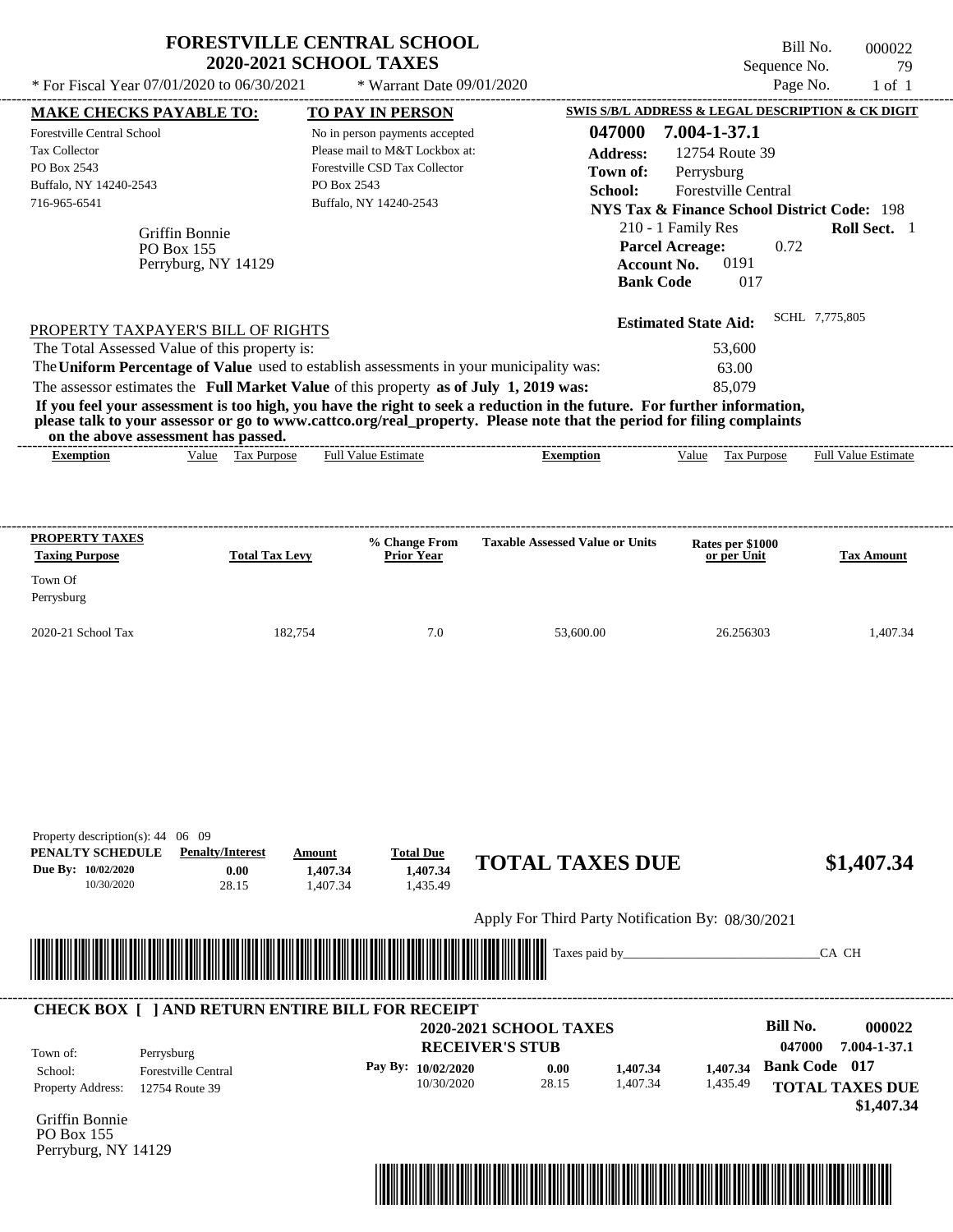|                                                                                                                 |                                                                                     | <b>FORESTVILLE CENTRAL SCHOOL</b><br><b>2020-2021 SCHOOL TAXES</b>                                                                                                               |                                                                                                                                                                                                                                                  | Sequence No.                                                                                                                                                                                     | Bill No.<br>000023<br>80        |
|-----------------------------------------------------------------------------------------------------------------|-------------------------------------------------------------------------------------|----------------------------------------------------------------------------------------------------------------------------------------------------------------------------------|--------------------------------------------------------------------------------------------------------------------------------------------------------------------------------------------------------------------------------------------------|--------------------------------------------------------------------------------------------------------------------------------------------------------------------------------------------------|---------------------------------|
| * For Fiscal Year 07/01/2020 to 06/30/2021                                                                      |                                                                                     | * Warrant Date 09/01/2020                                                                                                                                                        |                                                                                                                                                                                                                                                  |                                                                                                                                                                                                  | Page No.<br>$1$ of $1$          |
| <b>MAKE CHECKS PAYABLE TO:</b>                                                                                  |                                                                                     | TO PAY IN PERSON                                                                                                                                                                 |                                                                                                                                                                                                                                                  | SWIS S/B/L ADDRESS & LEGAL DESCRIPTION & CK DIGIT                                                                                                                                                |                                 |
| Forestville Central School<br><b>Tax Collector</b><br>PO Box 2543<br>Buffalo, NY 14240-2543<br>716-965-6541     | <b>Griffin James</b><br>Griffin Bonnie<br>PO Box 155<br>Perrysburg, NY 14129        | No in person payments accepted<br>Please mail to M&T Lockbox at:<br>Forestville CSD Tax Collector<br>PO Box 2543<br>Buffalo, NY 14240-2543                                       | 047000<br><b>Address:</b><br>Town of:<br>School:<br><b>Account No.</b><br><b>Bank Code</b>                                                                                                                                                       | 7.004-1-40.1<br>Route 39<br>Perrysburg<br><b>Forestville Central</b><br><b>NYS Tax &amp; Finance School District Code: 198</b><br>311 - Res vac land<br><b>Parcel Dimensions:</b><br>0838<br>017 | Roll Sect. 1<br>$1.00 X$ 180.00 |
|                                                                                                                 | PROPERTY TAXPAYER'S BILL OF RIGHTS<br>The Total Assessed Value of this property is: | The Uniform Percentage of Value used to establish assessments in your municipality was:<br>The assessor estimates the Full Market Value of this property as of July 1, 2019 was: | If you feel your assessment is too high, you have the right to seek a reduction in the future. For further information,<br>please talk to your assessor or go to www.cattco.org/real_property. Please note that the period for filing complaints | <b>Estimated State Aid:</b><br>500<br>63.00<br>794                                                                                                                                               | SCHL 7,775,805                  |
| <b>Exemption</b>                                                                                                | on the above assessment has passed.<br>Value Tax Purpose                            | <b>Full Value Estimate</b>                                                                                                                                                       | <b>Exemption</b>                                                                                                                                                                                                                                 | Value<br><b>Tax Purpose</b>                                                                                                                                                                      | <b>Full Value Estimate</b>      |
| PROPERTY TAXES<br><b>Taxing Purpose</b>                                                                         | <b>Total Tax Levy</b>                                                               | % Change From<br>Prior Year                                                                                                                                                      | <b>Taxable Assessed Value or Units</b>                                                                                                                                                                                                           | Rates per \$1000<br>or per Unit                                                                                                                                                                  | <b>Tax Amount</b>               |
| Town Of<br>Perrysburg                                                                                           |                                                                                     |                                                                                                                                                                                  |                                                                                                                                                                                                                                                  |                                                                                                                                                                                                  |                                 |
|                                                                                                                 | 182,754                                                                             | 7.0                                                                                                                                                                              | 500.00                                                                                                                                                                                                                                           | 26.256303                                                                                                                                                                                        | 13.13                           |
| 2020-21 School Tax<br>Property description(s): 44 06 09<br>PENALTY SCHEDULE<br>Due By: 10/02/2020<br>10/30/2020 | <b>Penalty/Interest</b><br>0.00<br>0.26                                             | <b>Total Due</b><br>Amount<br>13.13<br>13.13<br>13.39<br>13.13                                                                                                                   | <b>TOTAL TAXES DUE</b>                                                                                                                                                                                                                           |                                                                                                                                                                                                  | \$13.13                         |
|                                                                                                                 |                                                                                     |                                                                                                                                                                                  |                                                                                                                                                                                                                                                  |                                                                                                                                                                                                  |                                 |
|                                                                                                                 |                                                                                     |                                                                                                                                                                                  | Apply For Third Party Notification By: 08/30/2021<br>Taxes paid by_                                                                                                                                                                              |                                                                                                                                                                                                  | CA CH                           |

| Town of:                 | Perrysburg                 | <b>2020-2021 SCHOOL TAXES</b><br><b>RECEIVER'S STUB</b> |      |       |       | Bill No.<br>000023<br>7.004-1-40.1<br>047000 |
|--------------------------|----------------------------|---------------------------------------------------------|------|-------|-------|----------------------------------------------|
| School:                  | <b>Forestville Central</b> | Pay By: $10/02/2020$                                    | 0.00 | 13.13 | 13.13 | <b>Bank Code</b> 017                         |
| <b>Property Address:</b> | Route 39                   | 10/30/2020                                              | 0.26 | 13.13 | 13.39 | <b>TOTAL TAXES DUE</b>                       |

Griffin James Griffin Bonnie PO Box 155 Perrysburg, NY 14129

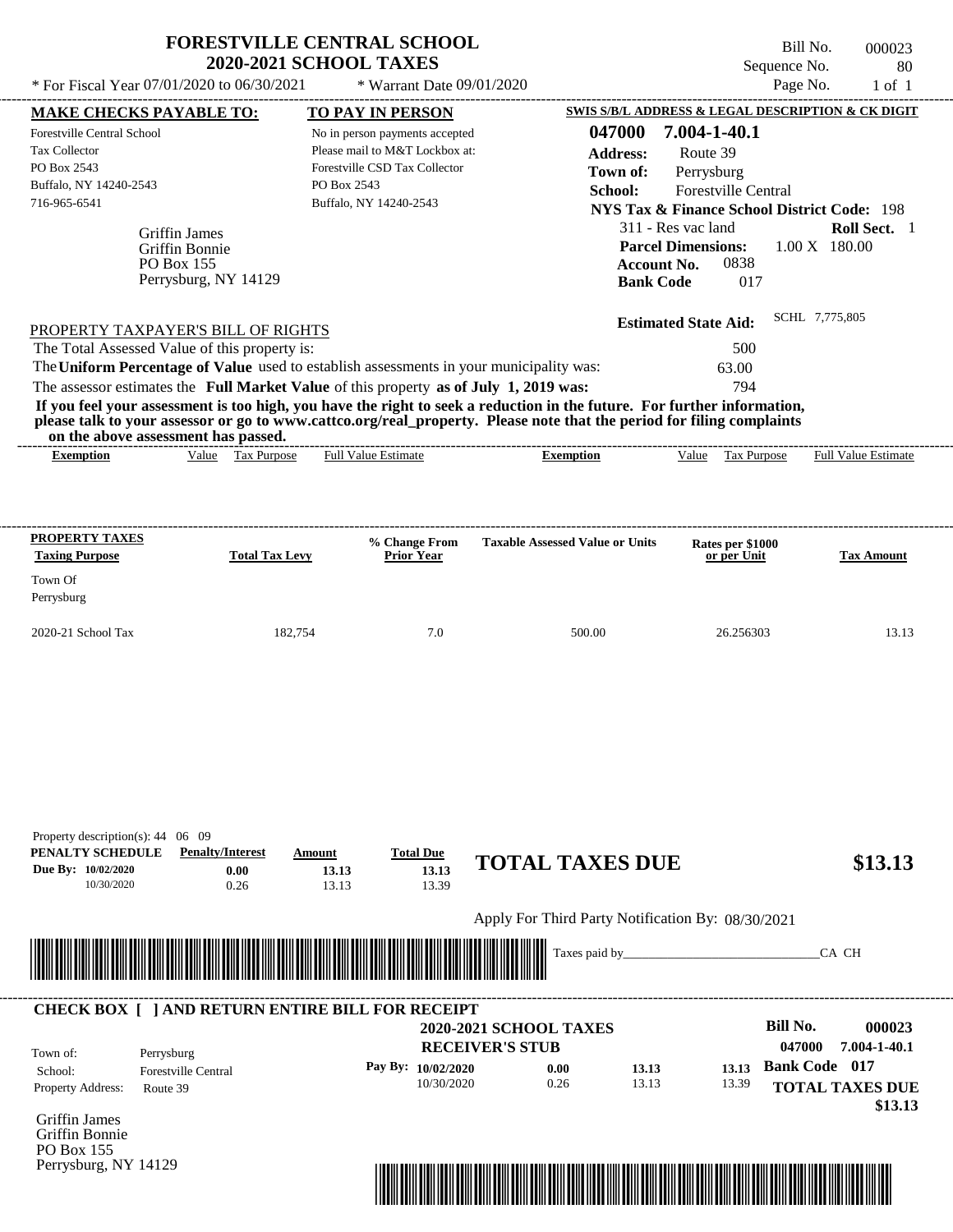| <b>FORESTVILLE CENTRAL SCHOOL</b>                                                                                                                                                                                                                                                                                                                                                                                                                                                                                                                                                       | <b>2020-2021 SCHOOL TAXES</b>                                                                                                                                  |                                      |                                                                 |                                                                                                                                                                                                                                                                                                          | Bill No.<br>Sequence No.                   | 000030<br>81                                     |
|-----------------------------------------------------------------------------------------------------------------------------------------------------------------------------------------------------------------------------------------------------------------------------------------------------------------------------------------------------------------------------------------------------------------------------------------------------------------------------------------------------------------------------------------------------------------------------------------|----------------------------------------------------------------------------------------------------------------------------------------------------------------|--------------------------------------|-----------------------------------------------------------------|----------------------------------------------------------------------------------------------------------------------------------------------------------------------------------------------------------------------------------------------------------------------------------------------------------|--------------------------------------------|--------------------------------------------------|
| * For Fiscal Year 07/01/2020 to 06/30/2021                                                                                                                                                                                                                                                                                                                                                                                                                                                                                                                                              |                                                                                                                                                                | * Warrant Date 09/01/2020            |                                                                 |                                                                                                                                                                                                                                                                                                          | Page No.                                   | 1 of 1                                           |
| <b>MAKE CHECKS PAYABLE TO:</b><br>Forestville Central School<br>Tax Collector<br>PO Box 2543<br>Buffalo, NY 14240-2543<br>716-965-6541<br>Irwin Harriet J<br>12569 Pudding Lane Rd<br>Perrysburg, NY 14129                                                                                                                                                                                                                                                                                                                                                                              | TO PAY IN PERSON<br>No in person payments accepted<br>Please mail to M&T Lockbox at:<br>Forestville CSD Tax Collector<br>PO Box 2543<br>Buffalo, NY 14240-2543 |                                      | 047000<br><b>Address:</b><br>Town of:<br>School:                | SWIS S/B/L ADDRESS & LEGAL DESCRIPTION & CK DIGIT<br>7.004-1-23.6<br>12569 Pudding Lane Rd<br>Perrysburg<br><b>Forestville Central</b><br><b>NYS Tax &amp; Finance School District Code: 198</b><br>270 - Mfg housing<br><b>Parcel Acreage:</b><br><b>Account No.</b><br>0978<br><b>Bank Code</b><br>017 | 37.20                                      | Roll Sect. 1                                     |
| PROPERTY TAXPAYER'S BILL OF RIGHTS<br>The Total Assessed Value of this property is:<br>The Uniform Percentage of Value used to establish assessments in your municipality was:<br>The assessor estimates the Full Market Value of this property as of July 1, 2019 was:<br>If you feel your assessment is too high, you have the right to seek a reduction in the future. For further information,<br>please talk to your assessor or go to www.cattco.org/real_property. Please note that the period for filing complaints<br>on the above assessment has passed.<br>Value Tax Purpose |                                                                                                                                                                |                                      |                                                                 | <b>Estimated State Aid:</b><br>87,500<br>63.00<br>138,889<br>Value Tax Purpose                                                                                                                                                                                                                           | SCHL 7,775,805                             | <b>Full Value Estimate</b>                       |
| <b>Exemption</b><br><b>Bas Star</b><br>21,000 SCHOOL<br>(See Note)                                                                                                                                                                                                                                                                                                                                                                                                                                                                                                                      | <b>Full Value Estimate</b><br>33,333                                                                                                                           |                                      | <b>Exemption</b>                                                |                                                                                                                                                                                                                                                                                                          |                                            |                                                  |
| Town Of<br>Perrysburg<br>2020-21 School Tax<br>182,754                                                                                                                                                                                                                                                                                                                                                                                                                                                                                                                                  |                                                                                                                                                                | 7.0                                  | 87,500.00                                                       | 26.256303                                                                                                                                                                                                                                                                                                |                                            | 2,297.43                                         |
| Your tax savings this year resulting from the New York State School Tax Relief (STAR) program is:<br>Note: This year's STAR exemption benefit cannot exceed last year's benefit.<br>Property description(s): $37 \quad 06 \quad 09$<br><b>PENALTY SCHEDULE</b> Penalty/Interest                                                                                                                                                                                                                                                                                                         |                                                                                                                                                                |                                      |                                                                 |                                                                                                                                                                                                                                                                                                          |                                            | \$490.00                                         |
| Due By: 10/02/2020<br>0.00<br>10/30/2020<br>36.15                                                                                                                                                                                                                                                                                                                                                                                                                                                                                                                                       | <b>Total Due</b><br>Amount<br>1,807.43                                                                                                                         | 1.807.43                             | <b>TOTAL TAXES DUE</b>                                          |                                                                                                                                                                                                                                                                                                          |                                            | \$1,807.43                                       |
|                                                                                                                                                                                                                                                                                                                                                                                                                                                                                                                                                                                         | 1,807.43                                                                                                                                                       | 1,843.58                             |                                                                 |                                                                                                                                                                                                                                                                                                          |                                            |                                                  |
|                                                                                                                                                                                                                                                                                                                                                                                                                                                                                                                                                                                         |                                                                                                                                                                |                                      | Apply For Third Party Notification By: 08/30/2021               |                                                                                                                                                                                                                                                                                                          |                                            |                                                  |
|                                                                                                                                                                                                                                                                                                                                                                                                                                                                                                                                                                                         |                                                                                                                                                                |                                      | Taxes paid by_                                                  |                                                                                                                                                                                                                                                                                                          | CA CH                                      |                                                  |
| <b>CHECK BOX [ ] AND RETURN ENTIRE BILL FOR RECEIPT</b><br>Perrysburg<br>Town of:<br>School:<br><b>Forestville Central</b><br><b>Property Address:</b><br>12569 Pudding Lane Rd                                                                                                                                                                                                                                                                                                                                                                                                         | Pay By: 10/02/2020                                                                                                                                             | <b>RECEIVER'S STUB</b><br>10/30/2020 | 2020-2021 SCHOOL TAXES<br>1,807.43<br>0.00<br>36.15<br>1.807.43 | 1,807.43<br>1,843.58                                                                                                                                                                                                                                                                                     | Bill No.<br>047000<br><b>Bank Code</b> 017 | 000030<br>7.004-1-23.6<br><b>TOTAL TAXES DUE</b> |
| Irwin Harriet J<br>12569 Pudding Lane Rd<br>Perrysburg, NY 14129                                                                                                                                                                                                                                                                                                                                                                                                                                                                                                                        |                                                                                                                                                                |                                      |                                                                 |                                                                                                                                                                                                                                                                                                          |                                            | \$1,807.43                                       |

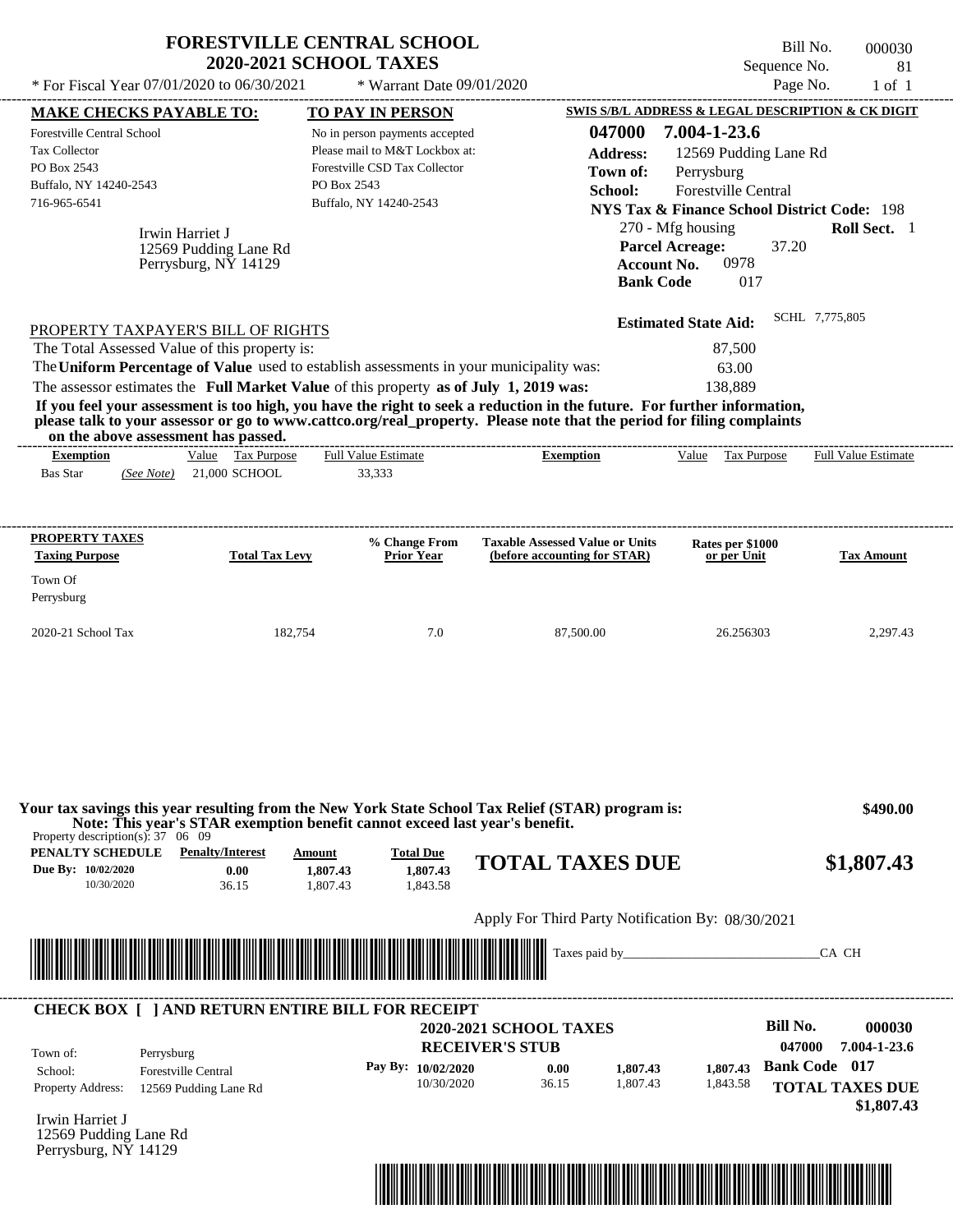|                                                                                                                                                                                 |                                                 | <b>FORESTVILLE CENTRAL SCHOOL</b><br><b>2020-2021 SCHOOL TAXES</b>                                                                                                                                                                                                                                                                                                                                                                   |                                                                        |                                                                                                                                                                                        | Bill No.<br>Sequence No. | 000046<br>82               |
|---------------------------------------------------------------------------------------------------------------------------------------------------------------------------------|-------------------------------------------------|--------------------------------------------------------------------------------------------------------------------------------------------------------------------------------------------------------------------------------------------------------------------------------------------------------------------------------------------------------------------------------------------------------------------------------------|------------------------------------------------------------------------|----------------------------------------------------------------------------------------------------------------------------------------------------------------------------------------|--------------------------|----------------------------|
| * For Fiscal Year 07/01/2020 to 06/30/2021                                                                                                                                      |                                                 | * Warrant Date 09/01/2020                                                                                                                                                                                                                                                                                                                                                                                                            |                                                                        |                                                                                                                                                                                        | Page No.                 | $1$ of $1$                 |
| <b>MAKE CHECKS PAYABLE TO:</b>                                                                                                                                                  |                                                 | TO PAY IN PERSON                                                                                                                                                                                                                                                                                                                                                                                                                     |                                                                        | SWIS S/B/L ADDRESS & LEGAL DESCRIPTION & CK DIGIT                                                                                                                                      |                          |                            |
| Forestville Central School<br><b>Tax Collector</b><br>PO Box 2543<br>Buffalo, NY 14240-2543<br>716-965-6541                                                                     | Mitchell Brian<br>Mitchell Jessica              | No in person payments accepted<br>Please mail to M&T Lockbox at:<br>Forestville CSD Tax Collector<br>PO Box 2543<br>Buffalo, NY 14240-2543                                                                                                                                                                                                                                                                                           | 047000<br><b>Address:</b><br>Town of:<br>School:                       | 7.004-1-23.8<br>12577 Pudding Ln<br>Perrysburg<br><b>Forestville Central</b><br><b>NYS Tax &amp; Finance School District Code: 198</b><br>210 - 1 Family Res<br><b>Parcel Acreage:</b> | 3.20                     | Roll Sect. 1               |
|                                                                                                                                                                                 | 12577 Pudding Lane Road<br>Perrysburg, NY 14129 |                                                                                                                                                                                                                                                                                                                                                                                                                                      |                                                                        | 1233<br><b>Account No.</b><br><b>Bank Code</b>                                                                                                                                         | 017                      |                            |
|                                                                                                                                                                                 |                                                 |                                                                                                                                                                                                                                                                                                                                                                                                                                      |                                                                        |                                                                                                                                                                                        |                          | SCHL 7,775,805             |
|                                                                                                                                                                                 |                                                 | The Uniform Percentage of Value used to establish assessments in your municipality was:<br>The assessor estimates the Full Market Value of this property as of July 1, 2019 was:<br>If you feel your assessment is too high, you have the right to seek a reduction in the future. For further information,<br>please talk to your assessor or go to www.cattco.org/real_property. Please note that the period for filing complaints |                                                                        | <b>Estimated State Aid:</b><br>40,300<br>63.00<br>63,968                                                                                                                               |                          |                            |
| PROPERTY TAXPAYER'S BILL OF RIGHTS<br>The Total Assessed Value of this property is:<br>on the above assessment has passed.<br><b>Exemption</b><br><b>Bas Star</b><br>(See Note) | Value Tax Purpose<br>21,000 SCHOOL              | <b>Full Value Estimate</b><br>33,333                                                                                                                                                                                                                                                                                                                                                                                                 | <b>Exemption</b>                                                       | Value Tax Purpose                                                                                                                                                                      |                          | <b>Full Value Estimate</b> |
| PROPERTY TAXES<br><b>Taxing Purpose</b><br>Town Of<br>Perrysburg                                                                                                                | <b>Total Tax Levy</b>                           | % Change From<br><b>Prior Year</b>                                                                                                                                                                                                                                                                                                                                                                                                   | <b>Taxable Assessed Value or Units</b><br>(before accounting for STAR) | Rates per \$1000<br>or per Unit                                                                                                                                                        |                          | <b>Tax Amount</b>          |

| PENALTY SCHEDULE                 | Property description(s): 11/09-split from 7.004-1-<br><b>Penalty/Interest</b> | Amount                                                                                                               | <b>Total Due</b>   |                                                   |        |                                                |
|----------------------------------|-------------------------------------------------------------------------------|----------------------------------------------------------------------------------------------------------------------|--------------------|---------------------------------------------------|--------|------------------------------------------------|
| Due By: 10/02/2020<br>10/30/2020 | 0.00<br>11.36                                                                 | 568.13<br>568.13                                                                                                     | 568.13<br>579.49   | <b>TOTAL TAXES DUE</b>                            |        | \$568.13                                       |
|                                  |                                                                               |                                                                                                                      |                    | Apply For Third Party Notification By: 08/30/2021 |        |                                                |
|                                  |                                                                               |                                                                                                                      |                    |                                                   |        |                                                |
|                                  |                                                                               | <u> 1989 - Andrea Stadt British, martin Andrew Martin British, martin Andrew Martin British, martin British, mar</u> |                    | Taxes paid by                                     |        | CA CH                                          |
|                                  | <b>CHECK BOX [ ] AND RETURN ENTIRE BILL FOR RECEIPT</b>                       |                                                                                                                      |                    |                                                   |        |                                                |
|                                  |                                                                               |                                                                                                                      |                    | <b>2020-2021 SCHOOL TAXES</b>                     |        | Bill No.<br>000046                             |
| Town of:<br>School:              | Perrysburg<br><b>Forestville Central</b>                                      |                                                                                                                      | Pay By: 10/02/2020 | <b>RECEIVER'S STUB</b><br>0.00<br>568.13          | 568.13 | 047000<br>7.004-1-23.8<br><b>Bank Code 017</b> |

\*04700000004600000000056813\*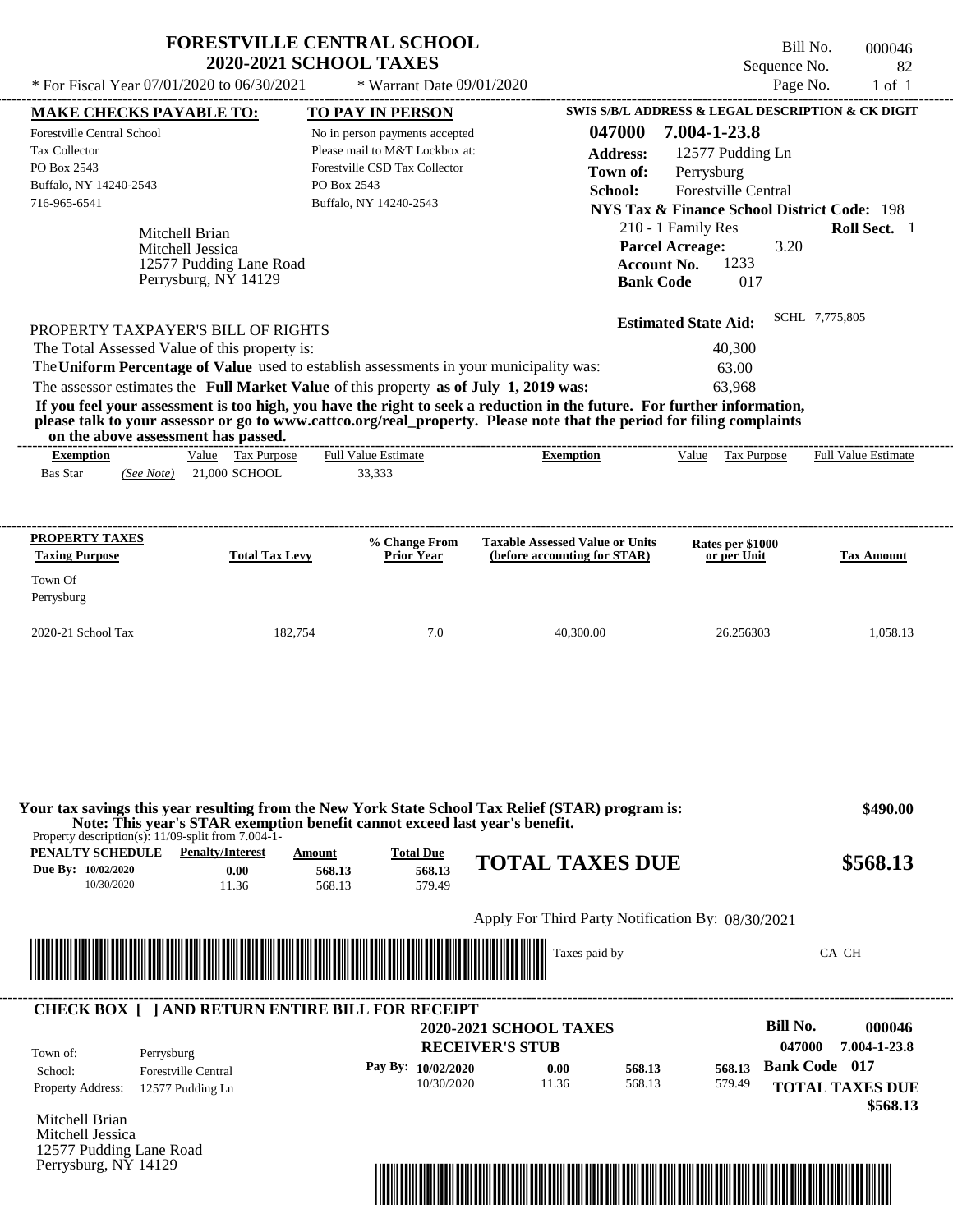| <b>FORESTVILLE CENTRAL SCHOOL</b>                                                                                                                                                                                                                                                                                                                                                                                                                                                                                           | 2020-2021 SCHOOL TAXES                                                                                                                     |                             |                                                                        |                                                                                                                                                                                                                                                      | Bill No.<br>Sequence No.  | 000050<br>83                         |
|-----------------------------------------------------------------------------------------------------------------------------------------------------------------------------------------------------------------------------------------------------------------------------------------------------------------------------------------------------------------------------------------------------------------------------------------------------------------------------------------------------------------------------|--------------------------------------------------------------------------------------------------------------------------------------------|-----------------------------|------------------------------------------------------------------------|------------------------------------------------------------------------------------------------------------------------------------------------------------------------------------------------------------------------------------------------------|---------------------------|--------------------------------------|
| * For Fiscal Year 07/01/2020 to 06/30/2021                                                                                                                                                                                                                                                                                                                                                                                                                                                                                  |                                                                                                                                            | * Warrant Date $09/01/2020$ |                                                                        |                                                                                                                                                                                                                                                      | Page No.                  | $1$ of $1$                           |
| <b>MAKE CHECKS PAYABLE TO:</b>                                                                                                                                                                                                                                                                                                                                                                                                                                                                                              | TO PAY IN PERSON                                                                                                                           |                             |                                                                        | SWIS S/B/L ADDRESS & LEGAL DESCRIPTION & CK DIGIT                                                                                                                                                                                                    |                           |                                      |
| Forestville Central School<br><b>Tax Collector</b><br>PO Box 2543<br>Buffalo, NY 14240-2543<br>716-965-6541<br>Piehler Corey M<br>10577 W Perrysburg Rd<br>Perrysburg, NY 14129                                                                                                                                                                                                                                                                                                                                             | No in person payments accepted<br>Please mail to M&T Lockbox at:<br>Forestville CSD Tax Collector<br>PO Box 2543<br>Buffalo, NY 14240-2543 |                             | 047000<br><b>Address:</b><br>Town of:<br>School:                       | 7.004-1-40.3<br>10577 W Perrysburg Rd<br>Perrysburg<br><b>Forestville Central</b><br><b>NYS Tax &amp; Finance School District Code: 198</b><br>210 - 1 Family Res<br><b>Parcel Acreage:</b><br>0883<br><b>Account No.</b><br><b>Bank Code</b><br>017 | 1.75                      | Roll Sect. 1                         |
|                                                                                                                                                                                                                                                                                                                                                                                                                                                                                                                             |                                                                                                                                            |                             |                                                                        | <b>Estimated State Aid:</b>                                                                                                                                                                                                                          | SCHL 7,775,805            |                                      |
| PROPERTY TAXPAYER'S BILL OF RIGHTS<br>The Total Assessed Value of this property is:<br>The Uniform Percentage of Value used to establish assessments in your municipality was:<br>The assessor estimates the Full Market Value of this property as of July 1, 2019 was:<br>If you feel your assessment is too high, you have the right to seek a reduction in the future. For further information,<br>please talk to your assessor or go to www.cattco.org/real_property. Please note that the period for filing complaints |                                                                                                                                            |                             |                                                                        | 72,000<br>63.00<br>114,286                                                                                                                                                                                                                           |                           |                                      |
| on the above assessment has passed.<br>Value Tax Purpose<br><b>Exemption</b>                                                                                                                                                                                                                                                                                                                                                                                                                                                | <b>Full Value Estimate</b>                                                                                                                 |                             | <b>Exemption</b>                                                       | Value Tax Purpose                                                                                                                                                                                                                                    |                           | <b>Full Value Estimate</b>           |
| <b>Bas Star</b><br>21,000 SCHOOL<br>(See Note)                                                                                                                                                                                                                                                                                                                                                                                                                                                                              | 33,333                                                                                                                                     |                             |                                                                        |                                                                                                                                                                                                                                                      |                           |                                      |
| PROPERTY TAXES                                                                                                                                                                                                                                                                                                                                                                                                                                                                                                              |                                                                                                                                            |                             |                                                                        |                                                                                                                                                                                                                                                      |                           |                                      |
| <b>Total Tax Levy</b><br><b>Taxing Purpose</b>                                                                                                                                                                                                                                                                                                                                                                                                                                                                              | % Change From<br><b>Prior Year</b>                                                                                                         |                             | <b>Taxable Assessed Value or Units</b><br>(before accounting for STAR) | Rates per \$1000<br>or per Unit                                                                                                                                                                                                                      |                           | <b>Tax Amount</b>                    |
| Town Of<br>Perrysburg                                                                                                                                                                                                                                                                                                                                                                                                                                                                                                       |                                                                                                                                            |                             |                                                                        |                                                                                                                                                                                                                                                      |                           |                                      |
| 2020-21 School Tax<br>182,754                                                                                                                                                                                                                                                                                                                                                                                                                                                                                               |                                                                                                                                            | 7.0                         | 72,000.00                                                              | 26.256303                                                                                                                                                                                                                                            |                           | 1,890.45                             |
| Your tax savings this year resulting from the New York State School Tax Relief (STAR) program is:<br>Note: This year's STAR exemption benefit cannot exceed last year's benefit.<br>Property description(s): $44 \quad 06 \quad 09$<br>PENALTY SCHEDULE<br><b>Penalty/Interest</b><br>Due By: 10/02/2020<br>0.00<br>10/30/2020<br>28.01                                                                                                                                                                                     | <b>Total Due</b><br>Amount<br>1,400.45<br>1,400.45                                                                                         | 1,400.45<br>1,428.46        | <b>TOTAL TAXES DUE</b>                                                 |                                                                                                                                                                                                                                                      |                           | \$490.00<br>\$1,400.45               |
|                                                                                                                                                                                                                                                                                                                                                                                                                                                                                                                             |                                                                                                                                            |                             | Apply For Third Party Notification By: 08/30/2021                      |                                                                                                                                                                                                                                                      |                           |                                      |
|                                                                                                                                                                                                                                                                                                                                                                                                                                                                                                                             |                                                                                                                                            |                             | Taxes paid by_                                                         |                                                                                                                                                                                                                                                      |                           | CA CH                                |
| <b>CHECK BOX [ ] AND RETURN ENTIRE BILL FOR RECEIPT</b><br>Town of:<br>Perrysburg                                                                                                                                                                                                                                                                                                                                                                                                                                           |                                                                                                                                            | <b>RECEIVER'S STUB</b>      | <b>2020-2021 SCHOOL TAXES</b>                                          |                                                                                                                                                                                                                                                      | <b>Bill No.</b><br>047000 | 000050<br>7.004-1-40.3               |
| <b>Forestville Central</b><br>School:<br><b>Property Address:</b><br>10577 W Perrysburg Rd<br>Piehler Corey M                                                                                                                                                                                                                                                                                                                                                                                                               | Pay By: 10/02/2020                                                                                                                         | 10/30/2020                  | 0.00<br>1,400.45<br>28.01<br>1.400.45                                  | 1,400.45<br>1,428.46                                                                                                                                                                                                                                 | <b>Bank Code</b> 017      | <b>TOTAL TAXES DUE</b><br>\$1,400.45 |
| 10577 W Perrysburg Rd<br>Perrysburg, NY 14129                                                                                                                                                                                                                                                                                                                                                                                                                                                                               |                                                                                                                                            |                             |                                                                        |                                                                                                                                                                                                                                                      |                           |                                      |

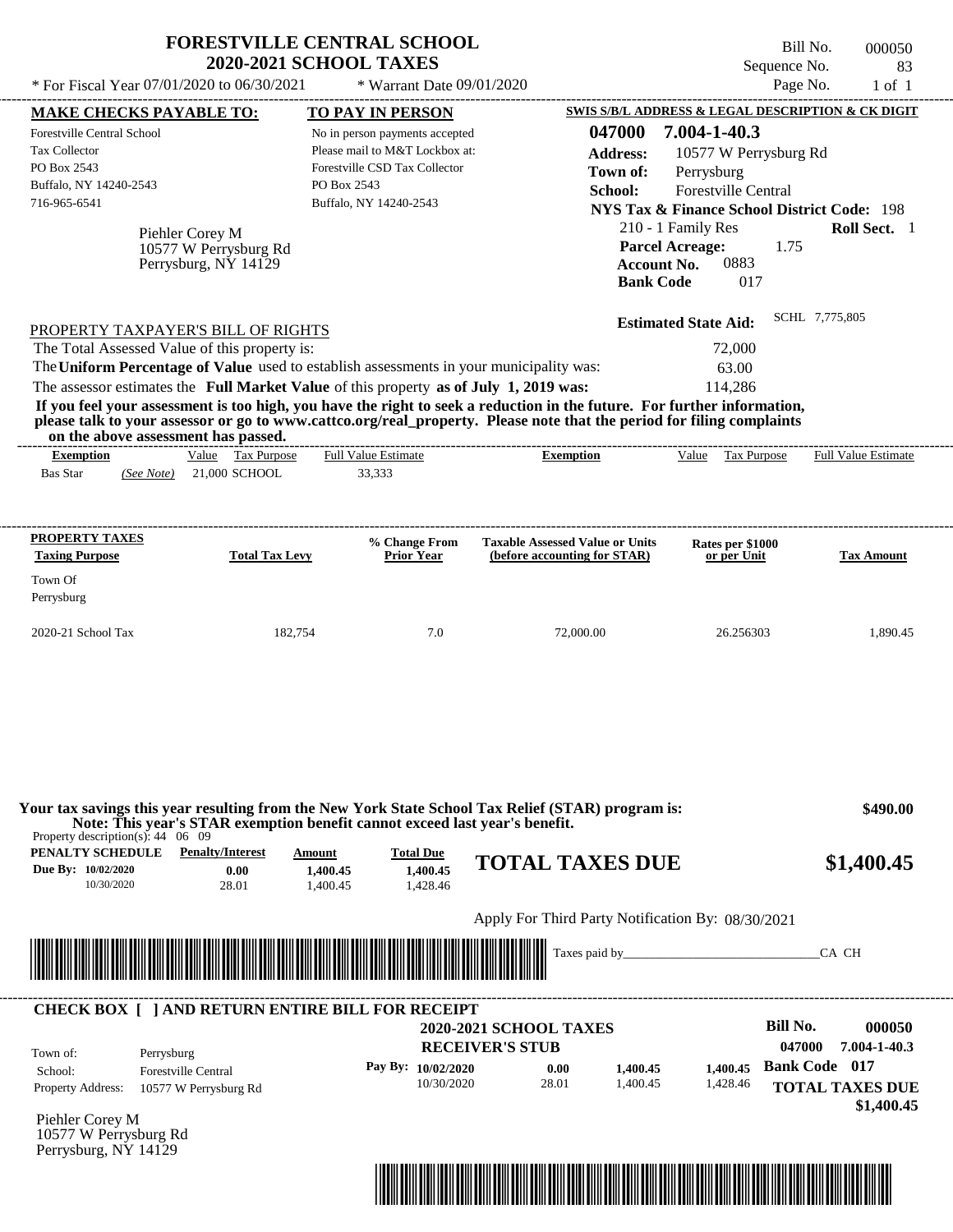| * For Fiscal Year 07/01/2020 to 06/30/2021                                                                                                                                                                                                                                                                                                                                                                                                                                                                                                                         | <b>FORESTVILLE CENTRAL SCHOOL</b><br><b>2020-2021 SCHOOL TAXES</b><br>* Warrant Date 09/01/2020                                                                       |                                                                                            | Bill No.<br>Sequence No.<br>Page No.                                                                                                                                                                       | 000008<br>84<br>$1$ of $1$                                   |
|--------------------------------------------------------------------------------------------------------------------------------------------------------------------------------------------------------------------------------------------------------------------------------------------------------------------------------------------------------------------------------------------------------------------------------------------------------------------------------------------------------------------------------------------------------------------|-----------------------------------------------------------------------------------------------------------------------------------------------------------------------|--------------------------------------------------------------------------------------------|------------------------------------------------------------------------------------------------------------------------------------------------------------------------------------------------------------|--------------------------------------------------------------|
|                                                                                                                                                                                                                                                                                                                                                                                                                                                                                                                                                                    |                                                                                                                                                                       |                                                                                            | SWIS S/B/L ADDRESS & LEGAL DESCRIPTION & CK DIGIT                                                                                                                                                          |                                                              |
| <b>MAKE CHECKS PAYABLE TO:</b><br><b>Forestville Central School</b><br>Tax Collector<br>PO Box 2543<br>Buffalo, NY 14240-2543<br>716-965-6541<br>Dailey Sandra K<br>10784 County Line Rd<br>Forestville, NY 14062                                                                                                                                                                                                                                                                                                                                                  | <b>TO PAY IN PERSON</b><br>No in person payments accepted<br>Please mail to M&T Lockbox at:<br>Forestville CSD Tax Collector<br>PO Box 2543<br>Buffalo, NY 14240-2543 | 047000<br><b>Address:</b><br>Town of:<br>School:<br><b>Account No.</b><br><b>Bank Code</b> | 7.004-1-48.5<br>10784 County Line Rd<br>Perrysburg<br>Forestville Central<br><b>NYS Tax &amp; Finance School District Code: 198</b><br>210 - 1 Family Res<br><b>Parcel Acreage:</b><br>2.00<br>1240<br>055 | <b>Roll Sect.</b> 1                                          |
| PROPERTY TAXPAYER'S BILL OF RIGHTS<br>The Total Assessed Value of this property is:<br>The Uniform Percentage of Value used to establish assessments in your municipality was:<br>The assessor estimates the Full Market Value of this property as of July 1, 2019 was:<br>If you feel your assessment is too high, you have the right to seek a reduction in the future. For further information,<br>please talk to your assessor or go to www.cattco.org/real_property. Please note that the period for filing complaints<br>on the above assessment has passed. |                                                                                                                                                                       |                                                                                            | <b>Estimated State Aid:</b><br>90,700<br>63.00<br>143.968                                                                                                                                                  | SCHL 7,775,805                                               |
| <b>Exemption</b><br>Value Tax Purpose<br><b>Star Check</b><br>21,000<br>(See Note)                                                                                                                                                                                                                                                                                                                                                                                                                                                                                 | <b>Full Value Estimate</b><br>33,333                                                                                                                                  | <b>Exemption</b>                                                                           | Value<br>Tax Purpose                                                                                                                                                                                       | Full Value Estimate                                          |
| PROPERTY TAXES                                                                                                                                                                                                                                                                                                                                                                                                                                                                                                                                                     | % Change From                                                                                                                                                         | <b>Taxable Assessed Value or Units</b>                                                     | Rates per \$1000                                                                                                                                                                                           |                                                              |
| <b>Total Tax Levy</b><br><b>Taxing Purpose</b><br>Town Of<br>Perrysburg                                                                                                                                                                                                                                                                                                                                                                                                                                                                                            | <b>Prior Year</b>                                                                                                                                                     |                                                                                            | or per Unit                                                                                                                                                                                                | <b>Tax Amount</b>                                            |
| 2020-21 School Tax                                                                                                                                                                                                                                                                                                                                                                                                                                                                                                                                                 | 182,754<br>7.0                                                                                                                                                        | 90,700.00                                                                                  | 26.256303                                                                                                                                                                                                  | 2,381.45                                                     |
| An estimated STAR check has been or will be mailed to you by the NYS Tax Department. Any overpayment<br>or underpayment can be reconciled on your next tax return or STAR Credit Check.<br>Property description(s): 3/10-split from 1-48.3<br><b>PENALTY SCHEDULE</b> Penalty/Interest<br>Due By: 10/02/2020<br>0.00<br>10/30/2020<br>47.63                                                                                                                                                                                                                        | Amount<br><b>Total Due</b><br>2,381.45<br>2,381.45<br>2,381.45<br>2,429.08                                                                                            | <b>TOTAL TAXES DUE</b>                                                                     |                                                                                                                                                                                                            | \$2,381.45                                                   |
|                                                                                                                                                                                                                                                                                                                                                                                                                                                                                                                                                                    |                                                                                                                                                                       | Apply For Third Party Notification By: 08/30/2021                                          |                                                                                                                                                                                                            |                                                              |
| <u> 1999 - 1999 - 1999 - 1999 - 1999 - 1999 - 1999 - 1999 - 1999 - 1999 - 1999 - 1999 - 1999 - 1999 - 1999 - 199</u>                                                                                                                                                                                                                                                                                                                                                                                                                                               |                                                                                                                                                                       | Taxes paid by_                                                                             |                                                                                                                                                                                                            | CA CH                                                        |
| <b>CHECK BOX [ ] AND RETURN ENTIRE BILL FOR RECEIPT</b><br>Town of:<br>Perrysburg                                                                                                                                                                                                                                                                                                                                                                                                                                                                                  |                                                                                                                                                                       | 2020-2021 SCHOOL TAXES<br><b>RECEIVER'S STUB</b>                                           | <b>Bill No.</b><br>047000                                                                                                                                                                                  | 000008<br>7.004-1-48.5                                       |
| <b>Forestville Central</b><br>School:<br><b>Property Address:</b><br>10784 County Line Rd                                                                                                                                                                                                                                                                                                                                                                                                                                                                          | Pay By: 10/02/2020<br>10/30/2020                                                                                                                                      | 2,381.45<br>0.00<br>47.63<br>2,381.45                                                      | 2,381.45<br>2,429.08                                                                                                                                                                                       | <b>Bank Code</b> 055<br><b>TOTAL TAXES DUE</b><br>\$2,381.45 |

Dailey Sandra K 10784 County Line Rd Forestville, NY 14062

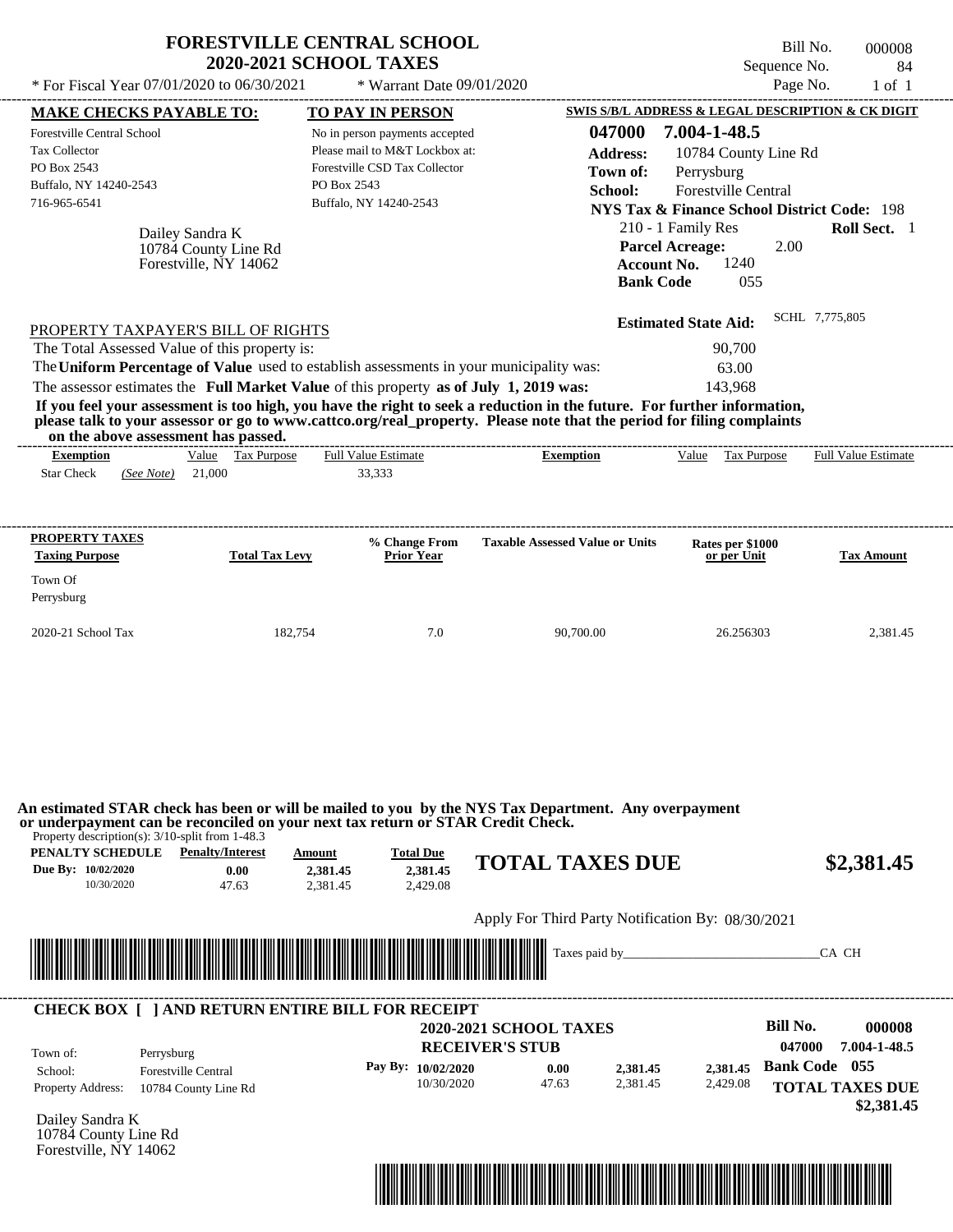| * For Fiscal Year 07/01/2020 to 06/30/2021                                                                                                                                                                                                                                | * Warrant Date $09/01/2020$                                                           |                                        | Page No.                                               | $1$ of $1$                 |
|---------------------------------------------------------------------------------------------------------------------------------------------------------------------------------------------------------------------------------------------------------------------------|---------------------------------------------------------------------------------------|----------------------------------------|--------------------------------------------------------|----------------------------|
| <b>MAKE CHECKS PAYABLE TO:</b>                                                                                                                                                                                                                                            | TO PAY IN PERSON                                                                      |                                        | SWIS S/B/L ADDRESS & LEGAL DESCRIPTION & CK DIGIT      |                            |
| Forestville Central School                                                                                                                                                                                                                                                | No in person payments accepted                                                        | 047000                                 | 570.089-9917-745                                       |                            |
| Tax Collector                                                                                                                                                                                                                                                             | Please mail to M&T Lockbox at:                                                        | <b>Address:</b>                        | <b>Special Franchise</b>                               |                            |
| PO Box 2543                                                                                                                                                                                                                                                               | Forestville CSD Tax Collector                                                         | Town of:                               | Perrysburg                                             |                            |
| Buffalo, NY 14240-2543                                                                                                                                                                                                                                                    | PO Box 2543                                                                           | School:                                | <b>Forestville Central</b>                             |                            |
| 716-965-6541                                                                                                                                                                                                                                                              | Buffalo, NY 14240-2543                                                                |                                        | <b>NYS Tax &amp; Finance School District Code: 198</b> |                            |
|                                                                                                                                                                                                                                                                           |                                                                                       |                                        | 834 - Non-cable tv                                     | <b>Roll Sect.</b> 5        |
| Century Link Communications LL<br>700 W Miineral Ave                                                                                                                                                                                                                      |                                                                                       |                                        | <b>Parcel Acreage:</b><br>0.00                         |                            |
| Littleton, CO 80120                                                                                                                                                                                                                                                       |                                                                                       |                                        | 1086<br><b>Account No.</b>                             |                            |
|                                                                                                                                                                                                                                                                           |                                                                                       | <b>Bank Code</b>                       |                                                        |                            |
|                                                                                                                                                                                                                                                                           |                                                                                       |                                        | <b>Estimated State Aid:</b>                            | SCHL 7,775,805             |
| PROPERTY TAXPAYER'S BILL OF RIGHTS                                                                                                                                                                                                                                        |                                                                                       |                                        |                                                        |                            |
| The Total Assessed Value of this property is:                                                                                                                                                                                                                             |                                                                                       |                                        | 55.745                                                 |                            |
| The Uniform Percentage of Value used to establish assessments in your municipality was:                                                                                                                                                                                   |                                                                                       |                                        | 63.00                                                  |                            |
|                                                                                                                                                                                                                                                                           | The assessor estimates the Full Market Value of this property as of July 1, 2019 was: |                                        | 88.484                                                 |                            |
| on the above assessment has passed.                                                                                                                                                                                                                                       |                                                                                       |                                        |                                                        |                            |
| Value Tax Purpose<br><b>Exemption</b>                                                                                                                                                                                                                                     | <b>Full Value Estimate</b>                                                            | <b>Exemption</b>                       | Value Tax Purpose                                      | <b>Full Value Estimate</b> |
|                                                                                                                                                                                                                                                                           |                                                                                       |                                        |                                                        |                            |
| If you feel your assessment is too high, you have the right to seek a reduction in the future. For further information,<br>please talk to your assessor or go to www.cattco.org/real property. Please note that the period for filing complaints<br><b>PROPERTY TAXES</b> | % Change From                                                                         | <b>Taxable Assessed Value or Units</b> |                                                        |                            |
|                                                                                                                                                                                                                                                                           | <b>Total Tax Levy</b><br><b>Prior Year</b>                                            |                                        | Rates per \$1000<br>or per Unit                        | <b>Tax Amount</b>          |
|                                                                                                                                                                                                                                                                           |                                                                                       |                                        |                                                        |                            |
|                                                                                                                                                                                                                                                                           |                                                                                       |                                        |                                                        |                            |
|                                                                                                                                                                                                                                                                           |                                                                                       |                                        |                                                        |                            |
|                                                                                                                                                                                                                                                                           | 182,754<br>7.0                                                                        | 55,745.00                              | 26.256303                                              |                            |
|                                                                                                                                                                                                                                                                           |                                                                                       |                                        |                                                        | 1.463.66                   |
|                                                                                                                                                                                                                                                                           |                                                                                       |                                        |                                                        |                            |
|                                                                                                                                                                                                                                                                           |                                                                                       |                                        |                                                        |                            |
|                                                                                                                                                                                                                                                                           |                                                                                       |                                        |                                                        |                            |
|                                                                                                                                                                                                                                                                           |                                                                                       |                                        |                                                        |                            |
| <b>Taxing Purpose</b><br>Town Of<br>Perrysburg<br>2020-21 School Tax                                                                                                                                                                                                      |                                                                                       |                                        |                                                        |                            |
|                                                                                                                                                                                                                                                                           |                                                                                       |                                        |                                                        |                            |

**1,463.66 TOTAL TAXES DUE \$1,463.66**

Apply For Third Party Notification By: 08/30/2021



1,463.66 **1,463.66**

**Due By: 10/02/2020**

10/30/2020 29.27

**0.00**

## Century Link Communications LL **RECEIVER'S STUB Bill No. 000078 Bank Code 1,463.66** Property Address: Special Franchise Perrysburg School: Forestville Central **TOTAL TAXES DUE \$1,463.66 2020-2021 SCHOOL TAXES 047000 570.089-9917-745 Pay By: 10/02/2020** 10/30/2020 29.27 **0.00** 1,463.66 **1,463.66** 1,492.93 700 W Miineral Ave Town of: Littleton, CO 80120 ---------------------------------------------------------------------------------------------------------------------------------------------------------------------------------------------------- **CHECK BOX [ ] AND RETURN ENTIRE BILL FOR RECEIPT**

1,492.93

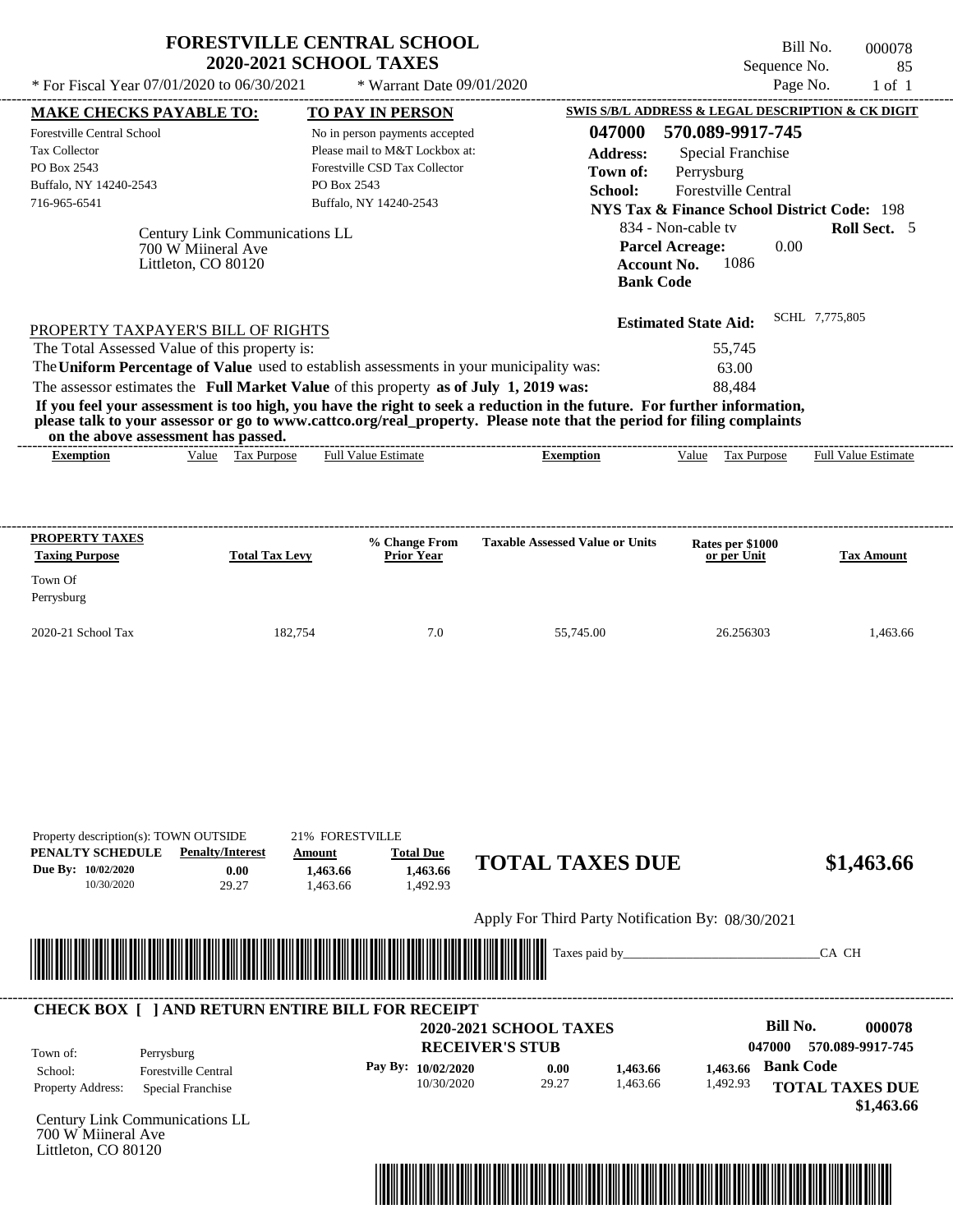|                                                                                                                                                                                                                                                                                         | <b>FORESTVILLE CENTRAL SCHOOL</b><br><b>2020-2021 SCHOOL TAXES</b> |                                        | Bill No.<br>Sequence No.                                                                            | 000079<br>86               |
|-----------------------------------------------------------------------------------------------------------------------------------------------------------------------------------------------------------------------------------------------------------------------------------------|--------------------------------------------------------------------|----------------------------------------|-----------------------------------------------------------------------------------------------------|----------------------------|
| * For Fiscal Year $07/01/2020$ to $06/30/2021$                                                                                                                                                                                                                                          | * Warrant Date $09/01/2020$                                        |                                        | Page No.                                                                                            | $1$ of $1$                 |
| <b>MAKE CHECKS PAYABLE TO:</b>                                                                                                                                                                                                                                                          | <b>TO PAY IN PERSON</b>                                            |                                        | SWIS S/B/L ADDRESS & LEGAL DESCRIPTION & CK DIGIT                                                   |                            |
| <b>Forestville Central School</b>                                                                                                                                                                                                                                                       | No in person payments accepted                                     | 047000                                 | 570.089-9917-602.500                                                                                |                            |
| <b>Tax Collector</b>                                                                                                                                                                                                                                                                    | Please mail to M&T Lockbox at:                                     | Address:                               | Special Franchise                                                                                   |                            |
| PO Box 2543                                                                                                                                                                                                                                                                             | Forestville CSD Tax Collector                                      | Town of:                               | Perrysburg                                                                                          |                            |
| Buffalo, NY 14240-2543                                                                                                                                                                                                                                                                  | PO Box 2543                                                        | School:                                | <b>Forestville Central</b>                                                                          |                            |
| 716-965-6541                                                                                                                                                                                                                                                                            | Buffalo, NY 14240-2543                                             |                                        | NYS Tax & Finance School District Code: 198                                                         |                            |
| <b>Global Crossing North American</b><br>Attn: Property Tax Department<br>1025 Eldorado Blyd<br>Broomfield, CO 80021                                                                                                                                                                    |                                                                    |                                        | 866 - Telephone<br><b>Parcel Acreage:</b><br>0.00<br>1109<br><b>Account No.</b><br><b>Bank Code</b> | Roll Sect. 5               |
| PROPERTY TAXPAYER'S BILL OF RIGHTS<br>The Total Assessed Value of this property is:                                                                                                                                                                                                     |                                                                    |                                        | <b>Estimated State Aid:</b><br>9,151                                                                | SCHL 7,775,805             |
| The Uniform Percentage of Value used to establish assessments in your municipality was:                                                                                                                                                                                                 |                                                                    |                                        | 63.00                                                                                               |                            |
| The assessor estimates the Full Market Value of this property as of July 1, 2019 was:                                                                                                                                                                                                   |                                                                    |                                        | 14.525                                                                                              |                            |
| If you feel your assessment is too high, you have the right to seek a reduction in the future. For further information,<br>please talk to your assessor or go to www.cattco.org/real_property. Please note that the period for filing complaints<br>on the above assessment has passed. |                                                                    |                                        |                                                                                                     |                            |
| Value Tax Purpose<br><b>Exemption</b>                                                                                                                                                                                                                                                   | <b>Full Value Estimate</b>                                         | <b>Exemption</b>                       | Tax Purpose<br>Value                                                                                | <b>Full Value Estimate</b> |
|                                                                                                                                                                                                                                                                                         |                                                                    |                                        |                                                                                                     |                            |
| <b>PROPERTY TAXES</b>                                                                                                                                                                                                                                                                   | % Change From                                                      | <b>Taxable Assessed Value or Units</b> | Rates per \$1000                                                                                    |                            |

2020-21 School Tax 182,754 7.0 9,151.00 26.256303 240.27

Town Of Perrysburg

| Property description(s): |                                                               | <b>22 % FORESTVILLESD</b> |                    |                                                   |               |        |                  |                        |
|--------------------------|---------------------------------------------------------------|---------------------------|--------------------|---------------------------------------------------|---------------|--------|------------------|------------------------|
| PENALTY SCHEDULE         | <b>Penalty/Interest</b>                                       | Amount                    | <b>Total Due</b>   |                                                   |               |        |                  |                        |
| Due By: 10/02/2020       | 0.00                                                          | 240.27                    | 240.27             | <b>TOTAL TAXES DUE</b>                            |               |        |                  | \$240.27               |
| 10/30/2020               | 4.81                                                          | 240.27                    | 245.08             |                                                   |               |        |                  |                        |
|                          |                                                               |                           |                    | Apply For Third Party Notification By: 08/30/2021 |               |        |                  |                        |
|                          |                                                               |                           |                    |                                                   | Taxes paid by |        | CA CH            |                        |
|                          | <u> 1989 - Andrea Stadt British, fransk politik (d. 1989)</u> |                           |                    |                                                   |               |        |                  |                        |
|                          |                                                               |                           |                    |                                                   |               |        |                  |                        |
|                          | <b>CHECK BOX [ ] AND RETURN ENTIRE BILL FOR RECEIPT</b>       |                           |                    |                                                   |               |        |                  |                        |
|                          |                                                               |                           |                    | <b>2020-2021 SCHOOL TAXES</b>                     |               |        | Bill No.         | 000079                 |
| Town of:                 | Perrysburg                                                    |                           |                    | <b>RECEIVER'S STUB</b>                            |               | 047000 |                  | 570.089-9917-602.500   |
| School:                  | <b>Forestville Central</b>                                    |                           | Pay By: 10/02/2020 | 0.00                                              | 240.27        | 240.27 | <b>Bank Code</b> |                        |
| Property Address:        | Special Franchise                                             |                           | 10/30/2020         | 4.81                                              | 240.27        | 245.08 |                  | <b>TOTAL TAXES DUE</b> |
|                          |                                                               |                           |                    |                                                   |               |        |                  | \$240.27               |
|                          | Global Crossing North American                                |                           |                    |                                                   |               |        |                  |                        |
|                          | Attn: Property Tax Department                                 |                           |                    |                                                   |               |        |                  |                        |
| 1025 Eldorado Blyd       |                                                               |                           |                    |                                                   |               |        |                  |                        |
| Broomfield, CO 80021     |                                                               |                           |                    |                                                   |               |        |                  |                        |

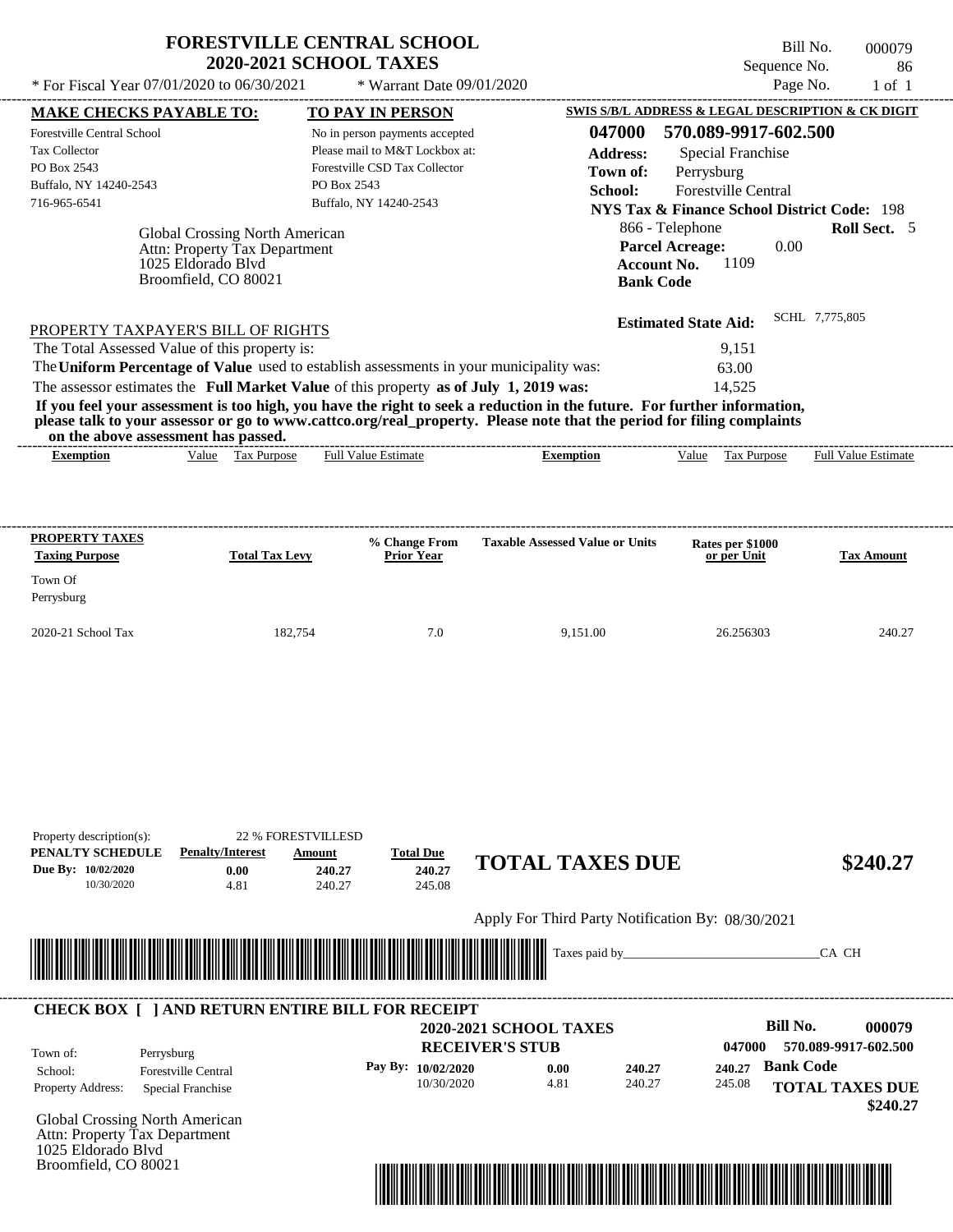| * For Fiscal Year 07/01/2020 to 06/30/2021                                                                                                                                                                                                                              |                                                    | <b>FORESTVILLE CENTRAL SCHOOL</b><br><b>2020-2021 SCHOOL TAXES</b><br>* Warrant Date $09/01/2020$                                          |                                                                                                                                                                                                                                                  | Bill No.<br>Sequence No.<br>Page No.                                                                                                                                                                  | 000080<br>87<br>$1$ of $1$ |
|-------------------------------------------------------------------------------------------------------------------------------------------------------------------------------------------------------------------------------------------------------------------------|----------------------------------------------------|--------------------------------------------------------------------------------------------------------------------------------------------|--------------------------------------------------------------------------------------------------------------------------------------------------------------------------------------------------------------------------------------------------|-------------------------------------------------------------------------------------------------------------------------------------------------------------------------------------------------------|----------------------------|
| <b>MAKE CHECKS PAYABLE TO:</b>                                                                                                                                                                                                                                          |                                                    | <b>TO PAY IN PERSON</b>                                                                                                                    |                                                                                                                                                                                                                                                  | SWIS S/B/L ADDRESS & LEGAL DESCRIPTION & CK DIGIT                                                                                                                                                     |                            |
| <b>Forestville Central School</b><br><b>Tax Collector</b><br>PO Box 2543<br>Buffalo, NY 14240-2543<br>716-965-6541<br>PO Box 2629                                                                                                                                       | <b>Intellifiber Networks</b><br>Addison1, TX 75001 | No in person payments accepted<br>Please mail to M&T Lockbox at:<br>Forestville CSD Tax Collector<br>PO Box 2543<br>Buffalo, NY 14240-2543 | 047000<br><b>Address:</b><br>Town of:<br>School:<br><b>Account No.</b><br><b>Bank Code</b>                                                                                                                                                       | 570.089-9917-744.850<br>Special Franchise<br>Perrysburg<br>Forestville Central<br><b>NYS Tax &amp; Finance School District Code: 198</b><br>866 - Telephone<br><b>Parcel Acreage:</b><br>0.00<br>1134 | Roll Sect. 5               |
| PROPERTY TAXPAYER'S BILL OF RIGHTS<br>The Total Assessed Value of this property is:<br>The Uniform Percentage of Value used to establish assessments in your municipality was:<br>The assessor estimates the Full Market Value of this property as of July 1, 2019 was: |                                                    |                                                                                                                                            | If you feel your assessment is too high, you have the right to seek a reduction in the future. For further information,<br>please talk to your assessor or go to www.cattco.org/real_property. Please note that the period for filing complaints | <b>Estimated State Aid:</b><br>700<br>63.00<br>1,111                                                                                                                                                  | SCHL 7,775,805             |
| on the above assessment has passed.<br><b>Exemption</b>                                                                                                                                                                                                                 | Value Tax Purpose                                  | <b>Full Value Estimate</b>                                                                                                                 | <b>Exemption</b>                                                                                                                                                                                                                                 | Value Tax Purpose                                                                                                                                                                                     | <b>Full Value Estimate</b> |
|                                                                                                                                                                                                                                                                         |                                                    |                                                                                                                                            |                                                                                                                                                                                                                                                  |                                                                                                                                                                                                       |                            |
| <b>Taxing Purpose</b>                                                                                                                                                                                                                                                   | <b>Total Tax Levy</b>                              | % Change From<br><b>Prior Year</b>                                                                                                         | <b>Taxable Assessed Value or Units</b>                                                                                                                                                                                                           | Rates per \$1000<br>or per Unit                                                                                                                                                                       | <b>Tax Amount</b>          |
| PROPERTY TAXES<br>Town Of<br>Perrysburg<br>2020-21 School Tax                                                                                                                                                                                                           | 182,754                                            | 7.0                                                                                                                                        | 700.00                                                                                                                                                                                                                                           | 26.256303                                                                                                                                                                                             | 18.38                      |
| Property description(s): TOWN OUTSIDE<br>PENALTY SCHEDULE<br>Due By: 10/02/2020<br>10/30/2020                                                                                                                                                                           | <b>Penalty/Interest</b><br>Amount<br>0.00<br>0.37  | 21% FORESTVILLE<br><b>Total Due</b><br>18.38<br>18.38<br>18.38<br>18.75                                                                    | <b>TOTAL TAXES DUE</b>                                                                                                                                                                                                                           |                                                                                                                                                                                                       |                            |
|                                                                                                                                                                                                                                                                         |                                                    |                                                                                                                                            | Apply For Third Party Notification By: 08/30/2021                                                                                                                                                                                                |                                                                                                                                                                                                       | \$18.38                    |

| Town of:                 | Perrysburg                 | <b>2020-2021 SCHOOL TAXES</b><br><b>RECEIVER'S STUB</b> |      |       | Bill No.<br>000080<br>570.089-9917-744.850<br>047000 |
|--------------------------|----------------------------|---------------------------------------------------------|------|-------|------------------------------------------------------|
| School:                  | <b>Forestville Central</b> | Pay By: 10/02/2020                                      | 0.00 | 18.38 | <b>Bank Code</b><br>18.38                            |
| <b>Property Address:</b> | Special Franchise          | 10/30/2020                                              | 0.37 | 18.38 | 18.75<br><b>TOTAL TAXES DUE</b>                      |

Intellifiber Networks PO Box 2629 Addison1, TX 75001

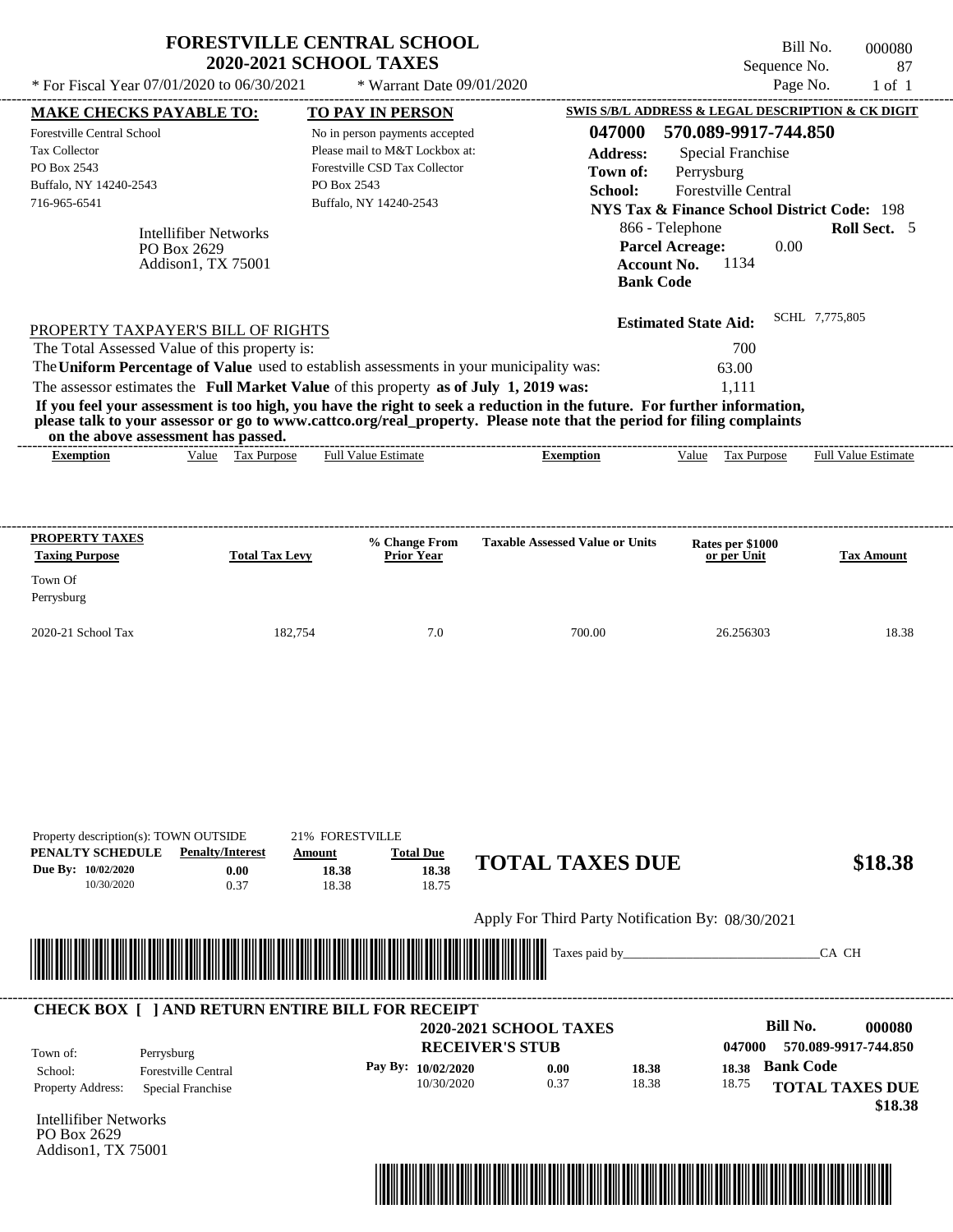|                                                                                                                                                                                                                                                  | <b>2020-2021 SCHOOL TAXES</b>                                                                        |                                                   | Sequence No.                                           | Bill No.<br>000081<br>88   |
|--------------------------------------------------------------------------------------------------------------------------------------------------------------------------------------------------------------------------------------------------|------------------------------------------------------------------------------------------------------|---------------------------------------------------|--------------------------------------------------------|----------------------------|
| * For Fiscal Year 07/01/2020 to 06/30/2021                                                                                                                                                                                                       | * Warrant Date 09/01/2020                                                                            |                                                   | Page No.                                               | $1$ of $1$                 |
| <b>MAKE CHECKS PAYABLE TO:</b>                                                                                                                                                                                                                   | TO PAY IN PERSON                                                                                     |                                                   | SWIS S/B/L ADDRESS & LEGAL DESCRIPTION & CK DIGIT      |                            |
| <b>Forestville Central School</b>                                                                                                                                                                                                                | No in person payments accepted                                                                       | 047000                                            | 570.089-9917-760.700                                   |                            |
| Tax Collector                                                                                                                                                                                                                                    | Please mail to M&T Lockbox at:                                                                       | <b>Address:</b>                                   | <b>Special Franchise</b>                               |                            |
| PO Box 2543                                                                                                                                                                                                                                      | Forestville CSD Tax Collector                                                                        | Town of:                                          | Perrysburg                                             |                            |
| Buffalo, NY 14240-2543                                                                                                                                                                                                                           | PO Box 2543                                                                                          | School:                                           | Forestville Central                                    |                            |
| 716-965-6541                                                                                                                                                                                                                                     | Buffalo, NY 14240-2543                                                                               |                                                   | <b>NYS Tax &amp; Finance School District Code: 198</b> |                            |
|                                                                                                                                                                                                                                                  |                                                                                                      |                                                   | 866 - Telephone                                        | <b>Roll Sect.</b> 5        |
| Level 3 Communications                                                                                                                                                                                                                           |                                                                                                      |                                                   | <b>Parcel Acreage:</b><br>0.00                         |                            |
| 1025 Eldorado Blyd<br>Broomfield, CO 80021                                                                                                                                                                                                       |                                                                                                      | <b>Account No.</b>                                | 1110                                                   |                            |
|                                                                                                                                                                                                                                                  |                                                                                                      | <b>Bank Code</b>                                  |                                                        |                            |
|                                                                                                                                                                                                                                                  |                                                                                                      |                                                   |                                                        |                            |
| PROPERTY TAXPAYER'S BILL OF RIGHTS                                                                                                                                                                                                               |                                                                                                      |                                                   | <b>Estimated State Aid:</b>                            | SCHL 7,775,805             |
| The Total Assessed Value of this property is:                                                                                                                                                                                                    |                                                                                                      |                                                   | 124,834                                                |                            |
| The Uniform Percentage of Value used to establish assessments in your municipality was:                                                                                                                                                          |                                                                                                      |                                                   | 63.00                                                  |                            |
| The assessor estimates the Full Market Value of this property as of July 1, 2019 was:                                                                                                                                                            |                                                                                                      |                                                   | 198,149                                                |                            |
| If you feel your assessment is too high, you have the right to seek a reduction in the future. For further information,<br>please talk to your assessor or go to www.cattco.org/real property. Please note that the period for filing complaints |                                                                                                      |                                                   |                                                        |                            |
| on the above assessment has passed.<br>Value Tax Purpose<br><b>Exemption</b>                                                                                                                                                                     | <b>Full Value Estimate</b>                                                                           | <b>Exemption</b>                                  | Value Tax Purpose                                      | <b>Full Value Estimate</b> |
|                                                                                                                                                                                                                                                  |                                                                                                      |                                                   |                                                        |                            |
| <b>PROPERTY TAXES</b><br><b>Total Tax Levy</b><br><b>Taxing Purpose</b><br>Town Of<br>Perrysburg                                                                                                                                                 | <b>% Change From</b><br><b>Prior Year</b>                                                            | <b>Taxable Assessed Value or Units</b>            | Rates per \$1000<br>or per Unit                        | <b>Tax Amount</b>          |
| 2020-21 School Tax                                                                                                                                                                                                                               | 182,754<br>7.0                                                                                       | 124,834.00                                        | 26.256303                                              | 3,277.68                   |
|                                                                                                                                                                                                                                                  |                                                                                                      |                                                   |                                                        |                            |
|                                                                                                                                                                                                                                                  |                                                                                                      |                                                   |                                                        |                            |
| Property description(s): TOWN OUTSIDE<br>PENALTY SCHEDULE<br><b>Penalty/Interest</b><br>Due By: 10/02/2020<br>0.00<br>10/30/2020<br>65.55                                                                                                        | <b>25% FORESTVILLE</b><br><b>Total Due</b><br>Amount<br>3,277.68<br>3,277.68<br>3,277.68<br>3,343.23 | <b>TOTAL TAXES DUE</b>                            |                                                        |                            |
|                                                                                                                                                                                                                                                  |                                                                                                      | Apply For Third Party Notification By: 08/30/2021 |                                                        | \$3,277.68                 |
|                                                                                                                                                                                                                                                  |                                                                                                      |                                                   |                                                        |                            |
|                                                                                                                                                                                                                                                  |                                                                                                      | Taxes paid by_                                    |                                                        | CA CH                      |

**RECEIVER'S STUB**

10/30/2020 65.55

**0.00**

**Pay By: 10/02/2020**

| Town of:          | Perrysburg                 |
|-------------------|----------------------------|
| School:           | <b>Forestville Central</b> |
| Property Address: | Special Franchise          |

Level 3 Communications 1025 Eldorado Blvd Broomfield, CO 80021



3,277.68 **3,277.68** **Bank Code 3,277.68**

3,343.23

**TOTAL TAXES DUE**

 **\$3,277.68**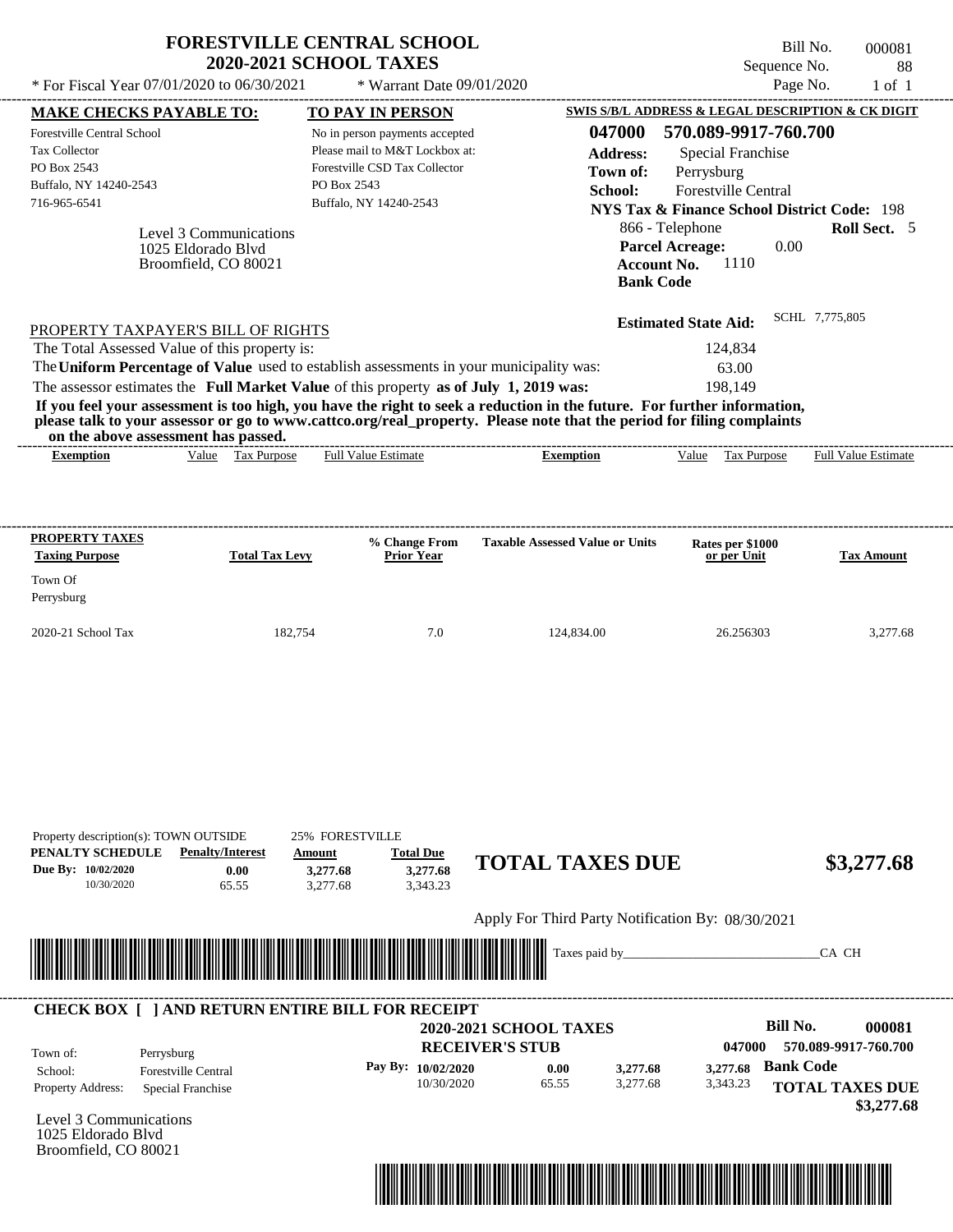|                                                                                                                                              |                              | <b>2020-2021 SCHOOL TAXES</b>                                                                                                              |                                                                                                                                           | Sequence No.                                                                                                                                                          | Bill No.<br>000082<br>89   |
|----------------------------------------------------------------------------------------------------------------------------------------------|------------------------------|--------------------------------------------------------------------------------------------------------------------------------------------|-------------------------------------------------------------------------------------------------------------------------------------------|-----------------------------------------------------------------------------------------------------------------------------------------------------------------------|----------------------------|
| * For Fiscal Year 07/01/2020 to 06/30/2021                                                                                                   |                              | * Warrant Date 09/01/2020                                                                                                                  |                                                                                                                                           | Page No.                                                                                                                                                              | $1$ of $1$                 |
| <b>MAKE CHECKS PAYABLE TO:</b>                                                                                                               |                              | <b>TO PAY IN PERSON</b>                                                                                                                    |                                                                                                                                           | SWIS S/B/L ADDRESS & LEGAL DESCRIPTION & CK DIGIT                                                                                                                     |                            |
| <b>Forestville Central School</b><br><b>Tax Collector</b><br>PO Box 2543<br>Buffalo, NY 14240-2543<br>716-965-6541<br>National Fuel Gas Dist |                              | No in person payments accepted<br>Please mail to M&T Lockbox at:<br>Forestville CSD Tax Collector<br>PO Box 2543<br>Buffalo, NY 14240-2543 | 047000<br><b>Address:</b><br>Town of:<br>School:                                                                                          | 570.089-9917-123.700<br><b>Special Franchise</b><br>Perrysburg<br>Forestville Central<br><b>NYS Tax &amp; Finance School District Code: 198</b><br>$861$ - Elec & gas | <b>Roll Sect.</b> 5        |
| 6363 Main St                                                                                                                                 | Williamsville, NY 14221-5887 |                                                                                                                                            | <b>Account No.</b><br><b>Bank Code</b>                                                                                                    | <b>Parcel Acreage:</b><br>0.00<br>1144                                                                                                                                |                            |
| PROPERTY TAXPAYER'S BILL OF RIGHTS                                                                                                           |                              |                                                                                                                                            |                                                                                                                                           | <b>Estimated State Aid:</b>                                                                                                                                           | SCHL 7,775,805             |
| The Total Assessed Value of this property is:                                                                                                |                              |                                                                                                                                            |                                                                                                                                           | 28,410                                                                                                                                                                |                            |
| The Uniform Percentage of Value used to establish assessments in your municipality was:                                                      |                              |                                                                                                                                            |                                                                                                                                           | 63.00                                                                                                                                                                 |                            |
| The assessor estimates the Full Market Value of this property as of July 1, 2019 was:                                                        |                              |                                                                                                                                            |                                                                                                                                           | 45,095                                                                                                                                                                |                            |
| on the above assessment has passed.<br><b>Exemption</b>                                                                                      | Value Tax Purpose            | <b>Full Value Estimate</b>                                                                                                                 | please talk to your assessor or go to www.cattco.org/real_property. Please note that the period for filing complaints<br><b>Exemption</b> | If you feel your assessment is too high, you have the right to seek a reduction in the future. For further information,<br>Value<br>Tax Purpose                       |                            |
|                                                                                                                                              |                              |                                                                                                                                            |                                                                                                                                           |                                                                                                                                                                       |                            |
|                                                                                                                                              |                              | % Change From                                                                                                                              | <b>Taxable Assessed Value or Units</b>                                                                                                    | Rates per \$1000                                                                                                                                                      | <b>Full Value Estimate</b> |
| PROPERTY TAXES<br><b>Taxing Purpose</b><br>Town Of<br>Perrysburg                                                                             | <b>Total Tax Levy</b>        | <b>Prior Year</b>                                                                                                                          |                                                                                                                                           | or per Unit                                                                                                                                                           | <b>Tax Amount</b>          |
|                                                                                                                                              | 182,754                      | 7.0                                                                                                                                        | 28.410.00                                                                                                                                 | 26.256303                                                                                                                                                             |                            |
| 2020-21 School Tax                                                                                                                           |                              |                                                                                                                                            |                                                                                                                                           |                                                                                                                                                                       | 745.94                     |

Apply For Third Party Notification By: 08/30/2021



745.94

## **RECEIVER'S STUB Bill No. 000082 Bank Code 745.94** Property Address: Special Franchise Perrysburg School: Forestville Central **TOTAL TAXES DUE \$745.94 2020-2021 SCHOOL TAXES 047000 570.089-9917-123.700 Pay By: 10/02/2020** 10/30/2020 14.92 **0.00** 745.94 **745.94** 760.86 Town of: ---------------------------------------------------------------------------------------------------------------------------------------------------------------------------------------------------- **CHECK BOX [ ] AND RETURN ENTIRE BILL FOR RECEIPT**

760.86

National Fuel Gas Dist 6363 Main St Williamsville, NY 14221-5887

10/30/2020 14.92

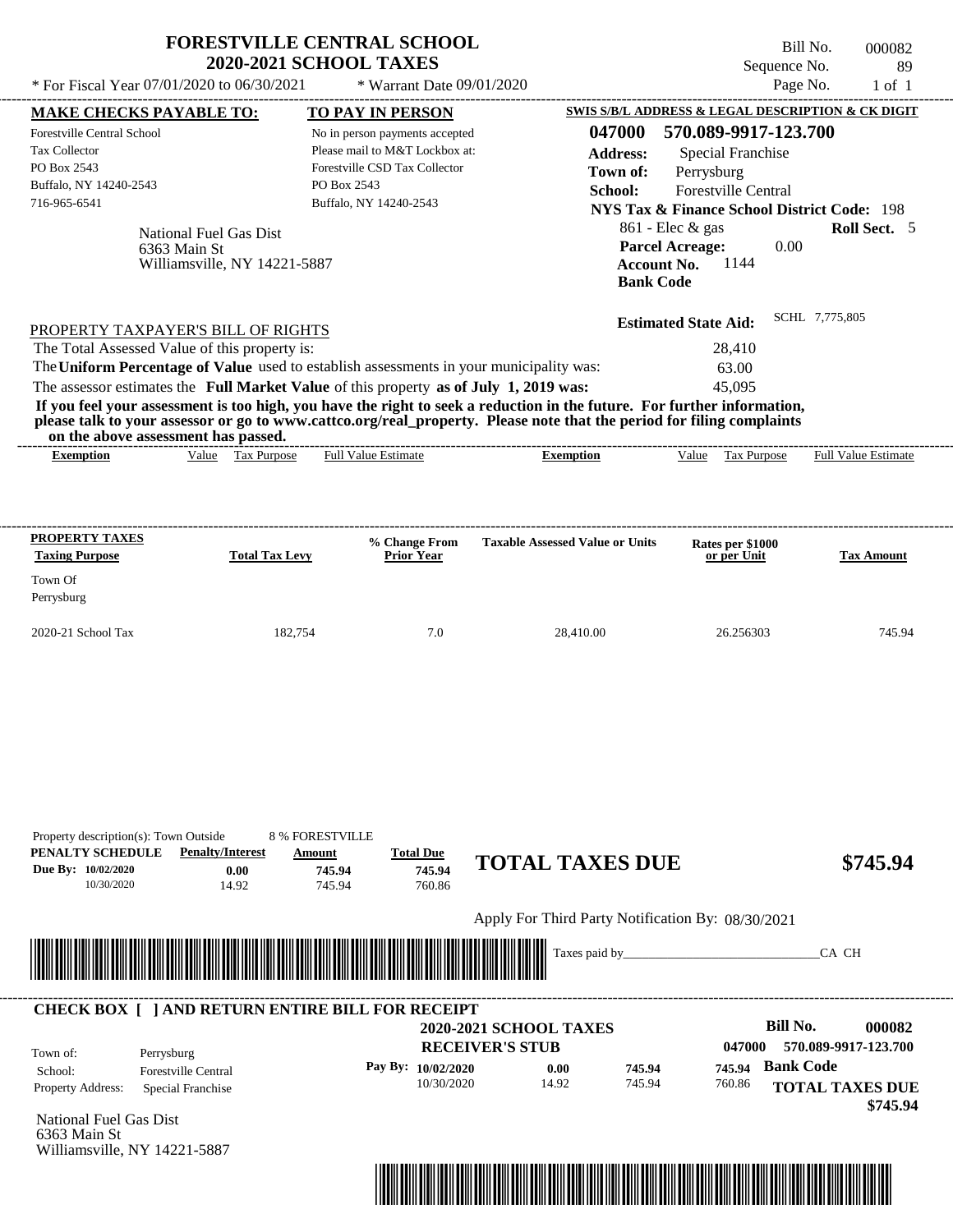| * For Fiscal Year $07/01/2020$ to $06/30/2021$                                                                                                                                                                                                                          | <b>FORESTVILLE CENTRAL SCHOOL</b><br><b>2020-2021 SCHOOL TAXES</b>    | * Warrant Date 09/01/2020                                                                                                                                      |                                                                                                                                                                                                                                                  | Bill No.<br>Sequence No.<br>Page No.                                                                                                                                                                                                                               | 000083<br>90<br>$1$ of $1$ |
|-------------------------------------------------------------------------------------------------------------------------------------------------------------------------------------------------------------------------------------------------------------------------|-----------------------------------------------------------------------|----------------------------------------------------------------------------------------------------------------------------------------------------------------|--------------------------------------------------------------------------------------------------------------------------------------------------------------------------------------------------------------------------------------------------|--------------------------------------------------------------------------------------------------------------------------------------------------------------------------------------------------------------------------------------------------------------------|----------------------------|
| <b>MAKE CHECKS PAYABLE TO:</b><br><b>Forestville Central School</b><br>Tax Collector<br>PO Box 2543<br>Buffalo, NY 14240-2543<br>716-965-6541                                                                                                                           | Niagara Mohawk Power Corp<br>300 Erie Blvd West<br>Syracuse, NY 13202 | TO PAY IN PERSON<br>No in person payments accepted<br>Please mail to M&T Lockbox at:<br>Forestville CSD Tax Collector<br>PO Box 2543<br>Buffalo, NY 14240-2543 | 047000<br><b>Address:</b><br>Town of:<br>School:<br>Account No.<br><b>Bank Code</b>                                                                                                                                                              | SWIS S/B/L ADDRESS & LEGAL DESCRIPTION & CK DIGIT<br>570.089-9917-132.350<br><b>Special Franchise</b><br>Perrysburg<br>Forestville Central<br><b>NYS Tax &amp; Finance School District Code: 198</b><br>861 - Elec & gas<br>0.00<br><b>Parcel Acreage:</b><br>0845 | Roll Sect. 5               |
| PROPERTY TAXPAYER'S BILL OF RIGHTS<br>The Total Assessed Value of this property is:<br>The Uniform Percentage of Value used to establish assessments in your municipality was:<br>The assessor estimates the Full Market Value of this property as of July 1, 2019 was: |                                                                       |                                                                                                                                                                | If you feel your assessment is too high, you have the right to seek a reduction in the future. For further information,<br>please talk to your assessor or go to www.cattco.org/real_property. Please note that the period for filing complaints | <b>Estimated State Aid:</b><br>154,091<br>63.00<br>244.589                                                                                                                                                                                                         | SCHL 7,775,805             |
| on the above assessment has passed.<br><b>Exemption</b>                                                                                                                                                                                                                 | Value Tax Purpose                                                     | <b>Full Value Estimate</b>                                                                                                                                     | Exemption                                                                                                                                                                                                                                        | Value Tax Purpose                                                                                                                                                                                                                                                  | <b>Full Value Estimate</b> |
|                                                                                                                                                                                                                                                                         |                                                                       |                                                                                                                                                                |                                                                                                                                                                                                                                                  |                                                                                                                                                                                                                                                                    |                            |
| <b>Taxing Purpose</b>                                                                                                                                                                                                                                                   | <b>Total Tax Levy</b>                                                 | % Change From<br><b>Prior Year</b>                                                                                                                             | <b>Taxable Assessed Value or Units</b>                                                                                                                                                                                                           | Rates per \$1000<br>or per Unit                                                                                                                                                                                                                                    | <b>Tax Amount</b>          |
|                                                                                                                                                                                                                                                                         | 182,754                                                               | 7.0                                                                                                                                                            | 154,091.00                                                                                                                                                                                                                                       | 26.256303                                                                                                                                                                                                                                                          | 4,045.86                   |
| PROPERTY TAXES<br>Town Of<br>Perrysburg<br>2020-21 School Tax<br>Property description(s): Town Outside<br>PENALTY SCHEDULE<br>Due By: 10/02/2020<br>10/30/2020                                                                                                          | 22% FORESTVILLE<br><b>Penalty/Interest</b><br>Amount<br>0.00<br>80.92 | <b>Total Due</b><br>4,045.86<br>4,045.86<br>4,045.86<br>4,126.78                                                                                               | <b>TOTAL TAXES DUE</b>                                                                                                                                                                                                                           |                                                                                                                                                                                                                                                                    |                            |
|                                                                                                                                                                                                                                                                         |                                                                       |                                                                                                                                                                | Apply For Third Party Notification By: 08/30/2021                                                                                                                                                                                                |                                                                                                                                                                                                                                                                    | \$4,045.86                 |

| Town of:                                 | Perrysburg                                      | <b>2020-2021 SCHOOL TAXES</b><br><b>RECEIVER'S STUB</b> |               |                      | 047000               | Bill No.<br>000083<br>570.089-9917-132.350 |
|------------------------------------------|-------------------------------------------------|---------------------------------------------------------|---------------|----------------------|----------------------|--------------------------------------------|
| School:<br><b>Property Address:</b>      | <b>Forestville Central</b><br>Special Franchise | Pay By: $10/02/2020$<br>10/30/2020                      | 0.00<br>80.92 | 4,045.86<br>4.045.86 | 4.045.86<br>4,126.78 | <b>Bank Code</b><br><b>TOTAL TAXES DUE</b> |
| 300 Erie Blyd West<br>Syracuse, NY 13202 | Niagara Mohawk Power Corp                       |                                                         |               |                      |                      | \$4,045.86                                 |

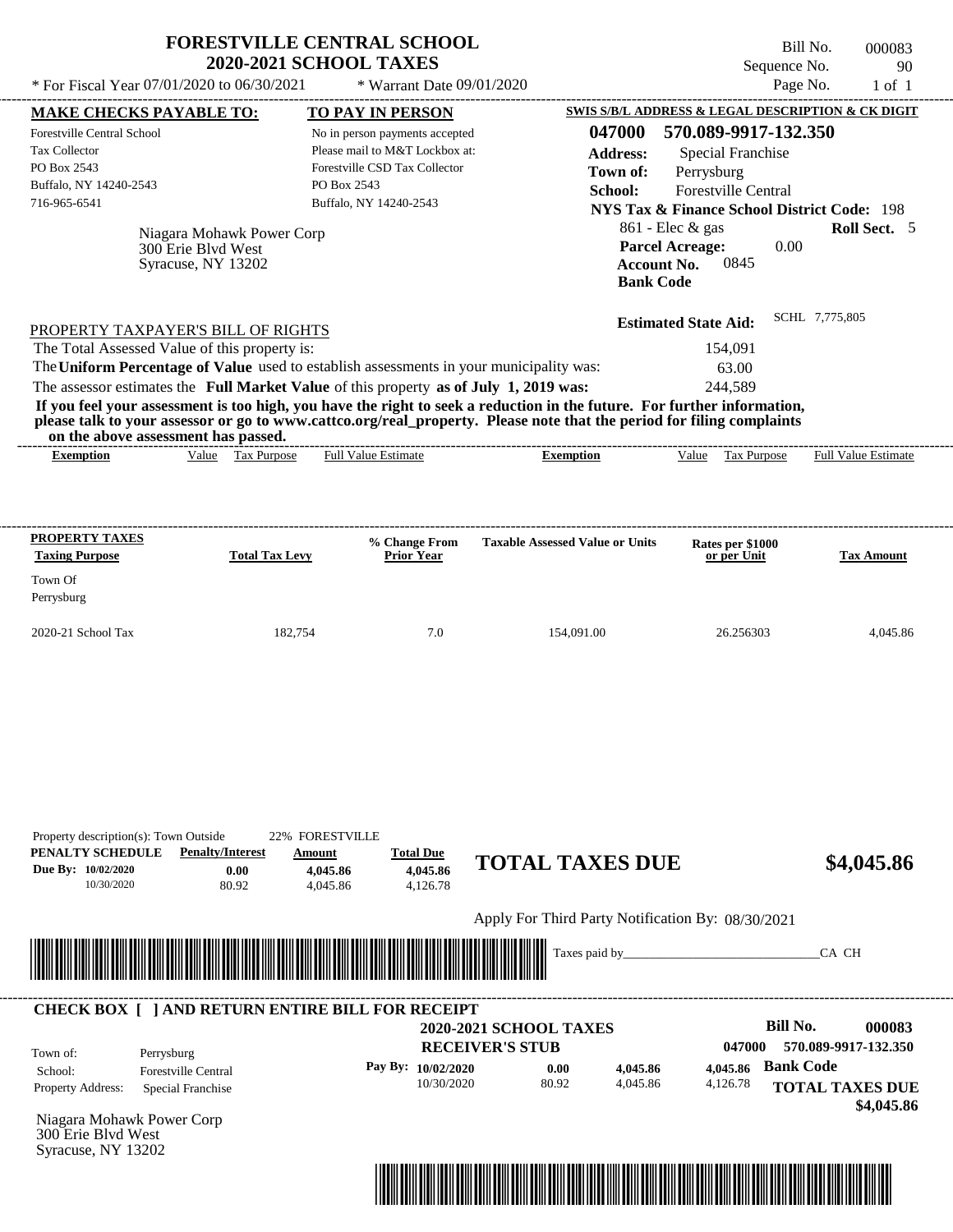|                                                                                                                                                                                                                                                                                                                                                                                  | <b>FORESTVILLE CENTRAL SCHOOL</b><br><b>2020-2021 SCHOOL TAXES</b>                                               |                                                  | Sequence No.                                                                                    | Bill No.<br>000084<br>91   |
|----------------------------------------------------------------------------------------------------------------------------------------------------------------------------------------------------------------------------------------------------------------------------------------------------------------------------------------------------------------------------------|------------------------------------------------------------------------------------------------------------------|--------------------------------------------------|-------------------------------------------------------------------------------------------------|----------------------------|
| * For Fiscal Year 07/01/2020 to 06/30/2021                                                                                                                                                                                                                                                                                                                                       | * Warrant Date 09/01/2020                                                                                        |                                                  |                                                                                                 | Page No.<br>$1$ of $1$     |
| <b>MAKE CHECKS PAYABLE TO:</b>                                                                                                                                                                                                                                                                                                                                                   | <b>TO PAY IN PERSON</b>                                                                                          |                                                  | <b>SWIS S/B/L ADDRESS &amp; LEGAL DESCRIPTION &amp; CK DIGIT</b>                                |                            |
| <b>Forestville Central School</b><br><b>Tax Collector</b><br>PO Box 2543<br>Buffalo, NY 14240-2543                                                                                                                                                                                                                                                                               | No in person payments accepted<br>Please mail to M&T Lockbox at:<br>Forestville CSD Tax Collector<br>PO Box 2543 | 047000<br><b>Address:</b><br>Town of:<br>School: | 570.089-9917-131.600<br>Special Franchise<br>Perrysburg<br><b>Forestville Central</b>           |                            |
| 716-965-6541                                                                                                                                                                                                                                                                                                                                                                     | Buffalo, NY 14240-2543                                                                                           |                                                  | NYS Tax & Finance School District Code: 198                                                     |                            |
| Nys Electric & Gas Corp<br>162 Canco Rd<br>Portland, ME 04103                                                                                                                                                                                                                                                                                                                    |                                                                                                                  |                                                  | $861$ - Elec & gas<br><b>Parcel Acreage:</b><br>0.00<br>0847<br>Account No.<br><b>Bank Code</b> | Roll Sect. 5               |
| PROPERTY TAXPAYER'S BILL OF RIGHTS<br>The Total Assessed Value of this property is:<br>The Uniform Percentage of Value used to establish assessments in your municipality was:                                                                                                                                                                                                   |                                                                                                                  |                                                  | <b>Estimated State Aid:</b><br>83,458<br>63.00                                                  | SCHL 7,775,805             |
| The assessor estimates the Full Market Value of this property as of July 1, 2019 was:<br>If you feel your assessment is too high, you have the right to seek a reduction in the future. For further information,<br>please talk to your assessor or go to www.cattco.org/real property. Please note that the period for filing complaints<br>on the above assessment has passed. |                                                                                                                  |                                                  | 132,473                                                                                         |                            |
| <b>Tax Purpose</b><br>Value<br>Exemption                                                                                                                                                                                                                                                                                                                                         | <b>Full Value Estimate</b>                                                                                       | <b>Exemption</b>                                 | Value<br><b>Tax Purpose</b>                                                                     | <b>Full Value Estimate</b> |
|                                                                                                                                                                                                                                                                                                                                                                                  |                                                                                                                  |                                                  |                                                                                                 |                            |
| <b>PROPERTY TAXES</b><br><b>Total Tax Levy</b><br><b>Taxing Purpose</b>                                                                                                                                                                                                                                                                                                          | % Change From<br><b>Prior Year</b>                                                                               | <b>Taxable Assessed Value or Units</b>           | Rates per \$1000<br>or per Unit                                                                 | <b>Tax Amount</b>          |
| Town Of<br>Perrysburg                                                                                                                                                                                                                                                                                                                                                            |                                                                                                                  |                                                  |                                                                                                 |                            |
| 2020-21 School Tax<br>182,754                                                                                                                                                                                                                                                                                                                                                    | 7.0                                                                                                              | 83,458.00                                        | 26.256303                                                                                       | 2,191.30                   |

| PENALTY SCHEDULE<br>Due By: 10/02/2020<br>10/30/2020 | <b>Penalty/Interest</b><br>0.00<br>43.83                | Amount<br>2,191.30<br>2,191.30               | <b>Total Due</b><br>2,191.30<br>2,235.13 | <b>TOTAL TAXES DUE</b>                                  |                      |                      | \$2,191.30                                 |
|------------------------------------------------------|---------------------------------------------------------|----------------------------------------------|------------------------------------------|---------------------------------------------------------|----------------------|----------------------|--------------------------------------------|
|                                                      |                                                         |                                              |                                          | Apply For Third Party Notification By: 08/30/2021       |                      |                      |                                            |
|                                                      |                                                         | A DINI DINI DINI DINI DINI DINI DINI NJIJI V |                                          | <u> HIII III III III III II</u><br>Taxes paid by_       |                      |                      | CA CH                                      |
|                                                      |                                                         |                                              |                                          |                                                         |                      |                      |                                            |
|                                                      | <b>CHECK BOX [ ] AND RETURN ENTIRE BILL FOR RECEIPT</b> |                                              |                                          |                                                         |                      |                      | <b>Bill No.</b>                            |
| Town of:                                             | Perrysburg                                              |                                              |                                          | <b>2020-2021 SCHOOL TAXES</b><br><b>RECEIVER'S STUB</b> |                      | 047000               | 000084<br>570.089-9917-131.600             |
| School:<br>Property Address:                         | <b>Forestville Central</b><br>Special Franchise         |                                              | Pay By: 10/02/2020<br>10/30/2020         | 0.00<br>43.83                                           | 2,191.30<br>2,191.30 | 2,191.30<br>2,235.13 | <b>Bank Code</b><br><b>TOTAL TAXES DUE</b> |
| Nys Electric & Gas Corp<br>162 Canco Rd              |                                                         |                                              |                                          |                                                         |                      |                      | \$2,191.30                                 |
| Portland, ME 04103                                   |                                                         |                                              |                                          |                                                         |                      |                      |                                            |
|                                                      |                                                         |                                              |                                          |                                                         |                      |                      |                                            |

Property description(s): Town Outside 22% FORESTVILLE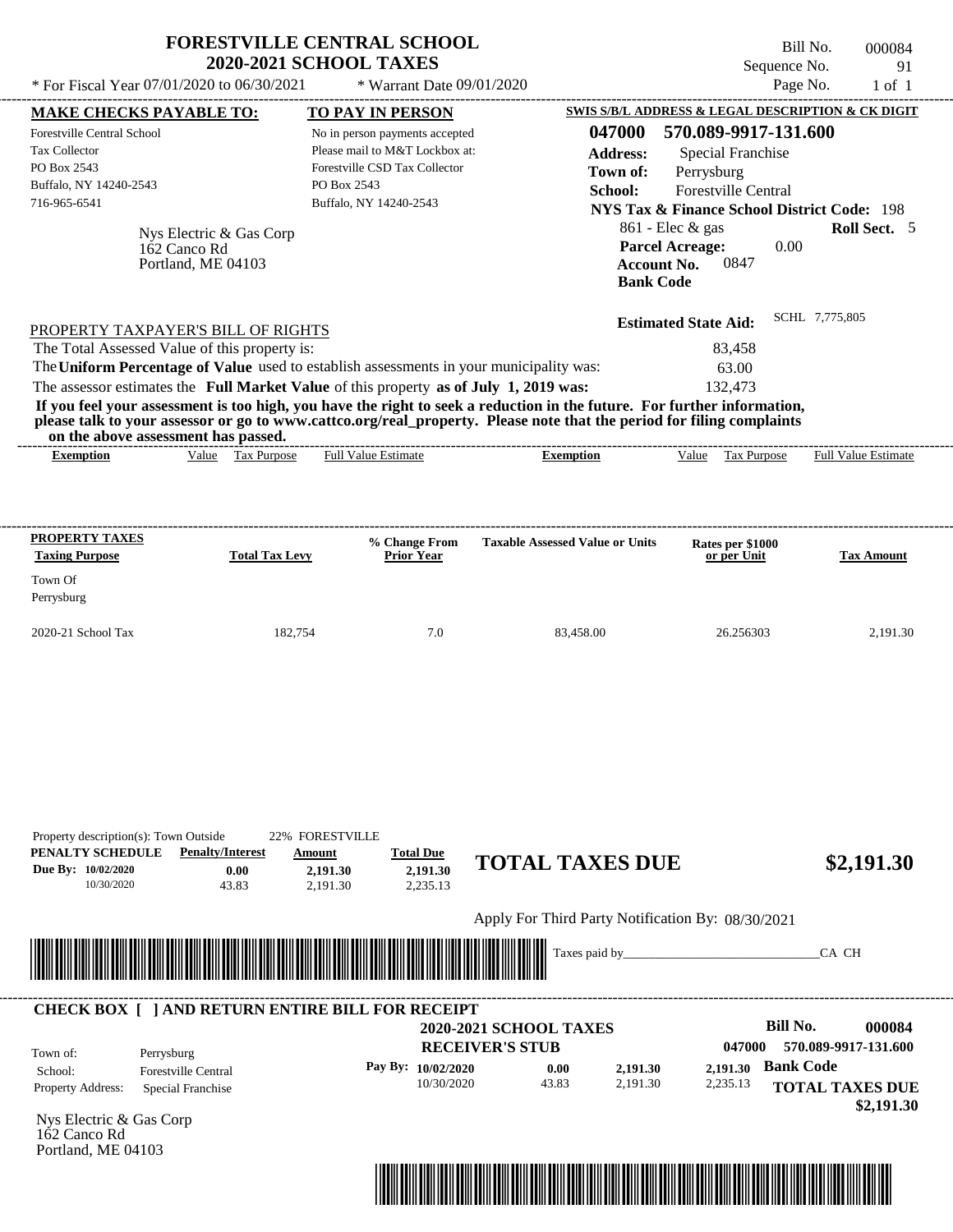|                                                                                                                    | * For Fiscal Year 07/01/2020 to 06/30/2021                                          | <b>2020-2021 SCHOOL TAXES</b><br>* Warrant Date 09/01/2020                                                                                                                                                                                                                                                                                                                                                                                                         |                                                                                            | Sequence No.<br>Page No.                                                                                                                                                                                     | 92<br>$1$ of $1$           |
|--------------------------------------------------------------------------------------------------------------------|-------------------------------------------------------------------------------------|--------------------------------------------------------------------------------------------------------------------------------------------------------------------------------------------------------------------------------------------------------------------------------------------------------------------------------------------------------------------------------------------------------------------------------------------------------------------|--------------------------------------------------------------------------------------------|--------------------------------------------------------------------------------------------------------------------------------------------------------------------------------------------------------------|----------------------------|
| <b>MAKE CHECKS PAYABLE TO:</b>                                                                                     |                                                                                     | TO PAY IN PERSON                                                                                                                                                                                                                                                                                                                                                                                                                                                   |                                                                                            | <b>SWIS S/B/L ADDRESS &amp; LEGAL DESCRIPTION &amp; CK DIGIT</b>                                                                                                                                             |                            |
| <b>Forestville Central School</b><br><b>Tax Collector</b><br>PO Box 2543<br>Buffalo, NY 14240-2543<br>716-965-6541 | Verizon New York Inc<br>Duff & Phelps<br>PO Box 2749<br>Addison, TX 75001           | No in person payments accepted<br>Please mail to M&T Lockbox at:<br>Forestville CSD Tax Collector<br>PO Box 2543<br>Buffalo, NY 14240-2543                                                                                                                                                                                                                                                                                                                         | 047000<br><b>Address:</b><br>Town of:<br>School:<br><b>Account No.</b><br><b>Bank Code</b> | 570.089-9917-631.900<br>Special Franchise<br>Perrysburg<br><b>Forestville Central</b><br><b>NYS Tax &amp; Finance School District Code: 198</b><br>866 - Telephone<br><b>Parcel Acreage:</b><br>0.00<br>0844 | Roll Sect. 5               |
|                                                                                                                    | PROPERTY TAXPAYER'S BILL OF RIGHTS<br>The Total Assessed Value of this property is: |                                                                                                                                                                                                                                                                                                                                                                                                                                                                    |                                                                                            | <b>Estimated State Aid:</b><br>7,903                                                                                                                                                                         | SCHL 7,775,805             |
| <b>Exemption</b>                                                                                                   | on the above assessment has passed.<br>Value Tax Purpose                            | The Uniform Percentage of Value used to establish assessments in your municipality was:<br>The assessor estimates the Full Market Value of this property as of July 1, 2019 was:<br>If you feel your assessment is too high, you have the right to seek a reduction in the future. For further information,<br>please talk to your assessor or go to www.cattco.org/real_property. Please note that the period for filing complaints<br><b>Full Value Estimate</b> | <b>Exemption</b>                                                                           | 63.00<br>12,544<br>Value Tax Purpose                                                                                                                                                                         | <b>Full Value Estimate</b> |
| PROPERTY TAXES<br><b>Taxing Purpose</b><br>Town Of                                                                 | <b>Total Tax Levy</b>                                                               | % Change From<br><b>Prior Year</b>                                                                                                                                                                                                                                                                                                                                                                                                                                 | <b>Taxable Assessed Value or Units</b>                                                     | Rates per \$1000<br>or per Unit                                                                                                                                                                              | <b>Tax Amount</b>          |

| PENALTY SCHEDULE<br>Due By: 10/02/2020<br>10/30/2020 | <b>Penalty/Interest</b><br>0.00<br>4.15                 | Amount<br>207.50<br>207.50 | <b>Total Due</b><br>207.50<br>211.65 | <b>TOTAL TAXES DUE</b>                            |               |        |                        | \$207.50 |
|------------------------------------------------------|---------------------------------------------------------|----------------------------|--------------------------------------|---------------------------------------------------|---------------|--------|------------------------|----------|
|                                                      |                                                         |                            |                                      | Apply For Third Party Notification By: 08/30/2021 |               |        |                        |          |
|                                                      |                                                         |                            |                                      |                                                   | Taxes paid by |        | CA CH                  |          |
|                                                      |                                                         |                            |                                      |                                                   |               |        |                        |          |
|                                                      | <b>CHECK BOX [ ] AND RETURN ENTIRE BILL FOR RECEIPT</b> |                            |                                      |                                                   |               |        |                        |          |
|                                                      |                                                         |                            |                                      | <b>2020-2021 SCHOOL TAXES</b>                     |               |        | <b>Bill No.</b>        | 000085   |
| Town of:                                             | Perrysburg                                              |                            | <b>RECEIVER'S STUB</b>               |                                                   |               | 047000 | 570.089-9917-631.900   |          |
| School:                                              | Forestville Central                                     |                            | Pay By: 10/02/2020                   | 0.00                                              | 207.50        | 207.50 | <b>Bank Code</b>       |          |
| Property Address:                                    | Special Franchise                                       |                            | 10/30/2020                           | 4.15                                              | 207.50        | 211.65 | <b>TOTAL TAXES DUE</b> | \$207.50 |
| Verizon New York Inc                                 |                                                         |                            |                                      |                                                   |               |        |                        |          |
| Duff & Phelps                                        |                                                         |                            |                                      |                                                   |               |        |                        |          |
| PO Box 2749                                          |                                                         |                            |                                      |                                                   |               |        |                        |          |
| Addison, TX 75001                                    |                                                         |                            |                                      |                                                   |               |        |                        |          |
|                                                      |                                                         |                            |                                      |                                                   |               |        |                        |          |

Property description(s): Town Outside 7% FORESTVILLE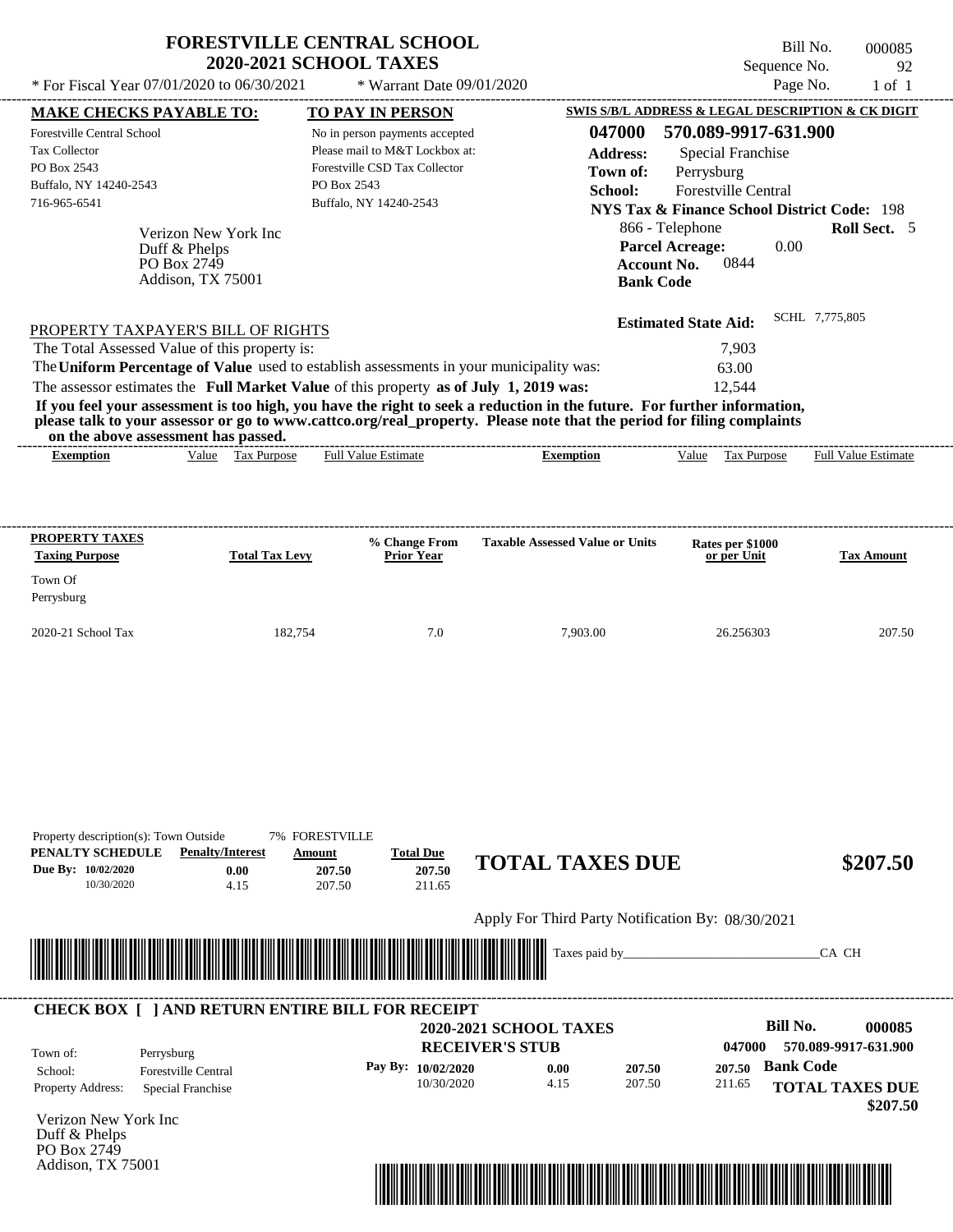| * For Fiscal Year $07/01/2020$ to $06/30/2021$                                                                             |                                                                                                     | <b>FORESTVILLE CENTRAL SCHOOL</b><br><b>2020-2021 SCHOOL TAXES</b><br>* Warrant Date 09/01/2020                                                                                  |                                                                                                                                                                                                                                                  | Sequence No.                                                                                                                                                                                                                | Bill No.<br>000086<br>93<br>Page No.<br>$1$ of $1$ |
|----------------------------------------------------------------------------------------------------------------------------|-----------------------------------------------------------------------------------------------------|----------------------------------------------------------------------------------------------------------------------------------------------------------------------------------|--------------------------------------------------------------------------------------------------------------------------------------------------------------------------------------------------------------------------------------------------|-----------------------------------------------------------------------------------------------------------------------------------------------------------------------------------------------------------------------------|----------------------------------------------------|
| <b>MAKE CHECKS PAYABLE TO:</b>                                                                                             |                                                                                                     | <b>TO PAY IN PERSON</b>                                                                                                                                                          |                                                                                                                                                                                                                                                  | <b>SWIS S/B/L ADDRESS &amp; LEGAL DESCRIPTION &amp; CK DIGIT</b>                                                                                                                                                            |                                                    |
| <b>Forestville Central School</b><br><b>Tax Collector</b><br>PO Box 2543<br>Buffalo, NY 14240-2543<br>716-965-6541         | WilTel Communications<br>Attn: Property Tax Dept<br>1025 Eldorado Blyd<br>Broomfield, CO 80021-9943 | No in person payments accepted<br>Please mail to M&T Lockbox at:<br>Forestville CSD Tax Collector<br>PO Box 2543<br>Buffalo, NY 14240-2543                                       | 047000<br><b>Address:</b><br>Town of:<br>School:<br><b>Bank Code</b>                                                                                                                                                                             | 570.089-9917-775.000<br>Special Franchise<br>Perrysburg<br><b>Forestville Central</b><br><b>NYS Tax &amp; Finance School District Code: 198</b><br>866 - Telephone<br><b>Parcel Acreage:</b><br>0.00<br>1136<br>Account No. | Roll Sect. 5                                       |
| PROPERTY TAXPAYER'S BILL OF RIGHTS<br>The Total Assessed Value of this property is:<br>on the above assessment has passed. |                                                                                                     | The Uniform Percentage of Value used to establish assessments in your municipality was:<br>The assessor estimates the Full Market Value of this property as of July 1, 2019 was: | If you feel your assessment is too high, you have the right to seek a reduction in the future. For further information,<br>please talk to your assessor or go to www.cattco.org/real_property. Please note that the period for filing complaints | <b>Estimated State Aid:</b><br>16,221<br>63.00<br>25,748                                                                                                                                                                    | SCHL 7,775,805                                     |
| <b>Exemption</b>                                                                                                           | Value Tax Purpose                                                                                   | <b>Full Value Estimate</b>                                                                                                                                                       | <b>Exemption</b>                                                                                                                                                                                                                                 | Value Tax Purpose                                                                                                                                                                                                           | <b>Full Value Estimate</b>                         |
|                                                                                                                            |                                                                                                     | % Change From                                                                                                                                                                    | <b>Taxable Assessed Value or Units</b>                                                                                                                                                                                                           | Rates per \$1000                                                                                                                                                                                                            |                                                    |

2020-21 School Tax 182,754 7.0 16,221.00 26.256303 425.90

|                         | Property description(s): TOWN OUTSIDE                   | 21% FORESTVILLE                                      |                    |                                                   |        |        |                  |                        |
|-------------------------|---------------------------------------------------------|------------------------------------------------------|--------------------|---------------------------------------------------|--------|--------|------------------|------------------------|
| PENALTY SCHEDULE        | <b>Penalty/Interest</b>                                 | Amount                                               | <b>Total Due</b>   | <b>TOTAL TAXES DUE</b>                            |        |        |                  |                        |
| Due By: 10/02/2020      | 0.00                                                    | 425.90                                               | 425.90             |                                                   |        |        |                  | \$425.90               |
| 10/30/2020              | 8.52                                                    | 425.90                                               | 434.42             |                                                   |        |        |                  |                        |
|                         |                                                         |                                                      |                    | Apply For Third Party Notification By: 08/30/2021 |        |        |                  |                        |
|                         |                                                         |                                                      |                    |                                                   |        |        |                  |                        |
|                         |                                                         | <u> 1989 - Johann Stoff, Amerikaansk politiker (</u> |                    | Taxes paid by                                     |        |        | CA CH            |                        |
|                         |                                                         |                                                      |                    |                                                   |        |        |                  |                        |
|                         |                                                         |                                                      |                    |                                                   |        |        |                  |                        |
|                         | <b>CHECK BOX [ ] AND RETURN ENTIRE BILL FOR RECEIPT</b> |                                                      |                    | <b>2020-2021 SCHOOL TAXES</b>                     |        |        | Bill No.         | 000086                 |
|                         |                                                         |                                                      |                    |                                                   |        | 047000 |                  | 570.089-9917-775.000   |
| Town of:                | Perrysburg                                              |                                                      |                    | <b>RECEIVER'S STUB</b>                            |        |        |                  |                        |
| School:                 | <b>Forestville Central</b>                              |                                                      | Pay By: 10/02/2020 | 0.00                                              | 425.90 | 425.90 | <b>Bank Code</b> |                        |
| Property Address:       | Special Franchise                                       |                                                      | 10/30/2020         | 8.52                                              | 425.90 | 434.42 |                  | <b>TOTAL TAXES DUE</b> |
|                         |                                                         |                                                      |                    |                                                   |        |        |                  | \$425.90               |
| WilTel Communications   |                                                         |                                                      |                    |                                                   |        |        |                  |                        |
| Attn: Property Tax Dept |                                                         |                                                      |                    |                                                   |        |        |                  |                        |
| 1025 Eldorado Blvd      |                                                         |                                                      |                    |                                                   |        |        |                  |                        |

Broomfield, CO 80021-9943

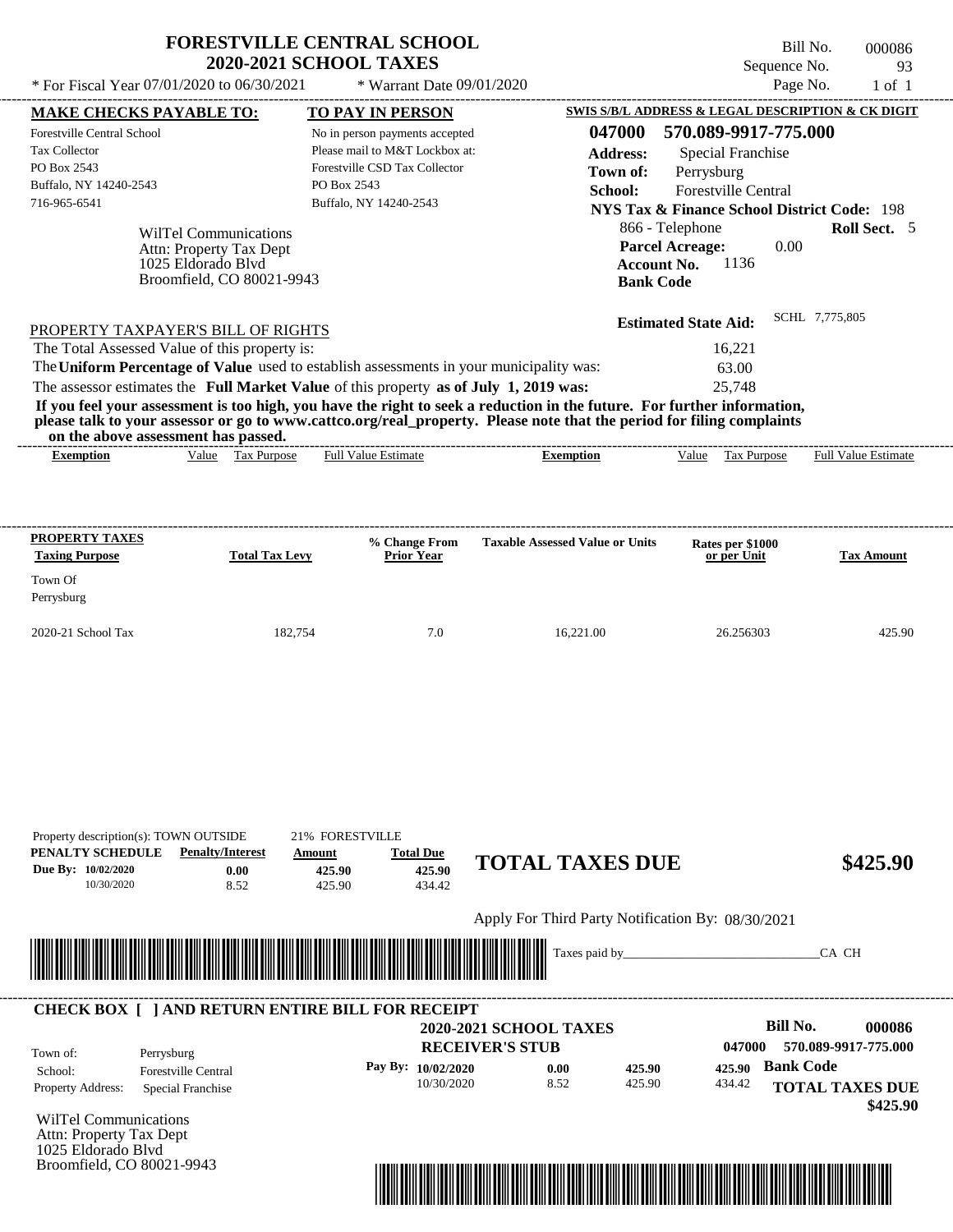| * For Fiscal Year 07/01/2020 to 06/30/2021                                                                                                                                                                                                                                                                                                                                                                                                                                                                                                                         | <b>FORESTVILLE CENTRAL SCHOOL</b><br><b>2020-2021 SCHOOL TAXES</b><br>* Warrant Date 09/01/2020                                                                |                                                                                            | Bill No.<br>Sequence No.<br>Page No.                                                                                                                                                                                                                     | 000087<br>94<br>$1$ of $1$ |
|--------------------------------------------------------------------------------------------------------------------------------------------------------------------------------------------------------------------------------------------------------------------------------------------------------------------------------------------------------------------------------------------------------------------------------------------------------------------------------------------------------------------------------------------------------------------|----------------------------------------------------------------------------------------------------------------------------------------------------------------|--------------------------------------------------------------------------------------------|----------------------------------------------------------------------------------------------------------------------------------------------------------------------------------------------------------------------------------------------------------|----------------------------|
|                                                                                                                                                                                                                                                                                                                                                                                                                                                                                                                                                                    |                                                                                                                                                                |                                                                                            |                                                                                                                                                                                                                                                          |                            |
| <b>MAKE CHECKS PAYABLE TO:</b><br><b>Forestville Central School</b><br>Tax Collector<br>PO Box 2543<br>Buffalo, NY 14240-2543<br>716-965-6541<br>DFT DLocal Service Corp<br>PO Box 209<br>Fredonia, NY 14063                                                                                                                                                                                                                                                                                                                                                       | TO PAY IN PERSON<br>No in person payments accepted<br>Please mail to M&T Lockbox at:<br>Forestville CSD Tax Collector<br>PO Box 2543<br>Buffalo, NY 14240-2543 | 047000<br><b>Address:</b><br>Town of:<br>School:<br><b>Account No.</b><br><b>Bank Code</b> | SWIS S/B/L ADDRESS & LEGAL DESCRIPTION & CK DIGIT<br>670.000-0000-707.000/1882<br>Telecommunications<br>Perrysburg<br>Forestville Central<br><b>NYS Tax &amp; Finance School District Code: 198</b><br>831 - Tele Comm<br><b>Parcel Acreage:</b><br>0.00 | <b>Roll Sect.</b> 6        |
| PROPERTY TAXPAYER'S BILL OF RIGHTS<br>The Total Assessed Value of this property is:<br>The Uniform Percentage of Value used to establish assessments in your municipality was:<br>The assessor estimates the Full Market Value of this property as of July 1, 2019 was:<br>If you feel your assessment is too high, you have the right to seek a reduction in the future. For further information,<br>please talk to your assessor or go to www.cattco.org/real property. Please note that the period for filing complaints<br>on the above assessment has passed. |                                                                                                                                                                |                                                                                            | <b>Estimated State Aid:</b><br>65<br>63.00<br>103                                                                                                                                                                                                        | SCHL 7.775.805             |
| Value Tax Purpose<br><b>Exemption</b>                                                                                                                                                                                                                                                                                                                                                                                                                                                                                                                              | ___________________________<br><b>Full Value Estimate</b>                                                                                                      | <b>Exemption</b>                                                                           | Value Tax Purpose                                                                                                                                                                                                                                        | <b>Full Value Estimate</b> |
| <b>PROPERTY TAXES</b><br><b>Total Tax Levy</b><br><b>Taxing Purpose</b><br>Town Of<br>Perrysburg                                                                                                                                                                                                                                                                                                                                                                                                                                                                   | % Change From<br><b>Prior Year</b>                                                                                                                             | <b>Taxable Assessed Value or Units</b>                                                     | Rates per \$1000<br>or per Unit                                                                                                                                                                                                                          | <b>Tax Amount</b>          |
| 2020-21 School Tax<br>182,754                                                                                                                                                                                                                                                                                                                                                                                                                                                                                                                                      | 7.0                                                                                                                                                            | 65.00                                                                                      | 26.256303                                                                                                                                                                                                                                                | 1.71                       |
| Property description(s): .6% Forestville<br>PENALTY SCHEDULE<br><b>Penalty/Interest</b><br>Due By: 10/02/2020<br>0.00<br>0.03<br>10/30/2020                                                                                                                                                                                                                                                                                                                                                                                                                        | <b>Total Due</b><br>Amount<br>1.71<br>1.71<br>1.71<br>1.74                                                                                                     | <b>TOTAL TAXES DUE</b>                                                                     |                                                                                                                                                                                                                                                          | \$1.71                     |
|                                                                                                                                                                                                                                                                                                                                                                                                                                                                                                                                                                    |                                                                                                                                                                | Apply For Third Party Notification By: 08/30/2021                                          |                                                                                                                                                                                                                                                          |                            |
|                                                                                                                                                                                                                                                                                                                                                                                                                                                                                                                                                                    |                                                                                                                                                                | Taxes paid by_                                                                             |                                                                                                                                                                                                                                                          | CA CH                      |

| <b>CHECK BOX 1</b>       | <b>JAND RETURN ENTIRE BILL FOR RECEIPT</b> |                        |                               |      |        |                                  |
|--------------------------|--------------------------------------------|------------------------|-------------------------------|------|--------|----------------------------------|
|                          |                                            |                        | <b>2020-2021 SCHOOL TAXES</b> |      |        | Bill No.<br>000087               |
| Town of:                 | Perrysburg                                 | <b>RECEIVER'S STUB</b> |                               |      | 047000 | 670.000-0000-707.000/1882        |
| School:                  | <b>Forestville Central</b>                 | Pay By: $10/02/2020$   | 0.00                          | 1.71 | 1.71   | <b>Bank Code</b>                 |
| <b>Property Address:</b> | Telecommunications                         | 10/30/2020             | 0.03                          | 1.71 | 1.74   | <b>TOTAL TAXES DUE</b><br>\$1.71 |

DFT DLocal Service Corp PO Box 209 Fredonia, NY 14063

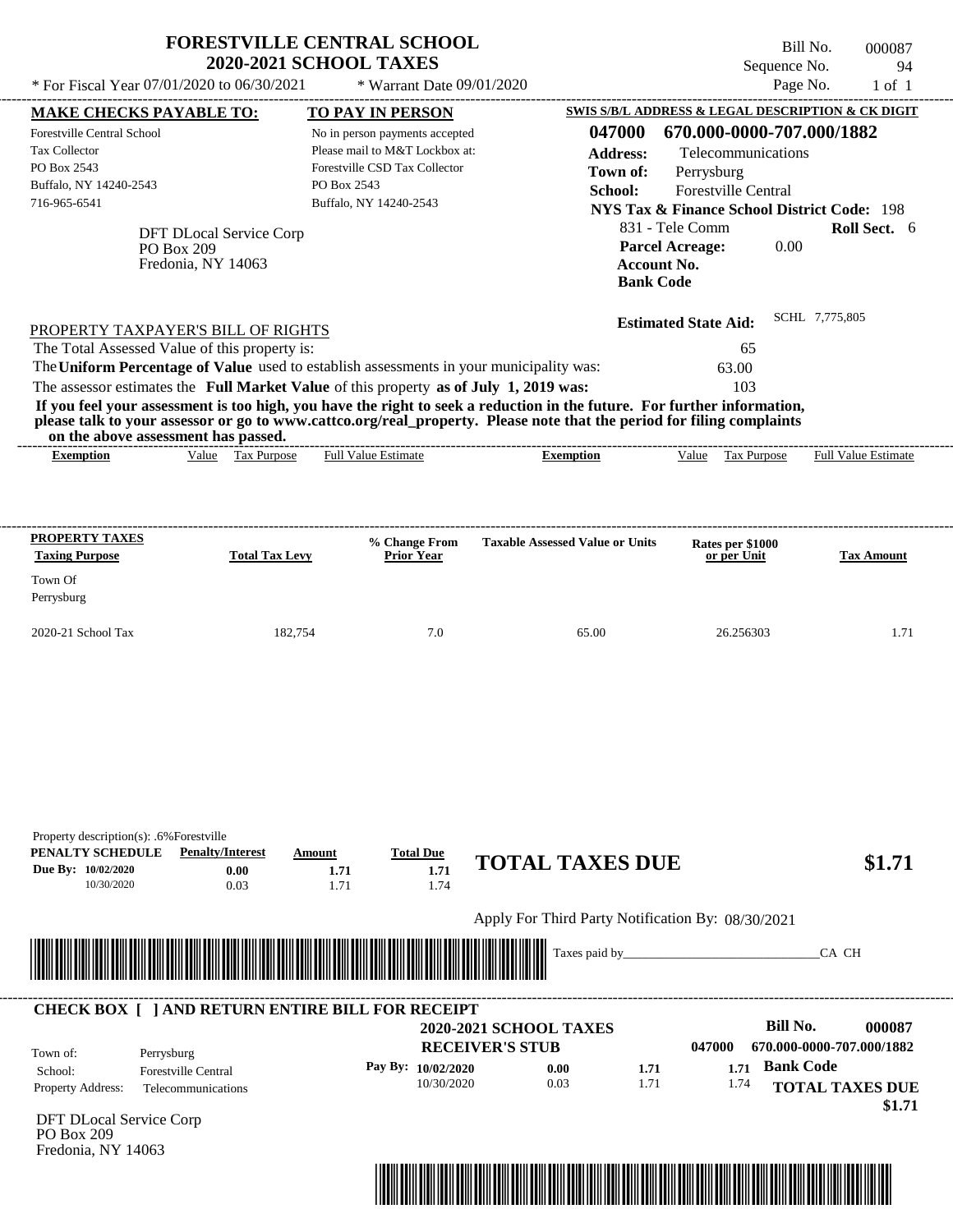|                                                                                                                                              |              | <b>2020-2021 SCHOOL TAXES</b>                             |                                                                                                                                                                                                                |                                                                                                                                                                                                                                                                      | Sequence No.                                                                                                                                                                                | 95                                              |  |
|----------------------------------------------------------------------------------------------------------------------------------------------|--------------|-----------------------------------------------------------|----------------------------------------------------------------------------------------------------------------------------------------------------------------------------------------------------------------|----------------------------------------------------------------------------------------------------------------------------------------------------------------------------------------------------------------------------------------------------------------------|---------------------------------------------------------------------------------------------------------------------------------------------------------------------------------------------|-------------------------------------------------|--|
| * For Fiscal Year 07/01/2020 to 06/30/2021                                                                                                   |              |                                                           | * Warrant Date 09/01/2020                                                                                                                                                                                      |                                                                                                                                                                                                                                                                      |                                                                                                                                                                                             | Page No.<br>$1$ of $1$                          |  |
| <b>MAKE CHECKS PAYABLE TO:</b>                                                                                                               |              |                                                           | <b>TO PAY IN PERSON</b>                                                                                                                                                                                        |                                                                                                                                                                                                                                                                      | <b>SWIS S/B/L ADDRESS &amp; LEGAL DESCRIPTION &amp; CK DIGIT</b>                                                                                                                            |                                                 |  |
| <b>Forestville Central School</b><br><b>Tax Collector</b><br>PO Box 2543<br>Buffalo, NY 14240-2543<br>716-965-6541<br>National Fuel Gas Dist |              |                                                           | No in person payments accepted<br>Please mail to M&T Lockbox at:<br>Forestville CSD Tax Collector<br>PO Box 2543<br>Buffalo, NY 14240-2543                                                                     | 047000<br><b>Address:</b><br>Town of:<br>School:                                                                                                                                                                                                                     | 670.089-9915-123.700/288<br><b>Outside Plant</b><br>Perrysburg<br><b>Forestville Central</b><br><b>NYS Tax &amp; Finance School District Code: 198</b><br>Roll Sect. 6<br>885 - Gas Outside |                                                 |  |
|                                                                                                                                              | 6363 Main St | Attn: Real Property Tax Servic<br>Williamsville, NY 14221 |                                                                                                                                                                                                                | <b>Bank Code</b>                                                                                                                                                                                                                                                     | 0.00<br><b>Parcel Acreage:</b><br>0853<br><b>Account No.</b>                                                                                                                                |                                                 |  |
| PROPERTY TAXPAYER'S BILL OF RIGHTS<br>The Total Assessed Value of this property is:                                                          |              |                                                           |                                                                                                                                                                                                                |                                                                                                                                                                                                                                                                      | 262,600                                                                                                                                                                                     |                                                 |  |
| on the above assessment has passed.<br><b>Exemption</b>                                                                                      |              | Value Tax Purpose                                         | The Uniform Percentage of Value used to establish assessments in your municipality was:<br>The assessor estimates the Full Market Value of this property as of July 1, 2019 was:<br><b>Full Value Estimate</b> | If you feel your assessment is too high, you have the right to seek a reduction in the future. For further information,<br>please talk to your assessor or go to www.cattco.org/real_property. Please note that the period for filing complaints<br><b>Exemption</b> | 63.00<br>416,825<br>Value Tax Purpose                                                                                                                                                       |                                                 |  |
| PROPERTY TAXES<br><b>Taxing Purpose</b>                                                                                                      |              | <b>Total Tax Levy</b>                                     | % Change From<br><b>Prior Year</b>                                                                                                                                                                             | <b>Taxable Assessed Value or Units</b>                                                                                                                                                                                                                               | Rates per \$1000<br>or per Unit                                                                                                                                                             | <b>Full Value Estimate</b><br><b>Tax Amount</b> |  |
| Town Of<br>Perrysburg                                                                                                                        |              |                                                           |                                                                                                                                                                                                                |                                                                                                                                                                                                                                                                      |                                                                                                                                                                                             |                                                 |  |



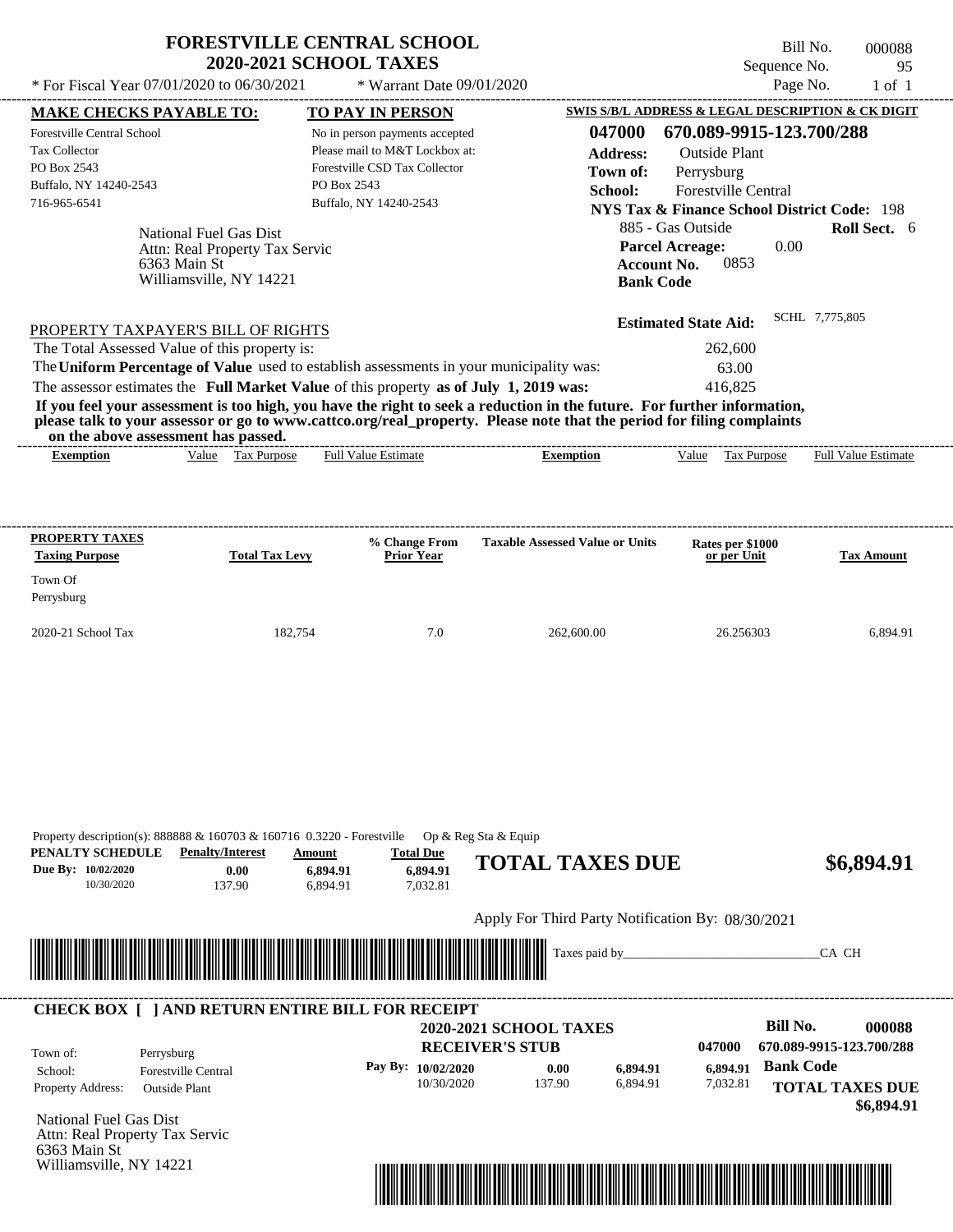| <b>FORESTVILLE CENTRAL SCHOOL</b> |  |
|-----------------------------------|--|
| <b>2020-2021 SCHOOL TAXES</b>     |  |

Bill No. 000089 Sequence No. 96

| * For Fiscal Year 07/01/2020 to 06/30/2021                                                                  |                                                                                                       | * Warrant Date 09/01/2020                                                                                                                  |                                                                                                                                                                                                                                                  |                                                                                                                                             | Page No.<br>$1$ of $1$                       |
|-------------------------------------------------------------------------------------------------------------|-------------------------------------------------------------------------------------------------------|--------------------------------------------------------------------------------------------------------------------------------------------|--------------------------------------------------------------------------------------------------------------------------------------------------------------------------------------------------------------------------------------------------|---------------------------------------------------------------------------------------------------------------------------------------------|----------------------------------------------|
| <b>MAKE CHECKS PAYABLE TO:</b>                                                                              |                                                                                                       | <b>TO PAY IN PERSON</b>                                                                                                                    |                                                                                                                                                                                                                                                  | SWIS S/B/L ADDRESS & LEGAL DESCRIPTION & CK DIGIT                                                                                           |                                              |
| Forestville Central School<br><b>Tax Collector</b><br>PO Box 2543<br>Buffalo, NY 14240-2543<br>716-965-6541 |                                                                                                       | No in person payments accepted<br>Please mail to M&T Lockbox at:<br>Forestville CSD Tax Collector<br>PO Box 2543<br>Buffalo, NY 14240-2543 | 047000<br><b>Address:</b><br>Town of:<br>School:                                                                                                                                                                                                 | 670.089-9915-123.710/288<br>Gas Distribution<br>Perrysburg<br>Forestville Central<br><b>NYS Tax &amp; Finance School District Code: 198</b> |                                              |
|                                                                                                             | National Fuel Gas Supply<br>Attn: Real Property Tax Servic<br>6363 Main St<br>Williamsville, NY 14221 |                                                                                                                                            |                                                                                                                                                                                                                                                  | 871 - Elec-Gas Fac<br>0.00<br><b>Parcel Acreage:</b><br>0854<br><b>Account No.</b><br><b>Bank Code</b>                                      | Roll Sect. 6                                 |
| PROPERTY TAXPAYER'S BILL OF RIGHTS<br>The Total Assessed Value of this property is:                         |                                                                                                       | The Uniform Percentage of Value used to establish assessments in your municipality was:                                                    |                                                                                                                                                                                                                                                  | <b>Estimated State Aid:</b><br>954,200<br>63.00                                                                                             | SCHL 7,775,805                               |
| on the above assessment has passed.                                                                         |                                                                                                       | The assessor estimates the Full Market Value of this property as of July 1, 2019 was:                                                      | If you feel your assessment is too high, you have the right to seek a reduction in the future. For further information,<br>please talk to your assessor or go to www.cattco.org/real_property. Please note that the period for filing complaints | 1,514,603                                                                                                                                   |                                              |
| <b>Exemption</b>                                                                                            | Value Tax Purpose                                                                                     | <b>Full Value Estimate</b>                                                                                                                 | <b>Exemption</b>                                                                                                                                                                                                                                 | Value Tax Purpose                                                                                                                           | <b>Full Value Estimate</b>                   |
|                                                                                                             |                                                                                                       |                                                                                                                                            |                                                                                                                                                                                                                                                  |                                                                                                                                             |                                              |
| PROPERTY TAXES                                                                                              |                                                                                                       | % Change From                                                                                                                              | <b>Taxable Assessed Value or Units</b>                                                                                                                                                                                                           | Rates per \$1000                                                                                                                            |                                              |
| <b>Taxing Purpose</b>                                                                                       | <b>Total Tax Levy</b>                                                                                 | <b>Prior Year</b>                                                                                                                          |                                                                                                                                                                                                                                                  | or per Unit                                                                                                                                 | <b>Tax Amount</b>                            |
| Town Of                                                                                                     |                                                                                                       |                                                                                                                                            |                                                                                                                                                                                                                                                  |                                                                                                                                             |                                              |
| Perrysburg                                                                                                  |                                                                                                       |                                                                                                                                            |                                                                                                                                                                                                                                                  |                                                                                                                                             |                                              |
| 2020-21 School Tax                                                                                          | 182,754                                                                                               | 7.0                                                                                                                                        | 954,200.00                                                                                                                                                                                                                                       | 26.256303                                                                                                                                   | 25,053.76                                    |
| Property description(s): 160754<br>PENALTY SCHEDULE<br>Due By: 10/02/2020<br>10/30/2020                     | 0.3920 - Forestville<br><b>Penalty/Interest</b><br>0.00<br>501.08                                     | 34 Storage Wells<br><b>Total Due</b><br>Amount<br>25,053.76<br>25,053.76<br>25,053.76<br>25.554.84                                         | <b>TOTAL TAXES DUE</b>                                                                                                                                                                                                                           |                                                                                                                                             | \$25,053.76                                  |
|                                                                                                             |                                                                                                       |                                                                                                                                            | Apply For Third Party Notification By: 08/30/2021                                                                                                                                                                                                |                                                                                                                                             |                                              |
|                                                                                                             |                                                                                                       |                                                                                                                                            | Taxes paid by                                                                                                                                                                                                                                    |                                                                                                                                             | CA CH                                        |
|                                                                                                             |                                                                                                       | <b>CHECK BOX [ ] AND RETURN ENTIRE BILL FOR RECEIPT</b>                                                                                    | 2020-2021 SCHOOL TAXES                                                                                                                                                                                                                           | <b>Bill No.</b>                                                                                                                             | 000089                                       |
| Town of:<br>Perrysburg<br>School:                                                                           | <b>Forestville Central</b>                                                                            | Pay By: 10/02/2020                                                                                                                         | <b>RECEIVER'S STUB</b><br>0.00<br>25,053.76                                                                                                                                                                                                      | 047000<br>25,053.76                                                                                                                         | 670.089-9915-123.710/288<br><b>Bank Code</b> |
| Property Address:                                                                                           | <b>Gas Distribution</b>                                                                               | 10/30/2020                                                                                                                                 | 501.08<br>25,053.76                                                                                                                                                                                                                              | 25,554.84                                                                                                                                   | <b>TOTAL TAXES DUE</b><br>\$25,053.76        |
| National Fuel Gas Supply                                                                                    |                                                                                                       |                                                                                                                                            |                                                                                                                                                                                                                                                  |                                                                                                                                             |                                              |

National Fuel Gas Supply Attn: Real Property Tax Servic 6363 Main St Williamsville, NY 14221

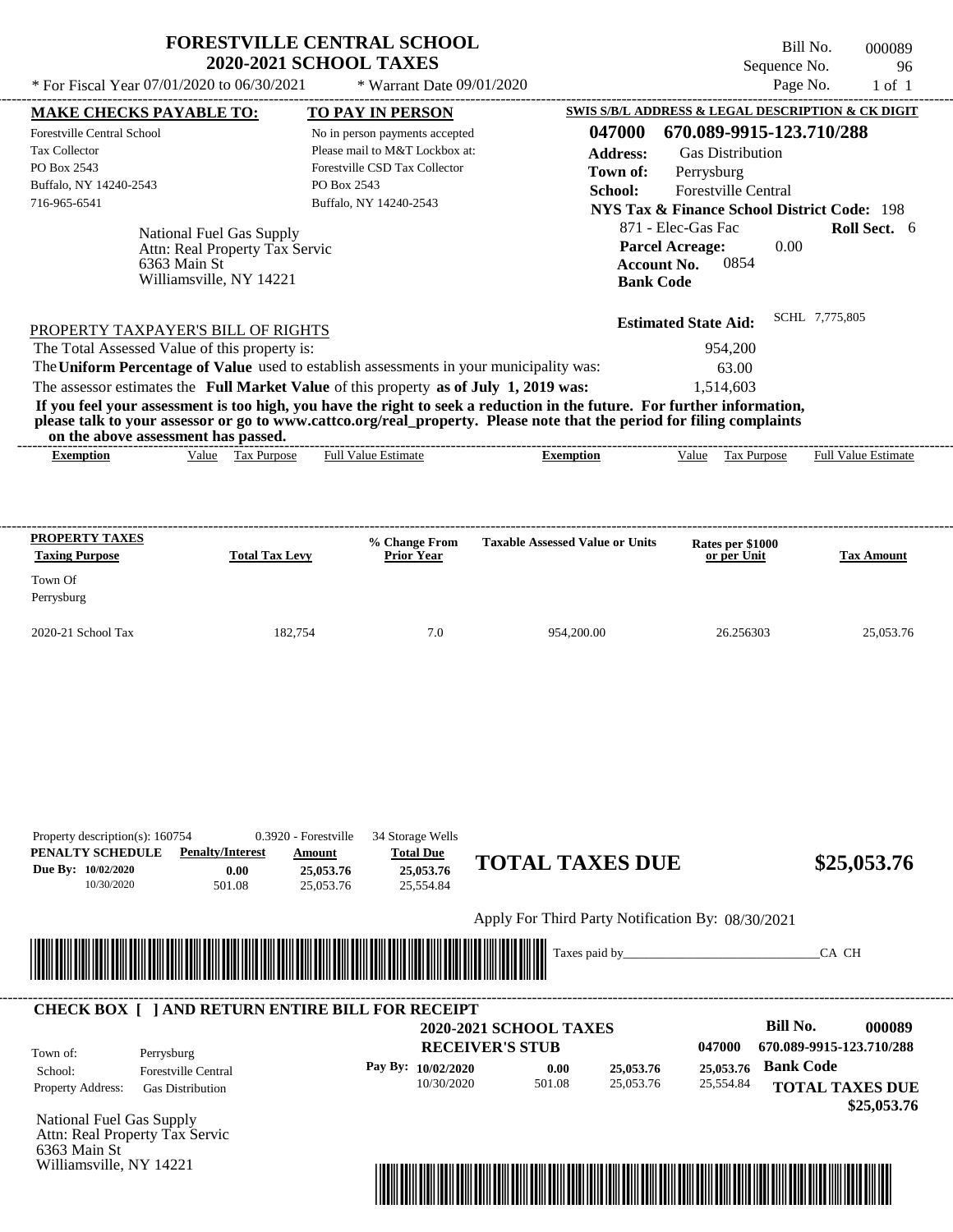|                                                                                                                                                                                                                                                                                                                                                                                                                                                                                                                             | <b>FORESTVILLE CENTRAL SCHOOL</b><br><b>2020-2021 SCHOOL TAXES</b>                                                                         |                                                                                            | Bill No.<br>Sequence No.                                                                                                                                                                                               | 000090<br>97               |
|-----------------------------------------------------------------------------------------------------------------------------------------------------------------------------------------------------------------------------------------------------------------------------------------------------------------------------------------------------------------------------------------------------------------------------------------------------------------------------------------------------------------------------|--------------------------------------------------------------------------------------------------------------------------------------------|--------------------------------------------------------------------------------------------|------------------------------------------------------------------------------------------------------------------------------------------------------------------------------------------------------------------------|----------------------------|
| * For Fiscal Year 07/01/2020 to 06/30/2021                                                                                                                                                                                                                                                                                                                                                                                                                                                                                  | * Warrant Date 09/01/2020                                                                                                                  |                                                                                            | Page No.                                                                                                                                                                                                               | $1$ of $1$                 |
| <u>MAKE CHECKS PAYABLE TO:</u>                                                                                                                                                                                                                                                                                                                                                                                                                                                                                              | <b>TO PAY IN PERSON</b>                                                                                                                    |                                                                                            | SWIS S/B/L ADDRESS & LEGAL DESCRIPTION & CK DIGIT                                                                                                                                                                      |                            |
| Forestville Central School<br><b>Tax Collector</b><br>PO Box 2543<br>Buffalo, NY 14240-2543<br>716-965-6541<br><b>National Fuel Gas Supply</b><br>Attn: Real Property Tax Servic<br>6363 Main St Rm 1000<br>Williamsville, NY 14221                                                                                                                                                                                                                                                                                         | No in person payments accepted<br>Please mail to M&T Lockbox at:<br>Forestville CSD Tax Collector<br>PO Box 2543<br>Buffalo, NY 14240-2543 | 047000<br><b>Address:</b><br>Town of:<br>School:<br><b>Account No.</b><br><b>Bank Code</b> | 670.089-9915-123.710/2881<br><b>Outside Plant</b><br>Perrysburg<br><b>Forestville Central</b><br><b>NYS Tax &amp; Finance School District Code: 198</b><br>885 - Gas Outside<br>0.00<br><b>Parcel Acreage:</b><br>1072 | Roll Sect. 6               |
| PROPERTY TAXPAYER'S BILL OF RIGHTS<br>The Total Assessed Value of this property is:<br>The Uniform Percentage of Value used to establish assessments in your municipality was:<br>The assessor estimates the Full Market Value of this property as of July 1, 2019 was:<br>If you feel your assessment is too high, you have the right to seek a reduction in the future. For further information,<br>please talk to your assessor or go to www.cattco.org/real_property. Please note that the period for filing complaints |                                                                                                                                            |                                                                                            | SCHL 7,775,805<br><b>Estimated State Aid:</b><br>390,700<br>63.00<br>620.159                                                                                                                                           |                            |
| on the above assessment has passed.<br>Value Tax Purpose<br><b>Exemption</b>                                                                                                                                                                                                                                                                                                                                                                                                                                                | <b>Full Value Estimate</b>                                                                                                                 | <b>Exemption</b>                                                                           | Tax Purpose<br>Value                                                                                                                                                                                                   | <b>Full Value Estimate</b> |
|                                                                                                                                                                                                                                                                                                                                                                                                                                                                                                                             |                                                                                                                                            |                                                                                            |                                                                                                                                                                                                                        |                            |
| <b>Taxing Purpose</b><br><b>Total Tax Levy</b>                                                                                                                                                                                                                                                                                                                                                                                                                                                                              | % Change From<br><b>Prior Year</b>                                                                                                         | <b>Taxable Assessed Value or Units</b>                                                     | Rates per \$1000<br>or per Unit                                                                                                                                                                                        | <b>Tax Amount</b>          |
| 2020-21 School Tax                                                                                                                                                                                                                                                                                                                                                                                                                                                                                                          | 182,754<br>7.0                                                                                                                             | 390,700.00                                                                                 | 26.256303                                                                                                                                                                                                              | 10,258.34                  |
| PROPERTY TAXES<br>Town Of<br>Perrysburg<br>Property description(s): 888888 & 160703<br>PENALTY SCHEDULE<br><b>Penalty/Interest</b><br>Due By: 10/02/2020<br>0.00                                                                                                                                                                                                                                                                                                                                                            | 0.3920 - Forestville<br>Op & Reg Sta & Equip<br><b>Total Due</b><br>Amount<br>10,258.34<br>10,258.34                                       | <b>TOTAL TAXES DUE</b>                                                                     |                                                                                                                                                                                                                        |                            |
| 10/30/2020<br>205.17                                                                                                                                                                                                                                                                                                                                                                                                                                                                                                        | 10,258.34<br>10,463.51                                                                                                                     | Apply For Third Party Notification By: 08/30/2021                                          |                                                                                                                                                                                                                        | \$10,258.34                |



National Fuel Gas Supply Attn: Real Property Tax Servic 6363 Main St Rm 1000 Williamsville, NY 14221

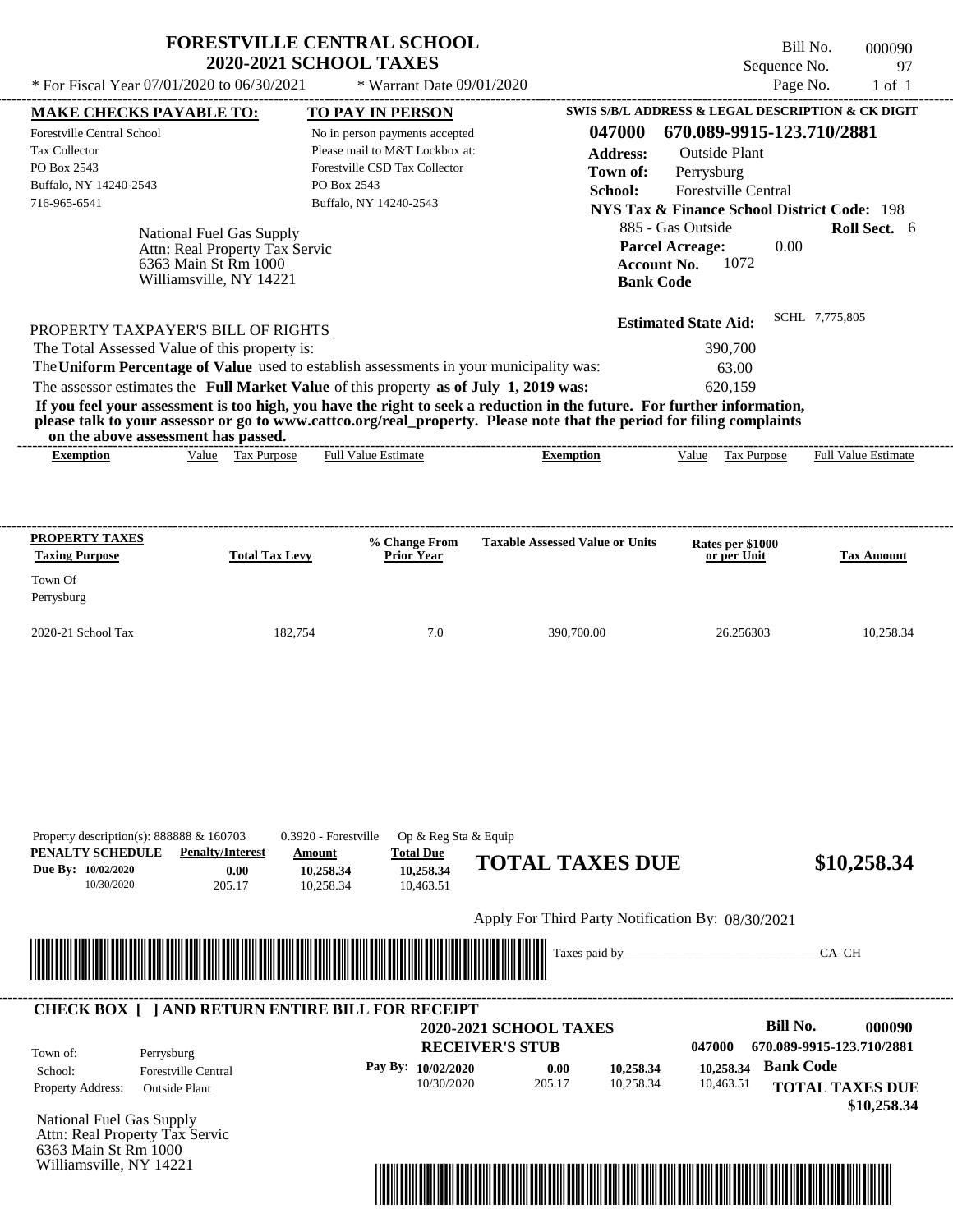|                                                                                                                                                                                                                 |                                          | <b>FORESTVILLE CENTRAL SCHOOL</b><br><b>2020-2021 SCHOOL TAXES</b>                                                                                                                                                                   |                                                                                                                                                                                                                                                  |                                                                                                                                                                                                                                                          | Bill No.<br>Sequence No. | 000091<br>98               |  |
|-----------------------------------------------------------------------------------------------------------------------------------------------------------------------------------------------------------------|------------------------------------------|--------------------------------------------------------------------------------------------------------------------------------------------------------------------------------------------------------------------------------------|--------------------------------------------------------------------------------------------------------------------------------------------------------------------------------------------------------------------------------------------------|----------------------------------------------------------------------------------------------------------------------------------------------------------------------------------------------------------------------------------------------------------|--------------------------|----------------------------|--|
| * For Fiscal Year 07/01/2020 to 06/30/2021                                                                                                                                                                      |                                          | * Warrant Date 09/01/2020                                                                                                                                                                                                            |                                                                                                                                                                                                                                                  |                                                                                                                                                                                                                                                          | Page No.                 | $1$ of $1$                 |  |
|                                                                                                                                                                                                                 |                                          | TO PAY IN PERSON                                                                                                                                                                                                                     |                                                                                                                                                                                                                                                  | SWIS S/B/L ADDRESS & LEGAL DESCRIPTION & CK DIGIT                                                                                                                                                                                                        |                          |                            |  |
| <b>MAKE CHECKS PAYABLE TO:</b><br>Forestville Central School<br>Tax Collector<br>PO Box 2543<br>Buffalo, NY 14240-2543<br>716-965-6541<br>Niagara Mohawk Power Corp<br>300 Erie Blvd West<br>Syracuse, NY 13202 |                                          | No in person payments accepted<br>Please mail to M&T Lockbox at:<br>Forestville CSD Tax Collector<br>PO Box 2543<br>Buffalo, NY 14240-2543                                                                                           | 047000<br><b>Address:</b><br>Town of:<br>School:                                                                                                                                                                                                 | 670.089-9915-132.350/188<br><b>Outside Plant</b><br>Perrysburg<br><b>Forestville Central</b><br><b>NYS Tax &amp; Finance School District Code: 198</b><br>884 - Elec Dist Ou<br><b>Parcel Acreage:</b><br><b>Account No.</b><br>0857<br><b>Bank Code</b> |                          | Roll Sect. 6<br>0.00       |  |
| PROPERTY TAXPAYER'S BILL OF RIGHTS<br>The Total Assessed Value of this property is:                                                                                                                             |                                          | The Uniform Percentage of Value used to establish assessments in your municipality was:<br>The assessor estimates the Full Market Value of this property as of July 1, 2019 was:                                                     | If you feel your assessment is too high, you have the right to seek a reduction in the future. For further information,<br>please talk to your assessor or go to www.cattco.org/real_property. Please note that the period for filing complaints | <b>Estimated State Aid:</b><br>29,895<br>63.00<br>47,452                                                                                                                                                                                                 | SCHL 7,775,805           |                            |  |
| on the above assessment has passed.<br><b>Exemption</b>                                                                                                                                                         | Value Tax Purpose                        | <b>Full Value Estimate</b>                                                                                                                                                                                                           | <b>Exemption</b>                                                                                                                                                                                                                                 | Value Tax Purpose                                                                                                                                                                                                                                        |                          | <b>Full Value Estimate</b> |  |
|                                                                                                                                                                                                                 |                                          |                                                                                                                                                                                                                                      |                                                                                                                                                                                                                                                  |                                                                                                                                                                                                                                                          |                          |                            |  |
| <b>PROPERTY TAXES</b><br><b>Taxing Purpose</b><br>Town Of<br>Perrysburg                                                                                                                                         | <b>Total Tax Levy</b>                    | % Change From<br><b>Prior Year</b>                                                                                                                                                                                                   | <b>Taxable Assessed Value or Units</b>                                                                                                                                                                                                           | Rates per \$1000<br>or per Unit                                                                                                                                                                                                                          |                          | <b>Tax Amount</b>          |  |
|                                                                                                                                                                                                                 | 182,754                                  | 7.0                                                                                                                                                                                                                                  | 29,895.00                                                                                                                                                                                                                                        | 26.256303                                                                                                                                                                                                                                                |                          | 784.93                     |  |
| 2020-21 School Tax<br>Property description(s): 888888<br>PENALTY SCHEDULE<br>Due By: 10/02/2020<br>10/30/2020                                                                                                   | <b>Penalty/Interest</b><br>0.00<br>15.70 | 0.0630 - Forestville<br><b>Total Elec Dist</b><br><b>Total Due</b><br>Amount<br>784.93<br>784.93<br>800.63<br>784.93                                                                                                                 | <b>TOTAL TAXES DUE</b>                                                                                                                                                                                                                           |                                                                                                                                                                                                                                                          |                          |                            |  |
|                                                                                                                                                                                                                 |                                          |                                                                                                                                                                                                                                      |                                                                                                                                                                                                                                                  |                                                                                                                                                                                                                                                          |                          | \$784.93                   |  |
|                                                                                                                                                                                                                 |                                          | <u> Indian American State of Barbara and The Barbara and The Barbara and The Barbara and The Barbara and The Barbara and The Barbara and The Barbara and The Barbara and The Barbara and The Barbara and The Barbara and The Bar</u> | Apply For Third Party Notification By: 08/30/2021                                                                                                                                                                                                |                                                                                                                                                                                                                                                          |                          |                            |  |

|                          |                            | <b>2020-2021 SCHOOL TAXES</b> |       |        |        | Bill No.                 | 000091 |
|--------------------------|----------------------------|-------------------------------|-------|--------|--------|--------------------------|--------|
| Town of:                 | Perrysburg                 | <b>RECEIVER'S STUB</b>        |       |        | 047000 | 670.089-9915-132.350/188 |        |
| School:                  | <b>Forestville Central</b> | Pay By: 10/02/2020            | 0.00  | 784.93 | 784.93 | <b>Bank Code</b>         |        |
| <b>Property Address:</b> | Outside Plant              | 10/30/2020                    | 15.70 | 784.93 | 800.63 | <b>TOTAL TAXES DUE</b>   |        |

Niagara Mohawk Power Corp 300 Erie Blvd West Syracuse, NY 13202

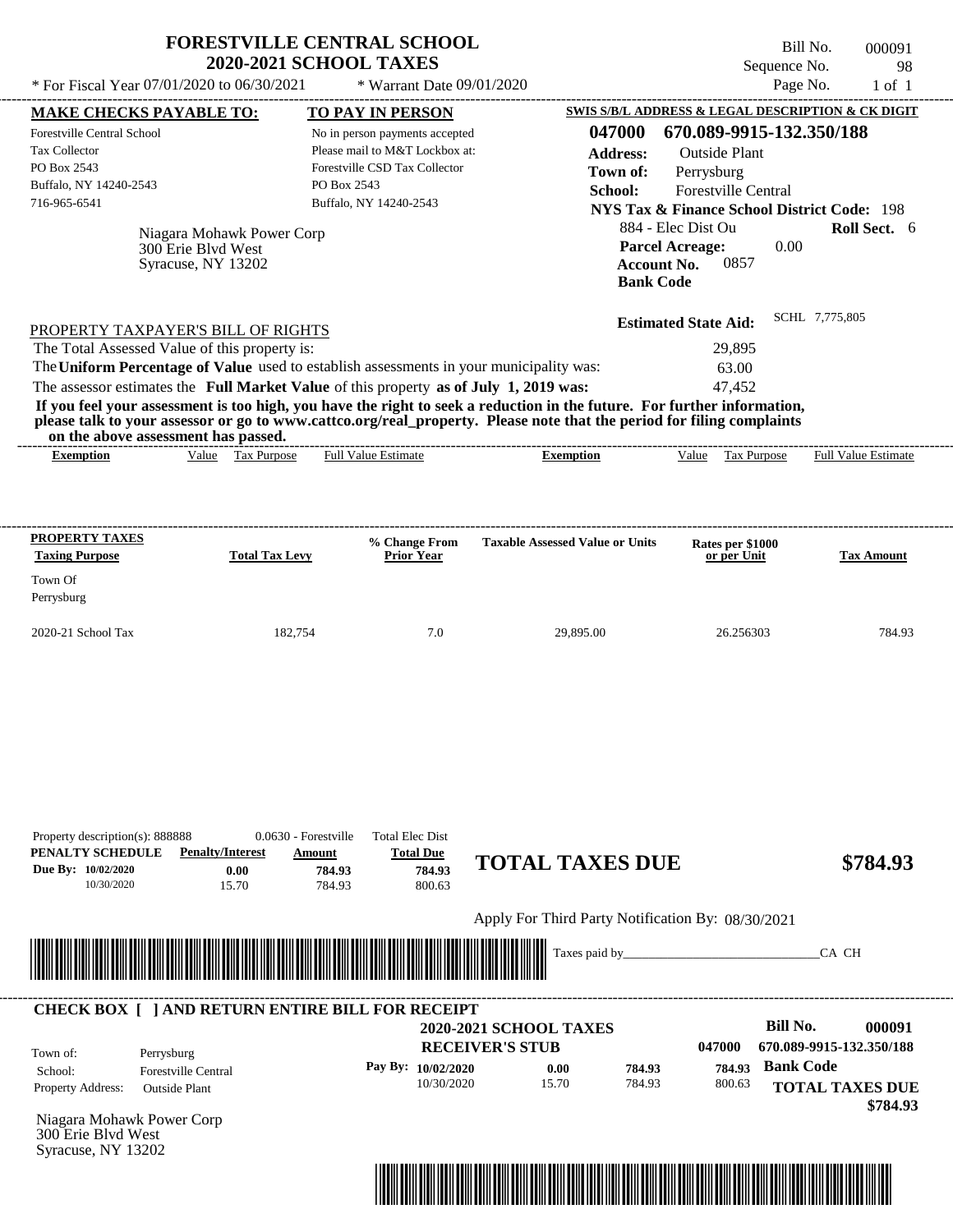| * For Fiscal Year 07/01/2020 to 06/30/2021              |                                         |                       |                                                                                                                                                                                                                                                                                                                                           |                                        |                                                                  |             |                            |
|---------------------------------------------------------|-----------------------------------------|-----------------------|-------------------------------------------------------------------------------------------------------------------------------------------------------------------------------------------------------------------------------------------------------------------------------------------------------------------------------------------|----------------------------------------|------------------------------------------------------------------|-------------|----------------------------|
|                                                         |                                         |                       | * Warrant Date 09/01/2020                                                                                                                                                                                                                                                                                                                 |                                        |                                                                  | Page No.    | $1$ of $1$                 |
| <b>MAKE CHECKS PAYABLE TO:</b>                          |                                         |                       | <b>TO PAY IN PERSON</b>                                                                                                                                                                                                                                                                                                                   |                                        | <b>SWIS S/B/L ADDRESS &amp; LEGAL DESCRIPTION &amp; CK DIGIT</b> |             |                            |
| <b>Forestville Central School</b>                       |                                         |                       | No in person payments accepted                                                                                                                                                                                                                                                                                                            | 047000                                 | 670.089-9915-131.600/188                                         |             |                            |
| <b>Tax Collector</b>                                    |                                         |                       | Please mail to M&T Lockbox at:                                                                                                                                                                                                                                                                                                            | <b>Address:</b>                        | <b>Outside Plant</b>                                             |             |                            |
| PO Box 2543                                             |                                         |                       | Forestville CSD Tax Collector                                                                                                                                                                                                                                                                                                             | Town of:                               | Perrysburg                                                       |             |                            |
| Buffalo, NY 14240-2543                                  |                                         |                       | PO Box 2543                                                                                                                                                                                                                                                                                                                               | School:                                | <b>Forestville Central</b>                                       |             |                            |
| 716-965-6541                                            |                                         |                       | Buffalo, NY 14240-2543                                                                                                                                                                                                                                                                                                                    |                                        | <b>NYS Tax &amp; Finance School District Code: 198</b>           |             |                            |
|                                                         |                                         |                       |                                                                                                                                                                                                                                                                                                                                           |                                        | 884 - Elec Dist Ou                                               |             | Roll Sect. 6               |
|                                                         | Nys Electric & Gas Corp<br>162 Canco Rd |                       |                                                                                                                                                                                                                                                                                                                                           |                                        | <b>Parcel Acreage:</b>                                           | 0.00        |                            |
|                                                         | Portland, ME 04103                      |                       |                                                                                                                                                                                                                                                                                                                                           |                                        | 0858<br><b>Account No.</b>                                       |             |                            |
|                                                         |                                         |                       |                                                                                                                                                                                                                                                                                                                                           |                                        | <b>Bank Code</b>                                                 |             |                            |
|                                                         |                                         |                       |                                                                                                                                                                                                                                                                                                                                           |                                        | <b>Estimated State Aid:</b>                                      |             | SCHL 7,775,805             |
|                                                         |                                         |                       |                                                                                                                                                                                                                                                                                                                                           |                                        |                                                                  |             |                            |
| PROPERTY TAXPAYER'S BILL OF RIGHTS                      |                                         |                       |                                                                                                                                                                                                                                                                                                                                           |                                        |                                                                  |             |                            |
| The Total Assessed Value of this property is:           |                                         |                       |                                                                                                                                                                                                                                                                                                                                           |                                        | 17.100                                                           |             |                            |
|                                                         |                                         |                       | The Uniform Percentage of Value used to establish assessments in your municipality was:                                                                                                                                                                                                                                                   |                                        | 63.00                                                            |             |                            |
|                                                         |                                         |                       | The assessor estimates the Full Market Value of this property as of July 1, 2019 was:<br>If you feel your assessment is too high, you have the right to seek a reduction in the future. For further information,<br>please talk to your assessor or go to www.cattco.org/real property. Please note that the period for filing complaints |                                        | 27.143                                                           |             |                            |
| on the above assessment has passed.<br><b>Exemption</b> | Value Tax Purpose                       |                       | <b>Full Value Estimate</b>                                                                                                                                                                                                                                                                                                                | <b>Exemption</b>                       | Value                                                            | Tax Purpose | <b>Full Value Estimate</b> |
| PROPERTY TAXES<br><b>Taxing Purpose</b>                 |                                         | <b>Total Tax Levy</b> | % Change From<br><b>Prior Year</b>                                                                                                                                                                                                                                                                                                        | <b>Taxable Assessed Value or Units</b> | Rates per \$1000<br>or per Unit                                  |             | <b>Tax Amount</b>          |
|                                                         |                                         |                       |                                                                                                                                                                                                                                                                                                                                           |                                        |                                                                  |             |                            |
|                                                         |                                         |                       |                                                                                                                                                                                                                                                                                                                                           |                                        |                                                                  |             |                            |
| Town Of<br>Perrysburg<br>2020-21 School Tax             |                                         | 182,754               | 7.0                                                                                                                                                                                                                                                                                                                                       | 17,100.00                              | 26.256303                                                        |             | 448.98                     |

| Property description(s): 888888 |                         | 0.1200 - Forestville | <b>Total Elec Dist</b> |                        |
|---------------------------------|-------------------------|----------------------|------------------------|------------------------|
| PENALTY SCHEDULE                | <b>Penalty/Interest</b> | Amount               | <b>Total Due</b>       | <b>TOTAL TAXES DUE</b> |
| <b>Due By: 10/02/2020</b>       | 0.00                    | 448.98               | 448.98                 |                        |
| 10/30/2020                      | 8.98                    | 448.98               | 457.96                 |                        |
|                                 |                         |                      |                        |                        |

Apply For Third Party Notification By: 08/30/2021

**448.98 TOTAL TAXES DUE \$448.98**



## **RECEIVER'S STUB Bill No. 000092 Bank Code 448.98** Property Address: Outside Plant Perrysburg School: Forestville Central **TOTAL TAXES DUE \$448.98 2020-2021 SCHOOL TAXES 047000 670.089-9915-131.600/188 Pay By: 10/02/2020** 10/30/2020 8.98 **0.00** 448.98 **448.98** 457.96 Town of: ---------------------------------------------------------------------------------------------------------------------------------------------------------------------------------------------------- **CHECK BOX [ ] AND RETURN ENTIRE BILL FOR RECEIPT**

Nys Electric & Gas Corp 162 Canco Rd Portland, ME 04103